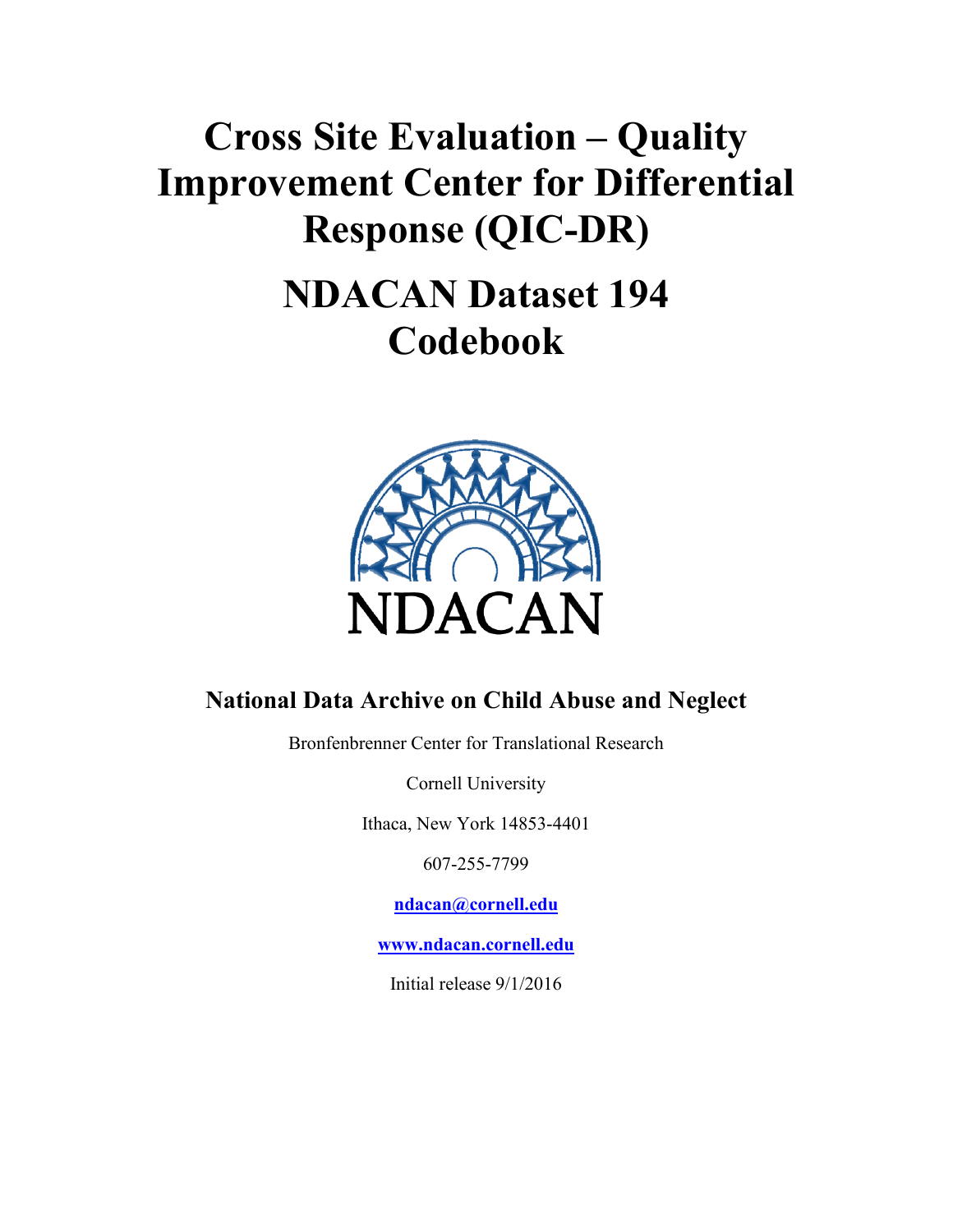# **Cross Site Evaluation – Quality Improvement Center for Differential Response (QIC-DR)**

#### **Data Collected by**

Lisa Merkel-Holguin, MSW, The Kempe Center

Ying-Ying T. Yuan, PhD, Walter R. McDonald & Associates, Inc.

Keri Jowers, PhD, Walter R. McDonald & Associates, Inc.

Dana Hollinshead, PhD, The Kempe Center

John Fluke, PhD, The Kempe Center

Amy Hahn, MSW, The Kempe Center

#### **Funded by**

US Department of Health and Human Services

Administration for Children and Families

Children's Bureau

#### **Distributed by**

National Data Archive on Child Abuse and Neglect

#### **User's Guide Written by**

Diane Wach, MA, MSEd, LPC

National Data Archive on Child Abuse and Neglect

in collaboration with

Lisa Merkel-Holguin, MSW and John Fluke, PhD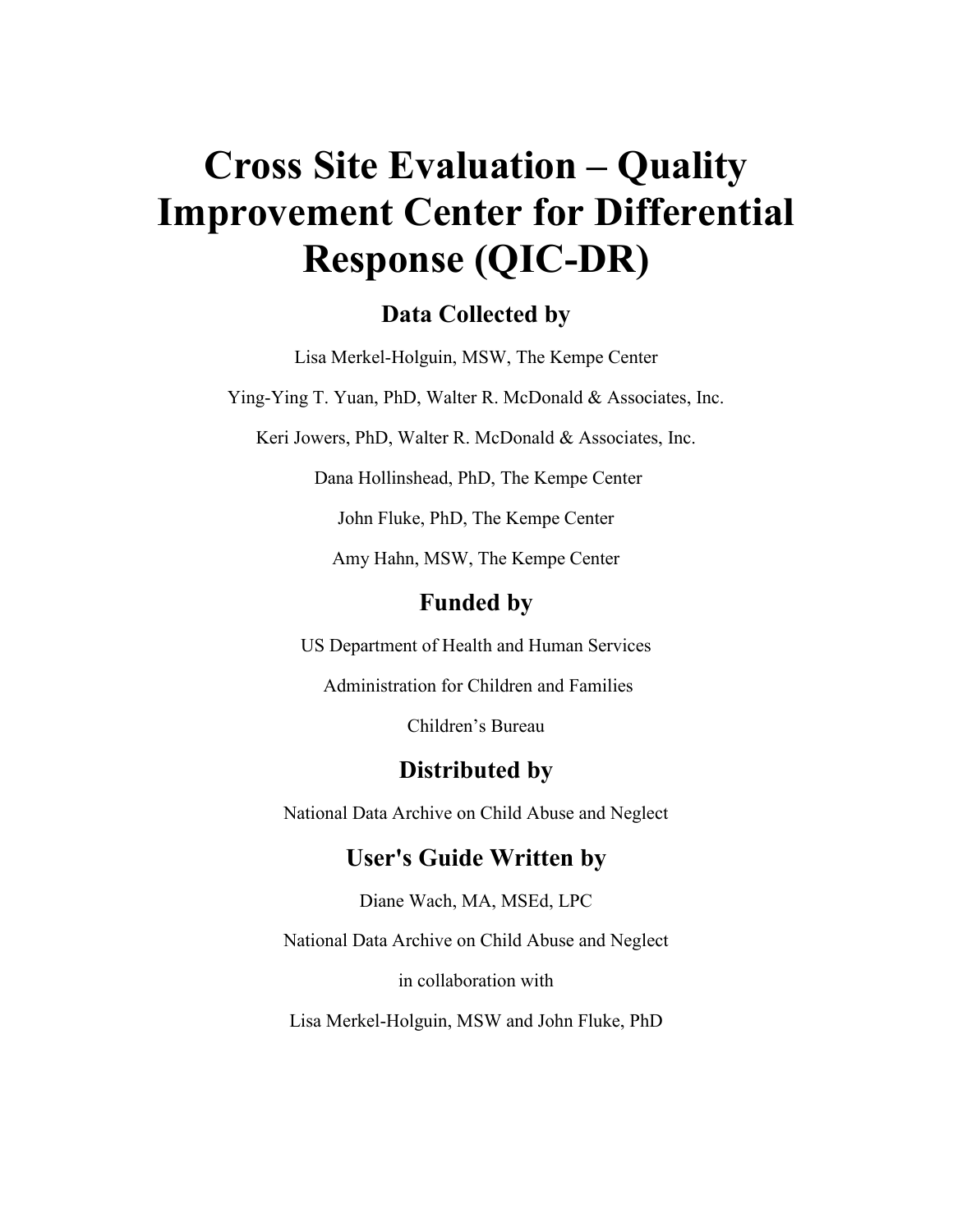**The Kempe Center**

**© 2016 NATIONAL DATA ARCHIVE ON CHILD ABUSE AND NEGLECT**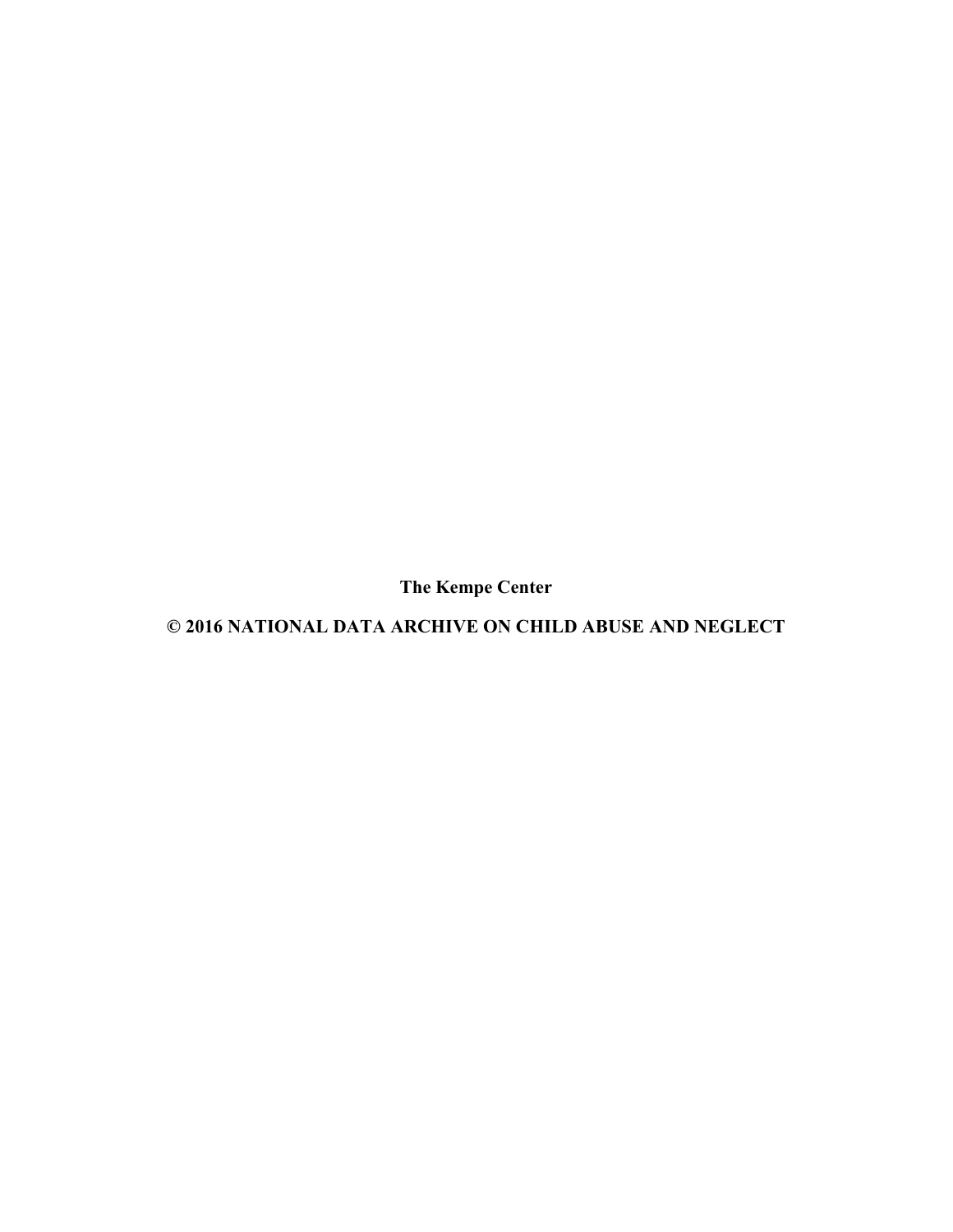#### **CODEBOOK: DATASET 194 VARIABLE INFORMATION**

|                   | This codebook provides the following attributes for each variable:           |
|-------------------|------------------------------------------------------------------------------|
| Name              | Variable name                                                                |
| Position          | Position in the data file listed                                             |
| Label             | Variable label                                                               |
| Type              | Numeric or string                                                            |
| Format            | Listed using SPSS FORMATS naming conventions                                 |
| Data File         | The analytic or staff data file (ds194 analytic or ds194 staff)              |
| Source            | Instrument name or identified as derived                                     |
| Derivation        | Formula for derived variable                                                 |
| Original Variable | Name of variable in research and reports published by the study contributors |
| Skip Logic        | Directions for skipping questions during instrument administration           |
| <b>Note</b>       | Notes about the variable.                                                    |
| Value Labels      | Declared labels for variable values                                          |
| Missing Values    | Declared missing values                                                      |

These variables are found in both the Analytic and Staff data files and are listed twice in this codebook: IDcaseworker IDsupervisor IDsite IDstate IDcounty IDregion SubDate

Staff instrument question 14 (open-ended) is not included in the dataset.

Please see the NDACAN Dataset 194 QIC-DR User's Guide for detailed information on this study and the data files.

#### **See User's Guide before conducting analyses.**

**Technical support for this dataset is provided by NDACAN.**

**Send inquiries to [NDACANSUPPORT@cornell.e](mailto:NDACANSUPPORT@cornell.edu)du**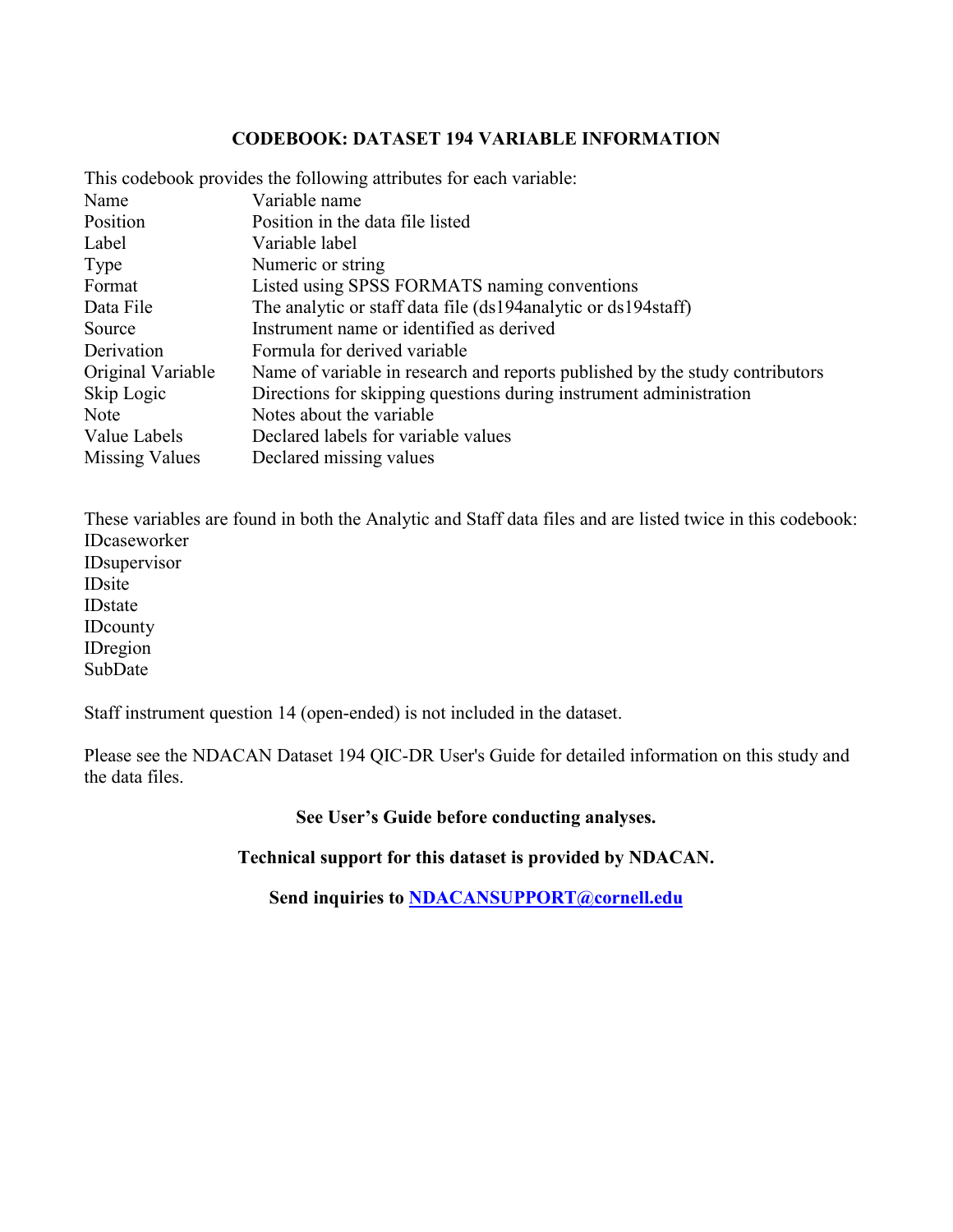#### Codebook: Dataset 194

#### IDcase

| Position                 | 1.                                                                           |
|--------------------------|------------------------------------------------------------------------------|
| Label                    | Case ID (encrypted)                                                          |
| <b>Type</b>              | <b>String</b>                                                                |
| Format                   | A14                                                                          |
| Data File                | 194Analytic                                                                  |
| Source                   | Created                                                                      |
| Derivation               | Encrypted - Converted to a string variable with state/site information added |
| <b>Original Variable</b> | CaseID                                                                       |

#### IDcaseworker

| Position                        | 2                                                                                            |
|---------------------------------|----------------------------------------------------------------------------------------------|
| Label                           | Caseworker ID (encrypted)                                                                    |
| <b>Type</b>                     | String                                                                                       |
| Format                          | A14                                                                                          |
| Data File                       | 194Analytic                                                                                  |
| Source                          | Created                                                                                      |
| Derivation<br>Original Variable | Encrypted - Converted to a string variable with state/site information added<br>CaseworkerID |
|                                 |                                                                                              |

### IDsupervisor

| Position              | 3                                                                            |
|-----------------------|------------------------------------------------------------------------------|
| Label                 | Supervisor ID (encrypted)                                                    |
| <b>Type</b>           | <b>String</b>                                                                |
| Format                | A14                                                                          |
| Data File             | 194Analytic                                                                  |
| Source                | Created                                                                      |
| Derivation            | Encrypted - Converted to a string variable with state/site information added |
| Original Variable     | SupervisorID                                                                 |
| <b>Missing Values</b> | ΟH                                                                           |

#### IDsite

| Position    | 4                                              |
|-------------|------------------------------------------------|
| Label       | <b>State Site</b>                              |
| <b>Type</b> | <b>String</b>                                  |
| Format      | A2                                             |
| Data File   | 194Analytic                                    |
| Source      | Created                                        |
| Derivation  | String variable state abbreviation of ID state |

#### IDstate

Position 5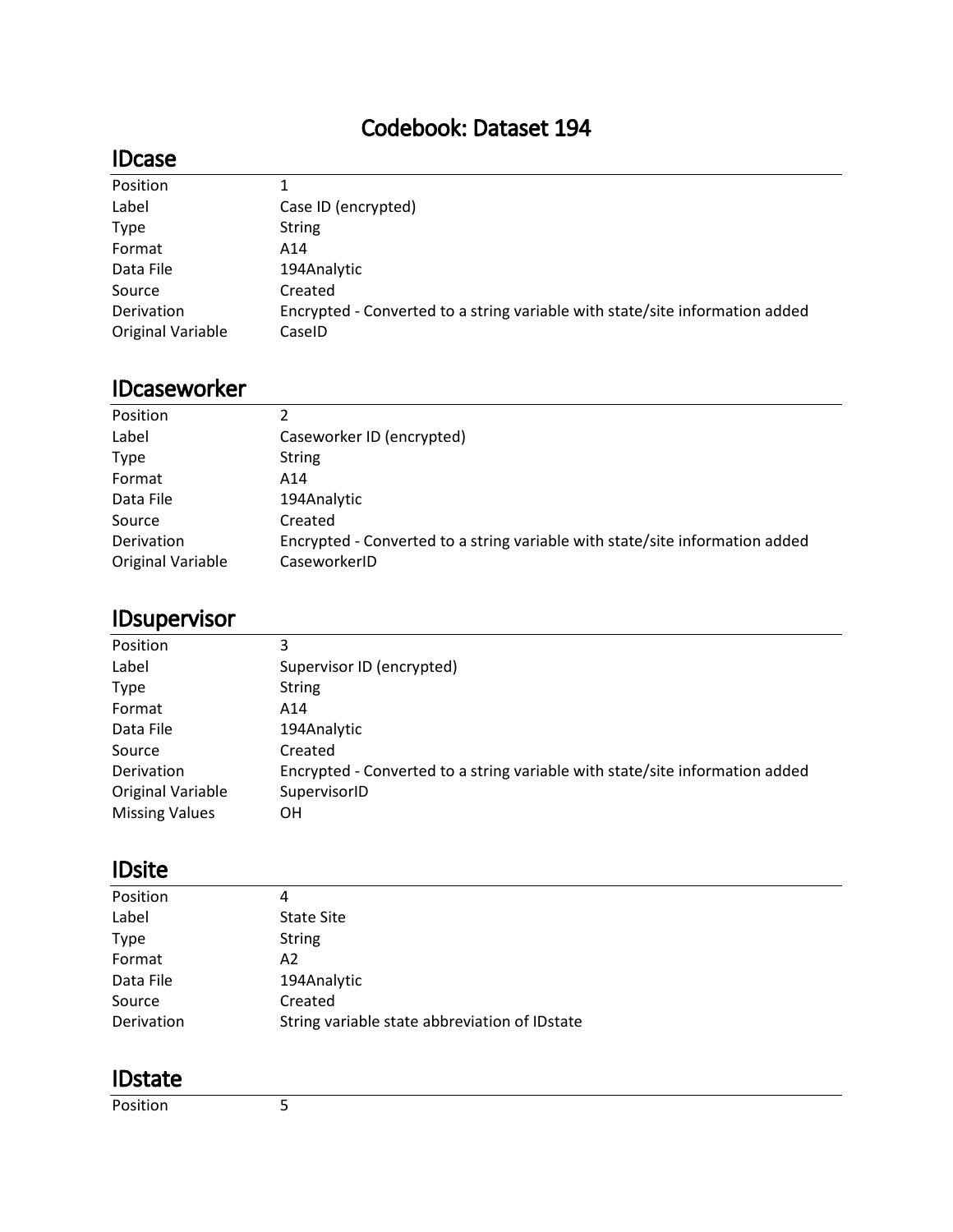| Label               | State ID       |                 |
|---------------------|----------------|-----------------|
| Type                | <b>Numeric</b> |                 |
| Format              | F <sub>2</sub> |                 |
| Data File           | 194Analytic    |                 |
| Source              | Case Report    |                 |
| Original Variable   | StateID        |                 |
| <b>Valid Values</b> | 1              | Colorado        |
|                     | 2              | <b>Illinois</b> |
|                     | 3              | Ohio            |
|                     |                |                 |

### **IDcounty**

| Position            | 6                                                            |           |  |  |
|---------------------|--------------------------------------------------------------|-----------|--|--|
| Label               | County ID (encrypted)                                        |           |  |  |
| <b>Type</b>         | <b>Numeric</b>                                               |           |  |  |
| Format              | F8.2                                                         |           |  |  |
| Data File           | 194Analytic                                                  |           |  |  |
| Source              | Created                                                      |           |  |  |
| Derivation          | Encrypted - FIPS codes converted to random county number IDs |           |  |  |
| Original Variable   | CountylD                                                     |           |  |  |
| <b>Note</b>         | Colorado and Ohio dataset only. (Illinois uses region.)      |           |  |  |
|                     |                                                              |           |  |  |
| <b>Valid Values</b> | 6.00                                                         | County 6  |  |  |
|                     | 13.00                                                        | County 13 |  |  |
|                     | 16.00                                                        | County 16 |  |  |
|                     | 19.00                                                        | County 19 |  |  |
|                     | 29.00                                                        | County 29 |  |  |
|                     | 52.00                                                        | County 52 |  |  |
|                     | 72.00                                                        | County 72 |  |  |
|                     | 80.00                                                        | County 80 |  |  |
|                     | 81.00                                                        | County 81 |  |  |
|                     | 83.00                                                        | County 83 |  |  |
|                     | 90.00                                                        | County 90 |  |  |

# IDregion

| Position            |                                                    |                                                        |  |  |  |
|---------------------|----------------------------------------------------|--------------------------------------------------------|--|--|--|
| Label               | Region ID (encrypted)                              |                                                        |  |  |  |
| <b>Type</b>         | <b>Numeric</b>                                     |                                                        |  |  |  |
| Format              | F8.2                                               |                                                        |  |  |  |
| Data File           | 194Analytic                                        |                                                        |  |  |  |
| Source              | Created                                            |                                                        |  |  |  |
| Derivation          | Encrypted - regions converted to random number IDs |                                                        |  |  |  |
| Original Variable   | <b>ILregion</b>                                    |                                                        |  |  |  |
| <b>Note</b>         |                                                    | Illinois dataset only. (Colorado and Ohio use county.) |  |  |  |
| <b>Valid Values</b> | 1.00                                               | Region 1                                               |  |  |  |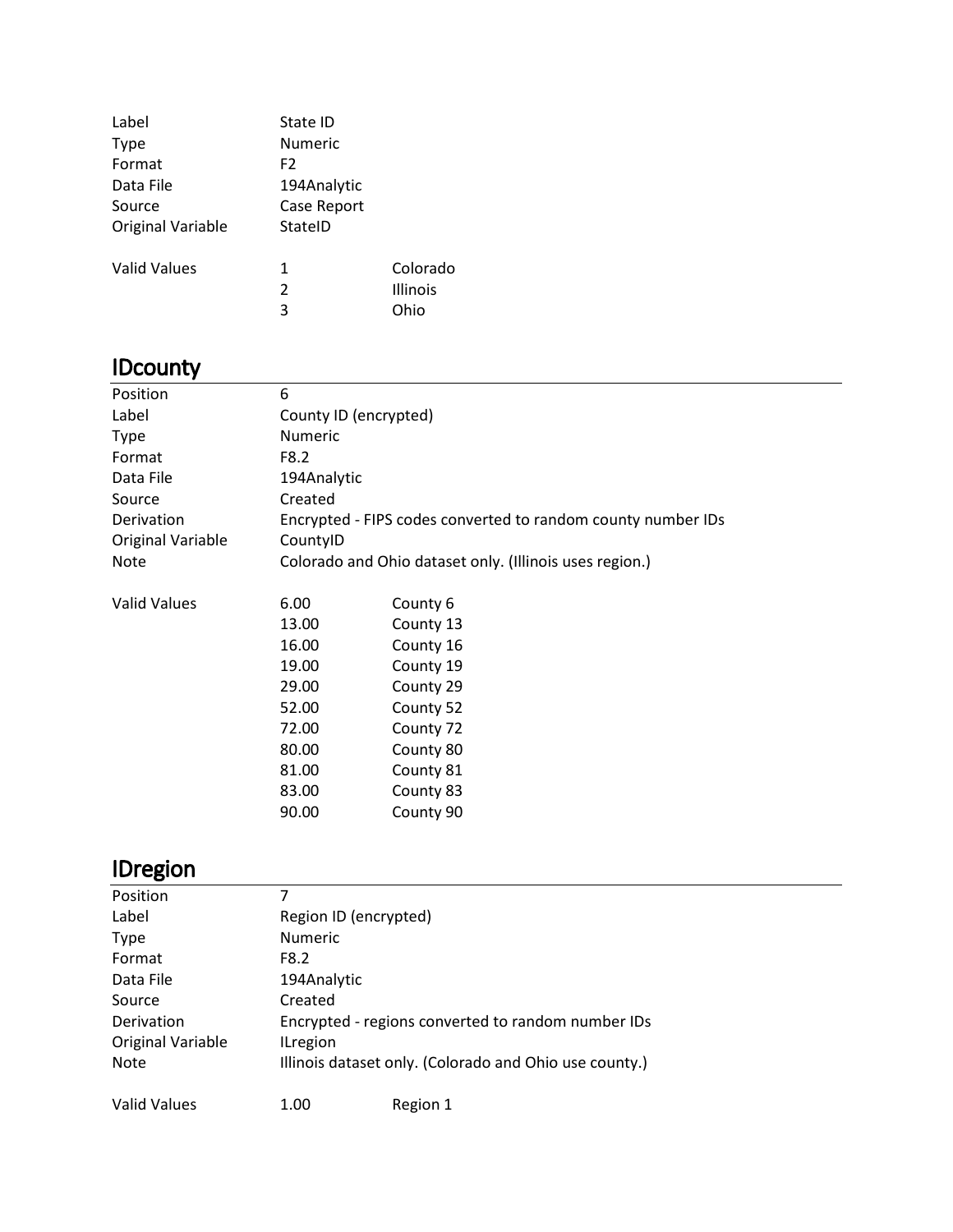| 2.00 | Region 2 |
|------|----------|
| 3.00 | Region 3 |
| 4.00 | Region 4 |

#### SubDate

| Position    | 8                            |
|-------------|------------------------------|
| Label       | Submission Date (mm/dd/yyyy) |
| <b>Type</b> | <b>Numeric</b>               |
| Format      | ADATF11                      |
| Data File   | 194Analytic                  |
| Source      | Case Report                  |

# CSQ1

| Position            | 9                   |                                                                |  |
|---------------------|---------------------|----------------------------------------------------------------|--|
| Label               | Was this:           |                                                                |  |
| <b>Type</b>         | <b>Numeric</b>      |                                                                |  |
| Format              | F2                  |                                                                |  |
| Data File           | 194Analytic         |                                                                |  |
| Source              | Case Report         |                                                                |  |
| <b>Valid Values</b> | 1<br>$\overline{2}$ | An Alternative Response Case<br>An Investigation Response Case |  |
|                     |                     |                                                                |  |

### CSQ2

| Position            | 10             |                                                          |  |  |  |
|---------------------|----------------|----------------------------------------------------------|--|--|--|
| Label               |                | Are you the original caseworker assigned to this family? |  |  |  |
| <b>Type</b>         |                | Numeric                                                  |  |  |  |
| Format              | F <sub>2</sub> |                                                          |  |  |  |
| Data File           |                | 194Analytic                                              |  |  |  |
| Source              |                | Case Report                                              |  |  |  |
| <b>Valid Values</b> | 0              | No                                                       |  |  |  |
|                     | 1              | Yes                                                      |  |  |  |
|                     |                |                                                          |  |  |  |

### CSQ3

| Position            | 11                                                |           |  |
|---------------------|---------------------------------------------------|-----------|--|
| Label               | How well did the primary caregiver speak English? |           |  |
| <b>Type</b>         | Numeric                                           |           |  |
| Format              | F <sub>2</sub>                                    |           |  |
| Data File           | 194Analytic                                       |           |  |
| Source              | Case Report                                       |           |  |
| <b>Valid Values</b> |                                                   | Very Well |  |
|                     | 2                                                 | Well      |  |
|                     |                                                   |           |  |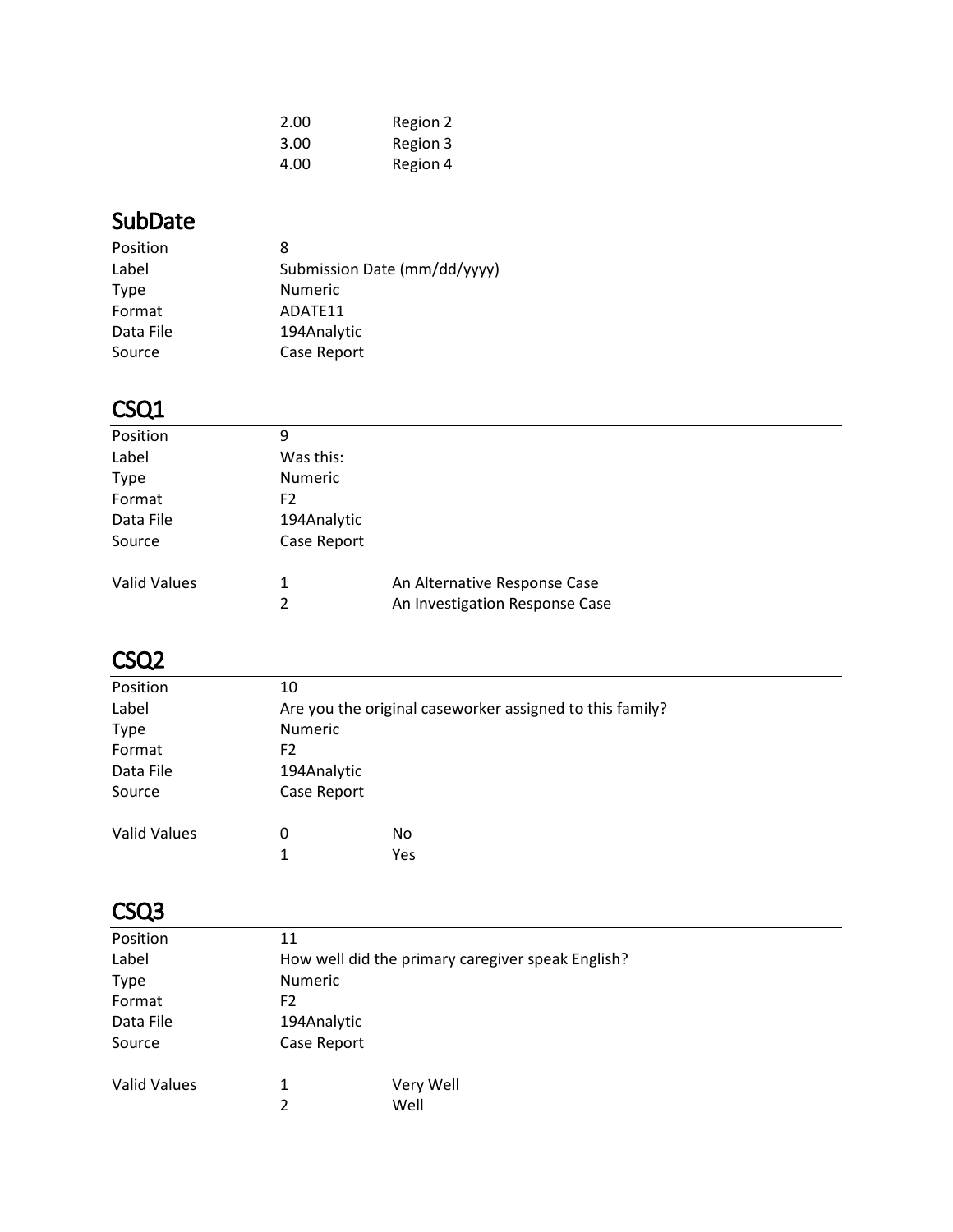| 3 | Not Well   |
|---|------------|
| 4 | Not At All |

### CSQ4a

| Position    | 12                                                                        |
|-------------|---------------------------------------------------------------------------|
| Label       | Number of contacts with family: Face-to-face meetings with members of the |
|             | family?                                                                   |
| <b>Type</b> | Numeric                                                                   |
| Format      | F3                                                                        |
| Data File   | 194Analytic                                                               |
| Source      | Case Report                                                               |
|             |                                                                           |

# CSQ4b

| Position    | 13                                                                     |
|-------------|------------------------------------------------------------------------|
| Label       | Number of contacts with family: Telephone contacts with members of the |
|             | family?                                                                |
| <b>Type</b> | <b>Numeric</b>                                                         |
| Format      | F3                                                                     |
| Data File   | 194Analytic                                                            |
| Source      | Case Report                                                            |

# CSQ4c

| Position    | 14                                                                                          |
|-------------|---------------------------------------------------------------------------------------------|
| Label       | Number of contacts with family: Other contacts with family members (court<br>visits, etc.)? |
| <b>Type</b> | Numeric                                                                                     |
| Format      | F3                                                                                          |
| Data File   | 194Analytic                                                                                 |
| Source      | Case Report                                                                                 |

# CSQ4d

| Position    | 15                                                                             |
|-------------|--------------------------------------------------------------------------------|
| Label       | Number of contacts with family: Contacts with others on behalf of this family? |
| <b>Type</b> | Numeric                                                                        |
| Format      | F3                                                                             |
| Data File   | 194Analytic                                                                    |
| Source      | Case Report                                                                    |
|             |                                                                                |

# CSQ4e

| 16                                                                                                  |
|-----------------------------------------------------------------------------------------------------|
| Number of contacts with family: Face-to-face contacts between other agency<br>providers and family? |
| <b>Numeric</b>                                                                                      |
|                                                                                                     |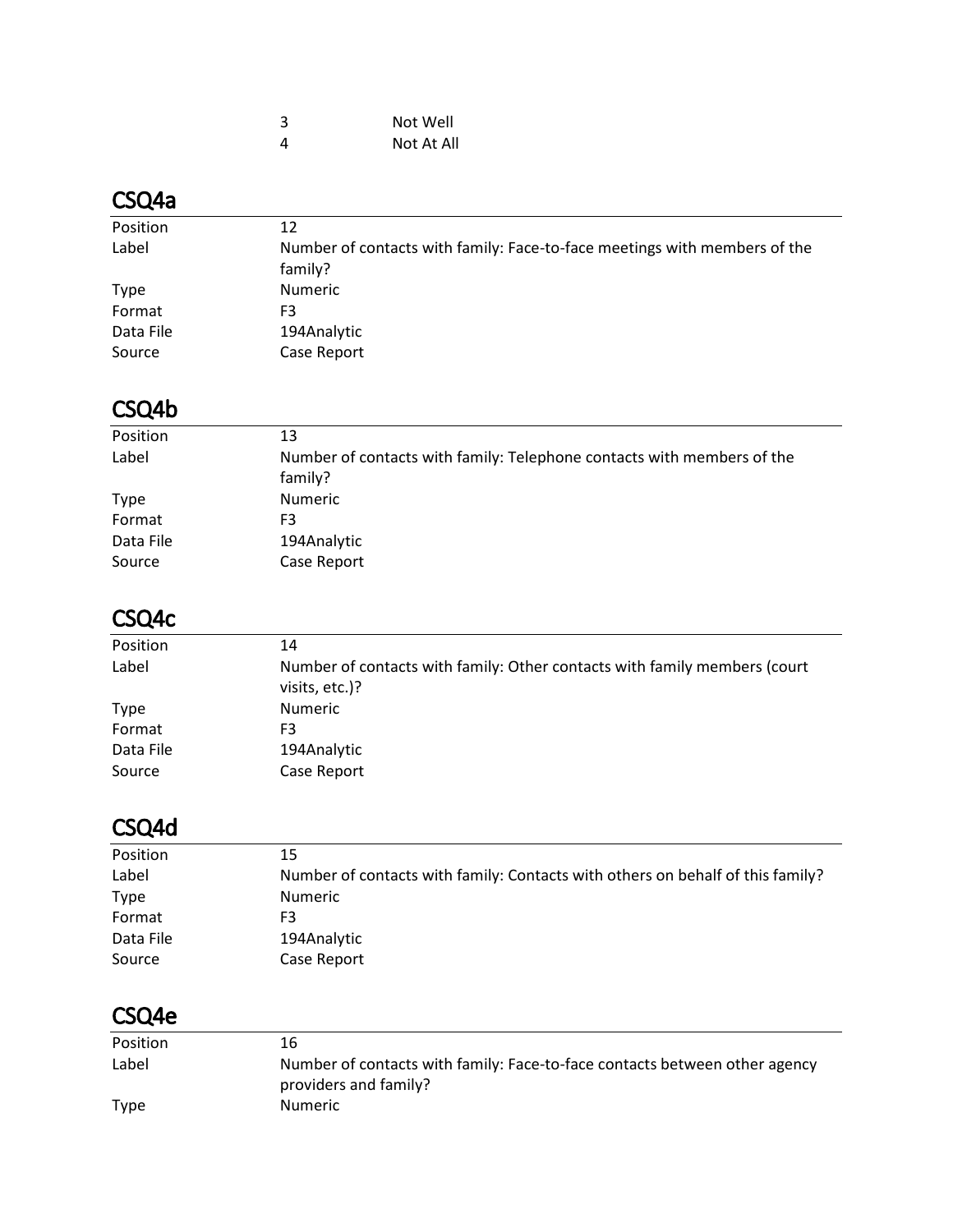| Format    | FЗ          |
|-----------|-------------|
| Data File | 194Analytic |
| Source    | Case Report |

### CSQ5a1

| Position            | 17                                                                   |     |  |  |
|---------------------|----------------------------------------------------------------------|-----|--|--|
| Label               | Family needs present at case opening: Material Needs (e.g., housing, |     |  |  |
|                     | food/clothing, income, employment, etc.)                             |     |  |  |
| <b>Type</b>         | <b>Numeric</b>                                                       |     |  |  |
| Format              | F <sub>2</sub>                                                       |     |  |  |
| Data File           | 194Analytic                                                          |     |  |  |
| Source              | Case Report                                                          |     |  |  |
| <b>Valid Values</b> | 0                                                                    | No. |  |  |
|                     | 1                                                                    | Yes |  |  |

# CSQ5a2

| Position            | 18                                                                   |                                                                              |  |  |
|---------------------|----------------------------------------------------------------------|------------------------------------------------------------------------------|--|--|
| Label               | Family needs present at case opening: Material Needs (e.g., housing, |                                                                              |  |  |
|                     |                                                                      | food/clothing, income, employment, etc.): Condition addressed while the case |  |  |
|                     | was open?                                                            |                                                                              |  |  |
| <b>Type</b>         | <b>Numeric</b>                                                       |                                                                              |  |  |
| Format              | F <sub>2</sub>                                                       |                                                                              |  |  |
| Data File           | 194Analytic                                                          |                                                                              |  |  |
| Source              | Case Report                                                          |                                                                              |  |  |
| Skip Logic          | Skipped if $CSQ5a1 = 0$ .                                            |                                                                              |  |  |
| <b>Valid Values</b> | 0                                                                    | No                                                                           |  |  |
|                     | 1                                                                    | Yes                                                                          |  |  |
|                     |                                                                      |                                                                              |  |  |

### CSQ5a3

| Position            | 19                                                                   |          |  |  |
|---------------------|----------------------------------------------------------------------|----------|--|--|
| Label               | Family needs present at case opening: Material Needs (e.g., housing, |          |  |  |
|                     | food/clothing, income, employment, etc.): Improvement                |          |  |  |
| <b>Type</b>         | <b>Numeric</b>                                                       |          |  |  |
| Format              | F <sub>2</sub>                                                       |          |  |  |
| Data File           | 194Analytic                                                          |          |  |  |
| Source              | Case Report                                                          |          |  |  |
| Skip Logic          | Skipped if $CSQ5a1 = 0$ .                                            |          |  |  |
| <b>Valid Values</b> | 1                                                                    | None     |  |  |
|                     | 2                                                                    | Little   |  |  |
|                     | 3                                                                    | Moderate |  |  |
|                     | 4                                                                    | Much     |  |  |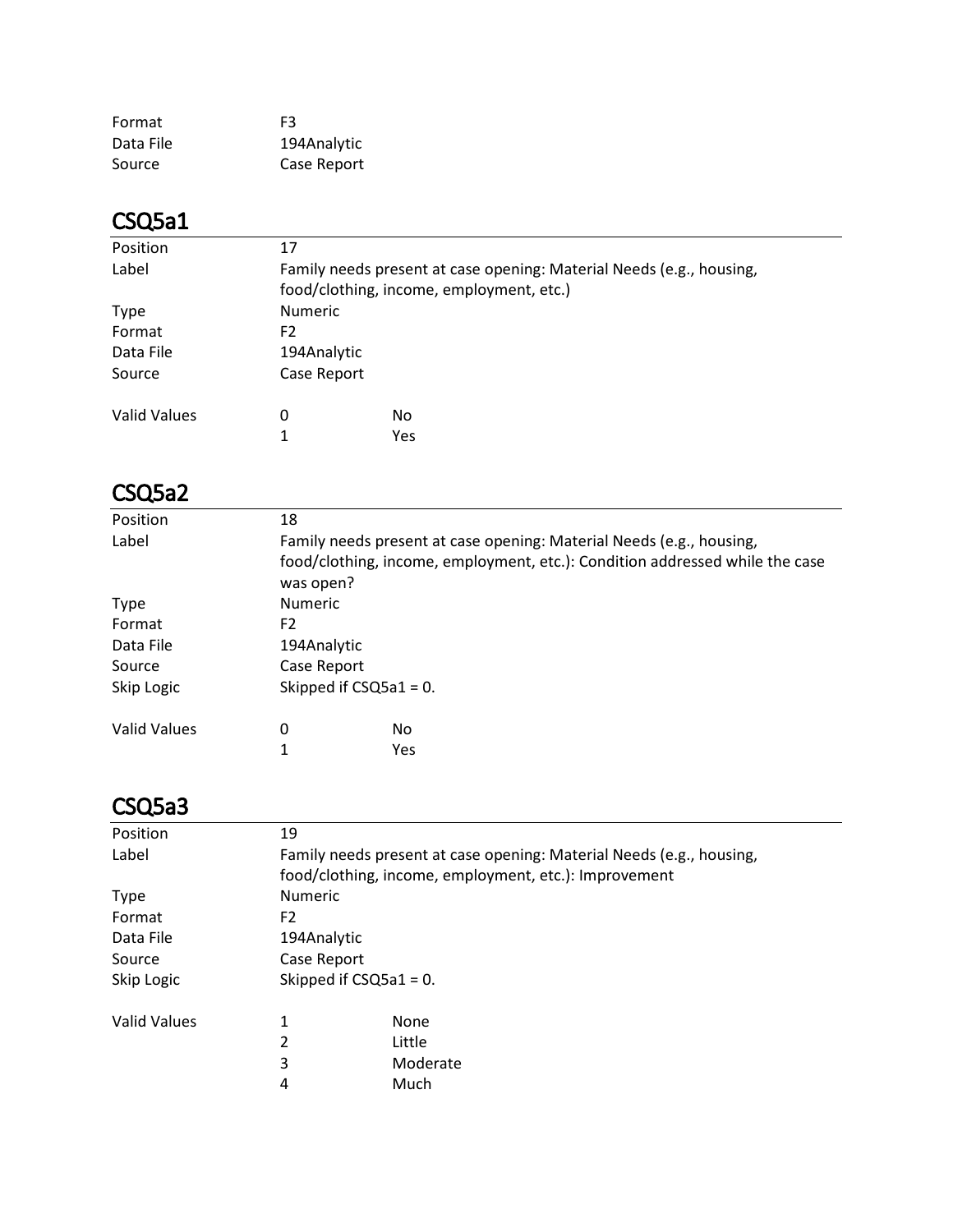### CSQ5b1

| Position     | 20                                                                                                                |     |  |  |
|--------------|-------------------------------------------------------------------------------------------------------------------|-----|--|--|
| Label        | Family needs present at case opening: Substance Abuse (e.g., alcohol,<br>prescription drugs, illicit drugs, etc.) |     |  |  |
| <b>Type</b>  | <b>Numeric</b>                                                                                                    |     |  |  |
| Format       | F2                                                                                                                |     |  |  |
| Data File    | 194Analytic                                                                                                       |     |  |  |
| Source       | Case Report                                                                                                       |     |  |  |
| Valid Values | 0                                                                                                                 | No. |  |  |
|              | 1                                                                                                                 | Yes |  |  |

#### CSQ5b2

| Position            | 21                                                                                                                                                                 |                  |  |
|---------------------|--------------------------------------------------------------------------------------------------------------------------------------------------------------------|------------------|--|
| Label               | Family needs present at case opening: Substance Abuse (e.g., alcohol,<br>prescription drugs, illicit drugs, etc.): Condition addressed while the case was<br>open? |                  |  |
| <b>Type</b>         | Numeric                                                                                                                                                            |                  |  |
| Format              | F <sub>2</sub>                                                                                                                                                     |                  |  |
| Data File           | 194Analytic                                                                                                                                                        |                  |  |
| Source              | Case Report                                                                                                                                                        |                  |  |
| Skip Logic          | Skipped if $CSQ5b1 = 0$ .                                                                                                                                          |                  |  |
| <b>Valid Values</b> | 0<br>1                                                                                                                                                             | No<br><b>Yes</b> |  |
|                     |                                                                                                                                                                    |                  |  |

#### CSQ5b3

| Position            | 22                                                                    |                                                       |  |
|---------------------|-----------------------------------------------------------------------|-------------------------------------------------------|--|
| Label               | Family needs present at case opening: Substance Abuse (e.g., alcohol, |                                                       |  |
|                     |                                                                       | prescription drugs, illicit drugs, etc.): Improvement |  |
| <b>Type</b>         | <b>Numeric</b>                                                        |                                                       |  |
| Format              | F <sub>2</sub>                                                        |                                                       |  |
| Data File           | 194Analytic                                                           |                                                       |  |
| Source              | Case Report                                                           |                                                       |  |
| Skip Logic          | Skipped if $CSQ5b1 = 0$ .                                             |                                                       |  |
| <b>Valid Values</b> | 1                                                                     | None                                                  |  |
|                     | 2                                                                     | Little                                                |  |
|                     | 3                                                                     | Moderate                                              |  |
|                     | 4                                                                     | Much                                                  |  |
|                     |                                                                       |                                                       |  |
|                     |                                                                       |                                                       |  |

Position 23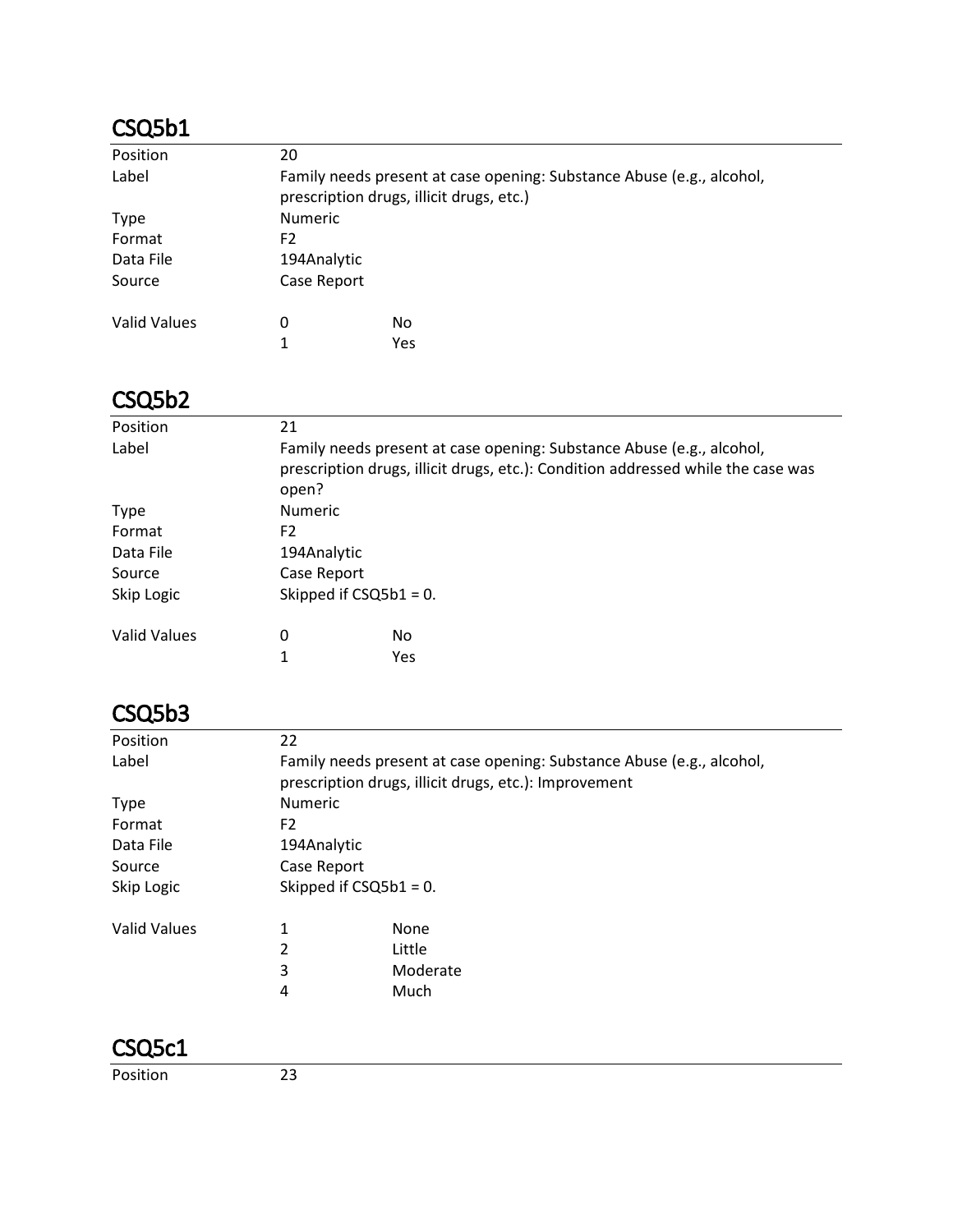| Label        |                | Family needs present at case opening: Physical Health (e.g., adult or child<br>disability, developmental delay, etc.) |  |
|--------------|----------------|-----------------------------------------------------------------------------------------------------------------------|--|
| Type         | <b>Numeric</b> |                                                                                                                       |  |
| Format       | F2.            |                                                                                                                       |  |
| Data File    | 194Analytic    |                                                                                                                       |  |
| Source       | Case Report    |                                                                                                                       |  |
| Valid Values | 0              | No                                                                                                                    |  |
|              |                | Yes                                                                                                                   |  |

### CSQ5c2

| Position     | 24                        |                                                                                                                                                               |  |
|--------------|---------------------------|---------------------------------------------------------------------------------------------------------------------------------------------------------------|--|
| Label        | open?                     | Family needs present at case opening: Physical Health (e.g., adult or child<br>disability, developmental delay, etc.): Condition addressed while the case was |  |
| <b>Type</b>  | <b>Numeric</b>            |                                                                                                                                                               |  |
| Format       | F <sub>2</sub>            |                                                                                                                                                               |  |
| Data File    | 194Analytic               |                                                                                                                                                               |  |
| Source       | Case Report               |                                                                                                                                                               |  |
| Skip Logic   | Skipped if $CSQ5c1 = 0$ . |                                                                                                                                                               |  |
| Valid Values | 0                         | No                                                                                                                                                            |  |
|              | 1                         | Yes                                                                                                                                                           |  |

#### CSQ5c3

| Position            | 25                                                                          |                                                     |  |
|---------------------|-----------------------------------------------------------------------------|-----------------------------------------------------|--|
| Label               | Family needs present at case opening: Physical Health (e.g., adult or child |                                                     |  |
|                     |                                                                             | disability, developmental delay, etc.): Improvement |  |
| <b>Type</b>         | <b>Numeric</b>                                                              |                                                     |  |
| Format              | F2                                                                          |                                                     |  |
| Data File           | 194Analytic                                                                 |                                                     |  |
| Source              | Case Report                                                                 |                                                     |  |
| Skip Logic          | Skipped if $CSQ5c1 = 0$ .                                                   |                                                     |  |
| <b>Valid Values</b> |                                                                             | None                                                |  |
|                     | 2                                                                           | Little                                              |  |
|                     | 3                                                                           | Moderate                                            |  |
|                     | 4                                                                           | Much                                                |  |

### CSQ5d1

| Position  | 26                                                  |
|-----------|-----------------------------------------------------|
| Label     | Family needs present at case opening: Mental Health |
| Type      | <b>Numeric</b>                                      |
| Format    | F2                                                  |
| Data File | 194Analytic                                         |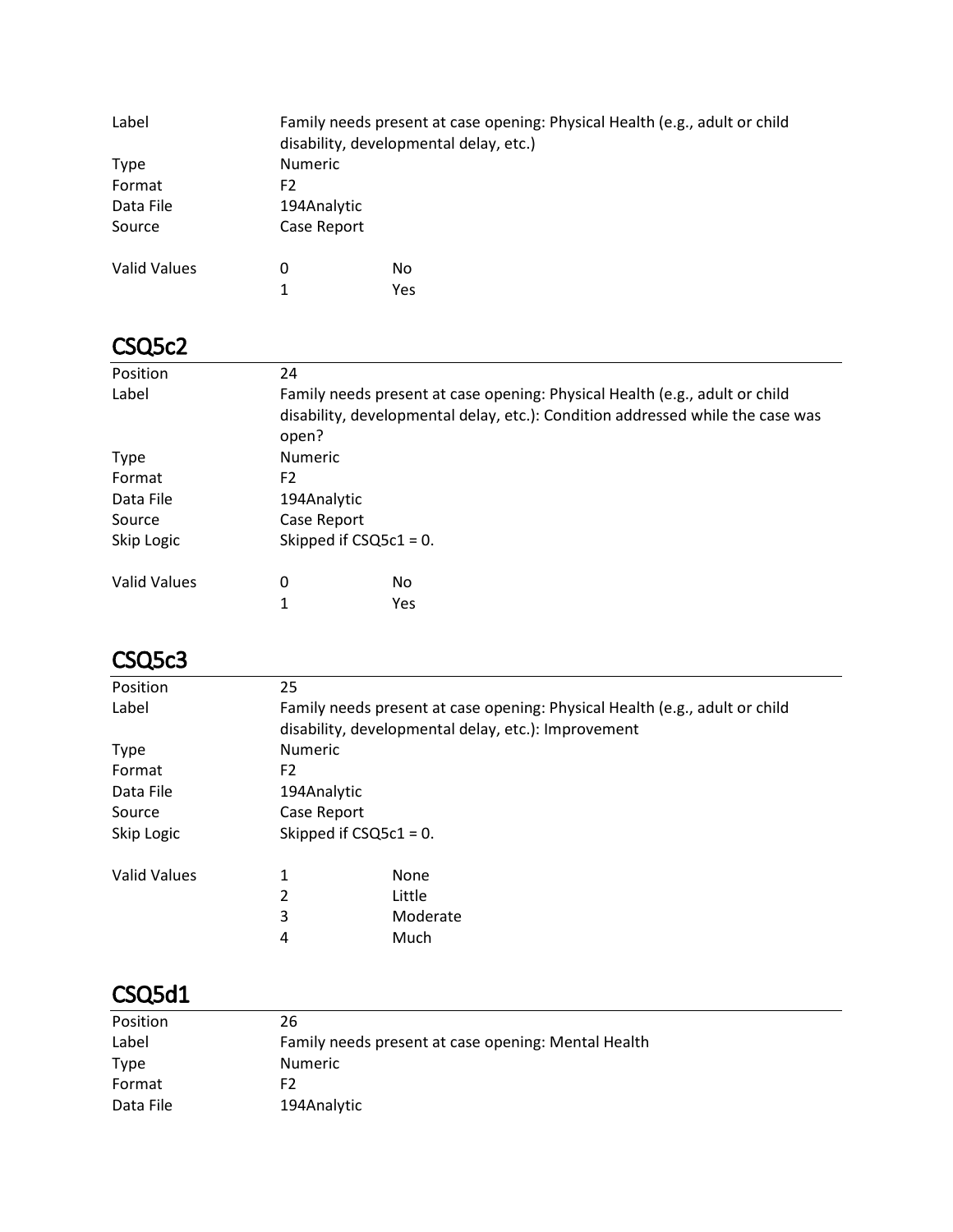| Source       | Case Report |      |
|--------------|-------------|------|
| Valid Values | O           | Nο   |
|              |             | Yes. |

# CSQ5d2

| Position            | 27                                                                                                   |     |  |
|---------------------|------------------------------------------------------------------------------------------------------|-----|--|
| Label               | Family needs present at case opening: Mental Health: Condition addressed<br>while the case was open? |     |  |
| <b>Type</b>         | <b>Numeric</b>                                                                                       |     |  |
| Format              | F2                                                                                                   |     |  |
| Data File           | 194Analytic                                                                                          |     |  |
| Source              | Case Report                                                                                          |     |  |
| <b>Valid Values</b> | 0                                                                                                    | No. |  |
|                     |                                                                                                      | Yes |  |

#### CSQ5d3

| Position            | 28                                                                |          |  |
|---------------------|-------------------------------------------------------------------|----------|--|
| Label               | Family needs present at case opening: Mental Health : Improvement |          |  |
| <b>Type</b>         | <b>Numeric</b>                                                    |          |  |
| Format              | F <sub>2</sub>                                                    |          |  |
| Data File           | 194Analytic                                                       |          |  |
| Source              | Case Report                                                       |          |  |
| <b>Valid Values</b> | 1                                                                 | None     |  |
|                     | 2                                                                 | Little   |  |
|                     | 3                                                                 | Moderate |  |
|                     | 4                                                                 | Much     |  |

### CSQ5e1

| Position            | 29                                                                |     |  |
|---------------------|-------------------------------------------------------------------|-----|--|
| Label               | Family needs present at case opening: Parenting Skills/Discipline |     |  |
| <b>Type</b>         | <b>Numeric</b>                                                    |     |  |
| Format              | F <sub>2</sub>                                                    |     |  |
| Data File           | 194Analytic                                                       |     |  |
| Source              | Case Report                                                       |     |  |
| <b>Valid Values</b> | 0                                                                 | No  |  |
|                     | 1                                                                 | Yes |  |

#### CSQ5e2

Position 30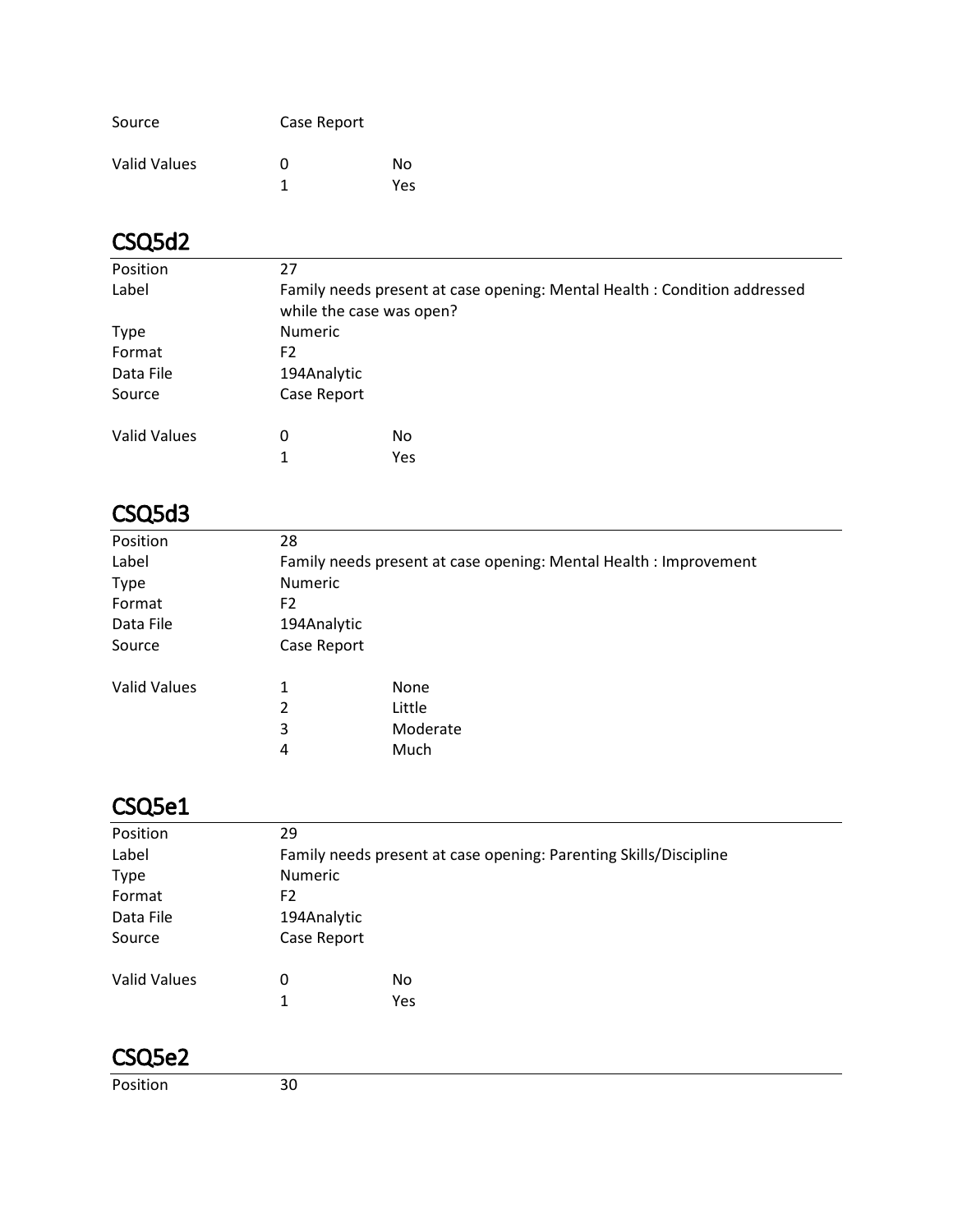| Label               |             | Family needs present at case opening: Parenting Skills/Discipline: Condition<br>addressed while the case was open? |  |
|---------------------|-------------|--------------------------------------------------------------------------------------------------------------------|--|
| <b>Type</b>         | Numeric     |                                                                                                                    |  |
| Format              | F2          |                                                                                                                    |  |
| Data File           | 194Analytic |                                                                                                                    |  |
| Source              | Case Report |                                                                                                                    |  |
| <b>Valid Values</b> | 0           | No.                                                                                                                |  |
|                     | 1           | Yes                                                                                                                |  |

#### CSQ5e3

| Position            | 31             |                                                                                |
|---------------------|----------------|--------------------------------------------------------------------------------|
| Label               |                | Family needs present at case opening: Parenting Skills/Discipline: Improvement |
| <b>Type</b>         | <b>Numeric</b> |                                                                                |
| Format              | F2             |                                                                                |
| Data File           | 194Analytic    |                                                                                |
| Source              | Case Report    |                                                                                |
| <b>Valid Values</b> | 1              | None                                                                           |
|                     | 2              | Little                                                                         |
|                     | 3              | Moderate                                                                       |
|                     | 4              | Much                                                                           |

# CSQ5f1

| Position            | 32                                                      |     |  |
|---------------------|---------------------------------------------------------|-----|--|
| Label               | Family needs present at case opening: Domestic Violence |     |  |
| <b>Type</b>         | Numeric                                                 |     |  |
| Format              | F2                                                      |     |  |
| Data File           | 194Analytic                                             |     |  |
| Source              | Case Report                                             |     |  |
| <b>Valid Values</b> | 0                                                       | No  |  |
|                     | 1                                                       | Yes |  |

#### CSQ5f2

| Position            | 33                                                                                                       |     |  |
|---------------------|----------------------------------------------------------------------------------------------------------|-----|--|
| Label               | Family needs present at case opening: Domestic Violence: Condition addressed<br>while the case was open? |     |  |
| <b>Type</b>         | <b>Numeric</b>                                                                                           |     |  |
| Format              | F2                                                                                                       |     |  |
| Data File           | 194Analytic                                                                                              |     |  |
| Source              | Case Report                                                                                              |     |  |
| <b>Valid Values</b> | 0                                                                                                        | No  |  |
|                     | 1                                                                                                        | Yes |  |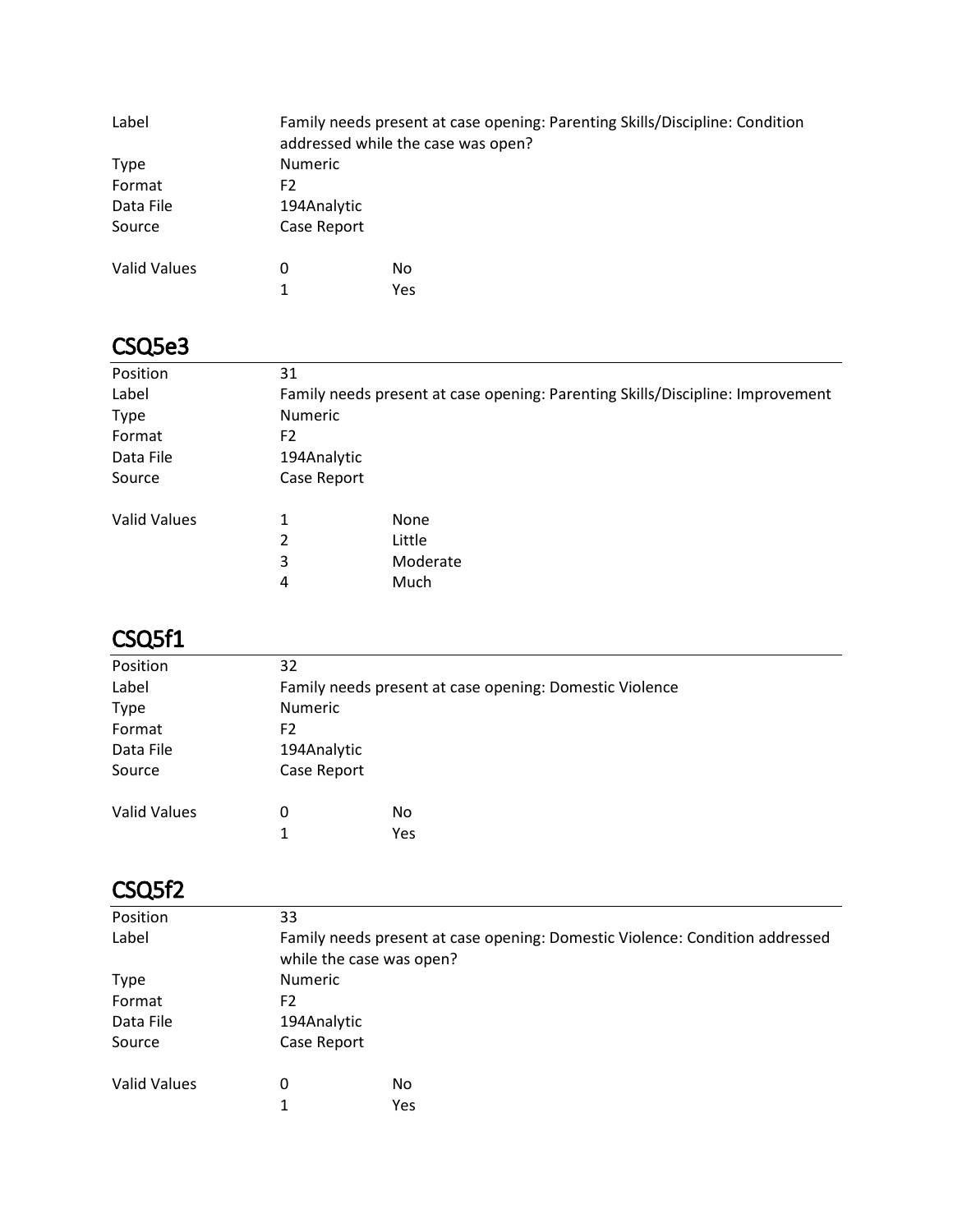#### CSQ5f3

| Position            | 34                                                                   |             |  |
|---------------------|----------------------------------------------------------------------|-------------|--|
| Label               | Family needs present at case opening: Domestic Violence: Improvement |             |  |
| <b>Type</b>         | <b>Numeric</b>                                                       |             |  |
| Format              | F2                                                                   |             |  |
| Data File           | 194Analytic                                                          |             |  |
| Source              | Case Report                                                          |             |  |
| <b>Valid Values</b> | 1                                                                    | <b>None</b> |  |
|                     | 2                                                                    | Little      |  |
|                     | 3                                                                    | Moderate    |  |
|                     | 4                                                                    | Much        |  |

# CSQ5g1

| Position            | 35                                                                                           |           |  |
|---------------------|----------------------------------------------------------------------------------------------|-----------|--|
| Label               | Family needs present at case opening: Education (e.g., school attendance,<br>progress, etc.) |           |  |
| <b>Type</b>         | <b>Numeric</b>                                                                               |           |  |
| Format              | F2                                                                                           |           |  |
| Data File           | 194Analytic                                                                                  |           |  |
| Source              | Case Report                                                                                  |           |  |
| <b>Valid Values</b> | 0<br>1                                                                                       | No<br>Yes |  |

# CSQ5g2

| Position     | 36                                                                                                                                         |     |  |
|--------------|--------------------------------------------------------------------------------------------------------------------------------------------|-----|--|
| Label        | Family needs present at case opening: Education (e.g., school attendance,<br>progress, etc.): Condition addressed while the case was open? |     |  |
| <b>Type</b>  | <b>Numeric</b>                                                                                                                             |     |  |
| Format       | F2                                                                                                                                         |     |  |
| Data File    | 194Analytic                                                                                                                                |     |  |
| Source       | Case Report                                                                                                                                |     |  |
| Valid Values | 0                                                                                                                                          | No. |  |
|              |                                                                                                                                            | Yes |  |

# CSQ5g3

| Position    | 37                                                                        |
|-------------|---------------------------------------------------------------------------|
| Label       | Family needs present at case opening: Education (e.g., school attendance, |
|             | progress, etc.): Improvement                                              |
| <b>Type</b> | <b>Numeric</b>                                                            |
| Format      | F2                                                                        |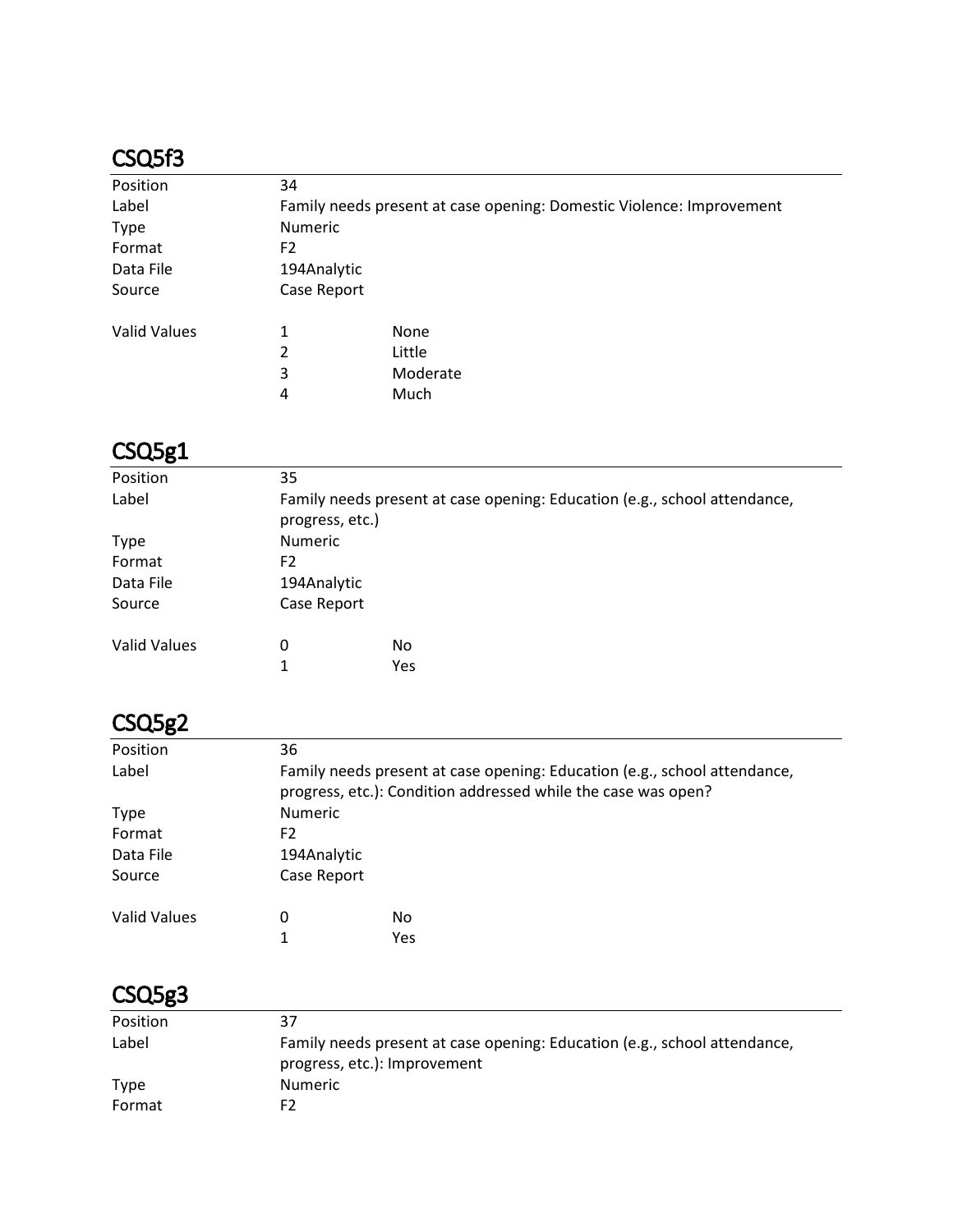| Data File           | 194Analytic   |          |
|---------------------|---------------|----------|
| Source              | Case Report   |          |
| <b>Valid Values</b> | 1.            | None     |
|                     | $\mathcal{P}$ | Little   |
|                     | 3             | Moderate |
|                     |               | Much     |

# CSQ5h1

| Position            | 38                                                                            |                           |  |
|---------------------|-------------------------------------------------------------------------------|---------------------------|--|
| Label               | Family needs present at case opening: Social Supports (e.g., extended family, |                           |  |
|                     |                                                                               | friends, neighbors, etc.) |  |
| <b>Type</b>         | <b>Numeric</b>                                                                |                           |  |
| Format              | F <sub>2</sub>                                                                |                           |  |
| Data File           | 194Analytic                                                                   |                           |  |
| Source              | Case Report                                                                   |                           |  |
| <b>Valid Values</b> | 0                                                                             | No                        |  |
|                     | 1                                                                             | Yes                       |  |

# CSQ5h2

| Position     | 39                                                                                                                                                       |     |  |
|--------------|----------------------------------------------------------------------------------------------------------------------------------------------------------|-----|--|
| Label        | Family needs present at case opening: Social Supports (e.g., extended family,<br>friends, neighbors, etc.): Condition addressed while the case was open? |     |  |
| <b>Type</b>  | <b>Numeric</b>                                                                                                                                           |     |  |
| Format       | F2                                                                                                                                                       |     |  |
| Data File    | 194Analytic                                                                                                                                              |     |  |
| Source       | Case Report                                                                                                                                              |     |  |
| Valid Values | 0                                                                                                                                                        | No. |  |
|              |                                                                                                                                                          | Yes |  |

### CSQ5h3

| Position     | 40                                                                            |                                        |  |
|--------------|-------------------------------------------------------------------------------|----------------------------------------|--|
| Label        | Family needs present at case opening: Social Supports (e.g., extended family, |                                        |  |
|              |                                                                               | friends, neighbors, etc.): Improvement |  |
| <b>Type</b>  | <b>Numeric</b>                                                                |                                        |  |
| Format       | F <sub>2</sub>                                                                |                                        |  |
| Data File    | 194Analytic                                                                   |                                        |  |
| Source       | Case Report                                                                   |                                        |  |
| Valid Values | 1                                                                             | None                                   |  |
|              | 2                                                                             | Little                                 |  |
|              | 3                                                                             | Moderate                               |  |
|              | 4                                                                             | Much                                   |  |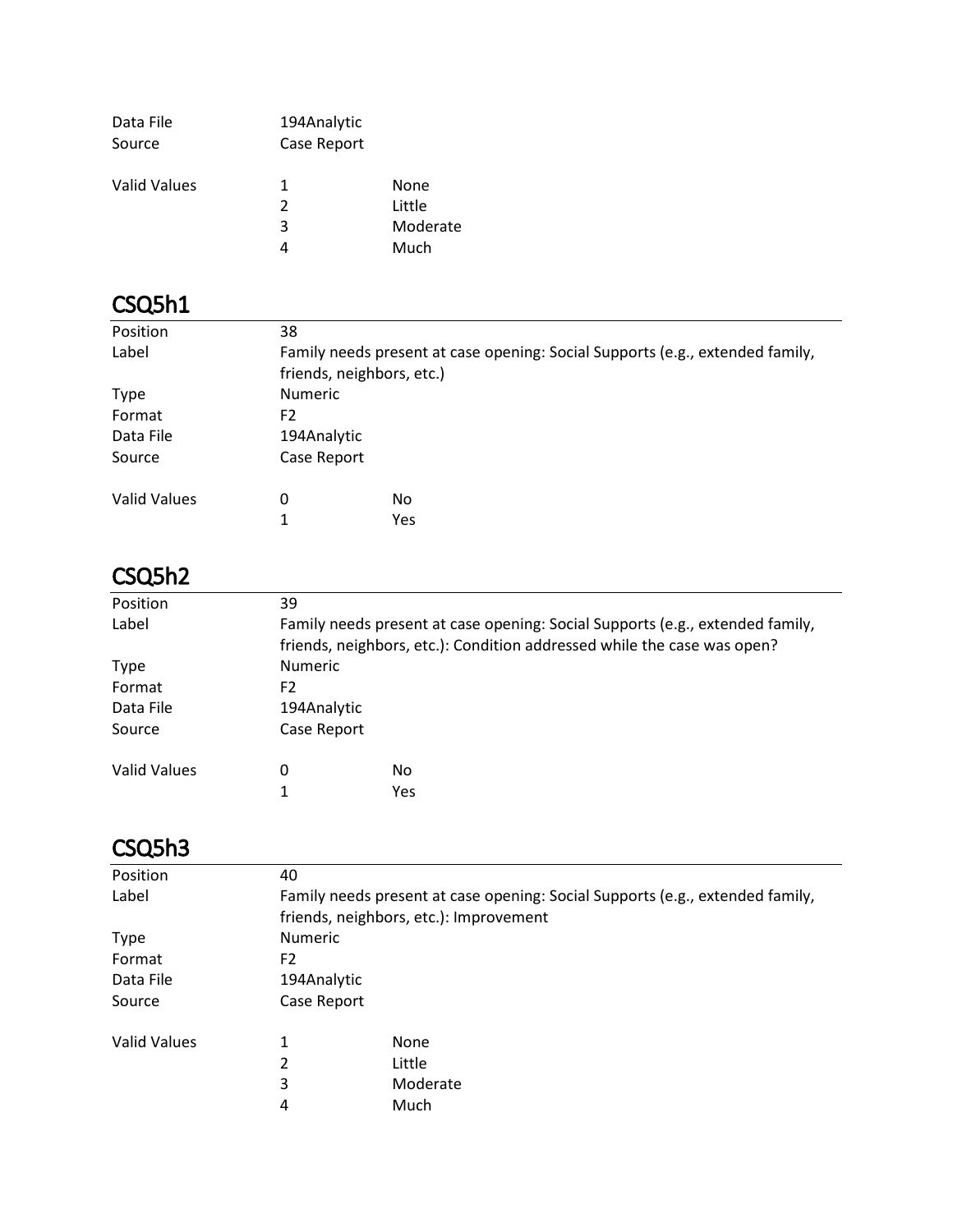| Position            | 41             |                                                |
|---------------------|----------------|------------------------------------------------|
| Label               |                | Safety Threats Present: Neglect or abandonment |
| <b>Type</b>         | <b>Numeric</b> |                                                |
| Format              | F <sub>2</sub> |                                                |
| Data File           | 194Analytic    |                                                |
| Source              | Case Report    |                                                |
| <b>Valid Values</b> | 0              | No                                             |
|                     | 1              | Yes                                            |

# CSQ6a2

| Position            | 42             |                                                                                 |  |
|---------------------|----------------|---------------------------------------------------------------------------------|--|
| Label               |                | Safety Threats Present: Neglect or abandonment: Level of Safety Threat At First |  |
|                     | Contact        |                                                                                 |  |
| <b>Type</b>         | <b>Numeric</b> |                                                                                 |  |
| Format              | F <sub>2</sub> |                                                                                 |  |
| Data File           | 194Analytic    |                                                                                 |  |
| Source              | Case Report    |                                                                                 |  |
| <b>Valid Values</b> | 1              | Mild                                                                            |  |
|                     | 2              | Moderate                                                                        |  |
|                     | 3              | Severe                                                                          |  |
|                     | 4              | None                                                                            |  |

#### CSQ6a3

| Position            | 43                                                                        |          |  |
|---------------------|---------------------------------------------------------------------------|----------|--|
| Label               | Safety Threats Present: Neglect or abandonment: Level of Safety Threat At |          |  |
|                     | Closure                                                                   |          |  |
| <b>Type</b>         | <b>Numeric</b>                                                            |          |  |
| Format              | F2                                                                        |          |  |
| Data File           | 194Analytic                                                               |          |  |
| Source              | Case Report                                                               |          |  |
| <b>Valid Values</b> | 1                                                                         | Mild     |  |
|                     | 2                                                                         | Moderate |  |
|                     | 3                                                                         | Severe   |  |
|                     | 4                                                                         | None     |  |

#### CSQ6a4

| <b>Position</b> | 44                                                                    |
|-----------------|-----------------------------------------------------------------------|
| Label           | Safety Threats Present: Neglect or abandonment: Was the Safety Threat |
|                 | Addressed: Yes, by County Staff                                       |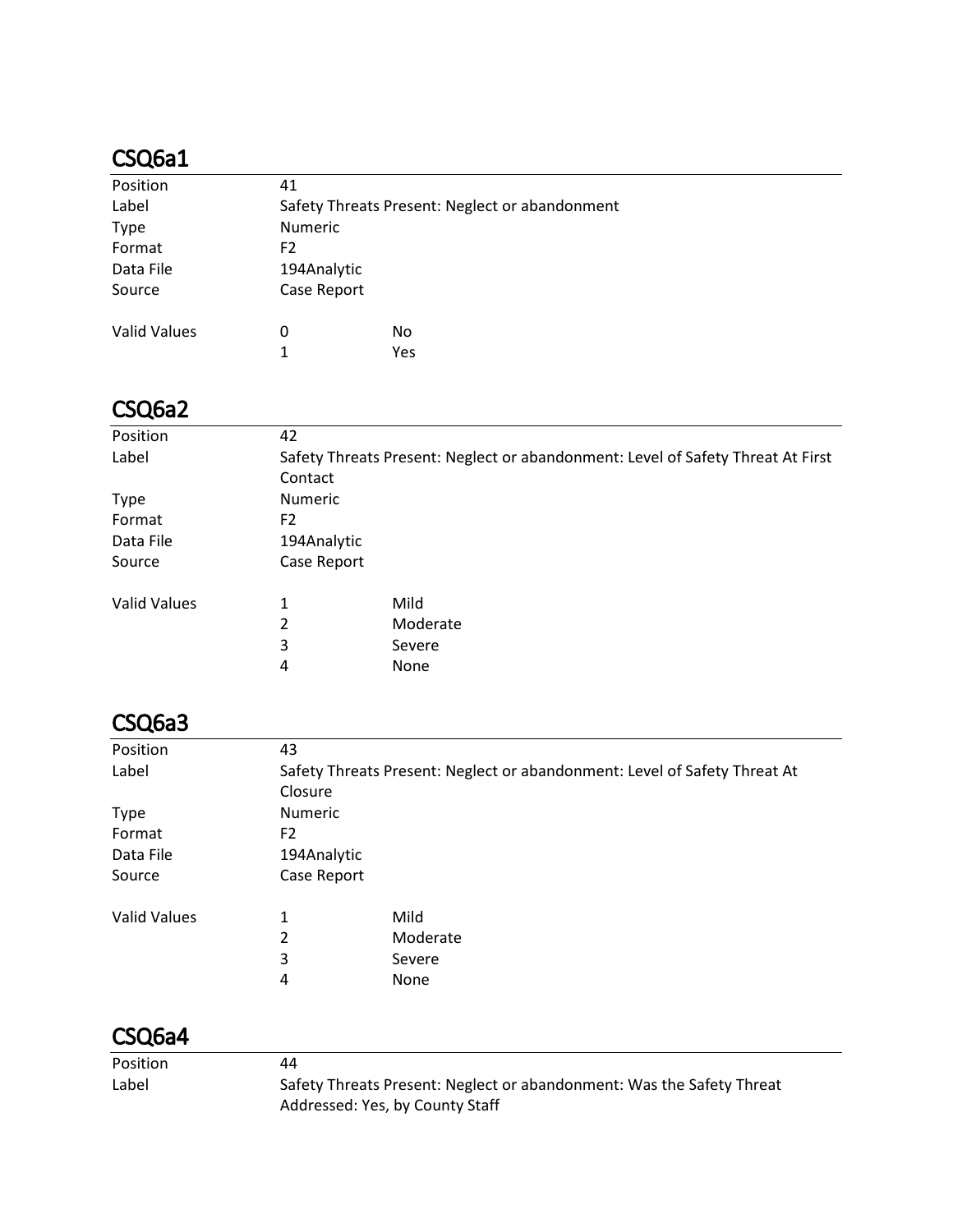| <b>Type</b>  | <b>Numeric</b> |     |
|--------------|----------------|-----|
| Format       | F2             |     |
| Data File    | 194Analytic    |     |
| Source       | Case Report    |     |
| Valid Values | O              | No  |
|              | 1              | Υρς |

| Position            | 45                                                                    |                                            |  |
|---------------------|-----------------------------------------------------------------------|--------------------------------------------|--|
| Label               | Safety Threats Present: Neglect or abandonment: Was the Safety Threat |                                            |  |
|                     |                                                                       | Addressed: Yes, by Private agency provider |  |
| <b>Type</b>         | <b>Numeric</b>                                                        |                                            |  |
| Format              | F2                                                                    |                                            |  |
| Data File           | 194Analytic                                                           |                                            |  |
| Source              | Case Report                                                           |                                            |  |
| <b>Valid Values</b> | 0                                                                     | No                                         |  |
|                     | 1                                                                     | Yes                                        |  |

### CSQ6a6

| Position            | 46                                                                                                                    |           |  |
|---------------------|-----------------------------------------------------------------------------------------------------------------------|-----------|--|
| Label               | Safety Threats Present: Neglect or abandonment: Was the Safety Threat<br>Addressed: Yes, by Unpaid community resource |           |  |
| <b>Type</b>         | <b>Numeric</b>                                                                                                        |           |  |
| Format              | F2                                                                                                                    |           |  |
| Data File           | 194Analytic                                                                                                           |           |  |
| Source              | Case Report                                                                                                           |           |  |
| <b>Valid Values</b> | 0                                                                                                                     | No<br>Yes |  |

### CSQ6a7

| Position            | 47                                                                                                      |            |  |
|---------------------|---------------------------------------------------------------------------------------------------------|------------|--|
| Label               | Safety Threats Present: Neglect or abandonment: Was the Safety Threat<br>Addressed: Yes, by Family/ kin |            |  |
| <b>Type</b>         | <b>Numeric</b>                                                                                          |            |  |
| Format              | F2                                                                                                      |            |  |
| Data File           | 194Analytic                                                                                             |            |  |
| Source              | Case Report                                                                                             |            |  |
| <b>Valid Values</b> | 0                                                                                                       | No         |  |
|                     |                                                                                                         | <b>Yes</b> |  |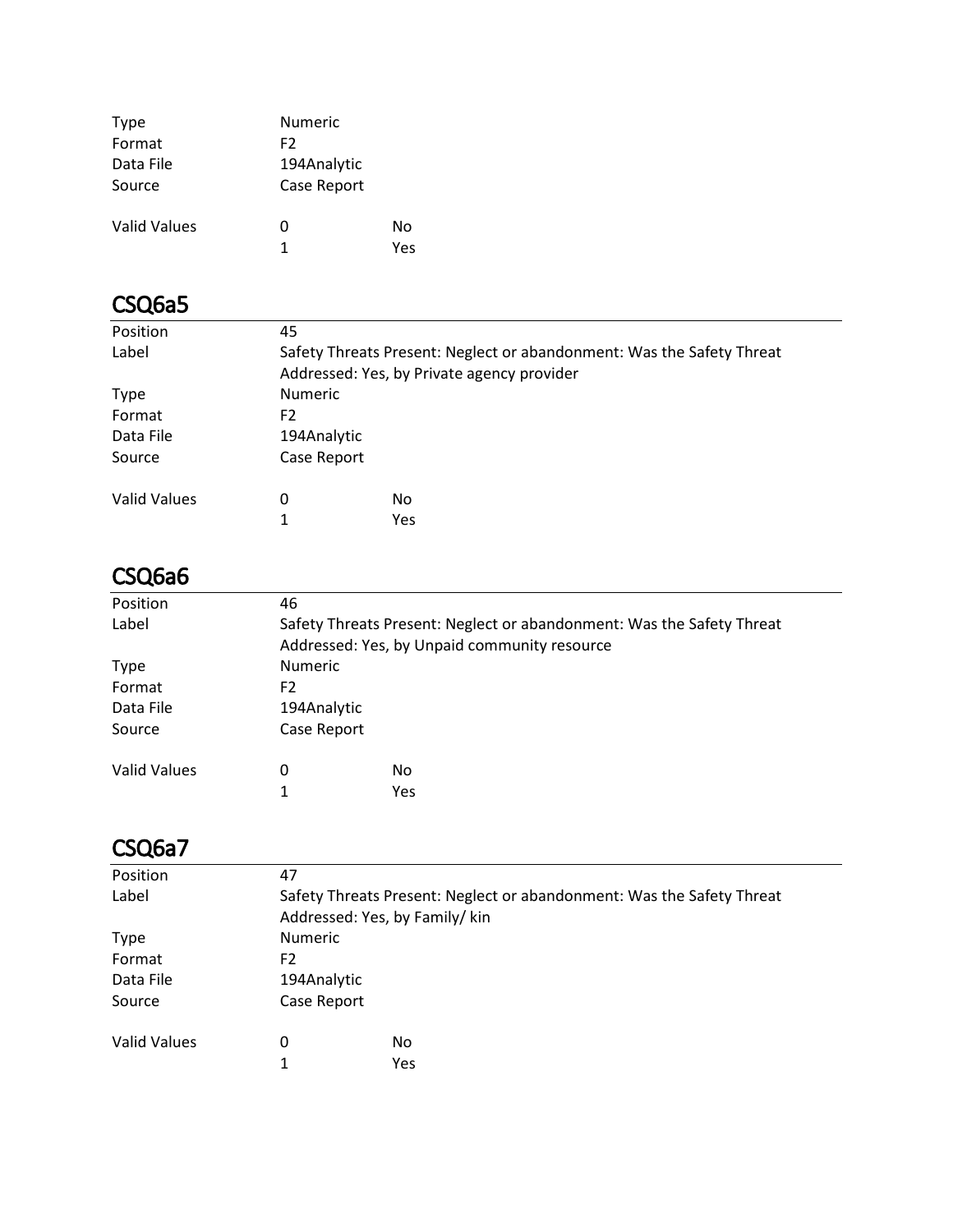| Position            | 48          |                                                                       |  |  |
|---------------------|-------------|-----------------------------------------------------------------------|--|--|
| Label               |             | Safety Threats Present: Neglect or abandonment: Was the Safety Threat |  |  |
|                     |             | Addressed: Yes, by Other                                              |  |  |
| <b>Type</b>         |             | <b>Numeric</b>                                                        |  |  |
| Format              | F2          |                                                                       |  |  |
| Data File           | 194Analytic |                                                                       |  |  |
| Source              | Case Report |                                                                       |  |  |
| <b>Valid Values</b> | 0           | No                                                                    |  |  |
|                     | 1           | Yes                                                                   |  |  |

#### CSQ6a9

| Position            | 49                                                                    |                                           |  |  |
|---------------------|-----------------------------------------------------------------------|-------------------------------------------|--|--|
| Label               | Safety Threats Present: Neglect or abandonment: Was the Safety Threat |                                           |  |  |
|                     |                                                                       | Addressed: No, because: Funds unavailable |  |  |
| <b>Type</b>         |                                                                       | <b>Numeric</b>                            |  |  |
| Format              | F <sub>2</sub>                                                        |                                           |  |  |
| Data File           |                                                                       | 194Analytic                               |  |  |
| Source              | Case Report                                                           |                                           |  |  |
| <b>Valid Values</b> | 0                                                                     | No                                        |  |  |
|                     |                                                                       | Yes                                       |  |  |
|                     |                                                                       |                                           |  |  |

#### CSQ6a10

| Position            | 50          |                                                                       |  |  |
|---------------------|-------------|-----------------------------------------------------------------------|--|--|
| Label               |             | Safety Threats Present: Neglect or abandonment: Was the Safety Threat |  |  |
|                     |             | Addressed: No, because: Provider unavailable                          |  |  |
| <b>Type</b>         |             | <b>Numeric</b>                                                        |  |  |
| Format              | F2          |                                                                       |  |  |
| Data File           | 194Analytic |                                                                       |  |  |
| Source              | Case Report |                                                                       |  |  |
| <b>Valid Values</b> | 0           | No.                                                                   |  |  |
|                     |             | Yes                                                                   |  |  |
|                     |             |                                                                       |  |  |

#### CSQ6a11

| Position    | 51                                                                    |
|-------------|-----------------------------------------------------------------------|
| Label       | Safety Threats Present: Neglect or abandonment: Was the Safety Threat |
|             | Addressed: No, because: Uncooperative family                          |
| <b>Type</b> | <b>Numeric</b>                                                        |
| Format      | F2                                                                    |
| Data File   | 194Analytic                                                           |
| Source      | Case Report                                                           |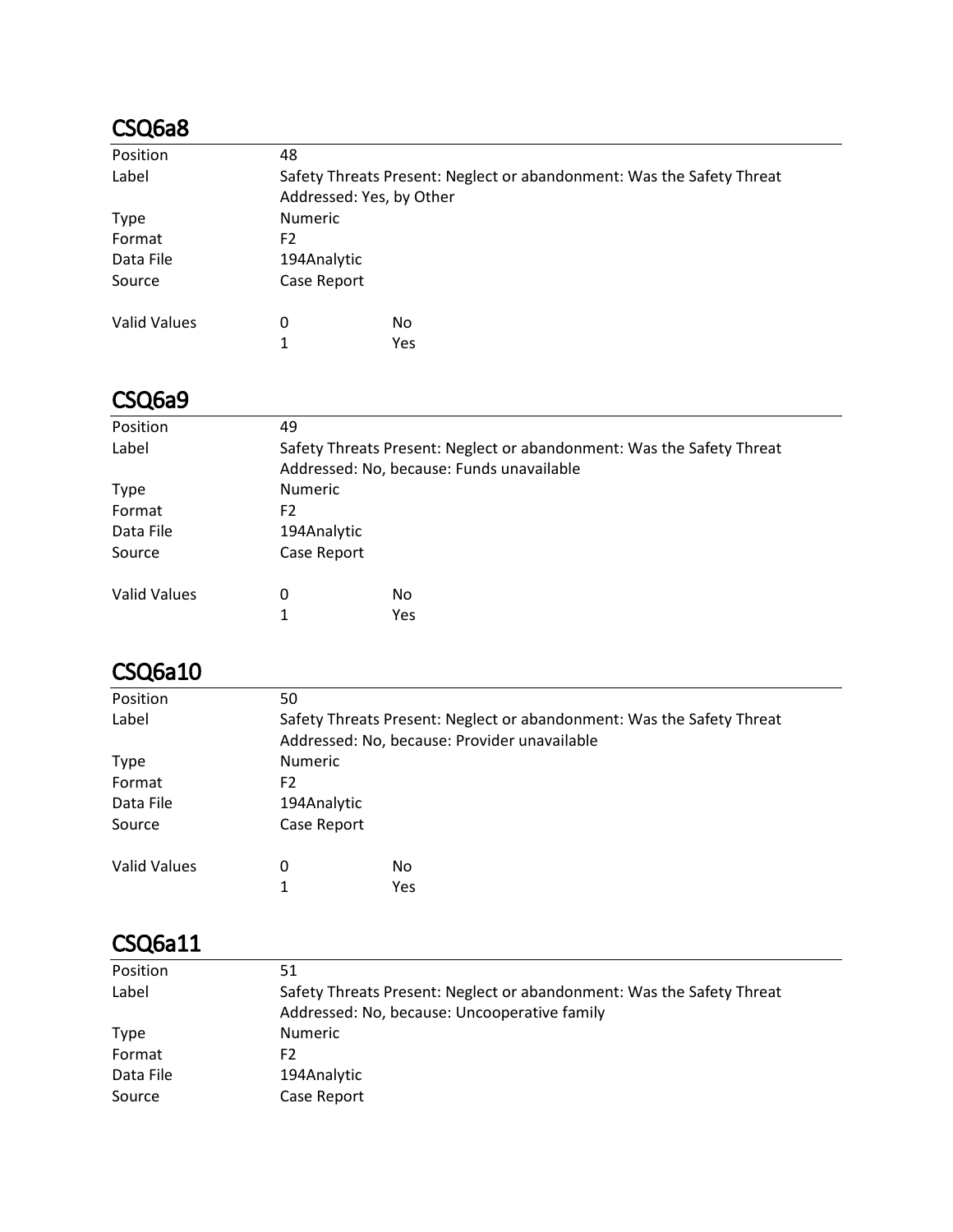| <b>Valid Values</b> | O | No  |
|---------------------|---|-----|
|                     |   | Yes |

| Position            | 52                                                                                                     |     |  |
|---------------------|--------------------------------------------------------------------------------------------------------|-----|--|
| Label               | Safety Threats Present: Neglect or abandonment: Was the Safety Threat<br>Addressed: No, because: Other |     |  |
| <b>Type</b>         | <b>Numeric</b>                                                                                         |     |  |
| Format              | F2                                                                                                     |     |  |
| Data File           | 194Analytic                                                                                            |     |  |
| Source              | Case Report                                                                                            |     |  |
| <b>Valid Values</b> | 0                                                                                                      | No  |  |
|                     | 1                                                                                                      | Yes |  |

#### CSQ6a13

| Position            | 53                                                                                 |                     |
|---------------------|------------------------------------------------------------------------------------|---------------------|
| Label               | Safety Threats Present: Neglect or abandonment: Was the Safety Threat<br>Addressed |                     |
| <b>Type</b>         | <b>Numeric</b>                                                                     |                     |
| Format              | F2                                                                                 |                     |
| Data File           | 194Analytic                                                                        |                     |
| Source              | Case Report                                                                        |                     |
| <b>Valid Values</b> | 0                                                                                  | No                  |
|                     | 1                                                                                  | Yes                 |
|                     | 3                                                                                  | Don't Know/Not Sure |

### CSQ6b1

| Position            | 54                                                        |     |  |
|---------------------|-----------------------------------------------------------|-----|--|
| Label               | Safety Threats Present: Physical, sexual, emotional abuse |     |  |
| <b>Type</b>         | Numeric                                                   |     |  |
| Format              | F2                                                        |     |  |
| Data File           | 194Analytic                                               |     |  |
| Source              | Case Report                                               |     |  |
| <b>Valid Values</b> | 0                                                         | No  |  |
|                     | 1                                                         | Yes |  |

| <b>Position</b> | 55                                                                                |
|-----------------|-----------------------------------------------------------------------------------|
| Label           | Safety Threats Present: Physical, sexual, emotional abuse: Level of Safety Threat |
|                 | At First Contact                                                                  |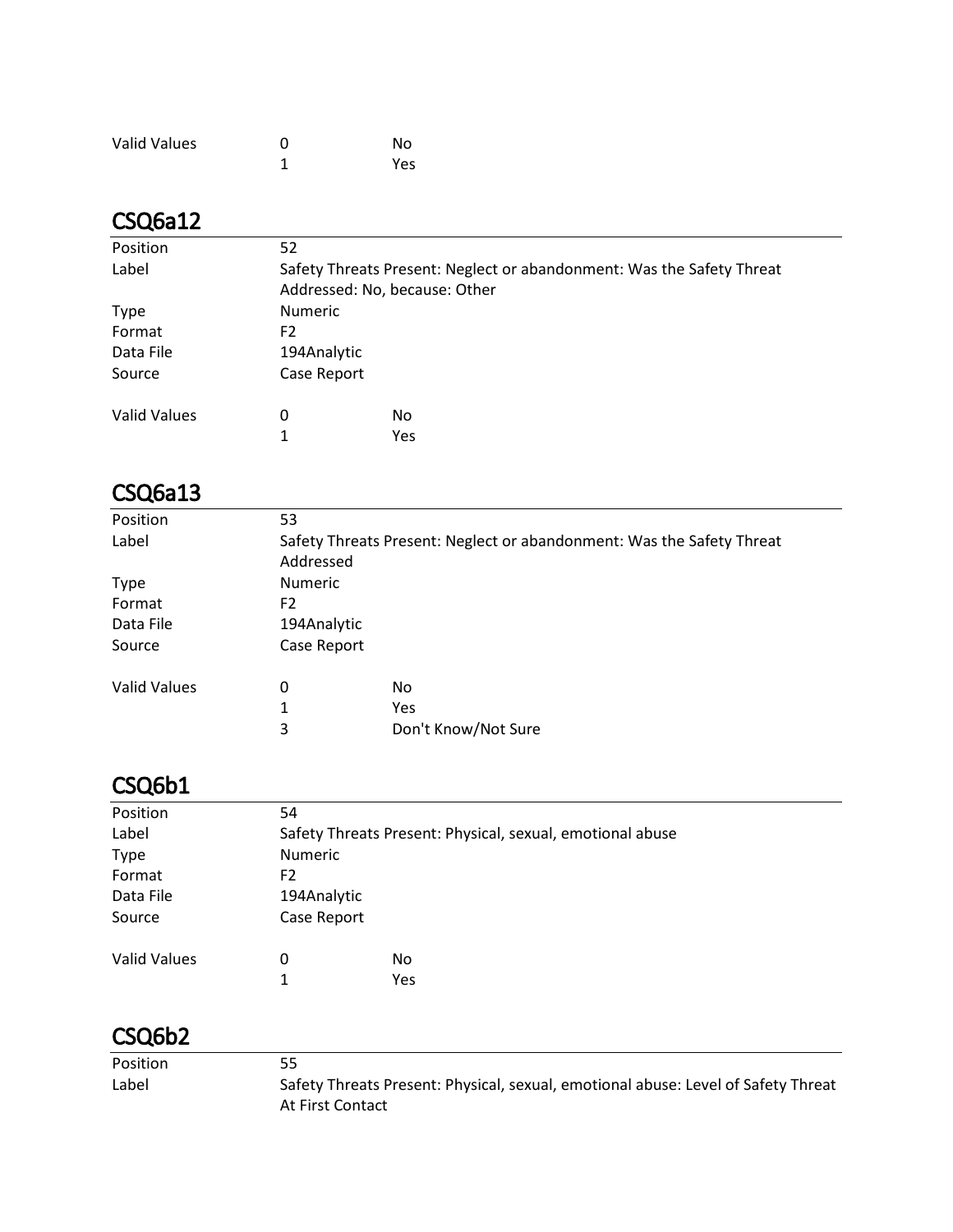| <b>Type</b><br>Format<br>Data File<br>Source | <b>Numeric</b><br>F <sub>2</sub><br>194Analytic<br>Case Report |                                    |
|----------------------------------------------|----------------------------------------------------------------|------------------------------------|
| <b>Valid Values</b>                          | 1<br>2<br>3                                                    | Mild<br>Moderate<br>Severe<br>None |

| Position            | 56             |                                                                                   |  |  |
|---------------------|----------------|-----------------------------------------------------------------------------------|--|--|
| Label               |                | Safety Threats Present: Physical, sexual, emotional abuse: Level of Safety Threat |  |  |
|                     | At Closure     |                                                                                   |  |  |
| <b>Type</b>         | <b>Numeric</b> |                                                                                   |  |  |
| Format              | F <sub>2</sub> |                                                                                   |  |  |
| Data File           |                | 194Analytic                                                                       |  |  |
| Source              | Case Report    |                                                                                   |  |  |
| <b>Valid Values</b> | 1              | Mild                                                                              |  |  |
|                     | 2              | Moderate                                                                          |  |  |
|                     | 3              | Severe                                                                            |  |  |
|                     | 4              | None                                                                              |  |  |

#### CSQ6b4

| Position            | 57                                                                               |                                 |  |
|---------------------|----------------------------------------------------------------------------------|---------------------------------|--|
| Label               | Safety Threats Present: Physical, sexual, emotional abuse: Was the Safety Threat |                                 |  |
|                     |                                                                                  | Addressed: Yes, by County Staff |  |
| <b>Type</b>         | <b>Numeric</b>                                                                   |                                 |  |
| Format              | F2                                                                               |                                 |  |
| Data File           | 194Analytic                                                                      |                                 |  |
| Source              | Case Report                                                                      |                                 |  |
| <b>Valid Values</b> | 0                                                                                | No                              |  |
|                     |                                                                                  | Yes                             |  |

| Position    | 58                                                                               |
|-------------|----------------------------------------------------------------------------------|
| Label       | Safety Threats Present: Physical, sexual, emotional abuse: Was the Safety Threat |
|             | Addressed: Yes, by Private agency provider                                       |
| <b>Type</b> | <b>Numeric</b>                                                                   |
| Format      | F2                                                                               |
| Data File   | 194Analytic                                                                      |
| Source      | Case Report                                                                      |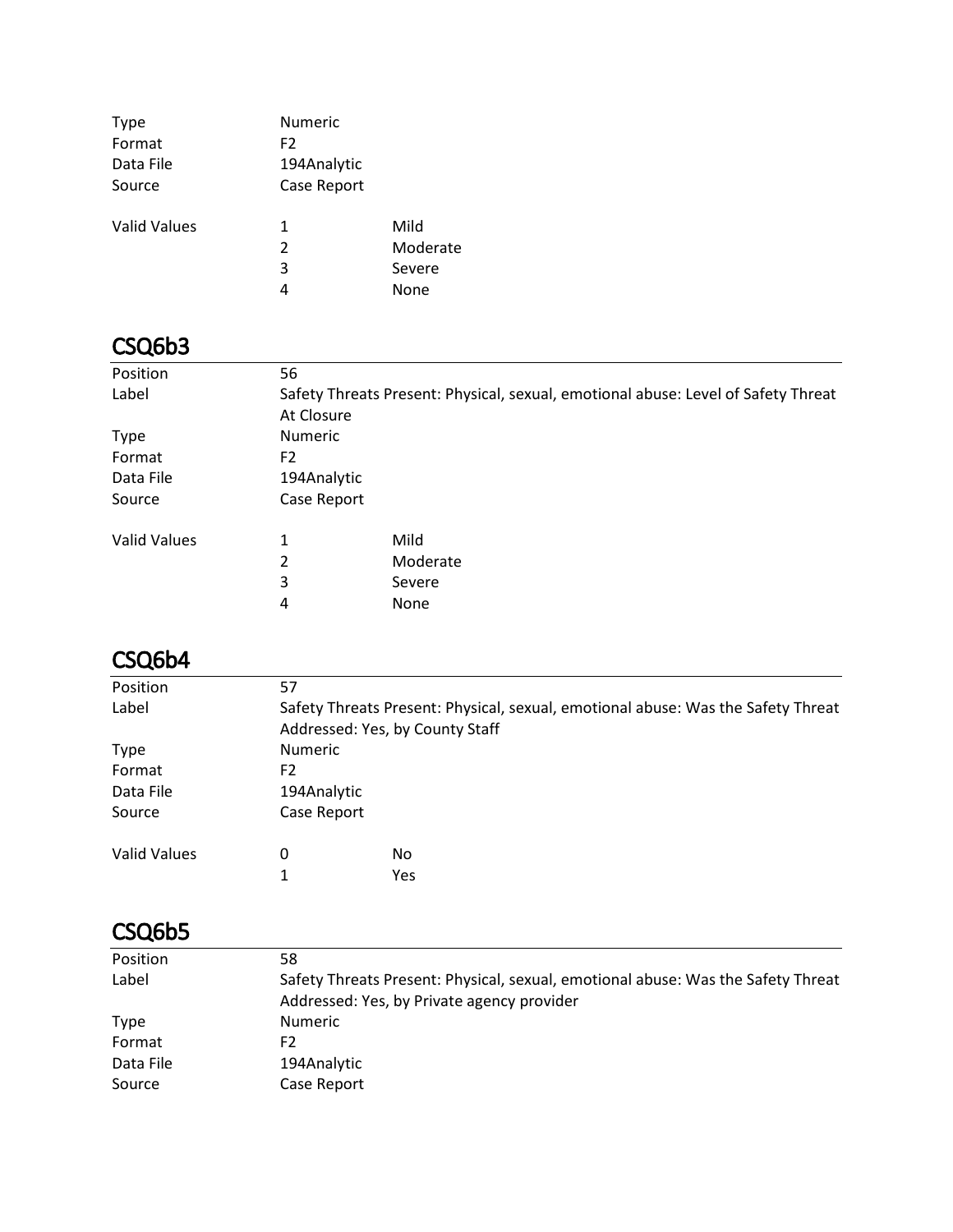| <b>Valid Values</b> | O | No  |
|---------------------|---|-----|
|                     |   | Yes |

| Position     | 59             |                                                                                  |  |  |
|--------------|----------------|----------------------------------------------------------------------------------|--|--|
| Label        |                | Safety Threats Present: Physical, sexual, emotional abuse: Was the Safety Threat |  |  |
|              |                | Addressed: Yes, by Unpaid community resource                                     |  |  |
| <b>Type</b>  | <b>Numeric</b> |                                                                                  |  |  |
| Format       | F2             |                                                                                  |  |  |
| Data File    |                | 194Analytic                                                                      |  |  |
| Source       | Case Report    |                                                                                  |  |  |
| Valid Values | 0              | No                                                                               |  |  |
|              | 1              | Yes                                                                              |  |  |

### CSQ6b7

| Position            | 60                                                                               |                               |  |
|---------------------|----------------------------------------------------------------------------------|-------------------------------|--|
| Label               | Safety Threats Present: Physical, sexual, emotional abuse: Was the Safety Threat |                               |  |
|                     |                                                                                  | Addressed: Yes, by Family/kin |  |
| <b>Type</b>         | <b>Numeric</b>                                                                   |                               |  |
| Format              | F2                                                                               |                               |  |
| Data File           | 194Analytic                                                                      |                               |  |
| Source              | Case Report                                                                      |                               |  |
| <b>Valid Values</b> | 0                                                                                | No                            |  |
|                     |                                                                                  | Yes                           |  |

#### CSQ6b8

| Position            | 61                       |                                                                                  |  |
|---------------------|--------------------------|----------------------------------------------------------------------------------|--|
| Label               |                          | Safety Threats Present: Physical, sexual, emotional abuse: Was the Safety Threat |  |
|                     | Addressed: Yes, by Other |                                                                                  |  |
| <b>Type</b>         | <b>Numeric</b>           |                                                                                  |  |
| Format              | F2                       |                                                                                  |  |
| Data File           | 194Analytic              |                                                                                  |  |
| Source              | Case Report              |                                                                                  |  |
| <b>Valid Values</b> | 0                        | No                                                                               |  |
|                     | 1                        | Yes                                                                              |  |

| Position    | 62                                                                                                                            |
|-------------|-------------------------------------------------------------------------------------------------------------------------------|
| Label       | Safety Threats Present: Physical, sexual, emotional abuse: Was the Safety Threat<br>Addressed: No, because: Funds unavailable |
| <b>Type</b> | <b>Numeric</b>                                                                                                                |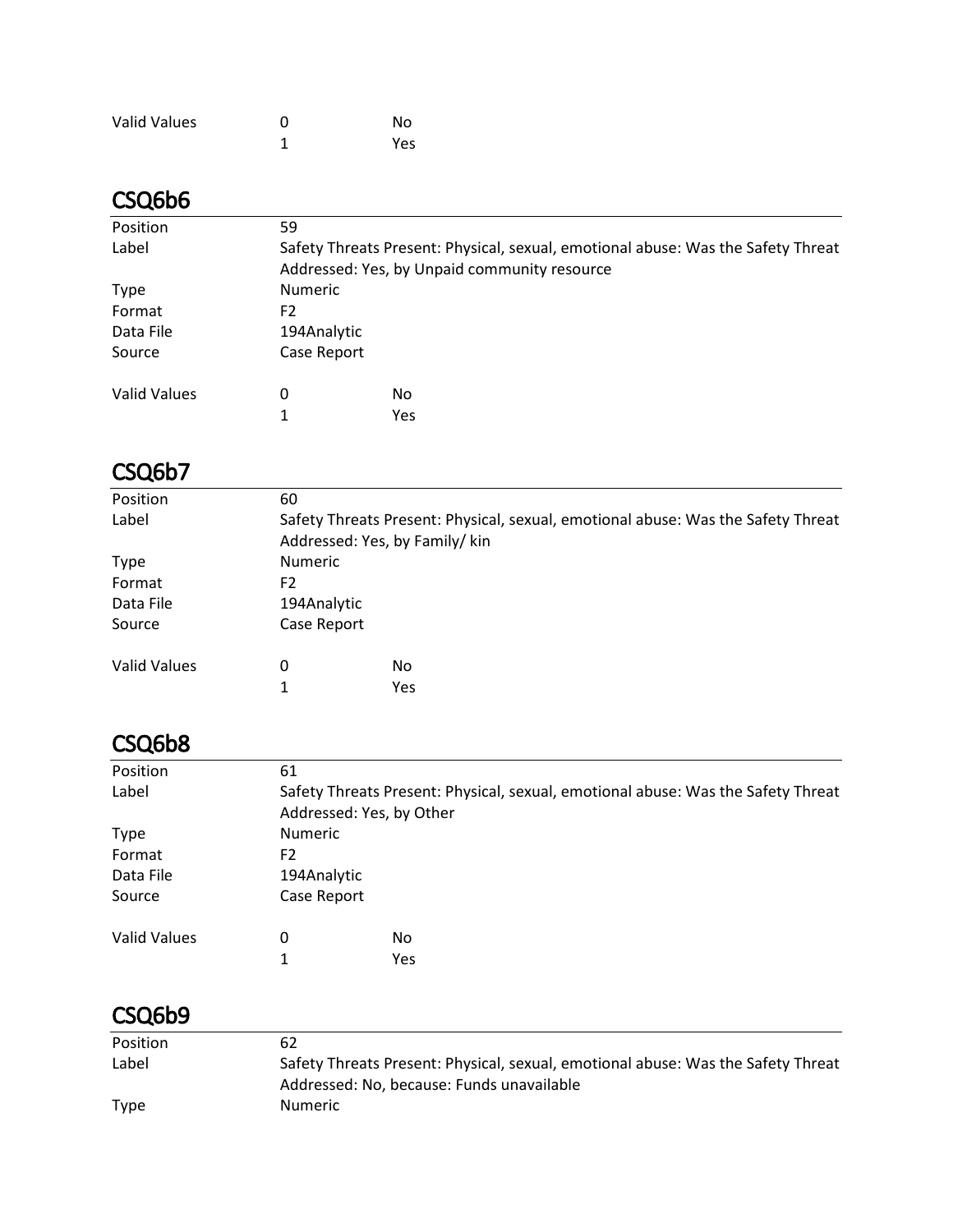| Format       | F2          |     |
|--------------|-------------|-----|
| Data File    | 194Analytic |     |
| Source       | Case Report |     |
| Valid Values | O           | Nο  |
|              | 1           | Yes |

| Position            | 63             |                                                                                  |  |
|---------------------|----------------|----------------------------------------------------------------------------------|--|
| Label               |                | Safety Threats Present: Physical, sexual, emotional abuse: Was the Safety Threat |  |
|                     |                | Addressed: No, because: Provider unavailable                                     |  |
| <b>Type</b>         | <b>Numeric</b> |                                                                                  |  |
| Format              | F <sub>2</sub> |                                                                                  |  |
| Data File           | 194Analytic    |                                                                                  |  |
| Source              | Case Report    |                                                                                  |  |
| <b>Valid Values</b> | 0              | No                                                                               |  |
|                     | 1              | Yes                                                                              |  |

## CSQ6b11

| Position     | 64             |                                                                                  |  |  |
|--------------|----------------|----------------------------------------------------------------------------------|--|--|
| Label        |                | Safety Threats Present: Physical, sexual, emotional abuse: Was the Safety Threat |  |  |
|              |                | Addressed: No, because: Uncooperative family                                     |  |  |
| <b>Type</b>  | <b>Numeric</b> |                                                                                  |  |  |
| Format       | F2             |                                                                                  |  |  |
| Data File    | 194Analytic    |                                                                                  |  |  |
| Source       | Case Report    |                                                                                  |  |  |
| Valid Values | $\Omega$       | No                                                                               |  |  |
|              |                | Yes                                                                              |  |  |

| Position            | 65             |                                                                                                                   |  |  |
|---------------------|----------------|-------------------------------------------------------------------------------------------------------------------|--|--|
| Label               |                | Safety Threats Present: Physical, sexual, emotional abuse: Was the Safety Threat<br>Addressed: No, because: Other |  |  |
| <b>Type</b>         |                | <b>Numeric</b>                                                                                                    |  |  |
| Format              | F <sub>2</sub> |                                                                                                                   |  |  |
| Data File           | 194Analytic    |                                                                                                                   |  |  |
| Source              | Case Report    |                                                                                                                   |  |  |
| <b>Valid Values</b> | 0              | No                                                                                                                |  |  |
|                     | 1              | Yes                                                                                                               |  |  |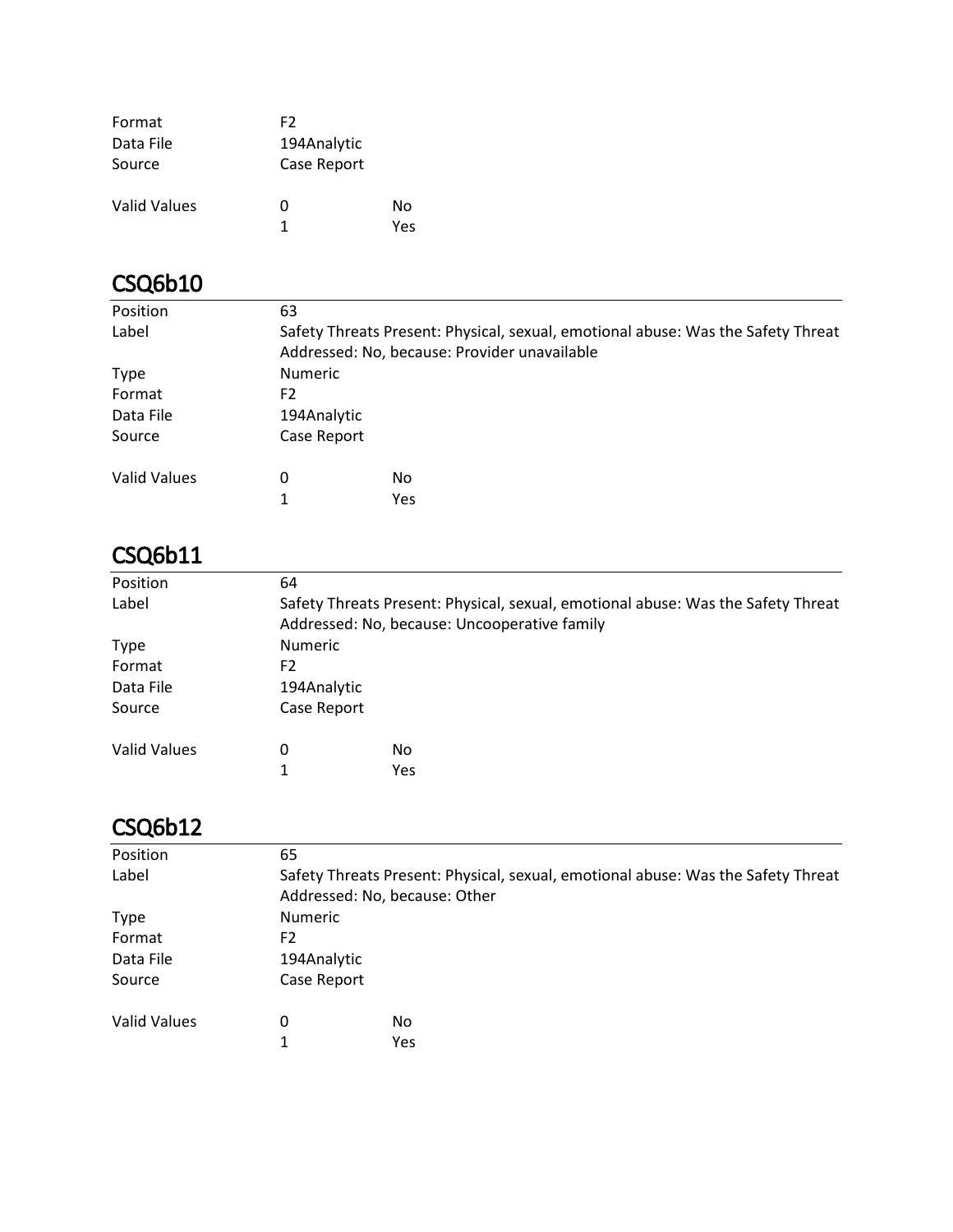| Position            | 66             |                                                                                  |  |
|---------------------|----------------|----------------------------------------------------------------------------------|--|
| Label               |                | Safety Threats Present: Physical, sexual, emotional abuse: Was the Safety Threat |  |
|                     | Addressed      |                                                                                  |  |
| <b>Type</b>         | <b>Numeric</b> |                                                                                  |  |
| Format              | F2             |                                                                                  |  |
| Data File           | 194Analytic    |                                                                                  |  |
| Source              | Case Report    |                                                                                  |  |
| <b>Valid Values</b> | 0              | No                                                                               |  |
|                     | 1              | Yes                                                                              |  |
|                     | 3              | Don't Know/Not Sure                                                              |  |

### CSQ6c1

| Position            | 67                                                         |     |  |
|---------------------|------------------------------------------------------------|-----|--|
| Label               | Safety Threats Present: Lack of supervision or proper care |     |  |
| <b>Type</b>         | <b>Numeric</b>                                             |     |  |
| Format              | F2                                                         |     |  |
| Data File           | 194Analytic                                                |     |  |
| Source              | Case Report                                                |     |  |
| <b>Valid Values</b> | 0                                                          | No. |  |
|                     | 1                                                          | Yes |  |

#### CSQ6c2

| Position     | 68                             |                                                                             |
|--------------|--------------------------------|-----------------------------------------------------------------------------|
| Label        |                                | Safety Threats Present: Lack of supervision or proper care: Level of Safety |
|              | <b>Threat At First Contact</b> |                                                                             |
| <b>Type</b>  | <b>Numeric</b>                 |                                                                             |
| Format       | F2                             |                                                                             |
| Data File    | 194Analytic                    |                                                                             |
| Source       | Case Report                    |                                                                             |
| Valid Values | 1                              | Mild                                                                        |
|              | 2                              | Moderate                                                                    |
|              | 3                              | Severe                                                                      |
|              | 4                              | None                                                                        |

#### CSQ6c3

| Position | 69                                                                          |
|----------|-----------------------------------------------------------------------------|
| Label    | Safety Threats Present: Lack of supervision or proper care: Level of Safety |
|          | Threat At Closure                                                           |
| Type     | Numeric                                                                     |
| Format   | F2                                                                          |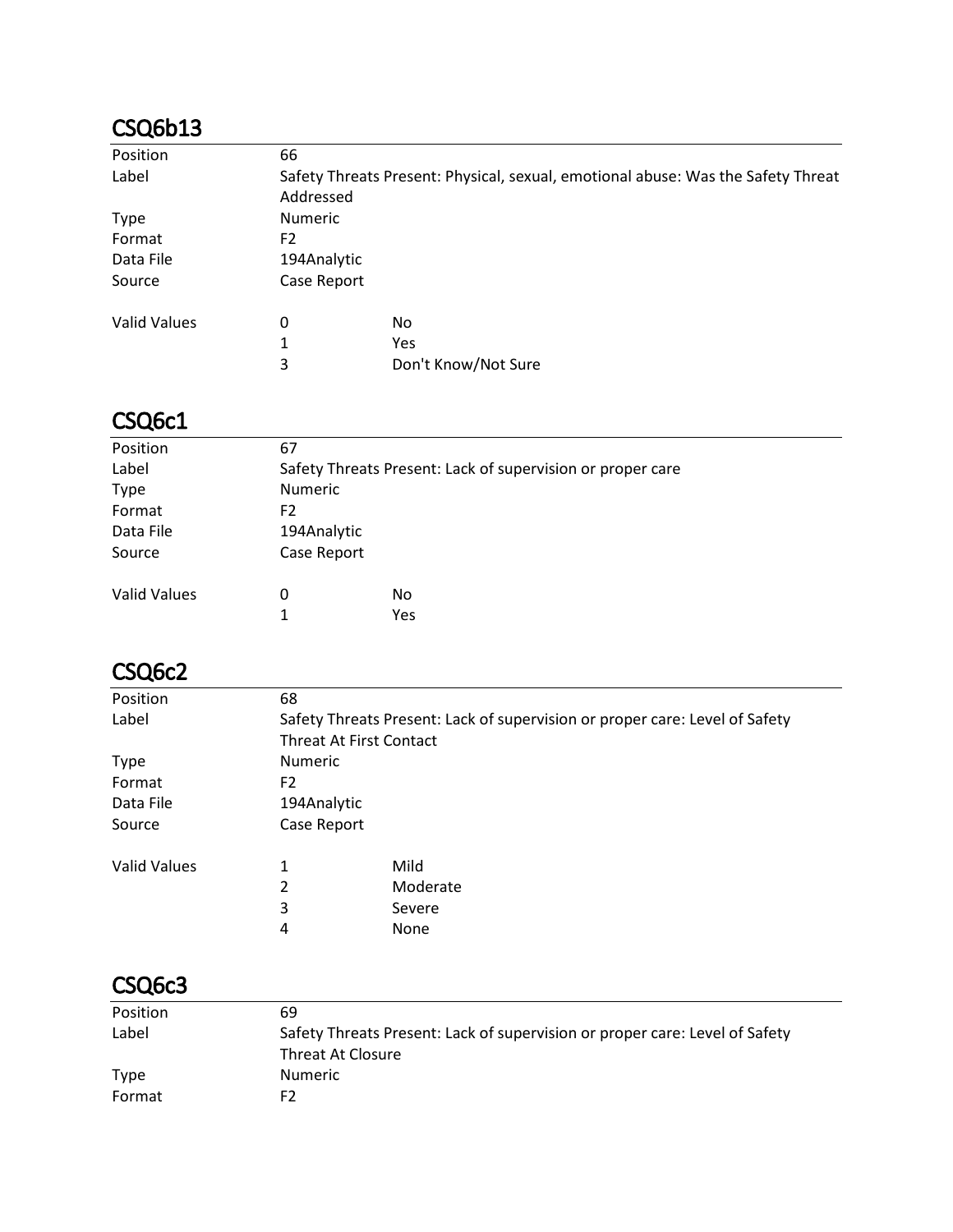| Data File<br>Source | 194Analytic<br>Case Report |          |
|---------------------|----------------------------|----------|
|                     |                            |          |
| <b>Valid Values</b> | 1                          | Mild     |
|                     | $\mathcal{P}$              | Moderate |
|                     | 3                          | Severe   |
|                     |                            | None     |

#### CSQ6c4

| Position            | 70          |                                                                            |  |  |
|---------------------|-------------|----------------------------------------------------------------------------|--|--|
| Label               |             | Safety Threats Present: Lack of supervision or proper care: Was the Safety |  |  |
|                     |             | Threat Addressed: Yes, by County Staff                                     |  |  |
| <b>Type</b>         |             | <b>Numeric</b>                                                             |  |  |
| Format              | F2          |                                                                            |  |  |
| Data File           | 194Analytic |                                                                            |  |  |
| Source              | Case Report |                                                                            |  |  |
| <b>Valid Values</b> | 0           | No                                                                         |  |  |
|                     | 1           | Yes                                                                        |  |  |

#### CSQ6c5

| Position            | 71                                                                         |                                                   |  |
|---------------------|----------------------------------------------------------------------------|---------------------------------------------------|--|
| Label               | Safety Threats Present: Lack of supervision or proper care: Was the Safety |                                                   |  |
|                     |                                                                            | Threat Addressed: Yes, by Private agency provider |  |
| <b>Type</b>         | <b>Numeric</b>                                                             |                                                   |  |
| Format              | F2                                                                         |                                                   |  |
| Data File           | 194Analytic                                                                |                                                   |  |
| Source              | Case Report                                                                |                                                   |  |
| <b>Valid Values</b> | 0                                                                          | No                                                |  |
|                     | 1                                                                          | Yes                                               |  |

### CSQ6c6

| Position            | 72                                                                         |                                                     |  |
|---------------------|----------------------------------------------------------------------------|-----------------------------------------------------|--|
| Label               | Safety Threats Present: Lack of supervision or proper care: Was the Safety |                                                     |  |
|                     |                                                                            | Threat Addressed: Yes, by Unpaid community resource |  |
| <b>Type</b>         | <b>Numeric</b>                                                             |                                                     |  |
| Format              | F2                                                                         |                                                     |  |
| Data File           | 194Analytic                                                                |                                                     |  |
| Source              | Case Report                                                                |                                                     |  |
| <b>Valid Values</b> | 0                                                                          | No                                                  |  |
|                     |                                                                            | Yes                                                 |  |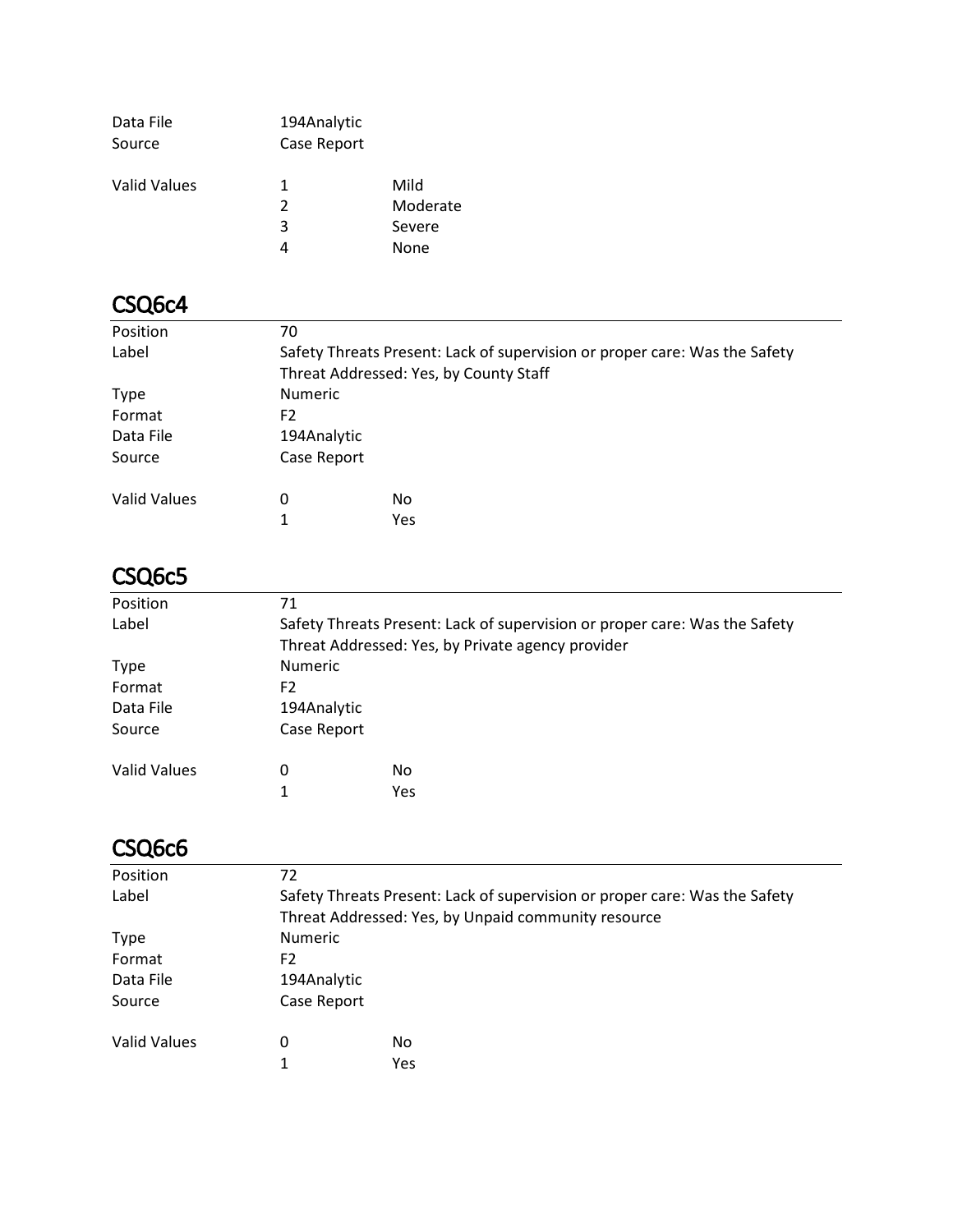#### CSQ6c7

| Position            | 73                                                                         |                                       |  |  |
|---------------------|----------------------------------------------------------------------------|---------------------------------------|--|--|
| Label               | Safety Threats Present: Lack of supervision or proper care: Was the Safety |                                       |  |  |
|                     |                                                                            | Threat Addressed: Yes, by Family/ kin |  |  |
| <b>Type</b>         | <b>Numeric</b>                                                             |                                       |  |  |
| Format              | F2                                                                         |                                       |  |  |
| Data File           | 194Analytic                                                                |                                       |  |  |
| Source              | Case Report                                                                |                                       |  |  |
| <b>Valid Values</b> | 0                                                                          | No                                    |  |  |
|                     | 1                                                                          | Yes                                   |  |  |

#### CSQ6c8

| Position            | 74                                                                         |                                 |  |
|---------------------|----------------------------------------------------------------------------|---------------------------------|--|
| Label               | Safety Threats Present: Lack of supervision or proper care: Was the Safety |                                 |  |
|                     |                                                                            | Threat Addressed: Yes, by Other |  |
| <b>Type</b>         | <b>Numeric</b>                                                             |                                 |  |
| Format              | F <sub>2</sub>                                                             |                                 |  |
| Data File           | 194Analytic                                                                |                                 |  |
| Source              | Case Report                                                                |                                 |  |
| <b>Valid Values</b> | 0                                                                          | No                              |  |
|                     | 1                                                                          | <b>Yes</b>                      |  |
|                     |                                                                            |                                 |  |

#### CSQ6c9

| Position            | 75                                                                         |                                                  |  |
|---------------------|----------------------------------------------------------------------------|--------------------------------------------------|--|
| Label               | Safety Threats Present: Lack of supervision or proper care: Was the Safety |                                                  |  |
|                     |                                                                            | Threat Addressed: No, because: Funds unavailable |  |
| <b>Type</b>         | <b>Numeric</b>                                                             |                                                  |  |
| Format              | F2                                                                         |                                                  |  |
| Data File           | 194Analytic                                                                |                                                  |  |
| Source              | Case Report                                                                |                                                  |  |
| <b>Valid Values</b> | 0                                                                          | No                                               |  |
|                     | 1                                                                          | <b>Yes</b>                                       |  |
|                     |                                                                            |                                                  |  |

#### CSQ6c10

| Position  | 76                                                                         |
|-----------|----------------------------------------------------------------------------|
| Label     | Safety Threats Present: Lack of supervision or proper care: Was the Safety |
|           | Threat Addressed: No, because: Provider unavailable                        |
| Type      | <b>Numeric</b>                                                             |
| Format    | F2                                                                         |
| Data File | 194Analytic                                                                |
| Source    | Case Report                                                                |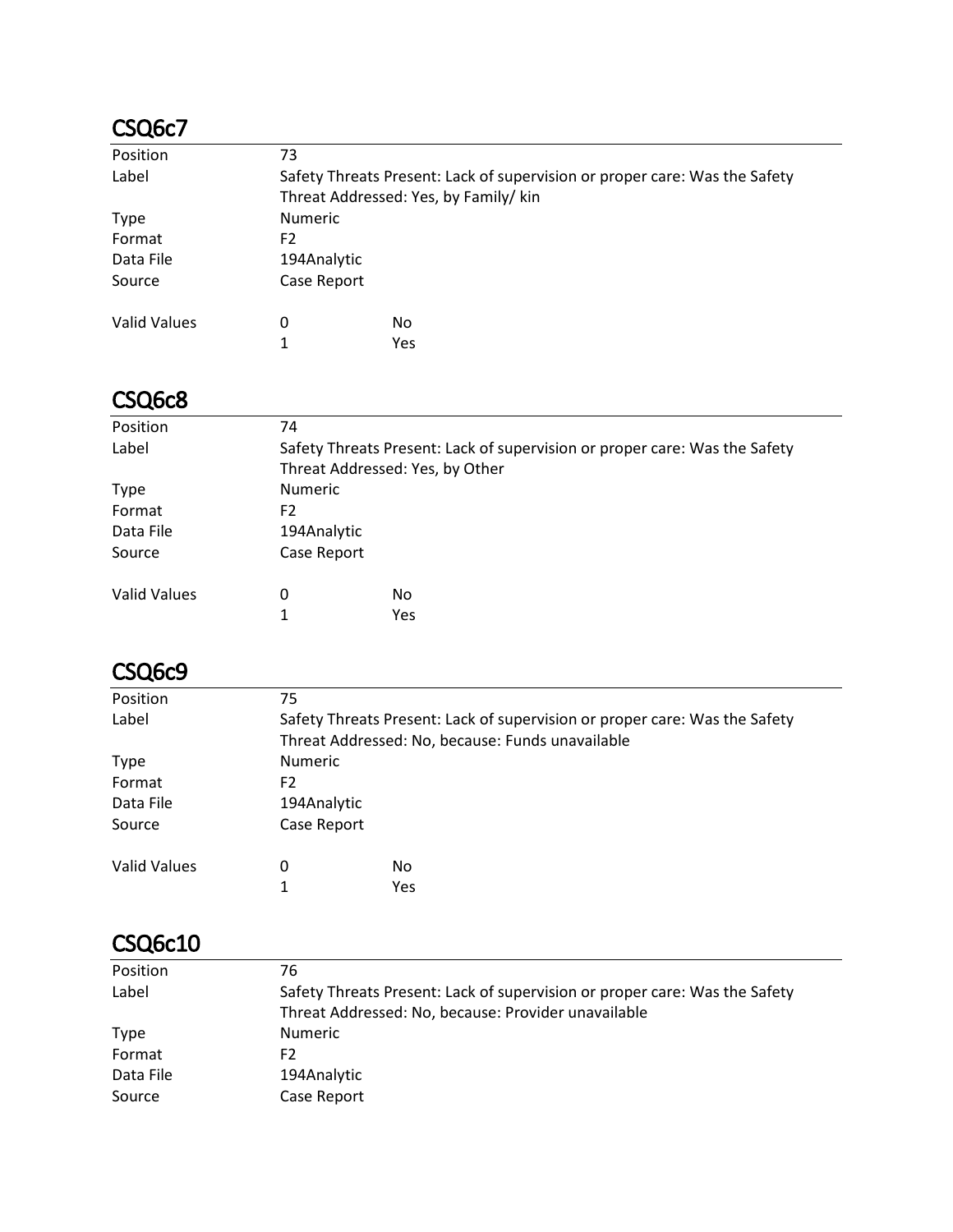| <b>Valid Values</b> | ŋ | No  |
|---------------------|---|-----|
|                     |   | Yes |

#### CSQ6c11

| Position            | 77                                                                         |     |  |  |
|---------------------|----------------------------------------------------------------------------|-----|--|--|
| Label               | Safety Threats Present: Lack of supervision or proper care: Was the Safety |     |  |  |
|                     | Threat Addressed: No, because: Uncooperative family                        |     |  |  |
| <b>Type</b>         | <b>Numeric</b>                                                             |     |  |  |
| Format              | F <sub>2</sub>                                                             |     |  |  |
| Data File           | 194Analytic                                                                |     |  |  |
| Source              | Case Report                                                                |     |  |  |
| <b>Valid Values</b> | 0                                                                          | No  |  |  |
|                     | 1                                                                          | Yes |  |  |
|                     |                                                                            |     |  |  |

#### CSQ6c12

| Position            | 78                                                                                                                 |     |  |
|---------------------|--------------------------------------------------------------------------------------------------------------------|-----|--|
| Label               | Safety Threats Present: Lack of supervision or proper care: Was the Safety<br>Threat Addressed: No, because: Other |     |  |
| <b>Type</b>         | <b>Numeric</b>                                                                                                     |     |  |
| Format              | F2                                                                                                                 |     |  |
| Data File           | 194Analytic                                                                                                        |     |  |
| Source              | Case Report                                                                                                        |     |  |
| <b>Valid Values</b> | 0                                                                                                                  | No  |  |
|                     | 1                                                                                                                  | Yes |  |
|                     |                                                                                                                    |     |  |

#### CSQ6c13

| Position            | 79                                                                                                    |                     |  |
|---------------------|-------------------------------------------------------------------------------------------------------|---------------------|--|
| Label               | Safety Threats Present: Lack of supervision or proper care: Was the Safety<br><b>Threat Addressed</b> |                     |  |
| <b>Type</b>         | <b>Numeric</b>                                                                                        |                     |  |
| Format              | F2                                                                                                    |                     |  |
| Data File           | 194Analytic                                                                                           |                     |  |
| Source              | Case Report                                                                                           |                     |  |
| <b>Valid Values</b> | 0                                                                                                     | No                  |  |
|                     | 1                                                                                                     | <b>Yes</b>          |  |
|                     | 3                                                                                                     | Don't Know/Not Sure |  |

| Position | 80                                                        |
|----------|-----------------------------------------------------------|
| Label    | Safety Threats Present: Damaging adult-child relationship |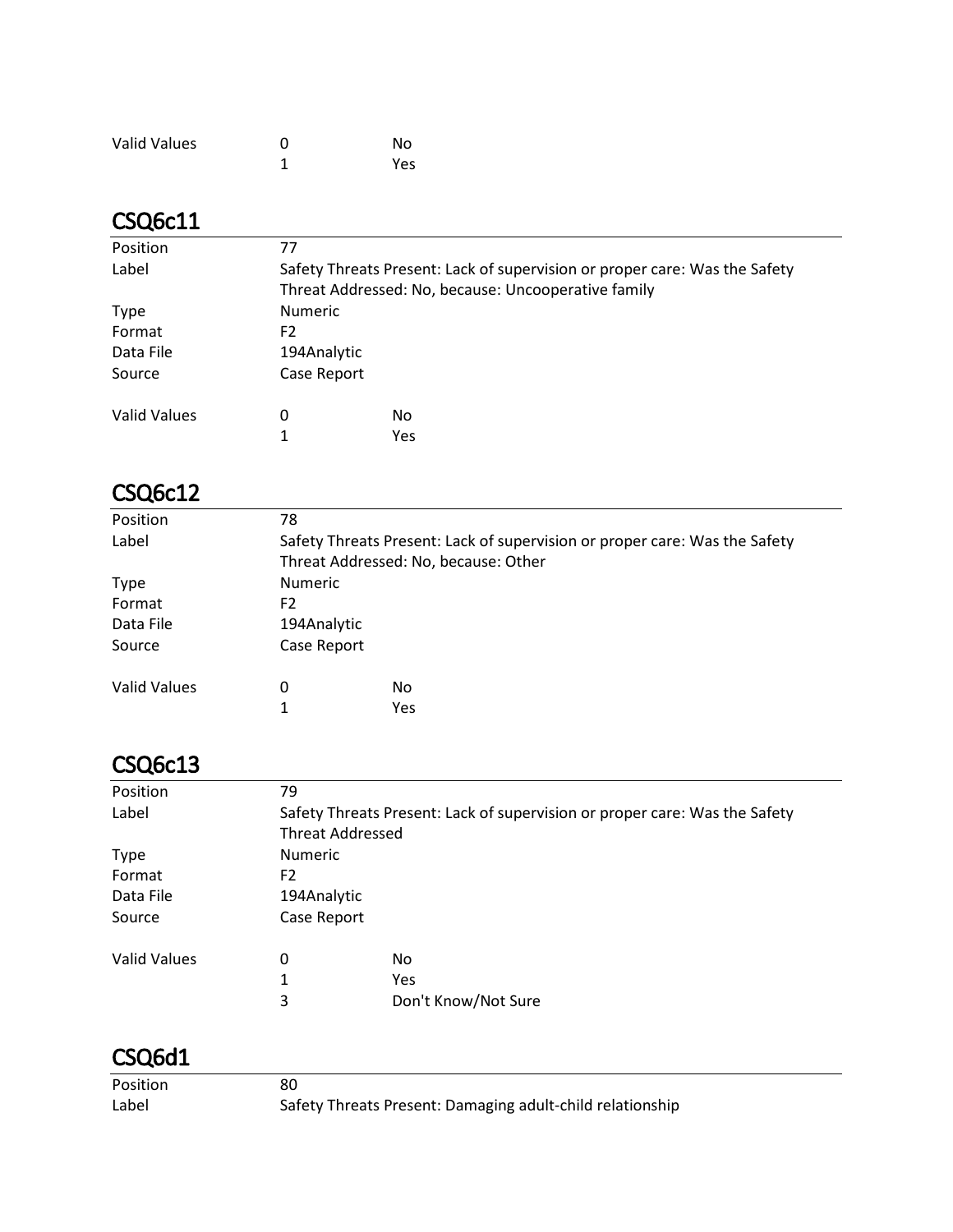| <b>Type</b>  | <b>Numeric</b> |     |
|--------------|----------------|-----|
| Format       | F2             |     |
| Data File    | 194Analytic    |     |
| Source       | Case Report    |     |
| Valid Values | O              | No  |
|              | 1              | Υρς |

| Position            | 81                                                                                |          |  |
|---------------------|-----------------------------------------------------------------------------------|----------|--|
| Label               | Safety Threats Present: Damaging adult-child relationship: Level of Safety Threat |          |  |
|                     | At First Contact                                                                  |          |  |
| <b>Type</b>         | <b>Numeric</b>                                                                    |          |  |
| Format              | F <sub>2</sub>                                                                    |          |  |
| Data File           | 194Analytic                                                                       |          |  |
| Source              | Case Report                                                                       |          |  |
| <b>Valid Values</b> | 1                                                                                 | Mild     |  |
|                     | 2                                                                                 | Moderate |  |
|                     | 3                                                                                 | Severe   |  |
|                     | 4                                                                                 | None     |  |
|                     |                                                                                   |          |  |

### CSQ6d3

| Position     | 82                                                                                |          |  |
|--------------|-----------------------------------------------------------------------------------|----------|--|
| Label        | Safety Threats Present: Damaging adult-child relationship: Level of Safety Threat |          |  |
|              | At Closure                                                                        |          |  |
| <b>Type</b>  | <b>Numeric</b>                                                                    |          |  |
| Format       | F <sub>2</sub>                                                                    |          |  |
| Data File    | 194Analytic                                                                       |          |  |
| Source       | Case Report                                                                       |          |  |
| Valid Values | 1                                                                                 | Mild     |  |
|              | 2                                                                                 | Moderate |  |
|              | 3                                                                                 | Severe   |  |
|              | 4                                                                                 | None     |  |

| Position    | 83                                                                        |
|-------------|---------------------------------------------------------------------------|
| Label       | Safety Threats Present: Damaging adult-child relationship: Was the Safety |
|             | Threat Addressed: Yes, by County Staff                                    |
| <b>Type</b> | <b>Numeric</b>                                                            |
| Format      | F2                                                                        |
| Data File   | 194Analytic                                                               |
| Source      | Case Report                                                               |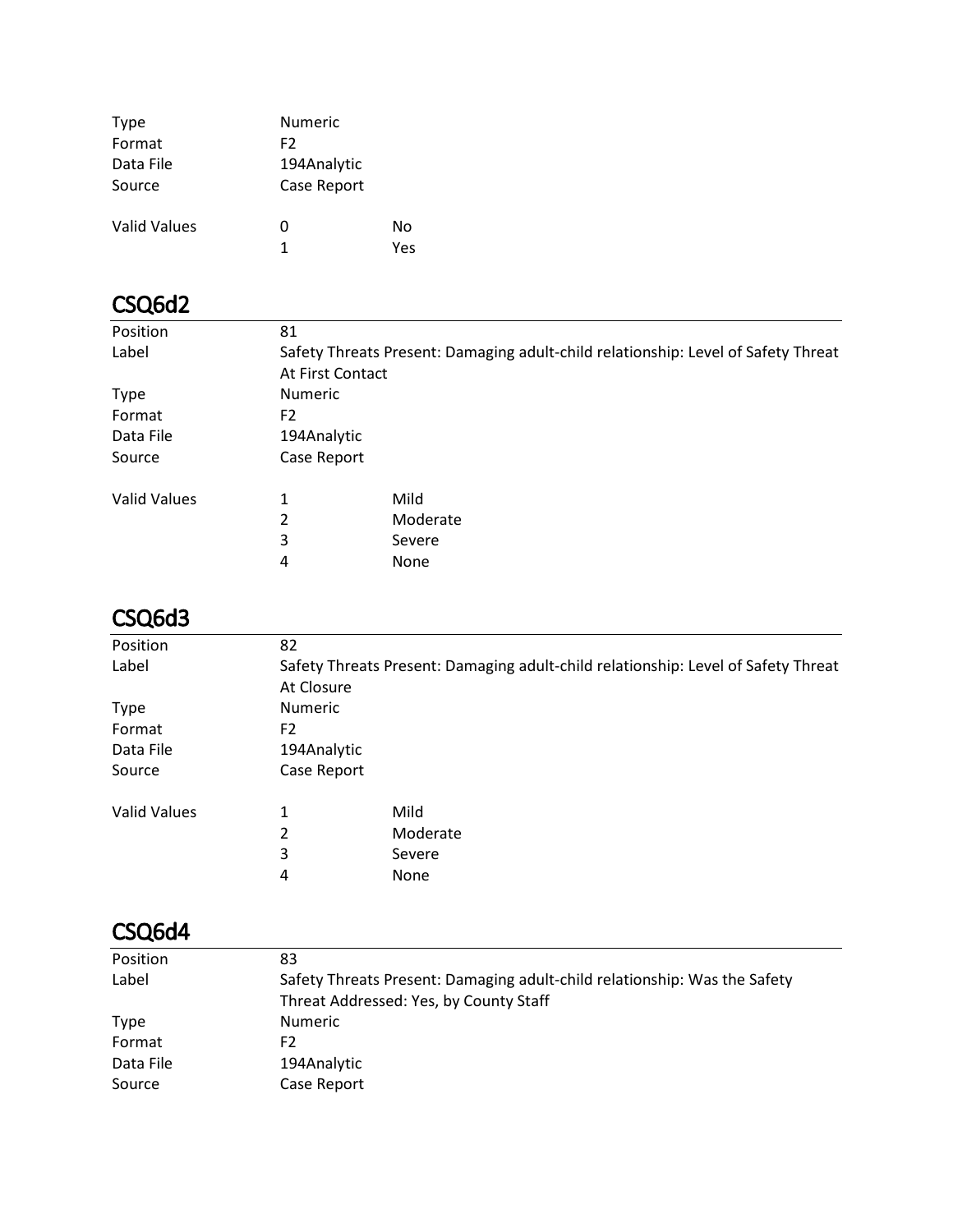| <b>Valid Values</b> | O | No  |
|---------------------|---|-----|
|                     |   | Yes |

| Position     | 84             |                                                                           |  |  |  |
|--------------|----------------|---------------------------------------------------------------------------|--|--|--|
| Label        |                | Safety Threats Present: Damaging adult-child relationship: Was the Safety |  |  |  |
|              |                | Threat Addressed: Yes, by Private agency provider                         |  |  |  |
| <b>Type</b>  | <b>Numeric</b> |                                                                           |  |  |  |
| Format       | F2             |                                                                           |  |  |  |
| Data File    | 194Analytic    |                                                                           |  |  |  |
| Source       | Case Report    |                                                                           |  |  |  |
| Valid Values | 0              | No.                                                                       |  |  |  |
|              | 1              | Yes                                                                       |  |  |  |

### CSQ6d6

| Position            | 85                                                                        |                                                     |  |
|---------------------|---------------------------------------------------------------------------|-----------------------------------------------------|--|
| Label               | Safety Threats Present: Damaging adult-child relationship: Was the Safety |                                                     |  |
|                     |                                                                           | Threat Addressed: Yes, by Unpaid community resource |  |
| <b>Type</b>         | <b>Numeric</b>                                                            |                                                     |  |
| Format              | F2                                                                        |                                                     |  |
| Data File           | 194Analytic                                                               |                                                     |  |
| Source              | Case Report                                                               |                                                     |  |
| <b>Valid Values</b> | 0                                                                         | No                                                  |  |
|                     | 1                                                                         | Yes                                                 |  |

#### CSQ6d7

| Position            | 86                                                                        |                                       |  |
|---------------------|---------------------------------------------------------------------------|---------------------------------------|--|
| Label               | Safety Threats Present: Damaging adult-child relationship: Was the Safety |                                       |  |
|                     |                                                                           | Threat Addressed: Yes, by Family/ kin |  |
| <b>Type</b>         | <b>Numeric</b>                                                            |                                       |  |
| Format              | F2                                                                        |                                       |  |
| Data File           | 194Analytic                                                               |                                       |  |
| Source              | Case Report                                                               |                                       |  |
| <b>Valid Values</b> | 0                                                                         | No.                                   |  |
|                     |                                                                           | Yes                                   |  |

| Position    | 87                                                                        |
|-------------|---------------------------------------------------------------------------|
| Label       | Safety Threats Present: Damaging adult-child relationship: Was the Safety |
|             | Threat Addressed: Yes, by Other                                           |
| <b>Type</b> | <b>Numeric</b>                                                            |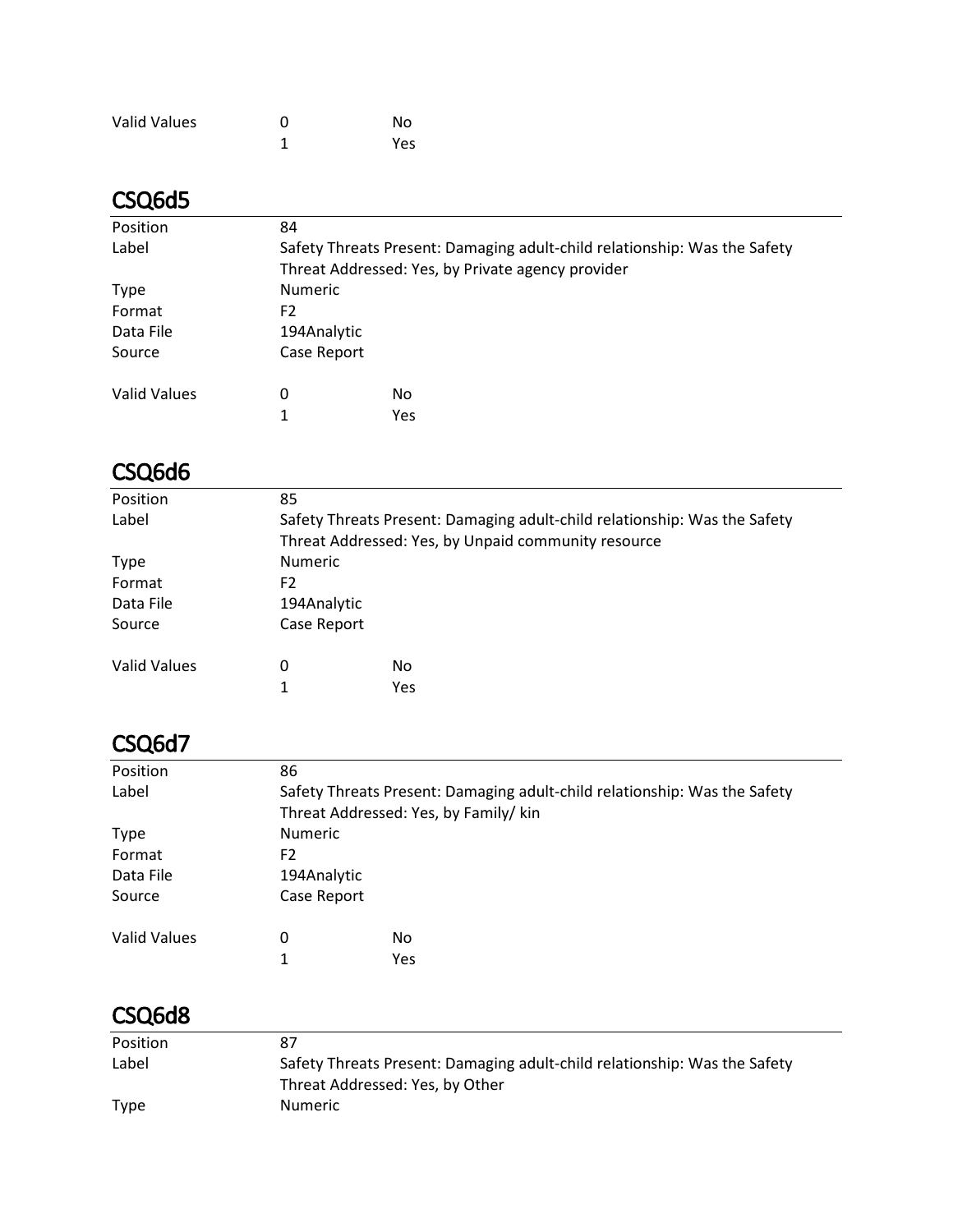| Format              | F2          |     |
|---------------------|-------------|-----|
| Data File           | 194Analytic |     |
| Source              | Case Report |     |
| <b>Valid Values</b> | O           | Nο  |
|                     | 1           | Yes |

| Position     | 88             |                                                                           |  |  |
|--------------|----------------|---------------------------------------------------------------------------|--|--|
| Label        |                | Safety Threats Present: Damaging adult-child relationship: Was the Safety |  |  |
|              |                | Threat Addressed: No, because: Funds unavailable                          |  |  |
| <b>Type</b>  | <b>Numeric</b> |                                                                           |  |  |
| Format       | F8.2           |                                                                           |  |  |
| Data File    | 194Analytic    |                                                                           |  |  |
| Source       | Case Report    |                                                                           |  |  |
| Valid Values | .00            | No.                                                                       |  |  |
|              | 1.00           | Yes                                                                       |  |  |
|              |                |                                                                           |  |  |

# CSQ6d10

| Position     | 89                                                                        |                                                     |  |
|--------------|---------------------------------------------------------------------------|-----------------------------------------------------|--|
| Label        | Safety Threats Present: Damaging adult-child relationship: Was the Safety |                                                     |  |
|              |                                                                           | Threat Addressed: No, because: Provider unavailable |  |
| <b>Type</b>  | <b>Numeric</b>                                                            |                                                     |  |
| Format       | F8.2                                                                      |                                                     |  |
| Data File    | 194Analytic                                                               |                                                     |  |
| Source       | Case Report                                                               |                                                     |  |
| Valid Values | .00                                                                       | No.                                                 |  |
|              | 1.00                                                                      | Yes                                                 |  |

| Position     | 90             |                                                                           |  |  |  |
|--------------|----------------|---------------------------------------------------------------------------|--|--|--|
| Label        |                | Safety Threats Present: Damaging adult-child relationship: Was the Safety |  |  |  |
|              |                | Threat Addressed: No, because: Uncooperative family                       |  |  |  |
| <b>Type</b>  | <b>Numeric</b> |                                                                           |  |  |  |
| Format       | F8.2           |                                                                           |  |  |  |
| Data File    | 194Analytic    |                                                                           |  |  |  |
| Source       | Case Report    |                                                                           |  |  |  |
| Valid Values | .00            | No.                                                                       |  |  |  |
|              | 1.00           | Yes                                                                       |  |  |  |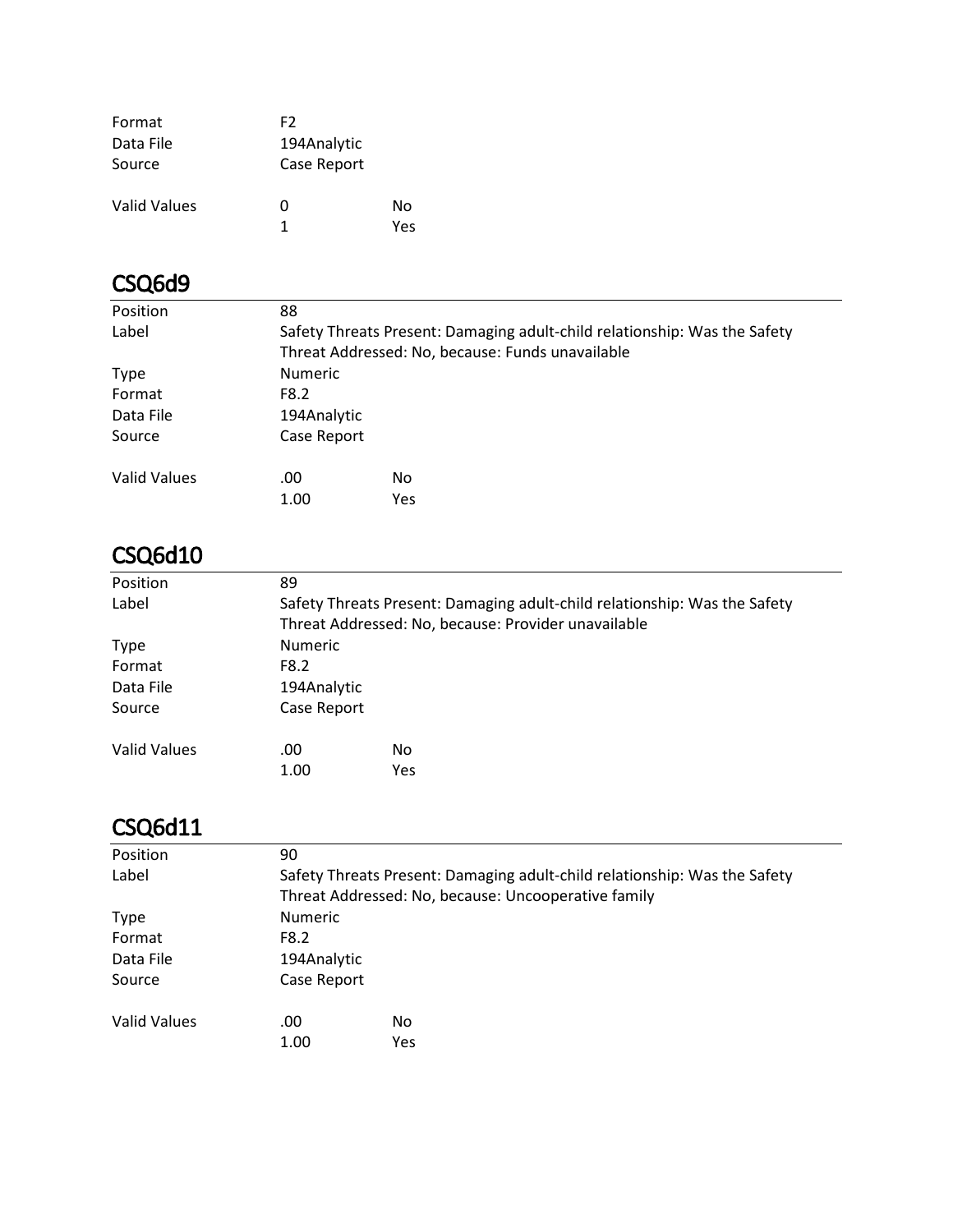| Position            | 91             |                                                                           |  |  |
|---------------------|----------------|---------------------------------------------------------------------------|--|--|
| Label               |                | Safety Threats Present: Damaging adult-child relationship: Was the Safety |  |  |
|                     |                | Threat Addressed: No, because: Other                                      |  |  |
| <b>Type</b>         | <b>Numeric</b> |                                                                           |  |  |
| Format              | F8.2           |                                                                           |  |  |
| Data File           | 194Analytic    |                                                                           |  |  |
| Source              | Case Report    |                                                                           |  |  |
| <b>Valid Values</b> | .00            | No                                                                        |  |  |
|                     | 1.00           | <b>Yes</b>                                                                |  |  |

#### CSQ6d13

| Position            | 92             |                                                                           |  |  |
|---------------------|----------------|---------------------------------------------------------------------------|--|--|
| Label               |                | Safety Threats Present: Damaging adult-child relationship: Was the Safety |  |  |
|                     |                | <b>Threat Addressed</b>                                                   |  |  |
| <b>Type</b>         | <b>Numeric</b> |                                                                           |  |  |
| Format              | F <sub>2</sub> |                                                                           |  |  |
| Data File           | 194Analytic    |                                                                           |  |  |
| Source              | Case Report    |                                                                           |  |  |
| <b>Valid Values</b> | 0              | No                                                                        |  |  |
|                     | 1              | Yes                                                                       |  |  |
|                     | 3              | Don't Know/Not Sure                                                       |  |  |
|                     |                |                                                                           |  |  |

### CSQ6e1

| Position            | 93                                   |     |  |  |  |
|---------------------|--------------------------------------|-----|--|--|--|
| Label               | Safety Threats Present: Other threat |     |  |  |  |
| <b>Type</b>         | Numeric                              |     |  |  |  |
| Format              | F2                                   |     |  |  |  |
| Data File           | 194Analytic                          |     |  |  |  |
| Source              | Case Report                          |     |  |  |  |
| <b>Valid Values</b> | 0                                    | No  |  |  |  |
|                     | 1                                    | Yes |  |  |  |
|                     |                                      |     |  |  |  |

### CSQ6e2

| Safety Threats Present: Other threat: Level of Safety Threat At First Contact |
|-------------------------------------------------------------------------------|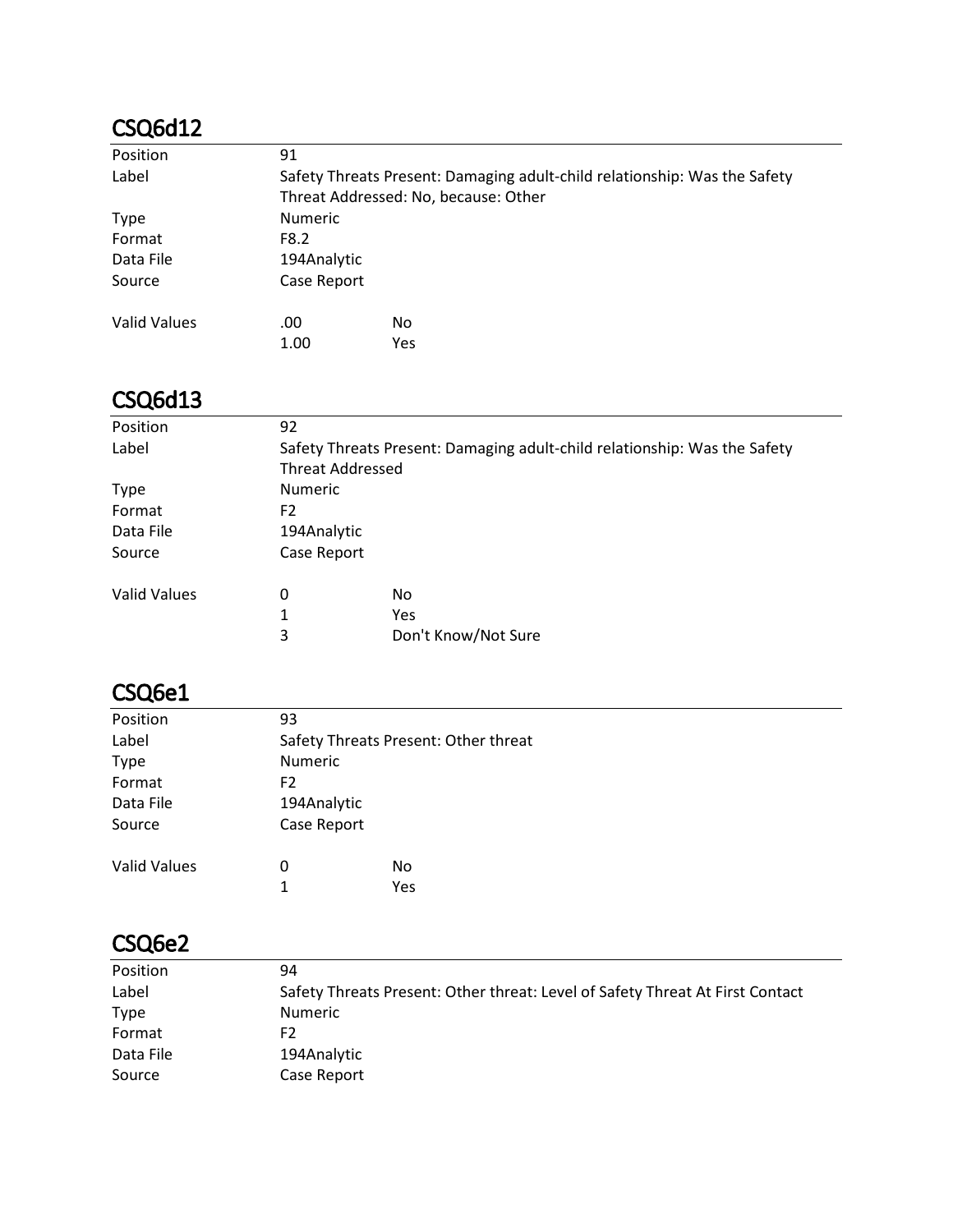| <b>Valid Values</b> |   | Mild     |
|---------------------|---|----------|
|                     |   | Moderate |
|                     | ξ | Severe   |
|                     |   | None     |

### CSQ6e3

| Position            | 95             |                                                                         |
|---------------------|----------------|-------------------------------------------------------------------------|
| Label               |                | Safety Threats Present: Other threat: Level of Safety Threat At Closure |
| <b>Type</b>         | <b>Numeric</b> |                                                                         |
| Format              | F2             |                                                                         |
| Data File           | 194Analytic    |                                                                         |
| Source              | Case Report    |                                                                         |
| <b>Valid Values</b> | 1              | Mild                                                                    |
|                     | 2              | Moderate                                                                |
|                     | 3              | Severe                                                                  |
|                     | 4              | None                                                                    |

# CSQ6e4

| Position            | 96                                                                             |     |  |  |
|---------------------|--------------------------------------------------------------------------------|-----|--|--|
| Label               | Safety Threats Present: Other threat: Was the Safety Threat Addressed: Yes, by |     |  |  |
|                     | <b>County Staff</b>                                                            |     |  |  |
| <b>Type</b>         | <b>Numeric</b>                                                                 |     |  |  |
| Format              | F <sub>2</sub>                                                                 |     |  |  |
| Data File           | 194Analytic                                                                    |     |  |  |
| Source              | Case Report                                                                    |     |  |  |
|                     |                                                                                |     |  |  |
| <b>Valid Values</b> | 0                                                                              | No  |  |  |
|                     | 1                                                                              | Yes |  |  |
|                     |                                                                                |     |  |  |

### CSQ6e5

| Position            | 97                                                                             |     |  |  |
|---------------------|--------------------------------------------------------------------------------|-----|--|--|
| Label               | Safety Threats Present: Other threat: Was the Safety Threat Addressed: Yes, by |     |  |  |
|                     | Private agency provider                                                        |     |  |  |
| <b>Type</b>         | <b>Numeric</b>                                                                 |     |  |  |
| Format              | F2                                                                             |     |  |  |
| Data File           | 194Analytic                                                                    |     |  |  |
| Source              | Case Report                                                                    |     |  |  |
| <b>Valid Values</b> | 0                                                                              | No. |  |  |
|                     | 1                                                                              | Yes |  |  |

#### CSQ6e6

Position 98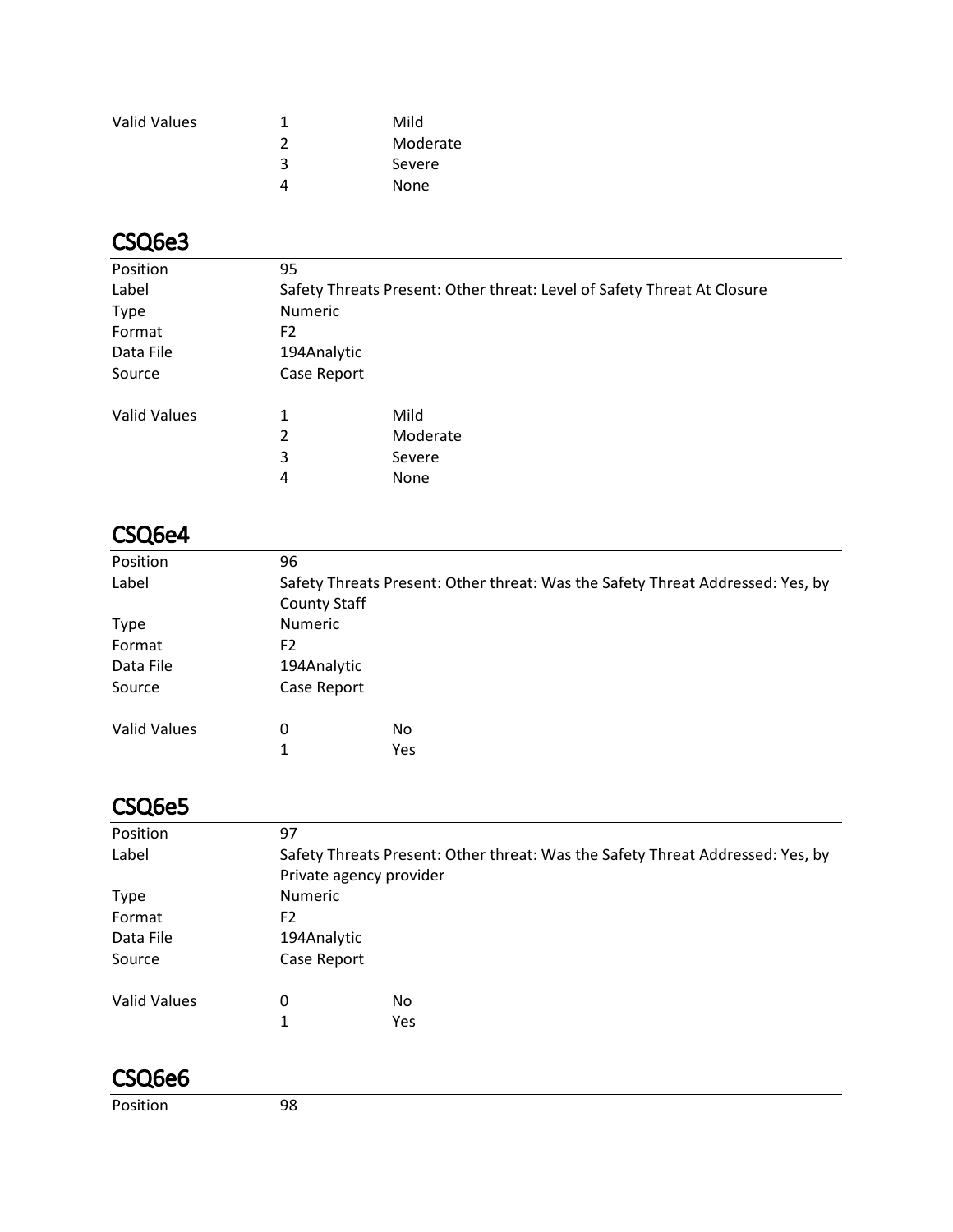| Label               | Unpaid community resource | Safety Threats Present: Other threat: Was the Safety Threat Addressed: Yes, by |
|---------------------|---------------------------|--------------------------------------------------------------------------------|
| Type                | <b>Numeric</b>            |                                                                                |
| Format              | F <sub>2</sub>            |                                                                                |
| Data File           | 194Analytic               |                                                                                |
| Source              | Case Report               |                                                                                |
| <b>Valid Values</b> | 0                         | No.                                                                            |
|                     |                           | Yes                                                                            |

#### CSQ6e7

| Position            | 99                                                                             |     |  |
|---------------------|--------------------------------------------------------------------------------|-----|--|
| Label               | Safety Threats Present: Other threat: Was the Safety Threat Addressed: Yes, by |     |  |
|                     | Family/kin                                                                     |     |  |
| <b>Type</b>         | <b>Numeric</b>                                                                 |     |  |
| Format              | F2                                                                             |     |  |
| Data File           | 194Analytic                                                                    |     |  |
| Source              | Case Report                                                                    |     |  |
| <b>Valid Values</b> | 0                                                                              | No  |  |
|                     |                                                                                | Yes |  |

#### CSQ6e8

| Position            | 100                                                                            |     |  |
|---------------------|--------------------------------------------------------------------------------|-----|--|
| Label               | Safety Threats Present: Other threat: Was the Safety Threat Addressed: Yes, by |     |  |
|                     | Other                                                                          |     |  |
| <b>Type</b>         | <b>Numeric</b>                                                                 |     |  |
| Format              | F <sub>2</sub>                                                                 |     |  |
| Data File           | 194Analytic                                                                    |     |  |
| Source              | Case Report                                                                    |     |  |
| <b>Valid Values</b> | 0                                                                              | No  |  |
|                     |                                                                                | Yes |  |

#### CSQ6e9

| Position            | 101                                                                        |     |  |  |
|---------------------|----------------------------------------------------------------------------|-----|--|--|
| Label               | Safety Threats Present: Other threat: Was the Safety Threat Addressed: No, |     |  |  |
|                     | because: Funds unavailable                                                 |     |  |  |
| <b>Type</b>         | <b>Numeric</b>                                                             |     |  |  |
| Format              | F <sub>2</sub>                                                             |     |  |  |
| Data File           | 194Analytic                                                                |     |  |  |
| Source              | Case Report                                                                |     |  |  |
| <b>Valid Values</b> | 0                                                                          | No  |  |  |
|                     |                                                                            | Yes |  |  |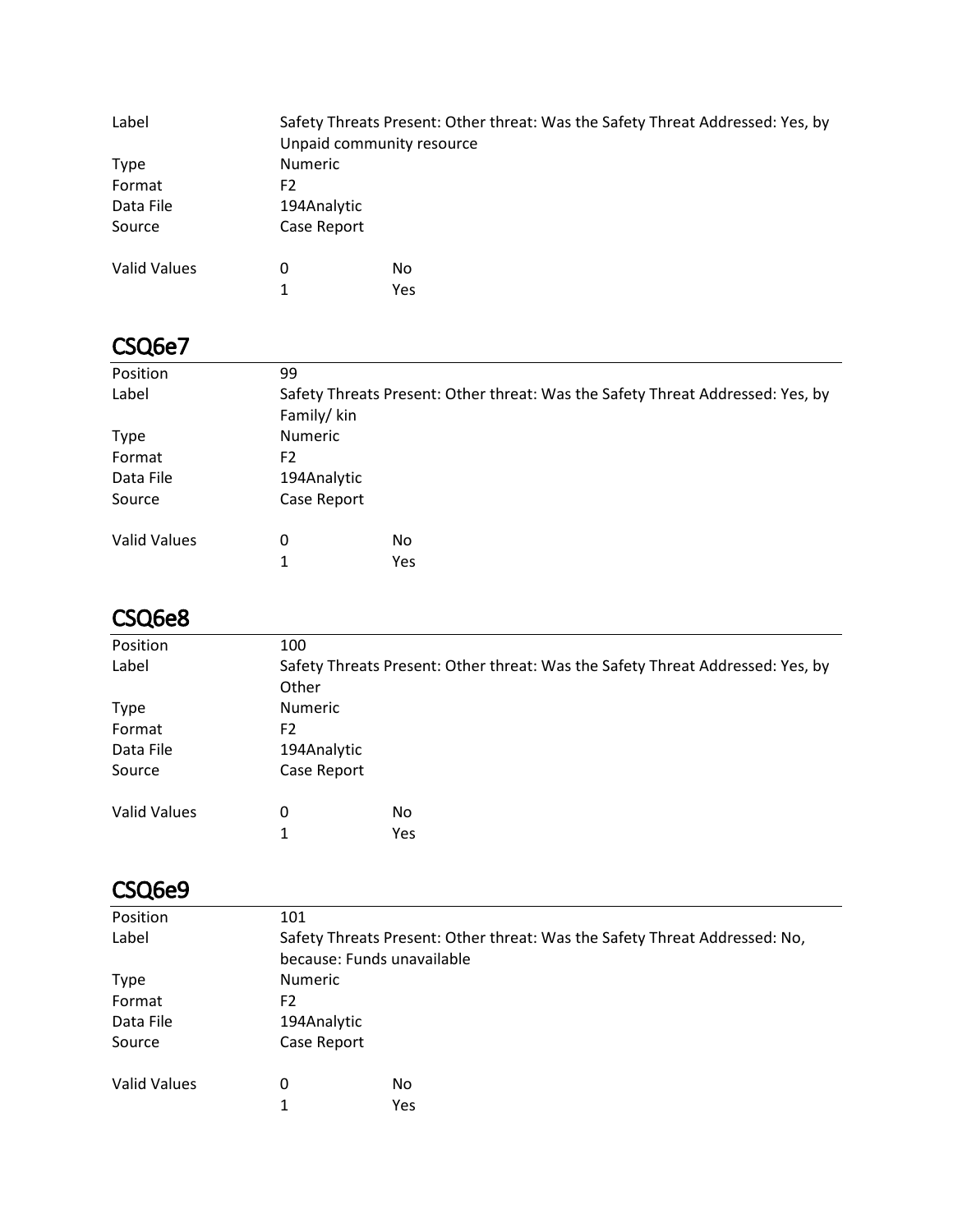#### CSQ6e10

| Position            | 102                                                                        |     |  |  |
|---------------------|----------------------------------------------------------------------------|-----|--|--|
| Label               | Safety Threats Present: Other threat: Was the Safety Threat Addressed: No, |     |  |  |
|                     | because: Provider unavailable                                              |     |  |  |
| <b>Type</b>         | <b>Numeric</b>                                                             |     |  |  |
| Format              | F2                                                                         |     |  |  |
| Data File           | 194Analytic                                                                |     |  |  |
| Source              | Case Report                                                                |     |  |  |
| <b>Valid Values</b> | 0                                                                          | No  |  |  |
|                     | 1                                                                          | Yes |  |  |

#### CSQ6e11

| Position            | 103                                                                        |     |  |  |
|---------------------|----------------------------------------------------------------------------|-----|--|--|
| Label               | Safety Threats Present: Other threat: Was the Safety Threat Addressed: No, |     |  |  |
|                     | because: Uncooperative family                                              |     |  |  |
| <b>Type</b>         | <b>Numeric</b>                                                             |     |  |  |
| Format              | F <sub>2</sub>                                                             |     |  |  |
| Data File           | 194Analytic                                                                |     |  |  |
| Source              | Case Report                                                                |     |  |  |
| <b>Valid Values</b> | 0                                                                          | No  |  |  |
|                     |                                                                            | Yes |  |  |

# CSQ6e12

| Position            | 104            |                                                                            |  |
|---------------------|----------------|----------------------------------------------------------------------------|--|
| Label               |                | Safety Threats Present: Other threat: Was the Safety Threat Addressed: No, |  |
|                     | because: Other |                                                                            |  |
| <b>Type</b>         | <b>Numeric</b> |                                                                            |  |
| Format              | F2             |                                                                            |  |
| Data File           | 194Analytic    |                                                                            |  |
| Source              | Case Report    |                                                                            |  |
| <b>Valid Values</b> | 0              | No                                                                         |  |
|                     | 1              | Yes                                                                        |  |

#### CSQ6e13

| Position    | 105                                                                   |
|-------------|-----------------------------------------------------------------------|
| Label       | Safety Threats Present: Other threat: Was the Safety Threat Addressed |
| <b>Type</b> | <b>Numeric</b>                                                        |
| Format      | F2                                                                    |
| Data File   | 194Analytic                                                           |
| Source      | Case Report                                                           |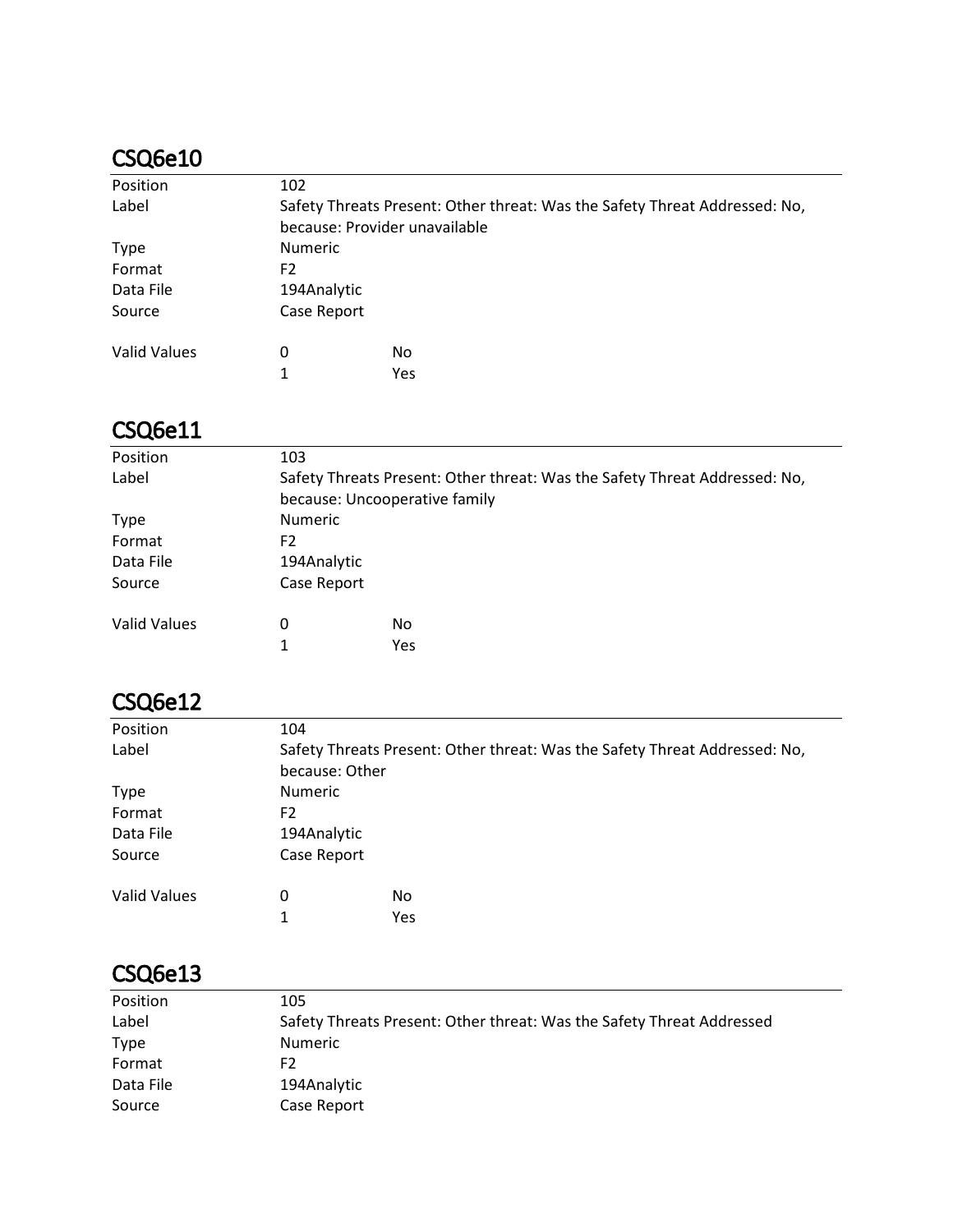| <b>Valid Values</b> | Nο                  |
|---------------------|---------------------|
|                     | Yes                 |
|                     | Don't Know/Not Sure |

# CSQ7

| Position            | 106                                                                |           |  |
|---------------------|--------------------------------------------------------------------|-----------|--|
| Label               | Was information about or referral to services given to the family? |           |  |
| <b>Type</b>         | <b>Numeric</b>                                                     |           |  |
| Format              | F2                                                                 |           |  |
| Data File           | 194Analytic                                                        |           |  |
| Source              | Case Report                                                        |           |  |
| <b>Valid Values</b> | 0                                                                  | <b>No</b> |  |
|                     | 1                                                                  | Yes       |  |
|                     | 3                                                                  | Uncertain |  |
|                     |                                                                    |           |  |

#### CSQ8a

| Position            | 107            |                                                                                 |  |
|---------------------|----------------|---------------------------------------------------------------------------------|--|
| Label               |                | Were any services (traditional or non-traditional) or supports provided to this |  |
|                     |                | family (caregivers or children)?                                                |  |
| <b>Type</b>         | <b>Numeric</b> |                                                                                 |  |
| Format              | F2             |                                                                                 |  |
| Data File           | 194Analytic    |                                                                                 |  |
| Source              | Case Report    |                                                                                 |  |
| <b>Valid Values</b> | 0              | No                                                                              |  |
|                     | 1              | Yes                                                                             |  |
|                     | 3              | Uncertain whether family actually received services                             |  |

### CSQ8b

| If yes, how soon after the initial report date did the family receive services? |  |  |
|---------------------------------------------------------------------------------|--|--|
| <b>Numeric</b>                                                                  |  |  |
| F2                                                                              |  |  |
|                                                                                 |  |  |
|                                                                                 |  |  |
|                                                                                 |  |  |
|                                                                                 |  |  |
|                                                                                 |  |  |
|                                                                                 |  |  |
|                                                                                 |  |  |
|                                                                                 |  |  |
|                                                                                 |  |  |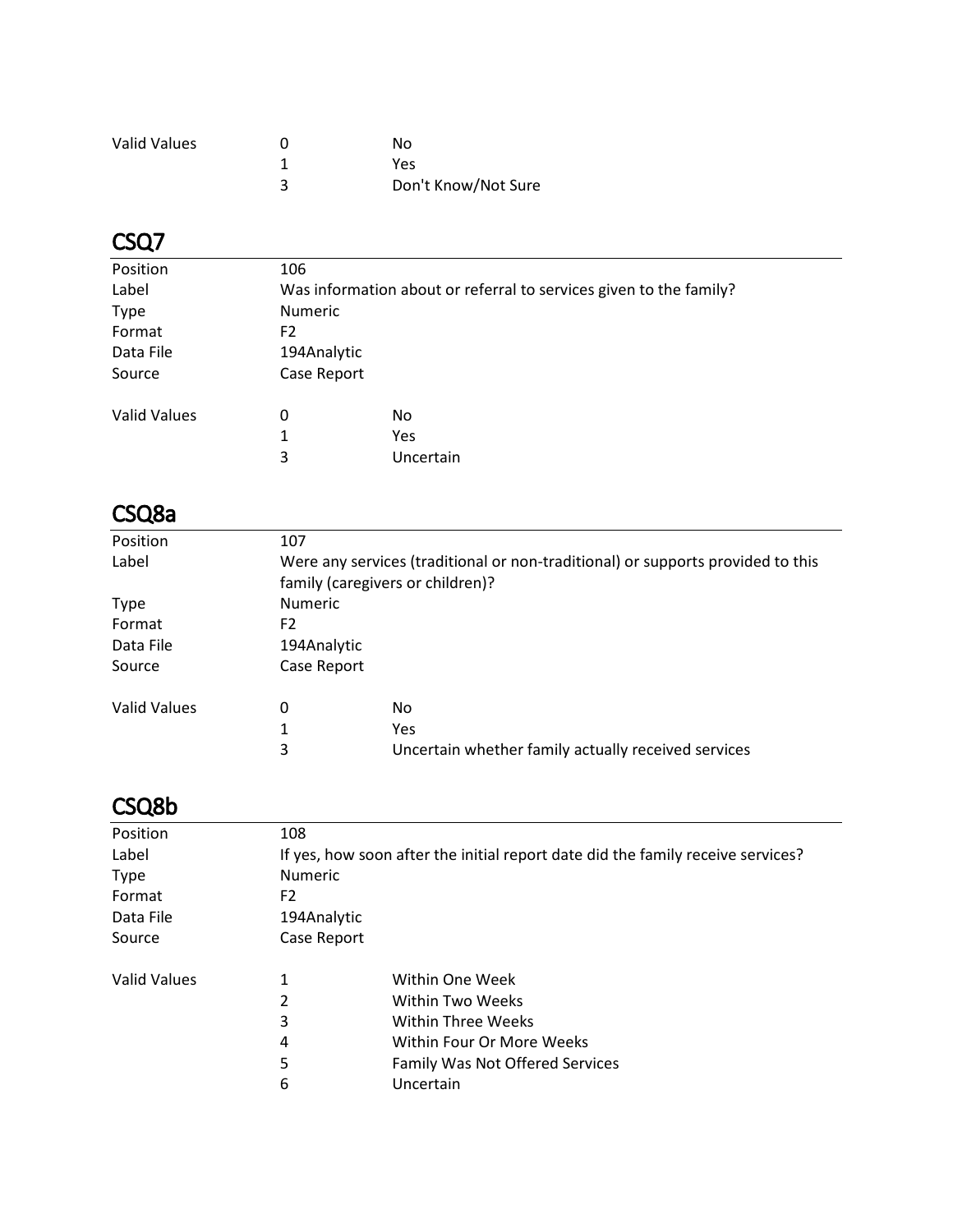### CSQ9

| Position            | 109                                                                     |                                                                        |  |
|---------------------|-------------------------------------------------------------------------|------------------------------------------------------------------------|--|
| Label               | Since the case opened, were relatives and friends outside the household |                                                                        |  |
|                     |                                                                         | involved in providing needed support and/or assistance to this family? |  |
| <b>Type</b>         | <b>Numeric</b>                                                          |                                                                        |  |
| Format              | F2                                                                      |                                                                        |  |
| Data File           | 194Analytic                                                             |                                                                        |  |
| Source              | Case Report                                                             |                                                                        |  |
| <b>Valid Values</b> | 1                                                                       | Not At All                                                             |  |
|                     | 2                                                                       | Very Little                                                            |  |
|                     | 3                                                                       | Moderately                                                             |  |
|                     | 4                                                                       | Extensively                                                            |  |

#### CSQ10

| Position            | 110         |                                                                                              |  |  |
|---------------------|-------------|----------------------------------------------------------------------------------------------|--|--|
| Label               |             | Were no-cost neighborhood/community resources (i.e. churches) used to assist<br>this family? |  |  |
| <b>Type</b>         | Numeric     |                                                                                              |  |  |
| Format              | F2          |                                                                                              |  |  |
| Data File           | 194Analytic |                                                                                              |  |  |
| Source              | Case Report |                                                                                              |  |  |
| <b>Valid Values</b> | 1           | Not At All                                                                                   |  |  |
|                     | 2           | Very Little                                                                                  |  |  |
|                     | 3           | Moderately                                                                                   |  |  |
|                     | 4           | Extensively                                                                                  |  |  |

# CSQ11a

| Position            | 111                                                                            |     |  |
|---------------------|--------------------------------------------------------------------------------|-----|--|
| Label               | Reasons why the family may not have been fully served: size of worker caseload |     |  |
| <b>Type</b>         | <b>Numeric</b>                                                                 |     |  |
| Format              | F2                                                                             |     |  |
| Data File           | 194Analytic                                                                    |     |  |
| Source              | Case Report                                                                    |     |  |
| <b>Valid Values</b> | 0                                                                              | No  |  |
|                     |                                                                                | Yes |  |

# CSQ11b

| Position | 112                                                                                              |
|----------|--------------------------------------------------------------------------------------------------|
| Label    | Reasons why the family may not have been fully served: limited staff time to<br>work with family |
| Type     | <b>Numeric</b>                                                                                   |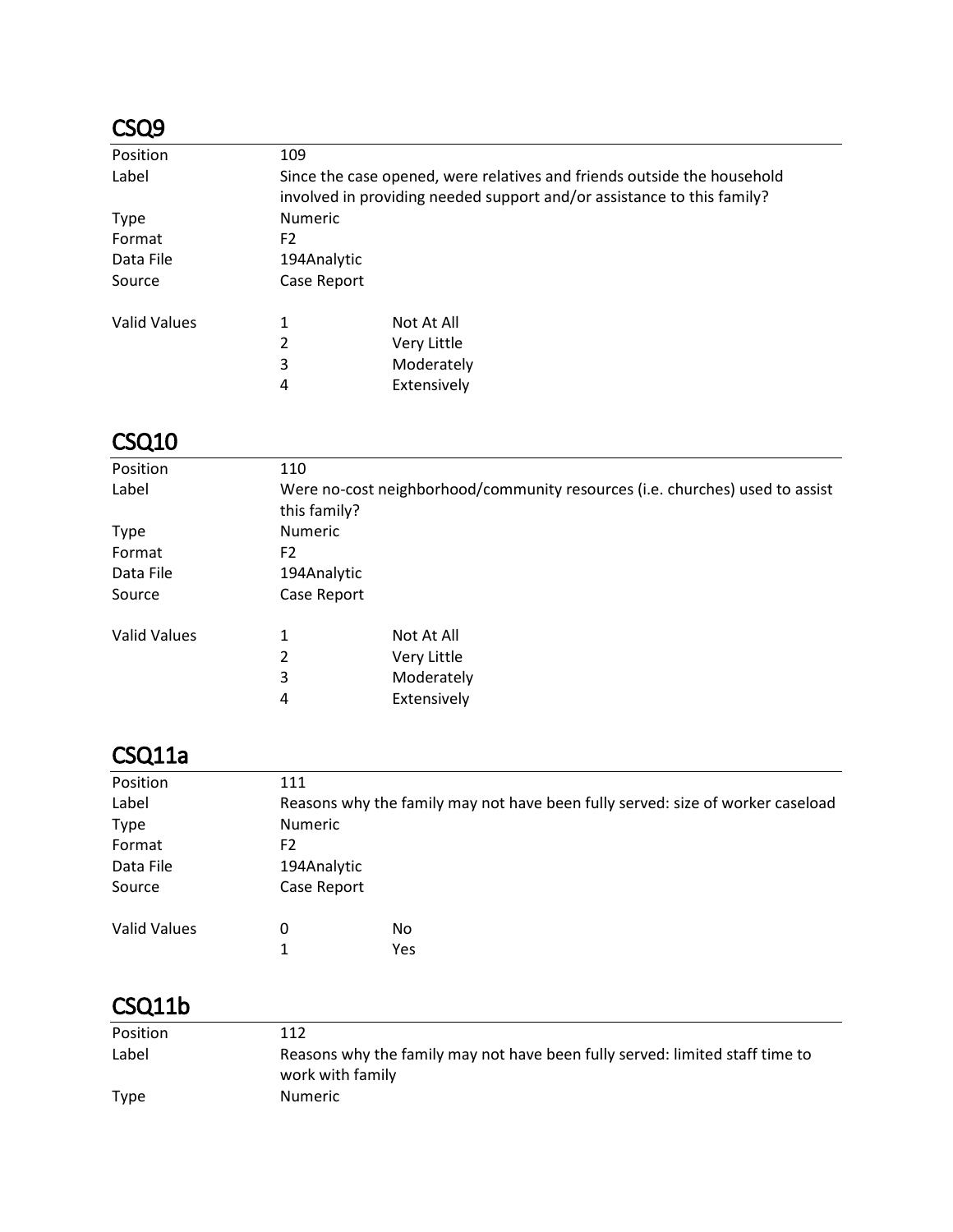| Format              | F2          |     |
|---------------------|-------------|-----|
| Data File           | 194Analytic |     |
| Source              | Case Report |     |
| <b>Valid Values</b> | O           | Nο  |
|                     | 1           | Yes |

# CSQ11c

| Position            | 113            |                                                                                |  |  |
|---------------------|----------------|--------------------------------------------------------------------------------|--|--|
| Label               | caseload       | Reasons why the family may not have been fully served: other pressing cases on |  |  |
| <b>Type</b>         | <b>Numeric</b> |                                                                                |  |  |
| Format              | F <sub>2</sub> |                                                                                |  |  |
| Data File           | 194Analytic    |                                                                                |  |  |
| Source              | Case Report    |                                                                                |  |  |
| <b>Valid Values</b> | 0<br>1         | No.<br>Yes                                                                     |  |  |
|                     |                |                                                                                |  |  |

# CSQ11d

| Position            | 114                                                                                              |     |  |  |  |
|---------------------|--------------------------------------------------------------------------------------------------|-----|--|--|--|
| Label               | Reasons why the family may not have been fully served: problems beyond scope<br>of CPS to remedy |     |  |  |  |
| <b>Type</b>         | Numeric                                                                                          |     |  |  |  |
| Format              | F2                                                                                               |     |  |  |  |
| Data File           | 194Analytic                                                                                      |     |  |  |  |
| Source              | Case Report                                                                                      |     |  |  |  |
| <b>Valid Values</b> | 0                                                                                                | No  |  |  |  |
|                     | 1                                                                                                | Yes |  |  |  |

# CSQ11e

| Position            | 115                                                                                         |     |  |  |  |  |
|---------------------|---------------------------------------------------------------------------------------------|-----|--|--|--|--|
| Label               | Reasons why the family may not have been fully served: limited funds for<br>needed services |     |  |  |  |  |
| <b>Type</b>         | <b>Numeric</b>                                                                              |     |  |  |  |  |
| Format              | F <sub>2</sub>                                                                              |     |  |  |  |  |
| Data File           | 194Analytic                                                                                 |     |  |  |  |  |
| Source              | Case Report                                                                                 |     |  |  |  |  |
| <b>Valid Values</b> | 0                                                                                           | No  |  |  |  |  |
|                     | 1                                                                                           | Yes |  |  |  |  |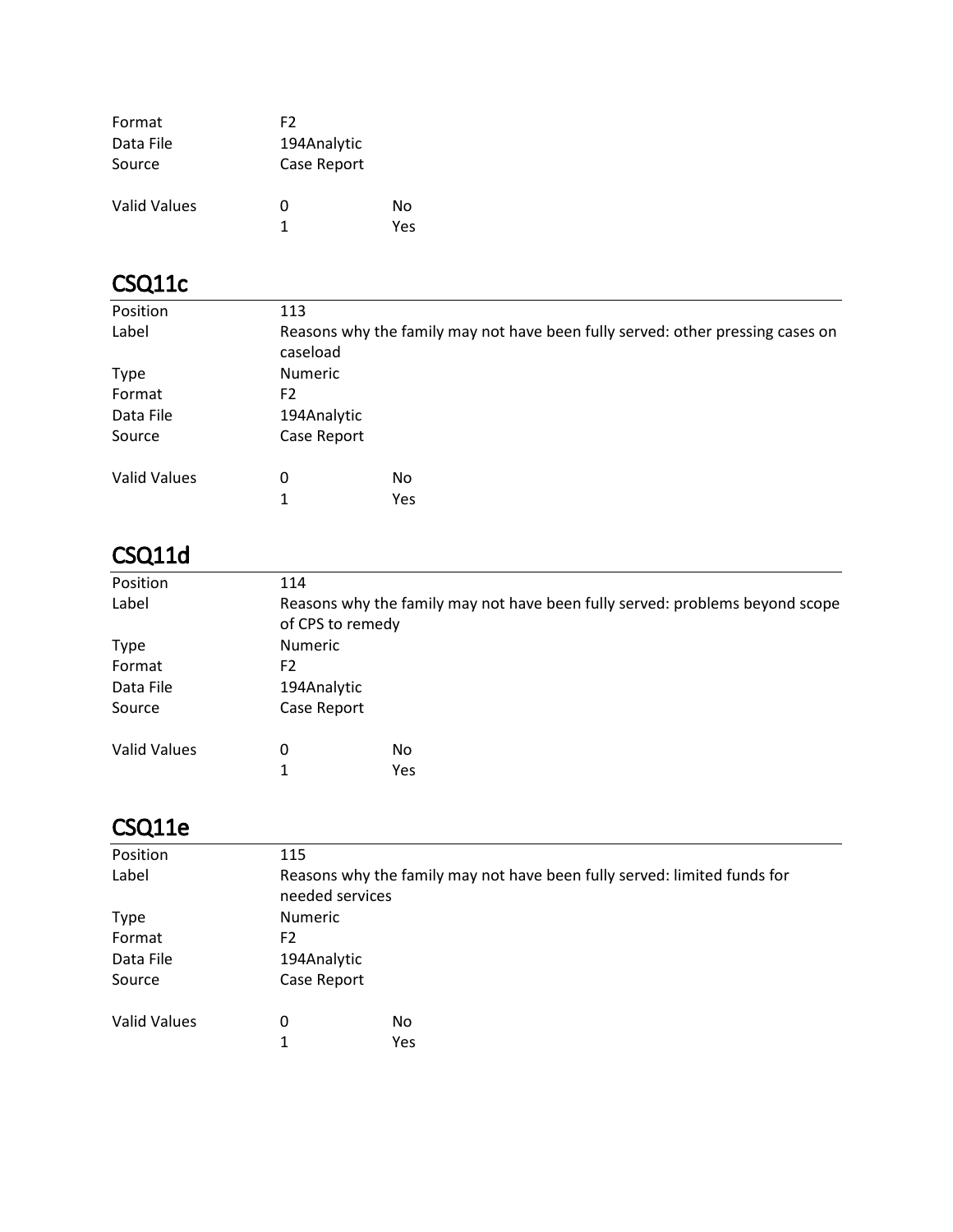# CSQ11f

| Position            | 116            |                                                              |
|---------------------|----------------|--------------------------------------------------------------|
| Label               |                | Reasons why the family may not have been fully served: Other |
| <b>Type</b>         | <b>Numeric</b> |                                                              |
| Format              | F2.1           |                                                              |
| Data File           | 194Analytic    |                                                              |
| Source              | Case Report    |                                                              |
| <b>Valid Values</b> | .0             | No.                                                          |
|                     | 1.0            | Yes                                                          |

# CSQ12a

| Position            | 117            |                                                              |
|---------------------|----------------|--------------------------------------------------------------|
| Label               |                | Family Characteristics during the First Meeting: Cooperative |
| <b>Type</b>         | Numeric        |                                                              |
| Format              | F2             |                                                              |
| Data File           | 194Analytic    |                                                              |
| Source              | Case Report    |                                                              |
| <b>Valid Values</b> | 1              | Very                                                         |
|                     | $\overline{2}$ | Moderately                                                   |
|                     | 3              | A Little                                                     |
|                     | 4              | Not At All                                                   |
|                     |                |                                                              |

# CSQ12b

| Position            | 118            |                                                                    |
|---------------------|----------------|--------------------------------------------------------------------|
| Label               |                | Family Characteristics during the First Meeting: Receptive to Help |
| <b>Type</b>         | <b>Numeric</b> |                                                                    |
| Format              | F2             |                                                                    |
| Data File           | 194Analytic    |                                                                    |
| Source              | Case Report    |                                                                    |
| <b>Valid Values</b> | 1              | Very                                                               |
|                     | 2              | Moderately                                                         |
|                     | 3              | A Little                                                           |
|                     | 4              | Not At All                                                         |
|                     |                |                                                                    |

## CSQ12c

| Position    | 119                                                     |
|-------------|---------------------------------------------------------|
| Label       | Family Characteristics during the First Meeting: Engage |
| <b>Type</b> | <b>Numeric</b>                                          |
| Format      | F2                                                      |
| Data File   | 194Analytic                                             |
| Source      | Case Report                                             |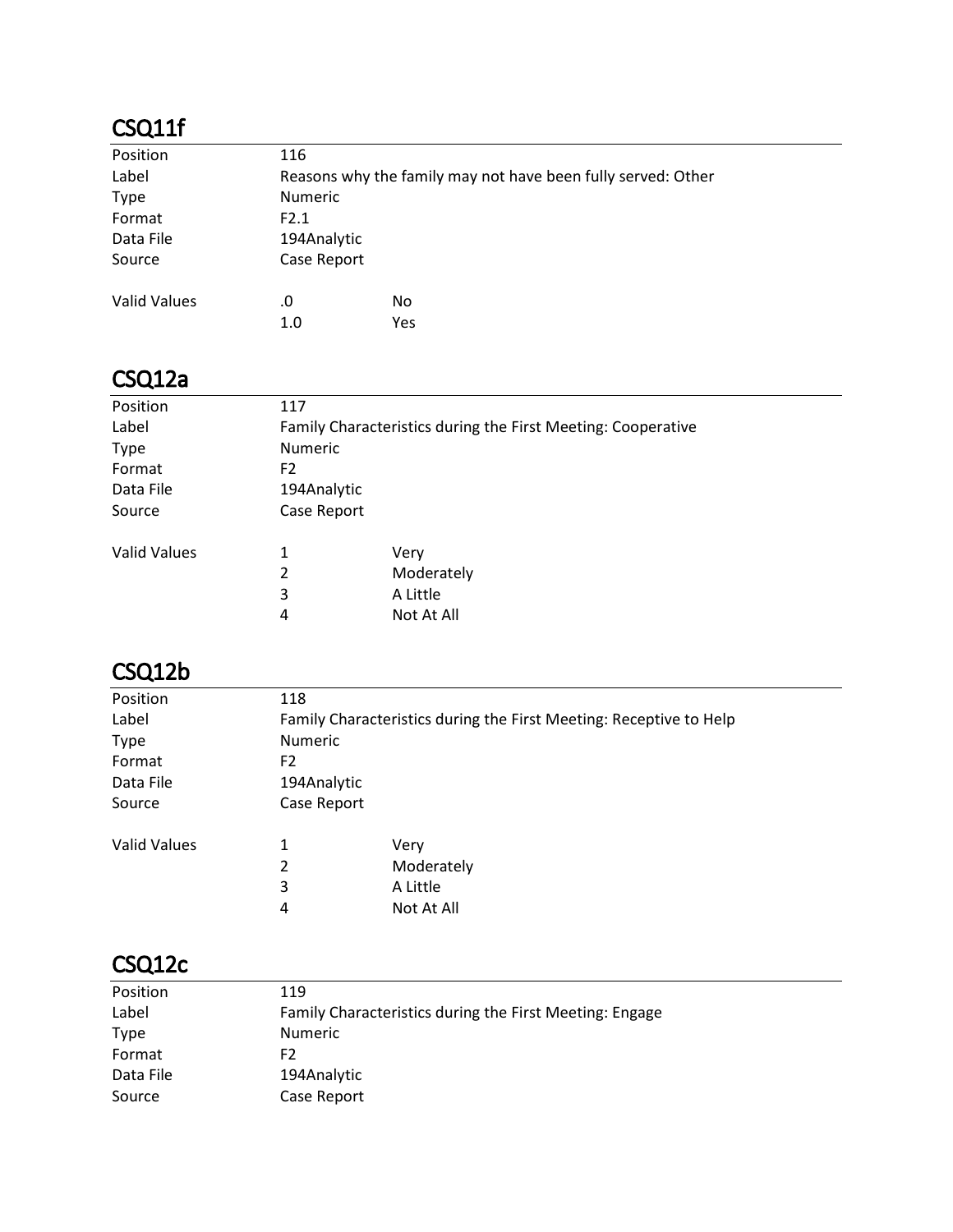| <b>Valid Values</b> |   | Very       |
|---------------------|---|------------|
|                     |   | Moderately |
|                     | 3 | A Little   |
|                     |   | Not At All |

# CSQ12d

| Position            | 120         |                                                                |
|---------------------|-------------|----------------------------------------------------------------|
| Label               |             | Family Characteristics during the First Meeting: Uncooperative |
| <b>Type</b>         | Numeric     |                                                                |
| Format              | F2          |                                                                |
| Data File           | 194Analytic |                                                                |
| Source              | Case Report |                                                                |
| <b>Valid Values</b> | 1           | Very                                                           |
|                     | 2           | Moderately                                                     |
|                     | 3           | A Little                                                       |
|                     | 4           | Not At All                                                     |
|                     |             |                                                                |

# CSQ12e

| Position            | 121            |                                                            |
|---------------------|----------------|------------------------------------------------------------|
| Label               |                | Family Characteristics during the First Meeting: Difficult |
| <b>Type</b>         | <b>Numeric</b> |                                                            |
| Format              | F <sub>2</sub> |                                                            |
| Data File           | 194Analytic    |                                                            |
| Source              | Case Report    |                                                            |
| <b>Valid Values</b> | 1              | Very                                                       |
|                     | 2              | Moderately                                                 |
|                     | 3              | A Little                                                   |
|                     | 4              | Not At All                                                 |
|                     |                |                                                            |

# CSQ13

| 122            |                                                                      |
|----------------|----------------------------------------------------------------------|
|                | If you met with members of the family more than one time, rate these |
|                | characteristics the last time you met with them: Does not Apply      |
| <b>Numeric</b> |                                                                      |
| F <sub>2</sub> |                                                                      |
| 194Analytic    |                                                                      |
| Case Report    |                                                                      |
|                | Does Apply (Box Not Checked)                                         |
| 2              | Does Not Apply (Box Checked)                                         |
|                |                                                                      |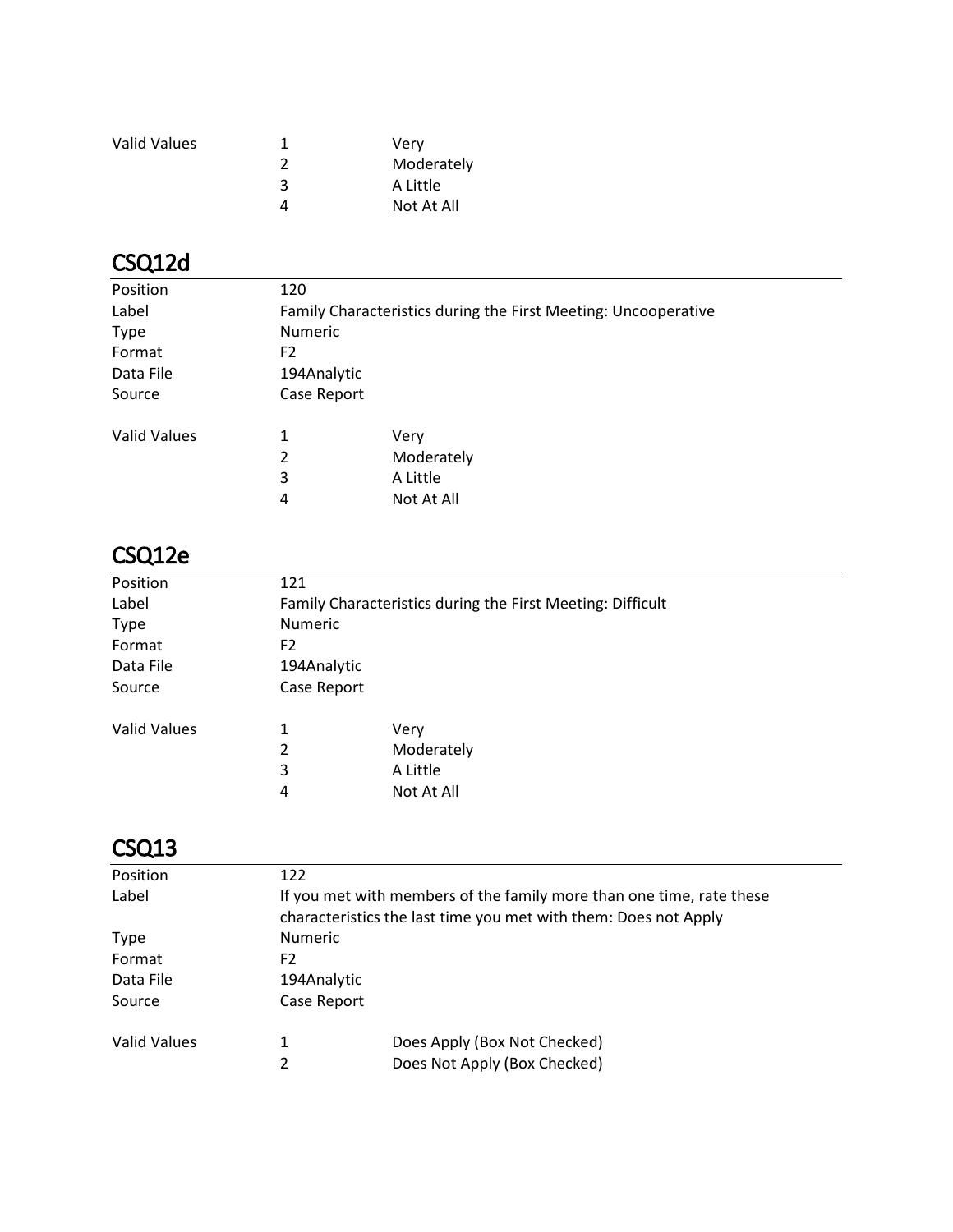# CSQ13a

| Position            | 123            |                                                                      |
|---------------------|----------------|----------------------------------------------------------------------|
| Label               |                | If you met with members of the family more than one time, rate these |
|                     |                | characteristics the last time you met with them: Cooperative         |
| Type                | <b>Numeric</b> |                                                                      |
| Format              | F <sub>2</sub> |                                                                      |
| Data File           | 194Analytic    |                                                                      |
| Source              | Case Report    |                                                                      |
| <b>Valid Values</b> | 1              | Very                                                                 |
|                     | 2              | Moderately                                                           |
|                     | 3              | A Little                                                             |
|                     | 4              | Not At All                                                           |

## CSQ13b

| Position            | 124            |                                                                                                                                            |
|---------------------|----------------|--------------------------------------------------------------------------------------------------------------------------------------------|
| Label               |                | If you met with members of the family more than one time, rate these<br>characteristics the last time you met with them: Receptive to help |
| <b>Type</b>         | Numeric        |                                                                                                                                            |
| Format              | F <sub>2</sub> |                                                                                                                                            |
| Data File           | 194Analytic    |                                                                                                                                            |
| Source              | Case Report    |                                                                                                                                            |
| <b>Valid Values</b> | 1              | Very                                                                                                                                       |
|                     | $\overline{2}$ | Moderately                                                                                                                                 |
|                     | 3              | A Little                                                                                                                                   |
|                     | 4              | Not At All                                                                                                                                 |
|                     |                |                                                                                                                                            |

# CSQ13c

| Position            | 125            |                                                                                                                                  |
|---------------------|----------------|----------------------------------------------------------------------------------------------------------------------------------|
| Label               |                | If you met with members of the family more than one time, rate these<br>characteristics the last time you met with them: Engaged |
| <b>Type</b>         | Numeric        |                                                                                                                                  |
| Format              | F <sub>2</sub> |                                                                                                                                  |
| Data File           | 194Analytic    |                                                                                                                                  |
| Source              | Case Report    |                                                                                                                                  |
| <b>Valid Values</b> | 1              | Very                                                                                                                             |
|                     | 2              | Moderately                                                                                                                       |
|                     | 3              | A Little                                                                                                                         |
|                     | 4              | Not At All                                                                                                                       |

## CSQ13d

Position 126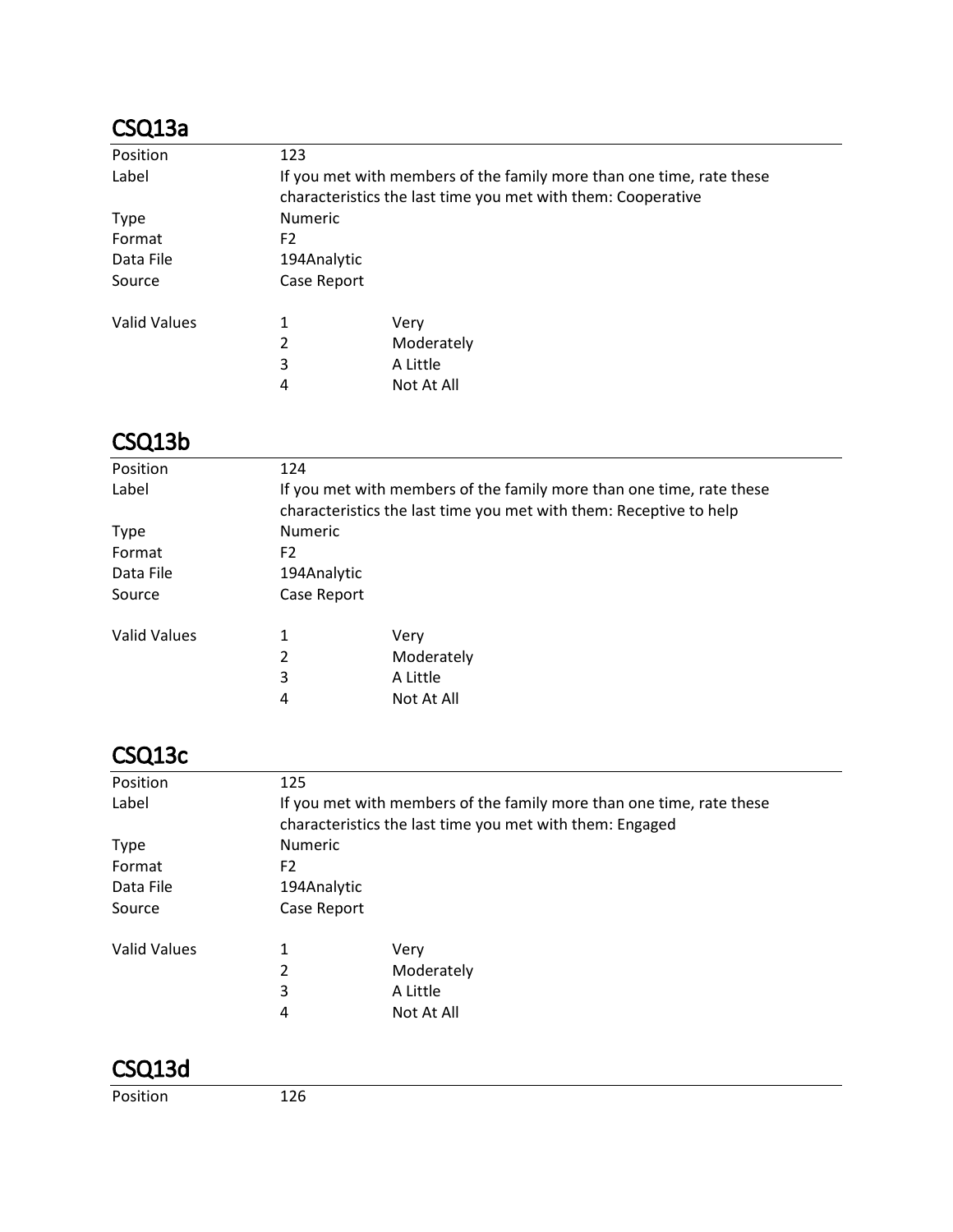| Label               |                | If you met with members of the family more than one time, rate these<br>characteristics the last time you met with them: Uncooperative |
|---------------------|----------------|----------------------------------------------------------------------------------------------------------------------------------------|
| <b>Type</b>         | <b>Numeric</b> |                                                                                                                                        |
| Format              | F <sub>2</sub> |                                                                                                                                        |
| Data File           | 194Analytic    |                                                                                                                                        |
| Source              | Case Report    |                                                                                                                                        |
| <b>Valid Values</b> | 1              | Very                                                                                                                                   |
|                     | 2              | Moderately                                                                                                                             |
|                     | 3              | A Little                                                                                                                               |
|                     | 4              | Not At All                                                                                                                             |

# CSQ13e

| Position            | 127                                                                                                                                |            |  |
|---------------------|------------------------------------------------------------------------------------------------------------------------------------|------------|--|
| Label               | If you met with members of the family more than one time, rate these<br>characteristics the last time you met with them: Difficult |            |  |
| <b>Type</b>         | <b>Numeric</b>                                                                                                                     |            |  |
| Format              | F2                                                                                                                                 |            |  |
| Data File           | 194Analytic                                                                                                                        |            |  |
| Source              | Case Report                                                                                                                        |            |  |
| <b>Valid Values</b> | 1                                                                                                                                  | Very       |  |
|                     | 2                                                                                                                                  | Moderately |  |
|                     | 3                                                                                                                                  | A Little   |  |
|                     | 4                                                                                                                                  | Not At All |  |

# CSQ14a

| Position            | 128               |                                                                           |  |
|---------------------|-------------------|---------------------------------------------------------------------------|--|
| Label               |                   | Did you help members of this family in obtaining services from any of the |  |
|                     | following: school |                                                                           |  |
| <b>Type</b>         | <b>Numeric</b>    |                                                                           |  |
| Format              | F2                |                                                                           |  |
| Data File           | 194Analytic       |                                                                           |  |
| Source              | Case Report       |                                                                           |  |
| <b>Valid Values</b> | 0                 | No.                                                                       |  |
|                     | 1                 | Yes                                                                       |  |

#### CSQ14b

| Position    | 129                                                                       |
|-------------|---------------------------------------------------------------------------|
| Label       | Did you help members of this family in obtaining services from any of the |
|             | following: neighborhood organization                                      |
| <b>Type</b> | <b>Numeric</b>                                                            |
| Format      | F2                                                                        |
| Data File   | 194Analytic                                                               |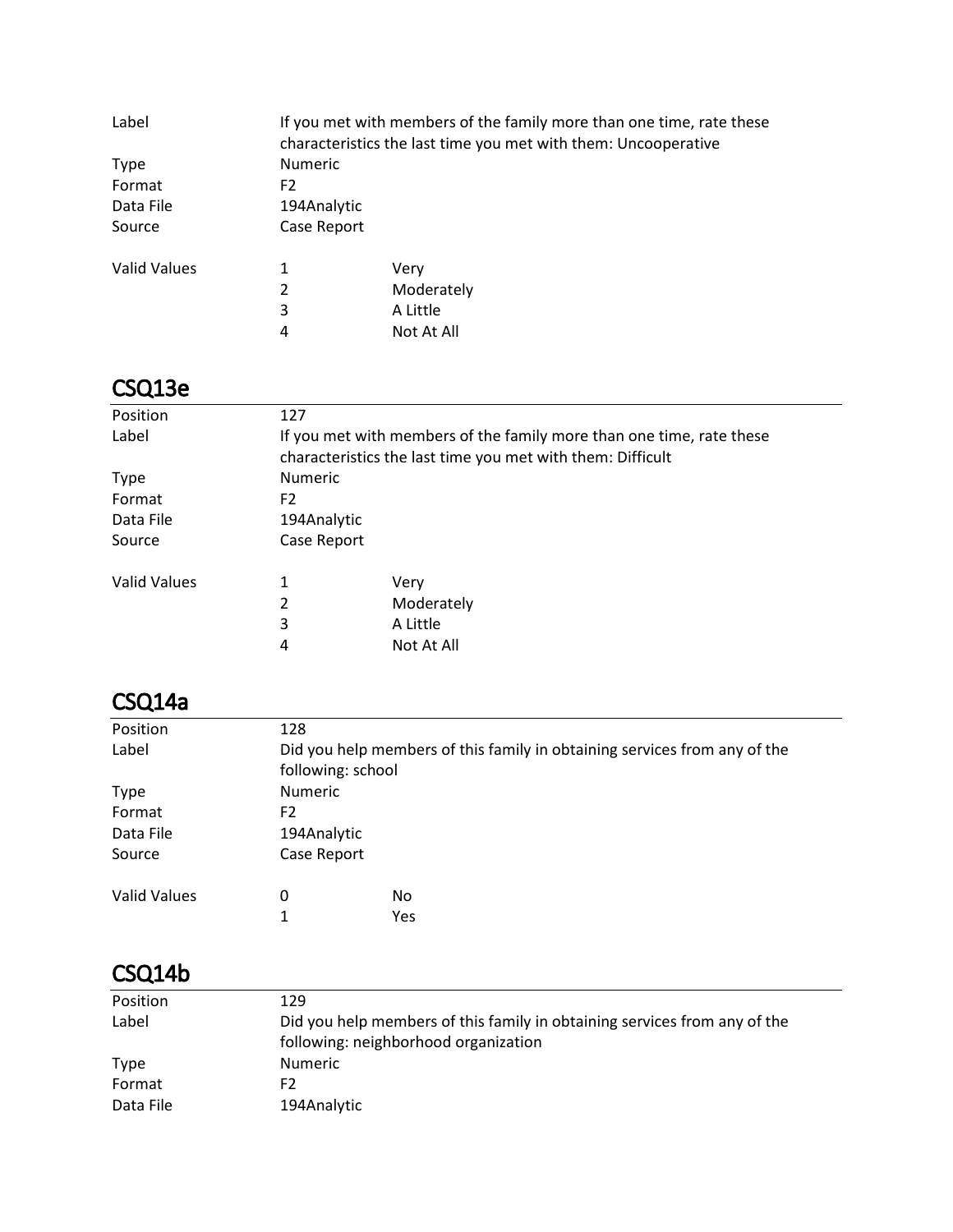| Source       | Case Report |      |
|--------------|-------------|------|
| Valid Values | O           | Nο   |
|              |             | Yes. |

# CSQ14c

| Position            | 130            |                                                                                                                |  |
|---------------------|----------------|----------------------------------------------------------------------------------------------------------------|--|
| Label               |                | Did you help members of this family in obtaining services from any of the<br>following: mental health provider |  |
| <b>Type</b>         | <b>Numeric</b> |                                                                                                                |  |
| Format              | F2             |                                                                                                                |  |
| Data File           | 194Analytic    |                                                                                                                |  |
| Source              | Case Report    |                                                                                                                |  |
| <b>Valid Values</b> | 0              | No.                                                                                                            |  |
|                     |                | Yes                                                                                                            |  |

## CSQ14d

| Position     | 131            |                                                                                                                           |  |
|--------------|----------------|---------------------------------------------------------------------------------------------------------------------------|--|
| Label        |                | Did you help members of this family in obtaining services from any of the<br>following: alcohol/drug rehab agency/program |  |
| <b>Type</b>  | <b>Numeric</b> |                                                                                                                           |  |
| Format       | F <sub>2</sub> |                                                                                                                           |  |
| Data File    | 194Analytic    |                                                                                                                           |  |
| Source       | Case Report    |                                                                                                                           |  |
| Valid Values | 0              | No.                                                                                                                       |  |
|              | 1              | Yes                                                                                                                       |  |

# CSQ14e

| Position            | 132                                                                                                    |                |  |  |
|---------------------|--------------------------------------------------------------------------------------------------------|----------------|--|--|
| Label               | Did you help members of this family in obtaining services from any of the<br>following: MR/DD provider |                |  |  |
| <b>Type</b>         |                                                                                                        | <b>Numeric</b> |  |  |
| Format              | F <sub>2</sub>                                                                                         |                |  |  |
| Data File           | 194Analytic                                                                                            |                |  |  |
| Source              | Case Report                                                                                            |                |  |  |
| <b>Valid Values</b> | 0                                                                                                      | No             |  |  |
|                     | 1                                                                                                      | Yes            |  |  |
|                     |                                                                                                        |                |  |  |

#### CSQ14f

Position 133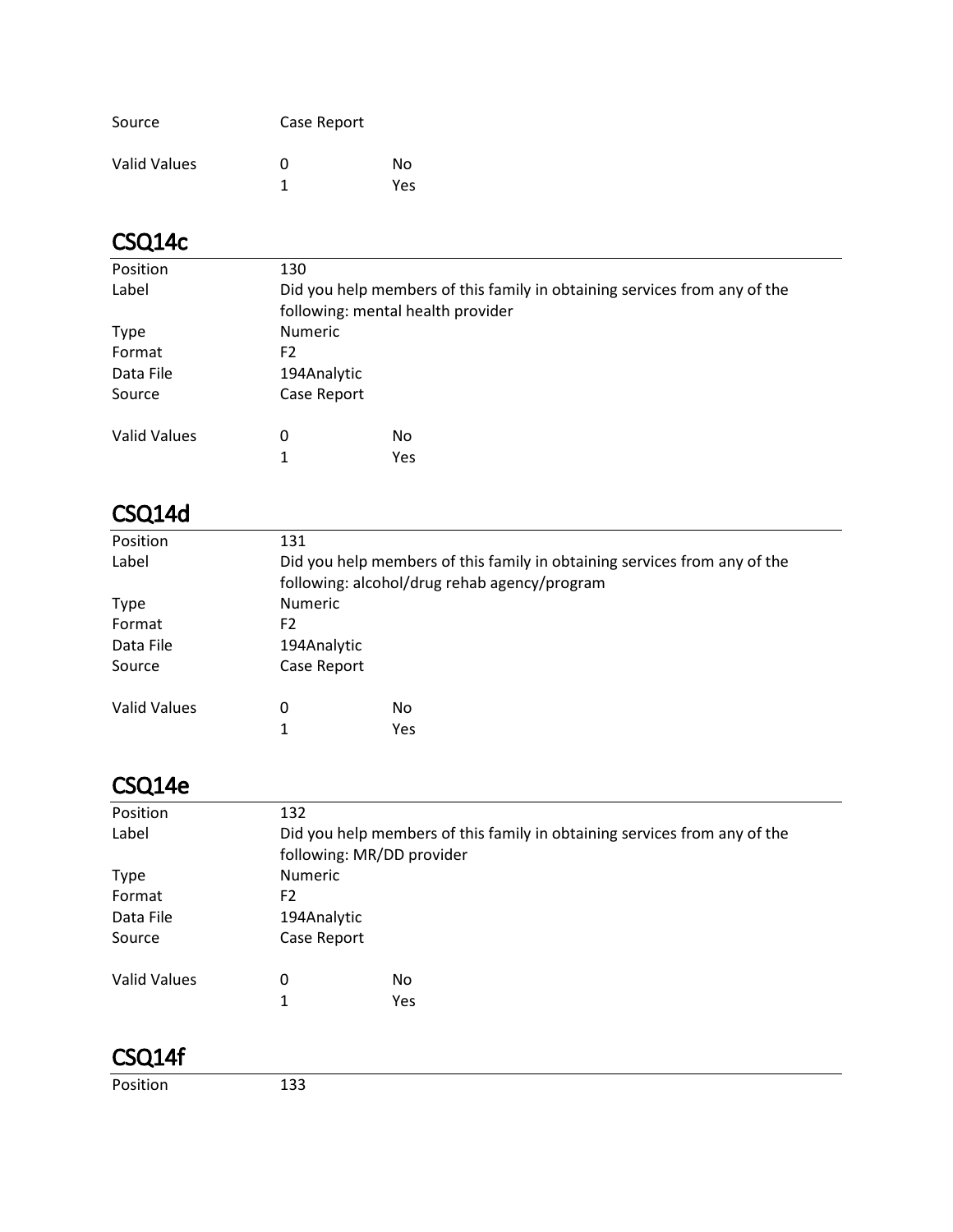| Label               | following: youth organization | Did you help members of this family in obtaining services from any of the |  |
|---------------------|-------------------------------|---------------------------------------------------------------------------|--|
| Type                | <b>Numeric</b>                |                                                                           |  |
| Format              | F <sub>2</sub>                |                                                                           |  |
| Data File           | 194Analytic                   |                                                                           |  |
| Source              | Case Report                   |                                                                           |  |
| <b>Valid Values</b> | 0                             | No                                                                        |  |
|                     | 1                             | Yes                                                                       |  |

# CSQ14g

| Position            | 134                             |                                                                           |  |
|---------------------|---------------------------------|---------------------------------------------------------------------------|--|
| Label               |                                 | Did you help members of this family in obtaining services from any of the |  |
|                     | following: health care provider |                                                                           |  |
| <b>Type</b>         | <b>Numeric</b>                  |                                                                           |  |
| Format              | F2                              |                                                                           |  |
| Data File           | 194Analytic                     |                                                                           |  |
| Source              | Case Report                     |                                                                           |  |
| <b>Valid Values</b> | 0                               | No                                                                        |  |
|                     | 1                               | Yes                                                                       |  |

# CSQ14h

| Position     | 135         |                                                                           |  |  |
|--------------|-------------|---------------------------------------------------------------------------|--|--|
| Label        |             | Did you help members of this family in obtaining services from any of the |  |  |
|              |             | following: job service/employment security                                |  |  |
| <b>Type</b>  |             | <b>Numeric</b>                                                            |  |  |
| Format       | F2          |                                                                           |  |  |
| Data File    | 194Analytic |                                                                           |  |  |
| Source       | Case Report |                                                                           |  |  |
| Valid Values | 0           | No                                                                        |  |  |
|              | 1           | Yes                                                                       |  |  |

# CSQ14i

| Position            | 136            |                                                                           |  |
|---------------------|----------------|---------------------------------------------------------------------------|--|
| Label               |                | Did you help members of this family in obtaining services from any of the |  |
|                     |                | following: employment & training agency (JTPA etc.)                       |  |
| <b>Type</b>         | <b>Numeric</b> |                                                                           |  |
| Format              | F <sub>2</sub> |                                                                           |  |
| Data File           | 194Analytic    |                                                                           |  |
| Source              | Case Report    |                                                                           |  |
| <b>Valid Values</b> | 0              | No                                                                        |  |
|                     |                | Yes                                                                       |  |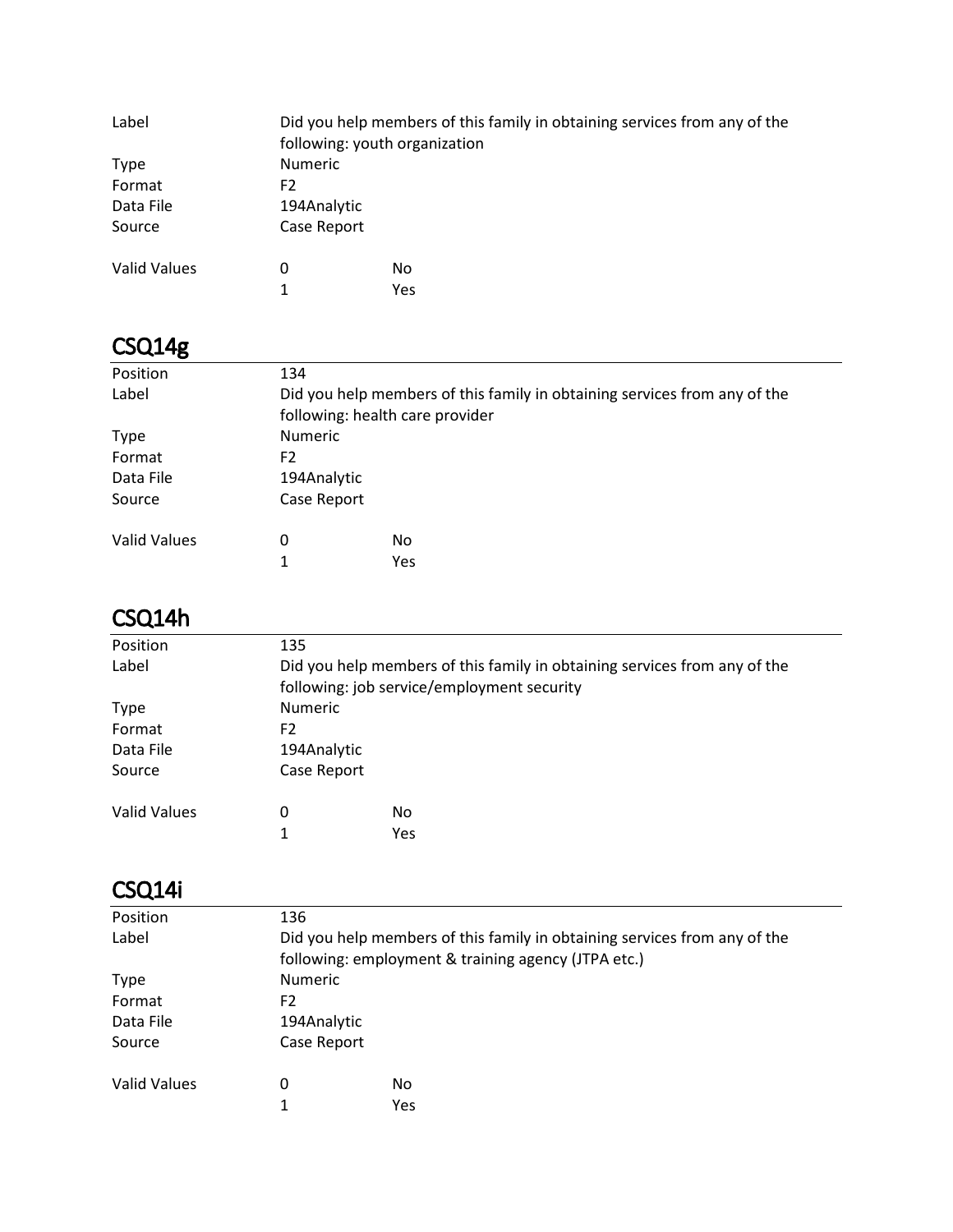## CSQ14j

| Position            | 137            |                                                                           |  |
|---------------------|----------------|---------------------------------------------------------------------------|--|
| Label               |                | Did you help members of this family in obtaining services from any of the |  |
|                     |                | following: legal services provider                                        |  |
| <b>Type</b>         | <b>Numeric</b> |                                                                           |  |
| Format              | F2             |                                                                           |  |
| Data File           | 194Analytic    |                                                                           |  |
| Source              | Case Report    |                                                                           |  |
| <b>Valid Values</b> | 0              | No                                                                        |  |
|                     | 1              | Yes                                                                       |  |

## CSQ14k

| Position            | 138            |                                                                           |  |  |
|---------------------|----------------|---------------------------------------------------------------------------|--|--|
| Label               |                | Did you help members of this family in obtaining services from any of the |  |  |
|                     |                | following: support group                                                  |  |  |
| <b>Type</b>         |                | <b>Numeric</b>                                                            |  |  |
| Format              | F <sub>2</sub> |                                                                           |  |  |
| Data File           | 194Analytic    |                                                                           |  |  |
| Source              | Case Report    |                                                                           |  |  |
| <b>Valid Values</b> | 0              | No.                                                                       |  |  |
|                     | 1              | Yes                                                                       |  |  |
|                     |                |                                                                           |  |  |

# CSQ14l

| Position     | 139            |                                                                                                                                 |  |
|--------------|----------------|---------------------------------------------------------------------------------------------------------------------------------|--|
| Label        |                | Did you help members of this family in obtaining services from any of the<br>following: childcare/preschool provider/Head Start |  |
| <b>Type</b>  | <b>Numeric</b> |                                                                                                                                 |  |
| Format       | F2             |                                                                                                                                 |  |
| Data File    | 194Analytic    |                                                                                                                                 |  |
| Source       | Case Report    |                                                                                                                                 |  |
| Valid Values | 0              | No                                                                                                                              |  |
|              | 1              | Yes                                                                                                                             |  |

#### CSQ14m

| Position    | 140                                                                       |
|-------------|---------------------------------------------------------------------------|
| Label       | Did you help members of this family in obtaining services from any of the |
|             | following: community action agency                                        |
| <b>Type</b> | <b>Numeric</b>                                                            |
| Format      | F2                                                                        |
| Data File   | 194Analytic                                                               |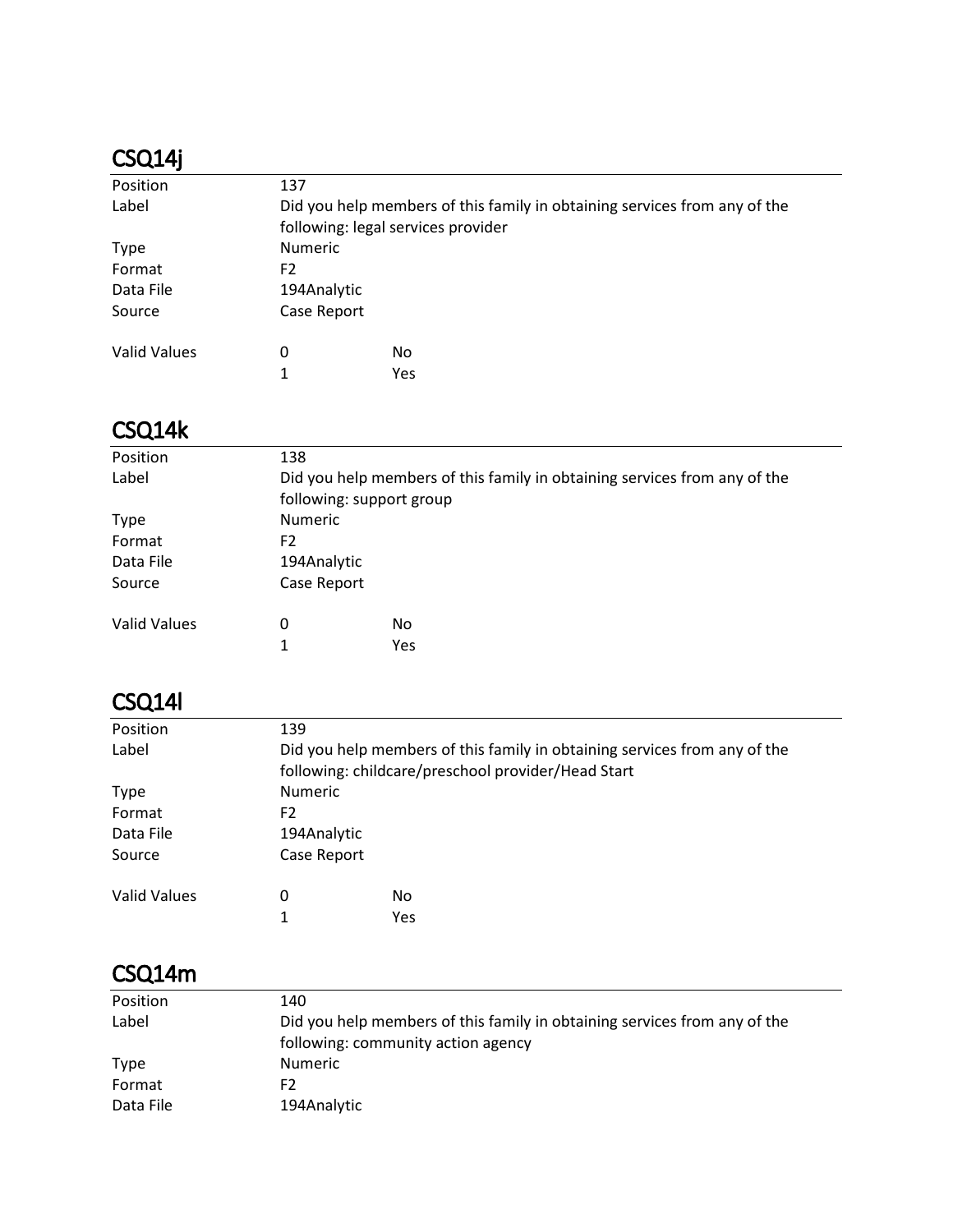| Source       | Case Report |     |
|--------------|-------------|-----|
| Valid Values | O           | N٥  |
|              |             | Yes |

# CSQ14n

| Position            | 141            |                                                                                                                   |  |
|---------------------|----------------|-------------------------------------------------------------------------------------------------------------------|--|
| Label               |                | Did you help members of this family in obtaining services from any of the<br>following: domestic violence shelter |  |
| <b>Type</b>         | <b>Numeric</b> |                                                                                                                   |  |
| Format              | F2             |                                                                                                                   |  |
| Data File           | 194Analytic    |                                                                                                                   |  |
| Source              | Case Report    |                                                                                                                   |  |
| <b>Valid Values</b> | 0              | No.                                                                                                               |  |
|                     | 1              | Yes                                                                                                               |  |

## CSQ14o

| Position            | 142            |                                                                           |  |
|---------------------|----------------|---------------------------------------------------------------------------|--|
| Label               |                | Did you help members of this family in obtaining services from any of the |  |
|                     |                | following: emergency food provider                                        |  |
| <b>Type</b>         | <b>Numeric</b> |                                                                           |  |
| Format              | F2             |                                                                           |  |
| Data File           | 194Analytic    |                                                                           |  |
| Source              | Case Report    |                                                                           |  |
| <b>Valid Values</b> | 0              | No                                                                        |  |
|                     | 1              | Yes                                                                       |  |

# CSQ14p

| Position            | 143            |                                                                           |  |  |
|---------------------|----------------|---------------------------------------------------------------------------|--|--|
| Label               |                | Did you help members of this family in obtaining services from any of the |  |  |
|                     |                | following: church or religious organization                               |  |  |
| <b>Type</b>         |                | <b>Numeric</b>                                                            |  |  |
| Format              | F <sub>2</sub> |                                                                           |  |  |
| Data File           | 194Analytic    |                                                                           |  |  |
| Source              | Case Report    |                                                                           |  |  |
|                     |                |                                                                           |  |  |
| <b>Valid Values</b> | 0              | No                                                                        |  |  |
|                     | 1              | Yes                                                                       |  |  |
|                     |                |                                                                           |  |  |

## CSQ14q

Position 144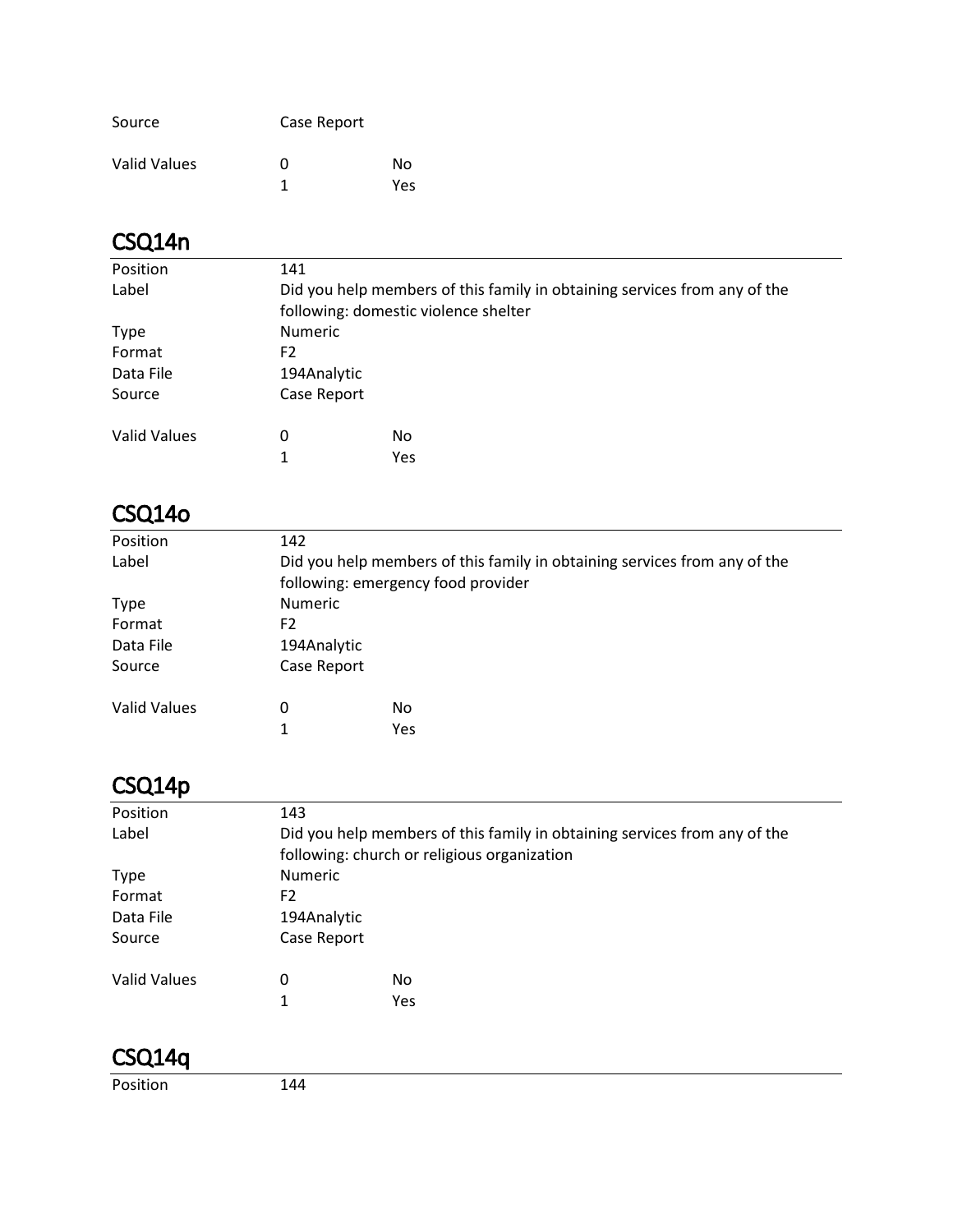| Label        |                | Did you help members of this family in obtaining services from any of the<br>following: recreational facility (e.g. YMCA) |  |
|--------------|----------------|---------------------------------------------------------------------------------------------------------------------------|--|
| Type         | <b>Numeric</b> |                                                                                                                           |  |
| Format       | F <sub>2</sub> |                                                                                                                           |  |
| Data File    | 194Analytic    |                                                                                                                           |  |
| Source       | Case Report    |                                                                                                                           |  |
| Valid Values | 0              | No                                                                                                                        |  |
|              | 1              | Yes                                                                                                                       |  |

### CSQ14r

| Position     | 145            |                                                                           |  |
|--------------|----------------|---------------------------------------------------------------------------|--|
| Label        |                | Did you help members of this family in obtaining services from any of the |  |
|              |                | following: neighbors/friends/extended family                              |  |
| Type         | <b>Numeric</b> |                                                                           |  |
| Format       | F2             |                                                                           |  |
| Data File    | 194Analytic    |                                                                           |  |
| Source       | Case Report    |                                                                           |  |
| Valid Values | 0              | No                                                                        |  |
|              | 1              | <b>Yes</b>                                                                |  |

# CSQ14s

| Position            | 146              |                                                                           |  |
|---------------------|------------------|---------------------------------------------------------------------------|--|
| Label               |                  | Did you help members of this family in obtaining services from any of the |  |
|                     | following: other |                                                                           |  |
| <b>Type</b>         | <b>Numeric</b>   |                                                                           |  |
| Format              | F2               |                                                                           |  |
| Data File           | 194Analytic      |                                                                           |  |
| Source              | Case Report      |                                                                           |  |
| <b>Valid Values</b> | 0                | No                                                                        |  |
|                     | 1                | Yes                                                                       |  |

## CSQ15

| Position            | 147                          |                                                                                |
|---------------------|------------------------------|--------------------------------------------------------------------------------|
| Label               | service needs of the family? | Overall, how well were the services that were actually provided matched to the |
| <b>Type</b>         | <b>Numeric</b>               |                                                                                |
| Format              | F2                           |                                                                                |
| Data File           | 194Analytic                  |                                                                                |
| Source              | Case Report                  |                                                                                |
| <b>Valid Values</b> |                              | Very Well Matched                                                              |
|                     | 2                            | Somewhat Matched                                                               |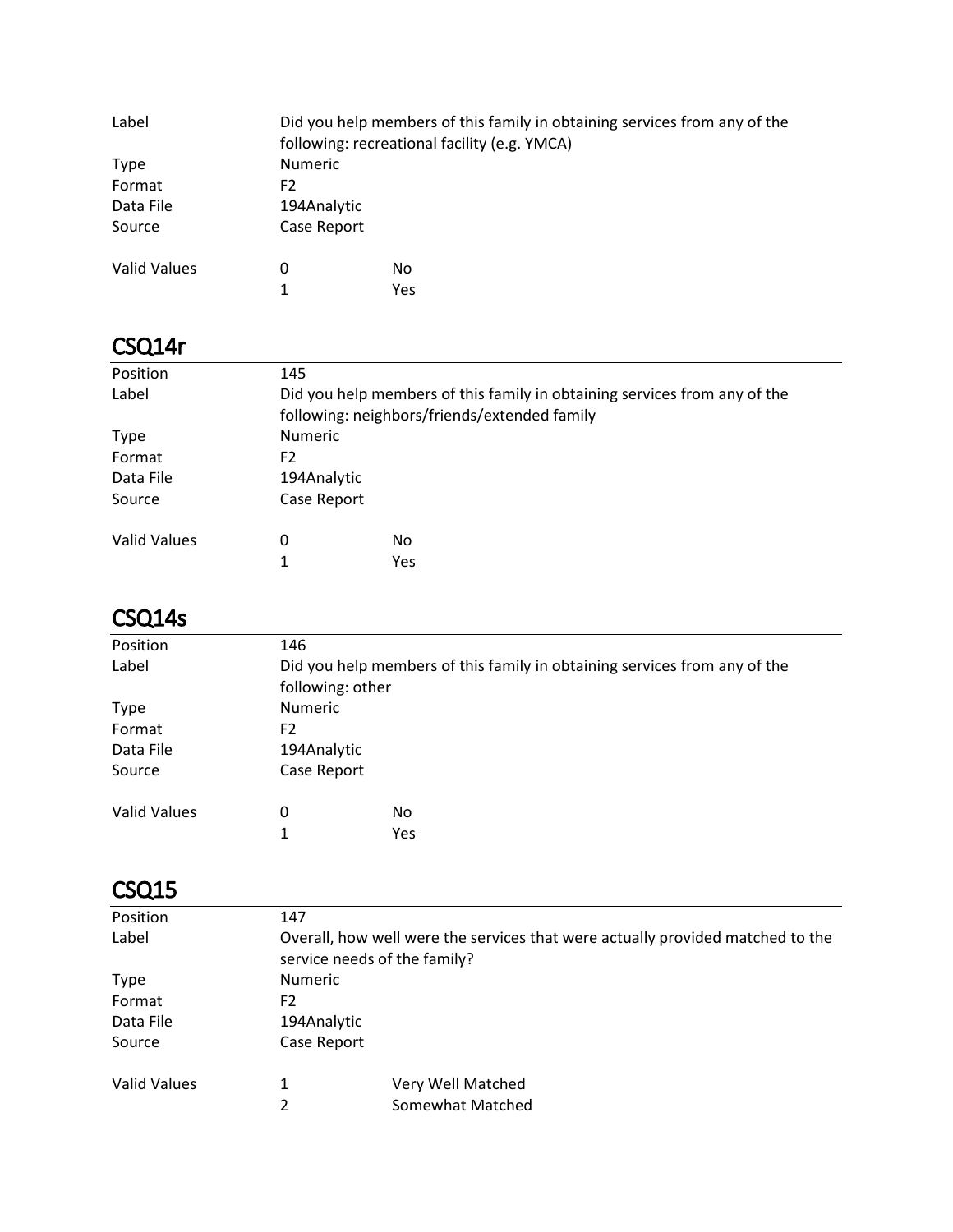| 3 | Not Very Well Matched |
|---|-----------------------|
| Δ | Not At All Matched    |

## CSQ16

| Position     | 148                                                                                                                          |                      |  |
|--------------|------------------------------------------------------------------------------------------------------------------------------|----------------------|--|
| Label        | Overall, how effective were the services provided to the family in solving their<br>problems or in producing needed changes? |                      |  |
| <b>Type</b>  | <b>Numeric</b>                                                                                                               |                      |  |
| Format       | F2                                                                                                                           |                      |  |
| Data File    | 194Analytic                                                                                                                  |                      |  |
| Source       | Case Report                                                                                                                  |                      |  |
| Valid Values | 1                                                                                                                            | Very Effective       |  |
|              | 2                                                                                                                            | Somewhat Effective   |  |
|              | 3                                                                                                                            | Not Very Effective   |  |
|              | 4                                                                                                                            | Not At All Effective |  |

#### CSQSFI1a

| 149                                                  |  |  |
|------------------------------------------------------|--|--|
| Service provided: Services to address Material Needs |  |  |
| <b>Numeric</b>                                       |  |  |
| F <sub>2</sub>                                       |  |  |
| 194Analytic                                          |  |  |
| Case Report                                          |  |  |
| 0<br>No                                              |  |  |
| Yes<br>1                                             |  |  |
|                                                      |  |  |

#### CSQSFI1b

| Position            | 150                                                        |     |  |
|---------------------|------------------------------------------------------------|-----|--|
| Label               | Info/referral provided: Services to address Material Needs |     |  |
| <b>Type</b>         | <b>Numeric</b>                                             |     |  |
| Format              | F2                                                         |     |  |
| Data File           | 194Analytic                                                |     |  |
| Source              | Case Report                                                |     |  |
| <b>Valid Values</b> | 0                                                          | No  |  |
|                     | 1                                                          | Yes |  |

#### CSQSFI1c

| Position    | 151                                                           |
|-------------|---------------------------------------------------------------|
| Label       | Service in place at start: Services to address Material Needs |
| <b>Type</b> | <b>Numeric</b>                                                |
| Format      | F <sub>2</sub>                                                |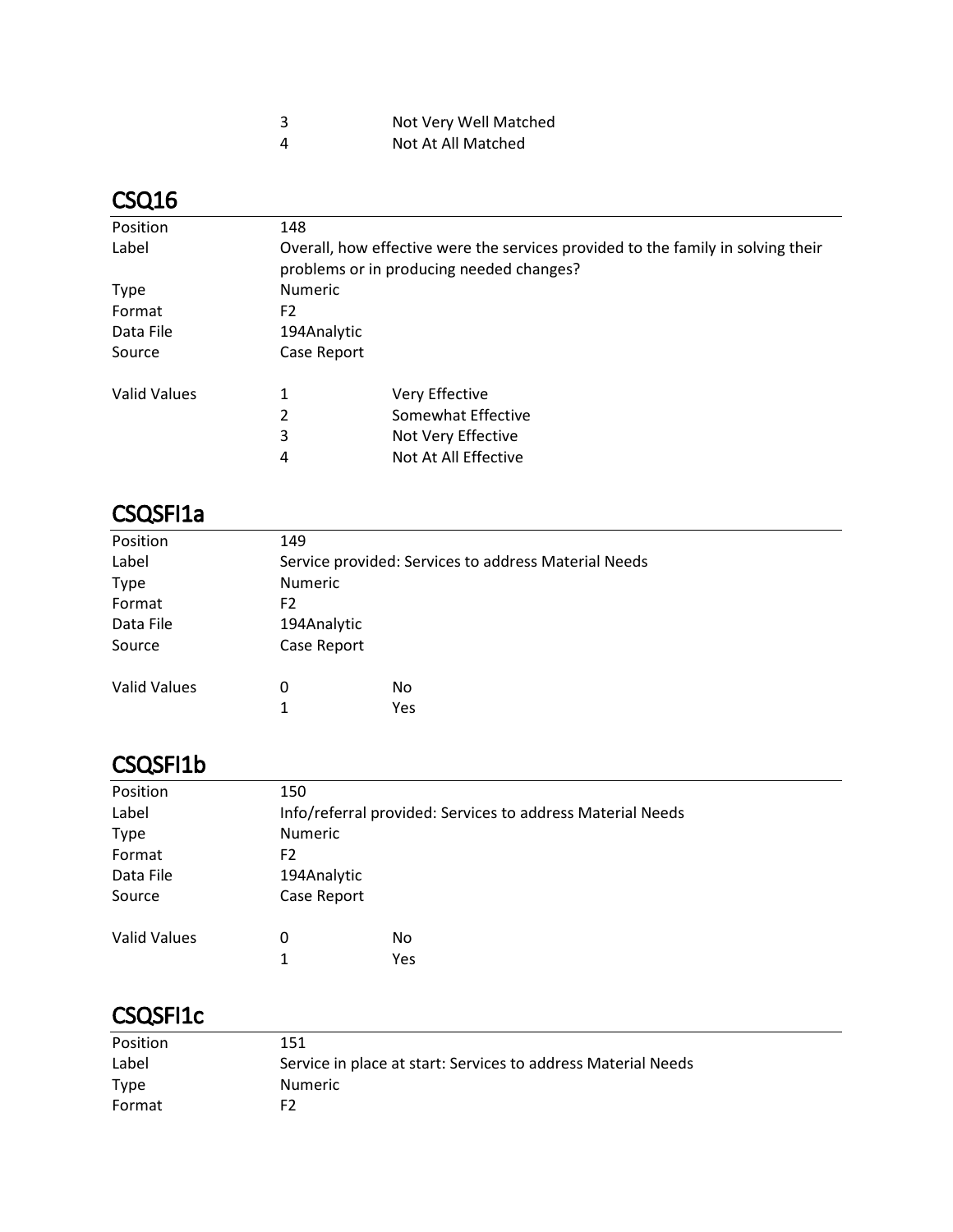| Data File    | 194Analytic |      |
|--------------|-------------|------|
| Source       | Case Report |      |
| Valid Values | O           | N٥   |
|              | 1           | Yes. |

# CSQSFI1d

| Position              | 152                                                                         |               |  |
|-----------------------|-----------------------------------------------------------------------------|---------------|--|
| Label                 | Level of participation or use by family: Services to address Material Needs |               |  |
| <b>Type</b>           | <b>Numeric</b>                                                              |               |  |
| Format                | F <sub>2</sub>                                                              |               |  |
| Data File             | 194Analytic                                                                 |               |  |
| Source                | Case Report                                                                 |               |  |
| <b>Valid Values</b>   | 1                                                                           | 1 Very Little |  |
|                       | 2                                                                           | 2             |  |
|                       | 3                                                                           | 3             |  |
|                       | 4                                                                           | 4             |  |
|                       | 5                                                                           | 5 Very Much   |  |
| <b>Missing Values</b> | 6                                                                           | Uncertain     |  |

## CSQSFI2a

| Position            | 153                                        |                |  |  |
|---------------------|--------------------------------------------|----------------|--|--|
| Label               | Service provided: Substance Abuse Services |                |  |  |
| <b>Type</b>         |                                            | <b>Numeric</b> |  |  |
| Format              | F <sub>2</sub>                             |                |  |  |
| Data File           | 194Analytic                                |                |  |  |
| Source              | Case Report                                |                |  |  |
| <b>Valid Values</b> | 0                                          | No             |  |  |
|                     |                                            | Yes            |  |  |
|                     |                                            |                |  |  |

# CSQSFI2b

| Position            | 154         |                                                  |  |  |
|---------------------|-------------|--------------------------------------------------|--|--|
| Label               |             | Info/referral provided: Substance Abuse Services |  |  |
| <b>Type</b>         |             | Numeric                                          |  |  |
| Format              | F2          |                                                  |  |  |
| Data File           | 194Analytic |                                                  |  |  |
| Source              | Case Report |                                                  |  |  |
| <b>Valid Values</b> | 0           | No                                               |  |  |
|                     | 1           | Yes                                              |  |  |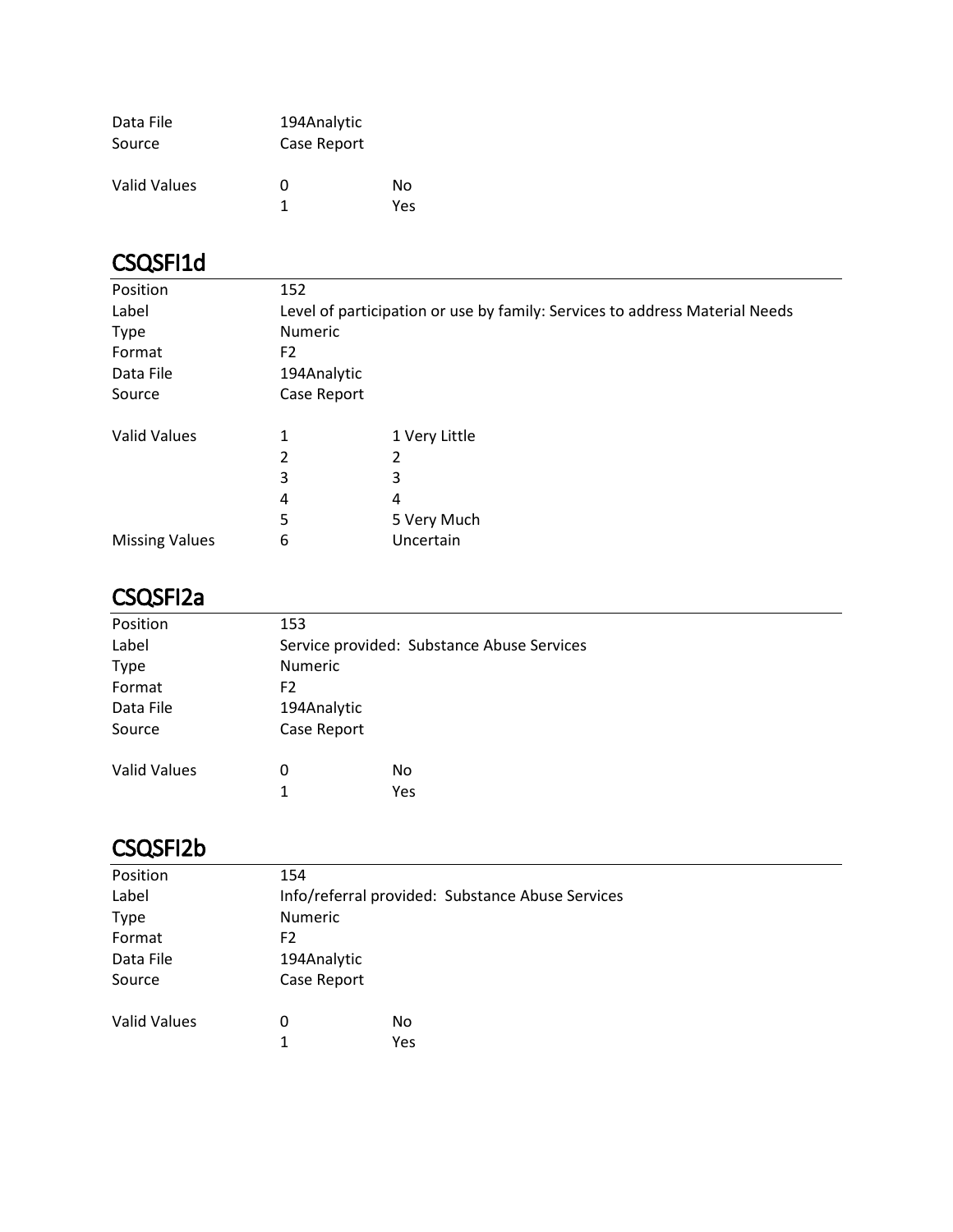#### CSQSFI2c

| Position            | 155                                                 |     |  |
|---------------------|-----------------------------------------------------|-----|--|
| Label               | Service in place at start: Substance Abuse Services |     |  |
| <b>Type</b>         | <b>Numeric</b>                                      |     |  |
| Format              | F <sub>2</sub>                                      |     |  |
| Data File           | 194Analytic                                         |     |  |
| Source              | Case Report                                         |     |  |
| <b>Valid Values</b> | 0                                                   | No  |  |
|                     | 1                                                   | Yes |  |

#### CSQSFI2d

| 156                                                               |               |  |
|-------------------------------------------------------------------|---------------|--|
| Level of participation or use by family: Substance Abuse Services |               |  |
| Numeric                                                           |               |  |
| F <sub>2</sub>                                                    |               |  |
| 194Analytic                                                       |               |  |
| Case Report                                                       |               |  |
| 1                                                                 | 1 Very Little |  |
| 2                                                                 | 2             |  |
| 3                                                                 | 3             |  |
| 4                                                                 | 4             |  |
| 5                                                                 | 5 Very Much   |  |
| 6                                                                 | Uncertain     |  |
|                                                                   |               |  |

#### CSQSFI3a

| Position            | 157            |                                   |
|---------------------|----------------|-----------------------------------|
| Label               |                | Service provided: Health Services |
| <b>Type</b>         | <b>Numeric</b> |                                   |
| Format              | F <sub>2</sub> |                                   |
| Data File           | 194Analytic    |                                   |
| Source              | Case Report    |                                   |
| <b>Valid Values</b> | 0              | No                                |
|                     | 1              | Yes                               |
|                     |                |                                   |

# CSQSFI3b

| Position  | 158                                     |
|-----------|-----------------------------------------|
| Label     | Info/referral provided: Health Services |
| Type      | <b>Numeric</b>                          |
| Format    | F2                                      |
| Data File | 194Analytic                             |
| Source    | Case Report                             |
|           |                                         |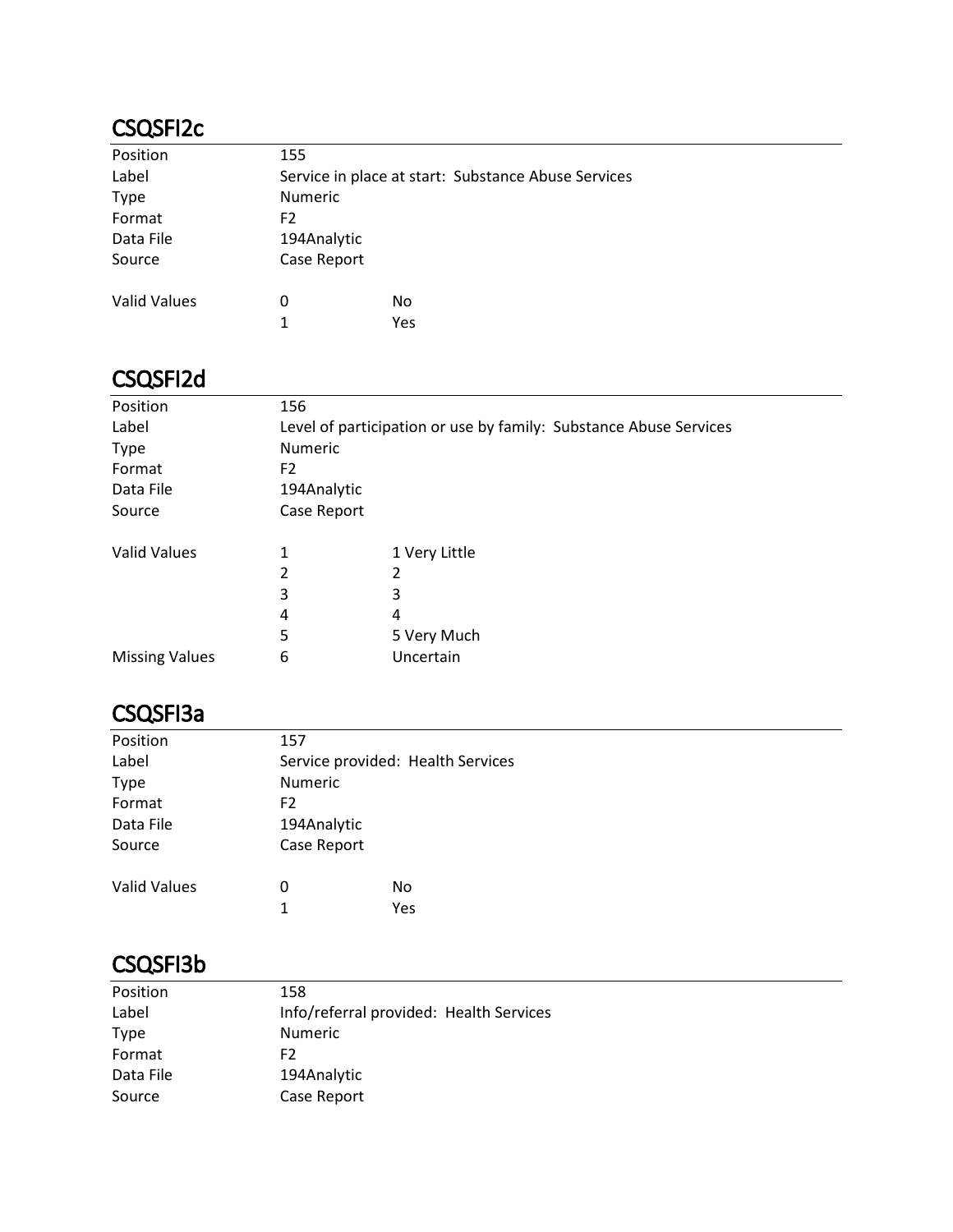| <b>Valid Values</b> | ∩ | No  |
|---------------------|---|-----|
|                     |   | Yes |

#### CSQSFI3c

| Position            | 159                                        |     |  |  |
|---------------------|--------------------------------------------|-----|--|--|
| Label               | Service in place at start: Health Services |     |  |  |
| <b>Type</b>         | Numeric                                    |     |  |  |
| Format              | F2                                         |     |  |  |
| Data File           | 194Analytic                                |     |  |  |
| Source              | Case Report                                |     |  |  |
| <b>Valid Values</b> | 0                                          | No  |  |  |
|                     | 1                                          | Yes |  |  |

## CSQSFI3d

| Position              | 160                                                      |               |  |
|-----------------------|----------------------------------------------------------|---------------|--|
| Label                 | Level of participation or use by family: Health Services |               |  |
| <b>Type</b>           | <b>Numeric</b>                                           |               |  |
| Format                | F <sub>2</sub>                                           |               |  |
| Data File             | 194Analytic                                              |               |  |
| Source                | Case Report                                              |               |  |
| <b>Valid Values</b>   | 1                                                        | 1 Very Little |  |
|                       | $\overline{2}$                                           | 2             |  |
|                       | 3                                                        | 3             |  |
|                       | 4                                                        | 4             |  |
|                       | 5                                                        | 5 Very Much   |  |
| <b>Missing Values</b> | 6                                                        | Uncertain     |  |

#### CSQSFI4a

| Position            | 161                                      |     |  |
|---------------------|------------------------------------------|-----|--|
| Label               | Service provided: Mental Health Services |     |  |
| <b>Type</b>         | Numeric                                  |     |  |
| Format              | F <sub>2</sub>                           |     |  |
| Data File           | 194Analytic                              |     |  |
| Source              | Case Report                              |     |  |
| <b>Valid Values</b> | 0                                        | No  |  |
|                     | 1                                        | Yes |  |

#### CSQSFI4b

Position 162

Label Info/referral provided: Mental Health Services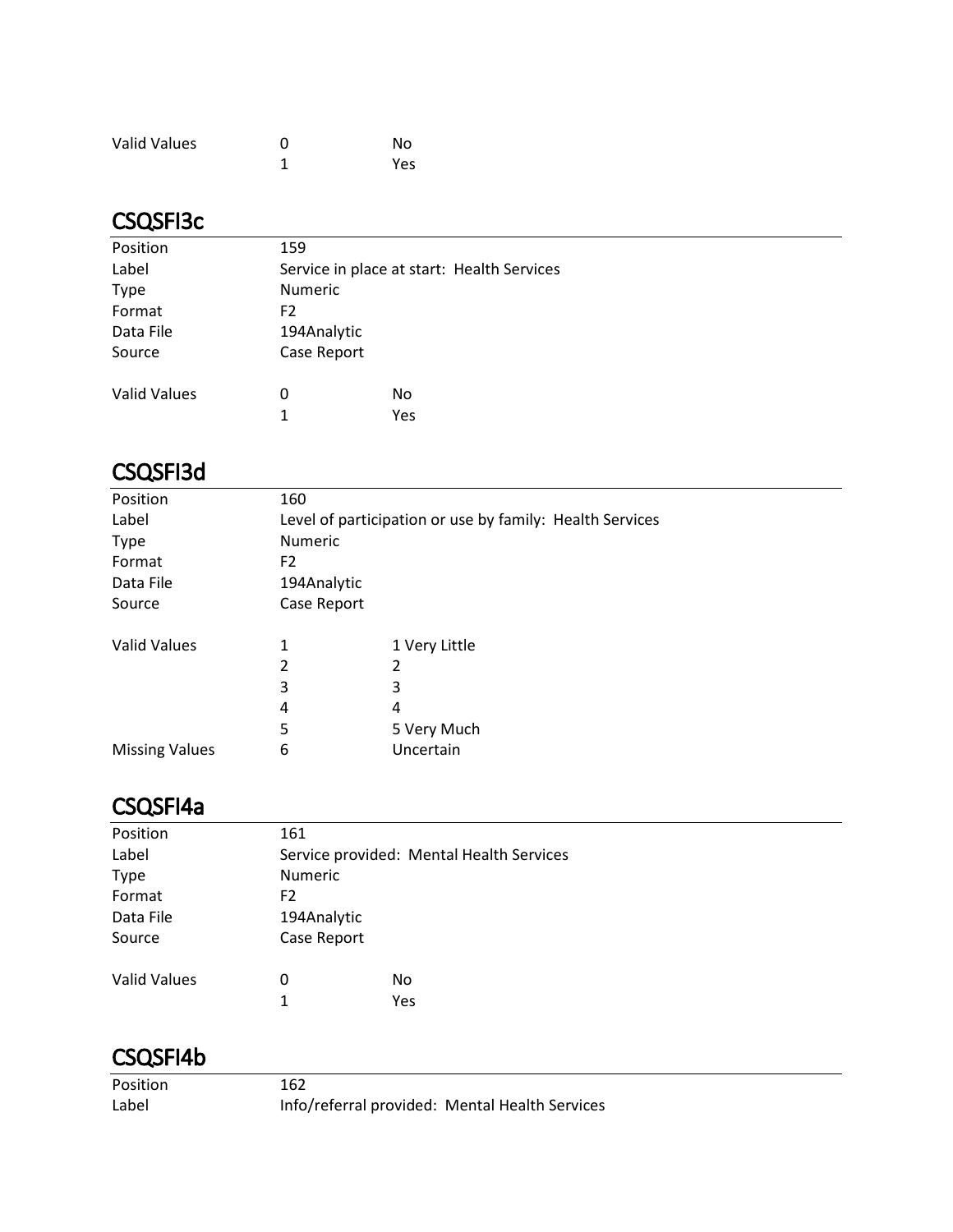| <b>Type</b>         | <b>Numeric</b> |     |
|---------------------|----------------|-----|
| Format              | F2             |     |
| Data File           | 194Analytic    |     |
| Source              | Case Report    |     |
| <b>Valid Values</b> | 0              | No  |
|                     | 1              | Yes |

#### CSQSFI4c

| Position            | 163            |     |                                                   |
|---------------------|----------------|-----|---------------------------------------------------|
| Label               |                |     | Service in place at start: Mental Health Services |
| <b>Type</b>         | <b>Numeric</b> |     |                                                   |
| Format              | F <sub>2</sub> |     |                                                   |
| Data File           | 194Analytic    |     |                                                   |
| Source              | Case Report    |     |                                                   |
| <b>Valid Values</b> | 0              | No  |                                                   |
|                     | 1              | Yes |                                                   |

## CSQSFI4d

| Position              | 164                                                             |               |  |
|-----------------------|-----------------------------------------------------------------|---------------|--|
| Label                 | Level of participation or use by family: Mental Health Services |               |  |
| <b>Type</b>           | Numeric                                                         |               |  |
| Format                | F <sub>2</sub>                                                  |               |  |
| Data File             | 194Analytic                                                     |               |  |
| Source                | Case Report                                                     |               |  |
| <b>Valid Values</b>   | 1                                                               | 1 Very Little |  |
|                       | 2                                                               | 2             |  |
|                       | 3                                                               | 3             |  |
|                       | 4                                                               | 4             |  |
|                       | 5                                                               | 5 Very Much   |  |
| <b>Missing Values</b> | 6                                                               | Uncertain     |  |

#### CSQSFI5a

| Position            | 165            |                                     |  |
|---------------------|----------------|-------------------------------------|--|
| Label               |                | Service provided: Parenting Classes |  |
| <b>Type</b>         | <b>Numeric</b> |                                     |  |
| Format              | F <sub>2</sub> |                                     |  |
| Data File           | 194Analytic    |                                     |  |
| Source              | Case Report    |                                     |  |
| <b>Valid Values</b> | O              | No                                  |  |
|                     | 1              | Yes                                 |  |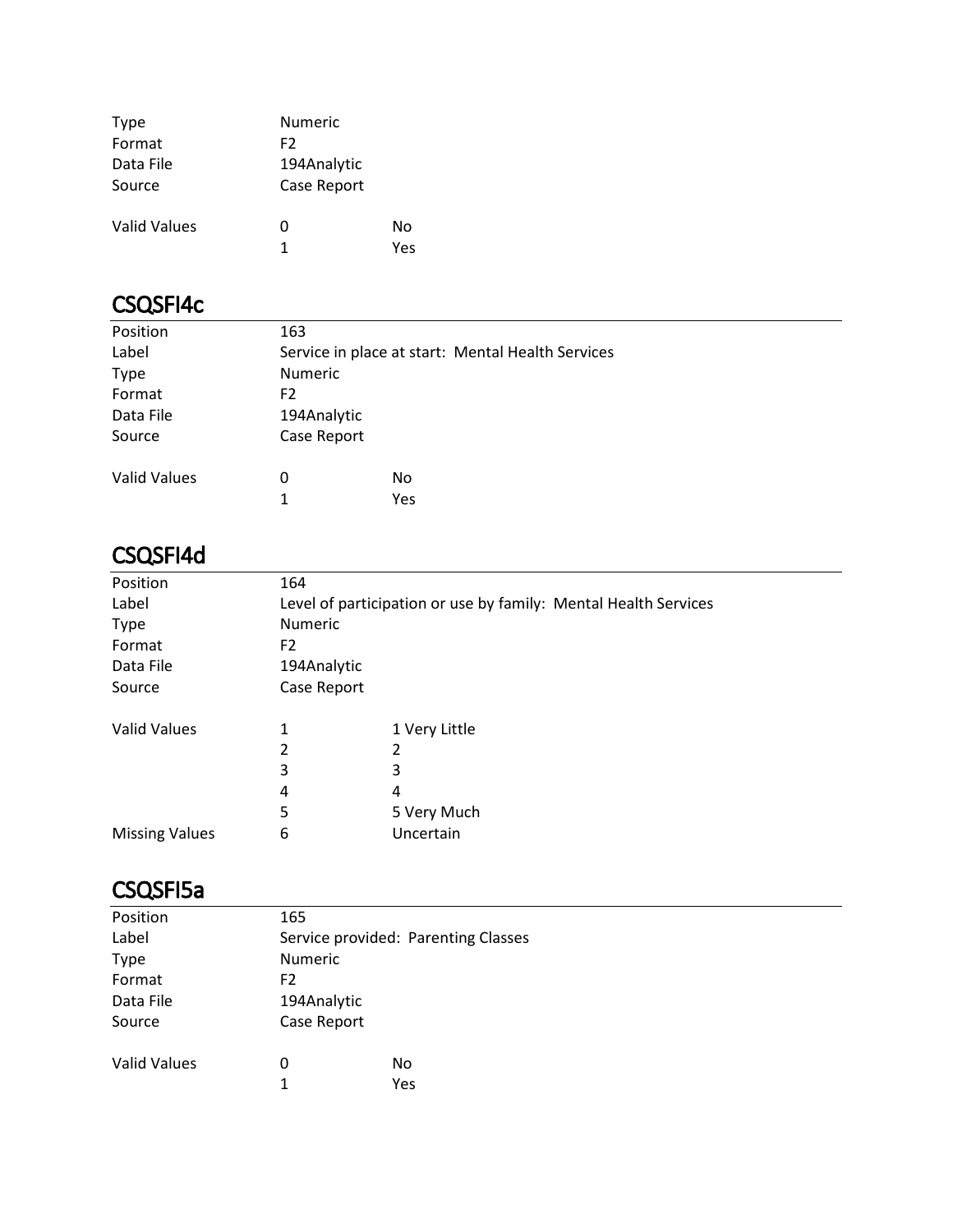#### CSQSFI5b

| Position            | 166            |                                           |
|---------------------|----------------|-------------------------------------------|
| Label               |                | Info/referral provided: Parenting Classes |
| <b>Type</b>         | <b>Numeric</b> |                                           |
| Format              | F <sub>2</sub> |                                           |
| Data File           | 194Analytic    |                                           |
| Source              | Case Report    |                                           |
| <b>Valid Values</b> | 0              | No                                        |
|                     |                |                                           |
|                     | 1              | Yes                                       |

#### CSQSFI5c

| Position            | 167            |                                              |
|---------------------|----------------|----------------------------------------------|
| Label               |                | Service in place at start: Parenting Classes |
| <b>Type</b>         | <b>Numeric</b> |                                              |
| Format              | F <sub>2</sub> |                                              |
| Data File           | 194Analytic    |                                              |
| Source              | Case Report    |                                              |
| <b>Valid Values</b> | O              | No.                                          |
|                     | 1              | Yes                                          |

## CSQSFI5d

| Position              | 168                                                        |               |  |  |
|-----------------------|------------------------------------------------------------|---------------|--|--|
| Label                 | Level of participation or use by family: Parenting Classes |               |  |  |
| Type                  | Numeric                                                    |               |  |  |
| Format                | F <sub>2</sub>                                             |               |  |  |
| Data File             | 194Analytic                                                |               |  |  |
| Source                | Case Report                                                |               |  |  |
| <b>Valid Values</b>   | 1                                                          | 1 Very Little |  |  |
|                       | 2                                                          | 2             |  |  |
|                       | 3                                                          | 3             |  |  |
|                       | 4                                                          | 4             |  |  |
|                       | 5                                                          | 5 Very Much   |  |  |
| <b>Missing Values</b> | 6                                                          | Uncertain     |  |  |
|                       |                                                            |               |  |  |

## CSQSFI6a

| 169                                          |
|----------------------------------------------|
| Service provided: Domestic Violence Services |
| <b>Numeric</b>                               |
| F2.                                          |
| 194Analytic                                  |
| Case Report                                  |
|                                              |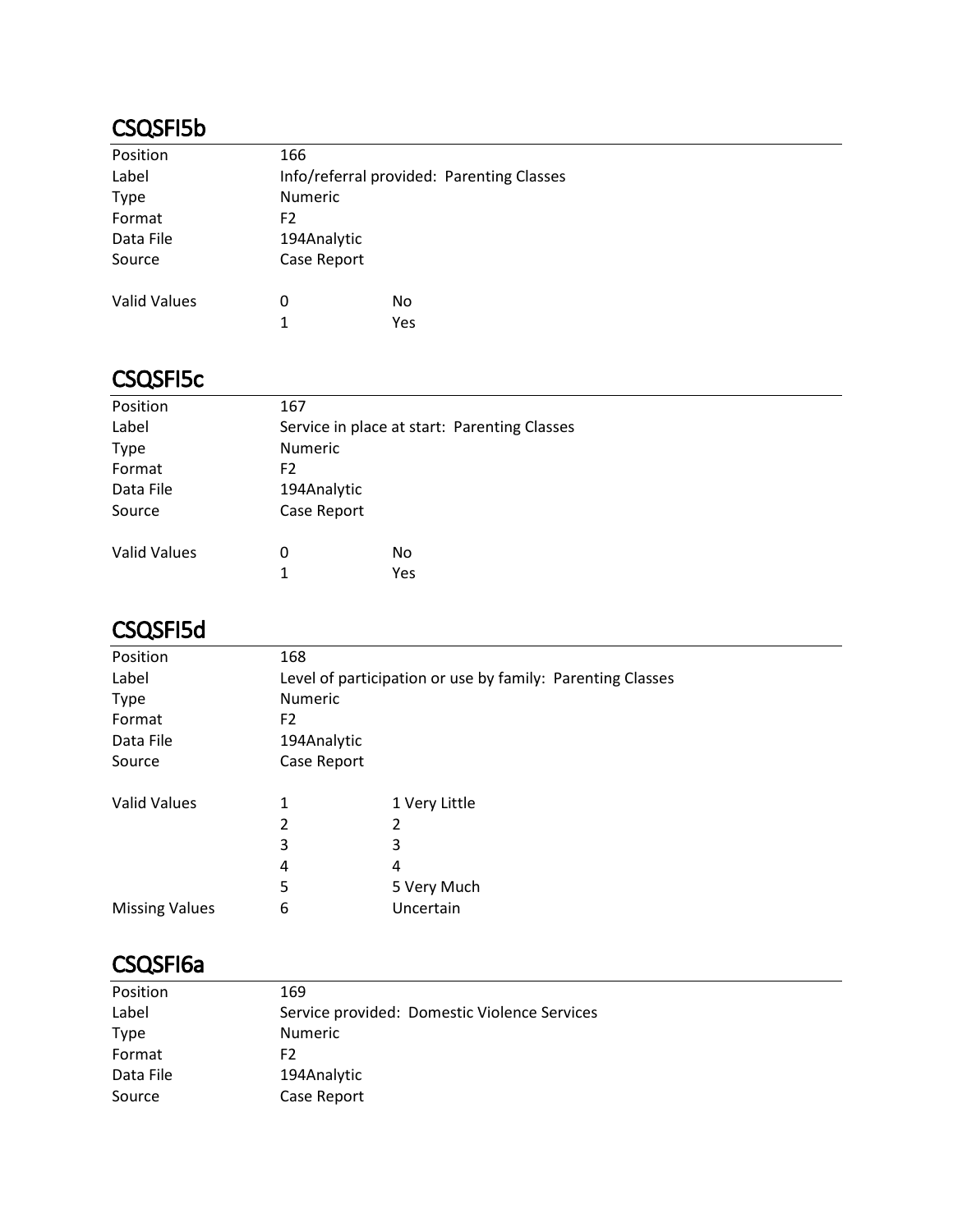| <b>Valid Values</b> | ŋ | No  |
|---------------------|---|-----|
|                     |   | Yes |

#### CSQSFI6b

| Position            | 170         |                                                    |  |  |
|---------------------|-------------|----------------------------------------------------|--|--|
| Label               |             | Info/referral provided: Domestic Violence Services |  |  |
| <b>Type</b>         |             | <b>Numeric</b>                                     |  |  |
| Format              | F2          |                                                    |  |  |
| Data File           | 194Analytic |                                                    |  |  |
| Source              | Case Report |                                                    |  |  |
| <b>Valid Values</b> | 0           | No                                                 |  |  |
|                     | 1           | Yes                                                |  |  |
|                     |             |                                                    |  |  |

## CSQSFI6c

| Position            | 171                                                   |            |  |
|---------------------|-------------------------------------------------------|------------|--|
| Label               | Service in place at start: Domestic Violence Services |            |  |
| <b>Type</b>         | <b>Numeric</b>                                        |            |  |
| Format              | F2                                                    |            |  |
| Data File           | 194Analytic                                           |            |  |
| Source              | Case Report                                           |            |  |
| <b>Valid Values</b> | 0<br>1                                                | No.<br>Yes |  |

#### CSQSFI6d

| Position              | 172            |                                                                     |
|-----------------------|----------------|---------------------------------------------------------------------|
| Label                 |                | Level of participation or use by family: Domestic Violence Services |
| <b>Type</b>           | Numeric        |                                                                     |
| Format                | F <sub>2</sub> |                                                                     |
| Data File             | 194Analytic    |                                                                     |
| Source                | Case Report    |                                                                     |
| <b>Valid Values</b>   | 1              | 1 Very Little                                                       |
|                       | 2              | 2                                                                   |
|                       | 3              | 3                                                                   |
|                       | 4              | 4                                                                   |
|                       | 5              | 5 Very Much                                                         |
| <b>Missing Values</b> | 6              | Uncertain                                                           |

#### CSQSFI7a

Position 173 Label Service provided: Educational Services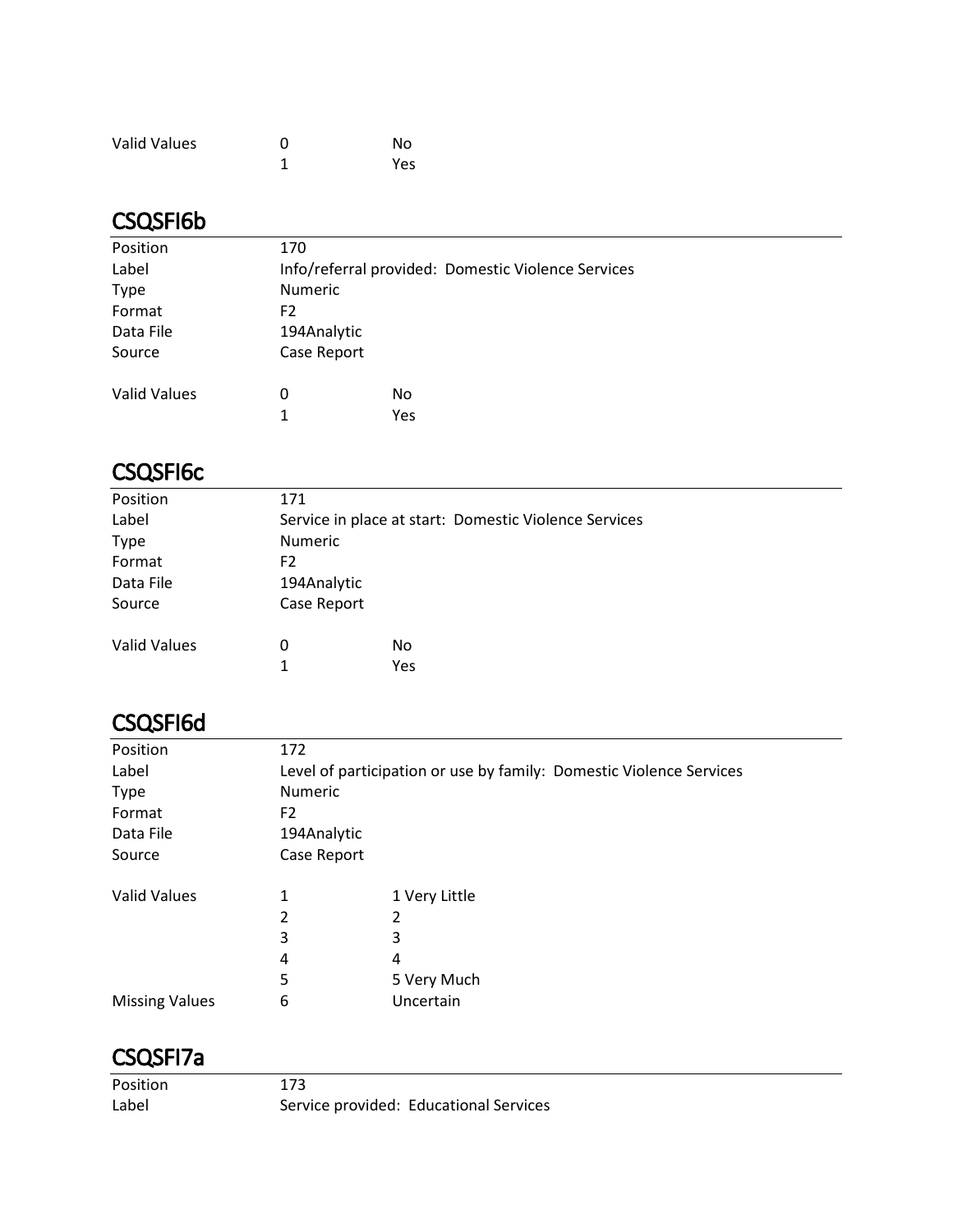| <b>Type</b>         | Numeric     |     |
|---------------------|-------------|-----|
| Format              | F2          |     |
| Data File           | 194Analytic |     |
| Source              | Case Report |     |
| <b>Valid Values</b> | 0           | No  |
|                     | 1           | Yes |

#### CSQSFI7b

| Position            | 174            |     |                                              |
|---------------------|----------------|-----|----------------------------------------------|
| Label               |                |     | Info/referral provided: Educational Services |
| <b>Type</b>         | <b>Numeric</b> |     |                                              |
| Format              | F <sub>2</sub> |     |                                              |
| Data File           | 194Analytic    |     |                                              |
| Source              | Case Report    |     |                                              |
| <b>Valid Values</b> | 0              | No  |                                              |
|                     | 1              | Yes |                                              |

## CSQSFI7c

| Position            | 175                                             |            |  |
|---------------------|-------------------------------------------------|------------|--|
| Label               | Service in place at start: Educational Services |            |  |
| <b>Type</b>         | Numeric                                         |            |  |
| Format              | F <sub>2</sub>                                  |            |  |
| Data File           | 194Analytic                                     |            |  |
| Source              | Case Report                                     |            |  |
| <b>Valid Values</b> | 0                                               | No         |  |
|                     | 1                                               | <b>Yes</b> |  |
|                     |                                                 |            |  |

## CSQSFI7d

| Position              | 176                                                           |               |  |
|-----------------------|---------------------------------------------------------------|---------------|--|
| Label                 | Level of participation or use by family: Educational Services |               |  |
| <b>Type</b>           | Numeric                                                       |               |  |
| Format                | F <sub>2</sub>                                                |               |  |
| Data File             | 194Analytic                                                   |               |  |
| Source                | Case Report                                                   |               |  |
| <b>Valid Values</b>   | 1                                                             | 1 Very Little |  |
|                       | 2                                                             | 2             |  |
|                       | 3                                                             | 3             |  |
|                       | 4                                                             | 4             |  |
|                       | 5                                                             | 5 Very Much   |  |
| <b>Missing Values</b> | 6                                                             | Uncertain     |  |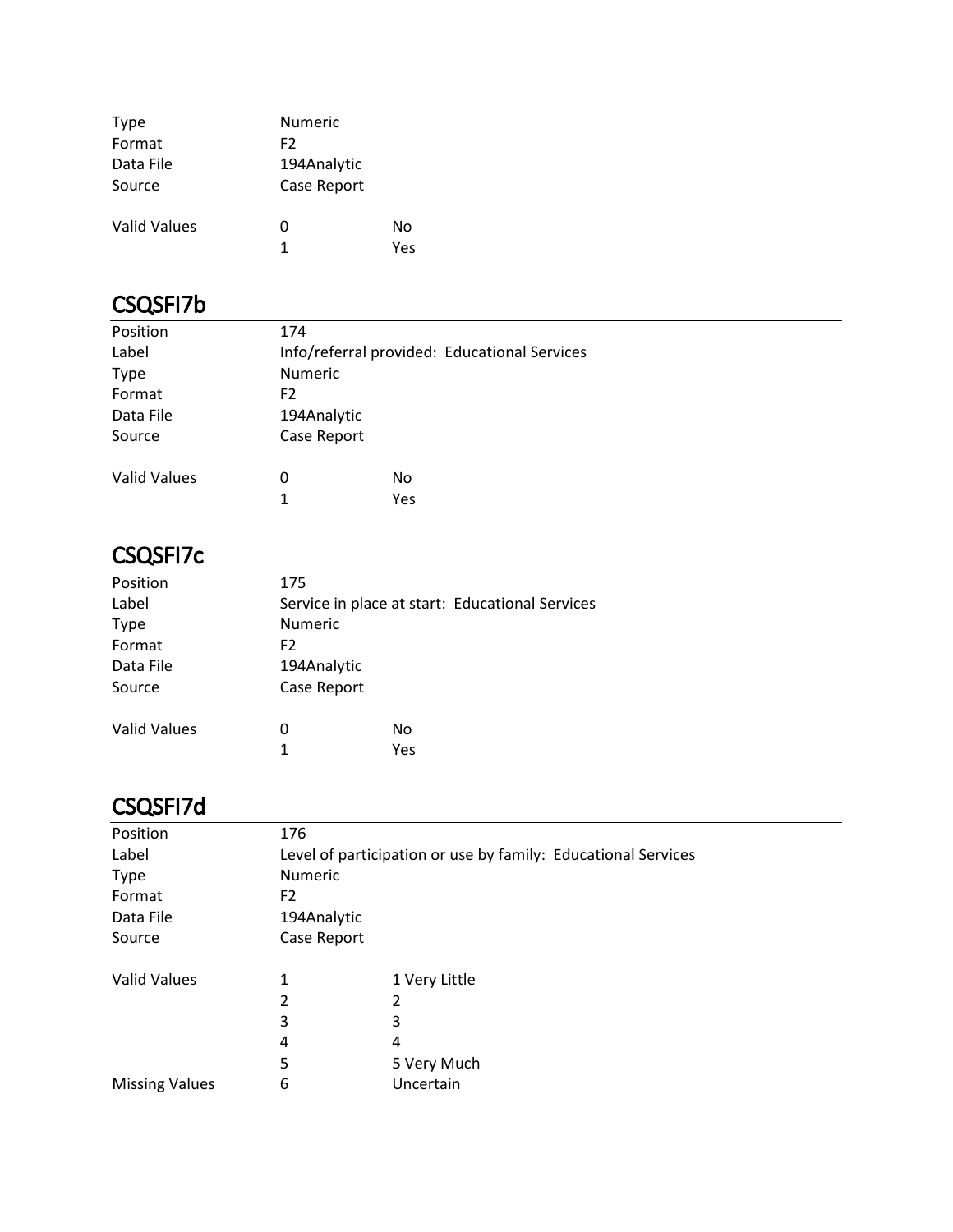#### CSQSFI8a

| Position            | 177            |                                           |
|---------------------|----------------|-------------------------------------------|
| Label               |                | Service provided: Social Support Services |
| <b>Type</b>         | <b>Numeric</b> |                                           |
| Format              | F <sub>2</sub> |                                           |
| Data File           | 194Analytic    |                                           |
| Source              | Case Report    |                                           |
| <b>Valid Values</b> | 0              | No.                                       |
|                     | 1              | Yes                                       |

#### CSQSFI8b

| Position     | 178            |     |                                                 |
|--------------|----------------|-----|-------------------------------------------------|
| Label        |                |     | Info/referral provided: Social Support Services |
| <b>Type</b>  | <b>Numeric</b> |     |                                                 |
| Format       | F <sub>2</sub> |     |                                                 |
| Data File    | 194Analytic    |     |                                                 |
| Source       | Case Report    |     |                                                 |
|              |                |     |                                                 |
| Valid Values | 0              | No  |                                                 |
|              | 1              | Yes |                                                 |

#### CSQSFI8c

| Position            | 179                                                |     |  |
|---------------------|----------------------------------------------------|-----|--|
| Label               | Service in place at start: Social Support Services |     |  |
| <b>Type</b>         | Numeric                                            |     |  |
| Format              | F2                                                 |     |  |
| Data File           | 194Analytic                                        |     |  |
| Source              | Case Report                                        |     |  |
| <b>Valid Values</b> | 0                                                  | No  |  |
|                     | 1                                                  | Yes |  |

## CSQSFI8d

| Position            | 180                                                              |               |  |
|---------------------|------------------------------------------------------------------|---------------|--|
| Label               | Level of participation or use by family: Social Support Services |               |  |
| <b>Type</b>         | <b>Numeric</b>                                                   |               |  |
| Format              | F <sub>2</sub>                                                   |               |  |
| Data File           | 194Analytic                                                      |               |  |
| Source              | Case Report                                                      |               |  |
| <b>Valid Values</b> | 1                                                                | 1 Very Little |  |
|                     | 2                                                                | 2             |  |
|                     | 3                                                                | 3             |  |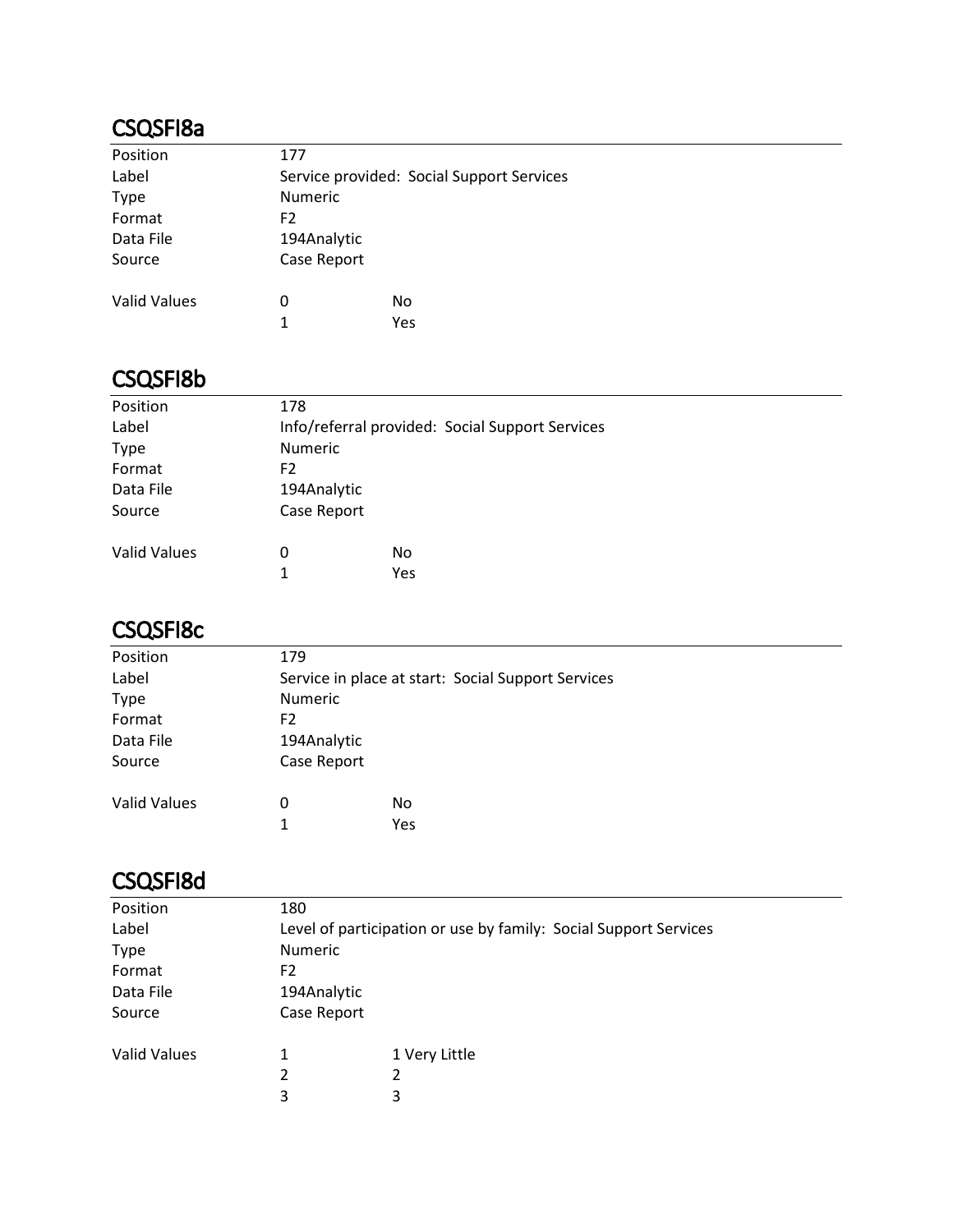|                       | 5 Very Much |
|-----------------------|-------------|
| <b>Missing Values</b> | Uncertain   |

#### CSQSFI9a

| Position            | 181            |                         |  |
|---------------------|----------------|-------------------------|--|
| Label               |                | Service provided: Other |  |
| Type                | <b>Numeric</b> |                         |  |
| Format              | F <sub>2</sub> |                         |  |
| Data File           | 194Analytic    |                         |  |
| Source              | Case Report    |                         |  |
| <b>Valid Values</b> | 0              | No                      |  |
|                     | 1              | Yes                     |  |
|                     |                |                         |  |

#### CSQSFI9b

| Position            | 182                           |           |
|---------------------|-------------------------------|-----------|
| Label               | Info/referral provided: Other |           |
| <b>Type</b>         | Numeric                       |           |
| Format              | F2                            |           |
| Data File           | 194Analytic                   |           |
| Source              | Case Report                   |           |
| <b>Valid Values</b> | 0<br>1                        | No<br>Yes |

#### CSQSFI9c

| Position            | 183                              |     |  |  |  |
|---------------------|----------------------------------|-----|--|--|--|
| Label               | Service in place at start: Other |     |  |  |  |
| <b>Type</b>         | Numeric                          |     |  |  |  |
| Format              | F <sub>2</sub>                   |     |  |  |  |
| Data File           | 194Analytic                      |     |  |  |  |
| Source              | Case Report                      |     |  |  |  |
| <b>Valid Values</b> | 0                                | No  |  |  |  |
|                     | 1                                | Yes |  |  |  |

#### CSQSFI9d

| Position    | 184                                            |
|-------------|------------------------------------------------|
| Label       | Level of participation or use by family: Other |
| <b>Type</b> | <b>Numeric</b>                                 |
| Format      | F2.                                            |
| Data File   | 194Analytic                                    |
| Source      | Case Report                                    |
|             |                                                |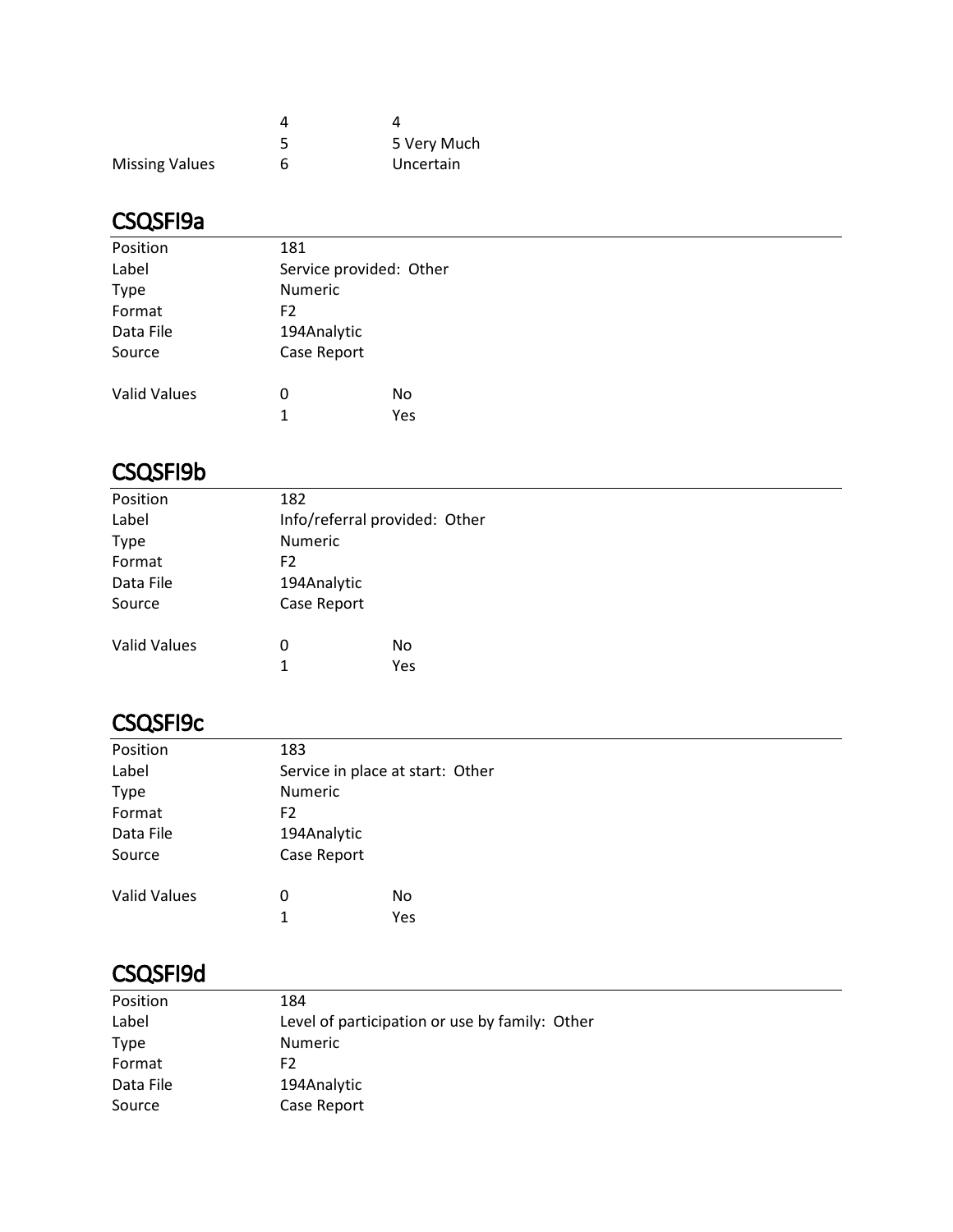| 1 | 1 Very Little |
|---|---------------|
| 2 |               |
| 3 | З             |
|   |               |
| 5 | 5 Very Much   |
| h | Uncertain     |
|   |               |

| Position     | 185                    |                     |
|--------------|------------------------|---------------------|
| Label        | RCT pathway assignment |                     |
| <b>Type</b>  | <b>Numeric</b>         |                     |
| Format       | F <sub>2</sub>         |                     |
| Data File    | 194Analytic            |                     |
| Source       |                        | Administrative Data |
| Valid Values | 1                      | <b>FAR</b>          |
|              | 2                      | IR                  |
|              |                        |                     |

# Admin2

| Position    | 186                                |
|-------------|------------------------------------|
| Label       | <b>RCT Pathway Assignment Date</b> |
| <b>Type</b> | Numeric                            |
| Format      | ADATE11                            |
| Data File   | 194Analytic                        |
| Source      | Administrative Data                |
|             |                                    |

# Admin3

| 187                                 |
|-------------------------------------|
| Discovered to be Ineligible for FAR |
| <b>Numeric</b>                      |
| F <sub>2</sub>                      |
| 194Analytic                         |
| Administrative Data                 |
| Skipped unless Admin $1 = 1$ .      |
| No<br>O                             |
| 1<br>Yes                            |
|                                     |

| Position | 188                       |
|----------|---------------------------|
| Label    | Reporting Period end date |
| Type     | <b>Numeric</b>            |
| Format   | ADATF11                   |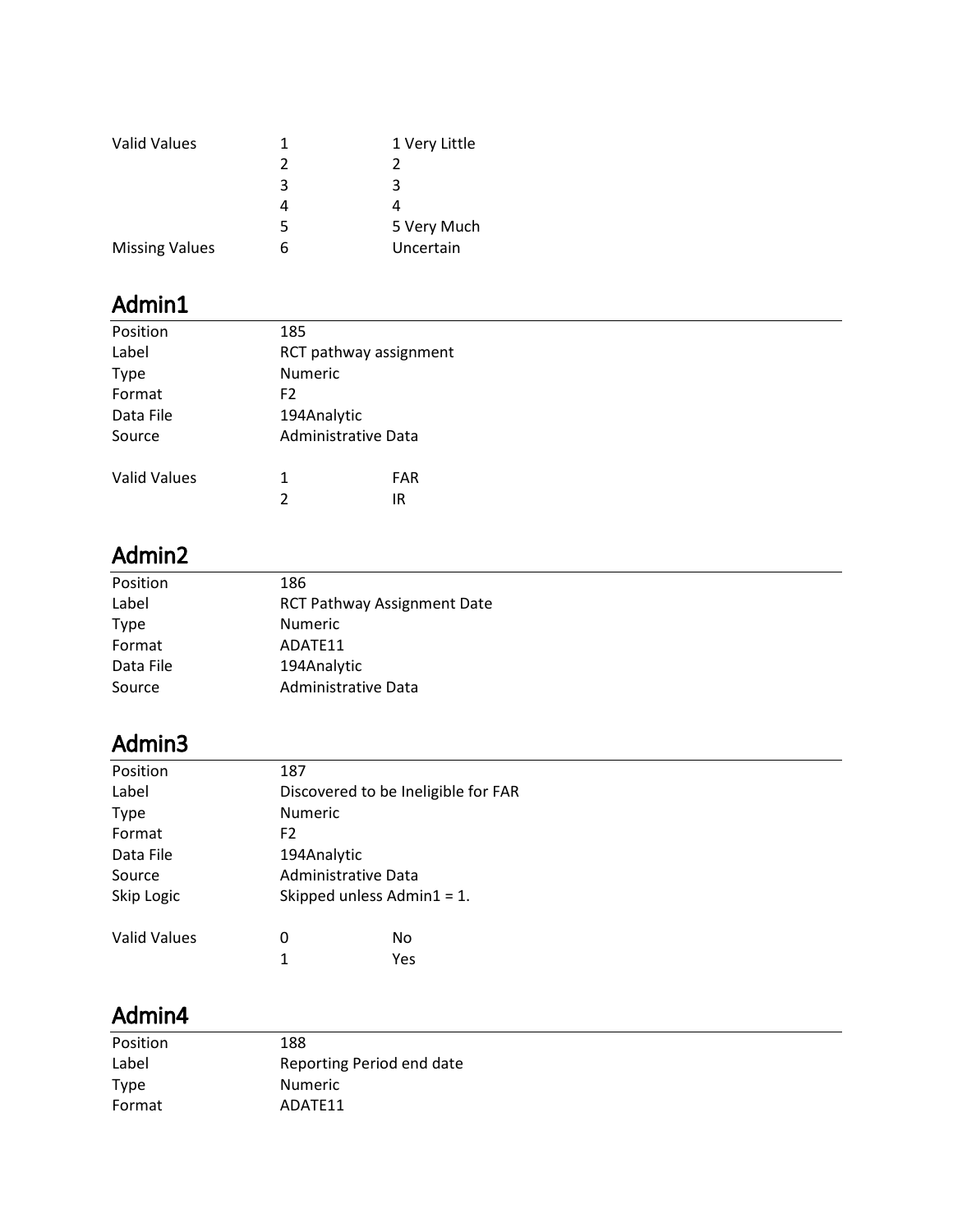| Data File  | 194Analytic          |
|------------|----------------------|
| Source     | Administrative Data  |
| Derivation | Admin2 + $364$ days. |

| Position            | 189                             |
|---------------------|---------------------------------|
| Label               | Pathway change                  |
| <b>Type</b>         | <b>Numeric</b>                  |
| Format              | F2                              |
| Data File           | 194Analytic                     |
| Source              | Administrative Data             |
| Skip Logic          | If Admin5 = 0, skip to Admin11. |
| <b>Valid Values</b> | 0<br>No                         |
|                     | 1<br>Yes                        |

## Admin6

| Position    | 190                 |  |
|-------------|---------------------|--|
| Label       | Pathway Change date |  |
| <b>Type</b> | Numeric             |  |
| Format      | ADATE11             |  |
| Data File   | 194Analytic         |  |
| Source      | Administrative Data |  |
|             |                     |  |

## Admin7

| 191                 |                                      |
|---------------------|--------------------------------------|
|                     | Pathway change due to safety concern |
| <b>Numeric</b>      |                                      |
| F2                  |                                      |
| 194Analytic         |                                      |
| Administrative Data |                                      |
| 0                   | <b>No</b>                            |
| 1                   | Yes                                  |
|                     |                                      |

| Position            | 192                              |                     |  |
|---------------------|----------------------------------|---------------------|--|
| Label               | Pathway change due to new report |                     |  |
| <b>Type</b>         | <b>Numeric</b>                   |                     |  |
| Format              | F <sub>2</sub>                   |                     |  |
| Data File           | 194Analytic                      |                     |  |
| Source              |                                  | Administrative Data |  |
| <b>Valid Values</b> | 0                                | No                  |  |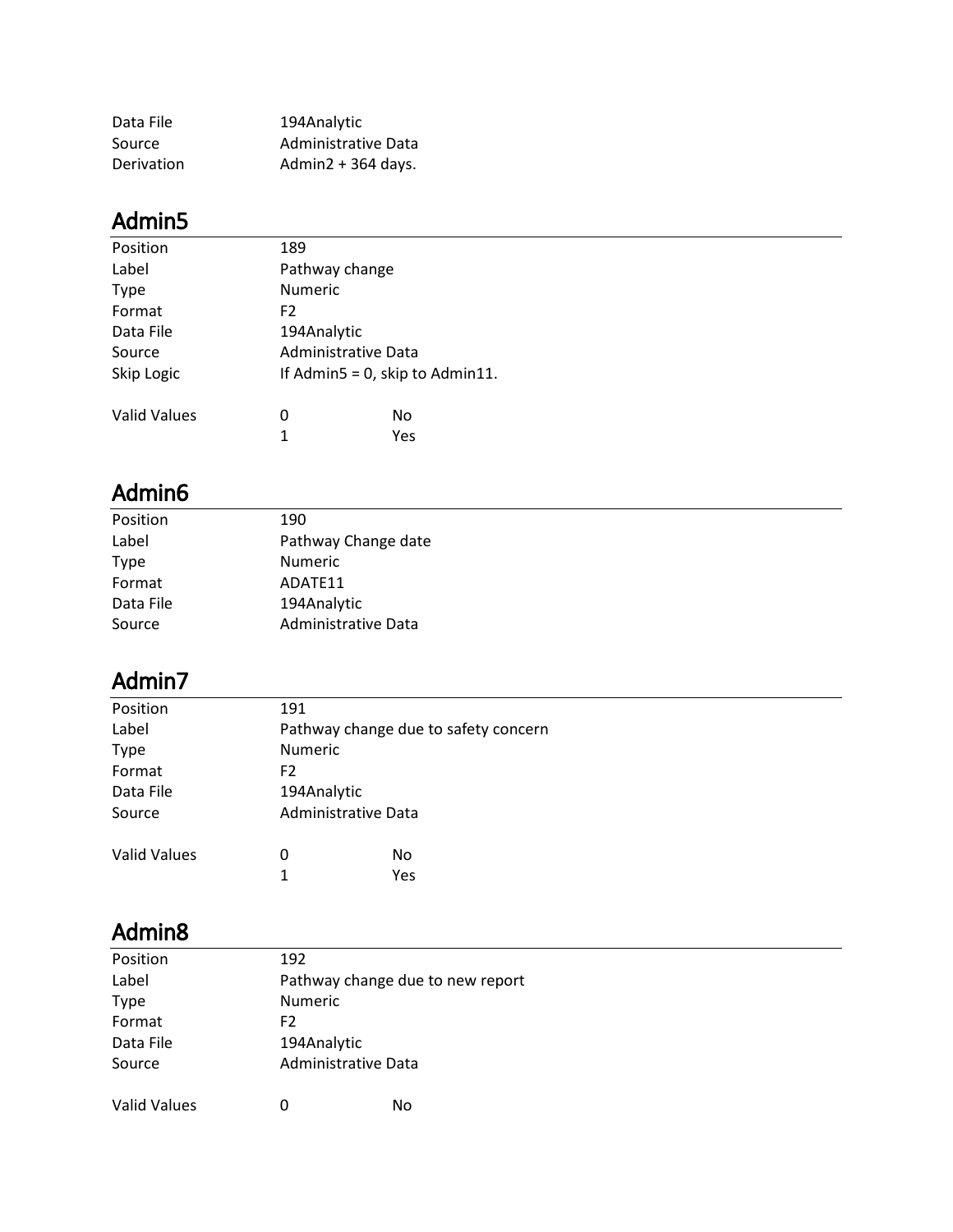| Position            | 193                                  |     |  |
|---------------------|--------------------------------------|-----|--|
| Label               | Pathway change due to family request |     |  |
| <b>Type</b>         | <b>Numeric</b>                       |     |  |
| Format              | F <sub>2</sub>                       |     |  |
| Data File           | 194Analytic                          |     |  |
| Source              | Administrative Data                  |     |  |
|                     |                                      |     |  |
| <b>Valid Values</b> | 0                                    | No  |  |
|                     | 1                                    | Yes |  |
|                     |                                      |     |  |

# Admin10

| Position            | 194         |                     |                                                                              |
|---------------------|-------------|---------------------|------------------------------------------------------------------------------|
| Label               |             |                     | Pathway change due to reason besides safety, a new report, or family request |
| <b>Type</b>         | Numeric     |                     |                                                                              |
| Format              | F2          |                     |                                                                              |
| Data File           | 194Analytic |                     |                                                                              |
| Source              |             | Administrative Data |                                                                              |
| <b>Valid Values</b> | 0           | No                  |                                                                              |
|                     |             | Yes                 |                                                                              |

## Admin11

| Position    | 195                                        |
|-------------|--------------------------------------------|
| Label       | Completion of first safety assessment date |
| <b>Type</b> | <b>Numeric</b>                             |
| Format      | ADATE8.2                                   |
| Data File   | 194Analytic                                |
| Source      | Administrative Data                        |

| Position            | 196                            |          |
|---------------------|--------------------------------|----------|
| Label               | First safety assessment result |          |
| <b>Type</b>         | <b>Numeric</b>                 |          |
| Format              | F8                             |          |
| Data File           | 194Analytic                    |          |
| Source              | Administrative Data            |          |
| <b>Valid Values</b> | 1                              | Not Safe |
|                     | 2                              | Safe     |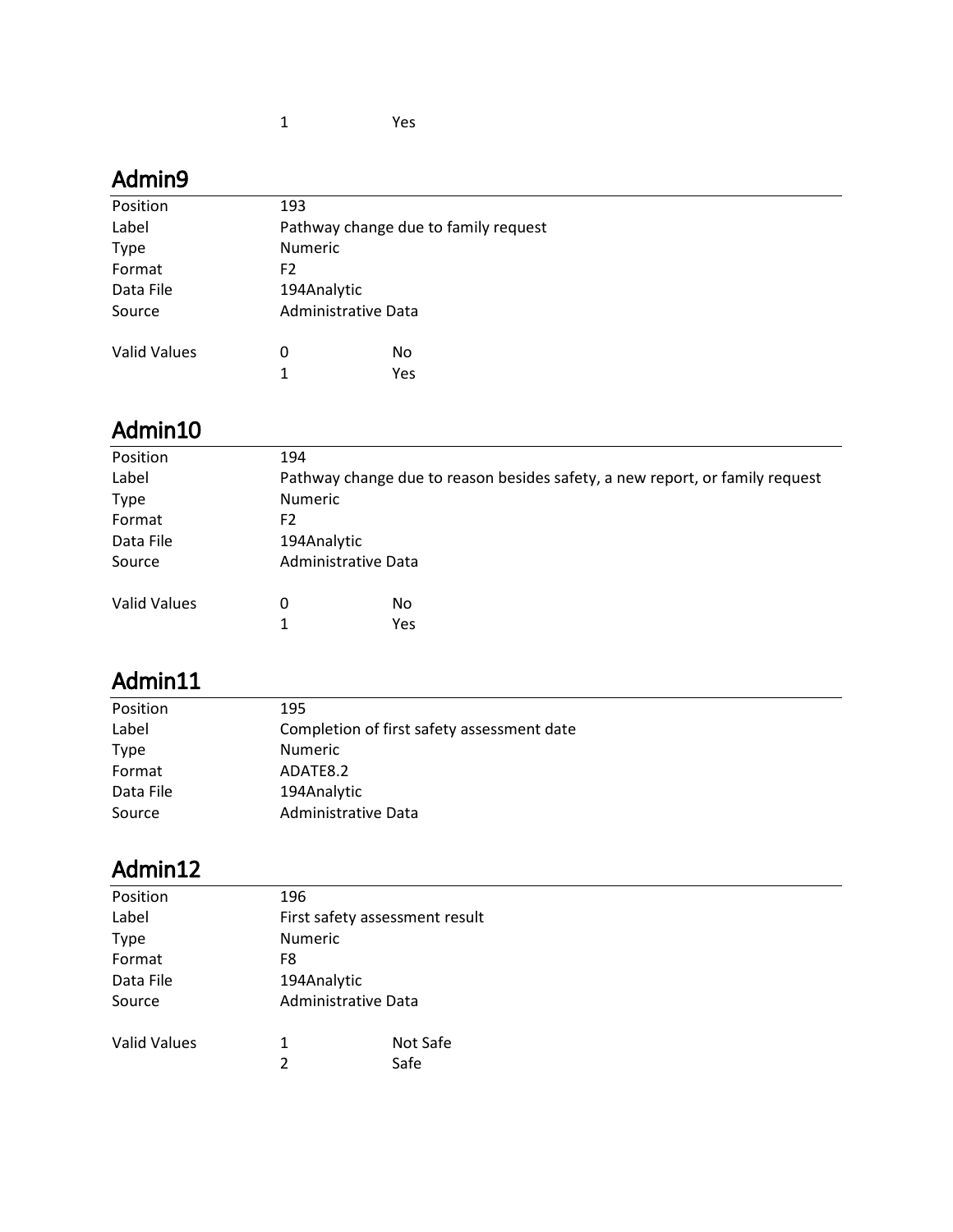| Position    | 197                                                         |
|-------------|-------------------------------------------------------------|
| Label       | Completion of last safety assessment date                   |
| <b>Type</b> | <b>Numeric</b>                                              |
| Format      | ADATE8.2                                                    |
| Data File   | 194Analytic                                                 |
| Source      | Administrative Data                                         |
| Skip Logic  | Missing unless 2 or more safety assessments were performed. |

# Admin14

| Position            | 198                           |                                                             |
|---------------------|-------------------------------|-------------------------------------------------------------|
| Label               | Last safety assessment result |                                                             |
| <b>Type</b>         | <b>Numeric</b>                |                                                             |
| Format              | F8                            |                                                             |
| Data File           | 194Analytic                   |                                                             |
| Source              | Administrative Data           |                                                             |
| Skip Logic          |                               | Missing unless 2 or more safety assessments were performed. |
| <b>Valid Values</b> | 1                             | Not Safe                                                    |
|                     | 2                             | Safe                                                        |

#### Admin15

| 199                                         |
|---------------------------------------------|
| Completion of IR/FAR assessment period date |
| <b>Numeric</b>                              |
| ADATE11                                     |
| 194Analytic                                 |
| Administrative Data                         |
|                                             |

## Admin15b

| Position    | 200                                                                              |
|-------------|----------------------------------------------------------------------------------|
| Label       | Completion of IR/FAR assessment period MODIFIED date                             |
| <b>Type</b> | <b>Numeric</b>                                                                   |
| Format      | ADATE12                                                                          |
| Data File   | 194Analytic                                                                      |
| Source      | Administrative Data                                                              |
| Note        | Illinois only. Caseworker initial safety assessment concerns were added,         |
|             | resulting in a new report for AR cases. This impacted the duration of assessment |
|             | and ongoing services. See User's Guide for details.                              |

| Position | 201                                 |
|----------|-------------------------------------|
| Label    | <b>Transfer to Ongoing Services</b> |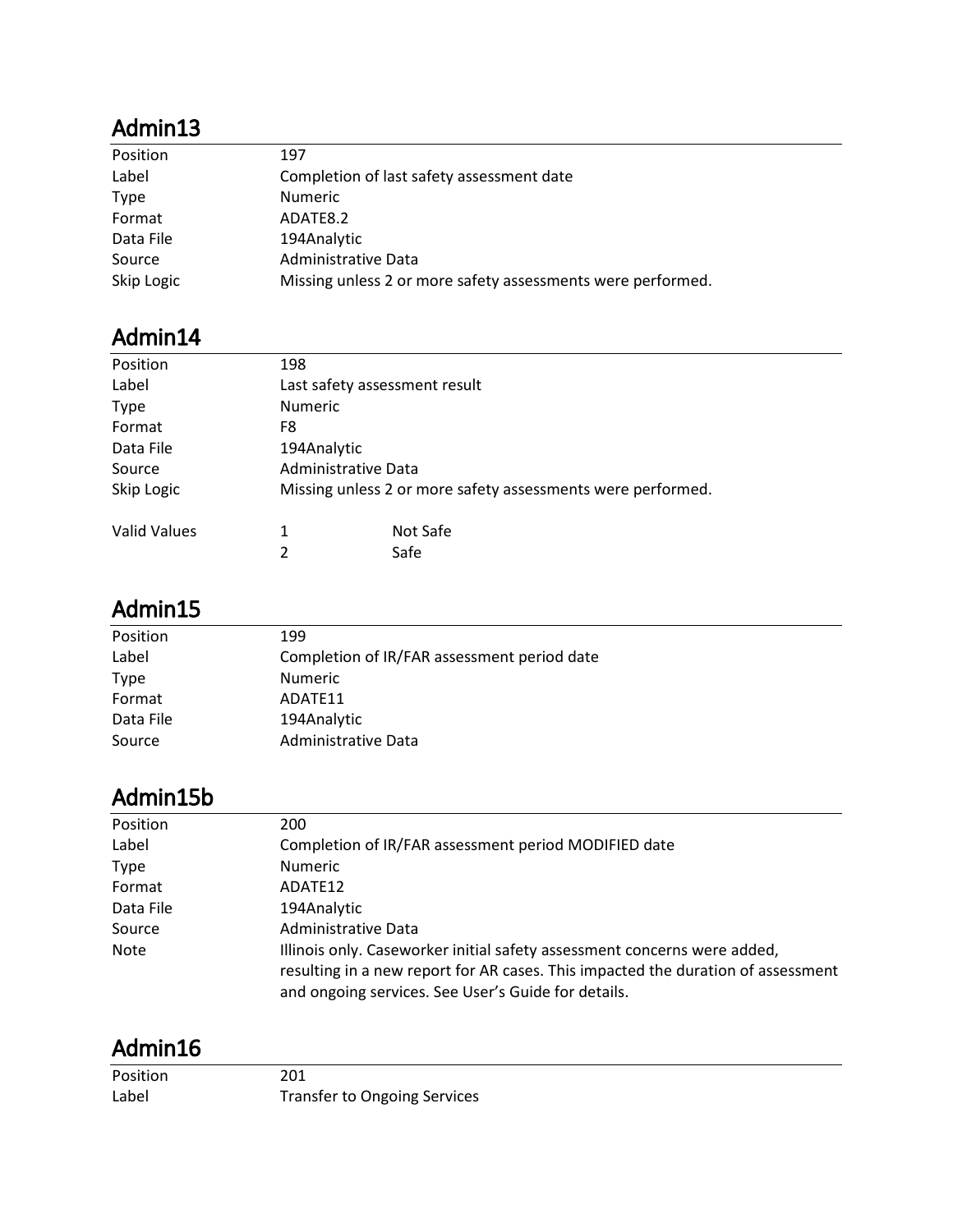| <b>Type</b>         | <b>Numeric</b> |                                     |  |
|---------------------|----------------|-------------------------------------|--|
| Format              | F <sub>2</sub> |                                     |  |
| Data File           | 194Analytic    |                                     |  |
| Source              |                | Administrative Data                 |  |
| Skip Logic          |                | If Admin16 = $0$ , skip to Admin19. |  |
| <b>Valid Values</b> | 0              | No                                  |  |
|                     | 1              | Yes                                 |  |

| Position  | 202                                             |
|-----------|-------------------------------------------------|
| Label     | <b>Start of Ongoing Services Provision Date</b> |
| Type      | <b>Numeric</b>                                  |
| Format    | ADATF11                                         |
| Data File | 194Analytic                                     |
| Source    | Administrative Data                             |

# Admin18

| Position    | 203                                    |
|-------------|----------------------------------------|
| Label       | End of Ongoing Services Provision Date |
| <b>Type</b> | <b>Numeric</b>                         |
| Format      | ADATF11                                |
| Data File   | 194Analytic                            |
| Source      | Administrative Data                    |

# Admin19

| Position     | 204                 |                                                                                   |
|--------------|---------------------|-----------------------------------------------------------------------------------|
| Label        |                     | In the RCT report, was physical abuse alleged for any child                       |
| <b>Type</b>  | <b>Numeric</b>      |                                                                                   |
| Format       | F <sub>2</sub>      |                                                                                   |
| Data File    | 194Analytic         |                                                                                   |
| Source       | Administrative Data |                                                                                   |
| Skip Logic   |                     | Since at least one allegation should have been alleged in the initial RCT report, |
|              |                     | Admin19, 20, 21, 22, 23 cannot all be blank.                                      |
| Valid Values | 0                   | No.                                                                               |
|              | 1                   | Yes                                                                               |

L.

<u>—</u>

| Position    | 205                                                  |
|-------------|------------------------------------------------------|
| Label       | In the RCT report, was neglect alleged for any child |
| <b>Type</b> | <b>Numeric</b>                                       |
| Format      | F2                                                   |
| Data File   | 194Analytic                                          |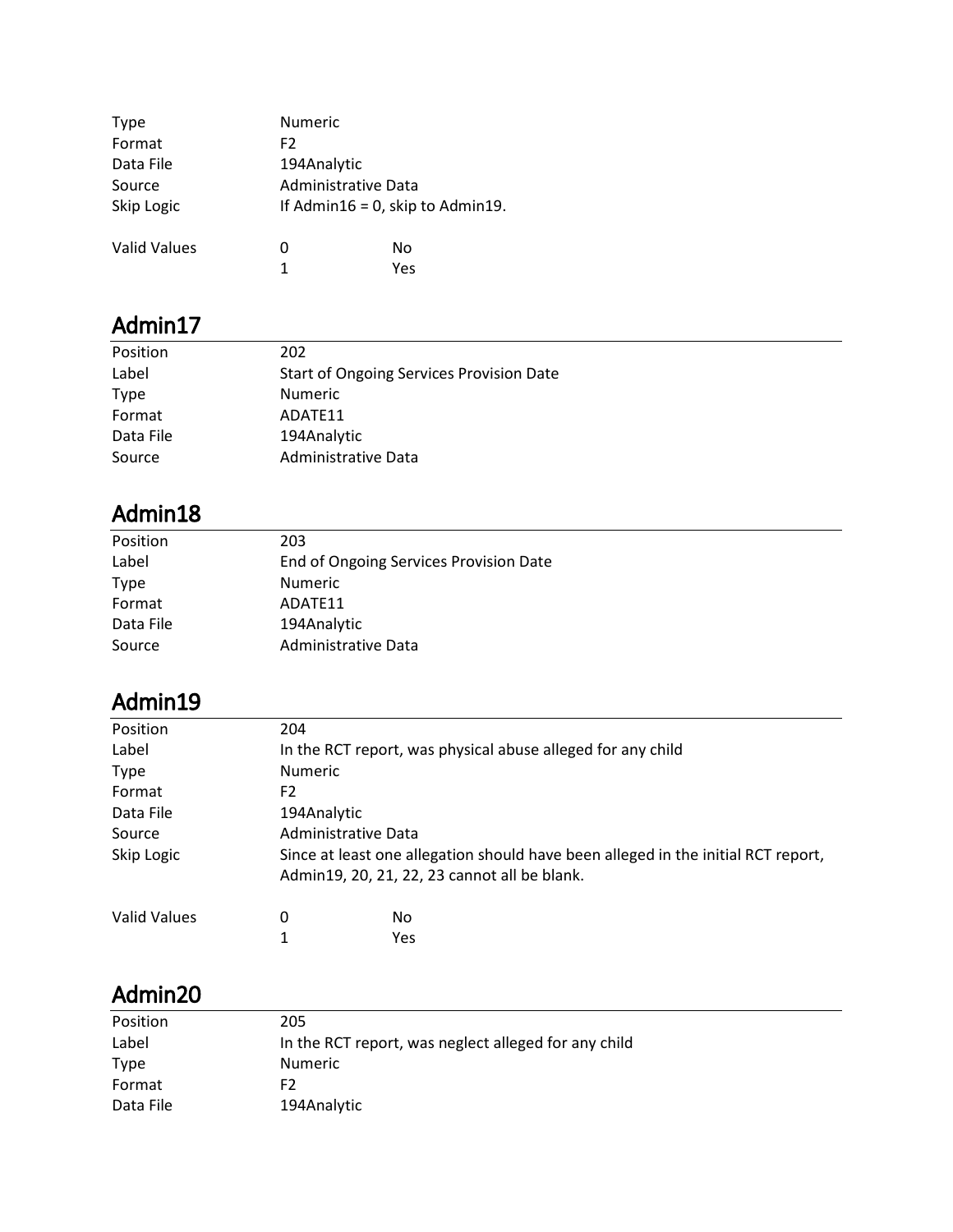| Source<br>Skip Logic | Administrative Data<br>Since at least one allegation should have been alleged in the initial RCT report,<br>Admin19, 20, 21, 22, 23 cannot all be blank. |            |
|----------------------|----------------------------------------------------------------------------------------------------------------------------------------------------------|------------|
| Valid Values         | 0                                                                                                                                                        | No.<br>Yes |

| Position     | 206                 |                                                                                   |
|--------------|---------------------|-----------------------------------------------------------------------------------|
| Label        |                     | In the RCT report, was medical neglect alleged for any child                      |
| <b>Type</b>  | <b>Numeric</b>      |                                                                                   |
| Format       | F2                  |                                                                                   |
| Data File    | 194Analytic         |                                                                                   |
| Source       | Administrative Data |                                                                                   |
| Skip Logic   |                     | Since at least one allegation should have been alleged in the initial RCT report, |
|              |                     | Admin19, 20, 21, 22, 23 cannot all be blank.                                      |
| Valid Values | 0                   | No.                                                                               |
|              | 1                   | Yes                                                                               |
|              |                     |                                                                                   |

## Admin22

| Position     | 207                                                                               |                                                           |  |
|--------------|-----------------------------------------------------------------------------------|-----------------------------------------------------------|--|
| Label        |                                                                                   | In the RCT report, was sexual abuse alleged for any child |  |
| <b>Type</b>  | <b>Numeric</b>                                                                    |                                                           |  |
| Format       | F2                                                                                |                                                           |  |
| Data File    | 194Analytic                                                                       |                                                           |  |
| Source       | Administrative Data                                                               |                                                           |  |
| Skip Logic   | Since at least one allegation should have been alleged in the initial RCT report, |                                                           |  |
|              |                                                                                   | Admin19, 20, 21, 22, 23 cannot all be blank.              |  |
| Valid Values | 0                                                                                 | No                                                        |  |
|              | 1                                                                                 | Yes                                                       |  |

| Position     | 208                 |                                                                                   |  |
|--------------|---------------------|-----------------------------------------------------------------------------------|--|
| Label        |                     | In the RCT report, was psychological/emotional maltreatment alleged for any       |  |
|              | child               |                                                                                   |  |
| <b>Type</b>  | <b>Numeric</b>      |                                                                                   |  |
| Format       | F2                  |                                                                                   |  |
| Data File    | 194Analytic         |                                                                                   |  |
| Source       | Administrative Data |                                                                                   |  |
| Skip Logic   |                     | Since at least one allegation should have been alleged in the initial RCT report, |  |
|              |                     | Admin19, 20, 21, 22, 23 cannot all be blank.                                      |  |
| Valid Values |                     | No.                                                                               |  |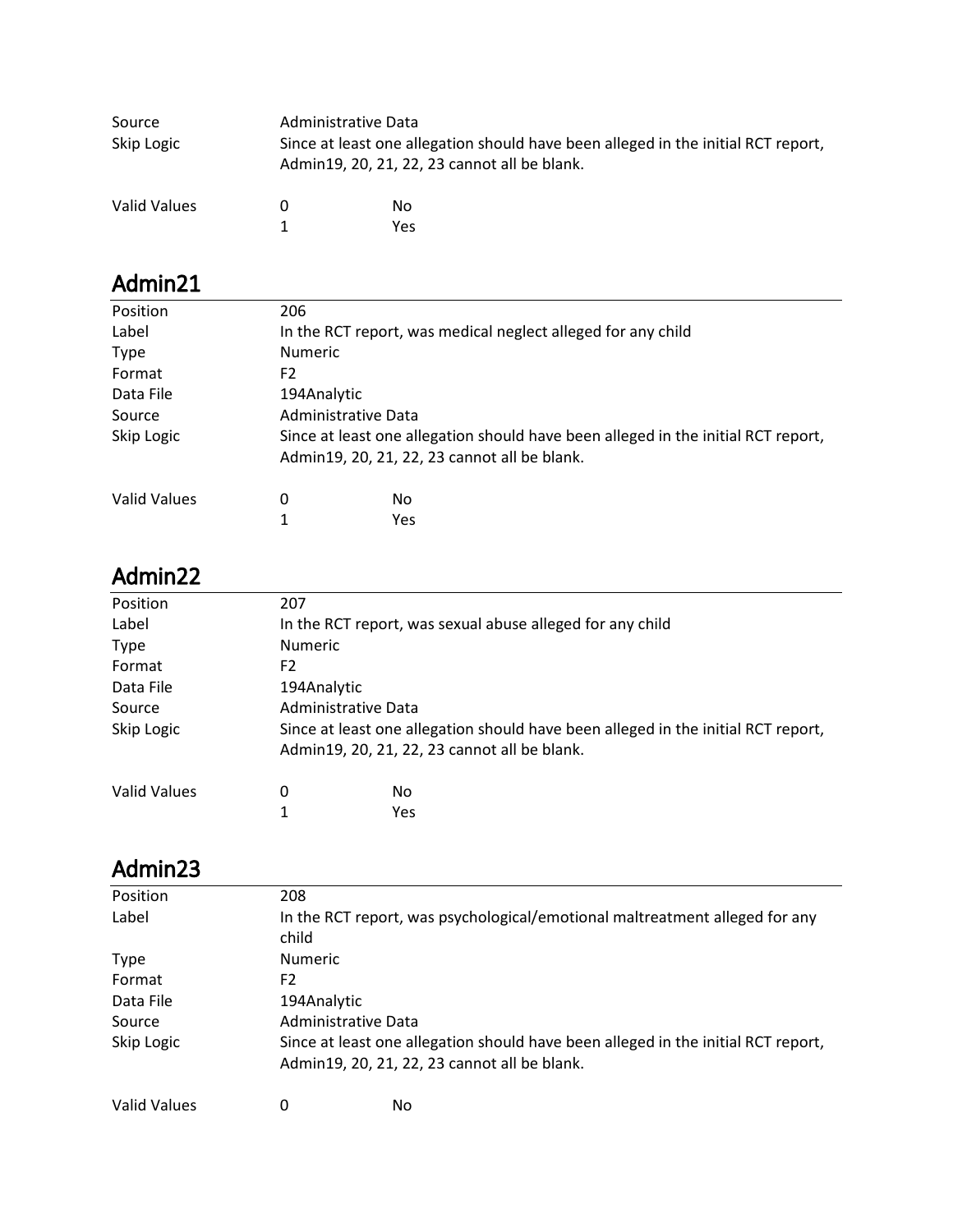| Position            | 209                 |                                                                              |
|---------------------|---------------------|------------------------------------------------------------------------------|
| Label               |                     | In the RCT report was any maltreatment substantiated/indicated for any child |
| <b>Type</b>         | <b>Numeric</b>      |                                                                              |
| Format              | F2                  |                                                                              |
| Data File           | 194Analytic         |                                                                              |
| Source              | Administrative Data |                                                                              |
| Skip Logic          |                     | This question is skipped if $Admin1 = 1$ and $Admin5 = 0$ .                  |
| <b>Valid Values</b> | 0                   | No                                                                           |
|                     |                     | Yes                                                                          |

### Admin25

| Position            | 210                               |                     |  |
|---------------------|-----------------------------------|---------------------|--|
| Label               | Number of caregivers in household |                     |  |
| <b>Type</b>         | Numeric                           |                     |  |
| Format              | F <sub>2</sub>                    |                     |  |
| Data File           | 194Analytic                       |                     |  |
| Source              |                                   | Administrative Data |  |
| <b>Valid Values</b> | 1                                 | 1                   |  |
|                     | 2                                 | 2 or more           |  |

# Admin26

| Position    | 211                                               |
|-------------|---------------------------------------------------|
| Label       | DOB of primary caregiver                          |
| <b>Type</b> | <b>Numeric</b>                                    |
| Format      | ADATF11                                           |
| Data File   | 194Analytic                                       |
| Source      | Administrative Data                               |
| Derivation  | Encrypted - DOBs recoded to the 15th of the month |

| Position            | 212                      |        |
|---------------------|--------------------------|--------|
| Label               | Sex of primary caregiver |        |
| <b>Type</b>         | Numeric                  |        |
| Format              | F2                       |        |
| Data File           | 194Analytic              |        |
| Source              | Administrative Data      |        |
| <b>Valid Values</b> | 1                        | Male   |
|                     | $\overline{2}$           | Female |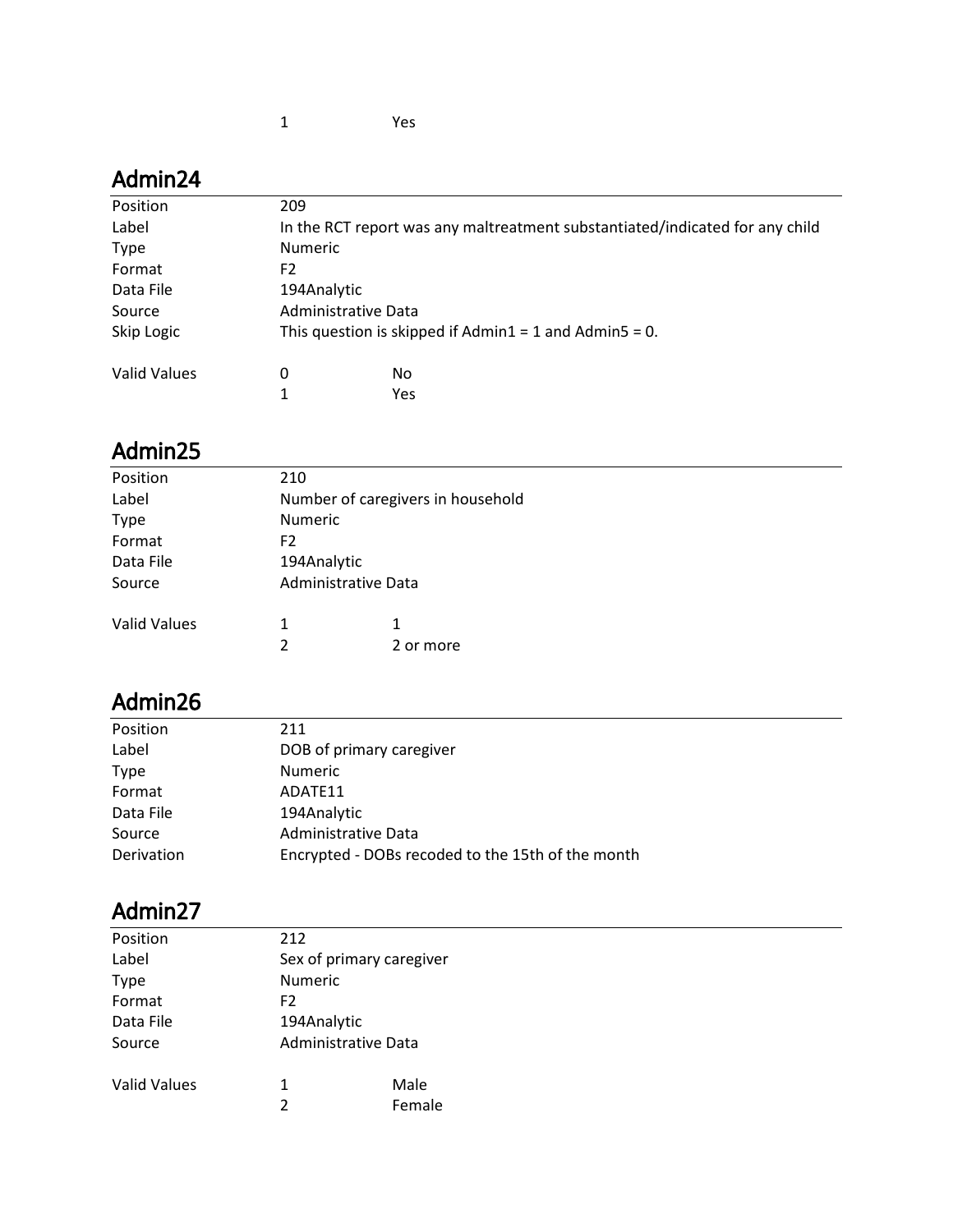| Position            | 213            |                                                |  |  |
|---------------------|----------------|------------------------------------------------|--|--|
| Label               |                | Race of primary caregiver                      |  |  |
| <b>Type</b>         | <b>Numeric</b> |                                                |  |  |
| Format              | F8             |                                                |  |  |
| Data File           | 194Analytic    |                                                |  |  |
| Source              |                | Administrative Data                            |  |  |
| <b>Valid Values</b> | 1              | American Indian or Alaskan Native Only         |  |  |
|                     | 2              | Asian Only                                     |  |  |
|                     | 3              | Black or African American Only                 |  |  |
|                     | 4              | Native Hawaiian or other Pacific Islander Only |  |  |
|                     | 5              | White Only                                     |  |  |
|                     | 6              | Multi-racial                                   |  |  |

#### Admin29

| Position            | 214            |                                |  |  |
|---------------------|----------------|--------------------------------|--|--|
| Label               |                | Ethnicity of primary caregiver |  |  |
| <b>Type</b>         | <b>Numeric</b> |                                |  |  |
| Format              | F2             |                                |  |  |
| Data File           |                | 194Analytic                    |  |  |
| Source              |                | Administrative Data            |  |  |
| <b>Valid Values</b> | 0              | Not Hispanic or Latino         |  |  |
|                     | $\mathbf{1}$   | Hispanic or Latino             |  |  |
|                     |                |                                |  |  |

# Admin30

| Position    | 215                                                       |
|-------------|-----------------------------------------------------------|
| Label       | Number of children who were part of the IR/FAR assessment |
| <b>Type</b> | <b>Numeric</b>                                            |
| Format      | F2                                                        |
| Data File   | 194Analytic                                               |
| Source      | Administrative Data                                       |

| Position    | 216                                                      |
|-------------|----------------------------------------------------------|
| Label       | DOB of first child associated with the IR/FAR assessment |
| <b>Type</b> | <b>Numeric</b>                                           |
| Format      | ADATF11                                                  |
| Data File   | 194Analytic                                              |
| Source      | Administrative Data                                      |
| Derivation  | Encrypted - DOBs recoded to the 15th of the month        |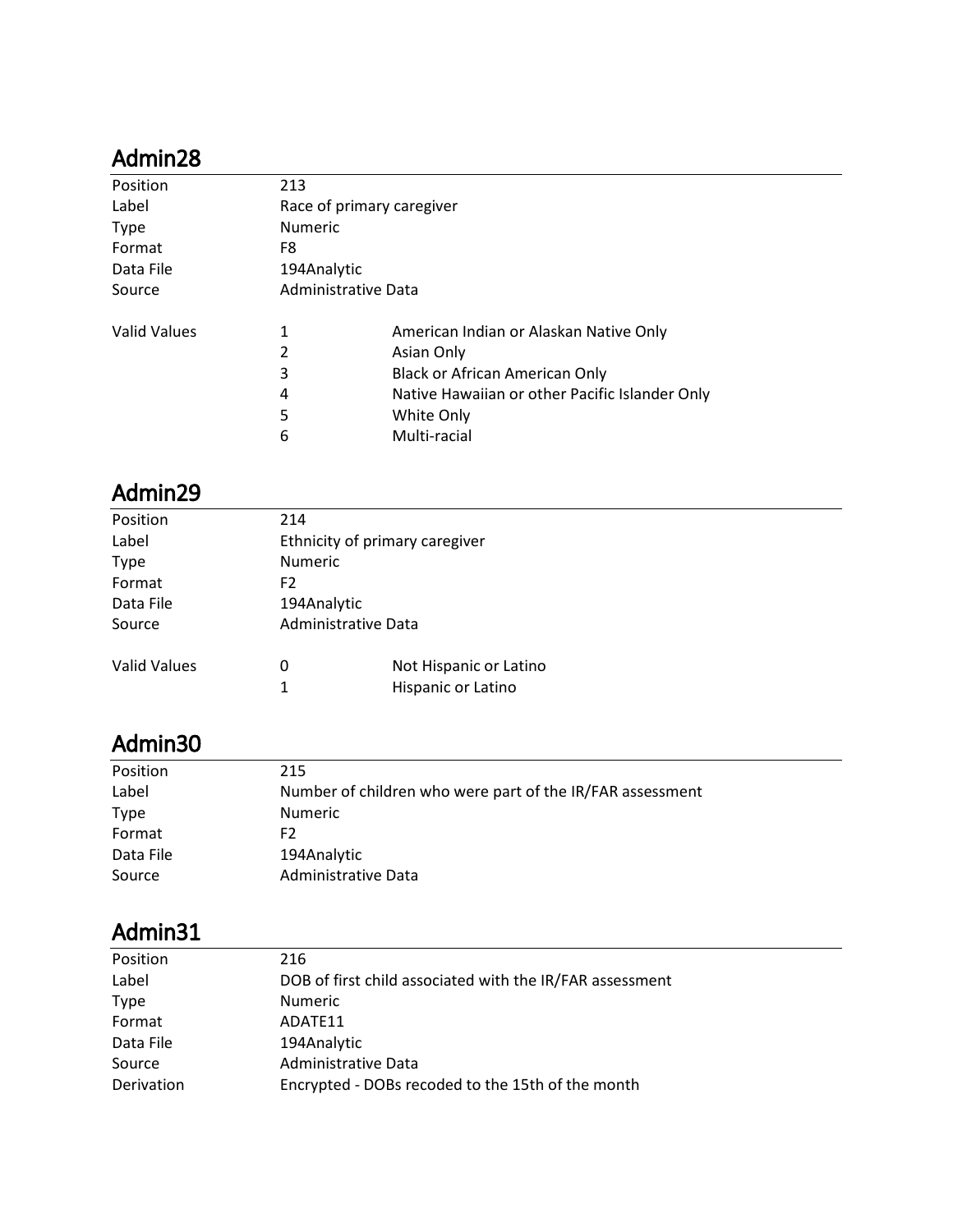| Position            | 217                                                      |        |  |
|---------------------|----------------------------------------------------------|--------|--|
| Label               | Sex of first child associated with the IR/FAR assessment |        |  |
| <b>Type</b>         | <b>Numeric</b>                                           |        |  |
| Format              | F2                                                       |        |  |
| Data File           | 194Analytic                                              |        |  |
| Source              | Administrative Data                                      |        |  |
| <b>Valid Values</b> | 1                                                        | Male   |  |
|                     | 2                                                        | Female |  |

#### Admin34

| Position            | 218 |                                                           |  |  |
|---------------------|-----|-----------------------------------------------------------|--|--|
| Label               |     | Race of first child associated with the IR/FAR assessment |  |  |
| <b>Type</b>         |     | <b>Numeric</b>                                            |  |  |
| Format              | F8  |                                                           |  |  |
| Data File           |     | 194Analytic                                               |  |  |
| Source              |     | Administrative Data                                       |  |  |
| <b>Valid Values</b> | 1   | American Indian or Alaskan Native Only                    |  |  |
|                     | 2   | Asian Only                                                |  |  |
|                     | 3   | Black or African American Only                            |  |  |
|                     | 4   | Native Hawaiian or other Pacific Islander Only            |  |  |
|                     | 5   | White Only                                                |  |  |
|                     | 6   | Multi-racial                                              |  |  |
|                     |     |                                                           |  |  |

# Admin35

| Position            | 219 |                                                                |  |  |
|---------------------|-----|----------------------------------------------------------------|--|--|
| Label               |     | Ethnicity of first child associated with the IR/FAR assessment |  |  |
| <b>Type</b>         |     | <b>Numeric</b>                                                 |  |  |
| Format              | F2  |                                                                |  |  |
| Data File           |     | 194Analytic                                                    |  |  |
| Source              |     | Administrative Data                                            |  |  |
| <b>Valid Values</b> | 0   | Not Hispanic or Latino                                         |  |  |
|                     | 1   | Hispanic or Latino                                             |  |  |
|                     |     |                                                                |  |  |

| Position    | 220                                                                                                   |
|-------------|-------------------------------------------------------------------------------------------------------|
| Label       | First child associated with the IR/FAR assessment ever removed during the 365<br>day reporting period |
| <b>Type</b> | Numeric                                                                                               |
| Format      | F2                                                                                                    |
| Data File   | 194Analytic                                                                                           |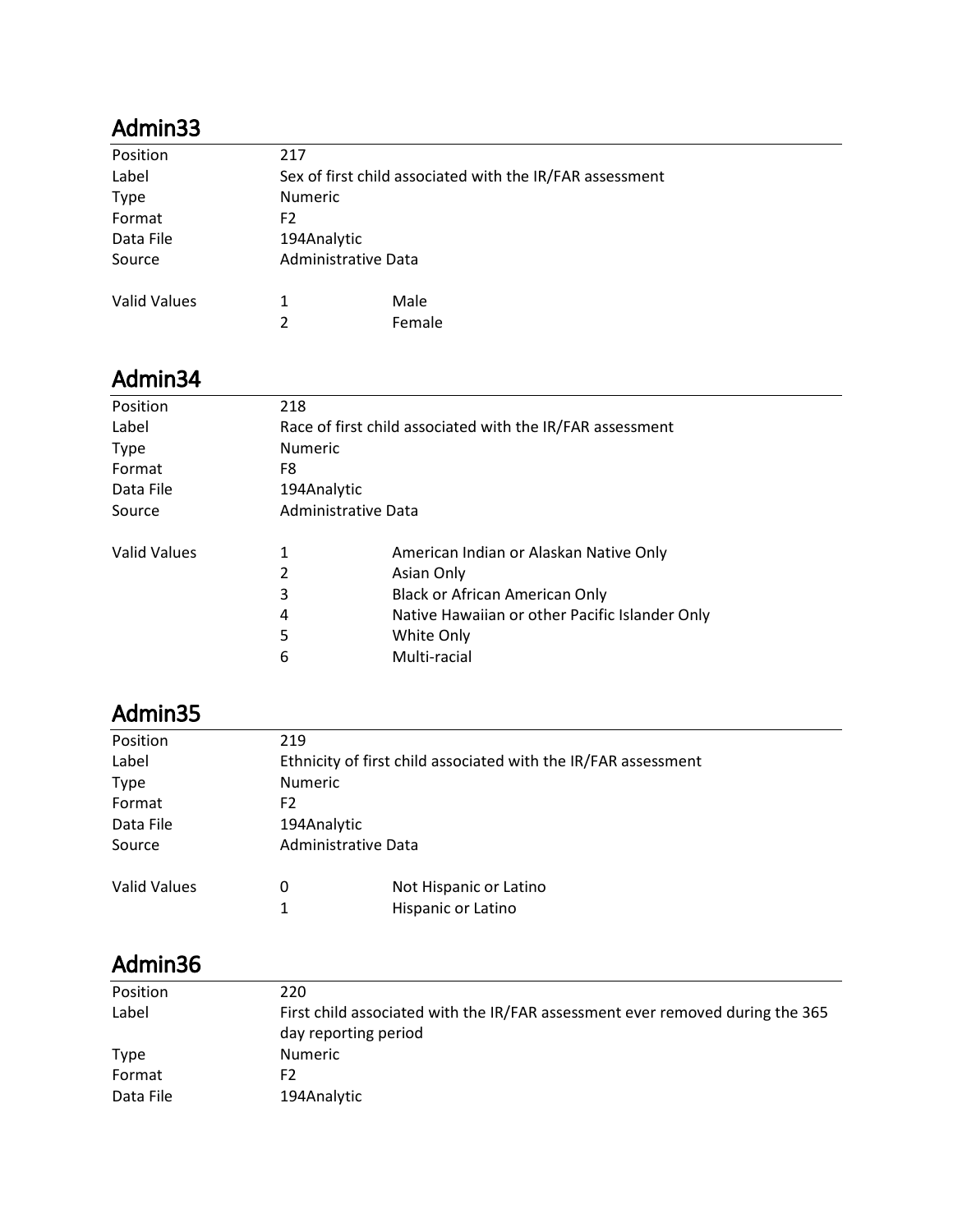| Source       |   | Administrative Data |
|--------------|---|---------------------|
| Valid Values | O | N٥                  |
|              |   | Yes                 |

| Position    | 221                                                                                                                        |
|-------------|----------------------------------------------------------------------------------------------------------------------------|
| Label       | Number of days first child associated with the IR/FAR assessment was in foster<br>care during the 365 day reporting period |
| <b>Type</b> | <b>Numeric</b>                                                                                                             |
| Format      | F2                                                                                                                         |
| Data File   | 194Analytic                                                                                                                |
| Source      | Administrative Data                                                                                                        |

# Admin38

| 222                                                       |
|-----------------------------------------------------------|
|                                                           |
| DOB of second child associated with the IR/FAR assessment |
| <b>Numeric</b>                                            |
| ADATE11                                                   |
| 194Analytic                                               |
| Administrative Data                                       |
| Encrypted - DOBs recoded to the 15th of the month         |
| This question is skipped if Admin30 = $1$ .               |
|                                                           |

#### Admin40

| Position            | 223            |                                                           |  |
|---------------------|----------------|-----------------------------------------------------------|--|
| Label               |                | Sex of second child associated with the IR/FAR assessment |  |
| <b>Type</b>         | <b>Numeric</b> |                                                           |  |
| Format              | F <sub>2</sub> |                                                           |  |
| Data File           |                | 194Analytic                                               |  |
| Source              |                | Administrative Data                                       |  |
| Skip Logic          |                | This question is skipped if Admin30 = 1.                  |  |
| <b>Valid Values</b> | 1              | Male                                                      |  |
|                     | 2              | Female                                                    |  |

| Position    | 224                                                        |
|-------------|------------------------------------------------------------|
| Label       | Race of second child associated with the IR/FAR assessment |
| <b>Type</b> | <b>Numeric</b>                                             |
| Format      | F8                                                         |
| Data File   | 194Analytic                                                |
| Source      | Administrative Data                                        |
| Skip Logic  | This question is skipped if Admin30 = 1.                   |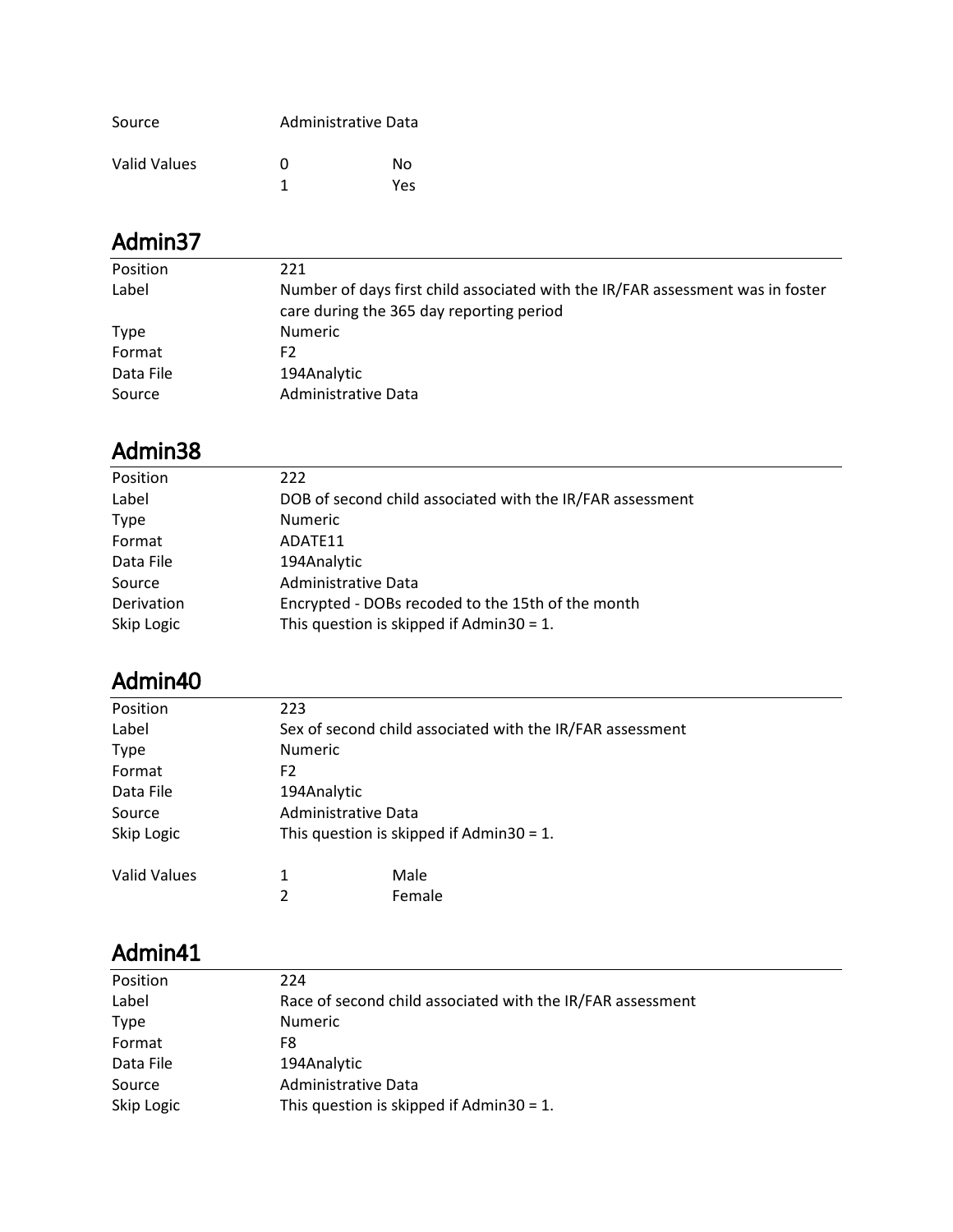| Valid Values |   | American Indian or Alaskan Native Only         |
|--------------|---|------------------------------------------------|
|              |   | Asian Only                                     |
|              | ર | <b>Black or African American Only</b>          |
|              | 4 | Native Hawaiian or other Pacific Islander Only |
|              |   | White Only                                     |
|              | 6 | Multi-racial                                   |
|              |   |                                                |

| Position     | 225                                      |                                                                 |
|--------------|------------------------------------------|-----------------------------------------------------------------|
| Label        |                                          | Ethnicity of second child associated with the IR/FAR assessment |
| <b>Type</b>  | <b>Numeric</b>                           |                                                                 |
| Format       | F2                                       |                                                                 |
| Data File    | 194Analytic                              |                                                                 |
| Source       | Administrative Data                      |                                                                 |
| Skip Logic   | This question is skipped if Admin30 = 1. |                                                                 |
| Valid Values | 0                                        | Not Hispanic or Latino                                          |
|              | 1                                        | Hispanic or Latino                                              |

#### Admin43

| Position            | 226            |                                                                            |  |
|---------------------|----------------|----------------------------------------------------------------------------|--|
| Label               |                | Second child associated with the IR/FAR assessment ever removed during the |  |
|                     |                | 365 day reporting period                                                   |  |
| <b>Type</b>         | <b>Numeric</b> |                                                                            |  |
| Format              | F <sub>2</sub> |                                                                            |  |
| Data File           |                | 194Analytic                                                                |  |
| Source              |                | Administrative Data                                                        |  |
| Skip Logic          |                | This question is skipped if Admin30 = 1.                                   |  |
| <b>Valid Values</b> | 0              | No                                                                         |  |
|                     | 1              | <b>Yes</b>                                                                 |  |

| Position    | 227                                                                      |
|-------------|--------------------------------------------------------------------------|
| Label       | Number of days second child associated with the IR/FAR assessment was in |
|             | foster care during the 365 day reporting period                          |
| <b>Type</b> | <b>Numeric</b>                                                           |
| Format      | F2                                                                       |
| Data File   | 194Analytic                                                              |
| Source      | Administrative Data                                                      |
| Skip Logic  | This question is skipped if Admin30 = 1.                                 |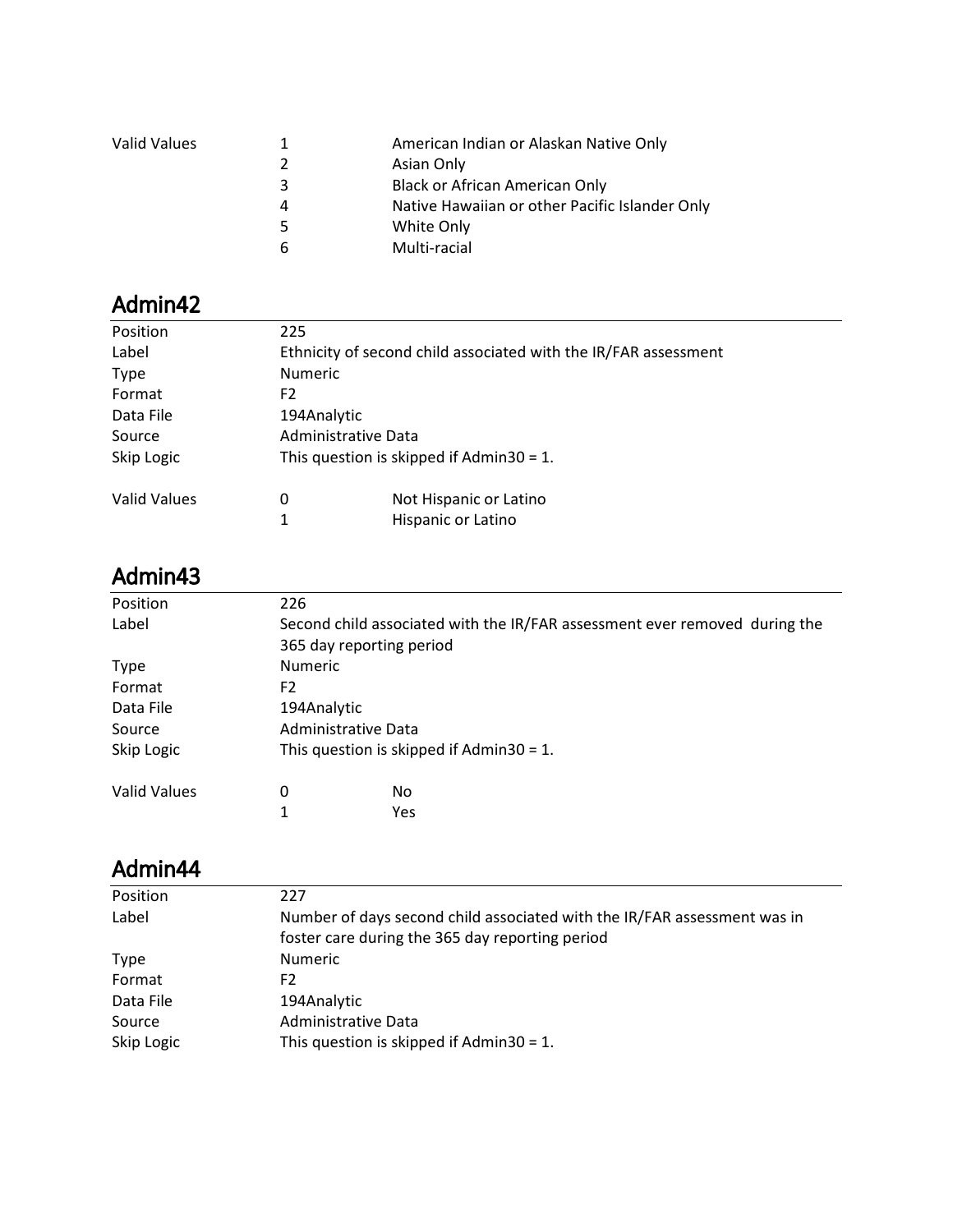| Position    | 228                                                      |
|-------------|----------------------------------------------------------|
| Label       | DOB of third child associated with the IR/FAR assessment |
| <b>Type</b> | <b>Numeric</b>                                           |
| Format      | ADATE11                                                  |
| Data File   | 194Analytic                                              |
| Source      | Administrative Data                                      |
| Derivation  | Encrypted - DOBs recoded to the 15th of the month        |
| Skip Logic  | This question is skipped if $Admin30 \le 2$ .            |

# Admin47

| Position     | 229            |                                                          |
|--------------|----------------|----------------------------------------------------------|
| Label        |                | Sex of third child associated with the IR/FAR assessment |
| <b>Type</b>  | <b>Numeric</b> |                                                          |
| Format       | F <sub>2</sub> |                                                          |
| Data File    | 194Analytic    |                                                          |
| Source       |                | Administrative Data                                      |
| Skip Logic   |                | This question is skipped if $Admin30 \le 2$ .            |
| Valid Values | 1              | Male                                                     |
|              | 2              | Female                                                   |

#### Admin48

| Position            | 230                                           |                                                           |  |  |
|---------------------|-----------------------------------------------|-----------------------------------------------------------|--|--|
| Label               |                                               | Race of third child associated with the IR/FAR assessment |  |  |
| <b>Type</b>         | <b>Numeric</b>                                |                                                           |  |  |
| Format              | F8                                            |                                                           |  |  |
| Data File           | 194Analytic                                   |                                                           |  |  |
| Source              |                                               | Administrative Data                                       |  |  |
| Skip Logic          | This question is skipped if $Admin30 \le 2$ . |                                                           |  |  |
| <b>Valid Values</b> | 1                                             | American Indian or Alaskan Native Only                    |  |  |
|                     | 2                                             | Asian Only                                                |  |  |
|                     | 3                                             | <b>Black or African American Only</b>                     |  |  |
|                     | 4                                             | Native Hawaiian or other Pacific Islander Only            |  |  |
|                     | 5                                             | White Only                                                |  |  |
|                     | 6                                             | Multi-racial                                              |  |  |
|                     |                                               |                                                           |  |  |

| Position  | 231                                                            |
|-----------|----------------------------------------------------------------|
| Label     | Ethnicity of third child associated with the IR/FAR assessment |
| Type      | <b>Numeric</b>                                                 |
| Format    | F2.                                                            |
| Data File | 194Analytic                                                    |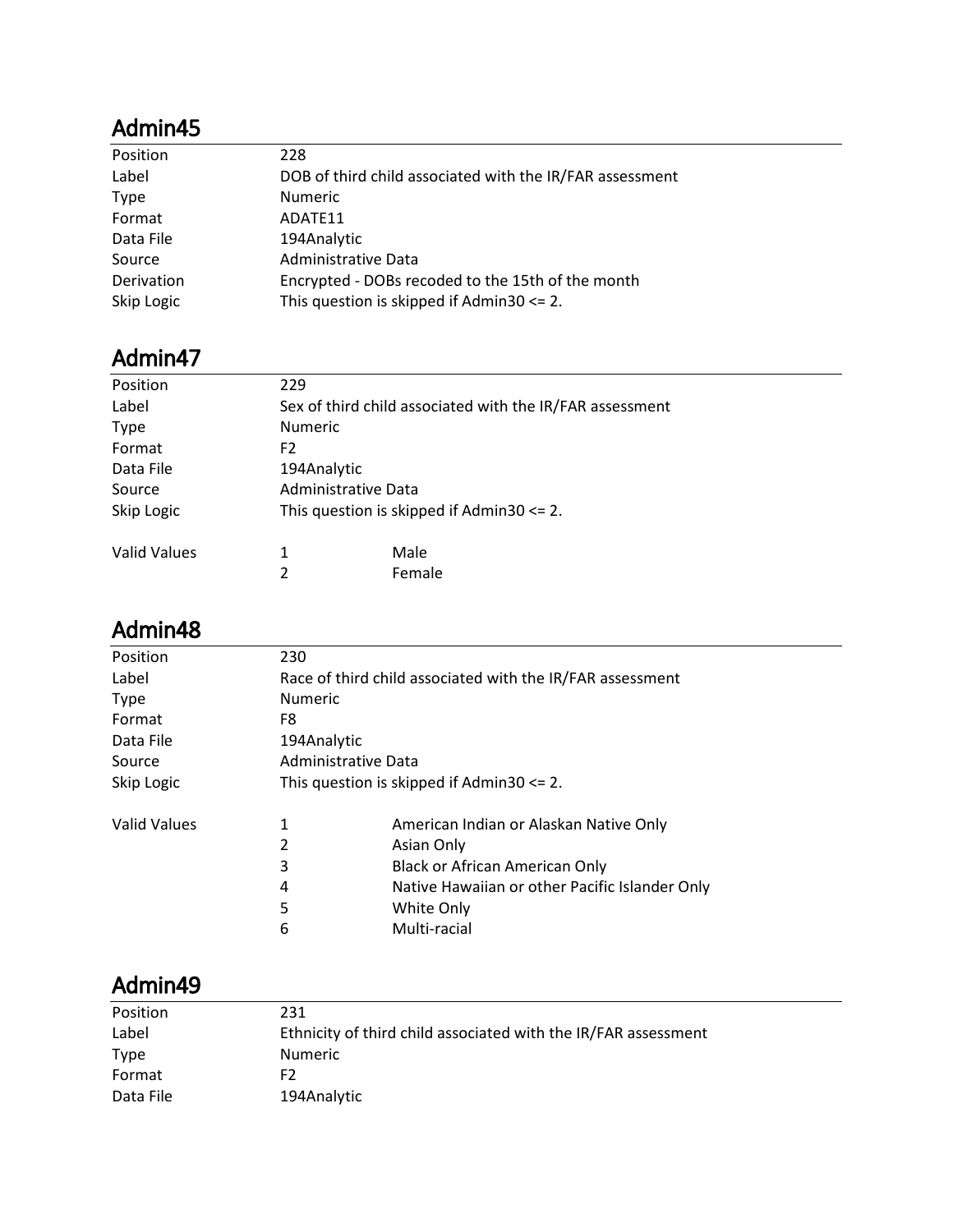| Source<br>Skip Logic |        | Administrative Data<br>This question is skipped if $Admin30 \le 2$ . |  |
|----------------------|--------|----------------------------------------------------------------------|--|
| Valid Values         | O<br>1 | Not Hispanic or Latino<br>Hispanic or Latino                         |  |

| Position            | 232            |                                                                               |  |  |
|---------------------|----------------|-------------------------------------------------------------------------------|--|--|
| Label               |                | Third child associated with the IR/FAR assessment ever removed during the 365 |  |  |
|                     |                | day reporting period                                                          |  |  |
| <b>Type</b>         | <b>Numeric</b> |                                                                               |  |  |
| Format              | F <sub>2</sub> |                                                                               |  |  |
| Data File           |                | 194Analytic                                                                   |  |  |
| Source              |                | Administrative Data                                                           |  |  |
| Skip Logic          |                | This question is skipped if $Admin30 \le 2$ .                                 |  |  |
| <b>Valid Values</b> | 0              | No                                                                            |  |  |
|                     | 1              | Yes                                                                           |  |  |

# Admin51

| Position    | 233                                                                                                                        |
|-------------|----------------------------------------------------------------------------------------------------------------------------|
| Label       | Number of days third child associated with the IR/FAR assessment was in foster<br>care during the 365 day reporting period |
| <b>Type</b> | <b>Numeric</b>                                                                                                             |
| Format      | F2                                                                                                                         |
| Data File   | 194Analytic                                                                                                                |
| Source      | Administrative Data                                                                                                        |
| Skip Logic  | This question is skipped if $Admin30 \le 2$ .                                                                              |

#### Admin52

| Position    | 234                                                       |
|-------------|-----------------------------------------------------------|
| Label       | DOB of fourth child associated with the IR/FAR assessment |
| <b>Type</b> | <b>Numeric</b>                                            |
| Format      | ADATE11                                                   |
| Data File   | 194Analytic                                               |
| Source      | Administrative Data                                       |
| Derivation  | Encrypted - DOBs recoded to the 15th of the month         |
| Skip Logic  | This question is skipped if Admin30 <= 3.                 |
|             |                                                           |

| Position    | 235                                                       |
|-------------|-----------------------------------------------------------|
| Label       | Sex of fourth child associated with the IR/FAR assessment |
| <b>Type</b> | <b>Numeric</b>                                            |
| Format      | F2                                                        |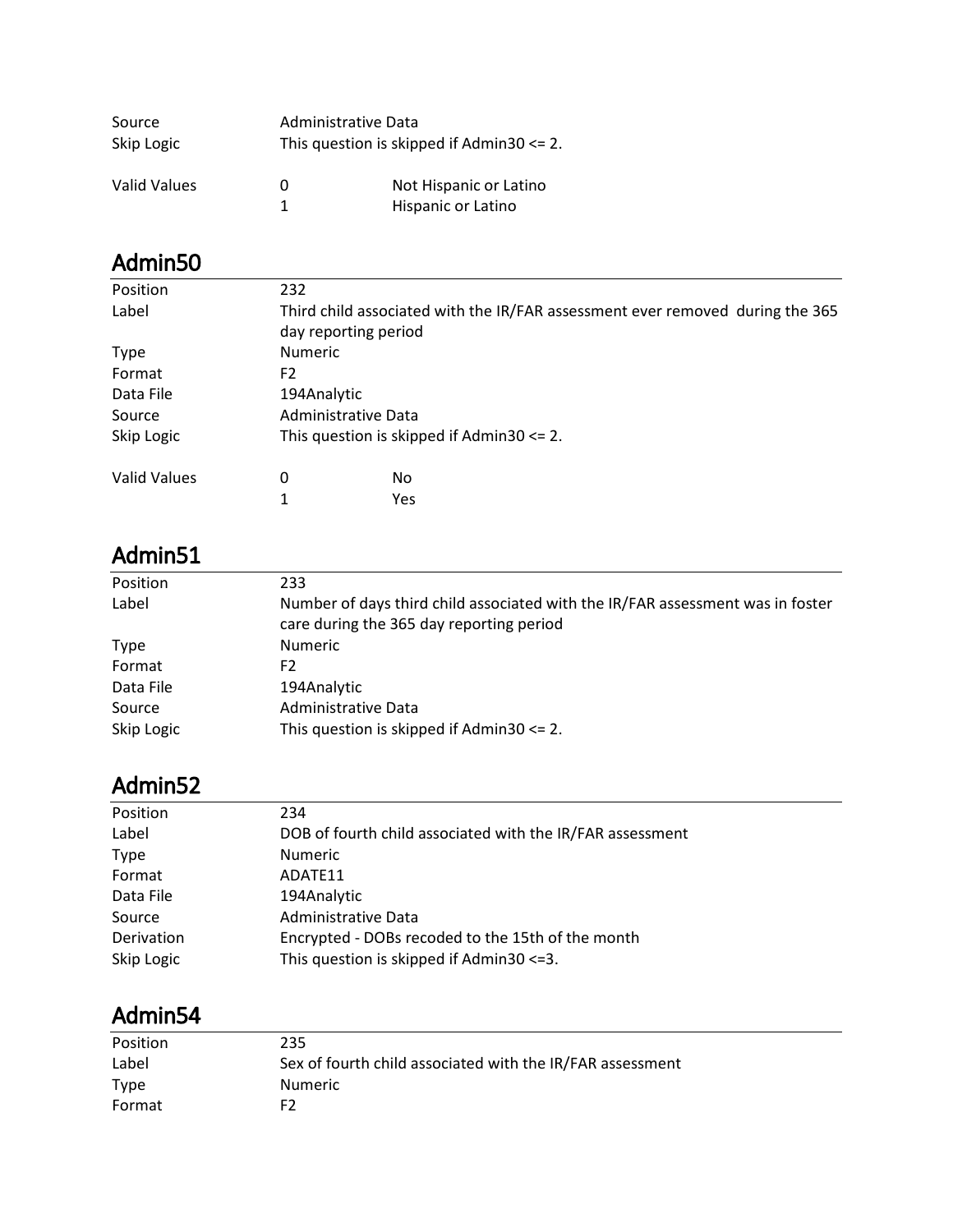| Data File<br>Source<br>Skip Logic | 194Analytic<br>Administrative Data | This question is skipped if Admin30 <= 3. |
|-----------------------------------|------------------------------------|-------------------------------------------|
| Valid Values                      | 1                                  | Male<br>Female                            |

| Position            | 236                                                        |                                                |  |
|---------------------|------------------------------------------------------------|------------------------------------------------|--|
| Label               | Race of fourth child associated with the IR/FAR assessment |                                                |  |
| <b>Type</b>         | <b>Numeric</b>                                             |                                                |  |
| Format              | F8                                                         |                                                |  |
| Data File           | 194Analytic                                                |                                                |  |
| Source              | Administrative Data                                        |                                                |  |
| Skip Logic          | This question is skipped if $Admin30 \leq 3$ .             |                                                |  |
| <b>Valid Values</b> | 1                                                          | American Indian or Alaskan Native Only         |  |
|                     | 2                                                          | Asian Only                                     |  |
|                     | 3                                                          | <b>Black or African American Only</b>          |  |
|                     | 4                                                          | Native Hawaiian or other Pacific Islander Only |  |
|                     | 5                                                          | White Only                                     |  |
|                     | 6                                                          | Multi-racial                                   |  |
|                     |                                                            |                                                |  |

## Admin56

| Position     | 237                                                             |  |
|--------------|-----------------------------------------------------------------|--|
| Label        | Ethnicity of fourth child associated with the IR/FAR assessment |  |
| <b>Type</b>  | <b>Numeric</b>                                                  |  |
| Format       | F <sub>2</sub>                                                  |  |
| Data File    | 194Analytic                                                     |  |
| Source       | Administrative Data                                             |  |
| Skip Logic   | This question is skipped if Admin30 <= 3.                       |  |
| Valid Values | Not Hispanic or Latino<br>0<br>Hispanic or Latino<br>1          |  |

| Position    | 238                                                                                                    |
|-------------|--------------------------------------------------------------------------------------------------------|
| Label       | Fourth child associated with the IR/FAR assessment ever removed during<br>the 365 day reporting period |
| <b>Type</b> | <b>Numeric</b>                                                                                         |
| Format      | F2                                                                                                     |
| Data File   | 194Analytic                                                                                            |
| Source      | Administrative Data                                                                                    |
| Skip Logic  | This question is skipped if Admin30 <= 3.                                                              |
|             |                                                                                                        |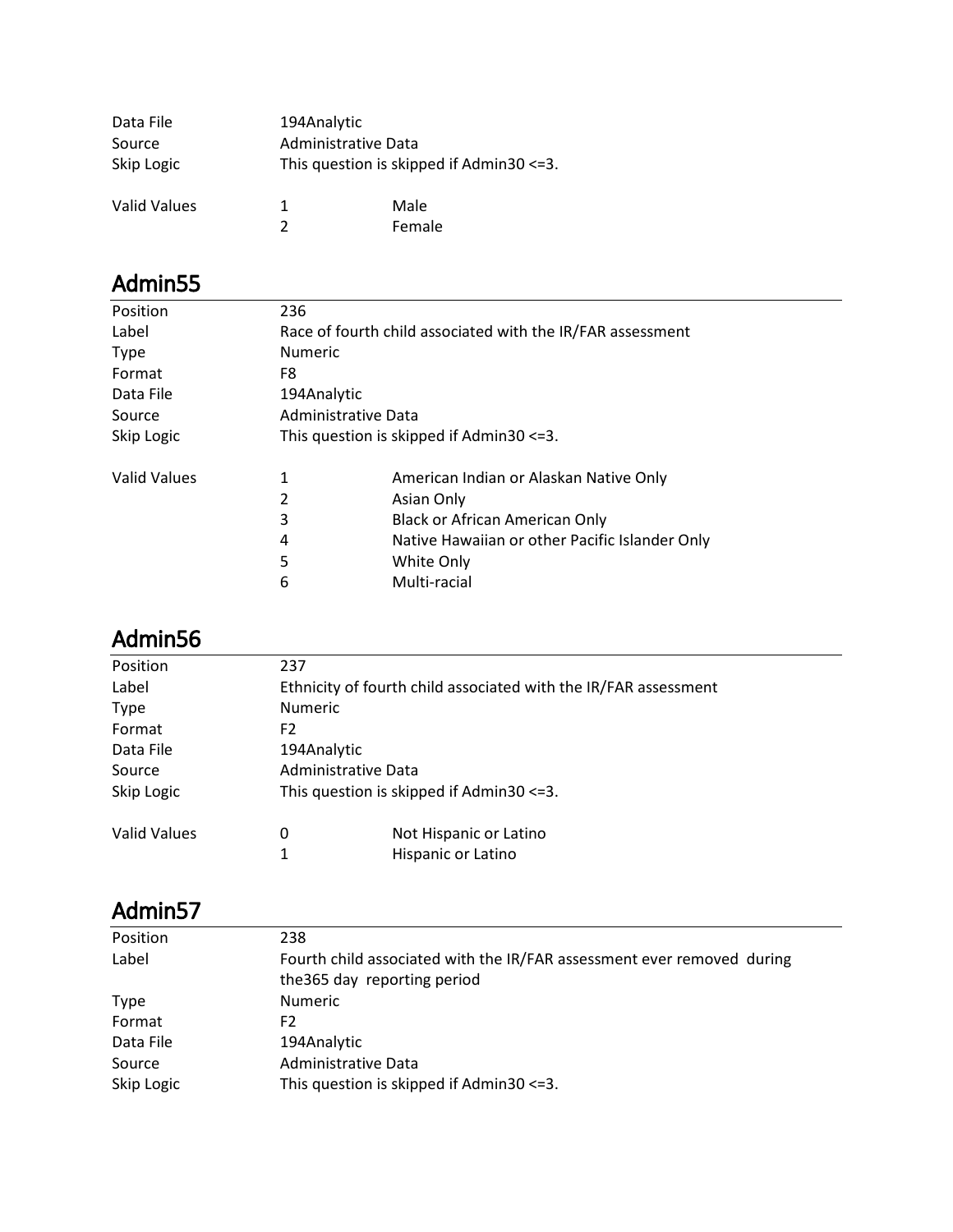| Valid Values | ŋ | No  |
|--------------|---|-----|
|              |   | Yes |

| Position    | 239                                                                      |
|-------------|--------------------------------------------------------------------------|
| Label       | Number of days fourth child associated with the IR/FAR assessment was in |
|             | foster care during the 365 day reporting period                          |
| <b>Type</b> | <b>Numeric</b>                                                           |
| Format      | F2                                                                       |
| Data File   | 194Analytic                                                              |
| Source      | Administrative Data                                                      |
| Skip Logic  | This question is skipped if Admin30 <= 3.                                |

#### Admin59

| Position    | 240                                                      |
|-------------|----------------------------------------------------------|
| Label       | DOB of fifth child associated with the IR/FAR assessment |
| <b>Type</b> | <b>Numeric</b>                                           |
| Format      | ADATE11                                                  |
| Data File   | 194Analytic                                              |
| Source      | Administrative Data                                      |
| Derivation  | Encrypted - DOBs recoded to the 15th of the month        |
| Skip Logic  | This question is skipped if Admin30 <= 4.                |
|             |                                                          |

## Admin61

| Position            | 241                                       |                                                          |  |  |
|---------------------|-------------------------------------------|----------------------------------------------------------|--|--|
| Label               |                                           | Sex of fifth child associated with the IR/FAR assessment |  |  |
| <b>Type</b>         |                                           | <b>Numeric</b>                                           |  |  |
| Format              | F2                                        |                                                          |  |  |
| Data File           | 194Analytic                               |                                                          |  |  |
| Source              | Administrative Data                       |                                                          |  |  |
| Skip Logic          | This question is skipped if Admin30 <= 4. |                                                          |  |  |
| <b>Valid Values</b> |                                           | Male                                                     |  |  |
|                     | 2                                         | Female                                                   |  |  |

| Position    | 242                                                       |
|-------------|-----------------------------------------------------------|
| Label       | Race of fifth child associated with the IR/FAR assessment |
| <b>Type</b> | <b>Numeric</b>                                            |
| Format      | F8.                                                       |
| Data File   | 194Analytic                                               |
| Source      | Administrative Data                                       |
| Skip Logic  | This question is skipped if Admin30 <= 4.                 |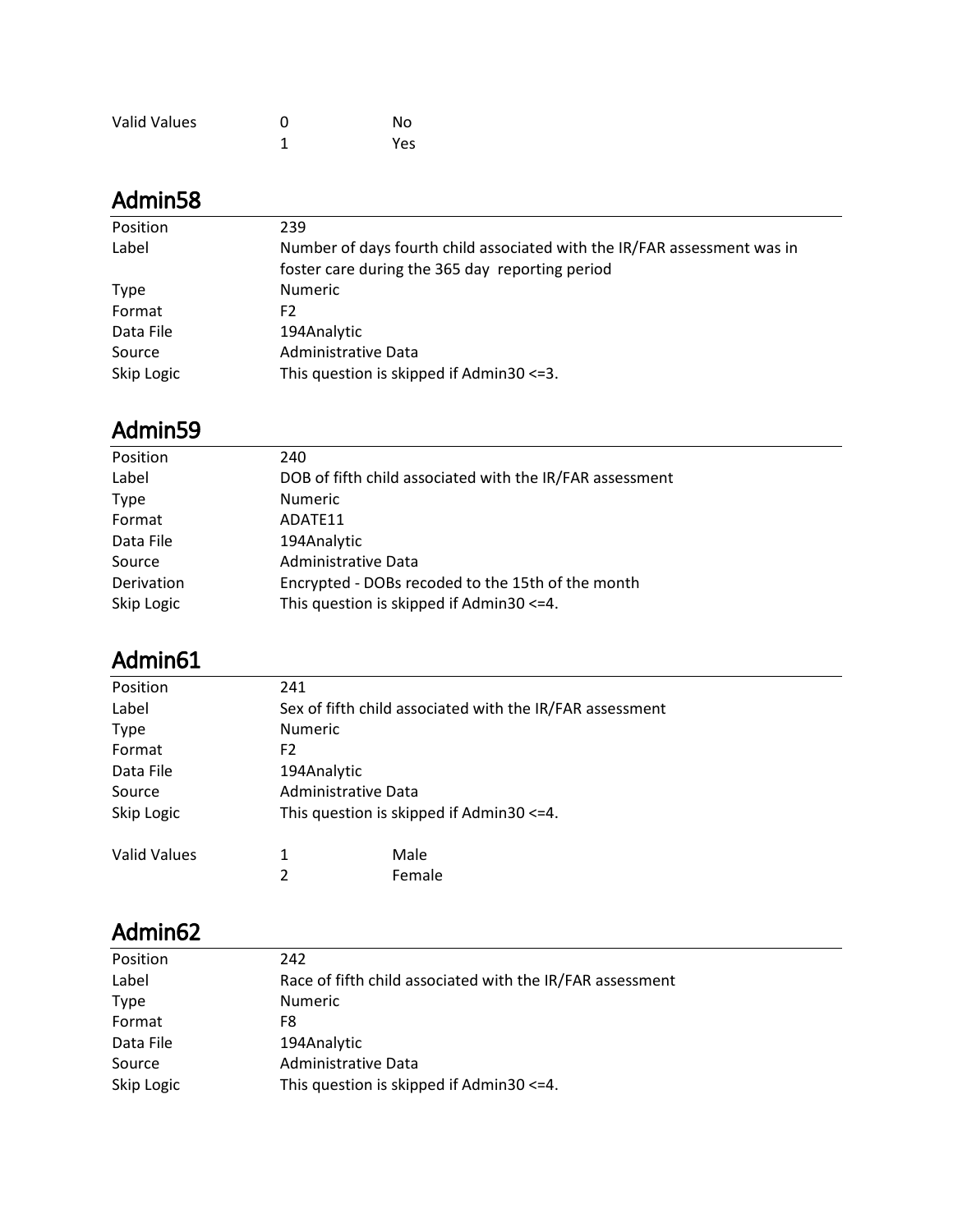| Valid Values |   | American Indian or Alaskan Native Only         |
|--------------|---|------------------------------------------------|
|              | 2 | Asian Only                                     |
|              | 3 | <b>Black or African American Only</b>          |
|              | Δ | Native Hawaiian or other Pacific Islander Only |
|              |   | White Only                                     |
|              | h | Multi-racial                                   |

| Position            | 243                                                            |  |
|---------------------|----------------------------------------------------------------|--|
| Label               | Ethnicity of fifth child associated with the IR/FAR assessment |  |
| <b>Type</b>         | <b>Numeric</b>                                                 |  |
| Format              | F2                                                             |  |
| Data File           | 194Analytic                                                    |  |
| Source              | Administrative Data                                            |  |
| Skip Logic          | This question is skipped if $Admin30 \leq 4$ .                 |  |
| <b>Valid Values</b> | Not Hispanic or Latino<br>0<br>Hispanic or Latino              |  |

# Admin64

| Position     | 244                  |                                                                               |
|--------------|----------------------|-------------------------------------------------------------------------------|
| Label        |                      | Fifth child associated with the IR/FAR assessment ever removed during the 365 |
|              | day reporting period |                                                                               |
| <b>Type</b>  | <b>Numeric</b>       |                                                                               |
| Format       | F <sub>2</sub>       |                                                                               |
| Data File    | 194Analytic          |                                                                               |
| Source       | Administrative Data  |                                                                               |
| Skip Logic   |                      | This question is skipped if $Admin30 \leq 4$ .                                |
| Valid Values | 0                    | No                                                                            |
|              | 1                    | Yes                                                                           |

# Admin65

| Position    | 245                                                                            |
|-------------|--------------------------------------------------------------------------------|
| Label       | Number of days fifth child associated with the IR/FAR assessment was in foster |
|             | care during the 365 day reporting period                                       |
| <b>Type</b> | <b>Numeric</b>                                                                 |
| Format      | F2                                                                             |
| Data File   | 194Analytic                                                                    |
| Source      | Administrative Data                                                            |
| Skip Logic  | This question is skipped if Admin30 <= 4.                                      |

#### Admin66

Position 246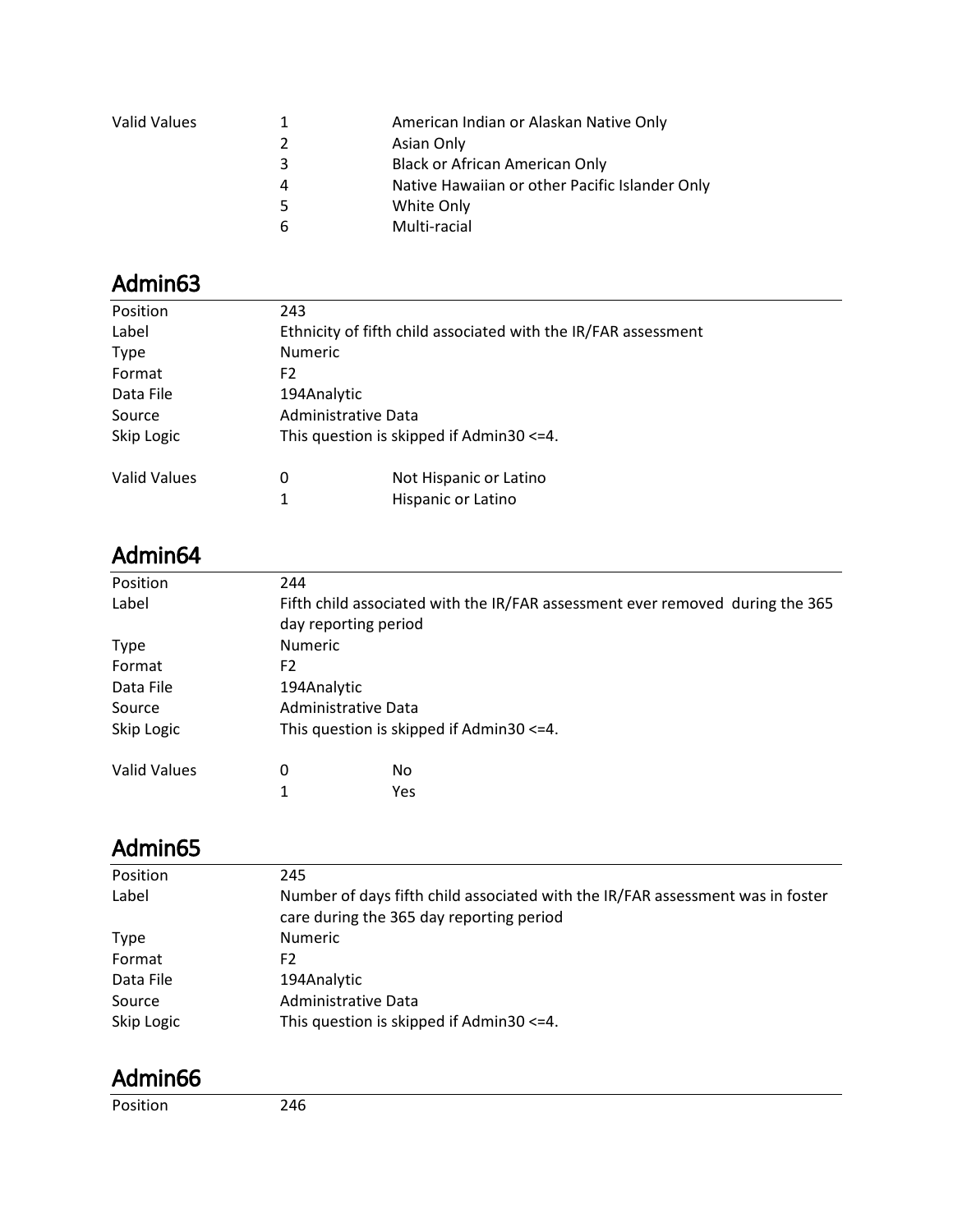| Label       | DOB of sixth child associated with the IR/FAR assessment |
|-------------|----------------------------------------------------------|
| <b>Type</b> | <b>Numeric</b>                                           |
| Format      | ADATE11                                                  |
| Data File   | 194Analytic                                              |
| Source      | Administrative Data                                      |
| Derivation  | Encrypted - DOBs recoded to the 15th of the month        |
| Skip Logic  | This question is skipped if $Admin30 \le 5$ .            |

| Position     | 247            |                                                          |
|--------------|----------------|----------------------------------------------------------|
| Label        |                | Sex of sixth child associated with the IR/FAR assessment |
| <b>Type</b>  | <b>Numeric</b> |                                                          |
| Format       | F <sub>2</sub> |                                                          |
| Data File    | 194Analytic    |                                                          |
| Source       |                | Administrative Data                                      |
| Skip Logic   |                | This question is skipped if $Admin30 \le 5$ .            |
| Valid Values | 1              | Male                                                     |
|              | $\overline{2}$ | Female                                                   |

#### Admin69

| 248            |                                                           |  |
|----------------|-----------------------------------------------------------|--|
|                | Race of sixth child associated with the IR/FAR assessment |  |
| <b>Numeric</b> |                                                           |  |
| F8             |                                                           |  |
|                | 194Analytic                                               |  |
|                | Administrative Data                                       |  |
|                | This question is skipped if $Admin30 \le 5$ .             |  |
| 1              | American Indian or Alaskan Native Only                    |  |
| 2              | Asian Only                                                |  |
| 3              | Black or African American Only                            |  |
| 4              | Native Hawaiian or other Pacific Islander Only            |  |
| 5              | White Only                                                |  |
| 6              | Multi-racial                                              |  |
|                |                                                           |  |

| Position    | 249                                                            |
|-------------|----------------------------------------------------------------|
| Label       | Ethnicity of sixth child associated with the IR/FAR assessment |
| <b>Type</b> | <b>Numeric</b>                                                 |
| Format      | F2.                                                            |
| Data File   | 194Analytic                                                    |
| Source      | Administrative Data                                            |
| Skip Logic  | This question is skipped if $Admin30 \le 5$ .                  |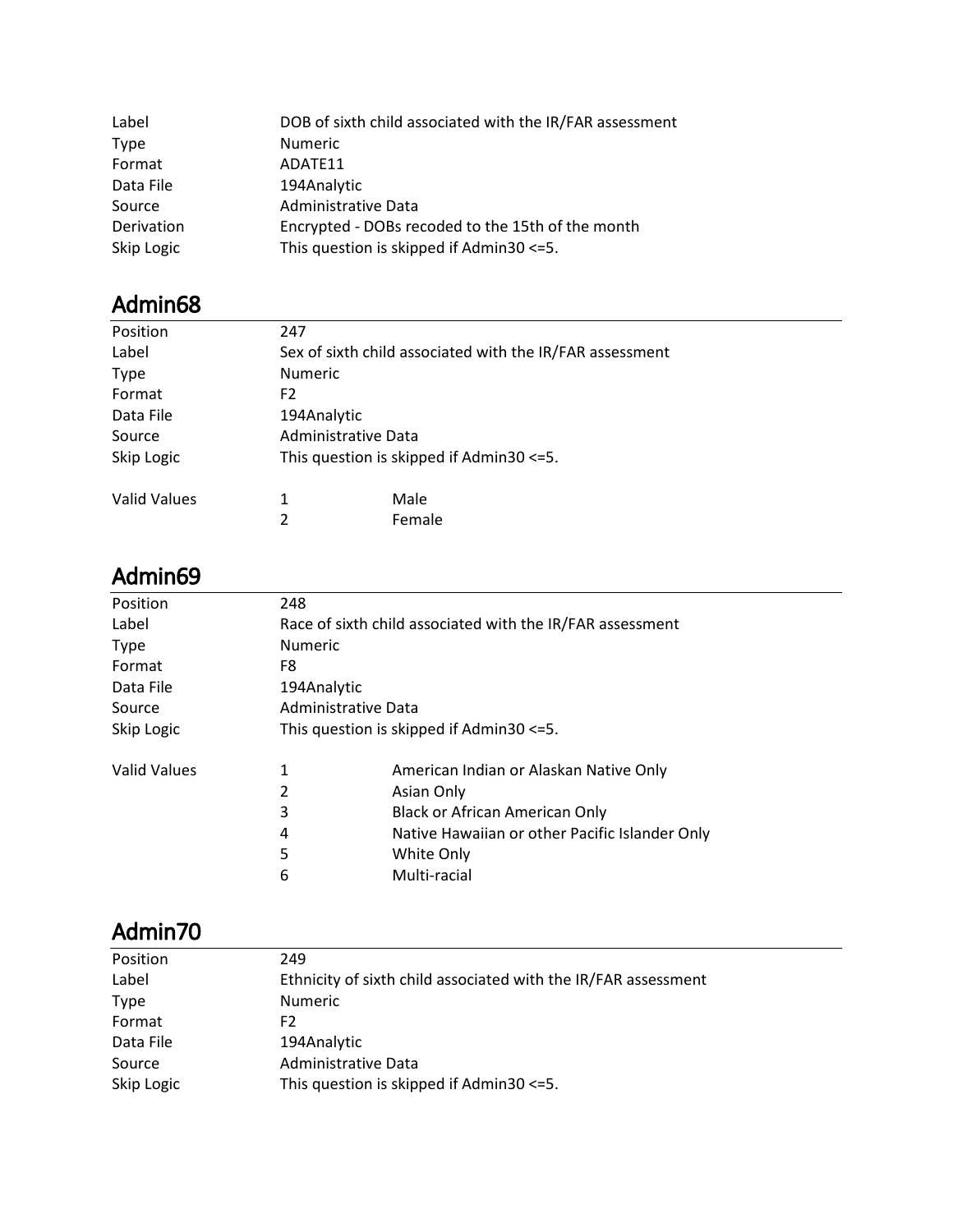| <b>Valid Values</b> | Not Hispanic or Latino |
|---------------------|------------------------|
|                     | Hispanic or Latino     |

| Position            | 250                                                                           |                      |  |  |
|---------------------|-------------------------------------------------------------------------------|----------------------|--|--|
| Label               | Sixth child associated with the IR/FAR assessment ever removed during the 365 |                      |  |  |
|                     |                                                                               | day reporting period |  |  |
| <b>Type</b>         | <b>Numeric</b>                                                                |                      |  |  |
| Format              | F <sub>2</sub>                                                                |                      |  |  |
| Data File           | 194Analytic                                                                   |                      |  |  |
| Source              | Administrative Data                                                           |                      |  |  |
| Skip Logic          | This question is skipped if $Admin30 \le 5$ .                                 |                      |  |  |
| <b>Valid Values</b> | 0                                                                             | No                   |  |  |
|                     |                                                                               | Yes                  |  |  |

#### Admin72

| Position    | 251                                                                                                                        |
|-------------|----------------------------------------------------------------------------------------------------------------------------|
| Label       | Number of days sixth child associated with the IR/FAR assessment was in foster<br>care during the 365 day reporting period |
| <b>Type</b> | <b>Numeric</b>                                                                                                             |
| Format      | F2                                                                                                                         |
| Data File   | 194Analytic                                                                                                                |
| Source      | Administrative Data                                                                                                        |
| Skip Logic  | This question is skipped if Admin30 <= 5.                                                                                  |

### Admin73

| Position  | 252                                                             |
|-----------|-----------------------------------------------------------------|
| Label     | Number of screened in referrals prior to RCT pathway assignment |
| Type      | <b>Numeric</b>                                                  |
| Format    | F2                                                              |
| Data File | 194Analytic                                                     |
| Source    | Administrative Data                                             |

| Position    | 253                                                             |
|-------------|-----------------------------------------------------------------|
| Label       | Date of first screened-in referral after RCT pathway assignment |
| <b>Type</b> | <b>Numeric</b>                                                  |
| Format      | ADATE11                                                         |
| Data File   | 194Analytic                                                     |
| Source      | Administrative Data                                             |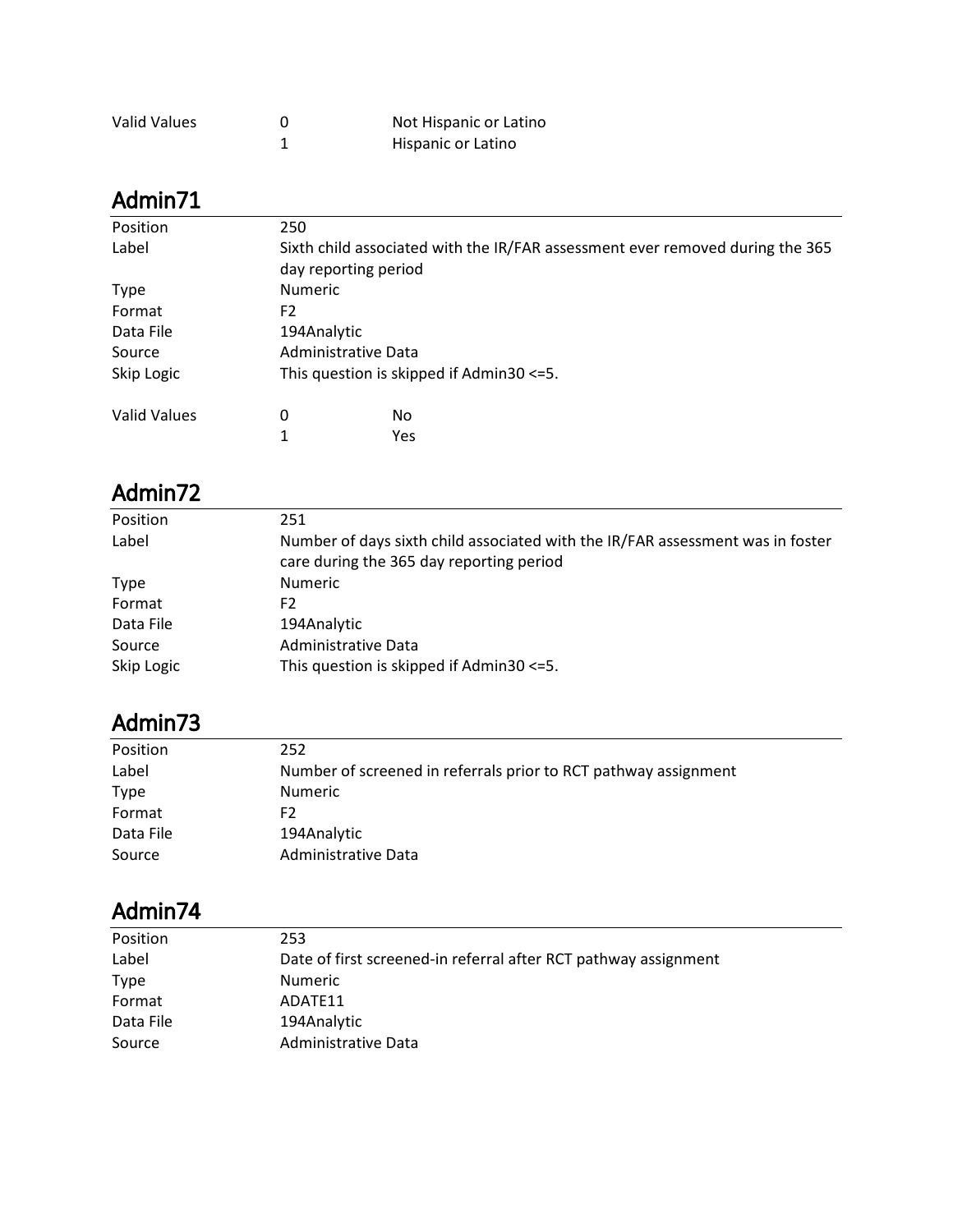| Position     | 254                                             |     |  |
|--------------|-------------------------------------------------|-----|--|
| Label        | Pathway assigned for first screened-in referral |     |  |
| <b>Type</b>  | <b>Numeric</b>                                  |     |  |
| Format       | F <sub>2</sub>                                  |     |  |
| Data File    | 194Analytic                                     |     |  |
| Source       | Administrative Data                             |     |  |
|              |                                                 |     |  |
| Valid Values | 1                                               | FAR |  |
|              | $\mathcal{P}$                                   | IR  |  |

#### Admin76

| 255                                                                           |          |  |  |
|-------------------------------------------------------------------------------|----------|--|--|
| Was any maltreatment substantiated/Indicated for any child, first screened-in |          |  |  |
|                                                                               |          |  |  |
| <b>Numeric</b>                                                                |          |  |  |
| F <sub>2</sub>                                                                |          |  |  |
| 194Analytic                                                                   |          |  |  |
| Administrative Data                                                           |          |  |  |
| 0                                                                             | No       |  |  |
| 1                                                                             | Yes      |  |  |
|                                                                               | referral |  |  |

#### Admin77

| Position    | 256                                                              |
|-------------|------------------------------------------------------------------|
| Label       | Date of second screened-in referral after RCT pathway assignment |
| <b>Type</b> | <b>Numeric</b>                                                   |
| Format      | ADATE11                                                          |
| Data File   | 194Analytic                                                      |
| Source      | Administrative Data                                              |

| Position            | 257                                              |                     |  |  |
|---------------------|--------------------------------------------------|---------------------|--|--|
| Label               | Pathway assigned for second screened-in referral |                     |  |  |
| <b>Type</b>         | <b>Numeric</b>                                   |                     |  |  |
| Format              | F2                                               |                     |  |  |
| Data File           | 194Analytic                                      |                     |  |  |
| Source              |                                                  | Administrative Data |  |  |
| <b>Valid Values</b> | 1                                                | <b>FAR</b>          |  |  |
|                     | $\mathcal{D}$                                    | IR                  |  |  |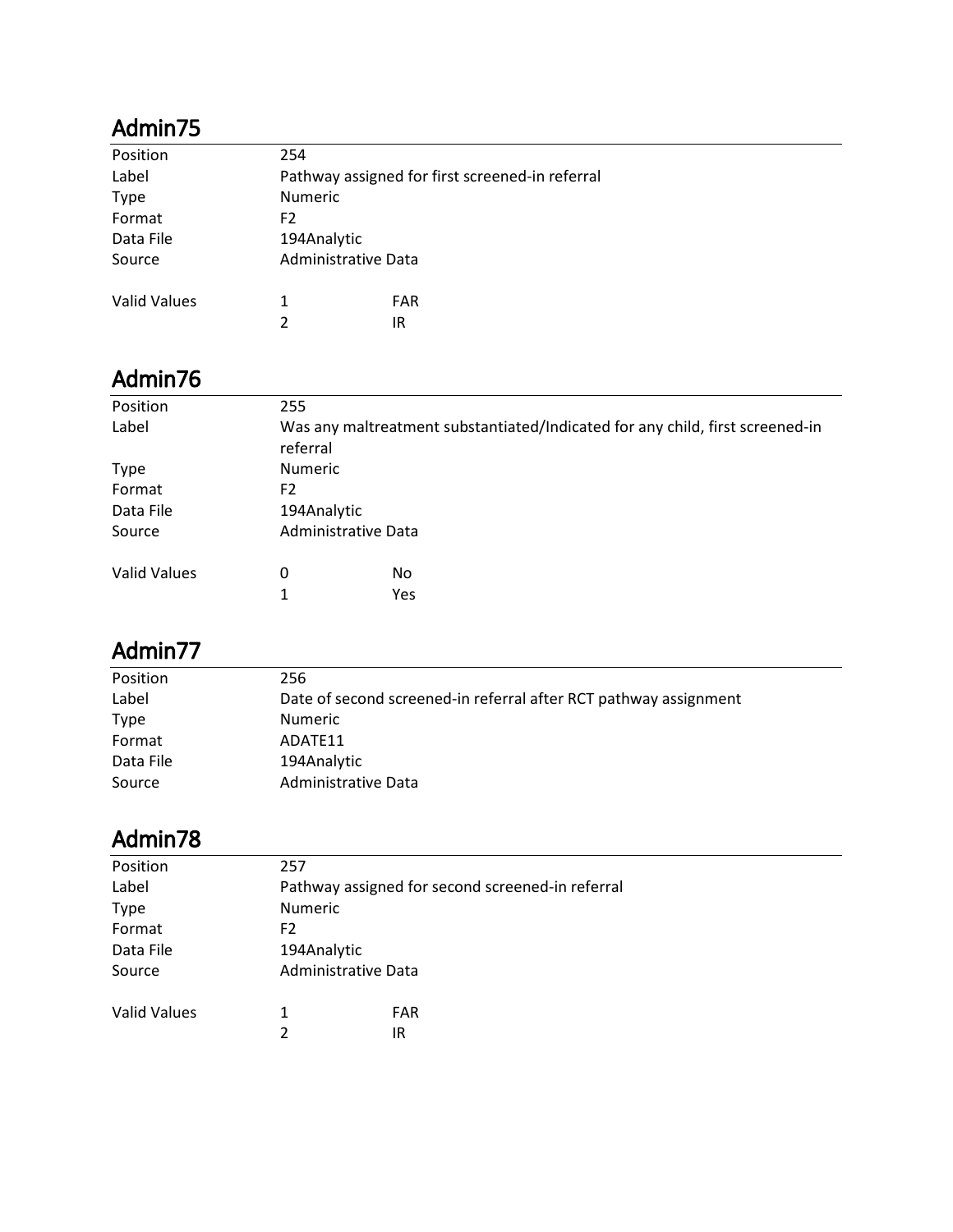| Position            | 258            |                                                                              |  |  |
|---------------------|----------------|------------------------------------------------------------------------------|--|--|
| Label               |                | Was any maltreatment substantiated/Indicated for any child, second screened- |  |  |
|                     | in referral    |                                                                              |  |  |
| <b>Type</b>         | <b>Numeric</b> |                                                                              |  |  |
| Format              | F2             |                                                                              |  |  |
| Data File           | 194Analytic    |                                                                              |  |  |
| Source              |                | Administrative Data                                                          |  |  |
| <b>Valid Values</b> | 0              | No                                                                           |  |  |
|                     | 1              | Yes                                                                          |  |  |

### Admin80

| Position    | 259                                                             |
|-------------|-----------------------------------------------------------------|
| Label       | Date of third screened-in referral after RCT pathway assignment |
| <b>Type</b> | <b>Numeric</b>                                                  |
| Format      | ADATE11                                                         |
| Data File   | 194Analytic                                                     |
| Source      | Administrative Data                                             |
|             |                                                                 |

### Admin81

| Position            | 260                                             |            |  |  |
|---------------------|-------------------------------------------------|------------|--|--|
| Label               | Pathway assigned for third screened-in referral |            |  |  |
| <b>Type</b>         | <b>Numeric</b>                                  |            |  |  |
| Format              | F2                                              |            |  |  |
| Data File           | 194Analytic                                     |            |  |  |
| Source              | Administrative Data                             |            |  |  |
| <b>Valid Values</b> |                                                 | <b>FAR</b> |  |  |
|                     | າ                                               | IR         |  |  |
|                     |                                                 |            |  |  |

| Position     | 261            |                                                                               |  |  |
|--------------|----------------|-------------------------------------------------------------------------------|--|--|
| Label        | referral       | Was any maltreatment substantiated/Indicated for any child, third screened-in |  |  |
| <b>Type</b>  | <b>Numeric</b> |                                                                               |  |  |
| Format       | F <sub>2</sub> |                                                                               |  |  |
| Data File    | 194Analytic    |                                                                               |  |  |
| Source       |                | Administrative Data                                                           |  |  |
| Valid Values | 0              | No                                                                            |  |  |
|              | 1              | Yes                                                                           |  |  |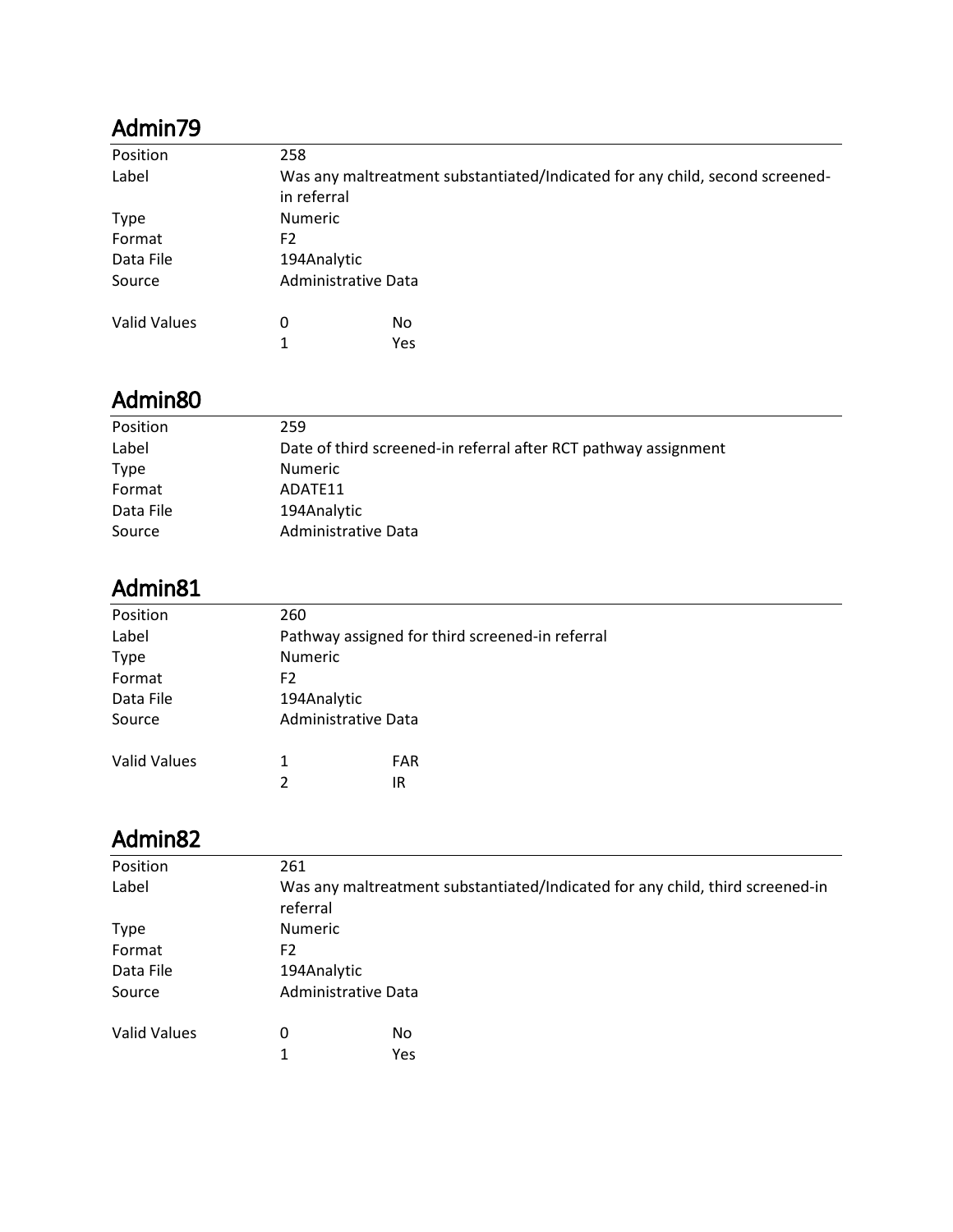| Position  | 262                                                              |
|-----------|------------------------------------------------------------------|
| Label     | Date of fourth screened-in referral after RCT pathway assignment |
| Type      | <b>Numeric</b>                                                   |
| Format    | ADATE11                                                          |
| Data File | 194Analytic                                                      |
| Source    | Administrative Data                                              |

#### Admin84

| Position            | 263                                              |            |  |
|---------------------|--------------------------------------------------|------------|--|
| Label               | Pathway assigned for fourth screened-in referral |            |  |
| <b>Type</b>         | <b>Numeric</b>                                   |            |  |
| Format              | F2                                               |            |  |
| Data File           | 194Analytic                                      |            |  |
| Source              | Administrative Data                              |            |  |
|                     |                                                  |            |  |
| <b>Valid Values</b> | 1                                                | <b>FAR</b> |  |
|                     | 2                                                | IR         |  |

#### Admin85

| Position            | 264                                                                                        |                     |  |  |
|---------------------|--------------------------------------------------------------------------------------------|---------------------|--|--|
| Label               | Was any maltreatment substantiated/Indicated for any child, fourth screened-in<br>referral |                     |  |  |
| <b>Type</b>         | <b>Numeric</b>                                                                             |                     |  |  |
| Format              | F2                                                                                         |                     |  |  |
| Data File           | 194Analytic                                                                                |                     |  |  |
| Source              |                                                                                            | Administrative Data |  |  |
| <b>Valid Values</b> | 0                                                                                          | No                  |  |  |
|                     | 1                                                                                          | Yes                 |  |  |

#### Admin86

| Position    | 265                                                             |
|-------------|-----------------------------------------------------------------|
| Label       | Date of fifth screened-in referral after RCT pathway assignment |
| <b>Type</b> | <b>Numeric</b>                                                  |
| Format      | ADATE11                                                         |
| Data File   | 194Analytic                                                     |
| Source      | Administrative Data                                             |

| Position    | 266                                             |
|-------------|-------------------------------------------------|
| Label       | Pathway assigned for fifth screened-in referral |
| <b>Type</b> | <b>Numeric</b>                                  |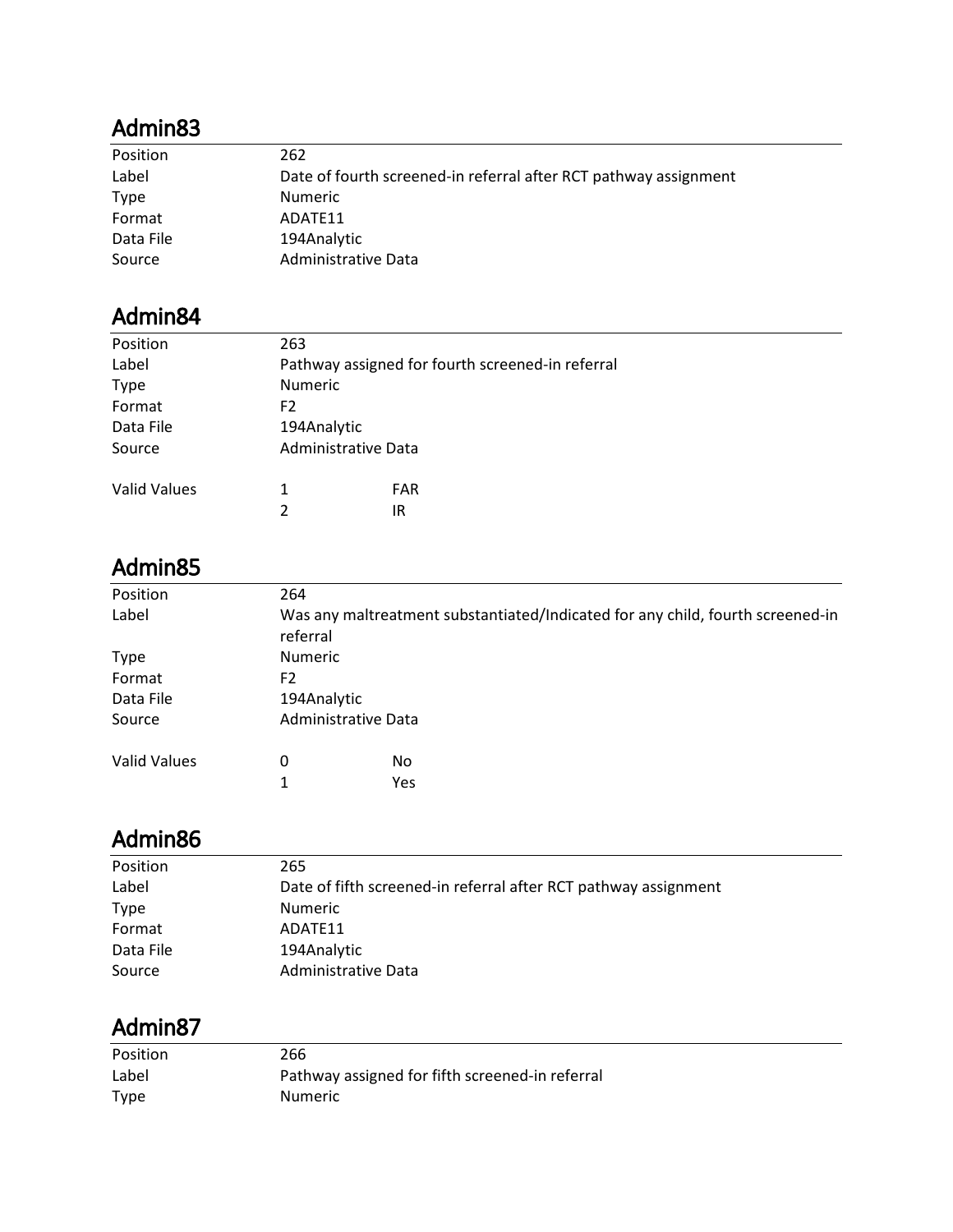| Format       | F2          |                     |
|--------------|-------------|---------------------|
| Data File    | 194Analytic |                     |
| Source       |             | Administrative Data |
| Valid Values | 1.          | FAR                 |
|              | 7           | IR                  |

| Position            | 267                                                                                       |     |  |
|---------------------|-------------------------------------------------------------------------------------------|-----|--|
| Label               | Was any maltreatment substantiated/Indicated for any child, fifth screened-in<br>referral |     |  |
| <b>Type</b>         | <b>Numeric</b>                                                                            |     |  |
| Format              | F <sub>2</sub>                                                                            |     |  |
| Data File           | 194Analytic                                                                               |     |  |
| Source              | Administrative Data                                                                       |     |  |
| <b>Valid Values</b> | 0                                                                                         | No. |  |
|                     | 1                                                                                         | Yes |  |

### Admin89

| Position    | 268                                                             |
|-------------|-----------------------------------------------------------------|
| Label       | Date of sixth screened-in referral after RCT pathway assignment |
| <b>Type</b> | <b>Numeric</b>                                                  |
| Format      | ADATE11                                                         |
| Data File   | 194Analytic                                                     |
| Source      | Administrative Data                                             |

#### Admin90

| Position            | 269                 |                                                 |
|---------------------|---------------------|-------------------------------------------------|
| Label               |                     | Pathway assigned for sixth screened-in referral |
| <b>Type</b>         | <b>Numeric</b>      |                                                 |
| Format              | F2                  |                                                 |
| Data File           | 194Analytic         |                                                 |
| Source              | Administrative Data |                                                 |
| <b>Valid Values</b> | 2                   | <b>FAR</b><br>IR                                |
|                     |                     |                                                 |

| Position    | 270                                                                                       |
|-------------|-------------------------------------------------------------------------------------------|
| Label       | Was any maltreatment substantiated/Indicated for any child, sixth screened-in<br>referral |
| <b>Type</b> | <b>Numeric</b>                                                                            |
| Format      | F2                                                                                        |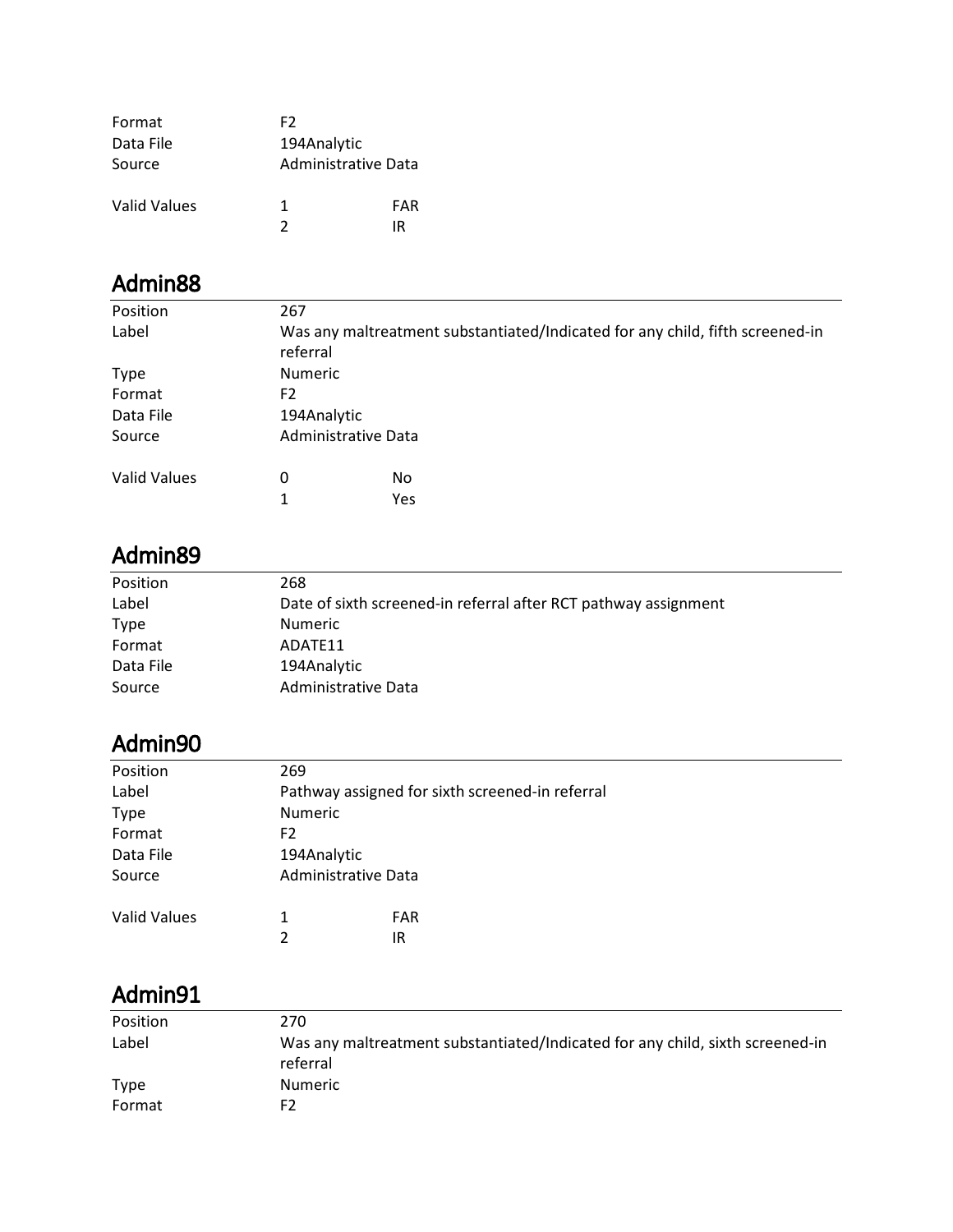| Data File    | 194Analytic         |           |
|--------------|---------------------|-----------|
| Source       | Administrative Data |           |
| Valid Values | O<br>1              | N٥<br>Yes |

| Position    | 271                                                                         |
|-------------|-----------------------------------------------------------------------------|
| Label       | Number of referrals to ongoing services during the 365 day reporting period |
| <b>Type</b> | <b>Numeric</b>                                                              |
| Format      | F2                                                                          |
| Data File   | 194Analytic                                                                 |
| Source      | Administrative Data                                                         |

#### Admin105

| Position            | 272            |                                                                                                                                  |  |
|---------------------|----------------|----------------------------------------------------------------------------------------------------------------------------------|--|
| Label               |                | Is there any active involvement with any caregiver or any child with child<br>welfare at the end of the 365 day reporting period |  |
| <b>Type</b>         | <b>Numeric</b> |                                                                                                                                  |  |
| Format              | F2             |                                                                                                                                  |  |
| Data File           | 194Analytic    |                                                                                                                                  |  |
| Source              |                | Administrative Data                                                                                                              |  |
| <b>Valid Values</b> | 0              | No                                                                                                                               |  |
|                     |                | Yes                                                                                                                              |  |

# CaseType

| Position            | 273                  |                                |  |
|---------------------|----------------------|--------------------------------|--|
| Label               | Was this:            |                                |  |
| <b>Type</b>         | Numeric              |                                |  |
| Format              | F1                   |                                |  |
| Data File           | 194Analytic          |                                |  |
| Source              | <b>Family Survey</b> |                                |  |
| <b>Valid Values</b> | 1                    | An Alternative Response Case   |  |
|                     | $\overline{2}$       | An Investigation Response Case |  |

| Position    | 274                                                                                                                |
|-------------|--------------------------------------------------------------------------------------------------------------------|
| Label       | 1. How satisfied are you with the way you and your family were treated by the<br>caseworker who visited your home? |
| <b>Type</b> | <b>Numeric</b>                                                                                                     |
| Format      | F1.                                                                                                                |
| Data File   | 194Analytic                                                                                                        |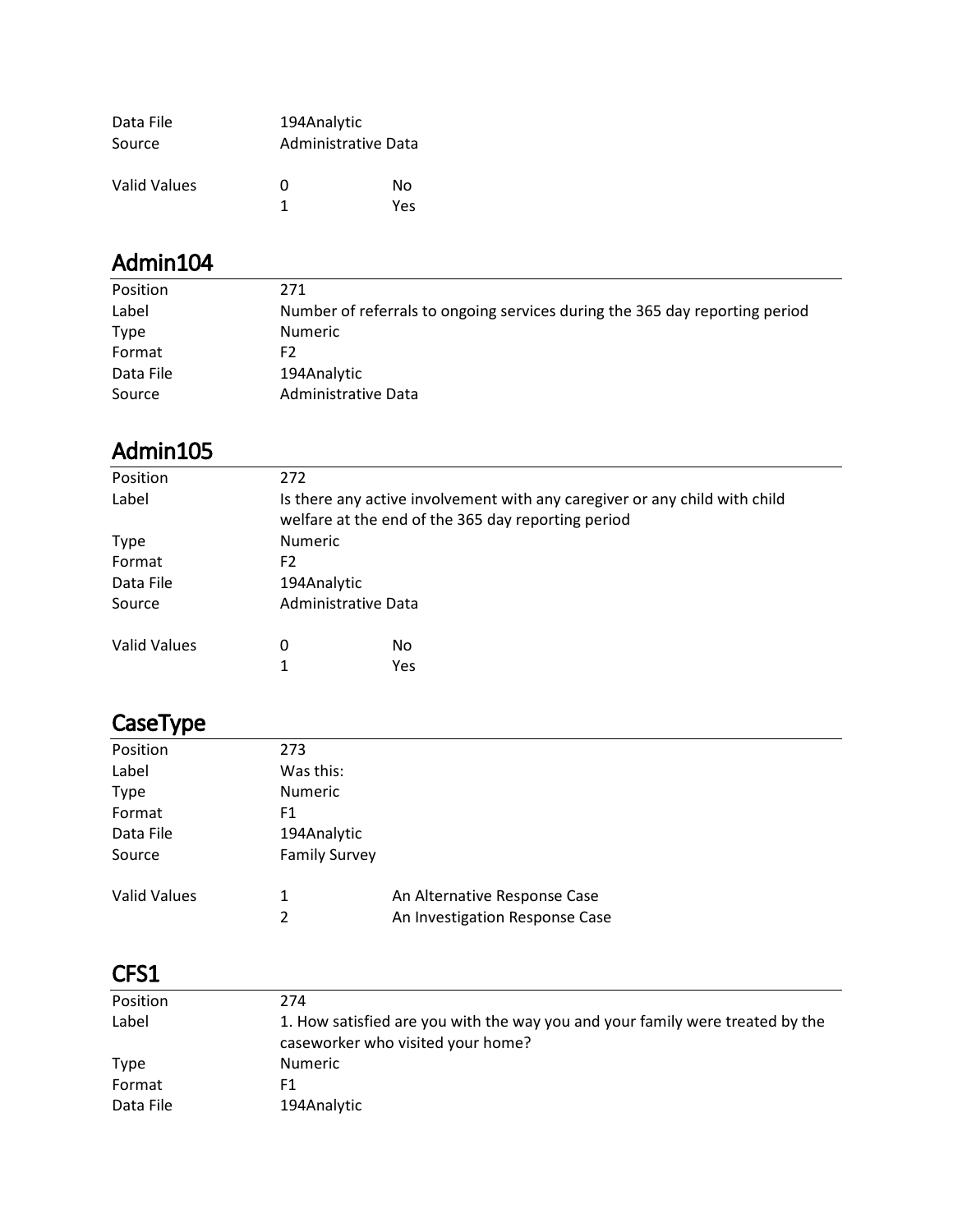| Source       | <b>Family Survey</b> |                                                              |
|--------------|----------------------|--------------------------------------------------------------|
| Valid Values | ົ                    | Very satisfied<br>Somewhat satisfied<br>Not at all satisfied |
|              |                      |                                                              |

| Position            | 275                  |                                                                              |  |
|---------------------|----------------------|------------------------------------------------------------------------------|--|
| Label               | caseworker?          | 2. How satisfied are you with the help you and your family received from the |  |
| <b>Type</b>         | <b>Numeric</b>       |                                                                              |  |
| Format              | F1                   |                                                                              |  |
| Data File           | 194Analytic          |                                                                              |  |
| Source              | <b>Family Survey</b> |                                                                              |  |
| <b>Valid Values</b> | 1                    | Very satisfied                                                               |  |
|                     | 2                    | Somewhat satisfied                                                           |  |
|                     | 3                    | Not at all satisfied                                                         |  |

# CFS3

| Position     | 276                  |                                                                                                                        |  |  |
|--------------|----------------------|------------------------------------------------------------------------------------------------------------------------|--|--|
| Label        |                      | 3. How likely would you be to call the caseworker or [Agency name] if you or<br>your family needed help in the future? |  |  |
| <b>Type</b>  | <b>Numeric</b>       |                                                                                                                        |  |  |
| Format       | F1                   |                                                                                                                        |  |  |
| Data File    |                      | 194Analytic                                                                                                            |  |  |
| Source       | <b>Family Survey</b> |                                                                                                                        |  |  |
| Valid Values | 1                    | Very likely                                                                                                            |  |  |
|              | 2                    | Somewhat likely                                                                                                        |  |  |
|              | 3                    | Not at all likely                                                                                                      |  |  |
|              |                      |                                                                                                                        |  |  |

### CFS4A

| Position            | 277                  |                                                                                                     |  |  |
|---------------------|----------------------|-----------------------------------------------------------------------------------------------------|--|--|
| Label               |                      | 4. How did you feel after the first time a [Agency name] caseworker came to<br>your home: Relieved? |  |  |
| <b>Type</b>         | <b>Numeric</b>       |                                                                                                     |  |  |
| Format              | F1                   |                                                                                                     |  |  |
| Data File           |                      | 194Analytic                                                                                         |  |  |
| Source              | <b>Family Survey</b> |                                                                                                     |  |  |
| <b>Valid Values</b> | 0                    | No                                                                                                  |  |  |
|                     |                      | Yes                                                                                                 |  |  |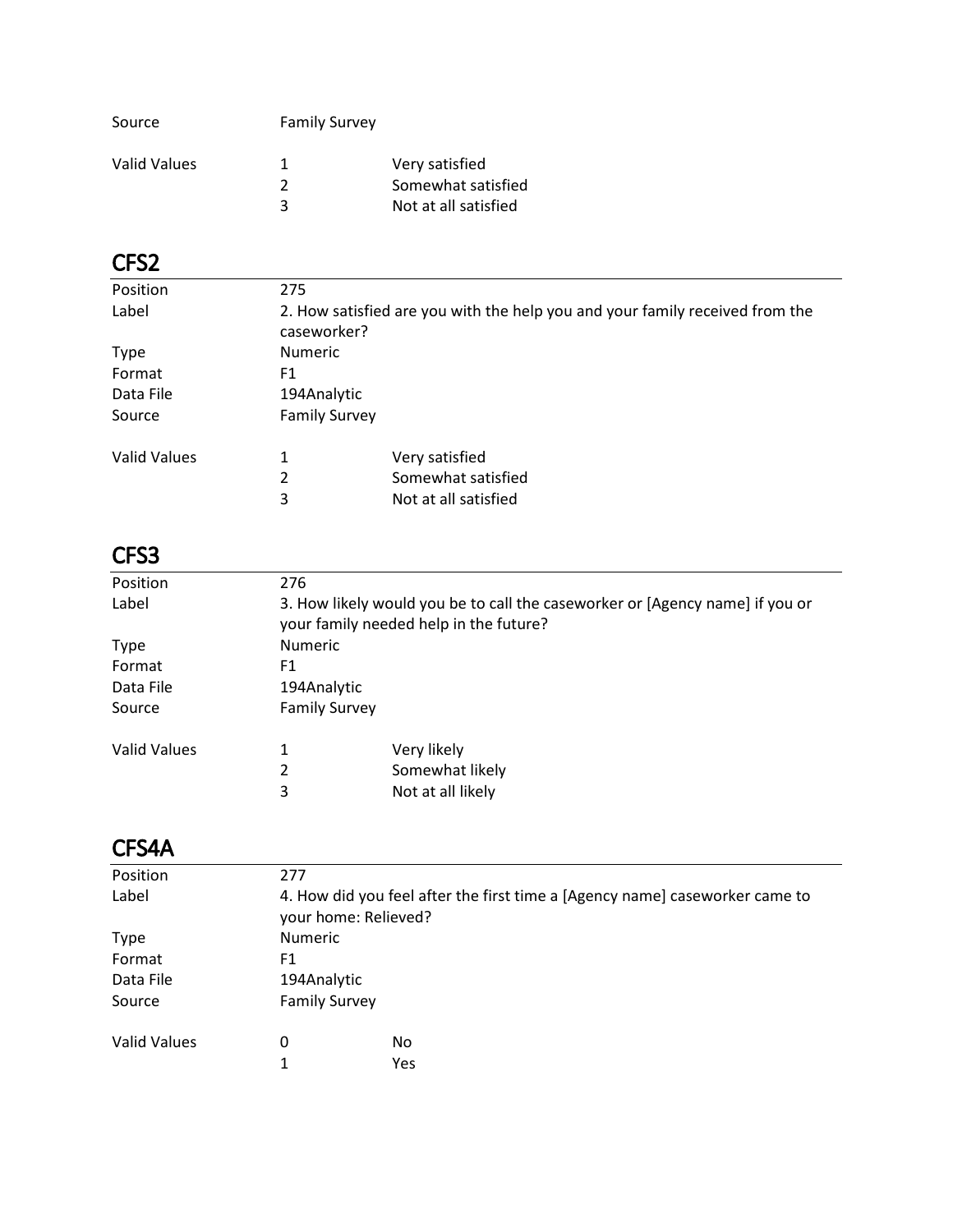#### CFS4B

| Position            | 278                  |                                                                                                      |  |
|---------------------|----------------------|------------------------------------------------------------------------------------------------------|--|
| Label               |                      | 4. How did you feel after the first time a [Agency name] caseworker came to<br>your home: Respected? |  |
| Type                | <b>Numeric</b>       |                                                                                                      |  |
| Format              | F1                   |                                                                                                      |  |
| Data File           | 194Analytic          |                                                                                                      |  |
| Source              | <b>Family Survey</b> |                                                                                                      |  |
| <b>Valid Values</b> | 0                    | No                                                                                                   |  |
|                     | 1                    | Yes                                                                                                  |  |

### CFS4C

| Position            | 279                    |                                                                             |  |
|---------------------|------------------------|-----------------------------------------------------------------------------|--|
| Label               | your home: Encouraged? | 4. How did you feel after the first time a [Agency name] caseworker came to |  |
| <b>Type</b>         | <b>Numeric</b>         |                                                                             |  |
| Format              | F1                     |                                                                             |  |
| Data File           | 194Analytic            |                                                                             |  |
| Source              | <b>Family Survey</b>   |                                                                             |  |
| <b>Valid Values</b> | 0                      | No                                                                          |  |
|                     | 1                      | Yes                                                                         |  |

### CFS4D

| Position            | 280                  |                                                                             |  |
|---------------------|----------------------|-----------------------------------------------------------------------------|--|
| Label               | your home: Angry?    | 4. How did you feel after the first time a [Agency name] caseworker came to |  |
| <b>Type</b>         | <b>Numeric</b>       |                                                                             |  |
| Format              | F1                   |                                                                             |  |
| Data File           | 194Analytic          |                                                                             |  |
| Source              | <b>Family Survey</b> |                                                                             |  |
| <b>Valid Values</b> | 0                    | No                                                                          |  |
|                     | 1                    | Yes                                                                         |  |
|                     |                      |                                                                             |  |

#### CFS4E

| Position    | 281                                                                                                |
|-------------|----------------------------------------------------------------------------------------------------|
| Label       | 4. How did you feel after the first time a [Agency name] caseworker came to<br>your home: Worried? |
| <b>Type</b> | <b>Numeric</b>                                                                                     |
| Format      | F1                                                                                                 |
| Data File   | 194Analytic                                                                                        |
| Source      | <b>Family Survey</b>                                                                               |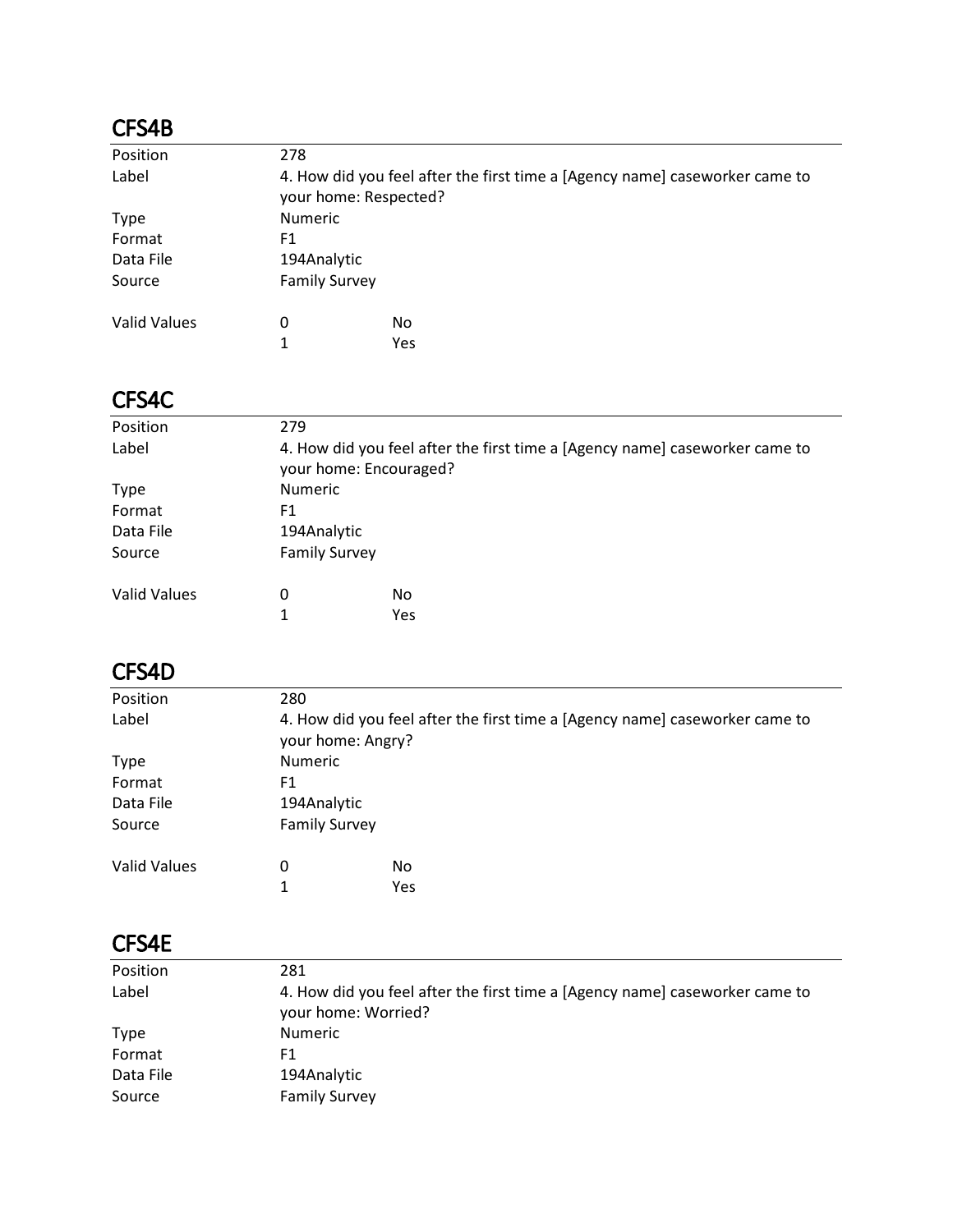| <b>Valid Values</b> | O | No  |
|---------------------|---|-----|
|                     |   | Yes |

### CFS4F

| Position            | 282                                                                                                 |     |  |
|---------------------|-----------------------------------------------------------------------------------------------------|-----|--|
| Label               | 4. How did you feel after the first time a [Agency name] caseworker came to<br>your home: Thankful? |     |  |
| <b>Type</b>         | <b>Numeric</b>                                                                                      |     |  |
| Format              | F1                                                                                                  |     |  |
| Data File           | 194Analytic                                                                                         |     |  |
| Source              | <b>Family Survey</b>                                                                                |     |  |
| <b>Valid Values</b> | 0                                                                                                   | No. |  |
|                     |                                                                                                     | Yes |  |

### CFS4G

| Position<br>283<br>Label<br>your home: Hopeful?<br><b>Numeric</b><br><b>Type</b><br>Format<br>F1<br>Data File<br>194Analytic<br><b>Family Survey</b><br>Source<br><b>Valid Values</b><br>0<br>No<br>Yes<br>1 |                                                                             |  |  |  |
|--------------------------------------------------------------------------------------------------------------------------------------------------------------------------------------------------------------|-----------------------------------------------------------------------------|--|--|--|
|                                                                                                                                                                                                              |                                                                             |  |  |  |
|                                                                                                                                                                                                              | 4. How did you feel after the first time a [Agency name] caseworker came to |  |  |  |
|                                                                                                                                                                                                              |                                                                             |  |  |  |
|                                                                                                                                                                                                              |                                                                             |  |  |  |
|                                                                                                                                                                                                              |                                                                             |  |  |  |
|                                                                                                                                                                                                              |                                                                             |  |  |  |
|                                                                                                                                                                                                              |                                                                             |  |  |  |
|                                                                                                                                                                                                              |                                                                             |  |  |  |

## CFS4H

| Position            | 284                                                                                                  |     |  |
|---------------------|------------------------------------------------------------------------------------------------------|-----|--|
| Label               | 4. How did you feel after the first time a [Agency name] caseworker came to<br>your home: Comforted? |     |  |
| <b>Type</b>         | <b>Numeric</b>                                                                                       |     |  |
| Format              | F1                                                                                                   |     |  |
| Data File           | 194Analytic                                                                                          |     |  |
| Source              | <b>Family Survey</b>                                                                                 |     |  |
| <b>Valid Values</b> | 0                                                                                                    | No. |  |
|                     | 1                                                                                                    | Yes |  |

### CFS4I

| <b>Position</b> | 285                                                                         |
|-----------------|-----------------------------------------------------------------------------|
| Label           | 4. How did you feel after the first time a [Agency name] caseworker came to |
|                 | your home: Stressed?                                                        |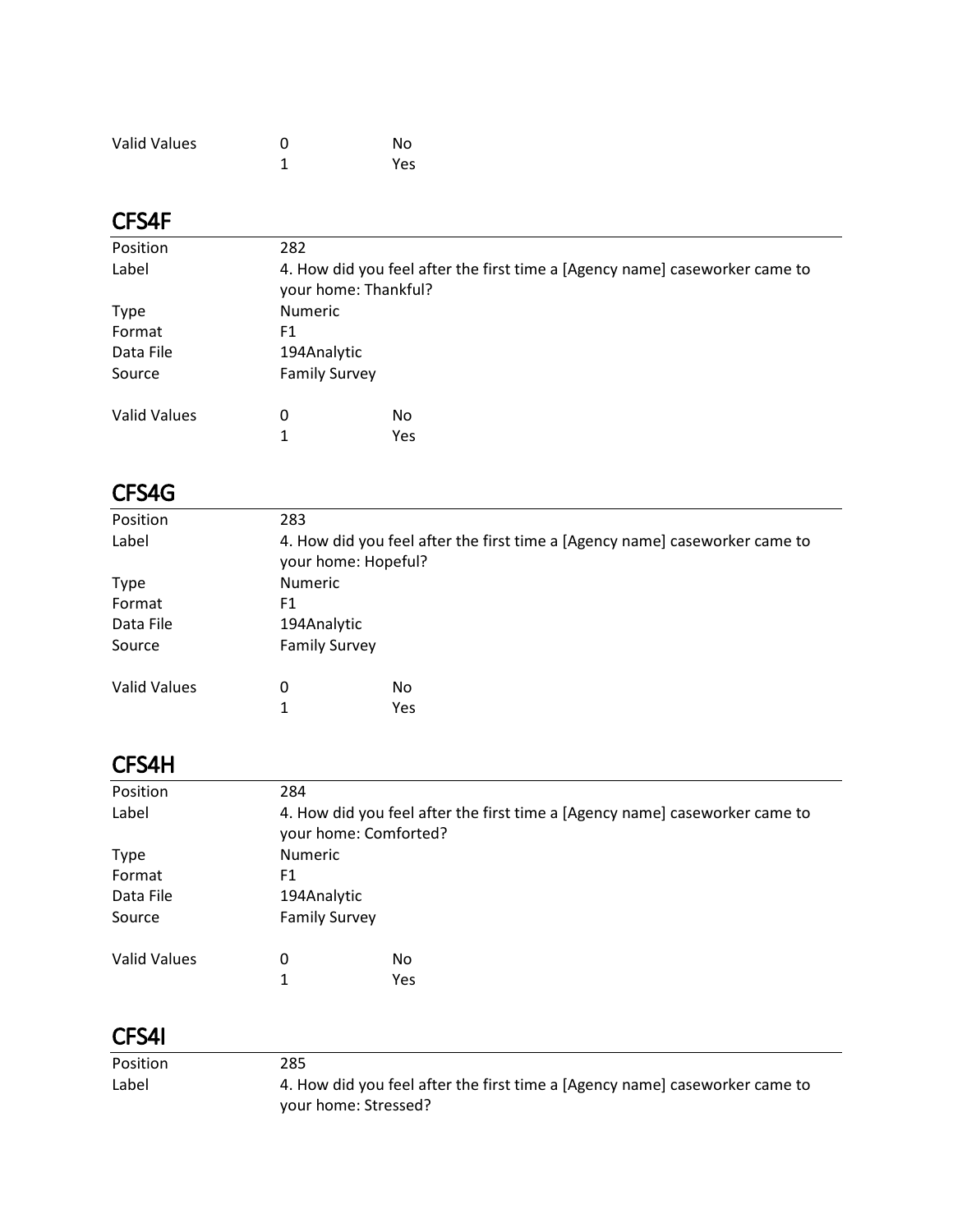| <b>Type</b>  | Numeric              |     |
|--------------|----------------------|-----|
| Format       | F1                   |     |
| Data File    | 194Analytic          |     |
| Source       | <b>Family Survey</b> |     |
| Valid Values | 0                    | No  |
|              | 1                    | Υρς |

# CFS4J

| Position            | 286                                                                                               |           |  |  |
|---------------------|---------------------------------------------------------------------------------------------------|-----------|--|--|
| Label               | 4. How did you feel after the first time a [Agency name] caseworker came to<br>your home: Afraid? |           |  |  |
| <b>Type</b>         | <b>Numeric</b>                                                                                    |           |  |  |
| Format              | F1                                                                                                |           |  |  |
| Data File           | 194Analytic                                                                                       |           |  |  |
| Source              | <b>Family Survey</b>                                                                              |           |  |  |
| <b>Valid Values</b> | 0<br>1                                                                                            | No<br>Yes |  |  |

# CFS4K

| Position            | 287                                                                                                     |           |  |
|---------------------|---------------------------------------------------------------------------------------------------------|-----------|--|
| Label               | 4. How did you feel after the first time a [Agency name] caseworker came to<br>your home: Disrespected? |           |  |
| <b>Type</b>         | <b>Numeric</b>                                                                                          |           |  |
| Format              | F1                                                                                                      |           |  |
| Data File           | 194Analytic                                                                                             |           |  |
| Source              | <b>Family Survey</b>                                                                                    |           |  |
| <b>Valid Values</b> | 0<br>1                                                                                                  | No<br>Yes |  |

# CFS4L

| Position            | 288                                                                                                    |           |  |
|---------------------|--------------------------------------------------------------------------------------------------------|-----------|--|
| Label               | 4. How did you feel after the first time a [Agency name] caseworker came to<br>your home: Discouraged? |           |  |
| <b>Type</b>         | <b>Numeric</b>                                                                                         |           |  |
| Format              | F1                                                                                                     |           |  |
| Data File           | 194Analytic                                                                                            |           |  |
| Source              | <b>Family Survey</b>                                                                                   |           |  |
| <b>Valid Values</b> | 0<br>1                                                                                                 | No<br>Yes |  |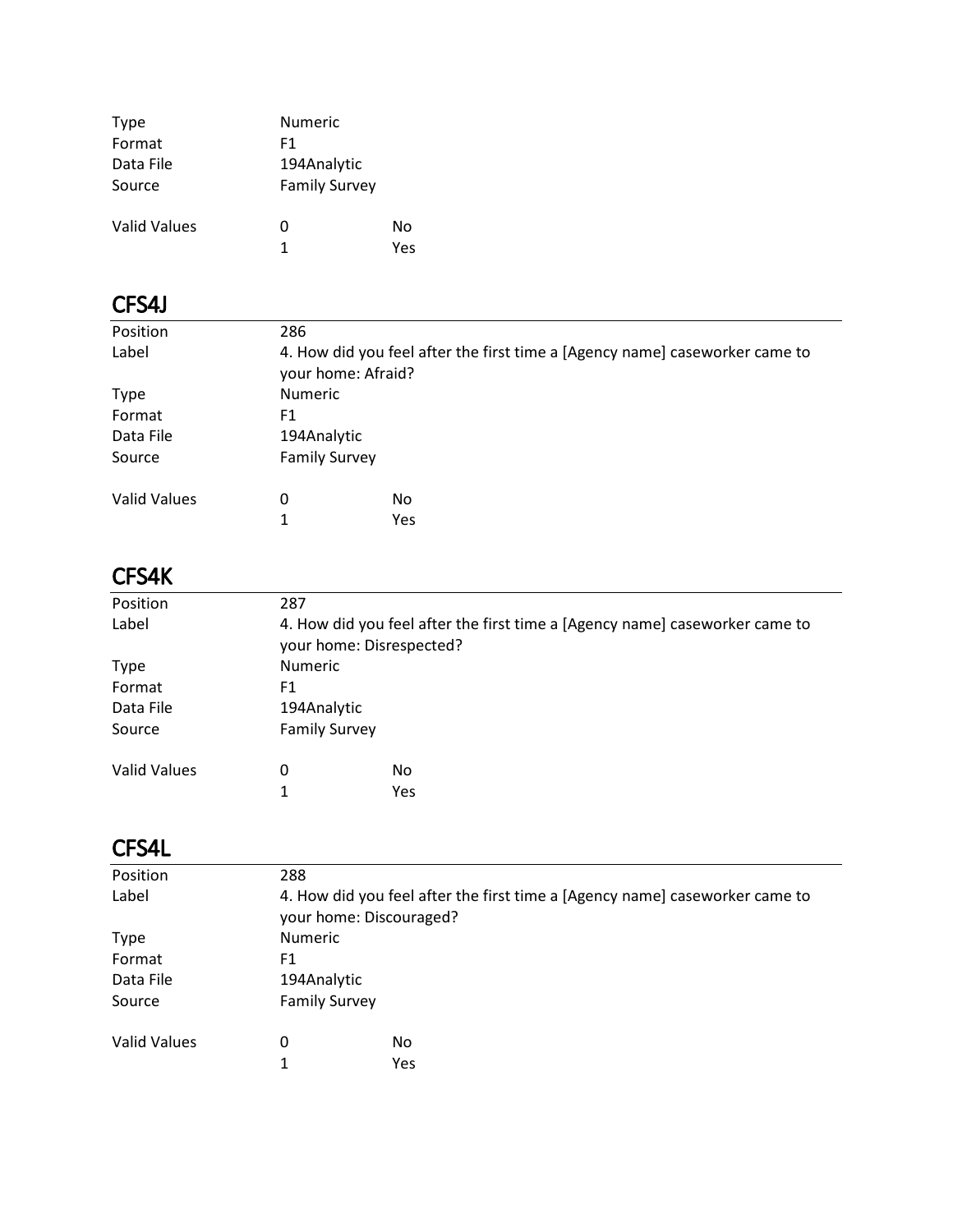| Position            | 289                  |                                                                           |  |
|---------------------|----------------------|---------------------------------------------------------------------------|--|
| Label               |                      | 5. About how many times did you or other members of your family meet with |  |
|                     | the caseworker?      |                                                                           |  |
| <b>Type</b>         | <b>Numeric</b>       |                                                                           |  |
| Format              | F1                   |                                                                           |  |
| Data File           | 194Analytic          |                                                                           |  |
| Source              | <b>Family Survey</b> |                                                                           |  |
| <b>Valid Values</b> | 1                    | 1                                                                         |  |
|                     | 2                    | $2 - 5$                                                                   |  |
|                     | 3                    | $6 - 10$                                                                  |  |
|                     | 4                    | More than 10                                                              |  |

# CFS6

| Position            | 290                                                                                                             |                      |  |  |
|---------------------|-----------------------------------------------------------------------------------------------------------------|----------------------|--|--|
| Label               | 6. Overall, how carefully did the caseworker listen to what you and other<br>members of your family had to say? |                      |  |  |
| <b>Type</b>         |                                                                                                                 | <b>Numeric</b>       |  |  |
| Format              | F1                                                                                                              |                      |  |  |
| Data File           | 194Analytic                                                                                                     |                      |  |  |
| Source              | <b>Family Survey</b>                                                                                            |                      |  |  |
| <b>Valid Values</b> | 1                                                                                                               | Very carefully       |  |  |
|                     | 2                                                                                                               | Somewhat carefully   |  |  |
|                     | 3                                                                                                               | Not at all carefully |  |  |
|                     |                                                                                                                 |                      |  |  |

## CFS7

| Position            | 291                  |                                                                         |  |  |
|---------------------|----------------------|-------------------------------------------------------------------------|--|--|
| Label               |                      | 7. Overall, how well do you feel the caseworker understood you and your |  |  |
|                     |                      | family's needs?                                                         |  |  |
| <b>Type</b>         | <b>Numeric</b>       |                                                                         |  |  |
| Format              | F1                   |                                                                         |  |  |
| Data File           | 194Analytic          |                                                                         |  |  |
| Source              | <b>Family Survey</b> |                                                                         |  |  |
| <b>Valid Values</b> | 1                    | Very well                                                               |  |  |
|                     | 2                    | Somewhat well                                                           |  |  |
|                     | 3                    | Not at all well                                                         |  |  |
|                     |                      |                                                                         |  |  |

| 8. Were there things that were important to you or your family that did not get |
|---------------------------------------------------------------------------------|
|                                                                                 |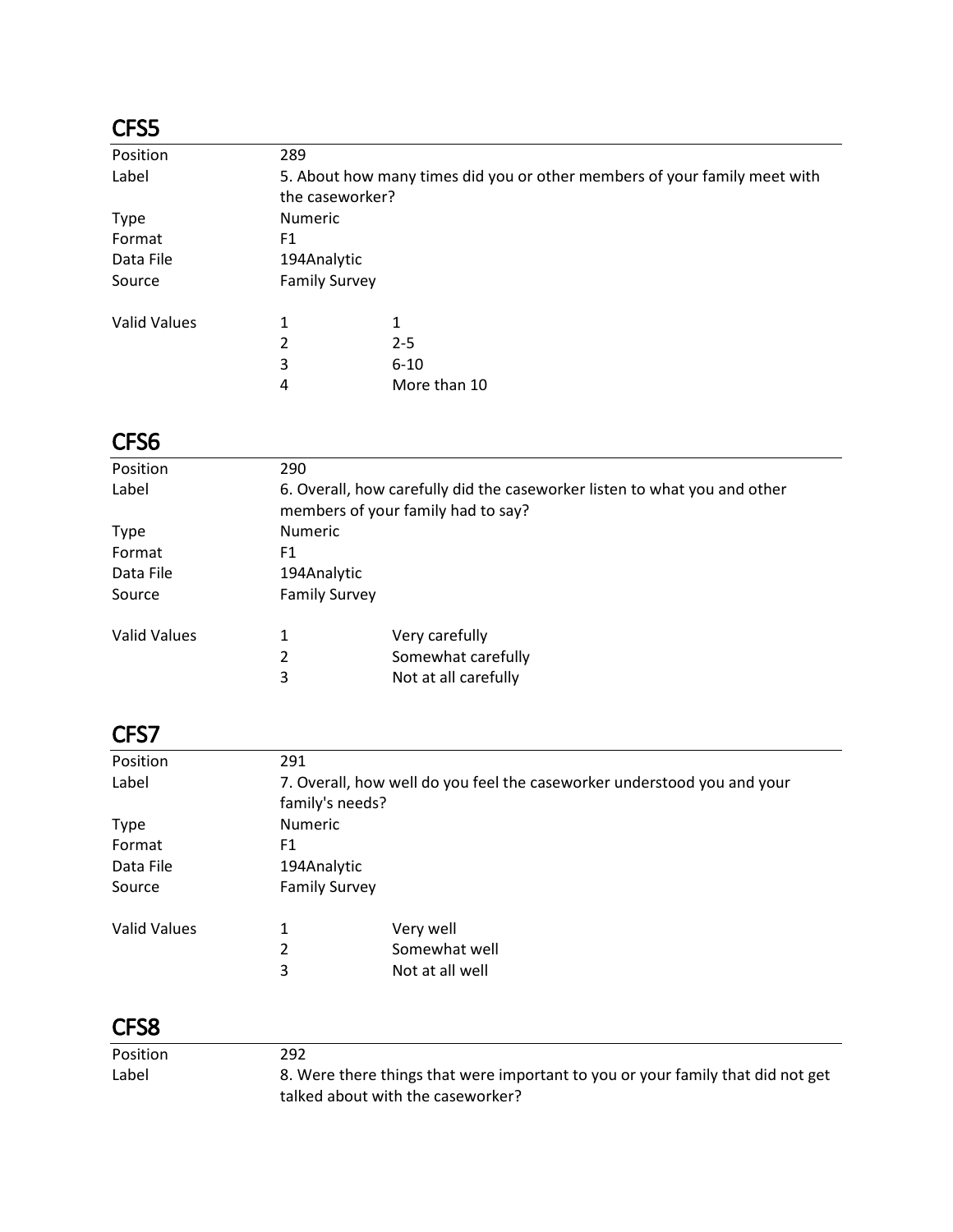| Type         | Numeric              |     |
|--------------|----------------------|-----|
| Format       | F1                   |     |
| Data File    | 194Analytic          |     |
| Source       | <b>Family Survey</b> |     |
| Valid Values | 0                    | N٥  |
|              | 1                    | Yes |

| Position            | 293                  |                                                                      |  |
|---------------------|----------------------|----------------------------------------------------------------------|--|
| Label               |                      | 9. How often did the caseworker consider your opinions before making |  |
|                     |                      | decisions that concerned you and your family?                        |  |
| <b>Type</b>         | <b>Numeric</b>       |                                                                      |  |
| Format              | F1                   |                                                                      |  |
| Data File           | 194Analytic          |                                                                      |  |
| Source              | <b>Family Survey</b> |                                                                      |  |
| <b>Valid Values</b> | 1                    | Always                                                               |  |
|                     | 2                    | Sometimes                                                            |  |
|                     | 3                    | Never                                                                |  |
|                     |                      |                                                                      |  |

# CFS10

| Position            | 294                  |                                                                               |  |  |
|---------------------|----------------------|-------------------------------------------------------------------------------|--|--|
| Label               |                      | 10. Did the caseworker recognize the things that you and your family do well? |  |  |
| <b>Type</b>         | <b>Numeric</b>       |                                                                               |  |  |
| Format              | F1                   |                                                                               |  |  |
| Data File           | 194Analytic          |                                                                               |  |  |
| Source              | <b>Family Survey</b> |                                                                               |  |  |
| <b>Valid Values</b> | 0                    | No                                                                            |  |  |
|                     |                      | Yes                                                                           |  |  |
|                     |                      |                                                                               |  |  |

| Position            | 295                  |                                                |  |
|---------------------|----------------------|------------------------------------------------|--|
| Label               |                      | 11. How easy was it to contact the caseworker? |  |
| <b>Type</b>         | <b>Numeric</b>       |                                                |  |
| Format              | F1                   |                                                |  |
| Data File           | 194Analytic          |                                                |  |
| Source              | <b>Family Survey</b> |                                                |  |
| <b>Valid Values</b> | 1                    | Very easy                                      |  |
|                     | 2                    | Somewhat easy                                  |  |
|                     | 3                    | Not at all easy                                |  |
|                     |                      |                                                |  |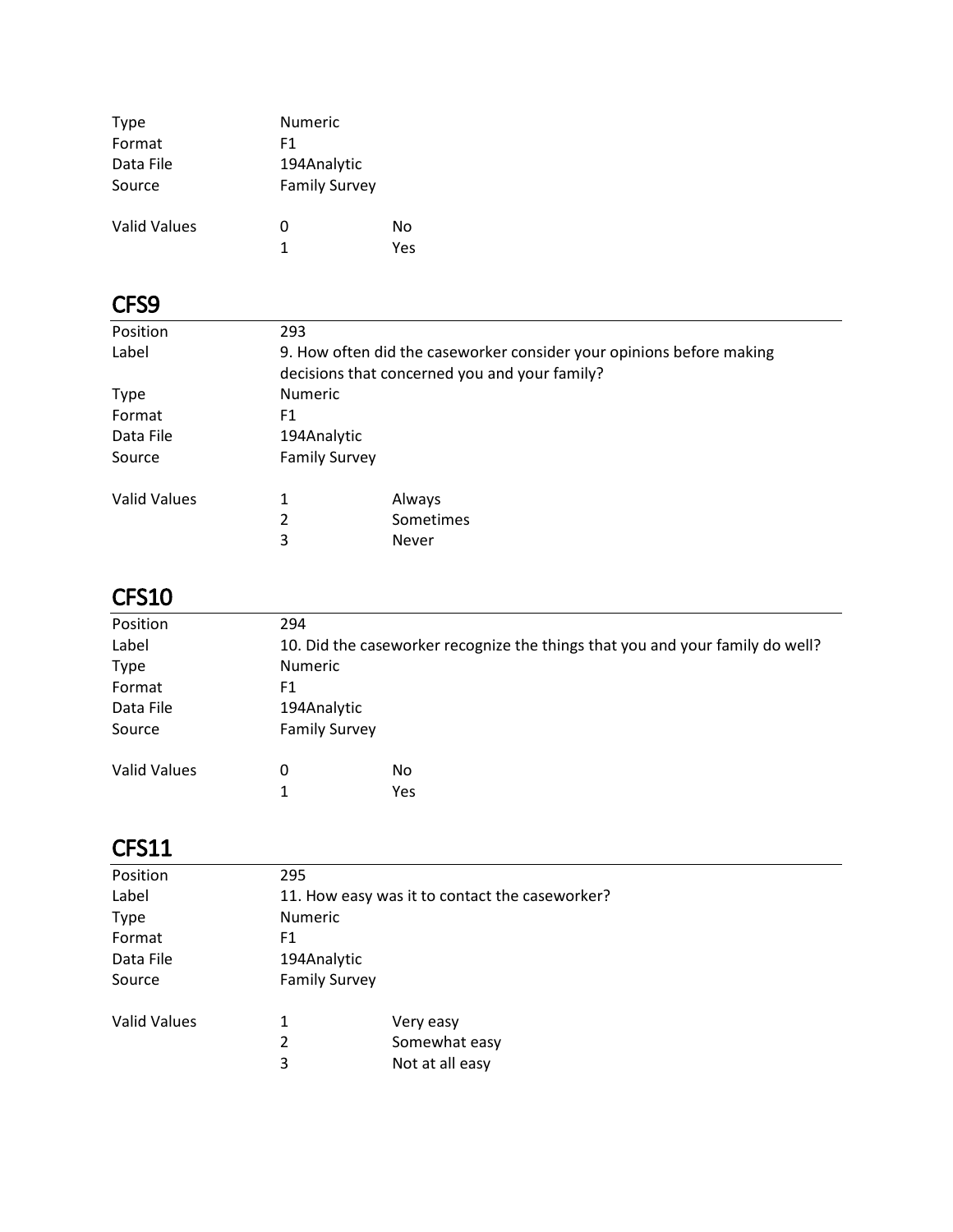### CFS12A

| Position     | 296                  |                                                                                                                                            |  |
|--------------|----------------------|--------------------------------------------------------------------------------------------------------------------------------------------|--|
| Label        |                      | 12. Did you or your family get any of the following help or services during your<br>experience with [Agency name here]: Emergency shelter? |  |
| Type         | <b>Numeric</b>       |                                                                                                                                            |  |
| Format       | F1                   |                                                                                                                                            |  |
| Data File    | 194Analytic          |                                                                                                                                            |  |
| Source       | <b>Family Survey</b> |                                                                                                                                            |  |
| Valid Values | 0                    | No.                                                                                                                                        |  |
|              |                      | Yes                                                                                                                                        |  |

### CFS12B

| Position     | 297                                                                                                                                                              |            |  |
|--------------|------------------------------------------------------------------------------------------------------------------------------------------------------------------|------------|--|
| Label        | 12. Did you or your family get any of the following help or services during your<br>experience with [Agency name here]: Car repair or transportation assistance? |            |  |
| <b>Type</b>  | <b>Numeric</b>                                                                                                                                                   |            |  |
| Format       | F1                                                                                                                                                               |            |  |
| Data File    | 194Analytic                                                                                                                                                      |            |  |
| Source       | <b>Family Survey</b>                                                                                                                                             |            |  |
| Valid Values | 0                                                                                                                                                                | No.<br>Yes |  |

### CFS12C

| Position            | 298                  |                                                                                                                                             |  |  |
|---------------------|----------------------|---------------------------------------------------------------------------------------------------------------------------------------------|--|--|
| Label               |                      | 12. Did you or your family get any of the following help or services during your<br>experience with [Agency name here]: Housing assistance? |  |  |
| <b>Type</b>         | <b>Numeric</b>       |                                                                                                                                             |  |  |
| Format              | F1                   |                                                                                                                                             |  |  |
| Data File           | 194Analytic          |                                                                                                                                             |  |  |
| Source              | <b>Family Survey</b> |                                                                                                                                             |  |  |
| <b>Valid Values</b> | 0                    | No                                                                                                                                          |  |  |
|                     |                      | Yes                                                                                                                                         |  |  |

### CFS12D

| Position  | 299                                                                                                                                                       |
|-----------|-----------------------------------------------------------------------------------------------------------------------------------------------------------|
| Label     | 12. Did you or your family get any of the following help or services during your<br>experience with [Agency name here]: Food or clothing for your family? |
| Type      | <b>Numeric</b>                                                                                                                                            |
| Format    | F1                                                                                                                                                        |
| Data File | 194Analytic                                                                                                                                               |
| Source    | <b>Family Survey</b>                                                                                                                                      |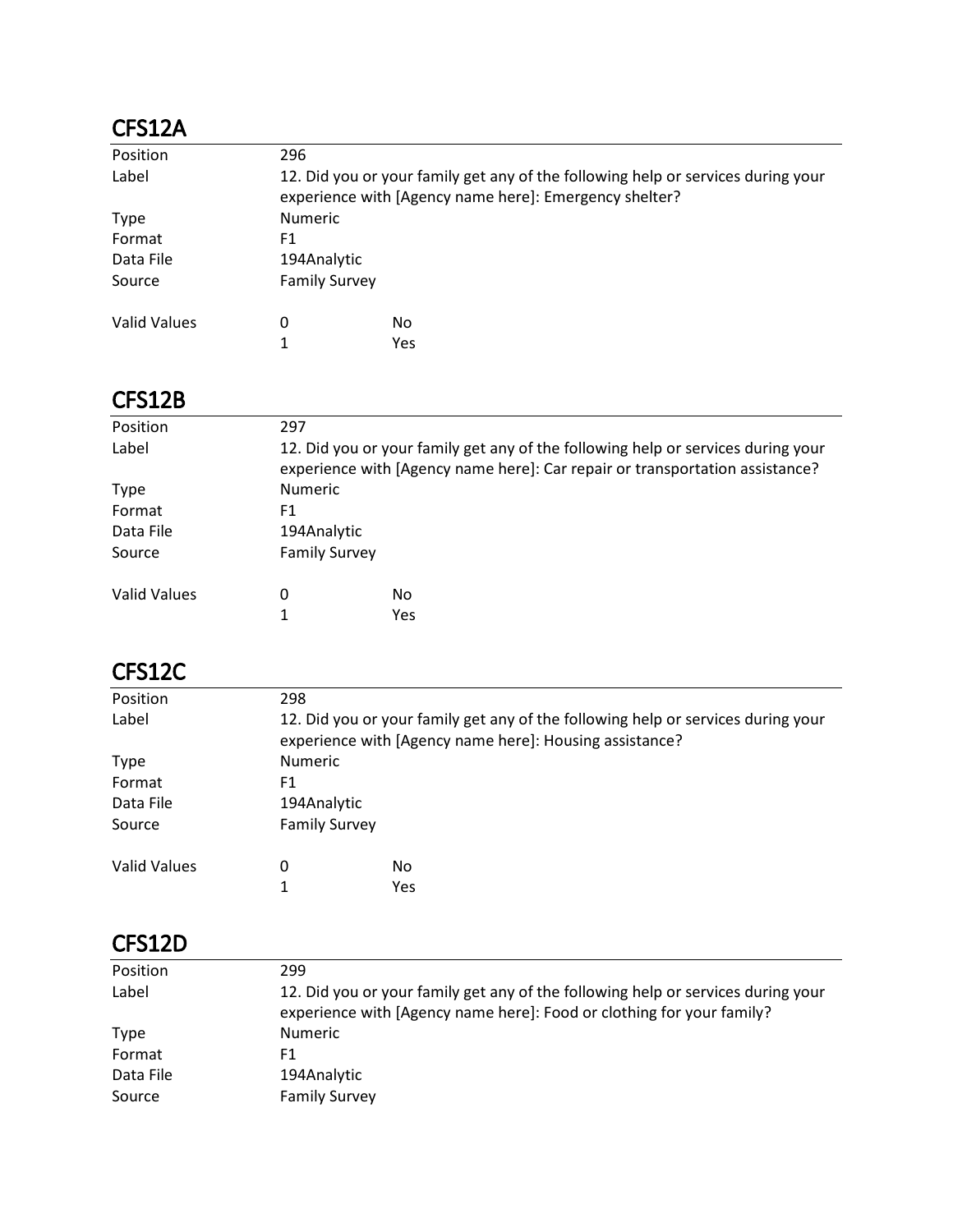| <b>Valid Values</b> | O | No  |
|---------------------|---|-----|
|                     |   | Yes |

#### CFS12E

| Position     | 300                                                                                                                                             |           |  |
|--------------|-------------------------------------------------------------------------------------------------------------------------------------------------|-----------|--|
| Label        | 12. Did you or your family get any of the following help or services during your<br>experience with [Agency name here]: Money to pay your rent? |           |  |
| <b>Type</b>  | <b>Numeric</b>                                                                                                                                  |           |  |
| Format       | F1                                                                                                                                              |           |  |
| Data File    | 194Analytic                                                                                                                                     |           |  |
| Source       | <b>Family Survey</b>                                                                                                                            |           |  |
| Valid Values | 0                                                                                                                                               | No<br>Yes |  |

#### CFS12F

| Position     | 301                                                                                                                                                           |     |  |
|--------------|---------------------------------------------------------------------------------------------------------------------------------------------------------------|-----|--|
| Label        | 12. Did you or your family get any of the following help or services during your<br>experience with [Agency name here]: Appliances, furniture or home repair? |     |  |
| <b>Type</b>  | <b>Numeric</b>                                                                                                                                                |     |  |
| Format       | F1                                                                                                                                                            |     |  |
| Data File    | 194Analytic                                                                                                                                                   |     |  |
| Source       | <b>Family Survey</b>                                                                                                                                          |     |  |
| Valid Values | 0                                                                                                                                                             | No  |  |
|              |                                                                                                                                                               | Yes |  |
|              |                                                                                                                                                               |     |  |

### CFS12G

| Position     | 302                  |                                                                                                                                                |  |
|--------------|----------------------|------------------------------------------------------------------------------------------------------------------------------------------------|--|
| Label        |                      | 12. Did you or your family get any of the following help or services during your<br>experience with [Agency name here]: Help paying utilities? |  |
| <b>Type</b>  | <b>Numeric</b>       |                                                                                                                                                |  |
| Format       | F1                   |                                                                                                                                                |  |
| Data File    | 194Analytic          |                                                                                                                                                |  |
| Source       | <b>Family Survey</b> |                                                                                                                                                |  |
| Valid Values | 0                    | No                                                                                                                                             |  |
|              |                      | Yes                                                                                                                                            |  |

### CFS12H

| <b>Position</b> | 303                                                                              |
|-----------------|----------------------------------------------------------------------------------|
| Label           | 12. Did you or your family get any of the following help or services during your |
|                 | experience with [Agency name here]: Welfare/public assistance services?          |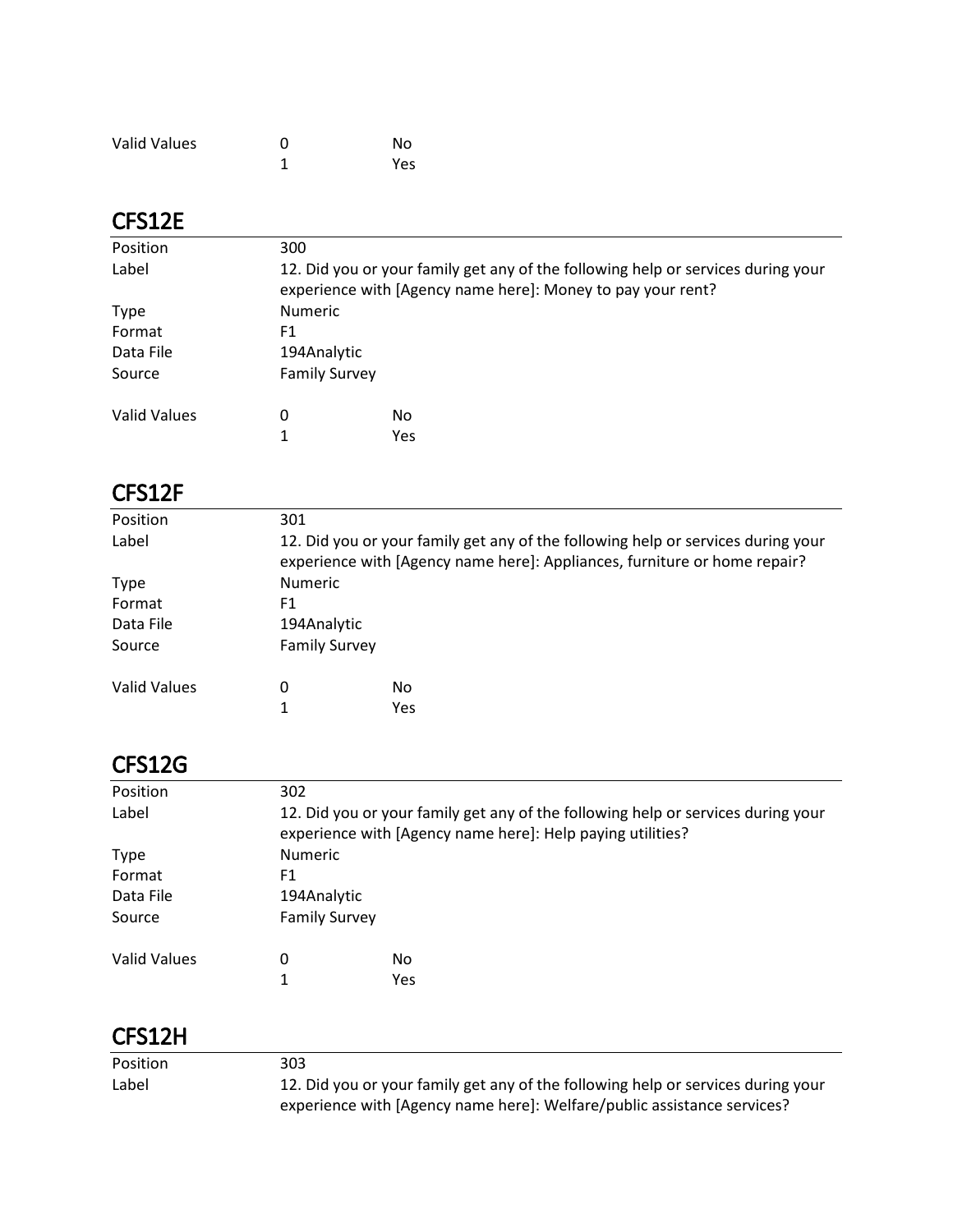| <b>Type</b>  | Numeric              |     |
|--------------|----------------------|-----|
| Format       | F1                   |     |
| Data File    | 194Analytic          |     |
| Source       | <b>Family Survey</b> |     |
| Valid Values | 0                    | No  |
|              | 1                    | Υρς |

### CFS12I

| Position            | 304                  |                                                                                                                                                                |  |  |
|---------------------|----------------------|----------------------------------------------------------------------------------------------------------------------------------------------------------------|--|--|
| Label               | family?              | 12. Did you or your family get any of the following help or services during your<br>experience with [Agency name here]: Medical or dental care for you or your |  |  |
| <b>Type</b>         | <b>Numeric</b>       |                                                                                                                                                                |  |  |
| Format              | F1                   |                                                                                                                                                                |  |  |
| Data File           | 194Analytic          |                                                                                                                                                                |  |  |
| Source              | <b>Family Survey</b> |                                                                                                                                                                |  |  |
| <b>Valid Values</b> | 0                    | No                                                                                                                                                             |  |  |
|                     |                      | <b>Yes</b>                                                                                                                                                     |  |  |
|                     |                      |                                                                                                                                                                |  |  |

## CFS12J

| Position            | 305            |                                                                                                                                                   |  |  |
|---------------------|----------------|---------------------------------------------------------------------------------------------------------------------------------------------------|--|--|
| Label               |                | 12. Did you or your family get any of the following help or services during your<br>experience with [Agency name here]: Any other financial help? |  |  |
| <b>Type</b>         | <b>Numeric</b> |                                                                                                                                                   |  |  |
| Format              | F1             |                                                                                                                                                   |  |  |
| Data File           |                | 194Analytic                                                                                                                                       |  |  |
| Source              |                | <b>Family Survey</b>                                                                                                                              |  |  |
| <b>Valid Values</b> | 0              | No<br>Yes                                                                                                                                         |  |  |
|                     |                |                                                                                                                                                   |  |  |

## CFS12K

| 306                                                                                                                                                                    |     |  |
|------------------------------------------------------------------------------------------------------------------------------------------------------------------------|-----|--|
|                                                                                                                                                                        |     |  |
| 12. Did you or your family get any of the following help or services during your<br>experience with [Agency name here]: Help for a family member with a<br>disability? |     |  |
| <b>Numeric</b>                                                                                                                                                         |     |  |
| F1                                                                                                                                                                     |     |  |
| 194Analytic                                                                                                                                                            |     |  |
| <b>Family Survey</b>                                                                                                                                                   |     |  |
| 0                                                                                                                                                                      | No. |  |
| 1                                                                                                                                                                      | Yes |  |
|                                                                                                                                                                        |     |  |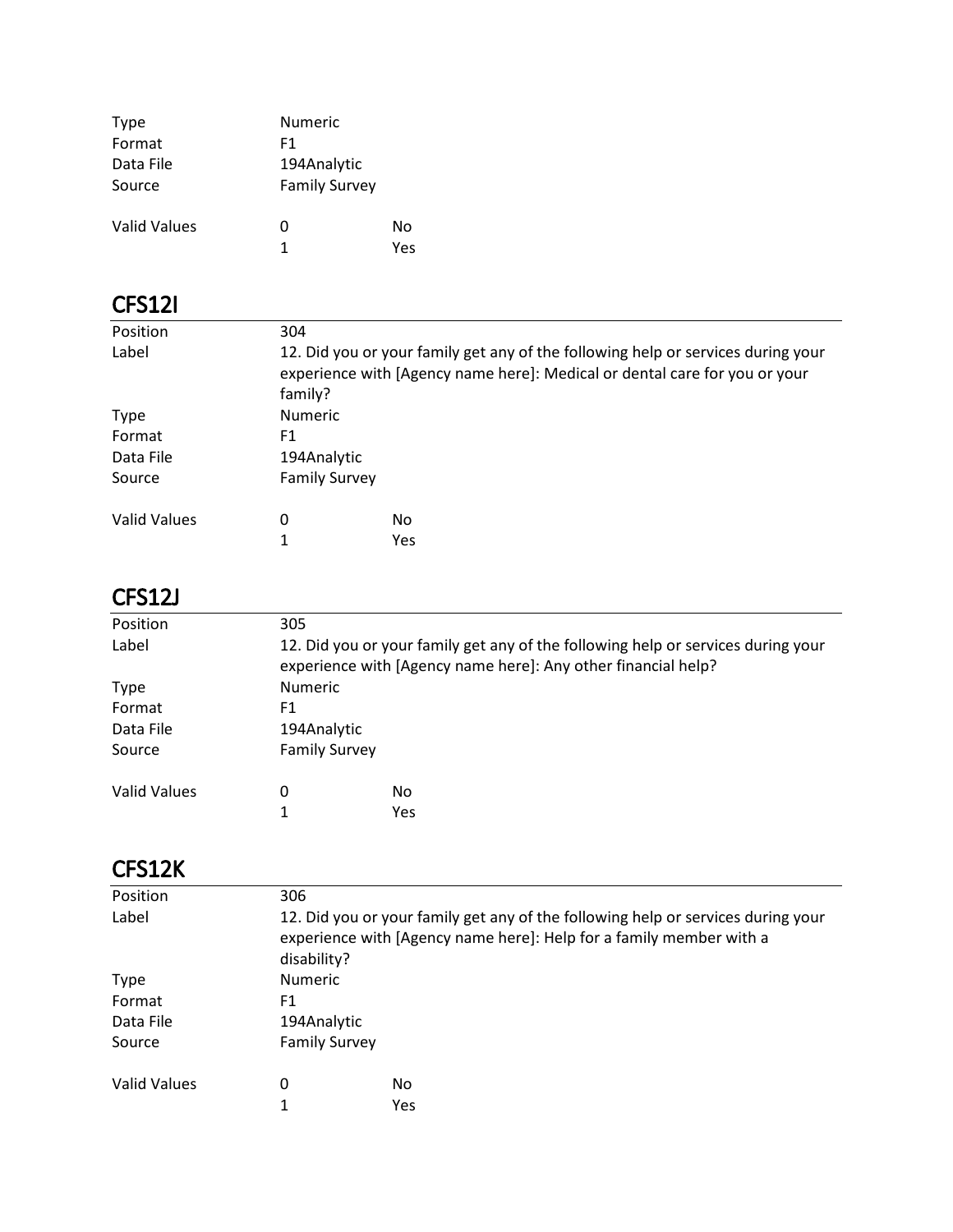#### CFS12L

| Position     | 307            |                                                                                                                                         |  |  |
|--------------|----------------|-----------------------------------------------------------------------------------------------------------------------------------------|--|--|
| Label        |                | 12. Did you or your family get any of the following help or services during your<br>experience with [Agency name here]: Legal services? |  |  |
| <b>Type</b>  | <b>Numeric</b> |                                                                                                                                         |  |  |
| Format       | F1             |                                                                                                                                         |  |  |
| Data File    |                | 194Analytic                                                                                                                             |  |  |
| Source       |                | <b>Family Survey</b>                                                                                                                    |  |  |
| Valid Values | 0              | No                                                                                                                                      |  |  |
|              |                | Yes                                                                                                                                     |  |  |

#### CFS12M

| Position     | 308                  |                                                                                                                                                                  |  |  |
|--------------|----------------------|------------------------------------------------------------------------------------------------------------------------------------------------------------------|--|--|
| Label        | or cleaning?         | 12. Did you or your family get any of the following help or services during your<br>experience with [Agency name here]: Assistance in your home, such as cooking |  |  |
| <b>Type</b>  | <b>Numeric</b>       |                                                                                                                                                                  |  |  |
| Format       | F1                   |                                                                                                                                                                  |  |  |
| Data File    | 194Analytic          |                                                                                                                                                                  |  |  |
| Source       | <b>Family Survey</b> |                                                                                                                                                                  |  |  |
| Valid Values | 0                    | No.<br><b>Yes</b>                                                                                                                                                |  |  |

### CFS12N

| Position            | 309                  |                                                                                                                                                           |  |  |  |
|---------------------|----------------------|-----------------------------------------------------------------------------------------------------------------------------------------------------------|--|--|--|
| Label               |                      | 12. Did you or your family get any of the following help or services during your<br>experience with [Agency name here]: Help with child care or day care? |  |  |  |
| <b>Type</b>         | <b>Numeric</b>       |                                                                                                                                                           |  |  |  |
| Format              | F1                   |                                                                                                                                                           |  |  |  |
| Data File           |                      | 194Analytic                                                                                                                                               |  |  |  |
| Source              | <b>Family Survey</b> |                                                                                                                                                           |  |  |  |
| <b>Valid Values</b> | 0                    | No                                                                                                                                                        |  |  |  |
|                     |                      | <b>Yes</b>                                                                                                                                                |  |  |  |

### CFS12O

| Position | 310                                                                                                                                                          |
|----------|--------------------------------------------------------------------------------------------------------------------------------------------------------------|
| Label    | 12. Did you or your family get any of the following help or services during your<br>experience with [Agency name here]: Help getting mental health services? |
| Type     | <b>Numeric</b>                                                                                                                                               |
| Format   | F1                                                                                                                                                           |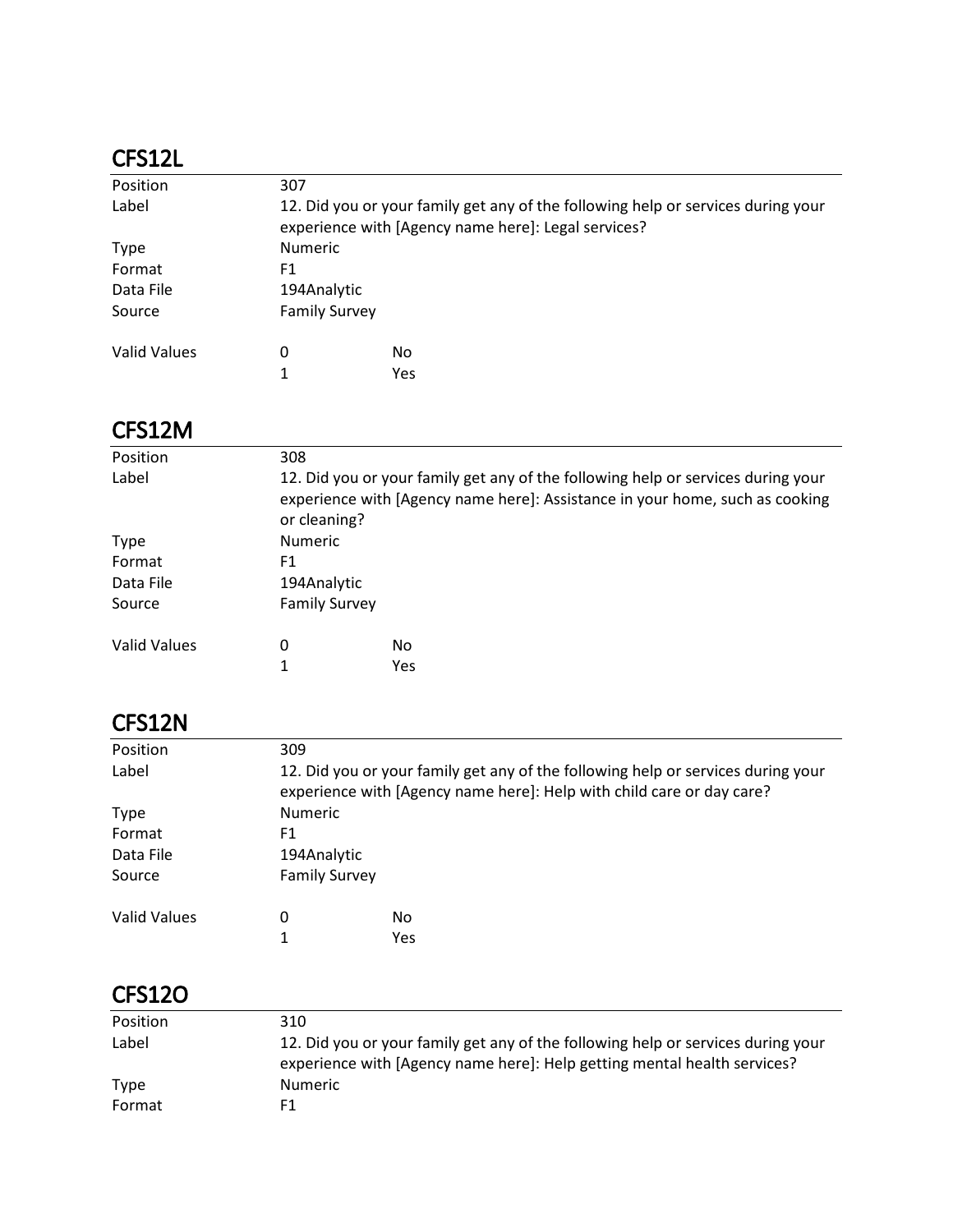| Data File    | 194Analytic          |     |
|--------------|----------------------|-----|
| Source       | <b>Family Survey</b> |     |
| Valid Values | O                    | N٥  |
|              | 1                    | Yes |

### CFS12P

| Position     | 311                                                                                                                                                                       |     |  |
|--------------|---------------------------------------------------------------------------------------------------------------------------------------------------------------------------|-----|--|
| Label        | 12. Did you or your family get any of the following help or services during your<br>experience with [Agency name here]: Respite care for time away from your<br>children? |     |  |
| <b>Type</b>  | <b>Numeric</b>                                                                                                                                                            |     |  |
| Format       | F1                                                                                                                                                                        |     |  |
| Data File    | 194Analytic                                                                                                                                                               |     |  |
| Source       | <b>Family Survey</b>                                                                                                                                                      |     |  |
| Valid Values | 0                                                                                                                                                                         | No. |  |
|              |                                                                                                                                                                           | Yes |  |

# CFS12Q

| Position     | 312                                                                                                                                                                |                  |  |
|--------------|--------------------------------------------------------------------------------------------------------------------------------------------------------------------|------------------|--|
| Label        | 12. Did you or your family get any of the following help or services during your<br>experience with [Agency name here]: Help in getting alcohol or drug treatment? |                  |  |
| <b>Type</b>  | <b>Numeric</b>                                                                                                                                                     |                  |  |
| Format       | F1                                                                                                                                                                 |                  |  |
| Data File    | 194Analytic                                                                                                                                                        |                  |  |
| Source       | <b>Family Survey</b>                                                                                                                                               |                  |  |
| Valid Values | 0                                                                                                                                                                  | No<br><b>Yes</b> |  |

#### CFS12R

| Position     | 313                                                                                                                                                                            |     |  |  |
|--------------|--------------------------------------------------------------------------------------------------------------------------------------------------------------------------------|-----|--|--|
| Label        | 12. Did you or your family get any of the following help or services during your<br>experience with [Agency name here]: Meetings with other parents about raising<br>children? |     |  |  |
| <b>Type</b>  | <b>Numeric</b>                                                                                                                                                                 |     |  |  |
| Format       | F1                                                                                                                                                                             |     |  |  |
| Data File    | 194Analytic                                                                                                                                                                    |     |  |  |
| Source       | <b>Family Survey</b>                                                                                                                                                           |     |  |  |
| Valid Values | 0                                                                                                                                                                              | No  |  |  |
|              | 1                                                                                                                                                                              | Yes |  |  |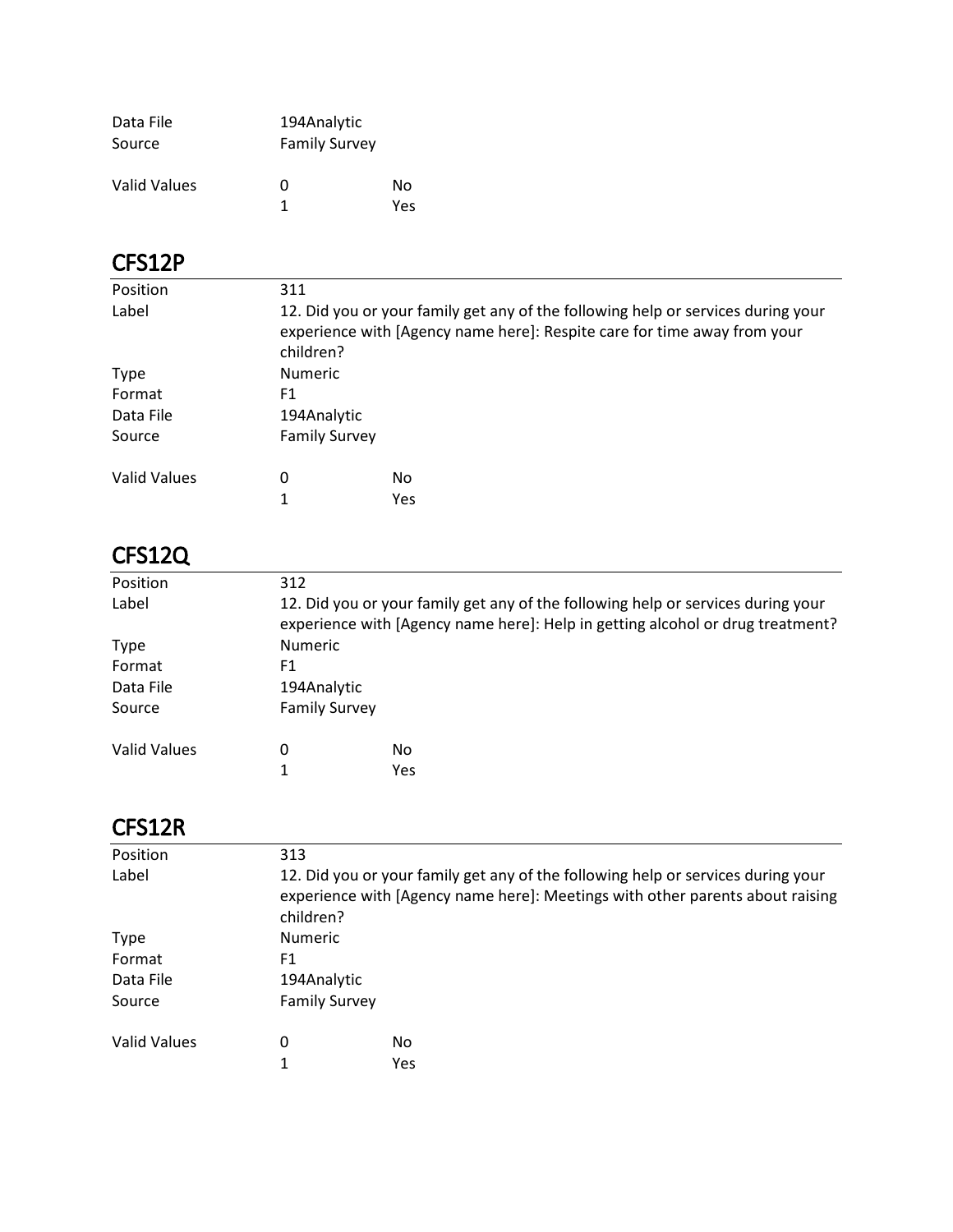### CFS12S

| Position     | 314                  |                                                                                                                                            |  |  |
|--------------|----------------------|--------------------------------------------------------------------------------------------------------------------------------------------|--|--|
| Label        |                      | 12. Did you or your family get any of the following help or services during your<br>experience with [Agency name here]: Parenting classes? |  |  |
| Type         |                      | <b>Numeric</b>                                                                                                                             |  |  |
| Format       | F1                   |                                                                                                                                            |  |  |
| Data File    |                      | 194Analytic                                                                                                                                |  |  |
| Source       | <b>Family Survey</b> |                                                                                                                                            |  |  |
| Valid Values | 0                    | No.                                                                                                                                        |  |  |
|              |                      | Yes                                                                                                                                        |  |  |

## CFS12T

| Position     | 315                                                                                                                                                               |     |  |
|--------------|-------------------------------------------------------------------------------------------------------------------------------------------------------------------|-----|--|
| Label        | 12. Did you or your family get any of the following help or services during your<br>experience with [Agency name here]: Help in getting into educational classes? |     |  |
| <b>Type</b>  | <b>Numeric</b>                                                                                                                                                    |     |  |
| Format       | F1                                                                                                                                                                |     |  |
| Data File    | 194Analytic                                                                                                                                                       |     |  |
| Source       | <b>Family Survey</b>                                                                                                                                              |     |  |
| Valid Values | 0                                                                                                                                                                 | No  |  |
|              |                                                                                                                                                                   | Yes |  |

### CFS12U

| Position            | 316                                                                                                                                                                                 |           |  |
|---------------------|-------------------------------------------------------------------------------------------------------------------------------------------------------------------------------------|-----------|--|
| Label               | 12. Did you or your family get any of the following help or services during your<br>experience with [Agency name here]: Counseling services (individual, family,<br>mental health)? |           |  |
| <b>Type</b>         | <b>Numeric</b>                                                                                                                                                                      |           |  |
| Format              | F1                                                                                                                                                                                  |           |  |
| Data File           | 194Analytic                                                                                                                                                                         |           |  |
| Source              | <b>Family Survey</b>                                                                                                                                                                |           |  |
| <b>Valid Values</b> | 0                                                                                                                                                                                   | No<br>Yes |  |

## CFS12V

| Position | 317                                                                                                                                                                            |
|----------|--------------------------------------------------------------------------------------------------------------------------------------------------------------------------------|
| Label    | 12. Did you or your family get any of the following help or services during your<br>experience with [Agency name here]: Help in looking for employment or in<br>changing jobs? |
| Type     | <b>Numeric</b>                                                                                                                                                                 |
| Format   | F1                                                                                                                                                                             |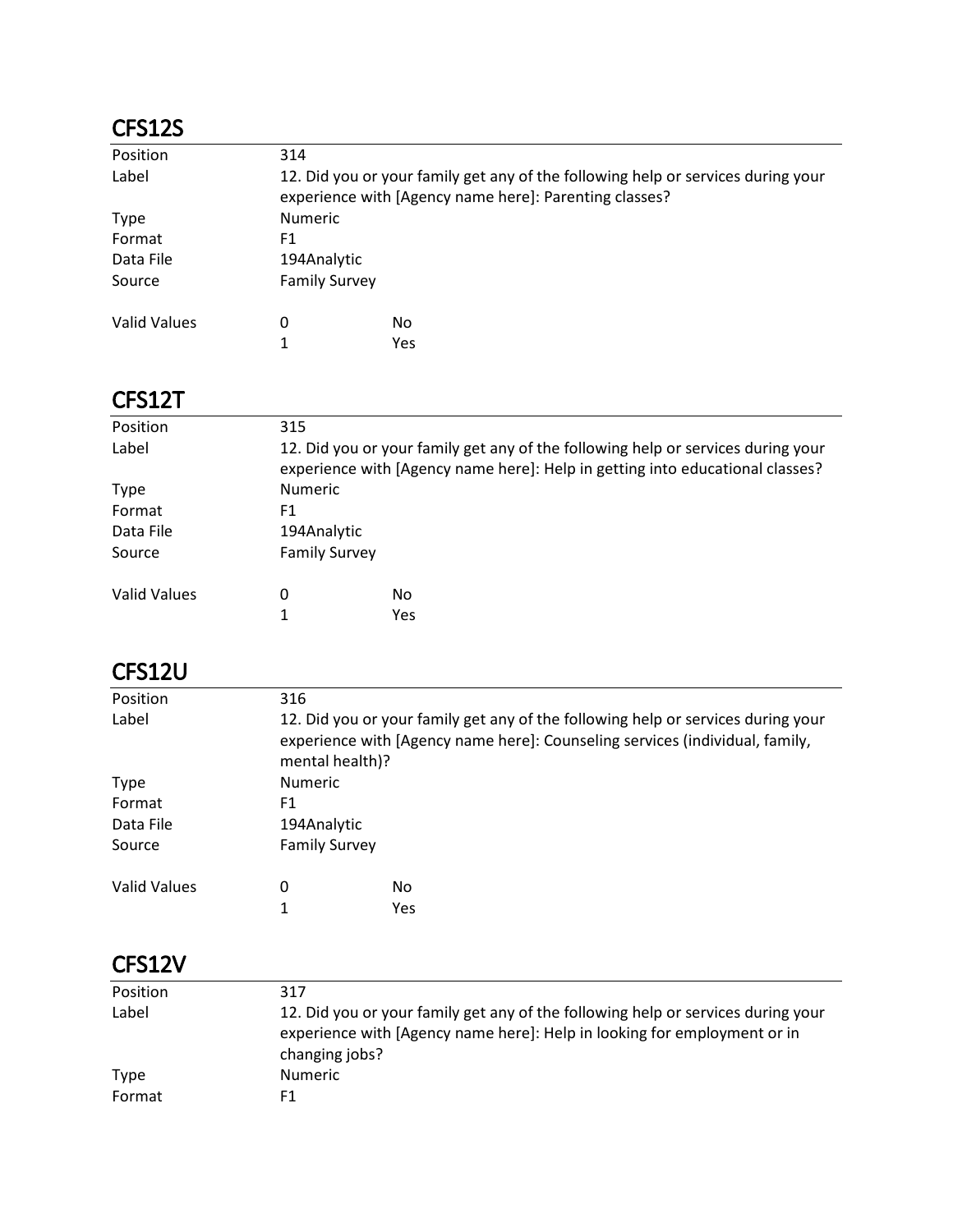| Data File    | 194Analytic          |     |
|--------------|----------------------|-----|
| Source       | <b>Family Survey</b> |     |
|              |                      |     |
| Valid Values | 0                    | Nο  |
|              | 1                    | Υρς |

### CFS12W

| Position            | 318                                                                                                                                                 |     |  |
|---------------------|-----------------------------------------------------------------------------------------------------------------------------------------------------|-----|--|
| Label               | 12. Did you or your family get any of the following help or services during your<br>experience with [Agency name here]: Domestic violence services? |     |  |
| <b>Type</b>         | <b>Numeric</b>                                                                                                                                      |     |  |
| Format              | F1                                                                                                                                                  |     |  |
| Data File           | 194Analytic                                                                                                                                         |     |  |
| Source              | <b>Family Survey</b>                                                                                                                                |     |  |
| <b>Valid Values</b> | 0                                                                                                                                                   | No  |  |
|                     |                                                                                                                                                     | Yes |  |

### CFS12X

| Position     | 319                                                                                                                                                          |     |  |
|--------------|--------------------------------------------------------------------------------------------------------------------------------------------------------------|-----|--|
| Label        | 12. Did you or your family get any of the following help or services during your<br>experience with [Agency name here]: Job training or vocational training? |     |  |
| <b>Type</b>  | <b>Numeric</b>                                                                                                                                               |     |  |
| Format       | F1                                                                                                                                                           |     |  |
| Data File    | 194Analytic                                                                                                                                                  |     |  |
| Source       | <b>Family Survey</b>                                                                                                                                         |     |  |
| Valid Values | 0                                                                                                                                                            | No  |  |
|              | 1                                                                                                                                                            | Yes |  |

### CFS12Y

| Position            | 320 |                                                                                                                                             |  |  |
|---------------------|-----|---------------------------------------------------------------------------------------------------------------------------------------------|--|--|
| Label               |     | 12. Did you or your family get any of the following help or services during your<br>experience with [Agency name here]: Education services? |  |  |
| <b>Type</b>         |     | <b>Numeric</b>                                                                                                                              |  |  |
| Format              | F1  |                                                                                                                                             |  |  |
| Data File           |     | 194Analytic                                                                                                                                 |  |  |
| Source              |     | <b>Family Survey</b>                                                                                                                        |  |  |
| <b>Valid Values</b> | 0   | No                                                                                                                                          |  |  |
|                     | 1   | Yes                                                                                                                                         |  |  |
|                     |     |                                                                                                                                             |  |  |

| Position |
|----------|
|----------|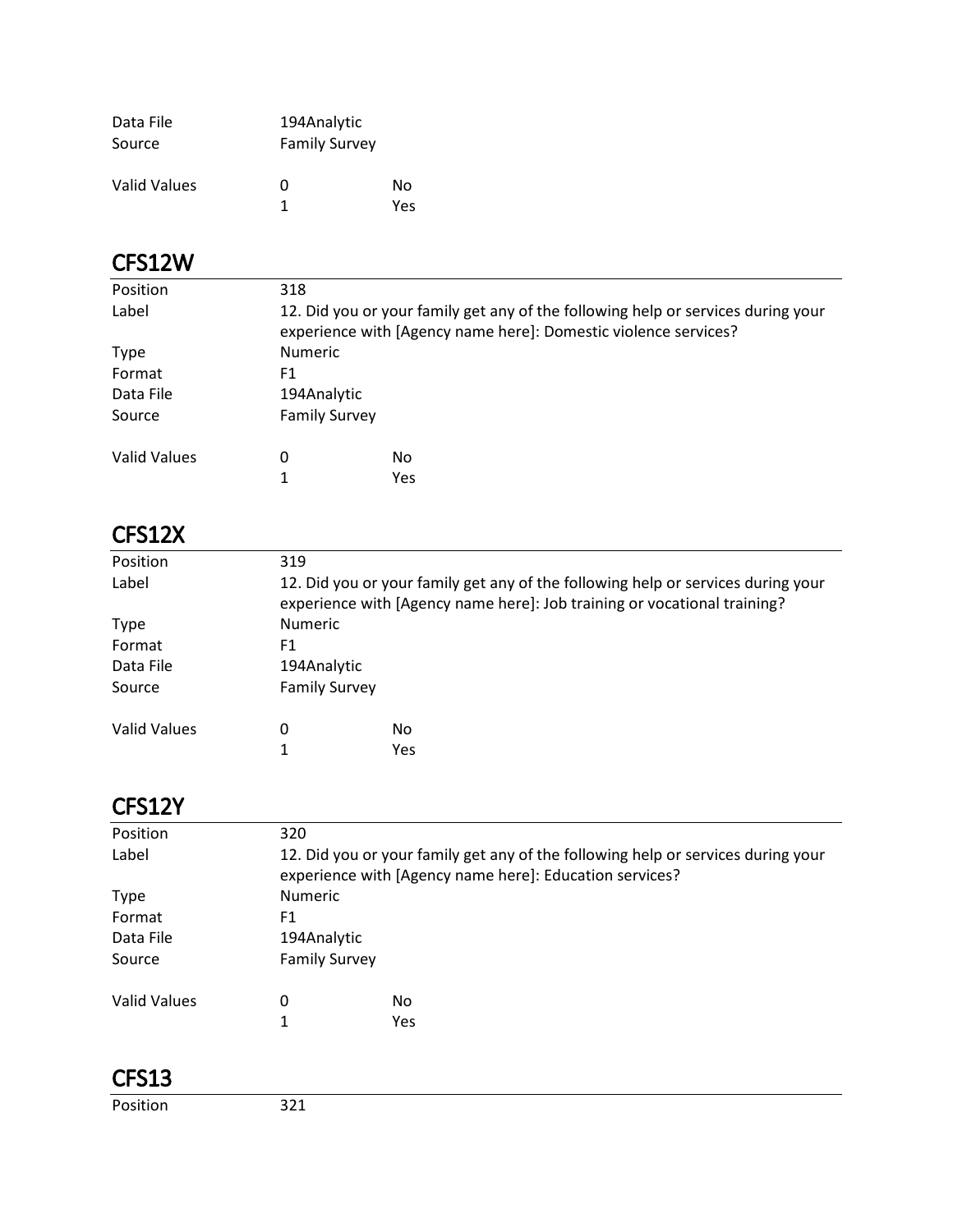| Label<br><b>Type</b><br>Format<br>Data File | 13. Was there any help that you or your family needed but did not receive?<br><b>Numeric</b><br>F1<br>194Analytic |            |  |
|---------------------------------------------|-------------------------------------------------------------------------------------------------------------------|------------|--|
|                                             |                                                                                                                   |            |  |
| Source                                      | <b>Family Survey</b>                                                                                              |            |  |
| <b>Valid Values</b>                         | 0<br>1                                                                                                            | No.<br>Yes |  |

| Position            | 322                                                                                                             |  |  |
|---------------------|-----------------------------------------------------------------------------------------------------------------|--|--|
| Label               | 14. Overall, are you and your family better off or worse off because of your<br>experiences with [Agency name]? |  |  |
| <b>Type</b>         | <b>Numeric</b>                                                                                                  |  |  |
| Format              | F1                                                                                                              |  |  |
| Data File           | 194Analytic                                                                                                     |  |  |
| Source              | <b>Family Survey</b>                                                                                            |  |  |
| <b>Valid Values</b> | We are better off<br>1                                                                                          |  |  |
|                     | 2<br>We are the same                                                                                            |  |  |
|                     | 3<br>We are worse off                                                                                           |  |  |

### CFS15

| Position            | 323                                                                        |     |  |
|---------------------|----------------------------------------------------------------------------|-----|--|
| Label               | 15. Are you a better parent because of your experience with [Agency name]? |     |  |
| <b>Type</b>         | Numeric                                                                    |     |  |
| Format              | F1                                                                         |     |  |
| Data File           | 194Analytic                                                                |     |  |
| Source              | <b>Family Survey</b>                                                       |     |  |
| <b>Valid Values</b> | 0                                                                          | No. |  |
|                     | 1                                                                          | Yes |  |

| Position            | 324                                                                        |     |  |  |
|---------------------|----------------------------------------------------------------------------|-----|--|--|
| Label               | 16. Are your children safer because of your experience with [Agency name]? |     |  |  |
| <b>Type</b>         | <b>Numeric</b>                                                             |     |  |  |
| Format              | F1                                                                         |     |  |  |
| Data File           | 194Analytic                                                                |     |  |  |
| Source              | <b>Family Survey</b>                                                       |     |  |  |
| <b>Valid Values</b> | 0                                                                          | No  |  |  |
|                     | 1                                                                          | Yes |  |  |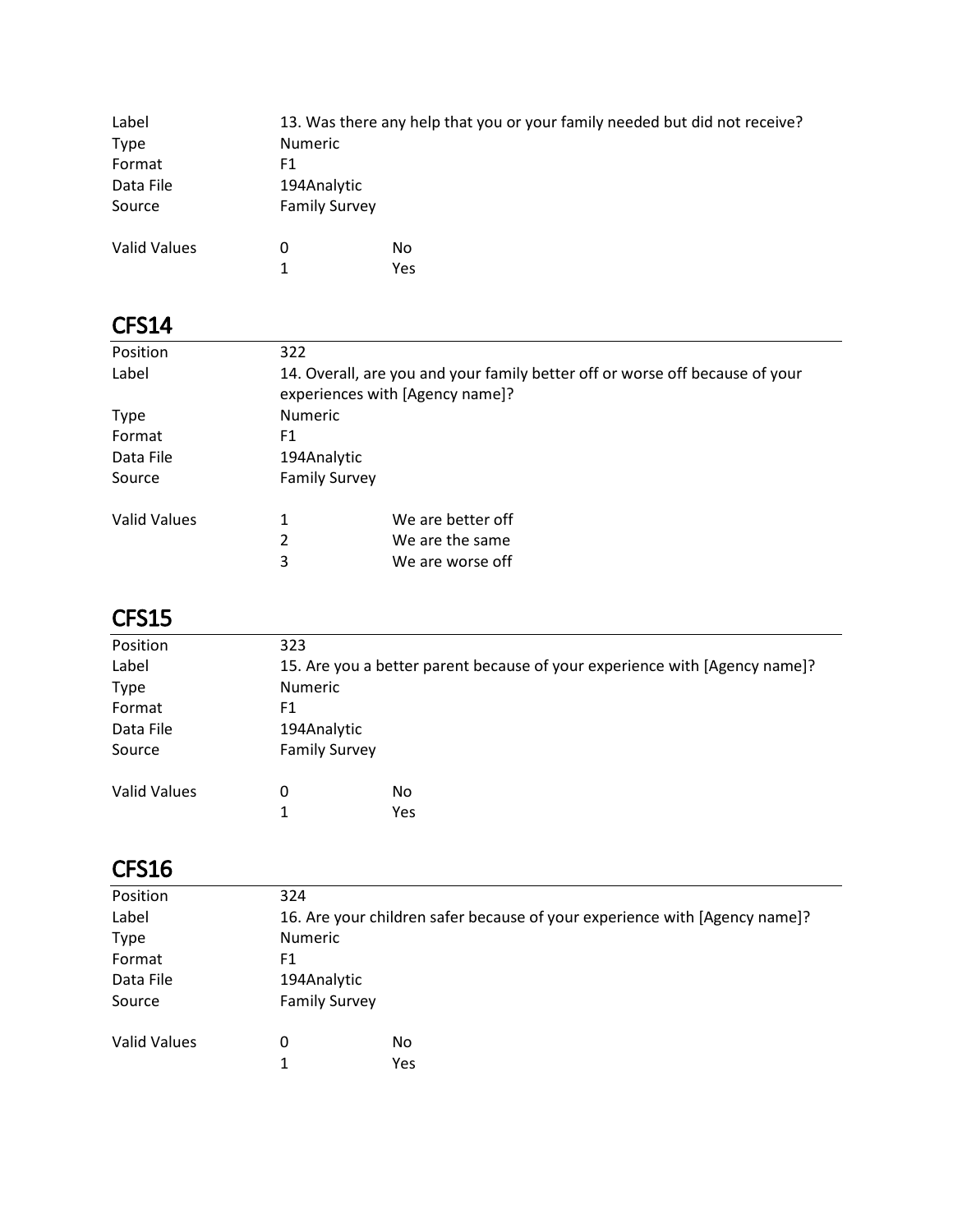| Position     | 325 |                                                                                                                                                   |  |  |
|--------------|-----|---------------------------------------------------------------------------------------------------------------------------------------------------|--|--|
| Label        |     | 17. Are you better able to provide necessities like food, clothing, shelter, or<br>medical servies because of your experience with [Agency name]? |  |  |
| <b>Type</b>  |     | <b>Numeric</b>                                                                                                                                    |  |  |
| Format       | F1  |                                                                                                                                                   |  |  |
| Data File    |     | 194Analytic                                                                                                                                       |  |  |
| Source       |     | <b>Family Survey</b>                                                                                                                              |  |  |
| Valid Values | 0   | No.                                                                                                                                               |  |  |
|              |     | Yes                                                                                                                                               |  |  |

#### CFS18

| Position            | 326            |                                              |  |  |
|---------------------|----------------|----------------------------------------------|--|--|
| Label               |                | 18. What is your highest level of education? |  |  |
| <b>Type</b>         | <b>Numeric</b> |                                              |  |  |
| Format              | F1             |                                              |  |  |
| Data File           |                | 194Analytic                                  |  |  |
| Source              |                | <b>Family Survey</b>                         |  |  |
| <b>Valid Values</b> | 1              | Less than 8th grade                          |  |  |
|                     | 2              | 8th - 11th grade                             |  |  |
|                     | 3              | High school diploma or GED                   |  |  |
|                     | 4              | Some college or trade school                 |  |  |
|                     | 5              | Two-year college degree                      |  |  |
|                     | 6              | Four-year college degree                     |  |  |
|                     | 7              | Some graduate school or graduate degree      |  |  |
|                     |                |                                              |  |  |

| Position            | 327     |                                                     |  |  |
|---------------------|---------|-----------------------------------------------------|--|--|
| Label               |         | 19. What was your total household income last year? |  |  |
| <b>Type</b>         | Numeric |                                                     |  |  |
| Format              | F1      |                                                     |  |  |
| Data File           |         | 194Analytic                                         |  |  |
| Source              |         | <b>Family Survey</b>                                |  |  |
| <b>Valid Values</b> | 1       | $$0 - $9,999$                                       |  |  |
|                     | 2       | \$10,000 - \$19,999                                 |  |  |
|                     | 3       | \$20,000 - \$29,999                                 |  |  |
|                     | 4       | \$30,000 - \$39,999                                 |  |  |
|                     | 5       | \$40,000 - \$49,999                                 |  |  |
|                     | 6       | \$50,000 - \$59,999                                 |  |  |
|                     | 7       | \$60,000 or more                                    |  |  |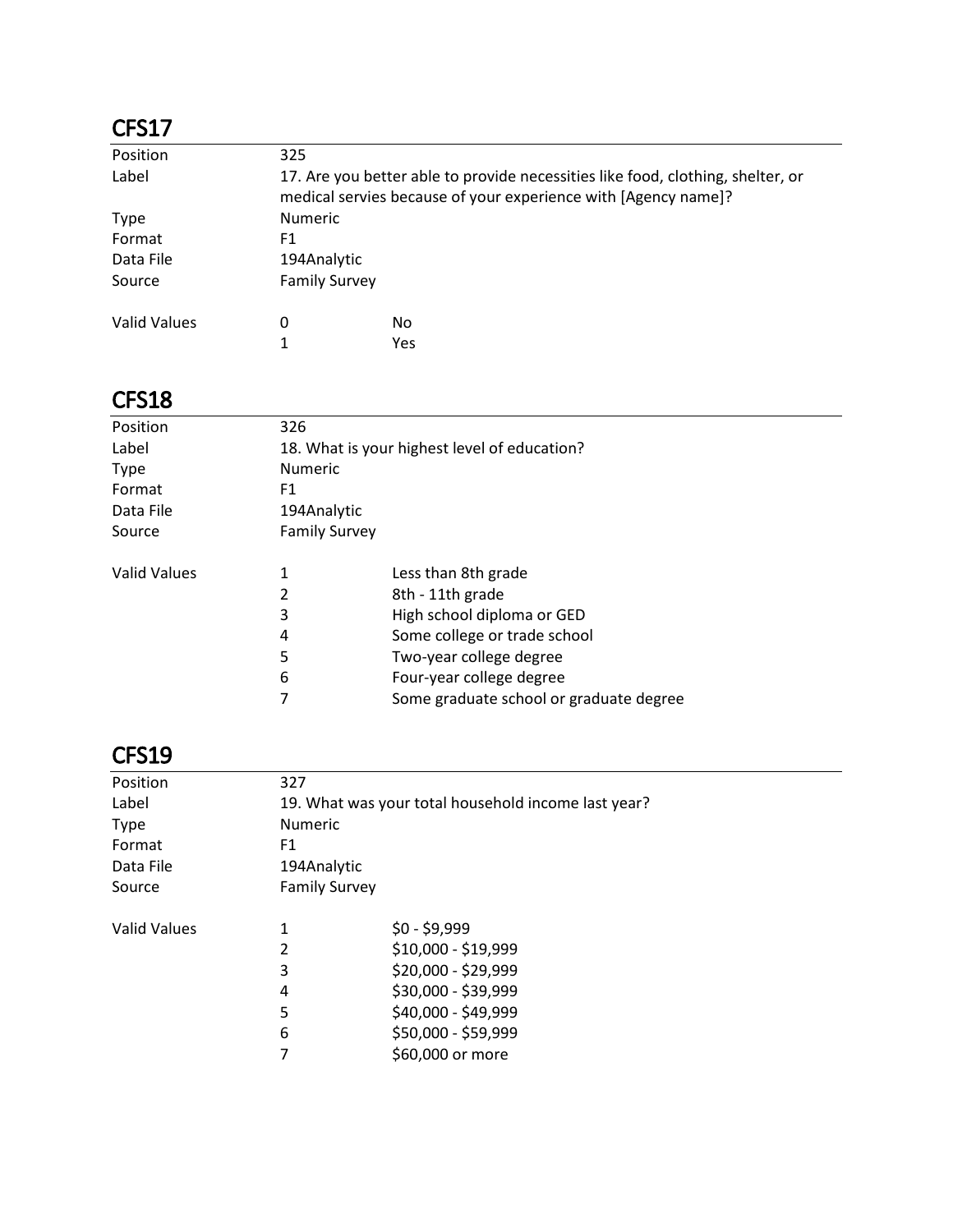| Position            | 328                      |        |  |
|---------------------|--------------------------|--------|--|
| Label               | 20. What is your gender? |        |  |
| <b>Type</b>         | <b>Numeric</b>           |        |  |
| Format              | F1                       |        |  |
| Data File           | 194Analytic              |        |  |
| Source              | <b>Family Survey</b>     |        |  |
| <b>Valid Values</b> | 1                        | Male   |  |
|                     | $\mathfrak{p}$           | Female |  |

## CFS21

| Position            | 329                                                 |                |  |  |
|---------------------|-----------------------------------------------------|----------------|--|--|
| Label               | 21. Are you of Hispanic, Latino, or Spanish Origin? |                |  |  |
| <b>Type</b>         |                                                     | <b>Numeric</b> |  |  |
| Format              | F1                                                  |                |  |  |
| Data File           | 194Analytic                                         |                |  |  |
| Source              | <b>Family Survey</b>                                |                |  |  |
| <b>Valid Values</b> |                                                     | No             |  |  |
|                     | 0                                                   |                |  |  |
|                     | 1                                                   | Yes            |  |  |

# CFS22A

| Position            | 330                  |                                                   |  |  |
|---------------------|----------------------|---------------------------------------------------|--|--|
| Label               |                      | 22. What is your race: Black or African American? |  |  |
| <b>Type</b>         |                      | Numeric                                           |  |  |
| Format              | F1                   |                                                   |  |  |
| Data File           | 194Analytic          |                                                   |  |  |
| Source              | <b>Family Survey</b> |                                                   |  |  |
| <b>Valid Values</b> | 0                    | No                                                |  |  |
|                     | 1                    | Yes                                               |  |  |

### CFS22B

| Position            | 331                           |     |  |
|---------------------|-------------------------------|-----|--|
| Label               | 22. What is your race: White? |     |  |
| <b>Type</b>         | <b>Numeric</b>                |     |  |
| Format              | F1                            |     |  |
| Data File           | 194Analytic                   |     |  |
| Source              | <b>Family Survey</b>          |     |  |
| <b>Valid Values</b> | 0                             | No  |  |
|                     | 1                             | Yes |  |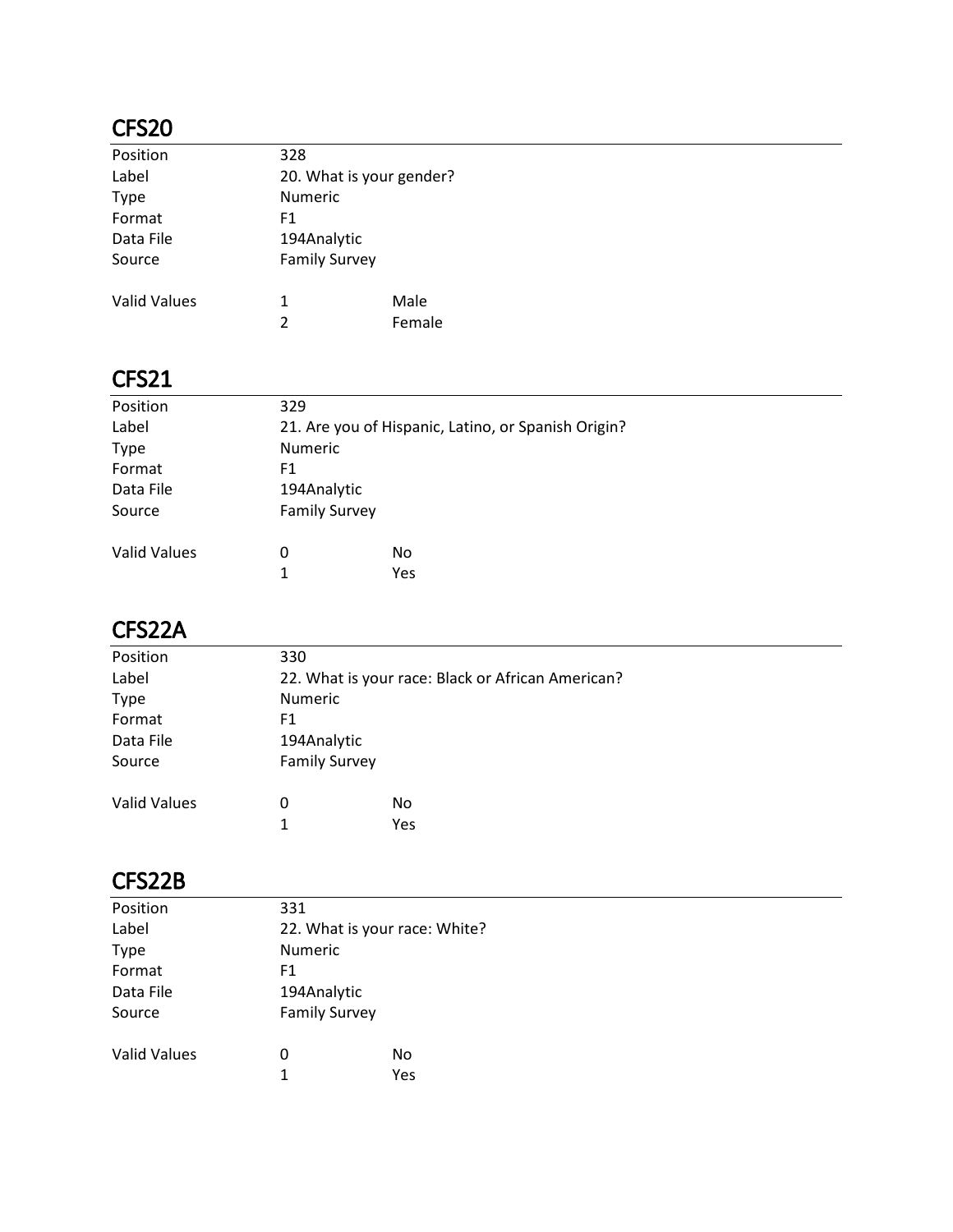### CFS22C

| Position            | 332                  |                                       |  |  |
|---------------------|----------------------|---------------------------------------|--|--|
| Label               |                      | 22. What is your race: Alaska Native? |  |  |
| <b>Type</b>         | <b>Numeric</b>       |                                       |  |  |
| Format              | F1                   |                                       |  |  |
| Data File           | 194Analytic          |                                       |  |  |
| Source              | <b>Family Survey</b> |                                       |  |  |
| <b>Valid Values</b> | 0                    | No                                    |  |  |
|                     | 1                    | Yes                                   |  |  |

#### CFS22D

| Position            | 333                                     |     |  |
|---------------------|-----------------------------------------|-----|--|
| Label               | 22. What is your race: American Indian? |     |  |
| <b>Type</b>         | <b>Numeric</b>                          |     |  |
| Format              | F1                                      |     |  |
| Data File           | 194Analytic                             |     |  |
| Source              | <b>Family Survey</b>                    |     |  |
| <b>Valid Values</b> | 0                                       | No  |  |
|                     | 1                                       | Yes |  |

#### CFS22E

| 22. What is your race: Asian? |     |                             |
|-------------------------------|-----|-----------------------------|
| Numeric                       |     |                             |
| F1                            |     |                             |
| 194Analytic                   |     |                             |
|                               |     |                             |
| 0<br>1                        | No  |                             |
|                               | 334 | <b>Family Survey</b><br>Yes |

#### CFS22F

| Position            | 335                                                               |     |  |
|---------------------|-------------------------------------------------------------------|-----|--|
| Label               | 22. What is your race: Native Hawaiian or other Pacific Islander? |     |  |
| <b>Type</b>         | Numeric                                                           |     |  |
| Format              | F1                                                                |     |  |
| Data File           | 194Analytic                                                       |     |  |
| Source              | <b>Family Survey</b>                                              |     |  |
| <b>Valid Values</b> | 0                                                                 | No  |  |
|                     | $\mathbf{1}$                                                      | Yes |  |
|                     |                                                                   |     |  |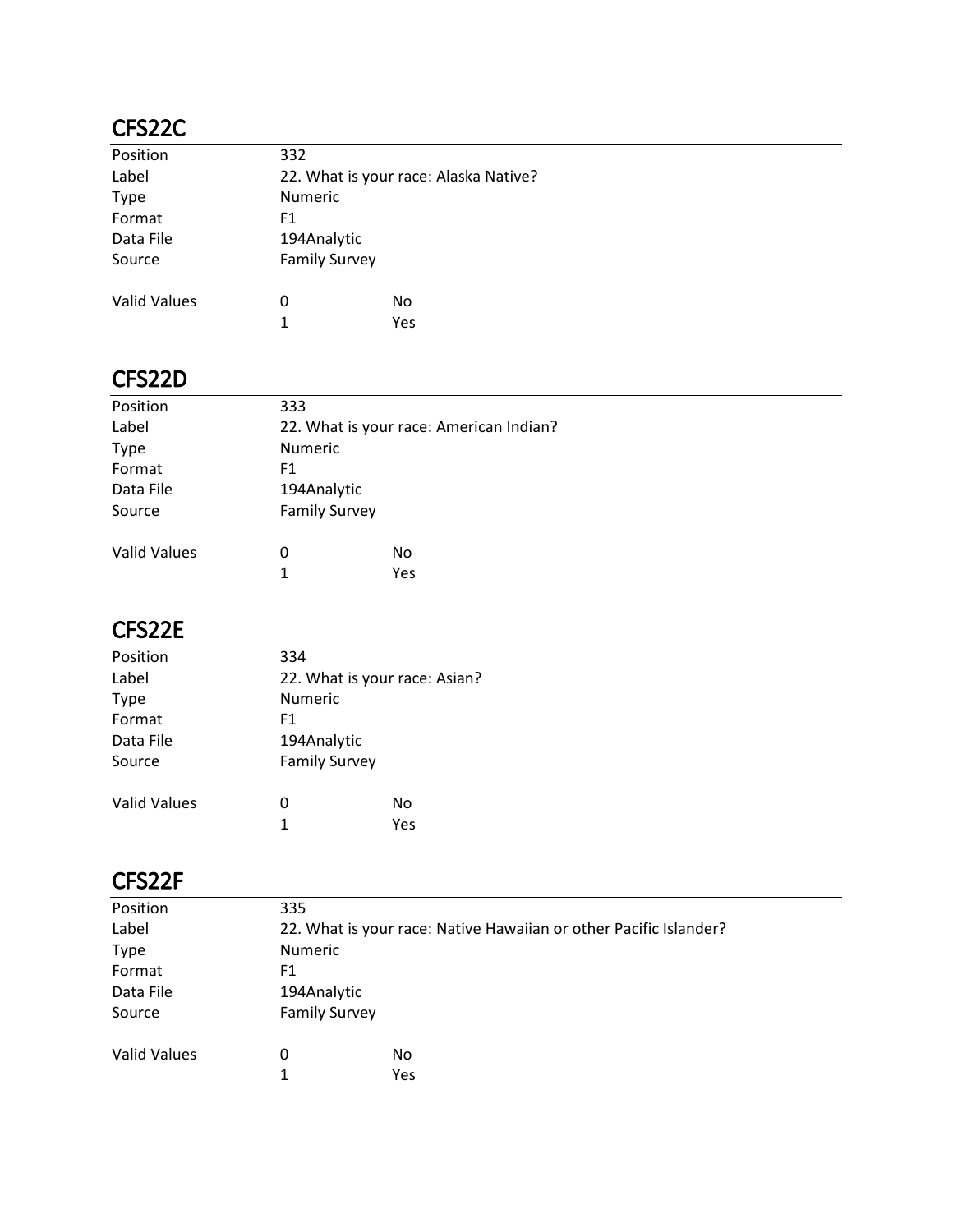### CFS22G

| Position            | 336                           |     |  |
|---------------------|-------------------------------|-----|--|
| Label               | 22. What is your race: Other? |     |  |
| <b>Type</b>         | <b>Numeric</b>                |     |  |
| Format              | F1                            |     |  |
| Data File           | 194Analytic                   |     |  |
| Source              | <b>Family Survey</b>          |     |  |
| <b>Valid Values</b> | 0                             | No  |  |
|                     | 1                             | Yes |  |

#### CFS23

| Position            | 337                                                       |                           |  |
|---------------------|-----------------------------------------------------------|---------------------------|--|
| Label               | 23. Were you offered services in your preferred language? |                           |  |
| <b>Type</b>         | <b>Numeric</b>                                            |                           |  |
| Format              | F1                                                        |                           |  |
| Data File           | 194Analytic                                               |                           |  |
| Source              | <b>Family Survey</b>                                      |                           |  |
| <b>Valid Values</b> | 1                                                         | Yes - in English          |  |
|                     | 2                                                         | Yes - in another language |  |
|                     | 3                                                         | No                        |  |

# FamilyData

| Position            | 338                                |       |  |  |  |  |
|---------------------|------------------------------------|-------|--|--|--|--|
| Label               | Family Survey Data for this CaselD |       |  |  |  |  |
| <b>Type</b>         | Numeric                            |       |  |  |  |  |
| Format              | F1                                 |       |  |  |  |  |
| Data File           | 194Analytic                        |       |  |  |  |  |
| Source              | Created                            |       |  |  |  |  |
| <b>Valid Values</b> | 0                                  | False |  |  |  |  |
|                     | 1                                  | True  |  |  |  |  |
|                     |                                    |       |  |  |  |  |

# AnyRemoved

| Position            | 339            |                                                                                    |  |
|---------------------|----------------|------------------------------------------------------------------------------------|--|
| Label               |                | Any children removed during 365 day window                                         |  |
| <b>Type</b>         | <b>Numeric</b> |                                                                                    |  |
| Format              | F1             |                                                                                    |  |
| Data File           | 194Analytic    |                                                                                    |  |
| Source              | Created        |                                                                                    |  |
| Derivation          |                | Equal to zero if Admin 36, 43, 50, 57, 64, & 71 all = 0 or missing, = 1 otherwise. |  |
| <b>Valid Values</b> | 0              | No.                                                                                |  |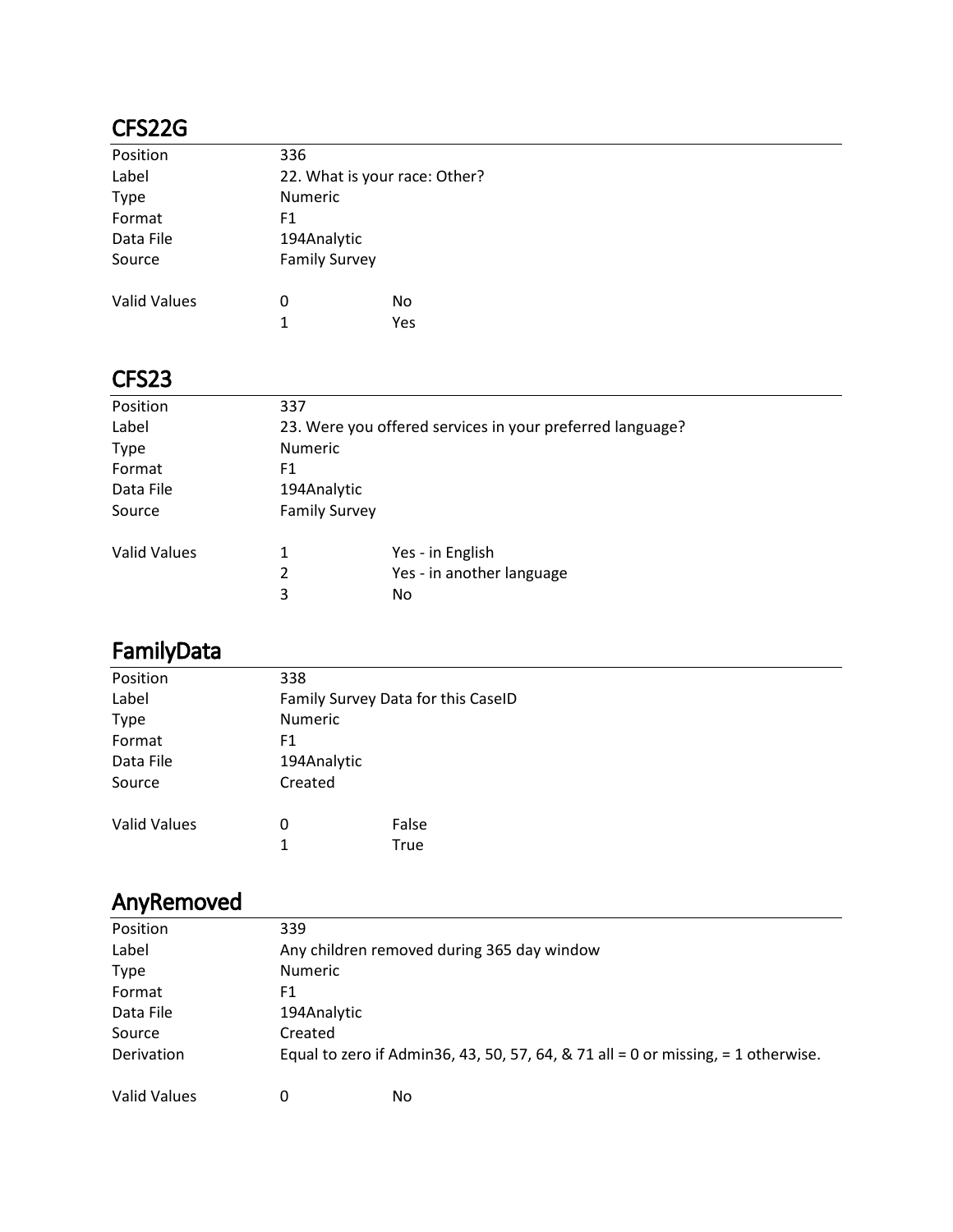## assess\_days

| Position    | 340                                                                        |
|-------------|----------------------------------------------------------------------------|
| Label       | duration of assessment (limited to 365 days)                               |
| <b>Type</b> | <b>Numeric</b>                                                             |
| Format      | F6                                                                         |
| Data File   | 194Analytic                                                                |
| Source      | Created                                                                    |
| Derivation  | Duration between RCT Pathway Assignment Date (Admin2) and either Reporting |
|             | Period end date (Admin4) or Completion of IR/FAR assessment period date    |
|             | (Admin15), whichever date occurred first.                                  |

#### assessCat

| Position            | 341                                                      |                |  |
|---------------------|----------------------------------------------------------|----------------|--|
| Label               | Time to completion of assessment in days, limited to 365 |                |  |
| <b>Type</b>         | <b>Numeric</b>                                           |                |  |
| Format              | F4.2                                                     |                |  |
| Data File           | 194Analytic                                              |                |  |
| Source              | Created                                                  |                |  |
| <b>Valid Values</b> | 1.00                                                     | 1 to 30 days   |  |
|                     | 2.00                                                     | 31 to 60 days  |  |
|                     | 3.00                                                     | 61 to 90 days  |  |
|                     | 4.00                                                     | 91 to 365 days |  |

# CAgeAtIntake

| Position    | 342                                                                                                                                          |
|-------------|----------------------------------------------------------------------------------------------------------------------------------------------|
| Label       | Youngest child's age at pathway assignment                                                                                                   |
| <b>Type</b> | <b>Numeric</b>                                                                                                                               |
| Format      | F2                                                                                                                                           |
| Data File   | 194Analytic                                                                                                                                  |
| Source      | Created                                                                                                                                      |
| Derivation  | Difference between child DOB (latest date from Admin31, 38, 45, 52, 59, & 66<br>rounded to nearest year) & pathway assignment date (Admin2). |

| - 11-       |                                                                           |
|-------------|---------------------------------------------------------------------------|
| Position    | 343                                                                       |
| Label       | Youngest Child's Age At Pathway Assignment - Categorized - Categories per |
|             | Child Maltreatment                                                        |
| <b>Type</b> | <b>Numeric</b>                                                            |
| Format      | F4.2                                                                      |
| Data File   | 194Analytic                                                               |
| Source      | Created                                                                   |
|             |                                                                           |

#### CAgeAtIntakeCat\_2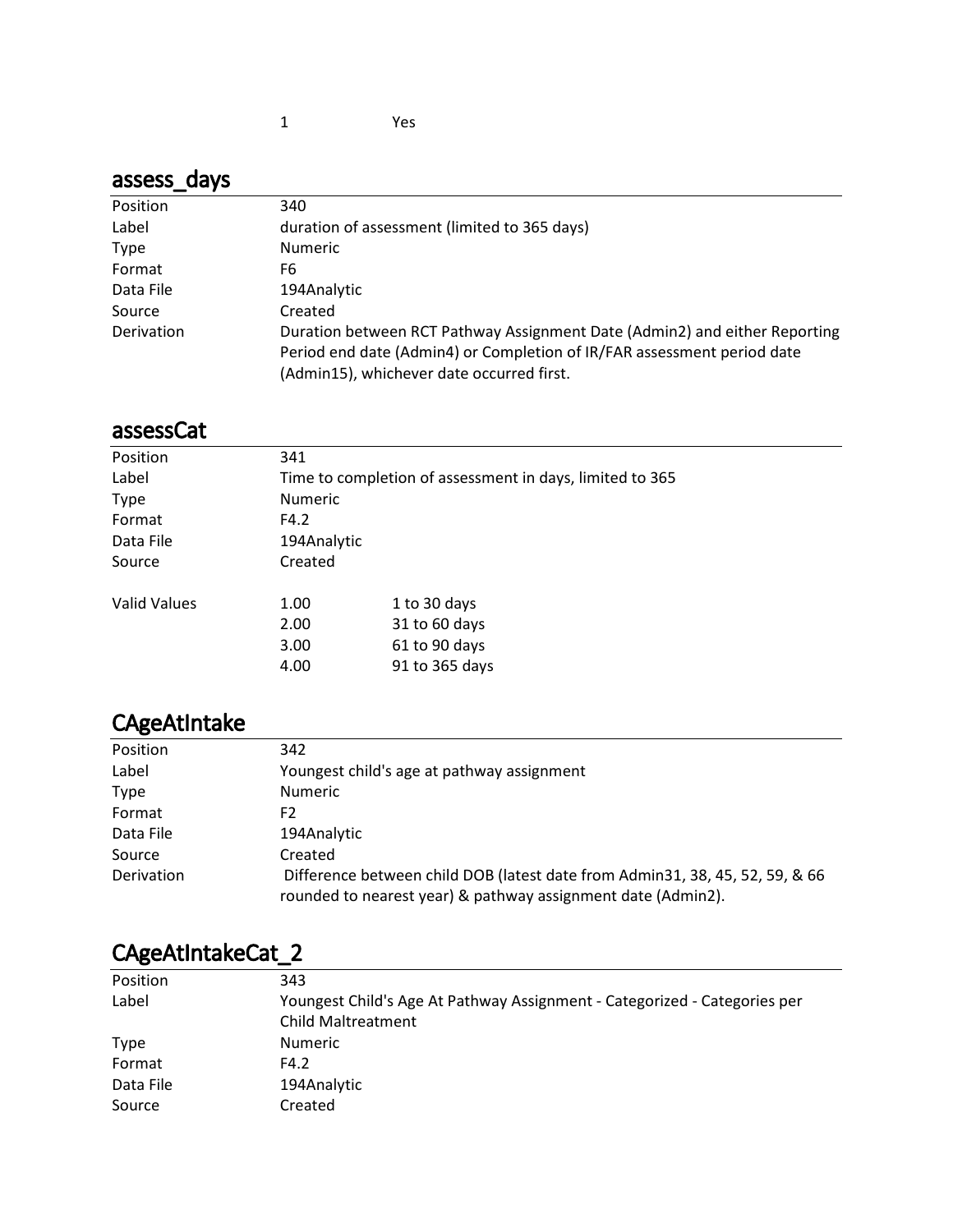| <b>Valid Values</b> | 1.00 | $<$ 1         |
|---------------------|------|---------------|
|                     | 2.00 | 1             |
|                     | 3.00 | 2             |
|                     | 4.00 | 3             |
|                     | 5.00 | 4 through 7   |
|                     | 6.00 | 8 through 11  |
|                     | 7.00 | 12 through 15 |
|                     | 8.00 | 16 through 17 |
|                     | 9.00 | 18 through 21 |
|                     |      |               |

## CDaysOutOfHome

| Position    | 344                                                           |
|-------------|---------------------------------------------------------------|
| Label       | Total number of child-days per family out of home at one year |
| <b>Type</b> | <b>Numeric</b>                                                |
| Format      | F2.                                                           |
| Data File   | 194Analytic                                                   |
| Source      | Created                                                       |
| Derivation  | Sum of Admin37, 44, 51, 58, 65, &72.                          |

### CFS4abcfgh

| Position          | 345                                                         |
|-------------------|-------------------------------------------------------------|
| Label             | Mean of CFSabcfg&h: Positive Affect                         |
| <b>Type</b>       | <b>Numeric</b>                                              |
| Format            | F6.2                                                        |
| Data File         | 194Analytic                                                 |
| Source            | Created                                                     |
| <b>Derivation</b> | Mean value of CFS4a, CFS4b, CFS4c, CFS4f, CFS4g, and CFS4h. |
|                   |                                                             |

#### CFS4dkl

| Position    | 346                                   |
|-------------|---------------------------------------|
| Label       | Mean of CFS4dk&I: Anger               |
| <b>Type</b> | <b>Numeric</b>                        |
| Format      | F6.2                                  |
| Data File   | 194Analytic                           |
| Source      | Created                               |
| Derivation  | Mean value of CFS4d, CFS4k, and CFS4. |

#### CFS4eij

| Position    | 347                     |
|-------------|-------------------------|
| Label       | Mean of CFS4ei&j: Worry |
| <b>Type</b> | <b>Numeric</b>          |
| Format      | F <sub>6</sub> .2       |
| Data File   | 194Analytic             |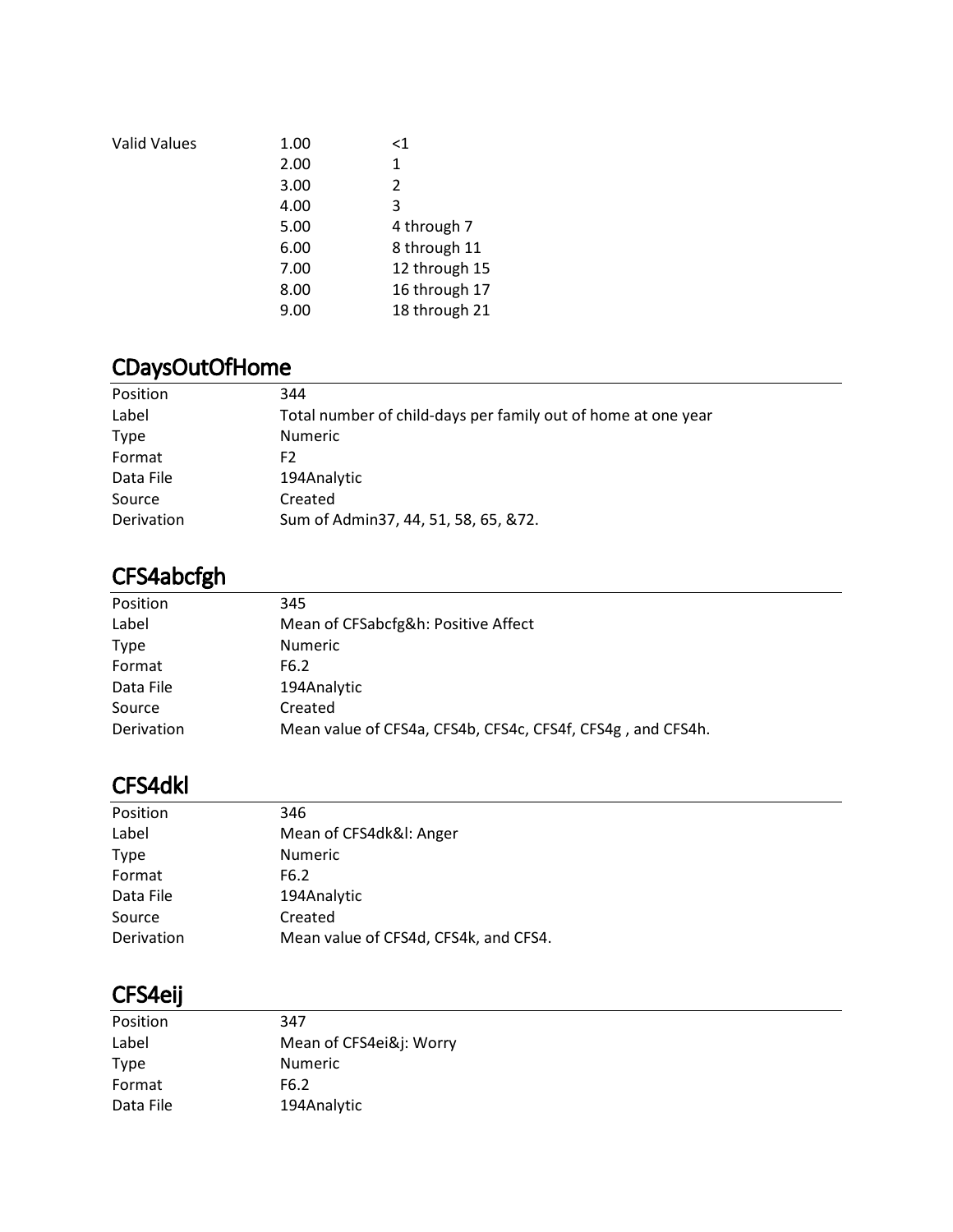| Source            | Created                                |
|-------------------|----------------------------------------|
| <b>Derivation</b> | Mean value of CFS4e, CFS4i, and CFS4j. |

# CHageO\_flag

| Position            | 348         |                                      |
|---------------------|-------------|--------------------------------------|
| Label               |             | Oldest child older than 22 at intake |
| <b>Type</b>         | Numeric     |                                      |
| Format              | F6.2        |                                      |
| Data File           | 194Analytic |                                      |
| Source              | Created     |                                      |
| <b>Valid Values</b> | .00         | False                                |
|                     | 1.00        | True                                 |

# CHageY\_flag

| Position            | 349                                    |       |  |  |
|---------------------|----------------------------------------|-------|--|--|
| Label               | Youngest child older than 22 at intake |       |  |  |
| <b>Type</b>         | <b>Numeric</b>                         |       |  |  |
| Format              | F6.2                                   |       |  |  |
| Data File           | 194Analytic                            |       |  |  |
| Source              | Created                                |       |  |  |
| <b>Valid Values</b> | .00                                    | False |  |  |
|                     | 1.00                                   | True  |  |  |

### **CRDRPC**

| Position          | 350                                              |
|-------------------|--------------------------------------------------|
| Label             | Number of children removed during 365 day window |
| <b>Type</b>       | <b>Numeric</b>                                   |
| Format            | F6.2                                             |
| Data File         | 194Analytic                                      |
| Source            | Created                                          |
| Original Variable | ChildrenRemovedDuringReportingPeriodCount        |

# CRDRPC\_CAT

| Position            | 351            |                                                         |  |  |
|---------------------|----------------|---------------------------------------------------------|--|--|
| Label               |                | Number of children removed during 365 day - CATEGORICAL |  |  |
| <b>Type</b>         | <b>Numeric</b> |                                                         |  |  |
| Format              | F4.2           |                                                         |  |  |
| Data File           |                | 194Analytic                                             |  |  |
| Source              | Created        |                                                         |  |  |
| Original Variable   |                | ChildrenRemovedDuringReportingPeriodCount CAT           |  |  |
| <b>Valid Values</b> | .00            | 0 removals                                              |  |  |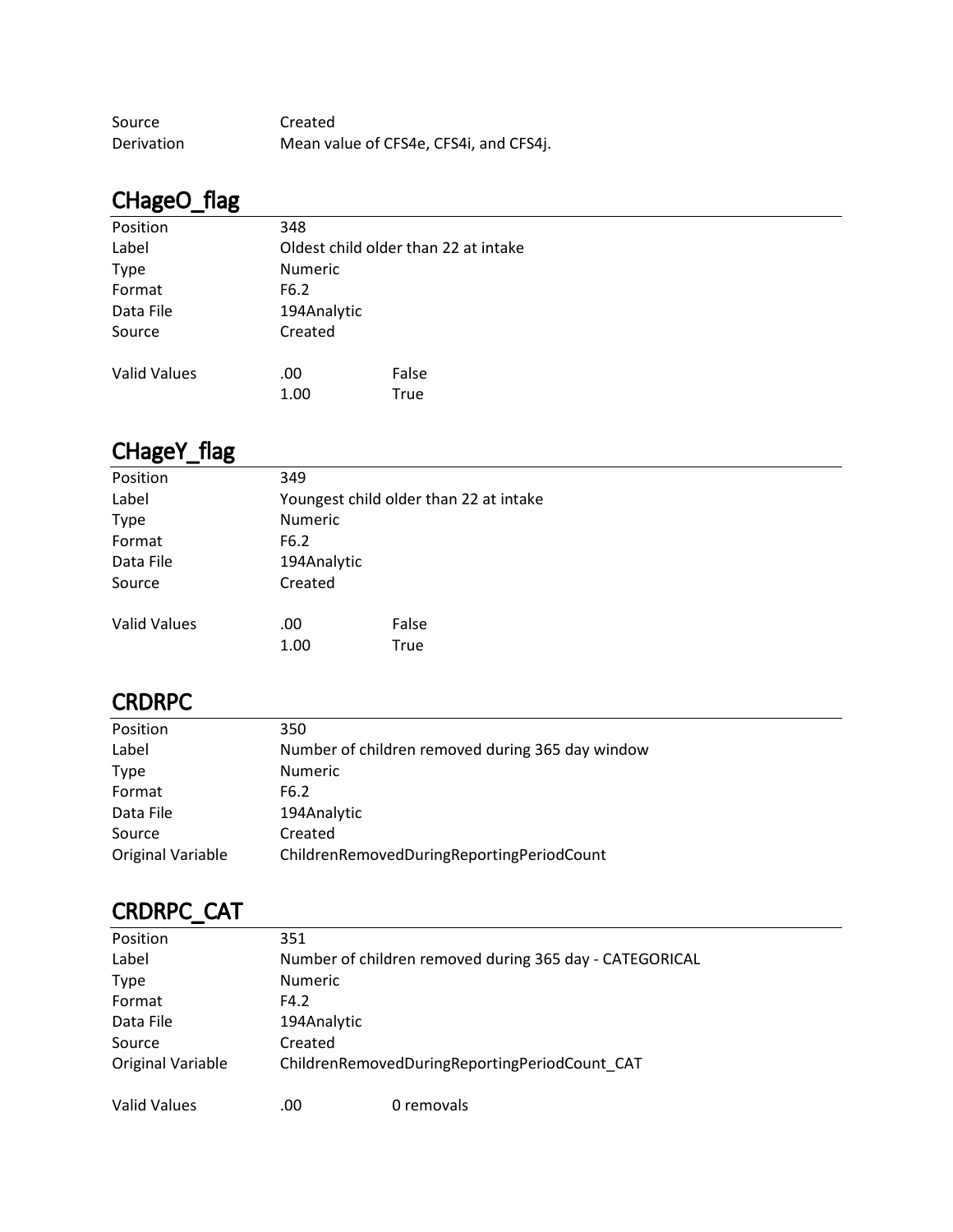| 1.00 | 1 removal          |
|------|--------------------|
| 2.00 | 2 removals         |
| 3.00 | 3 or more removals |

# engaged\_very

| Position     | 352                                                          |                                        |  |
|--------------|--------------------------------------------------------------|----------------------------------------|--|
| Label        | Family characteristics at 1st meeting: Engaged - DICHOTOMOUS |                                        |  |
| <b>Type</b>  | <b>Numeric</b>                                               |                                        |  |
| Format       | F1                                                           |                                        |  |
| Data File    | 194Analytic                                                  |                                        |  |
| Source       | Created                                                      |                                        |  |
| Derivation   | 1 if $CSQ12c = 1$ ; 0 if $CSQ12c = 2,3$ , or 4.              |                                        |  |
| Valid Values | 0                                                            | moderately/a little/not at all engaged |  |
|              | 1                                                            | very engaged                           |  |

# FamilyEthn

| Position     | 353     |                                                                                 |  |  |
|--------------|---------|---------------------------------------------------------------------------------|--|--|
| Label        |         | Family ethnicity                                                                |  |  |
| <b>Type</b>  |         | <b>Numeric</b>                                                                  |  |  |
| Format       | F1      |                                                                                 |  |  |
| Data File    |         | 194Analytic                                                                     |  |  |
| Source       | Created |                                                                                 |  |  |
| Derivation   |         | If all non-missing values for ethnicity (Admin70, 63, 56, 49, 42, 35, & 29) are |  |  |
|              |         | Hispanic or Latino Only then FamilyEthn=1; Else FamilyEthn=0.                   |  |  |
| Valid Values | 0       | Non or Mixed Hispanic or Latino                                                 |  |  |
|              |         | Hispanic or Latino Only                                                         |  |  |

# **FamilyRace**

| Position     | 354                                                                                                                                                        |                                                |  |
|--------------|------------------------------------------------------------------------------------------------------------------------------------------------------------|------------------------------------------------|--|
| Label        | Family race                                                                                                                                                |                                                |  |
| <b>Type</b>  | <b>Numeric</b>                                                                                                                                             |                                                |  |
| Format       | F1                                                                                                                                                         |                                                |  |
| Data File    | 194Analytic                                                                                                                                                |                                                |  |
| Source       | Created                                                                                                                                                    |                                                |  |
| Derivation   | If all non-missing values for race (Admin69, 62, 55, 48, 41, 34, & 28) are the<br>same then FamilyRace= that value; If they are not the same FamilyRace=6. |                                                |  |
| Valid Values | 1                                                                                                                                                          | American Indian or Alaskan Native Only         |  |
|              | 2                                                                                                                                                          | Asian Only                                     |  |
|              | 3                                                                                                                                                          | Black or African American Only                 |  |
|              | 4                                                                                                                                                          | Native Hawaiian or other Pacific Islander Only |  |
|              | 5                                                                                                                                                          | White Only                                     |  |
|              | 6                                                                                                                                                          | Multi-racial                                   |  |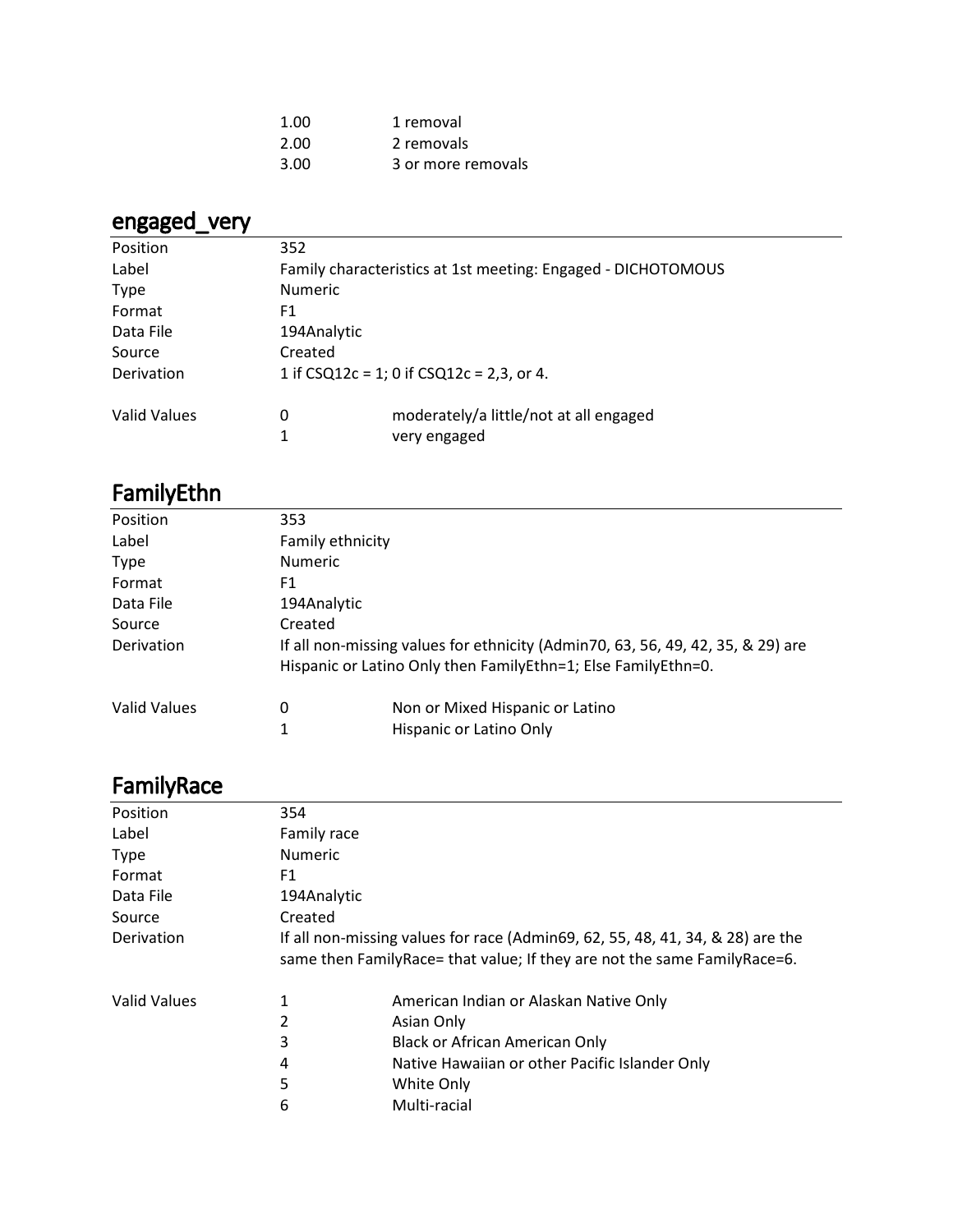# FlagYisO

| Position     | 355            |                                                            |
|--------------|----------------|------------------------------------------------------------|
| Label        |                | Single child - Oldest and youngest information is the same |
| <b>Type</b>  | <b>Numeric</b> |                                                            |
| Format       | F6.2           |                                                            |
| Data File    | 194Analytic    |                                                            |
| Source       | Created        |                                                            |
| Derivation   |                | True if DOB was only provided for Admin31.                 |
| Valid Values | .00            | False                                                      |
|              | 1.00           | True                                                       |

## Multi

| Position     | 356                                                                                |     |  |
|--------------|------------------------------------------------------------------------------------|-----|--|
| Label        | Multi-racial, endorsed by caseworker                                               |     |  |
| <b>Type</b>  | <b>Numeric</b>                                                                     |     |  |
| Format       | F1                                                                                 |     |  |
| Data File    | 194Analytic                                                                        |     |  |
| Source       | Created                                                                            |     |  |
| Derivation   | Variable used in regression analyses. Equal to 1 if familyrace = $6$ , 0 otherwise |     |  |
| Valid Values | 0                                                                                  | No  |  |
|              | 1                                                                                  | Yes |  |

### NumberChildrenCat

| Position     | 357                          |    |  |
|--------------|------------------------------|----|--|
| Label        | Number of children (Recoded) |    |  |
| <b>Type</b>  | Numeric                      |    |  |
| Format       | F4.2                         |    |  |
| Data File    | 194Analytic                  |    |  |
| Source       | Created                      |    |  |
| Valid Values | 4.00                         | 4+ |  |

# OldCAgeAtIntake

| Position    | 358                                                                                                                                          |
|-------------|----------------------------------------------------------------------------------------------------------------------------------------------|
| Label       | Oldest Child's Age At Pathway Assignment                                                                                                     |
| <b>Type</b> | <b>Numeric</b>                                                                                                                               |
| Format      | F2                                                                                                                                           |
| Data File   | 194Analytic                                                                                                                                  |
| Source      | Created                                                                                                                                      |
| Derivation  | Difference between child DOB (latest date from Admin31, 38, 45, 52, 59, & 66<br>rounded to nearest year) & pathway assignment date (Admin2). |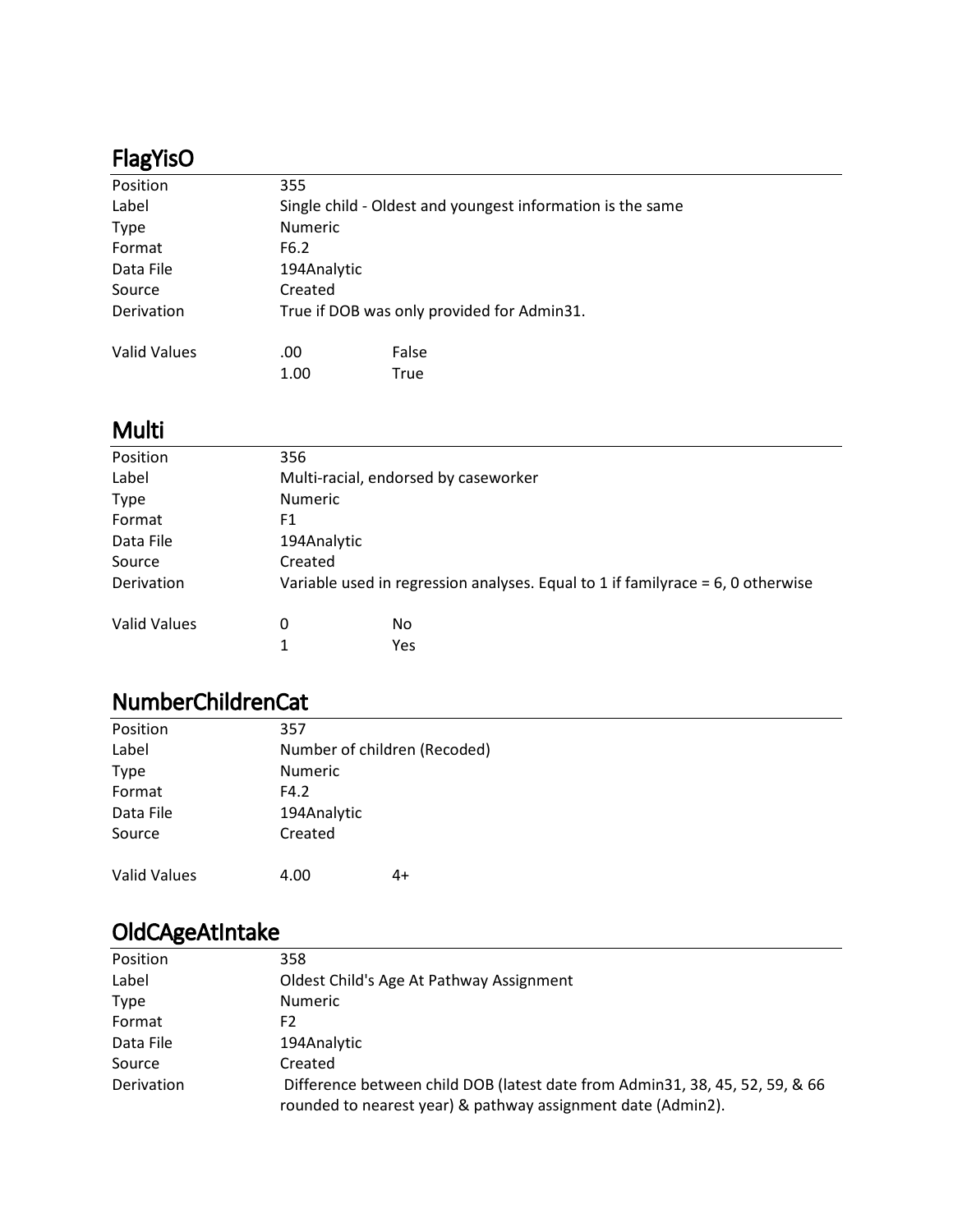# OldCAgeAtIntakeCat\_2

| Position            | 359            |                                                                               |  |  |
|---------------------|----------------|-------------------------------------------------------------------------------|--|--|
| Label               |                | Oldest child's age at pathway assignment - Categorized - Categories per Child |  |  |
|                     | Maltreatment   |                                                                               |  |  |
| <b>Type</b>         | <b>Numeric</b> |                                                                               |  |  |
| Format              | F4.2           |                                                                               |  |  |
| Data File           | 194Analytic    |                                                                               |  |  |
| Source              | Created        |                                                                               |  |  |
| <b>Valid Values</b> | 1.00           | $<$ 1                                                                         |  |  |
|                     | 2.00           | 1                                                                             |  |  |
|                     | 3.00           | $\overline{2}$                                                                |  |  |
|                     | 4.00           | 3                                                                             |  |  |
|                     | 5.00           | 4 through 7                                                                   |  |  |
|                     | 6.00           | 8 through 11                                                                  |  |  |
|                     | 7.00           | 12 through 15                                                                 |  |  |
|                     | 8.00           | 16 through 17                                                                 |  |  |
|                     | 9.00           | 18 through 21                                                                 |  |  |

#### **OldestSex**

| Position            | 360                 |        |  |  |
|---------------------|---------------------|--------|--|--|
| Label               | Sex of oldest child |        |  |  |
| <b>Type</b>         | Numeric             |        |  |  |
| Format              | F6.2                |        |  |  |
| Data File           | 194Analytic         |        |  |  |
| Source              | Created             |        |  |  |
| <b>Valid Values</b> | 1.00                | Male   |  |  |
|                     | 2.00                | Female |  |  |

## ongoing\_365

| Position    | 361                                                                                                                                                                                              |
|-------------|--------------------------------------------------------------------------------------------------------------------------------------------------------------------------------------------------|
| Label       | Duration of ongoing services, limited to 365 days                                                                                                                                                |
| <b>Type</b> | <b>Numeric</b>                                                                                                                                                                                   |
| Format      | F6                                                                                                                                                                                               |
| Data File   | 194Analytic                                                                                                                                                                                      |
| Source      | Created                                                                                                                                                                                          |
| Derivation  | Number of days between the start of ongoing services provision (Admin17) and<br>either the end of ongoing services (Admin18) or reporting period end date<br>(Admin4), whichever occurred first. |

### ongoing\_days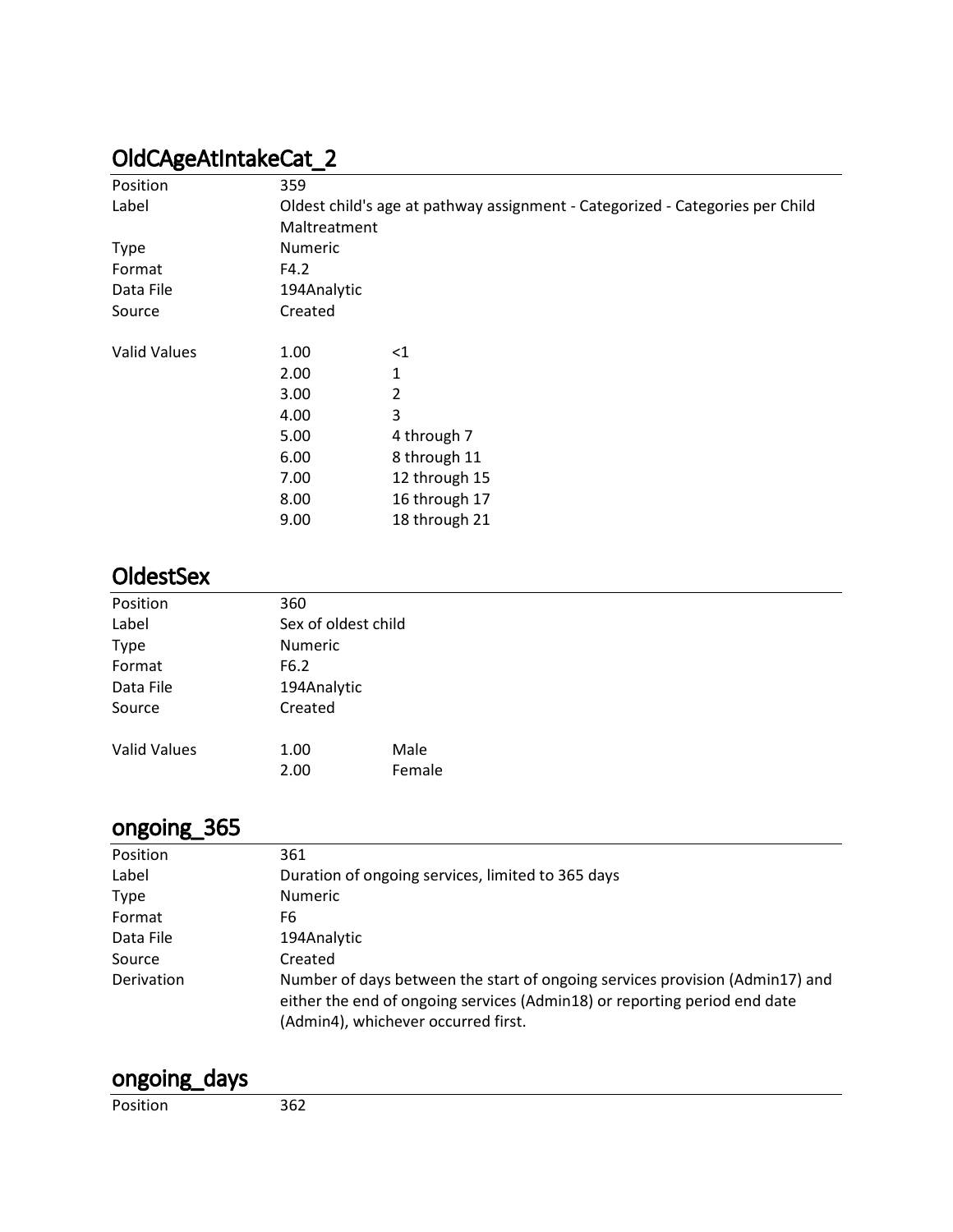| Label       | Duration of ongoing services, missing recoded as 0 (if not missing the first safety<br>assesment result) |
|-------------|----------------------------------------------------------------------------------------------------------|
| <b>Type</b> | <b>Numeric</b>                                                                                           |
| Format      | F6.2                                                                                                     |
| Data File   | 194Analytic                                                                                              |
| Source      | Created                                                                                                  |
| Derivation  | Calculated as Ongoing_365 but allowing for zero days of ongoing services                                 |

# ongoingCat

| Position     | 363            |                                                |
|--------------|----------------|------------------------------------------------|
| Label        |                | Time to completion of ongoing services in days |
| <b>Type</b>  | <b>Numeric</b> |                                                |
| Format       | F4.2           |                                                |
| Data File    | 194Analytic    |                                                |
| Source       | Created        |                                                |
| Valid Values | 1.00           | 1 to 30 days                                   |
|              | 2.00           | 31 to 60 days                                  |
|              | 3.00           | 61 to 90 days                                  |
|              | 4.00           | 91 to 365 days                                 |
|              |                |                                                |

# participation\_max

| Position    | 364                                                                                                                                       |
|-------------|-------------------------------------------------------------------------------------------------------------------------------------------|
| Label       | Largest participation value of CSQSFI 1 to 9 d                                                                                            |
| <b>Type</b> | <b>Numeric</b>                                                                                                                            |
| Format      | F6.2                                                                                                                                      |
| Data File   | 194Analytic                                                                                                                               |
| Source      | Created                                                                                                                                   |
| Derivation  | Largest value in CSQSFI1d, CSQSFI2d, , CSQSFI9d, among those for whom any<br>service was provided (CSQSFI1a=1, CSQSFI2a=1, , CSQSFI9a=1). |

## participation\_mean

| Position    | 365                                                                                                                                    |
|-------------|----------------------------------------------------------------------------------------------------------------------------------------|
| Label       | Average participation value of CSQSFI 1 to 9 d                                                                                         |
| <b>Type</b> | <b>Numeric</b>                                                                                                                         |
| Format      | F6.2                                                                                                                                   |
| Data File   | 194Analytic                                                                                                                            |
| Source      | Created                                                                                                                                |
| Derivation  | Mean value in CSQSFI1d, CSQSFI2d, , CSQSFI9d, among those for whom any<br>service was provided (CSQSFI1a=1, CSQSFI2a=1, , CSQSFI9a=1). |

# PCAgeAtIntake

| Position | 366                                         |
|----------|---------------------------------------------|
| Label    | Primary caregiver age at Pathway Assignment |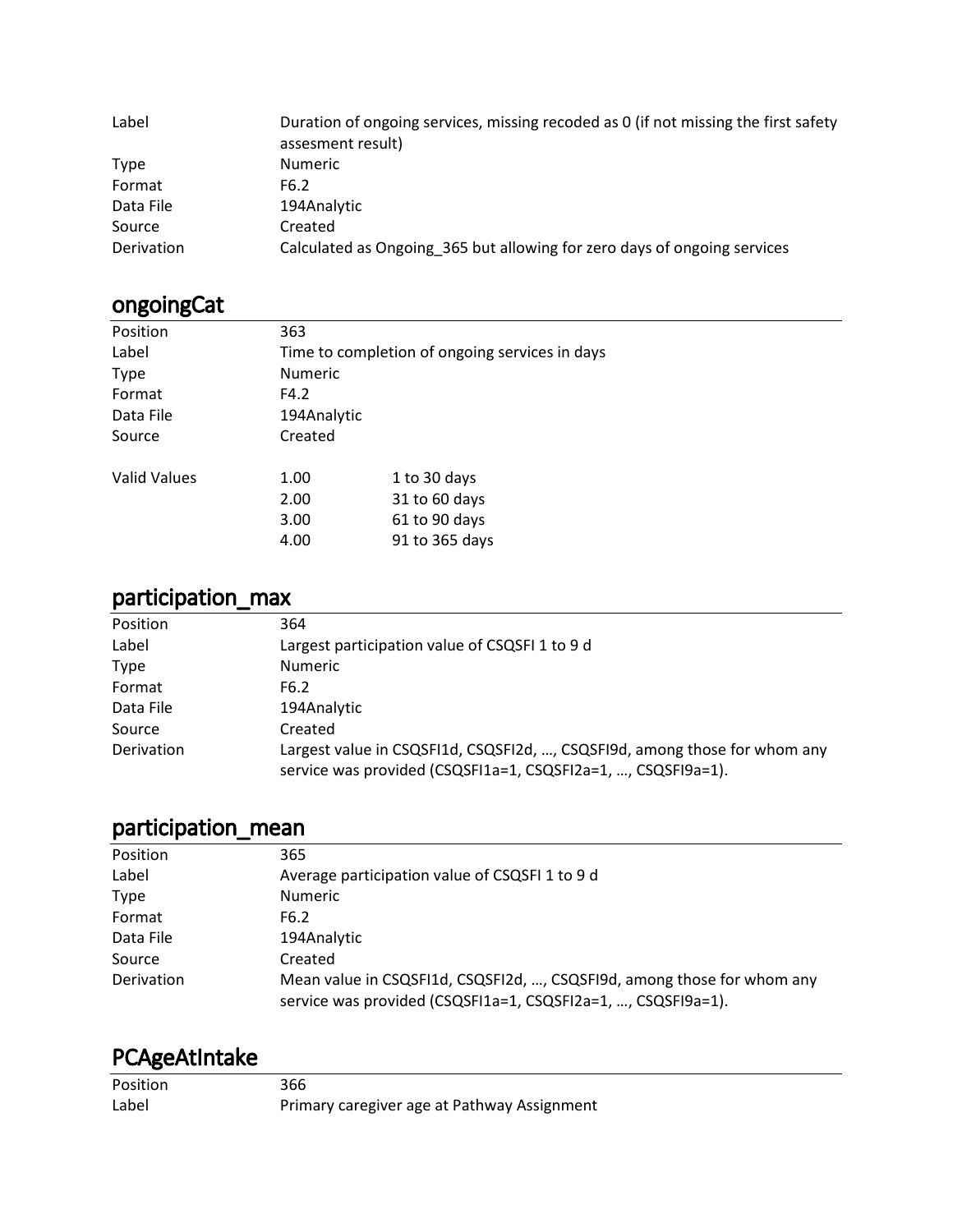| <b>Type</b> | <b>Numeric</b>                                                                                                      |
|-------------|---------------------------------------------------------------------------------------------------------------------|
| Format      | F2                                                                                                                  |
| Data File   | 194Analytic                                                                                                         |
| Source      | Created                                                                                                             |
| Derivation  | Difference (rounded to nearest whole year) between caregiver DOB (Admin26)<br>and pathway assignment date (Admin2). |

# PCAgeAtIntakeCat

| Position     | 367            |                                                           |  |  |
|--------------|----------------|-----------------------------------------------------------|--|--|
| Label        |                | Primary Caregiver Age At Pathway Assignment - Categorized |  |  |
| <b>Type</b>  | <b>Numeric</b> |                                                           |  |  |
| Format       | F4.2           |                                                           |  |  |
| Data File    |                | 194Analytic                                               |  |  |
| Source       | Created        |                                                           |  |  |
| Valid Values | 1.00           | 0 through 19                                              |  |  |
|              | 2.00           | 20 through 29                                             |  |  |
|              | 3.00           | 30 through 39                                             |  |  |
|              | 4.00           | 40 and up                                                 |  |  |
|              |                |                                                           |  |  |

#### RRAA

| Position            | 368                      |                                                                                  |  |
|---------------------|--------------------------|----------------------------------------------------------------------------------|--|
| Label               |                          | Recoded count of re-referrals occuring after the close of the initial assessment |  |
| <b>Type</b>         | <b>Numeric</b>           |                                                                                  |  |
| Format              | F6.2                     |                                                                                  |  |
| Data File           | 194Analytic              |                                                                                  |  |
| Source              | Created                  |                                                                                  |  |
| Original Variable   | <b>ReReferPostAssess</b> |                                                                                  |  |
|                     |                          |                                                                                  |  |
| <b>Valid Values</b> | 3.00                     | 3+                                                                               |  |

### RRAA365

| Position          | 369                                                                                                                                                                                      |
|-------------------|------------------------------------------------------------------------------------------------------------------------------------------------------------------------------------------|
| Label             | Number of re-referrals after AR/IR assessment period and within 365 days                                                                                                                 |
| <b>Type</b>       | <b>Numeric</b>                                                                                                                                                                           |
| Format            | F6.2                                                                                                                                                                                     |
| Data File         | 194Analytic                                                                                                                                                                              |
| Source            | Created                                                                                                                                                                                  |
| Derivation        | Count of dates from Admin74, 77, 80, 83, 86, 89, 92, 95, 98, & 101 after the<br>completion of the IR/FAR assessment date (Admin15) and before the reporting<br>period end date (Admin4). |
| Original Variable | ReReferralAfterAssess365                                                                                                                                                                 |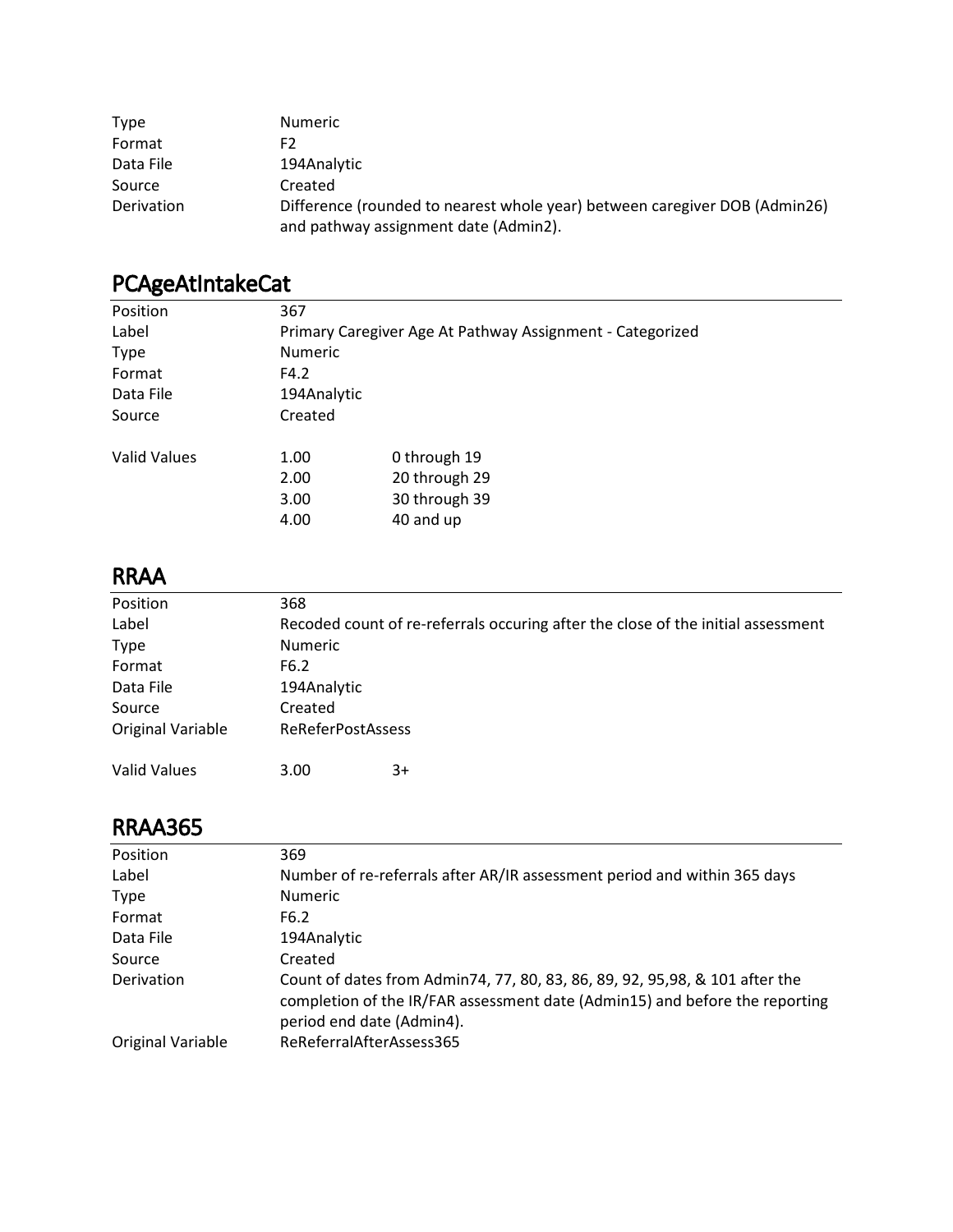#### RRAA365\_AR

| Position          | 370                                                                                   |
|-------------------|---------------------------------------------------------------------------------------|
| Label             | Number of AR screened-in referrals after IR/AR assessment period (within 365<br>days) |
| <b>Type</b>       | <b>Numeric</b>                                                                        |
| Format            | F6.2                                                                                  |
| Data File         | 194Analytic                                                                           |
| Source            | Created                                                                               |
| Derivation        | # of vars=1 (Admin75, 78, 81, 84, 87, 90, 93, 96, 99, & 102) with re-referral         |
|                   | (Admin74, 77, 80, 83, 86, 89, 92, 95, 98, & 101) after IR/FAR assessment              |
|                   | (Admin15) & before reporting period end (Admin4).                                     |
| Original Variable | ReReferralAfterAssess365 AR                                                           |

#### RRAA365\_ARCAT

| Position                 | 371                                                                          |           |  |  |
|--------------------------|------------------------------------------------------------------------------|-----------|--|--|
| Label                    | Number of AR screened-in referrals after IR/AR assessment period (within 365 |           |  |  |
|                          | days)                                                                        |           |  |  |
| <b>Type</b>              | <b>Numeric</b>                                                               |           |  |  |
| Format                   | F4.2                                                                         |           |  |  |
| Data File                | 194Analytic                                                                  |           |  |  |
| Source                   | Created                                                                      |           |  |  |
| <b>Original Variable</b> | ReReferralAfterAssess365 CAT                                                 |           |  |  |
| <b>Valid Values</b>      | .00                                                                          | 0         |  |  |
|                          | 1.00                                                                         | 1         |  |  |
|                          | 2.00                                                                         | 2 or more |  |  |

### RRAA365\_CAT

| Position            | 372                                                                        |                                         |  |  |
|---------------------|----------------------------------------------------------------------------|-----------------------------------------|--|--|
| Label               | Number of re-referrals after AR/IR assessment period and within 365 days - |                                         |  |  |
|                     | CATEGORICAL                                                                |                                         |  |  |
| <b>Type</b>         | <b>Numeric</b>                                                             |                                         |  |  |
| Format              | F4.2                                                                       |                                         |  |  |
| Data File           | 194Analytic                                                                |                                         |  |  |
| Source              | Created                                                                    |                                         |  |  |
| Original Variable   | ReReferralAfterAssess365 ARCat                                             |                                         |  |  |
| <b>Valid Values</b> | .00                                                                        | 0 re-referrals after assess/365         |  |  |
|                     | 1.00                                                                       | 1 re-referrals after assess/365         |  |  |
|                     | 2.00                                                                       | 2 or more re-referrals after assess/365 |  |  |
|                     |                                                                            |                                         |  |  |

#### RRAA365\_IR

Position 373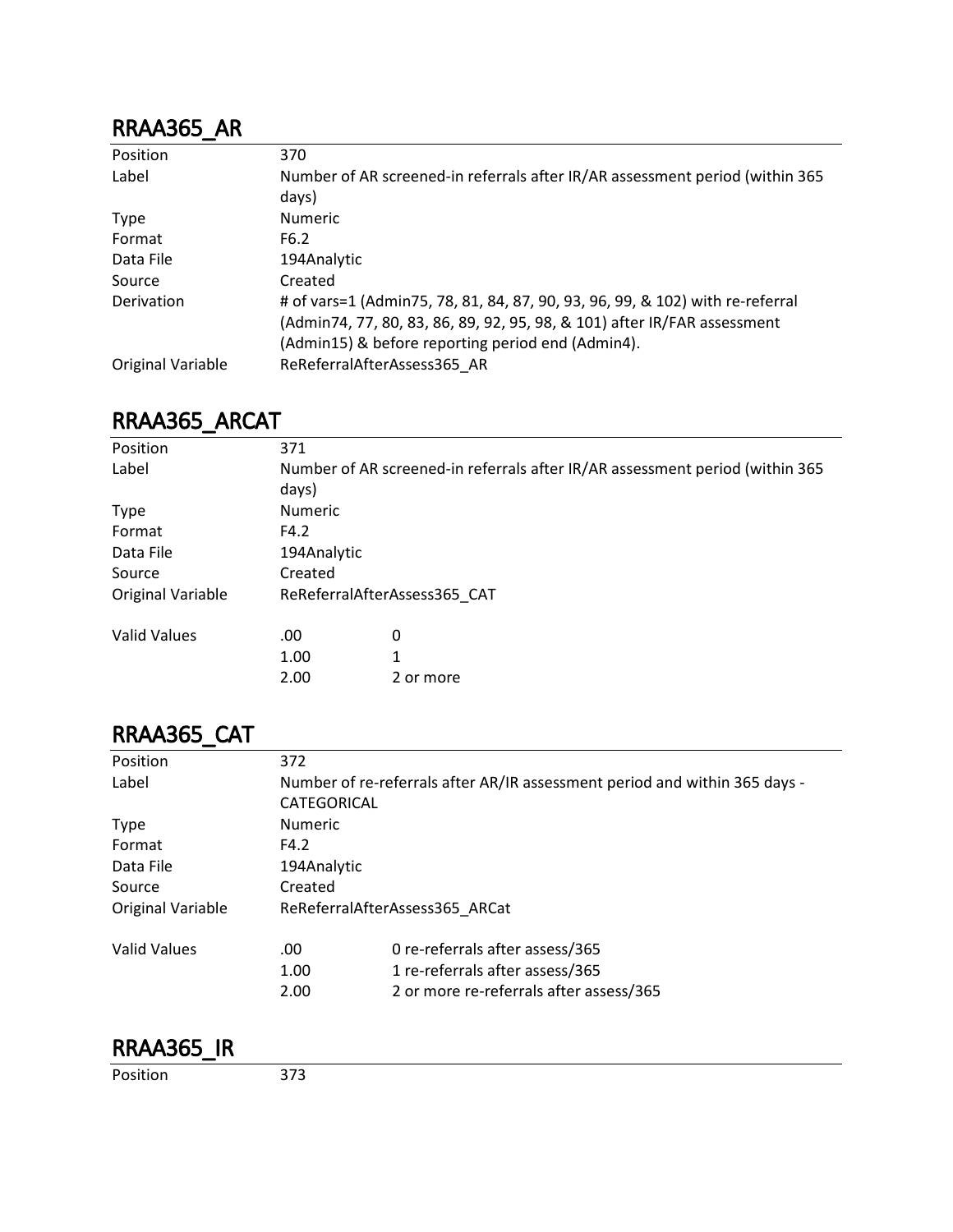| Label             | Number of IR screened-in referrals after IR/AR assessment period (within 365  |
|-------------------|-------------------------------------------------------------------------------|
|                   | days)                                                                         |
| <b>Type</b>       | <b>Numeric</b>                                                                |
| Format            | F6.2                                                                          |
| Data File         | 194Analytic                                                                   |
| Source            | Created                                                                       |
| Derivation        | # of vars=2 (Admin75, 78, 81, 84, 87, 90, 93, 96, 99, & 102) with re-referral |
|                   | (Admin74, 77, 80, 83, 86, 89, 92, 95, 98, & 101) after IR/FAR assessment      |
|                   | (Admin15) & before reporting period end (Admin4).                             |
| Original Variable | ReReferralAfterAssess365 IR                                                   |

### RRAA365\_IRCAT

| Position            | 374                                                                          |           |  |  |
|---------------------|------------------------------------------------------------------------------|-----------|--|--|
| Label               | Number of IR screened-in referrals after IR/AR assessment period (within 365 |           |  |  |
|                     | days)                                                                        |           |  |  |
| <b>Type</b>         | <b>Numeric</b>                                                               |           |  |  |
| Format              | F4.2                                                                         |           |  |  |
| Data File           | 194Analytic                                                                  |           |  |  |
| Source              | Created                                                                      |           |  |  |
| Original Variable   | ReReferralAfterAssess365 IRCat                                               |           |  |  |
| <b>Valid Values</b> | .00                                                                          | 0         |  |  |
|                     | 1.00                                                                         | 1         |  |  |
|                     | 2.00                                                                         | 2 or more |  |  |

#### RRAA365\_IRsub

| Position          | 375                                                                                                                            |
|-------------------|--------------------------------------------------------------------------------------------------------------------------------|
| Label             | Number of substantiated/indicated IR screened-in referrals after IR/AR<br>assessment period (within 365 days)                  |
| Type              | <b>Numeric</b>                                                                                                                 |
| Format            | F6.2                                                                                                                           |
| Data File         | 194Analytic                                                                                                                    |
| Source            | Created                                                                                                                        |
| Derivation        | #of vars=1 (Admin76,79,80,83,88,91,94,97,100,&103) with re-referral=IR<br>(Admin75,78,81,84,87,90,93,96,99,& 102), re-referral |
| Original Variable | (Admin74,77,80,83,86,89,92,95,98,& 101) after Admin15 & before Admin4.<br>ReReferralAfterAssess365 IRsub                       |
|                   |                                                                                                                                |

### RRAA365\_IRsubCAT

| Position    | 376                                                                                                           |
|-------------|---------------------------------------------------------------------------------------------------------------|
| Label       | Number of substantiated/indicated IR screened-in referrals after IR/AR<br>assessment period (within 365 days) |
| <b>Type</b> | <b>Numeric</b>                                                                                                |
| Format      | F4.2                                                                                                          |
| Data File   | 194Analytic                                                                                                   |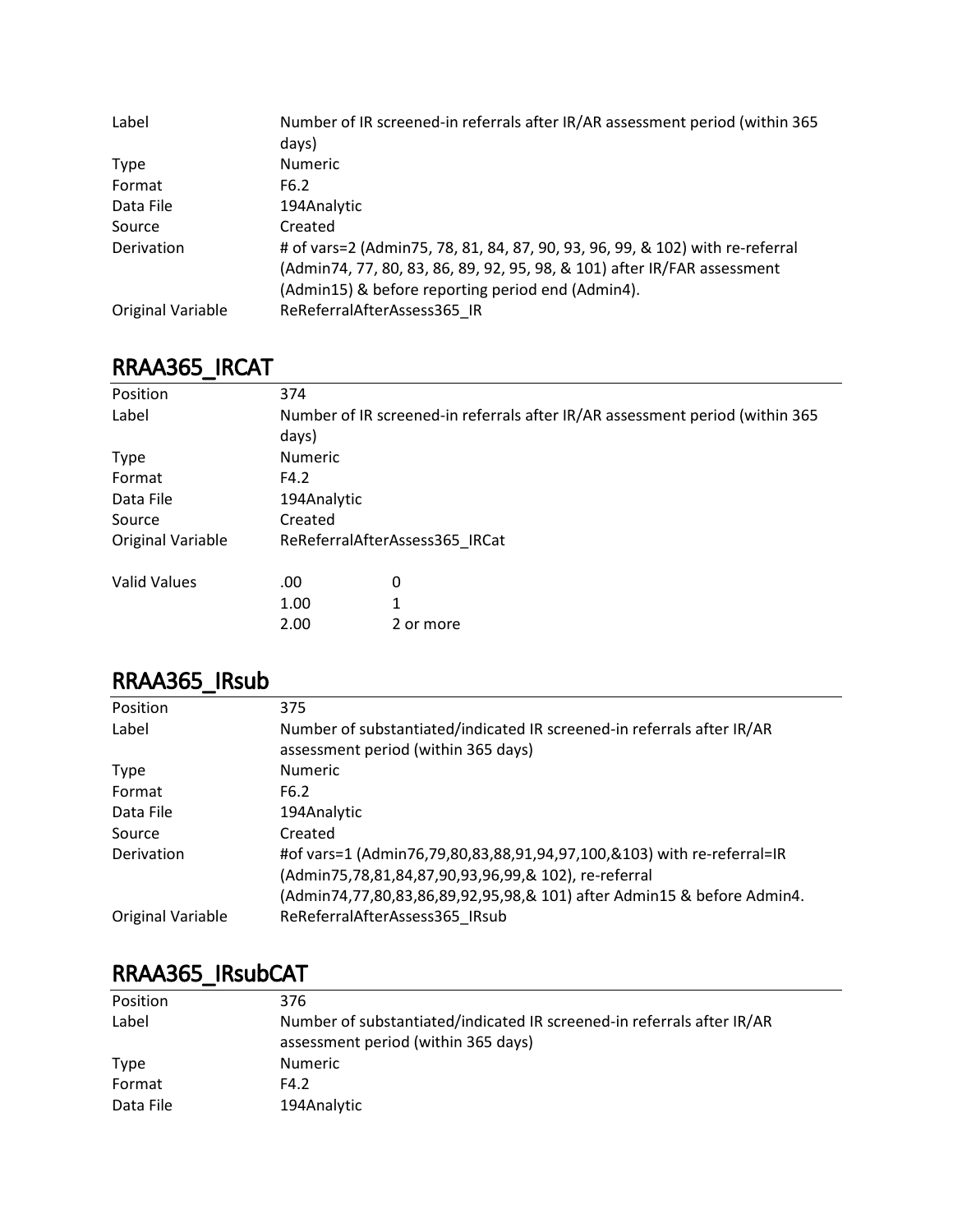| Source              | Created |                                   |  |
|---------------------|---------|-----------------------------------|--|
| Original Variable   |         | ReReferralAfterAssess365 IRsubCat |  |
| <b>Nalid Valuge</b> | nn      |                                   |  |

| Valid Values | $.00 \cdot$ |           |  |
|--------------|-------------|-----------|--|
|              | 1.00        |           |  |
|              | 2.00        | 2 or more |  |

### RRCount

| Position                        | 377                                                                                               |
|---------------------------------|---------------------------------------------------------------------------------------------------|
| Label                           | Number of re-referrals since RCT pathway assignment                                               |
| <b>Type</b>                     | <b>Numeric</b>                                                                                    |
| Format                          | F6.2                                                                                              |
| Data File                       | 194Analytic                                                                                       |
| Source                          | Created                                                                                           |
| Derivation<br>Original Variable | # of non-missing values from Admin74, 77, 80, 83, 86, 89, 92, 95, 98, and 101<br>ReReferralsCount |

#### RRACC

| Position            | 378                                       |     |  |
|---------------------|-------------------------------------------|-----|--|
| Label               | Any re-referrals since initial case close |     |  |
| <b>Type</b>         | <b>Numeric</b>                            |     |  |
| Format              | F1                                        |     |  |
| Data File           | 194Analytic                               |     |  |
| Source              | Created                                   |     |  |
| Original Variable   | ReReferredAfterCaseClose                  |     |  |
| <b>Valid Values</b> | 0                                         | No  |  |
|                     | 1                                         | Yes |  |

<u> 1980 - Johann Barnett, fransk politik (f. 1980)</u>

# RRCount\_CAT

| Position            | 379                                                           |
|---------------------|---------------------------------------------------------------|
| Label               | Number of re-referrals since RCT pathway assignment (Recoded) |
| <b>Type</b>         | Numeric                                                       |
| Format              | F4.2                                                          |
| Data File           | 194Analytic                                                   |
| Source              | Created                                                       |
| Original Variable   | ReReferralsCountR                                             |
| <b>Valid Values</b> | 3.00<br>3+                                                    |

#### **RRCACC**

| <b>Position</b> | 380                                                                      |
|-----------------|--------------------------------------------------------------------------|
| Label           | Number of re-referrals after AR/IR assessment period and within 365 days |
| <b>Type</b>     | Numeric                                                                  |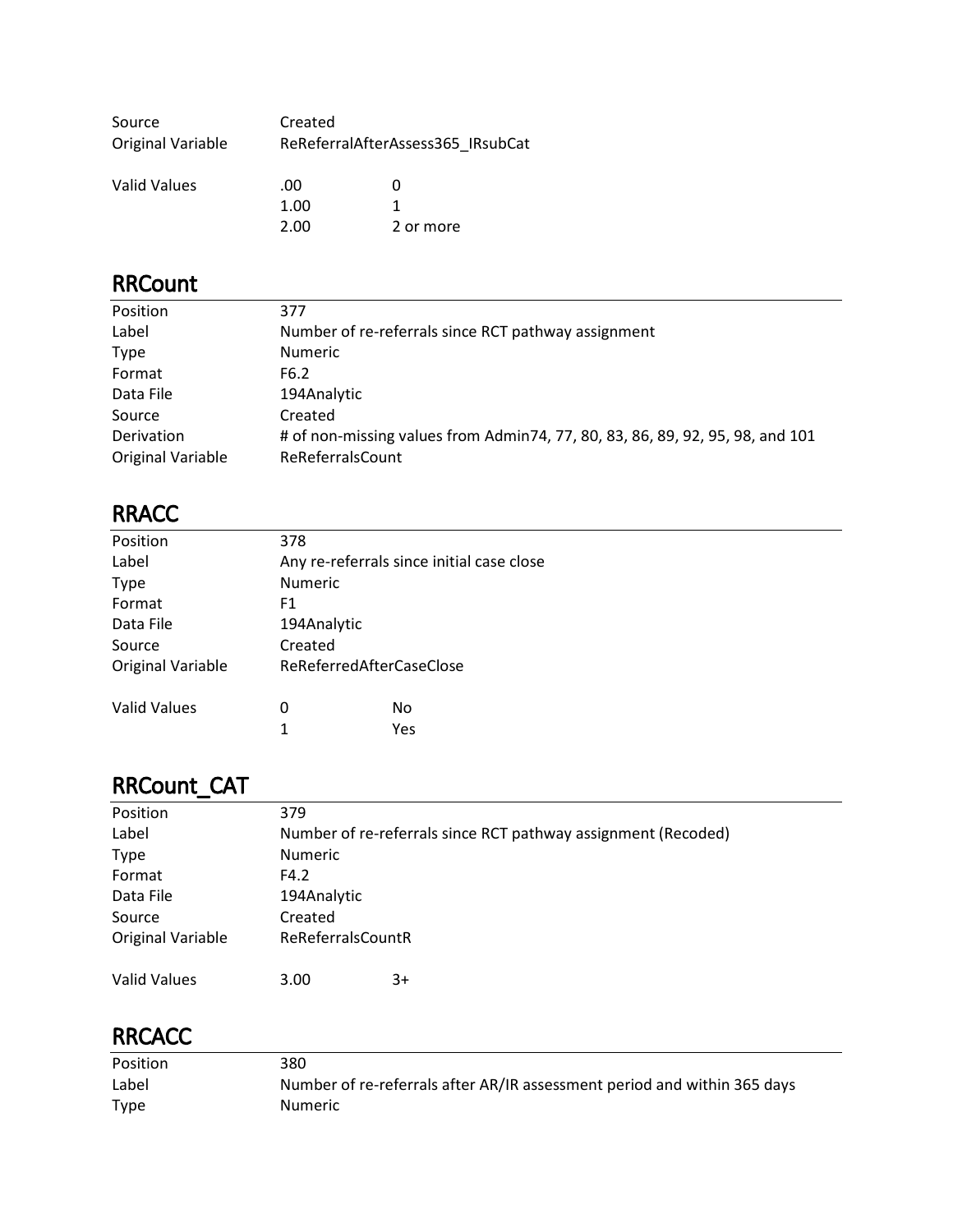| Format            | F6.2                                                                                                                                   |
|-------------------|----------------------------------------------------------------------------------------------------------------------------------------|
| Data File         | 194Analytic                                                                                                                            |
| Source            | Created                                                                                                                                |
| Derivation        | Count of dates from Admin74, 77, 80, 83, 86, 89, 92, 95, 98, and 101, after the<br>completion of the IR/FAR assessment date (Admin15). |
| Original Variable | ReReferralsCountAfterCaseClose                                                                                                         |

| safety_pattern4 |  |
|-----------------|--|
|-----------------|--|

| Position     | 381            |                                                         |
|--------------|----------------|---------------------------------------------------------|
| Label        |                | Changes in results from first to last safety assessment |
| <b>Type</b>  | <b>Numeric</b> |                                                         |
| Format       | F1             |                                                         |
| Data File    | 194Analytic    |                                                         |
| Source       | Created        |                                                         |
| Derivation   |                | Based on a comparison of Admin12 and Admin14.           |
| Valid Values | 1              | stayed not safe                                         |
|              | 2              | became safe                                             |
|              | 3              | became not safe                                         |
|              | 4              | stayed safe                                             |

# total\_365

| 382                                                                           |
|-------------------------------------------------------------------------------|
| Duration of ongoing services, limited to 365 days                             |
| <b>Numeric</b>                                                                |
| F6                                                                            |
| 194Analytic                                                                   |
| Created                                                                       |
| # of days between RCT pathway assignment date (Admin2) and either Admin15     |
| if no ongoing services provided, Admin18 if ongoing services are provided, or |
| Admin4, whichever comes first.                                                |
|                                                                               |

# totalCat

| Position<br>383<br>Label<br>Numeric<br><b>Type</b><br>Format<br>F4.2<br>Data File<br>194Analytic<br>Created<br>Source<br>Derivation<br>after Admin15 (CO/OH) or Admin15b (IL).<br><b>Valid Values</b><br>1.00<br>1 to 30 days<br>31 to 60 days<br>2.00<br>3.00 |                                                                                    |
|----------------------------------------------------------------------------------------------------------------------------------------------------------------------------------------------------------------------------------------------------------------|------------------------------------------------------------------------------------|
|                                                                                                                                                                                                                                                                |                                                                                    |
|                                                                                                                                                                                                                                                                | Time to completion of assessment and ongoing services in days, limited to 365      |
|                                                                                                                                                                                                                                                                |                                                                                    |
|                                                                                                                                                                                                                                                                |                                                                                    |
|                                                                                                                                                                                                                                                                |                                                                                    |
|                                                                                                                                                                                                                                                                |                                                                                    |
|                                                                                                                                                                                                                                                                | The earliest date from Admin74, 77, 80, 83, 86, 89, 92, 95, 98, and 101 that falls |
|                                                                                                                                                                                                                                                                |                                                                                    |
|                                                                                                                                                                                                                                                                |                                                                                    |
|                                                                                                                                                                                                                                                                | 61 to 90 days                                                                      |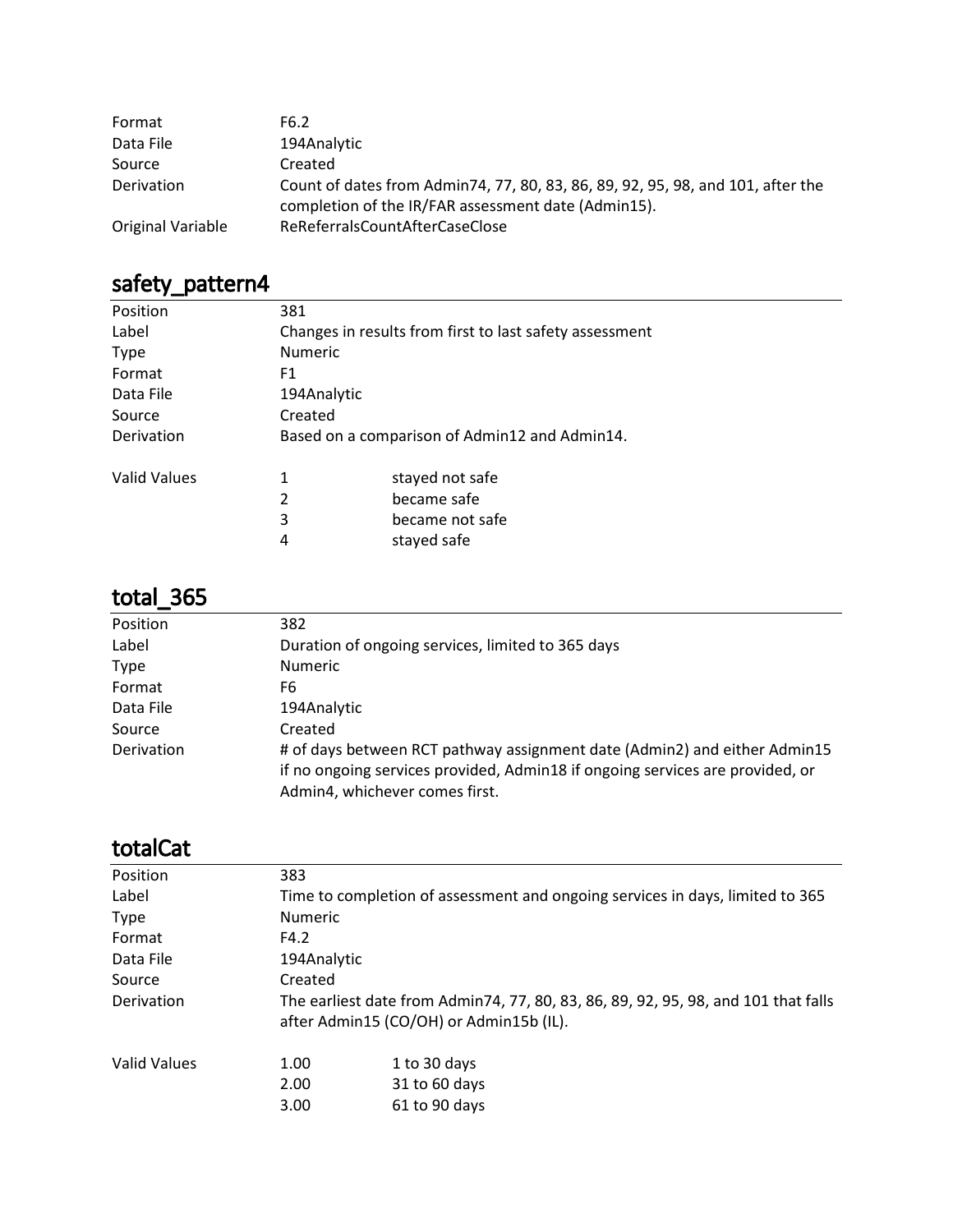| 4.00 | 91 to 120 days  |
|------|-----------------|
| 5.00 | 121 to 150 days |
| 6.00 | 151 to 180 days |
| 7.00 | 181 to 365 days |

#### TotalDurP365Quart

| Position            | 384                                         |                                                                                  |  |  |
|---------------------|---------------------------------------------|----------------------------------------------------------------------------------|--|--|
| Label               |                                             | Time to completion of all services (assessment and ongoing) in days / proportion |  |  |
|                     |                                             | of 365 days, quartiles                                                           |  |  |
| <b>Type</b>         |                                             | <b>Numeric</b>                                                                   |  |  |
| Format              | F <sub>2</sub>                              |                                                                                  |  |  |
| Data File           |                                             | 194Analytic                                                                      |  |  |
| Source              | Created                                     |                                                                                  |  |  |
| Derivation          | total 365 divided by 365, then categorized. |                                                                                  |  |  |
| <b>Valid Values</b> |                                             | $< 25\%$                                                                         |  |  |
|                     | 2                                           | 25 to $< 50\%$                                                                   |  |  |
|                     | 3                                           | 50 to $< 75\%$                                                                   |  |  |
|                     | 4                                           | 75 to 100%                                                                       |  |  |

# YoungestSex

| Position            | 385                   |        |  |
|---------------------|-----------------------|--------|--|
| Label               | Sex of youngest child |        |  |
| <b>Type</b>         | Numeric               |        |  |
| Format              | F6.2                  |        |  |
| Data File           | 194Analytic           |        |  |
| Source              | Created               |        |  |
| <b>Valid Values</b> | 1.00                  | Male   |  |
|                     | 2.00                  | Female |  |

#### IDcaseworker

| Position              |                                                                              |
|-----------------------|------------------------------------------------------------------------------|
| Label                 | Caseworker ID (encrypted)                                                    |
| <b>Type</b>           | String                                                                       |
| Format                | A14                                                                          |
| Data File             | 194Staff                                                                     |
| Source                | Created                                                                      |
| Derivation            | Encrypted - Converted to a string variable with state/site information added |
| Original Variable     | CaseworkerID                                                                 |
| <b>Missing Values</b> | CO, IL, OH                                                                   |

# IDsupervisor

Position 2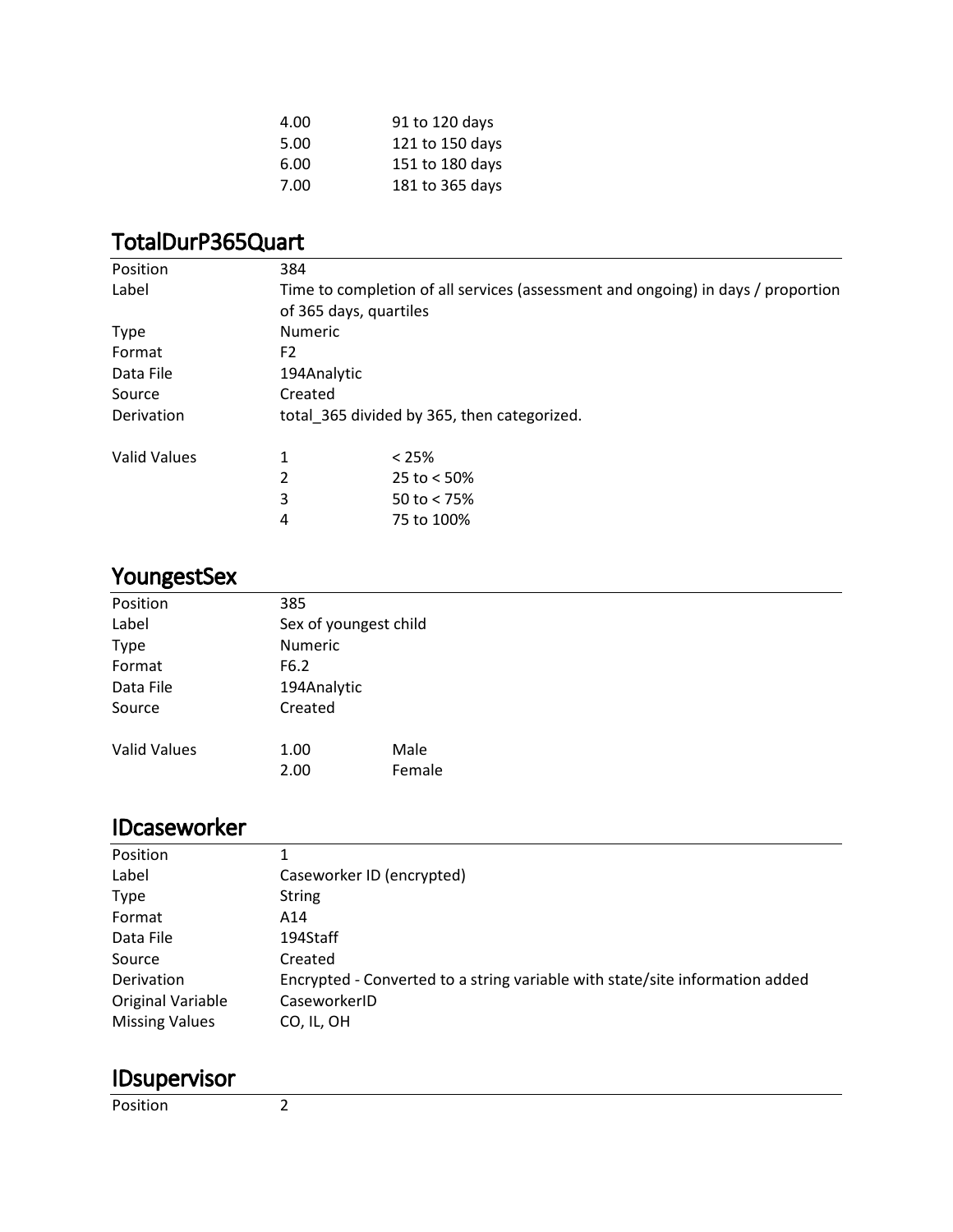| Label                 | Supervisor ID (encrypted)                                                    |
|-----------------------|------------------------------------------------------------------------------|
| <b>Type</b>           | <b>String</b>                                                                |
| Format                | A14                                                                          |
| Data File             | 194Staff                                                                     |
| Source                | Created                                                                      |
| Derivation            | Encrypted - Converted to a string variable with state/site information added |
| Original Variable     | SupervisorID                                                                 |
| <b>Missing Values</b> | CO, IL, OH                                                                   |

# IDrecord

| Position              | 3                                                                                                                        |
|-----------------------|--------------------------------------------------------------------------------------------------------------------------|
| Label                 | ID for records without a staff/supervisor ID (Does not define a unique staff<br>respondent)                              |
| <b>Type</b>           | <b>String</b>                                                                                                            |
| Format                | A14                                                                                                                      |
| Data File             | 194Staff                                                                                                                 |
| Source                | Created                                                                                                                  |
| Derivation            | Encrypted - String variable ID with state/site information. Created for records<br>without a supervisor or caseworker ID |
| <b>Note</b>           | Ohio only. DOES NOT DEFINE A UNIQUE STAFF RESPONDENT.                                                                    |
| <b>Missing Values</b> | CO, IL, OH                                                                                                               |

### IDsite

| Position    | 4                                             |  |
|-------------|-----------------------------------------------|--|
| Label       | <b>State Site</b>                             |  |
| <b>Type</b> | <b>String</b>                                 |  |
| Format      | A2                                            |  |
| Data File   | 194Staff                                      |  |
| Source      | Created                                       |  |
| Derivation  | String variable state abbreviation of IDstate |  |

#### IDstate

| Position            | 5                   |          |
|---------------------|---------------------|----------|
| Label               | State ID            |          |
| <b>Type</b>         | <b>Numeric</b>      |          |
| Format              | F <sub>2</sub>      |          |
| Data File           | 194Staff            |          |
| Source              | <b>Staff Survey</b> |          |
| Original Variable   | StateID             |          |
|                     |                     |          |
| <b>Valid Values</b> | 1                   | Colorado |
|                     | 2                   | Illinois |
|                     | 3                   | Ohio     |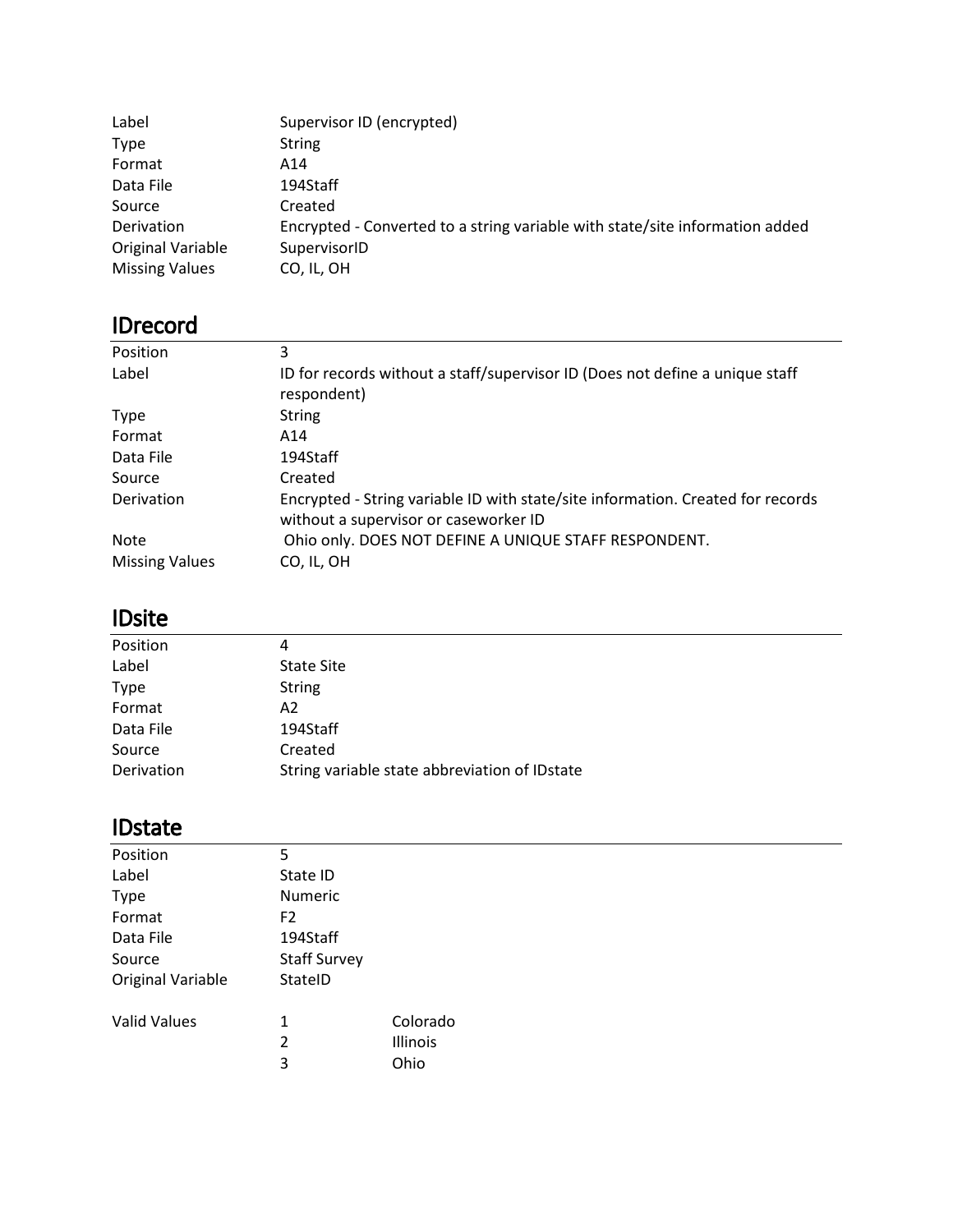# **IDcounty**

| Position            | 6                                               |                                                              |
|---------------------|-------------------------------------------------|--------------------------------------------------------------|
| Label               | County ID (encrypted)                           |                                                              |
| <b>Type</b>         | <b>Numeric</b>                                  |                                                              |
| Format              | F8.2                                            |                                                              |
| Data File           | 194Staff                                        |                                                              |
| Source              | Created                                         |                                                              |
| Derivation          |                                                 | Encrypted - FIPS codes converted to random county number IDs |
| Original Variable   | CountyID                                        |                                                              |
| Note                | Colorado and Ohio only. (Illinois uses region.) |                                                              |
|                     |                                                 |                                                              |
| <b>Valid Values</b> | 6.00                                            | County 6                                                     |
|                     | 13.00                                           | County 13                                                    |
|                     | 16.00                                           | County 16                                                    |
|                     | 19.00                                           | County 19                                                    |
|                     | 29.00                                           | County 29                                                    |
|                     | 52.00                                           | County 52                                                    |
|                     | 72.00                                           | County 72                                                    |
|                     | 80.00                                           | County 80                                                    |
|                     | 81.00                                           | County 81                                                    |
|                     | 83.00                                           | County 83                                                    |
|                     | 90.00                                           | County 90                                                    |

#### IDregion

| ີ                   |                                                    |          |  |  |
|---------------------|----------------------------------------------------|----------|--|--|
| Position            | 7                                                  |          |  |  |
| Label               | Region ID (encrypted)                              |          |  |  |
| <b>Type</b>         | <b>Numeric</b>                                     |          |  |  |
| Format              | F8.2                                               |          |  |  |
| Data File           | 194Staff                                           |          |  |  |
| Source              | Created                                            |          |  |  |
| Derivation          | Encrypted - regions converted to random number IDs |          |  |  |
| Original Variable   | <b>ILregion</b>                                    |          |  |  |
| <b>Note</b>         | Illinois only. (Colorado and Ohio use county.)     |          |  |  |
| <b>Valid Values</b> | 1.00                                               | Region 1 |  |  |
|                     | 2.00                                               | Region 2 |  |  |
|                     | 3.00                                               | Region 3 |  |  |
|                     | 4.00                                               | Region 4 |  |  |
|                     |                                                    |          |  |  |

## SubDate

| 8                            |
|------------------------------|
| Submission Date (mm/dd/yyyy) |
| <b>Numeric</b>               |
| ADATE10                      |
| 194Staff                     |
|                              |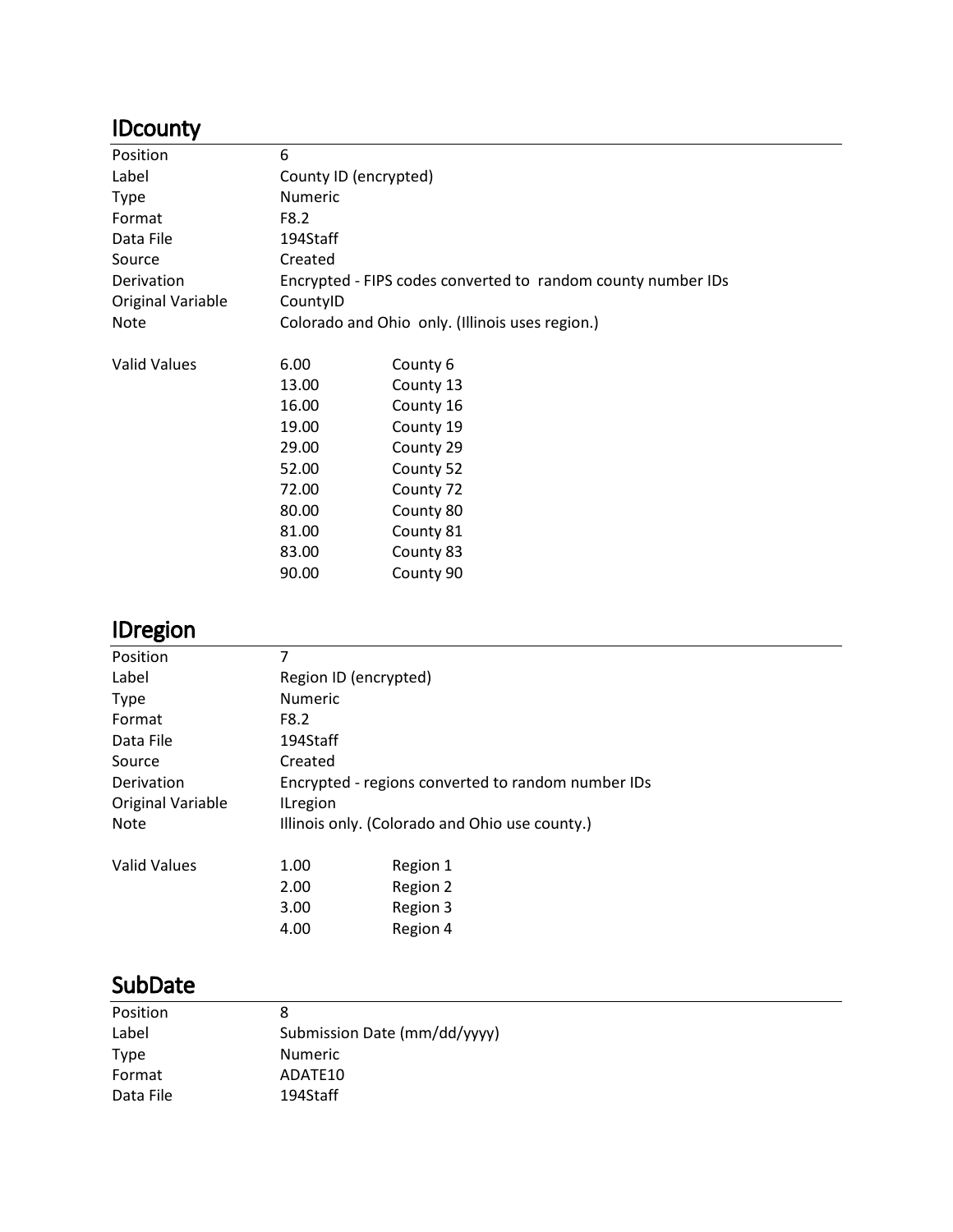| Source | <b>Staff Survey</b> |
|--------|---------------------|
|--------|---------------------|

# PrimResponse

| Position     | 9                             |            |  |
|--------------|-------------------------------|------------|--|
| Label        | <b>Primary Responsibility</b> |            |  |
| <b>Type</b>  | Numeric                       |            |  |
| Format       | F <sub>2</sub>                |            |  |
| Data File    | 194Staff                      |            |  |
| Source       | <b>Staff Survey</b>           |            |  |
| Valid Values | 1                             | Caseworker |  |
|              | $\overline{2}$                | Supervisor |  |
|              | 3                             | Other      |  |

#### PubPrivate

| Position            | 10                  |                          |  |  |  |
|---------------------|---------------------|--------------------------|--|--|--|
| Label               |                     | Public or Private Agency |  |  |  |
| <b>Type</b>         | Numeric             |                          |  |  |  |
| Format              | F <sub>2</sub>      |                          |  |  |  |
| Data File           |                     | 194Staff                 |  |  |  |
| Source              | <b>Staff Survey</b> |                          |  |  |  |
| <b>Valid Values</b> | 1                   | Public                   |  |  |  |
|                     | $\overline{2}$      | Private                  |  |  |  |
|                     |                     |                          |  |  |  |

#### GCS1a

| Position    | 11                                                                     |
|-------------|------------------------------------------------------------------------|
| Label       | How long have you worked in child welfare: years? (question 1, part 1) |
| <b>Type</b> | <b>Numeric</b>                                                         |
| Format      | F2.                                                                    |
| Data File   | 194Staff                                                               |
| Source      | <b>Staff Survey</b>                                                    |
| <b>Note</b> | Complete answer to question 1 is $GCS1a + GCS1b = GSC1total$           |

#### GCS1b

| Position    | 12                                                                      |
|-------------|-------------------------------------------------------------------------|
| Label       | How long have you worked in child welfare: months? (question 1, part 2) |
| <b>Type</b> | <b>Numeric</b>                                                          |
| Format      | F2                                                                      |
| Data File   | 194Staff                                                                |
| Source      | <b>Staff Survey</b>                                                     |
| <b>Note</b> | Complete answer to question 1 is $GCS1a + GCS1b = GSC1total$            |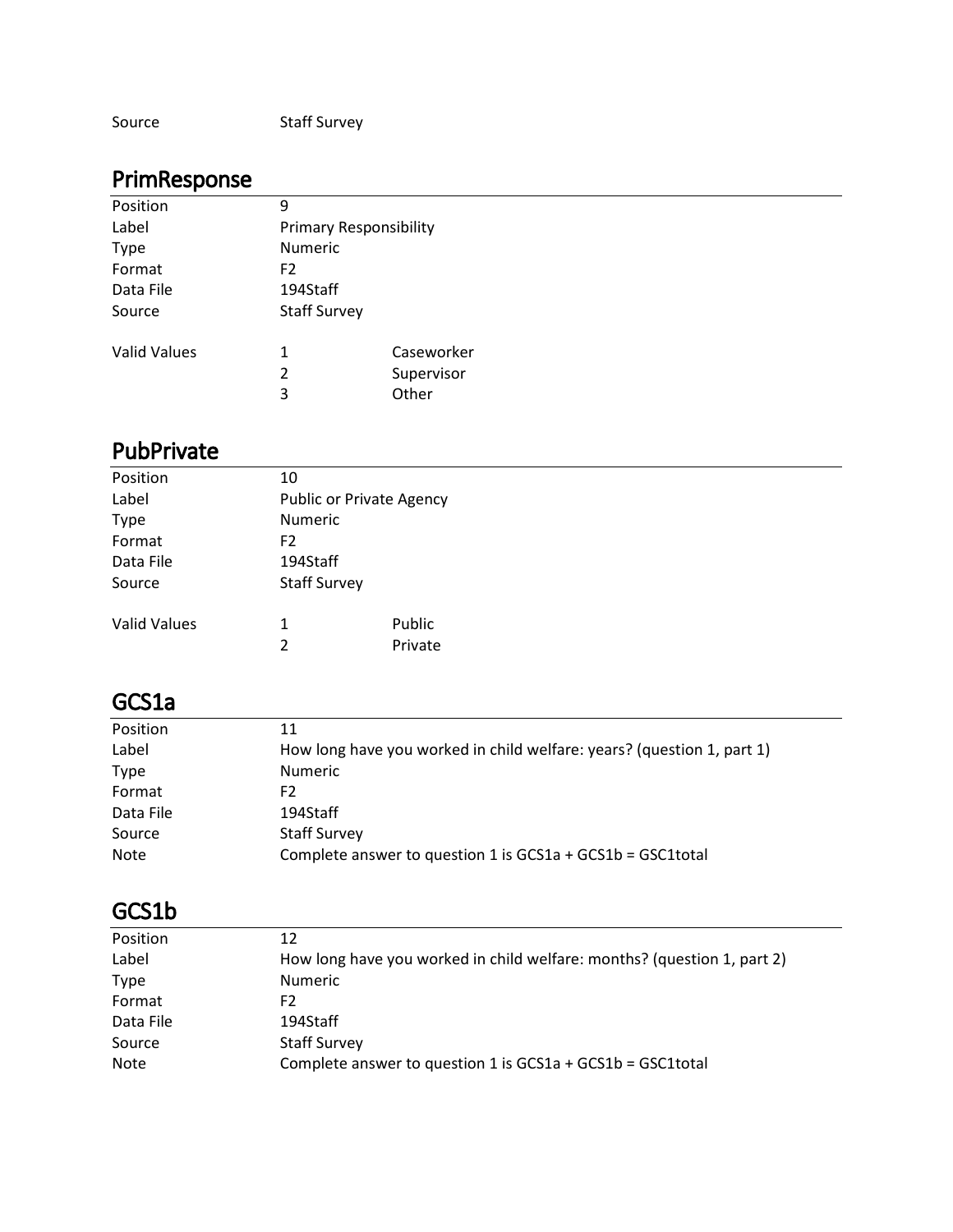### GCS1total

| Position    | 13                                                       |
|-------------|----------------------------------------------------------|
| Label       | How long have you worked in child welfare: total months? |
| <b>Type</b> | <b>Numeric</b>                                           |
| Format      | F4                                                       |
| Data File   | 194Staff                                                 |
| Source      | Created                                                  |
| Derivation  | $GCS1a*12 + GCS1b = GSC1total$ in months                 |

#### GCS2a

| Position            | 14                  |                                                        |  |
|---------------------|---------------------|--------------------------------------------------------|--|
| Label               |                     | Work areas that are currently part of your job: Intake |  |
| <b>Type</b>         | Numeric             |                                                        |  |
| Format              | F2                  |                                                        |  |
| Data File           | 194Staff            |                                                        |  |
| Source              | <b>Staff Survey</b> |                                                        |  |
| <b>Valid Values</b> | 0                   | N <sub>0</sub>                                         |  |
|                     | 1                   | Yes                                                    |  |

### GCS2b

| Position            | 15                                                        |     |  |
|---------------------|-----------------------------------------------------------|-----|--|
| Label               | Work areas that are currently part of your job: Screening |     |  |
| <b>Type</b>         | Numeric                                                   |     |  |
| Format              | F2                                                        |     |  |
| Data File           | 194Staff                                                  |     |  |
| Source              | <b>Staff Survey</b>                                       |     |  |
| <b>Valid Values</b> | 0                                                         | No  |  |
|                     | 1                                                         | Yes |  |

#### GCS2c

| Position            | 16                  |                                                                                |  |
|---------------------|---------------------|--------------------------------------------------------------------------------|--|
| Label               |                     | Work areas that are currently part of your job: Case assessment- Investigative |  |
|                     | Response (IR)       |                                                                                |  |
| <b>Type</b>         | <b>Numeric</b>      |                                                                                |  |
| Format              | F <sub>2</sub>      |                                                                                |  |
| Data File           | 194Staff            |                                                                                |  |
| Source              | <b>Staff Survey</b> |                                                                                |  |
| <b>Valid Values</b> | 0                   | No                                                                             |  |
|                     |                     |                                                                                |  |
|                     | 1                   | Yes                                                                            |  |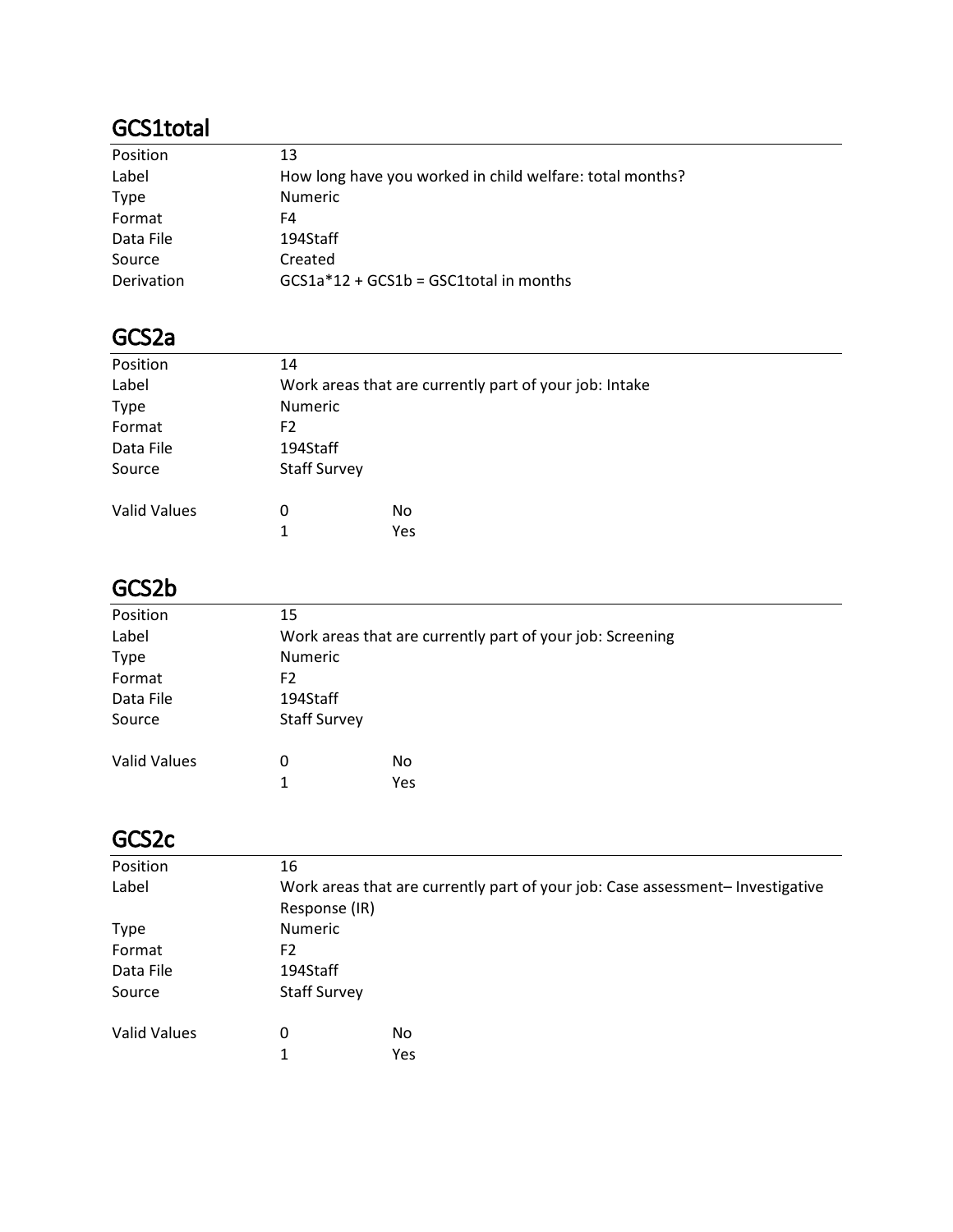# GCS2d

| Position            | 17                  |     |                                                                             |
|---------------------|---------------------|-----|-----------------------------------------------------------------------------|
| Label               |                     |     | Work areas that are currently part of your job: Case assessment-Alternative |
|                     | Response (AR)       |     |                                                                             |
| <b>Type</b>         | <b>Numeric</b>      |     |                                                                             |
| Format              | F2                  |     |                                                                             |
| Data File           | 194Staff            |     |                                                                             |
| Source              | <b>Staff Survey</b> |     |                                                                             |
| <b>Valid Values</b> | 0                   | No  |                                                                             |
|                     | 1                   | Yes |                                                                             |

### GCS2e

| Position<br>Label   | 18                  | Work areas that are currently part of your job: Ongoing casework/intact |  |
|---------------------|---------------------|-------------------------------------------------------------------------|--|
|                     |                     |                                                                         |  |
|                     |                     |                                                                         |  |
|                     | families            |                                                                         |  |
| <b>Type</b>         | <b>Numeric</b>      |                                                                         |  |
| Format              | F <sub>2</sub>      |                                                                         |  |
| Data File           | 194Staff            |                                                                         |  |
| Source              | <b>Staff Survey</b> |                                                                         |  |
| <b>Valid Values</b> | 0                   | No                                                                      |  |
|                     |                     | Yes                                                                     |  |

# GCS2f

| 19       |         |                                                                                                      |
|----------|---------|------------------------------------------------------------------------------------------------------|
|          |         |                                                                                                      |
| cases    |         |                                                                                                      |
|          |         |                                                                                                      |
| F2       |         |                                                                                                      |
| 194Staff |         |                                                                                                      |
|          |         |                                                                                                      |
| 0        | No.     |                                                                                                      |
| 1        | Yes     |                                                                                                      |
|          | Numeric | Work areas that are currently part of your job: Out-of-home placement/custody<br><b>Staff Survey</b> |

### GCS2g

| Position    | 20                                                                             |
|-------------|--------------------------------------------------------------------------------|
| Label       | Work areas that are currently part of your job: Family preservation/prevention |
|             | services                                                                       |
| <b>Type</b> | <b>Numeric</b>                                                                 |
| Format      | F2                                                                             |
| Data File   | 194Staff                                                                       |
| Source      | <b>Staff Survey</b>                                                            |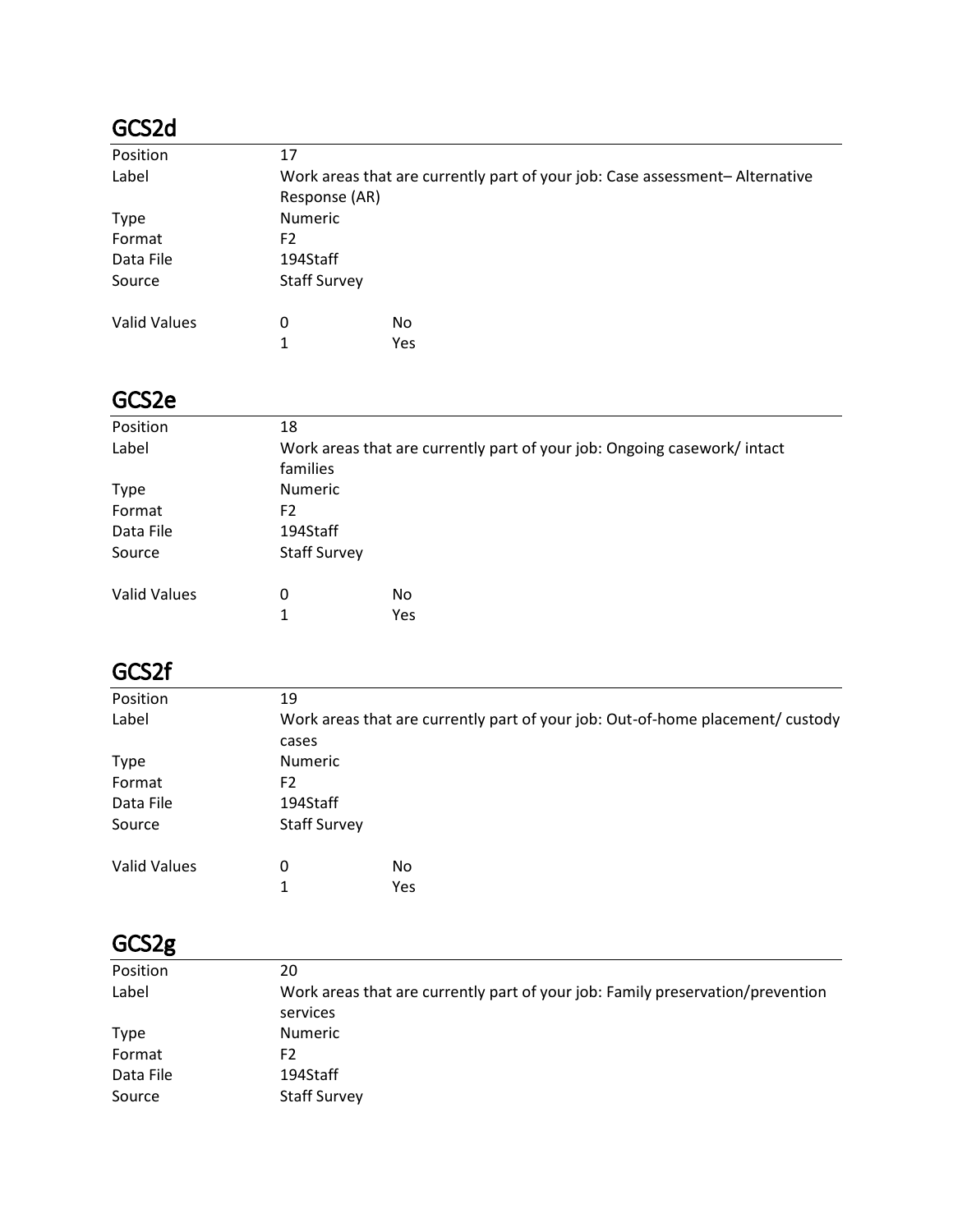| <b>Valid Values</b> | O | No  |
|---------------------|---|-----|
|                     |   | Yes |

# GCS2h

| Position            | 21                                                       |     |  |
|---------------------|----------------------------------------------------------|-----|--|
| Label               | Work areas that are currently part of your job: Adoption |     |  |
| <b>Type</b>         | <b>Numeric</b>                                           |     |  |
| Format              | F <sub>2</sub>                                           |     |  |
| Data File           | 194Staff                                                 |     |  |
| Source              | <b>Staff Survey</b>                                      |     |  |
| <b>Valid Values</b> | 0                                                        | No  |  |
|                     | 1                                                        | Yes |  |

# GCS2i

| Position            | 22 |                                                                            |  |  |
|---------------------|----|----------------------------------------------------------------------------|--|--|
| Label               |    | Work areas that are currently part of your job: other                      |  |  |
| <b>Type</b>         |    | <b>Numeric</b>                                                             |  |  |
| Format              | F2 |                                                                            |  |  |
| Data File           |    | 194Staff                                                                   |  |  |
| Source              |    | <b>Staff Survey</b>                                                        |  |  |
| Note                |    | Space on instrument for open-ended written response describing "other" not |  |  |
|                     |    | included in dataset.                                                       |  |  |
| <b>Valid Values</b> | 0  | No                                                                         |  |  |
|                     | 1  | Yes                                                                        |  |  |

#### GCS3a

| Position    | 23                                           |
|-------------|----------------------------------------------|
| Label       | How many cases are on your current caseload? |
| <b>Type</b> | <b>Numeric</b>                               |
| Format      | F3                                           |
| Data File   | 194Staff                                     |
| Source      | <b>Staff Survey</b>                          |
| Skip Logic  | Asked only of caseworkers                    |

### GCS3b

| Position    | 24                              |
|-------------|---------------------------------|
| Label       | How many of these are AR cases? |
| <b>Type</b> | <b>Numeric</b>                  |
| Format      | F3                              |
| Data File   | 194Staff                        |
| Source      | <b>Staff Survey</b>             |
|             |                                 |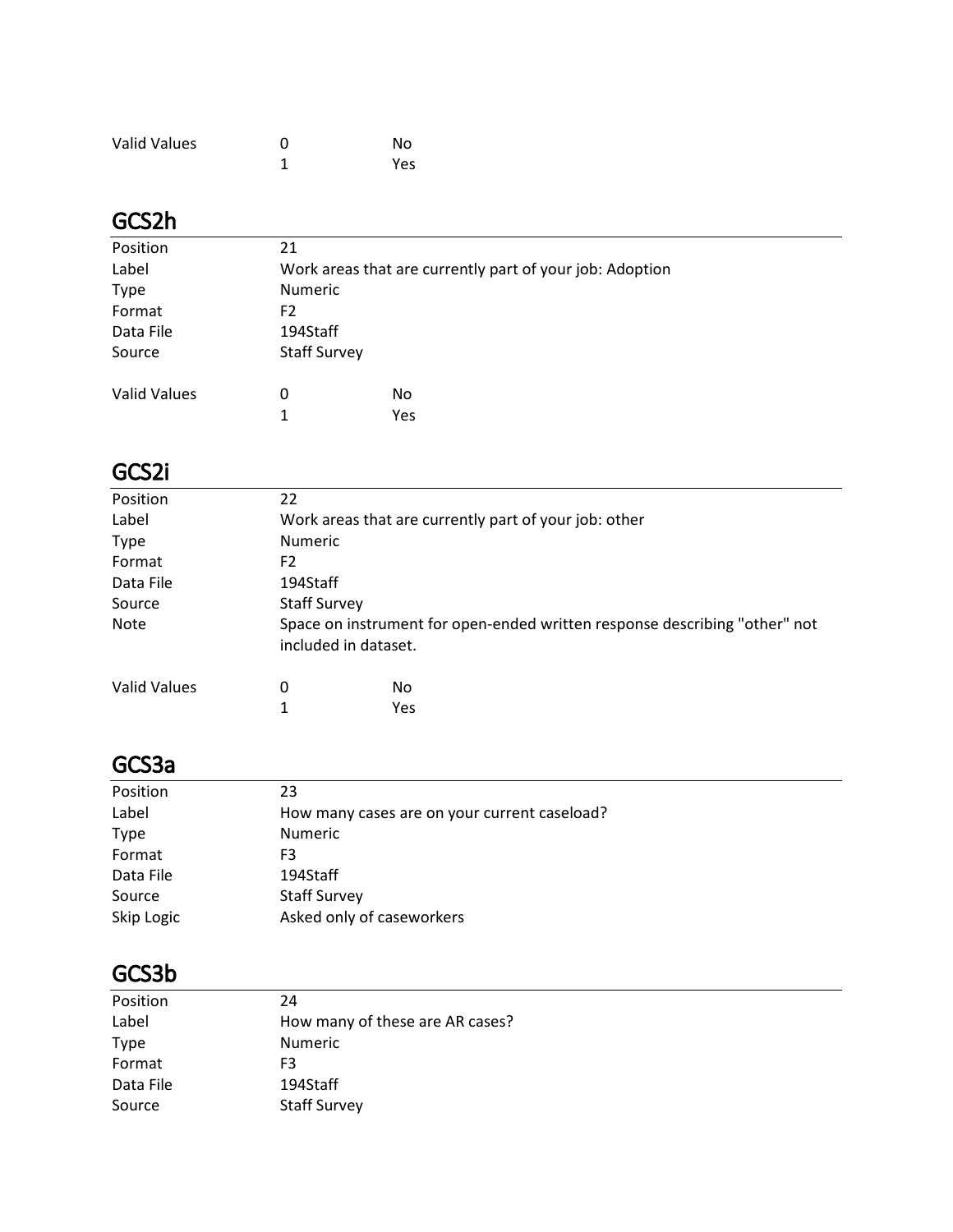Skip Logic **Asked only of caseworkers** 

#### GCS4

| Position            | 25                  |                                  |
|---------------------|---------------------|----------------------------------|
| Label               |                     | Do you supervise any AR workers? |
| <b>Type</b>         | <b>Numeric</b>      |                                  |
| Format              | F <sub>2</sub>      |                                  |
| Data File           | 194Staff            |                                  |
| Source              | <b>Staff Survey</b> |                                  |
| Skip Logic          |                     | Asked only of supervisors        |
| <b>Valid Values</b> | O                   | No                               |
|                     | 1                   | Yes                              |

#### GCS5a

| Position            | 26                  |                                                                          |
|---------------------|---------------------|--------------------------------------------------------------------------|
| Label               |                     | Has AR in any way caused an increase or decrease in your: caseload size? |
| <b>Type</b>         | <b>Numeric</b>      |                                                                          |
| Format              | F <sub>2</sub>      |                                                                          |
| Data File           | 194Staff            |                                                                          |
| Source              | <b>Staff Survey</b> |                                                                          |
| <b>Valid Values</b> | 1                   | Large Decrease                                                           |
|                     | 2                   | <b>Small Decrease</b>                                                    |
|                     | 3                   | No Change                                                                |
|                     | 4                   | Small Increase                                                           |
|                     | 5                   | Large Increase                                                           |
|                     |                     |                                                                          |

#### GCS5b

| Position            | 27                  |                                                                             |
|---------------------|---------------------|-----------------------------------------------------------------------------|
| Label               |                     | Has AR in any way caused an increase or decrease in your: overall workload? |
| <b>Type</b>         | <b>Numeric</b>      |                                                                             |
| Format              | F <sub>2</sub>      |                                                                             |
| Data File           | 194Staff            |                                                                             |
| Source              | <b>Staff Survey</b> |                                                                             |
| <b>Valid Values</b> | 1                   | Large Decrease                                                              |
|                     | 2                   | <b>Small Decrease</b>                                                       |
|                     | 3                   | No Change                                                                   |
|                     | 4                   | Small Increase                                                              |
|                     | 5                   | Large Increase                                                              |

-

#### GCS5c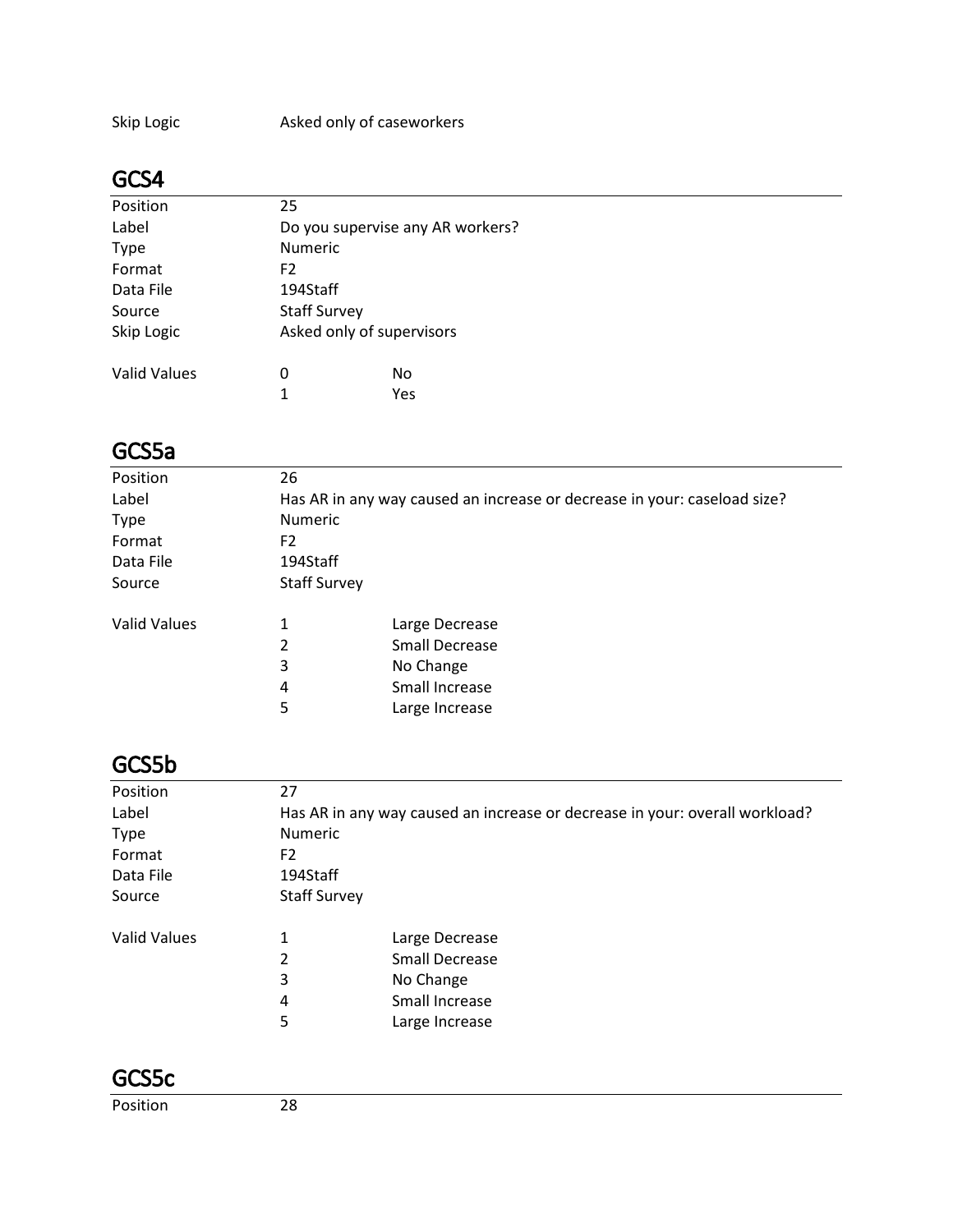| Label               |                     | Has AR in any way caused an increase or decrease in your: paperwork? |
|---------------------|---------------------|----------------------------------------------------------------------|
| <b>Type</b>         | <b>Numeric</b>      |                                                                      |
| Format              | F2                  |                                                                      |
| Data File           | 194Staff            |                                                                      |
| Source              | <b>Staff Survey</b> |                                                                      |
| <b>Valid Values</b> | 1                   | Large Decrease                                                       |
|                     | 2                   | <b>Small Decrease</b>                                                |
|                     | 3                   | No Change                                                            |
|                     | 4                   | Small Increase                                                       |
|                     | 5                   | Large Increase                                                       |

# GCS6a

| Position            | 29                                            |                                                      |  |  |
|---------------------|-----------------------------------------------|------------------------------------------------------|--|--|
| Label               |                                               | Your perception of your skill level in: Interviewing |  |  |
| <b>Type</b>         | Numeric                                       |                                                      |  |  |
| Format              | F <sub>2</sub>                                |                                                      |  |  |
| Data File           | 194Staff                                      |                                                      |  |  |
| Source              | <b>Staff Survey</b>                           |                                                      |  |  |
| <b>Note</b>         | Instrument Subcategory = Interpersonal Skills |                                                      |  |  |
| <b>Valid Values</b> | 1                                             | 1 Basic                                              |  |  |
|                     | 2                                             | 2                                                    |  |  |
|                     | 3                                             | 3                                                    |  |  |
|                     | 4                                             | 4                                                    |  |  |
|                     | 5                                             | 5                                                    |  |  |
|                     | 6                                             | 6                                                    |  |  |
|                     |                                               | 7 Advanced                                           |  |  |

# GCS6b

| Position            | 30                  |                                                   |
|---------------------|---------------------|---------------------------------------------------|
| Label               |                     | Your perception of your skill level in: Listening |
| <b>Type</b>         | <b>Numeric</b>      |                                                   |
| Format              | F <sub>2</sub>      |                                                   |
| Data File           | 194Staff            |                                                   |
| Source              | <b>Staff Survey</b> |                                                   |
| <b>Note</b>         |                     | Instrument Subcategory = Interpersonal Skills     |
|                     |                     |                                                   |
| <b>Valid Values</b> | 1                   | 1 Basic                                           |
|                     | 2                   | 2                                                 |
|                     | 3                   | 3                                                 |
|                     | 4                   | 4                                                 |
|                     | 5                   | 5                                                 |
|                     | 6                   | 6                                                 |
|                     | 7                   | 7 Advanced                                        |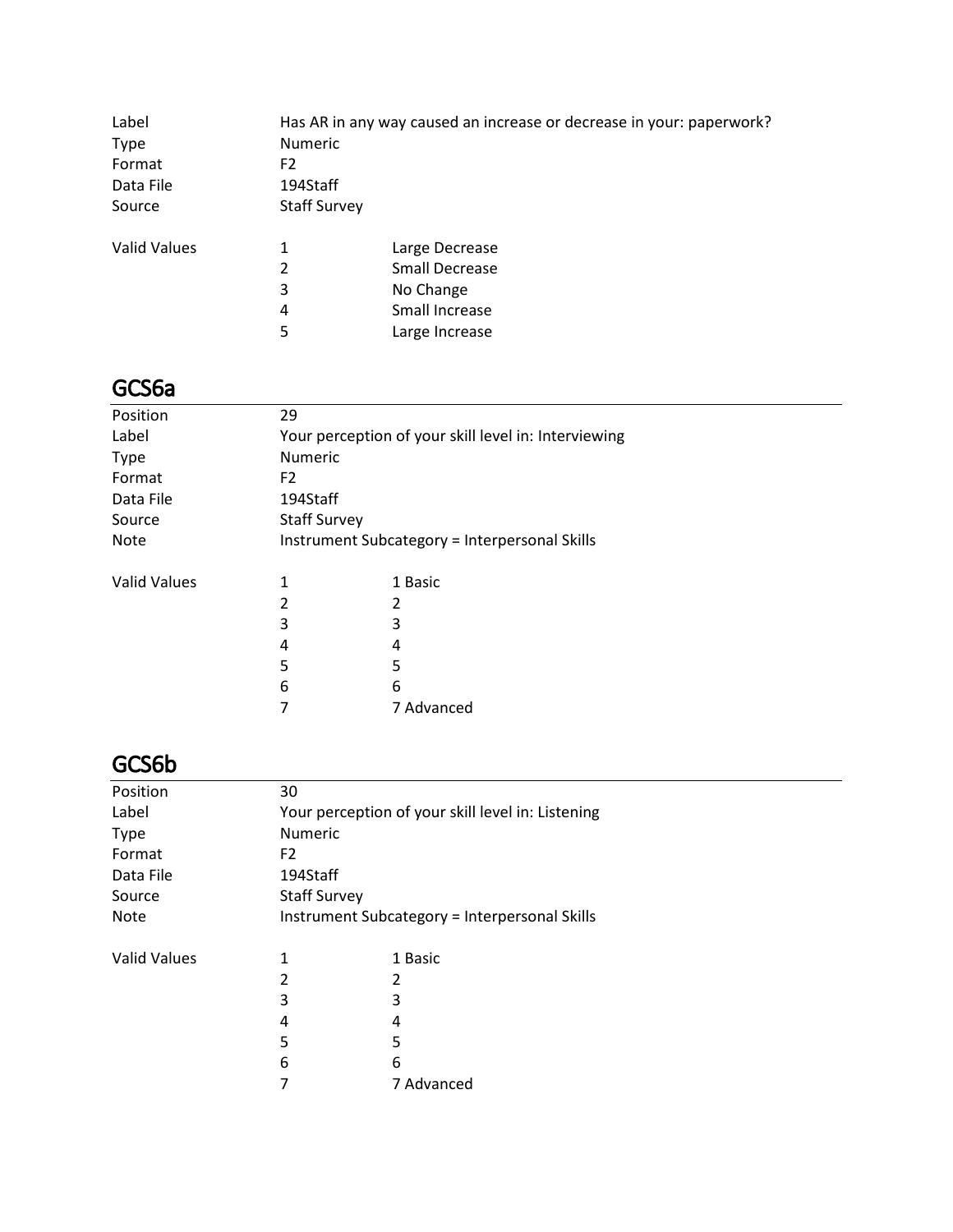### GCS6c

| Position            | 31                  |                                                    |
|---------------------|---------------------|----------------------------------------------------|
| Label               |                     | Your perception of your skill level in: Counseling |
| <b>Type</b>         | <b>Numeric</b>      |                                                    |
| Format              | F <sub>2</sub>      |                                                    |
| Data File           | 194Staff            |                                                    |
| Source              | <b>Staff Survey</b> |                                                    |
| <b>Note</b>         |                     | Instrument Subcategory = Interpersonal Skills      |
|                     |                     |                                                    |
| <b>Valid Values</b> |                     | 1 Basic                                            |
|                     | 2                   | 2                                                  |
|                     | 3                   | 3                                                  |
|                     | 4                   | 4                                                  |
|                     | 5                   | 5                                                  |
|                     | 6                   | 6                                                  |
|                     |                     | 7 Advanced                                         |

# GCS6d

| Position            | 32                  |                                                                  |  |  |
|---------------------|---------------------|------------------------------------------------------------------|--|--|
| Label               |                     | Your perception of your skill level in: Non-verbal communication |  |  |
| <b>Type</b>         | <b>Numeric</b>      |                                                                  |  |  |
| Format              | F <sub>2</sub>      |                                                                  |  |  |
| Data File           | 194Staff            |                                                                  |  |  |
| Source              | <b>Staff Survey</b> |                                                                  |  |  |
| Note                |                     | Instrument Subcategory = Interpersonal Skills                    |  |  |
| <b>Valid Values</b> |                     | 1 Basic                                                          |  |  |
|                     | 2                   |                                                                  |  |  |
|                     | 3                   | 3                                                                |  |  |
|                     | 4                   | 4                                                                |  |  |
|                     | 5                   | 5                                                                |  |  |
|                     | 6                   | 6                                                                |  |  |
|                     | 7                   | 7 Advanced                                                       |  |  |
|                     |                     |                                                                  |  |  |

#### GCS6e

| Position            | 33                  |                                                   |  |
|---------------------|---------------------|---------------------------------------------------|--|
| Label               |                     | Your perception of your skill level in: Reasoning |  |
| <b>Type</b>         | <b>Numeric</b>      |                                                   |  |
| Format              | F <sub>2</sub>      |                                                   |  |
| Data File           | 194Staff            |                                                   |  |
| Source              | <b>Staff Survey</b> |                                                   |  |
| <b>Note</b>         |                     | Instrument Subcategory = Interpersonal Skills     |  |
| <b>Valid Values</b> | 1                   | 1 Basic                                           |  |
|                     | າ                   | 2                                                 |  |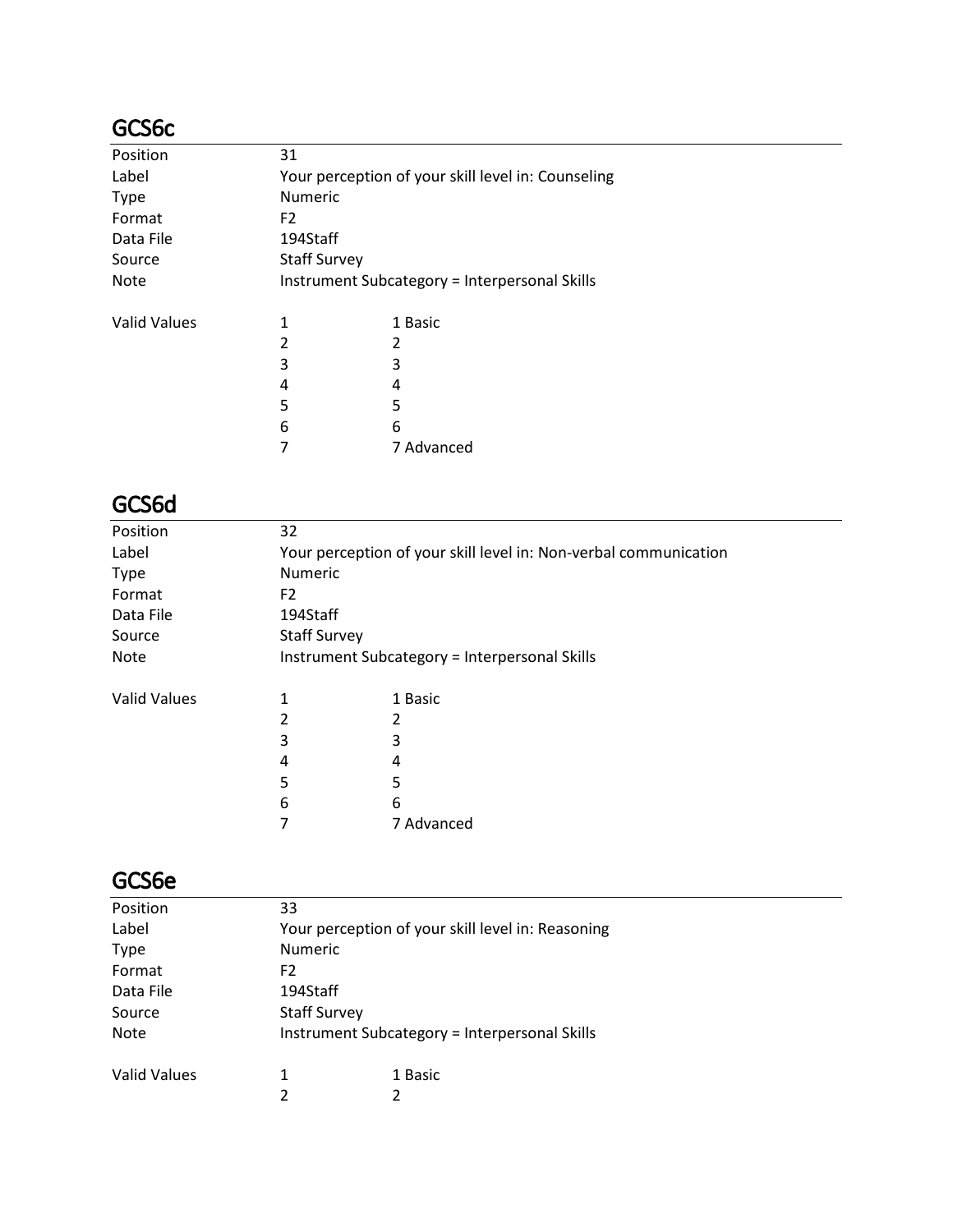| 3 | 3          |
|---|------------|
| 4 | 4          |
| 5 | 5          |
| 6 | 6          |
|   | 7 Advanced |

# GCS6f

| Position            | 34                                                  |                                               |  |
|---------------------|-----------------------------------------------------|-----------------------------------------------|--|
| Label               | Your perception of your skill level in: Empathizing |                                               |  |
| <b>Type</b>         | <b>Numeric</b>                                      |                                               |  |
| Format              | F <sub>2</sub>                                      |                                               |  |
| Data File           | 194Staff                                            |                                               |  |
| Source              | <b>Staff Survey</b>                                 |                                               |  |
| <b>Note</b>         |                                                     | Instrument Subcategory = Interpersonal Skills |  |
| <b>Valid Values</b> | 1                                                   | 1 Basic                                       |  |
|                     |                                                     | 2                                             |  |
|                     | 3                                                   | 3                                             |  |
|                     | 4                                                   | 4                                             |  |
|                     | 5                                                   | 5                                             |  |
|                     | 6                                                   | 6                                             |  |
|                     |                                                     | 7 Advanced                                    |  |
|                     |                                                     |                                               |  |

# GCS6g

| ----                |                                                                     |            |  |
|---------------------|---------------------------------------------------------------------|------------|--|
| Position            | 35                                                                  |            |  |
| Label               | Your perception of your skill level in: Interpersonal relationships |            |  |
| <b>Type</b>         | <b>Numeric</b>                                                      |            |  |
| Format              | F <sub>2</sub>                                                      |            |  |
| Data File           | 194Staff                                                            |            |  |
| Source              | <b>Staff Survey</b>                                                 |            |  |
| Note                | Instrument Subcategory = Interpersonal Skills                       |            |  |
| <b>Valid Values</b> | 1                                                                   | 1 Basic    |  |
|                     |                                                                     |            |  |
|                     | 3                                                                   | 3          |  |
|                     | 4                                                                   | 4          |  |
|                     | 5                                                                   | 5          |  |
|                     | 6                                                                   | 6          |  |
|                     | 7                                                                   | 7 Advanced |  |
|                     |                                                                     |            |  |

### GCS6h

| Position    | 36                                                           |
|-------------|--------------------------------------------------------------|
| Label       | Your perception of your skill level in: Cultural sensitivity |
| <b>Type</b> | <b>Numeric</b>                                               |
| Format      | F2                                                           |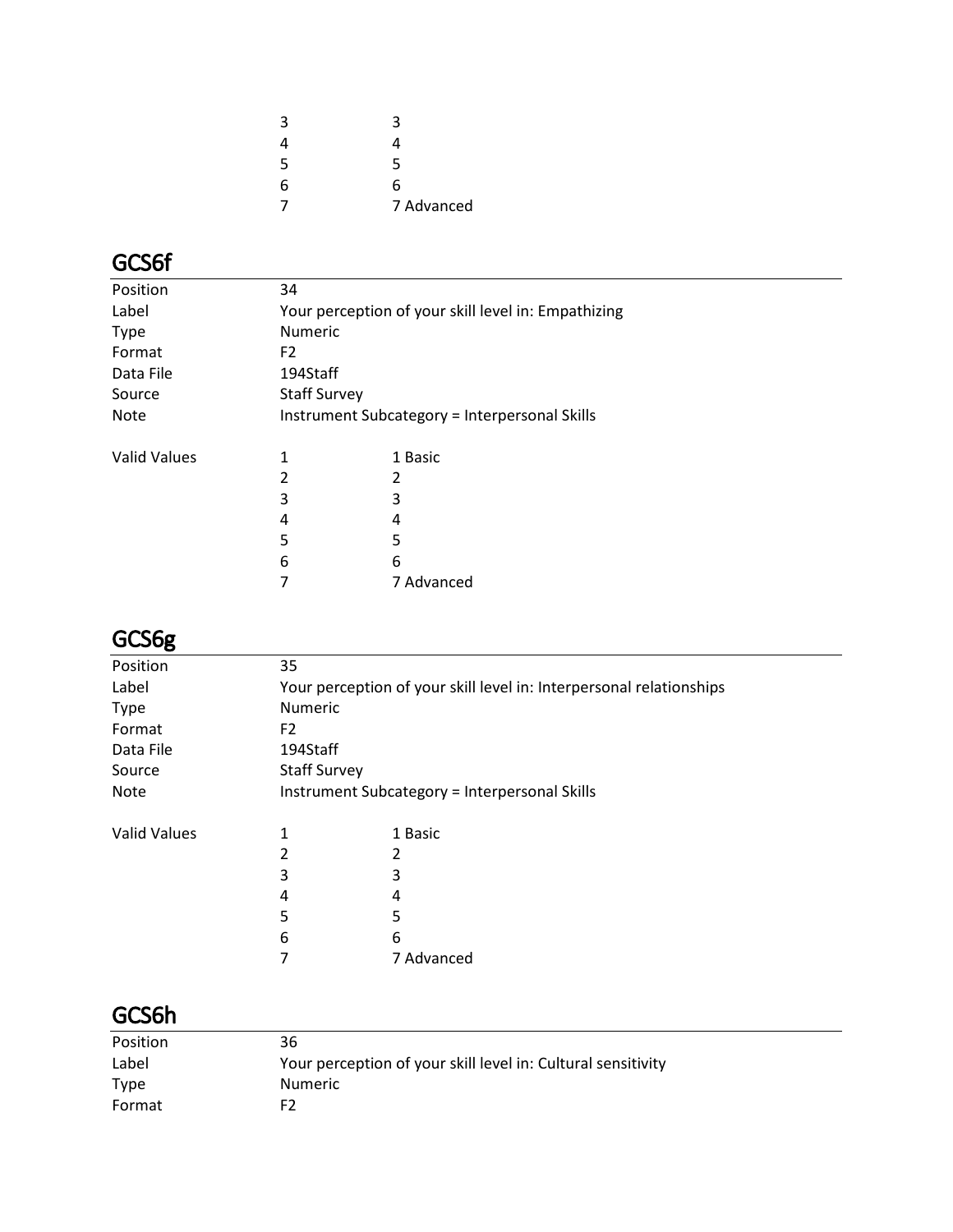| Data File<br>Source<br><b>Note</b> | 194Staff<br><b>Staff Survey</b> | Instrument Subcategory = Interpersonal Skills |
|------------------------------------|---------------------------------|-----------------------------------------------|
| <b>Valid Values</b>                | 1                               | 1 Basic                                       |
|                                    | 2                               | 2                                             |
|                                    | 3                               | 3                                             |
|                                    | 4                               | 4                                             |
|                                    | 5                               | 5                                             |
|                                    | 6                               | 6                                             |
|                                    |                                 | 7 Advanced                                    |

# GCS6i

| Position            | 37                                                          |                                             |  |
|---------------------|-------------------------------------------------------------|---------------------------------------------|--|
|                     |                                                             |                                             |  |
| Label               | Your perception of your skill level in: Fact finding skills |                                             |  |
| <b>Type</b>         | Numeric                                                     |                                             |  |
| Format              | F <sub>2</sub>                                              |                                             |  |
| Data File           | 194Staff                                                    |                                             |  |
| Source              | <b>Staff Survey</b>                                         |                                             |  |
| Note                |                                                             | <b>Instrument Subcategory = Case Skills</b> |  |
| <b>Valid Values</b> | 1                                                           | 1 Basic                                     |  |
|                     | 2                                                           | 2                                           |  |
|                     | 3                                                           | 3                                           |  |
|                     | 4                                                           | 4                                           |  |
|                     | 5                                                           | 5                                           |  |
|                     | 6                                                           | 6                                           |  |
|                     | 7                                                           | 7 Advanced                                  |  |

# GCS6j

| 38                                                            |                                             |  |
|---------------------------------------------------------------|---------------------------------------------|--|
| Your perception of your skill level in: Evaluating case facts |                                             |  |
| <b>Numeric</b>                                                |                                             |  |
| F <sub>2</sub>                                                |                                             |  |
| 194Staff                                                      |                                             |  |
| <b>Staff Survey</b>                                           |                                             |  |
|                                                               | <b>Instrument Subcategory = Case Skills</b> |  |
| 1                                                             | 1 Basic                                     |  |
| 2                                                             | 2                                           |  |
| 3                                                             | 3                                           |  |
| 4                                                             | 4                                           |  |
| 5                                                             | 5                                           |  |
| 6                                                             | 6                                           |  |
|                                                               | 7 Advanced                                  |  |
|                                                               |                                             |  |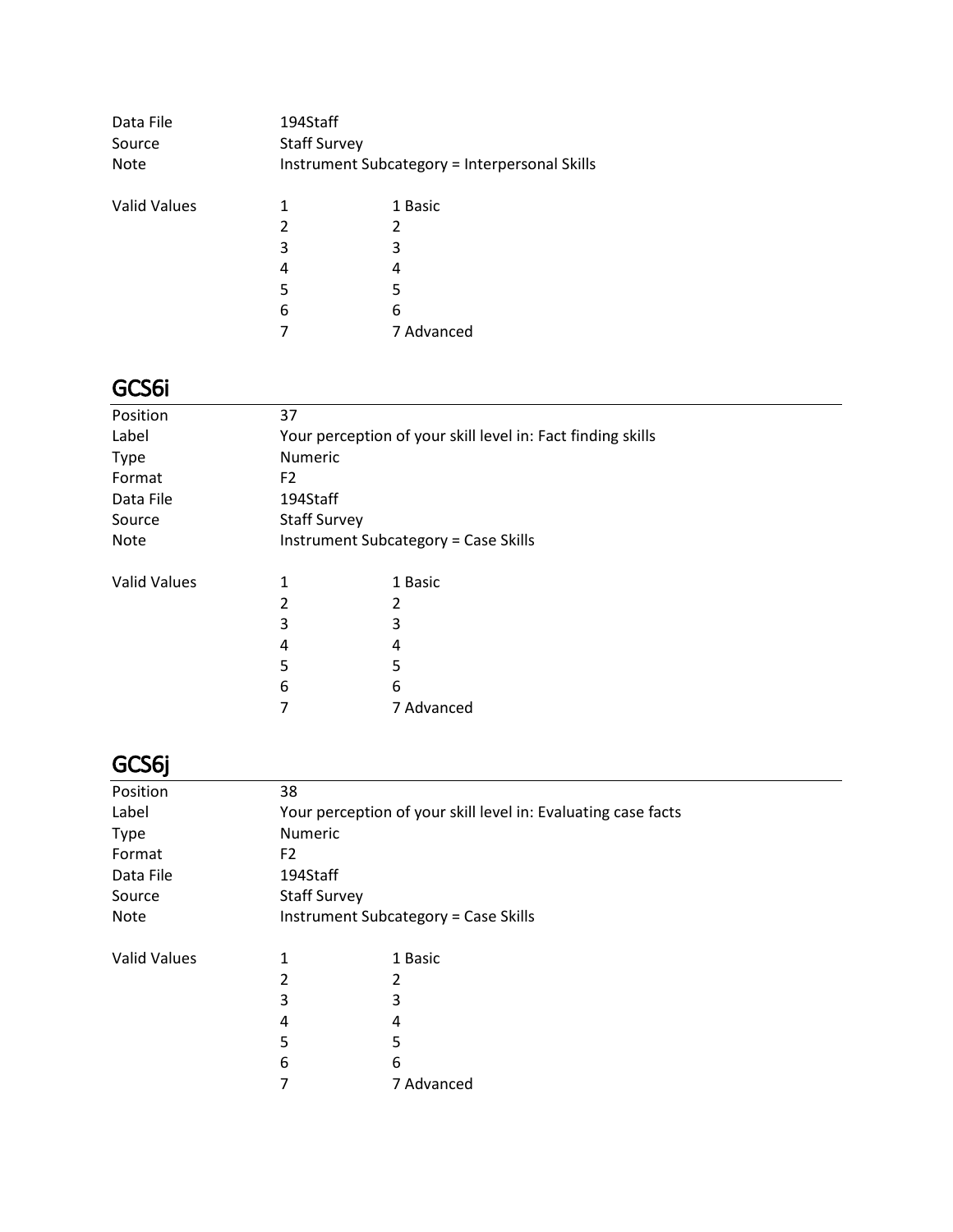# GCS6k

| Position            | 39                  |                                                                        |  |  |
|---------------------|---------------------|------------------------------------------------------------------------|--|--|
| Label               |                     | Your perception of your skill level in: Gathering complete and quality |  |  |
|                     | information         |                                                                        |  |  |
| Type                | Numeric             |                                                                        |  |  |
| Format              | F <sub>2</sub>      |                                                                        |  |  |
| Data File           | 194Staff            |                                                                        |  |  |
| Source              | <b>Staff Survey</b> |                                                                        |  |  |
| <b>Note</b>         |                     | <b>Instrument Subcategory = Case Skills</b>                            |  |  |
| <b>Valid Values</b> | 1                   | 1 Basic                                                                |  |  |
|                     | 2                   | 2                                                                      |  |  |
|                     | 3                   | 3                                                                      |  |  |
|                     | 4                   | 4                                                                      |  |  |
|                     | 5                   | 5                                                                      |  |  |
|                     | 6                   | 6                                                                      |  |  |
|                     |                     | 7 Advanced                                                             |  |  |

# GCS6l

| Position            | 40                  |                                                                                  |  |
|---------------------|---------------------|----------------------------------------------------------------------------------|--|
| Label               |                     | Your perception of your skill level in: Effectively having clients complete case |  |
|                     | plans               |                                                                                  |  |
| <b>Type</b>         | Numeric             |                                                                                  |  |
| Format              | F <sub>2</sub>      |                                                                                  |  |
| Data File           | 194Staff            |                                                                                  |  |
| Source              | <b>Staff Survey</b> |                                                                                  |  |
| Note                |                     | Instrument Subcategory = Case Skills                                             |  |
| <b>Valid Values</b> | 1                   | 1 Basic                                                                          |  |
|                     | 2                   | 2                                                                                |  |
|                     | 3                   | 3                                                                                |  |
|                     | 4                   | 4                                                                                |  |
|                     | 5                   | 5                                                                                |  |
|                     | 6                   | 6                                                                                |  |
|                     |                     | 7 Advanced                                                                       |  |

### GCS6m

| Position    | 41                                                             |
|-------------|----------------------------------------------------------------|
| Label       | Your perception of your skill level in: Decision making skills |
| <b>Type</b> | <b>Numeric</b>                                                 |
| Format      | F2                                                             |
| Data File   | 194Staff                                                       |
| Source      | <b>Staff Survey</b>                                            |
| <b>Note</b> | Instrument Subcategory = Case Skills                           |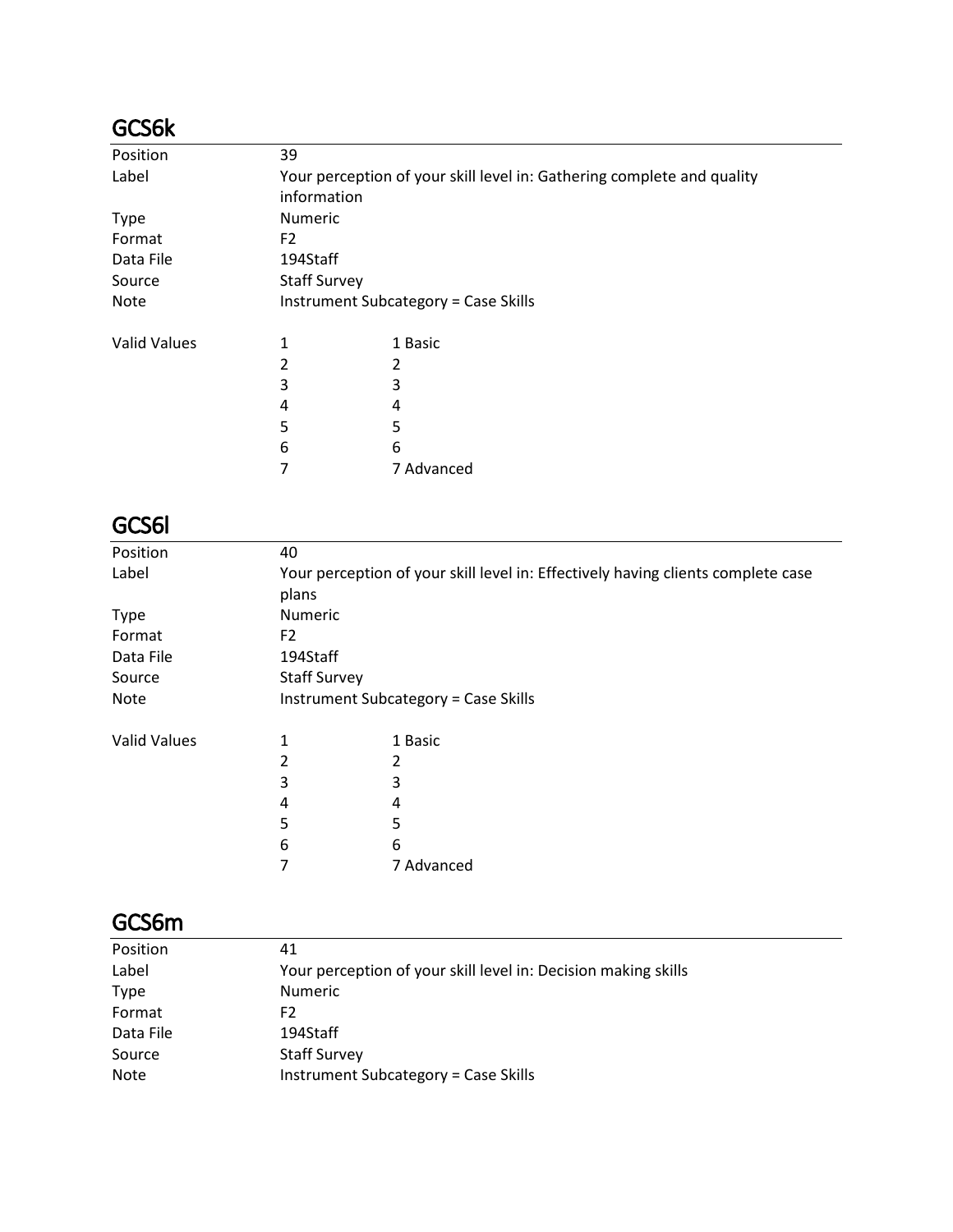| 1             | 1 Basic    |
|---------------|------------|
| $\mathcal{P}$ | 2          |
| 3             | κ          |
|               |            |
| 5             | 5          |
| 6             | 6          |
|               | 7 Advanced |
|               |            |

### GCS6n

| Position            | 42                                                            |            |  |
|---------------------|---------------------------------------------------------------|------------|--|
| Label               | Your perception of your skill level in: Accuracy of judgments |            |  |
| <b>Type</b>         | <b>Numeric</b>                                                |            |  |
| Format              | F <sub>2</sub>                                                |            |  |
| Data File           | 194Staff                                                      |            |  |
| Source              | <b>Staff Survey</b>                                           |            |  |
| <b>Note</b>         | <b>Instrument Subcategory = Case Skills</b>                   |            |  |
| <b>Valid Values</b> | 1                                                             | 1 Basic    |  |
|                     | 2                                                             | 2          |  |
|                     | 3                                                             | 3          |  |
|                     | 4                                                             | 4          |  |
|                     | 5                                                             | 5          |  |
|                     | 6                                                             | 6          |  |
|                     |                                                               | 7 Advanced |  |

### GCS6o

| Position            | 43                                                                          |            |  |
|---------------------|-----------------------------------------------------------------------------|------------|--|
| Label               | Your perception of your skill level in: Developing case plans with families |            |  |
| <b>Type</b>         | Numeric                                                                     |            |  |
| Format              | F <sub>2</sub>                                                              |            |  |
| Data File           | 194Staff                                                                    |            |  |
| Source              | <b>Staff Survey</b>                                                         |            |  |
| Note                | <b>Instrument Subcategory = Case Skills</b>                                 |            |  |
| <b>Valid Values</b> | 1                                                                           | 1 Basic    |  |
|                     | 2                                                                           | 2          |  |
|                     | 3                                                                           | 3          |  |
|                     | 4                                                                           | 4          |  |
|                     | 5                                                                           | 5          |  |
|                     | 6                                                                           | 6          |  |
|                     | 7                                                                           | 7 Advanced |  |
|                     |                                                                             |            |  |

### GCS6p

Position 44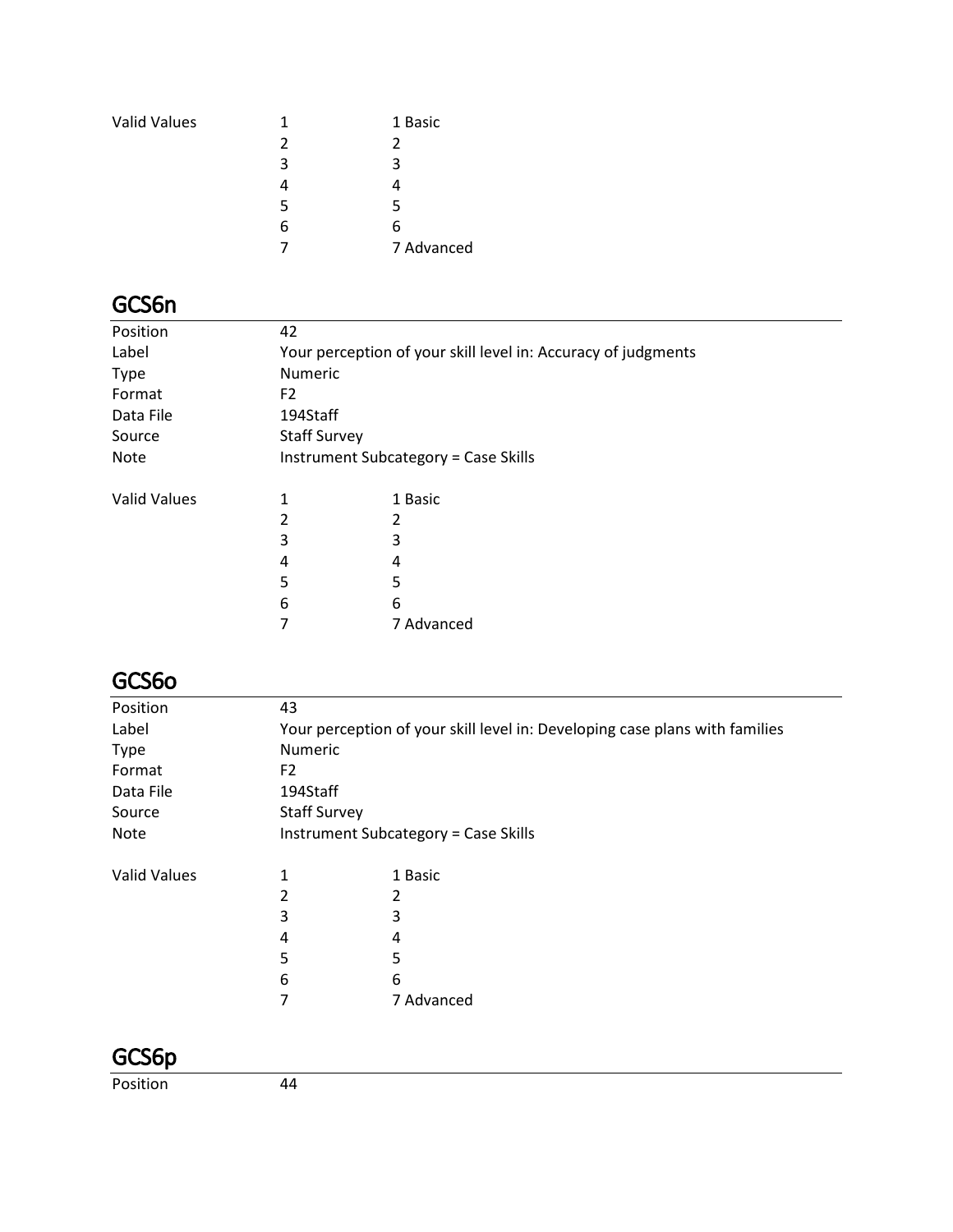| Label               | process             | Your perception of your skill level in: Involving families in the assessment |
|---------------------|---------------------|------------------------------------------------------------------------------|
| <b>Type</b>         | Numeric             |                                                                              |
| Format              | F <sub>2</sub>      |                                                                              |
| Data File           | 194Staff            |                                                                              |
| Source              | <b>Staff Survey</b> |                                                                              |
| <b>Note</b>         |                     | <b>Instrument Subcategory = Case Skills</b>                                  |
| <b>Valid Values</b> | 1                   | 1 Basic                                                                      |
|                     | 2                   | 2                                                                            |
|                     | 3                   | 3                                                                            |
|                     | 4                   | 4                                                                            |
|                     | 5                   | 5                                                                            |
|                     | 6                   | 6                                                                            |
|                     | 7                   | 7 Advanced                                                                   |

# GCS6q

| Position            | 45                                                                              |            |  |
|---------------------|---------------------------------------------------------------------------------|------------|--|
| Label               | Your perception of your skill level in: Identifying client and family strengths |            |  |
| <b>Type</b>         | <b>Numeric</b>                                                                  |            |  |
| Format              | F <sub>2</sub>                                                                  |            |  |
| Data File           | 194Staff                                                                        |            |  |
| Source              | <b>Staff Survey</b>                                                             |            |  |
| <b>Note</b>         | <b>Instrument Subcategory = Case Skills</b>                                     |            |  |
| <b>Valid Values</b> | 1                                                                               | 1 Basic    |  |
|                     | 2                                                                               | 2          |  |
|                     | 3                                                                               | 3          |  |
|                     | 4                                                                               | 4          |  |
|                     | 5                                                                               | 5          |  |
|                     | 6                                                                               | 6          |  |
|                     |                                                                                 | 7 Advanced |  |

#### GCS6r

| Position            | 46                  |                                                                                   |  |
|---------------------|---------------------|-----------------------------------------------------------------------------------|--|
| Label               |                     | Your perception of your skill level in: Connecting families with needed resources |  |
| <b>Type</b>         | <b>Numeric</b>      |                                                                                   |  |
| Format              | F2                  |                                                                                   |  |
| Data File           | 194Staff            |                                                                                   |  |
| Source              | <b>Staff Survey</b> |                                                                                   |  |
| <b>Note</b>         |                     | <b>Instrument Subcategory = Case Skills</b>                                       |  |
| <b>Valid Values</b> | 1                   | 1 Basic                                                                           |  |
|                     | 2                   | 2                                                                                 |  |
|                     | 3                   | 3                                                                                 |  |
|                     | 4                   | 4                                                                                 |  |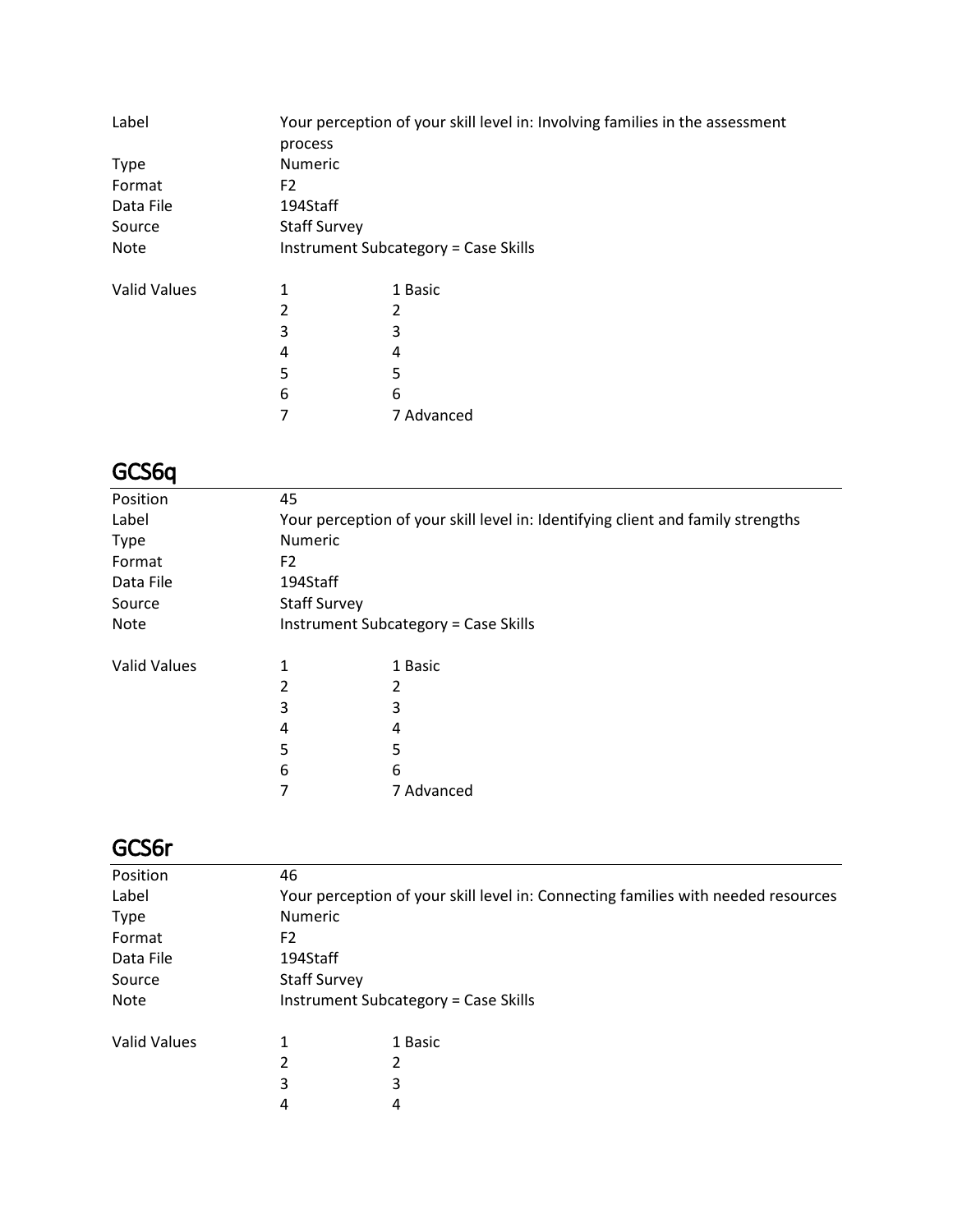| 5 | 5          |
|---|------------|
| 6 | 6          |
|   | 7 Advanced |

# GCS6s

| Position            | 47                                                                                  |                     |  |  |
|---------------------|-------------------------------------------------------------------------------------|---------------------|--|--|
| Label               | Your perception of your skill level in: Collaborative decision making with families |                     |  |  |
| <b>Type</b>         |                                                                                     | Numeric             |  |  |
| Format              | F <sub>2</sub>                                                                      |                     |  |  |
| Data File           | 194Staff                                                                            |                     |  |  |
| Source              |                                                                                     | <b>Staff Survey</b> |  |  |
| Note                | Instrument Subcategory = Case Skills                                                |                     |  |  |
| <b>Valid Values</b> | 1                                                                                   | 1 Basic             |  |  |
|                     | 2                                                                                   |                     |  |  |
|                     | 3                                                                                   | 3                   |  |  |
|                     | 4                                                                                   | 4                   |  |  |
|                     | 5                                                                                   | 5                   |  |  |
|                     | 6                                                                                   | 6                   |  |  |
|                     |                                                                                     | 7 Advanced          |  |  |

# GCS7

| Position     | 48                  |                                                            |
|--------------|---------------------|------------------------------------------------------------|
| Label        |                     | How satisfied are you with your current child welfare job? |
| <b>Type</b>  | Numeric             |                                                            |
| Format       | F2                  |                                                            |
| Data File    | 194Staff            |                                                            |
| Source       | <b>Staff Survey</b> |                                                            |
| Valid Values | 1                   | 1 Very Dissatisfied                                        |
|              | 2                   | 2                                                          |
|              | 3                   | 3                                                          |
|              | 4                   | 4                                                          |
|              | 5                   | 5 Very Satisfied                                           |
|              |                     |                                                            |

### GCS8

| 49                                                                                 |  |  |
|------------------------------------------------------------------------------------|--|--|
| Has the introduction of AR made it any more or less likely that you will remain in |  |  |
| this field of work?                                                                |  |  |
| <b>Numeric</b>                                                                     |  |  |
| F2                                                                                 |  |  |
| 194Staff                                                                           |  |  |
| <b>Staff Survey</b>                                                                |  |  |
| 1 Much Less Likely                                                                 |  |  |
|                                                                                    |  |  |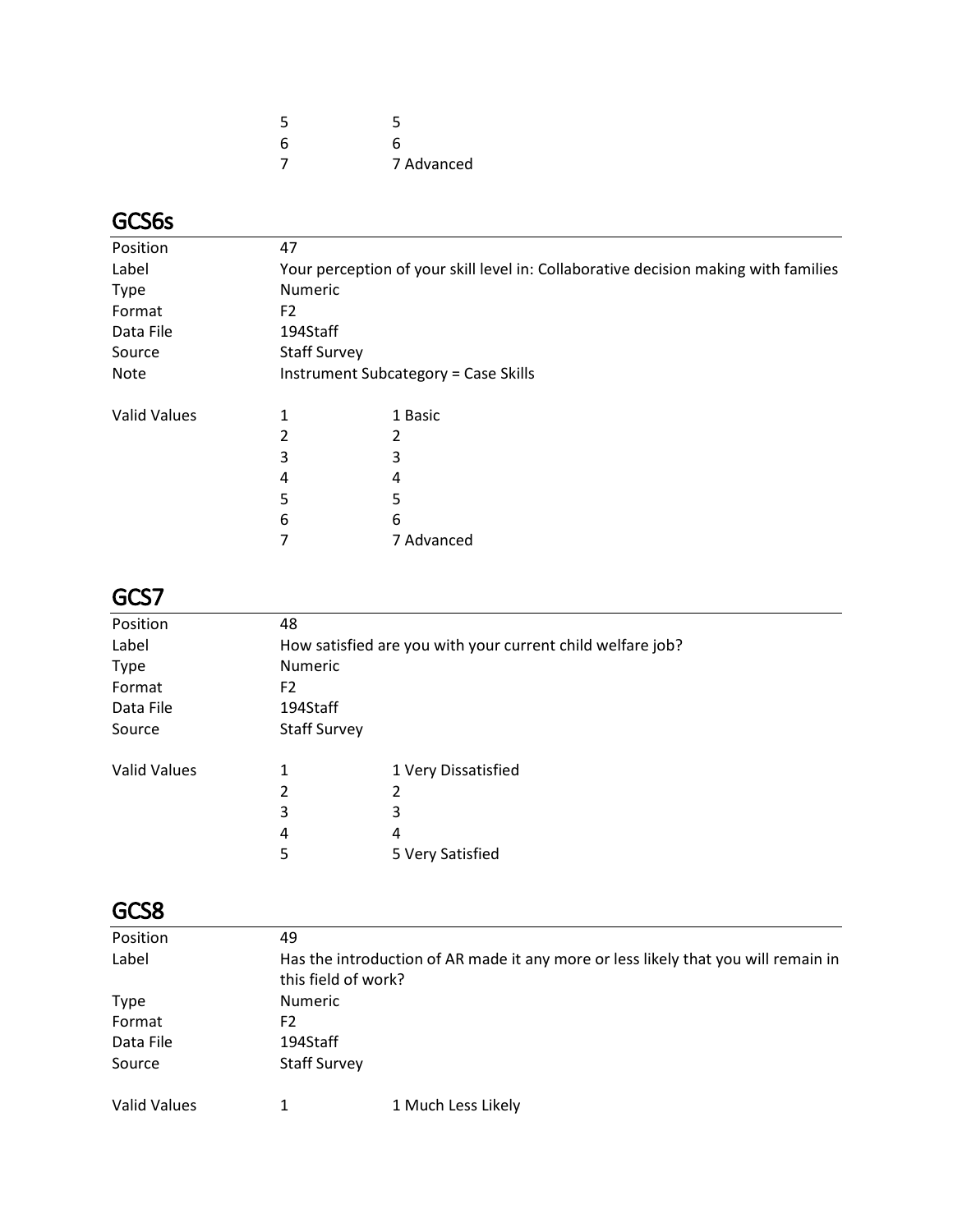| 2  |                    |
|----|--------------------|
| 3  | 3 No Effect        |
| 4  | Δ                  |
| .5 | 5 Much More Likely |

# GCS9

| Position            | 50                                                                                                                                    |                 |  |
|---------------------|---------------------------------------------------------------------------------------------------------------------------------------|-----------------|--|
| Label               | For cases that are appropriate for AR, in your opinion how does the AR<br>approach compare to the IR approach regarding child safety? |                 |  |
| <b>Type</b>         | <b>Numeric</b>                                                                                                                        |                 |  |
| Format              | F <sub>2</sub>                                                                                                                        |                 |  |
| Data File           | 194Staff                                                                                                                              |                 |  |
| Source              | <b>Staff Survey</b>                                                                                                                   |                 |  |
| <b>Valid Values</b> | 1                                                                                                                                     | 1 AR Much Safer |  |
|                     | 2                                                                                                                                     | 2               |  |
|                     | 3                                                                                                                                     | 3 No Difference |  |
|                     | 4                                                                                                                                     | 4               |  |
|                     | 5                                                                                                                                     | 5 IR Much Safer |  |

### GCS10a

| Position            | 51                                                                        |                            |  |
|---------------------|---------------------------------------------------------------------------|----------------------------|--|
| Label               | What are the major differences between AR and IR in your county: Families |                            |  |
|                     | receive services they need                                                |                            |  |
| <b>Type</b>         | Numeric                                                                   |                            |  |
| Format              | F <sub>2</sub>                                                            |                            |  |
| Data File           | 194Staff                                                                  |                            |  |
| Source              | <b>Staff Survey</b>                                                       |                            |  |
| <b>Valid Values</b> | 1                                                                         | 1 Much More Likely with AR |  |
|                     | 2                                                                         | 2                          |  |
|                     | 3                                                                         | 3 No Difference            |  |
|                     | 4                                                                         | 4                          |  |
|                     | 5                                                                         | 5 Much More Likely with IR |  |

# GCS10b

| Position     | 52                                                                        |  |  |
|--------------|---------------------------------------------------------------------------|--|--|
| Label        | What are the major differences between AR and IR in your county: Families |  |  |
|              | receive services quickly                                                  |  |  |
| <b>Type</b>  | <b>Numeric</b>                                                            |  |  |
| Format       | F2                                                                        |  |  |
| Data File    | 194Staff                                                                  |  |  |
| Source       | <b>Staff Survey</b>                                                       |  |  |
| Valid Values | 1 Much More Likely with AR                                                |  |  |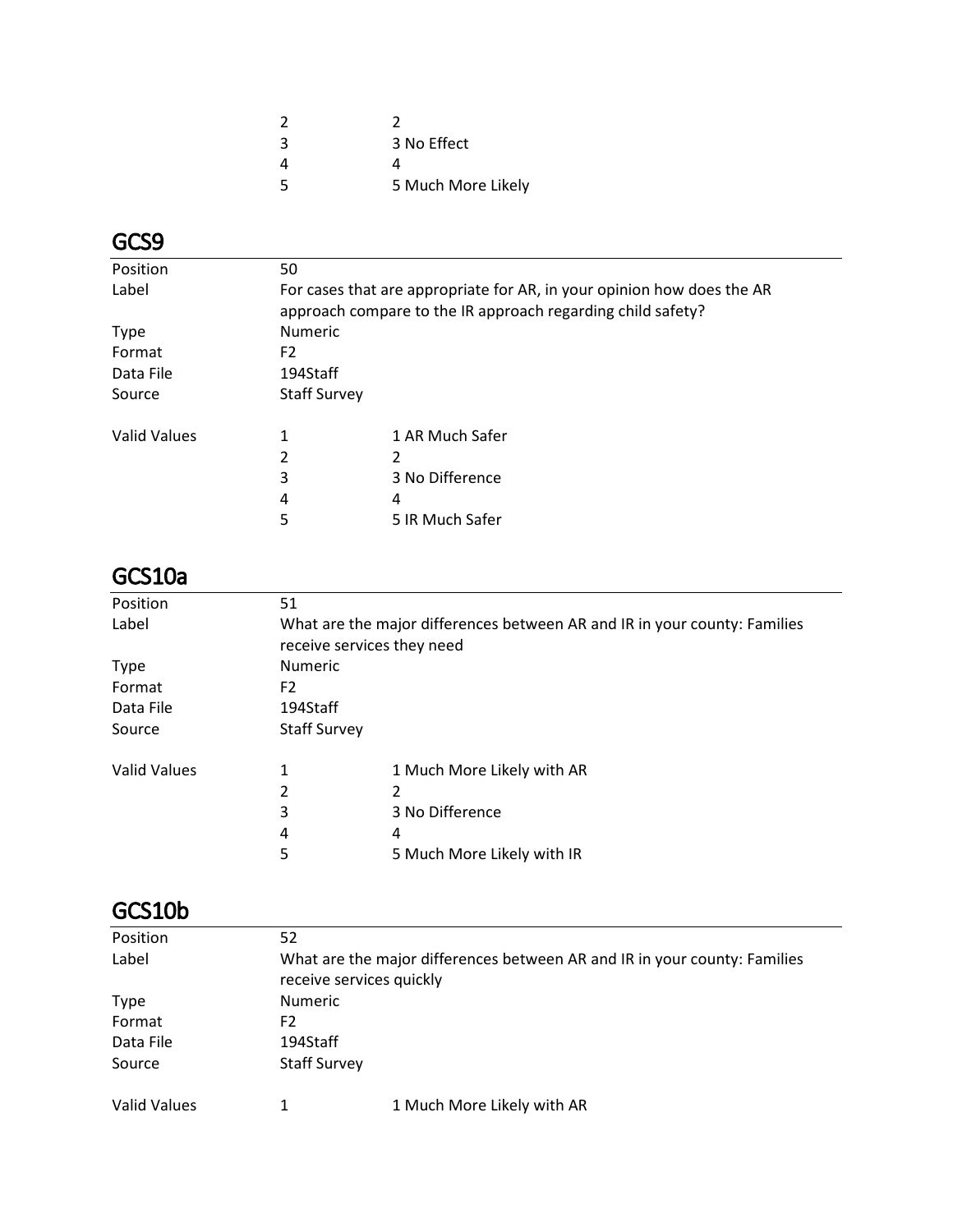| -3 | 3 No Difference            |
|----|----------------------------|
|    |                            |
| -5 | 5 Much More Likely with IR |

# GCS10c

| Position            | 53                                                                        |                            |  |
|---------------------|---------------------------------------------------------------------------|----------------------------|--|
| Label               | What are the major differences between AR and IR in your county: Families |                            |  |
|                     | referred to other resources or agencies in community                      |                            |  |
| <b>Type</b>         | Numeric                                                                   |                            |  |
| Format              | F <sub>2</sub>                                                            |                            |  |
| Data File           | 194Staff                                                                  |                            |  |
| Source              | <b>Staff Survey</b>                                                       |                            |  |
| <b>Valid Values</b> | 1                                                                         | 1 Much More Likely with AR |  |
|                     | 2                                                                         | 2                          |  |
|                     | 3                                                                         | 3 No Difference            |  |
|                     | 4                                                                         | 4                          |  |
|                     | 5                                                                         | 5 Much More Likely with IR |  |

### GCS10d

| Position            | 54                                                                                                             |                            |  |
|---------------------|----------------------------------------------------------------------------------------------------------------|----------------------------|--|
| Label               | What are the major differences between AR and IR in your county: Separate<br>interviews of child and caregiver |                            |  |
| <b>Type</b>         | Numeric                                                                                                        |                            |  |
| Format              | F <sub>2</sub>                                                                                                 |                            |  |
| Data File           | 194Staff                                                                                                       |                            |  |
| Source              | <b>Staff Survey</b>                                                                                            |                            |  |
| <b>Valid Values</b> |                                                                                                                | 1 Much More Likely with AR |  |
|                     | 2                                                                                                              |                            |  |
|                     | 3                                                                                                              | 3 No Difference            |  |
|                     | 4                                                                                                              | 4                          |  |
|                     | 5                                                                                                              | 5 Much More Likely with IR |  |

#### GCS10e

| Position     | 55                                                                      |                                       |  |
|--------------|-------------------------------------------------------------------------|---------------------------------------|--|
| Label        | What are the major differences between AR and IR in your county: Family |                                       |  |
|              |                                                                         | members present at initial assessment |  |
| <b>Type</b>  | <b>Numeric</b>                                                          |                                       |  |
| Format       | F2                                                                      |                                       |  |
| Data File    | 194Staff                                                                |                                       |  |
| Source       | <b>Staff Survey</b>                                                     |                                       |  |
| Valid Values |                                                                         | 1 Much More Likely with AR            |  |
|              |                                                                         |                                       |  |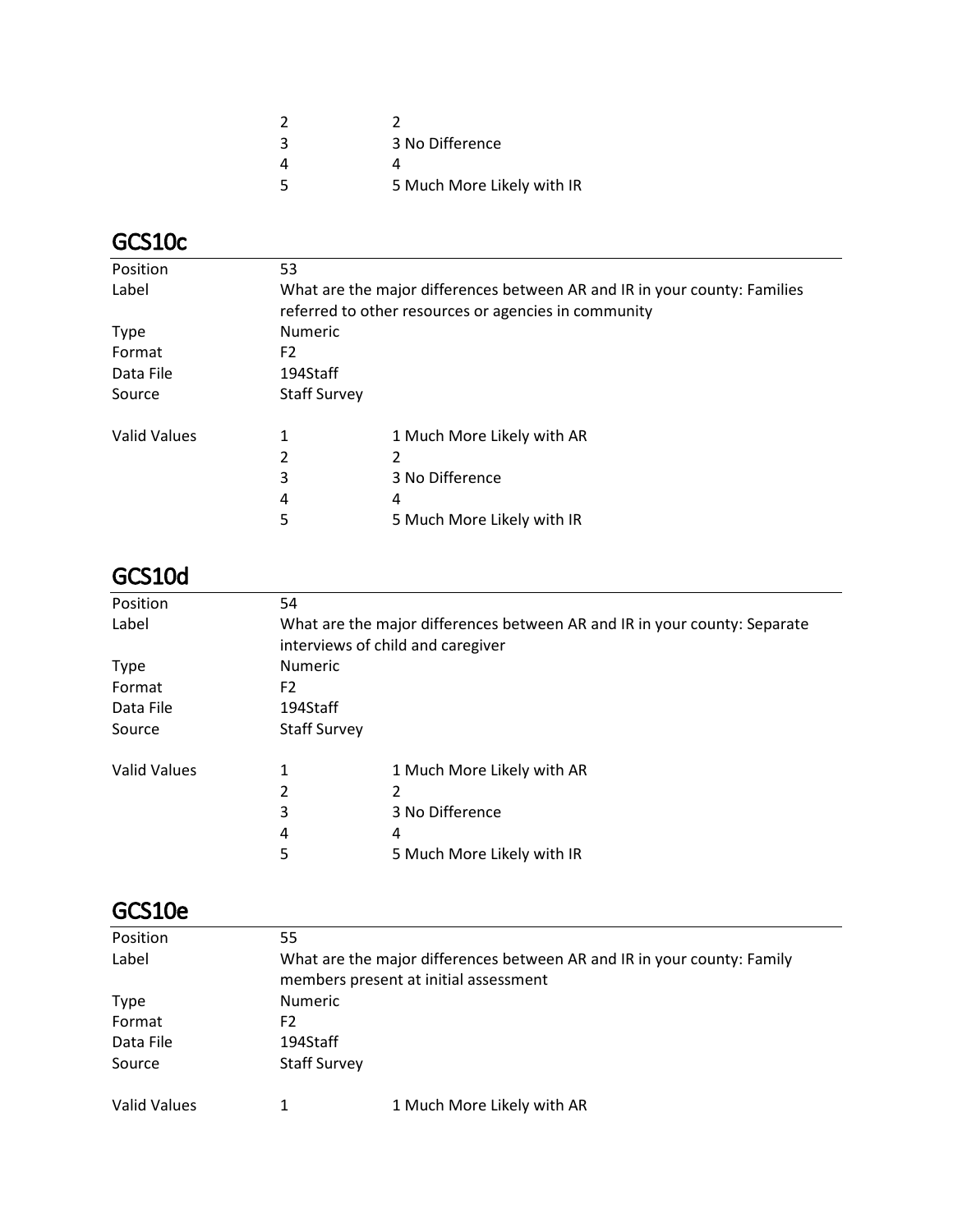| -3 | 3 No Difference            |
|----|----------------------------|
|    |                            |
| -5 | 5 Much More Likely with IR |

# GCS10f

| Position            | 56                                                                           |                            |  |
|---------------------|------------------------------------------------------------------------------|----------------------------|--|
| Label               | What are the major differences between AR and IR in your county: Cooperation |                            |  |
|                     | of caregivers/family members                                                 |                            |  |
| <b>Type</b>         | <b>Numeric</b>                                                               |                            |  |
| Format              | F2                                                                           |                            |  |
| Data File           | 194Staff                                                                     |                            |  |
| Source              | <b>Staff Survey</b>                                                          |                            |  |
| <b>Valid Values</b> |                                                                              | 1 Much More Likely with AR |  |
|                     | 2                                                                            | 2                          |  |
|                     | 3                                                                            | 3 No Difference            |  |
|                     | 4                                                                            | 4                          |  |
|                     | 5                                                                            | 5 Much More Likely with IR |  |

### GCS10g

| Position     | 57                                                                             |                            |  |
|--------------|--------------------------------------------------------------------------------|----------------------------|--|
| Label        | What are the major differences between AR and IR in your county: Participation |                            |  |
|              | in decisions and case plans                                                    |                            |  |
| <b>Type</b>  | <b>Numeric</b>                                                                 |                            |  |
| Format       | F <sub>2</sub>                                                                 |                            |  |
| Data File    | 194Staff                                                                       |                            |  |
| Source       | <b>Staff Survey</b>                                                            |                            |  |
| Valid Values | 1                                                                              | 1 Much More Likely with AR |  |
|              | 2                                                                              | 2                          |  |
|              | 3                                                                              | 3 No Difference            |  |
|              | 4                                                                              | 4                          |  |
|              | 5                                                                              | 5 Much More Likely with IR |  |
|              |                                                                                |                            |  |

#### GCS11a

| Position     | 58                                                                        |     |  |
|--------------|---------------------------------------------------------------------------|-----|--|
| Label        | Families assigned to AR may receive a formal investigation if they prefer |     |  |
| <b>Type</b>  | <b>Numeric</b>                                                            |     |  |
| Format       | F <sub>2</sub>                                                            |     |  |
| Data File    | 194Staff                                                                  |     |  |
| Source       | <b>Staff Survey</b>                                                       |     |  |
| Valid Values | 0                                                                         | No  |  |
|              | 1                                                                         | Yes |  |
|              |                                                                           |     |  |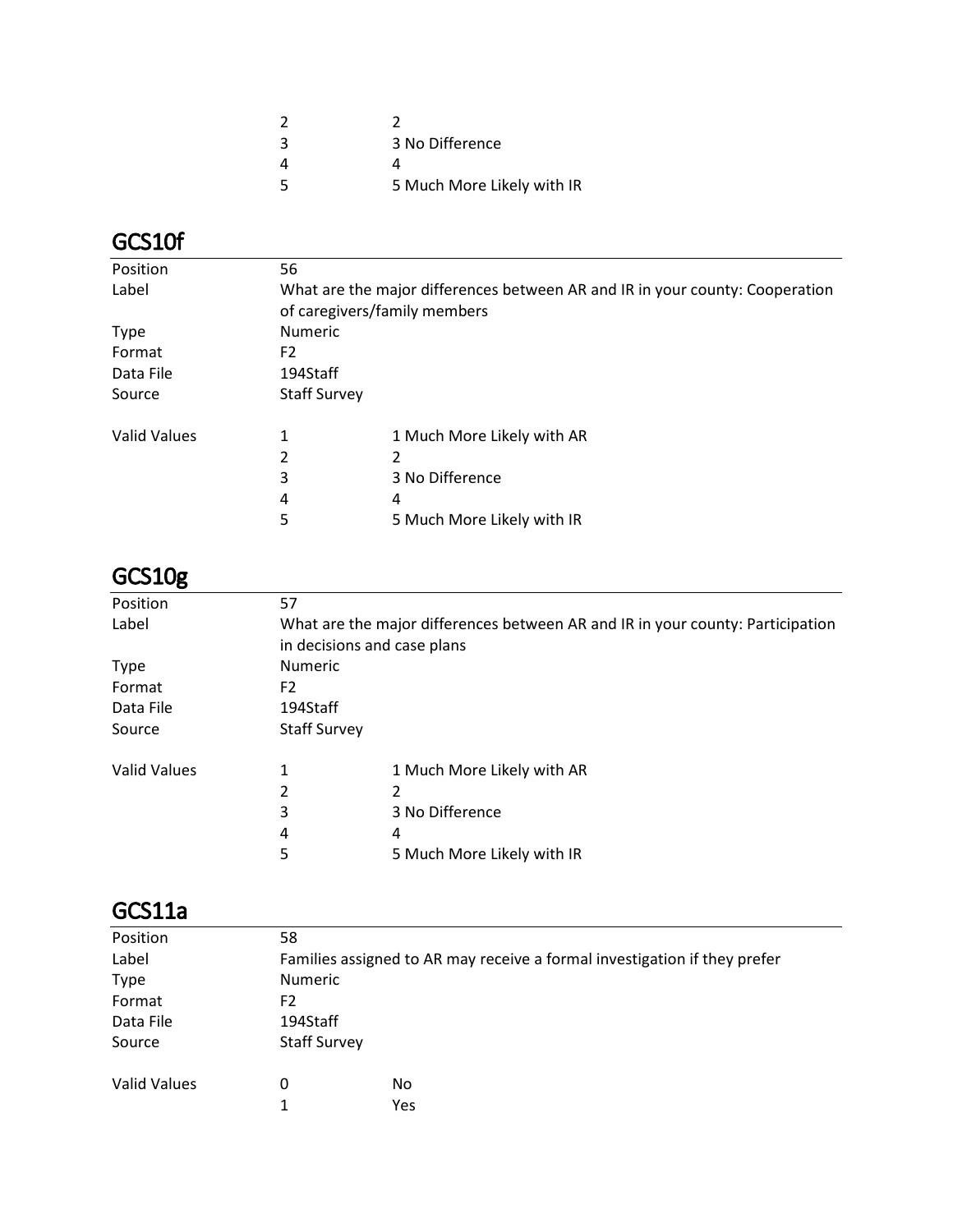# GCS11b

| Position            | 59                                                                                                     |     |  |  |
|---------------------|--------------------------------------------------------------------------------------------------------|-----|--|--|
| Label               | Families receiving AR may refuse services without consequence if there are no<br>major safety concerns |     |  |  |
| <b>Type</b>         | <b>Numeric</b>                                                                                         |     |  |  |
| Format              | F2                                                                                                     |     |  |  |
| Data File           | 194Staff                                                                                               |     |  |  |
| Source              | <b>Staff Survey</b>                                                                                    |     |  |  |
| <b>Valid Values</b> | 0                                                                                                      | No  |  |  |
|                     | 1                                                                                                      | Yes |  |  |

### GCS11c

| Position            | 60                                                                       |     |  |
|---------------------|--------------------------------------------------------------------------|-----|--|
| Label               | When families receive AR, no one is formally identified as a perpetrator |     |  |
| <b>Type</b>         | <b>Numeric</b>                                                           |     |  |
| Format              | F <sub>2</sub>                                                           |     |  |
| Data File           | 194Staff                                                                 |     |  |
| Source              | <b>Staff Survey</b>                                                      |     |  |
| <b>Valid Values</b> | 0                                                                        | No  |  |
|                     | 1                                                                        | Yes |  |

# GCS11d

| Position            | 61                                                                              |     |  |
|---------------------|---------------------------------------------------------------------------------|-----|--|
| Label               | Families receiving AR are transferred to the IR pathway when safety issues make |     |  |
|                     | it necessary                                                                    |     |  |
| <b>Type</b>         | <b>Numeric</b>                                                                  |     |  |
| Format              | F <sub>2</sub>                                                                  |     |  |
| Data File           | 194Staff                                                                        |     |  |
| Source              | <b>Staff Survey</b>                                                             |     |  |
| <b>Valid Values</b> | 0                                                                               | No  |  |
|                     | 1                                                                               | Yes |  |

# GCS11e

| Position    | 62                                                                      |
|-------------|-------------------------------------------------------------------------|
| Label       | Families receiving AR are approached in a friendly, non-accusing manner |
| <b>Type</b> | Numeric                                                                 |
| Format      | F <sub>2</sub>                                                          |
| Data File   | 194Staff                                                                |
| Source      | <b>Staff Survey</b>                                                     |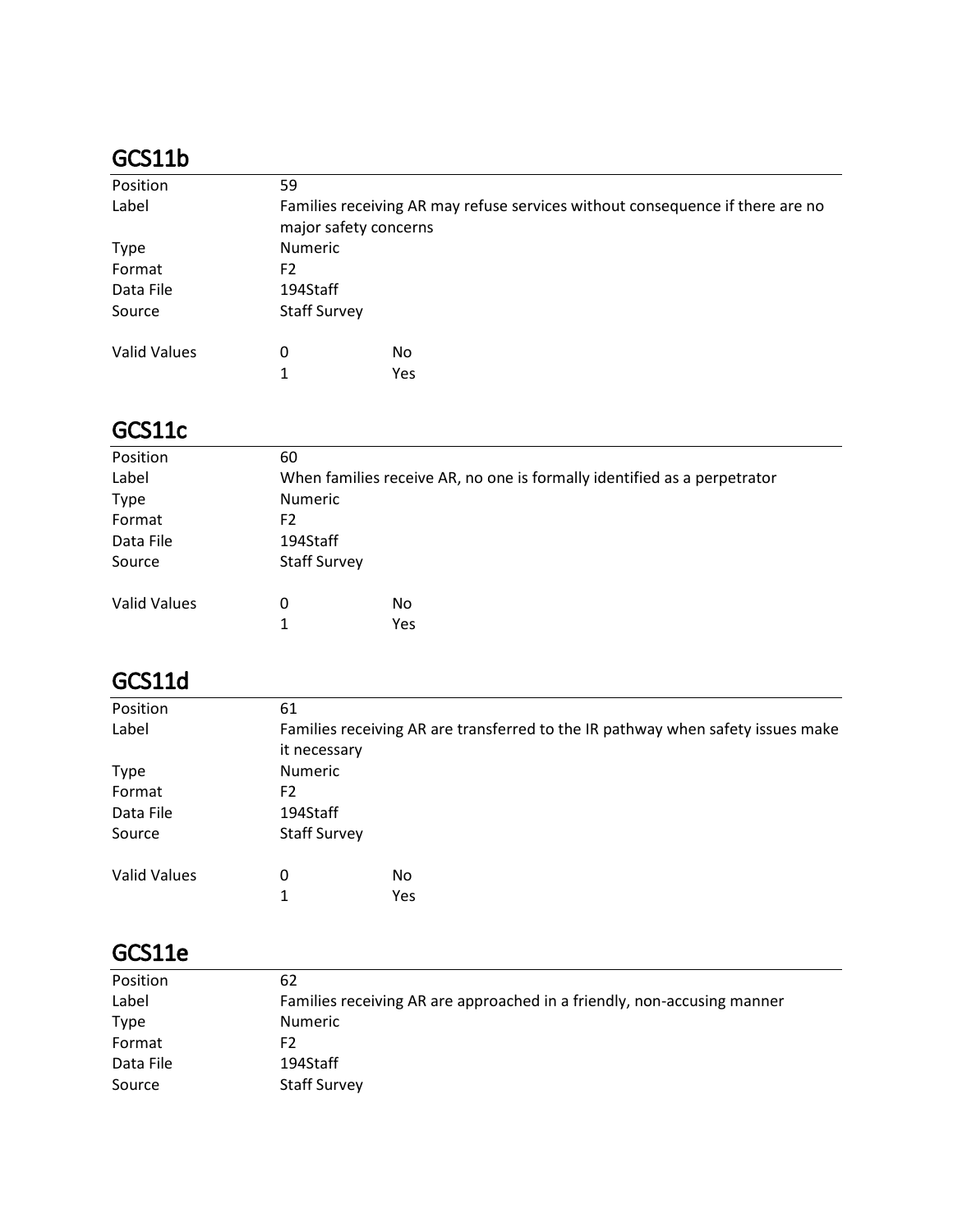| Valid Values | ŋ | No  |
|--------------|---|-----|
|              |   | Yes |

### GCS11f

| Position            | 63                                                                                |     |  |
|---------------------|-----------------------------------------------------------------------------------|-----|--|
| Label               | Families are consistently assigned to AR vs. IR pathways, based on clear criteria |     |  |
| <b>Type</b>         | <b>Numeric</b>                                                                    |     |  |
| Format              | F2                                                                                |     |  |
| Data File           | 194Staff                                                                          |     |  |
| Source              | <b>Staff Survey</b>                                                               |     |  |
| <b>Valid Values</b> | 0                                                                                 | No  |  |
|                     | 1.                                                                                | Yes |  |

# GCS11g

| Position            | 64                                                                                  |     |  |
|---------------------|-------------------------------------------------------------------------------------|-----|--|
| Label               | When families receive AR, there is no formal determination of child<br>maltreatment |     |  |
| <b>Type</b>         | <b>Numeric</b>                                                                      |     |  |
| Format              | F <sub>2</sub>                                                                      |     |  |
| Data File           | 194Staff                                                                            |     |  |
| Source              | <b>Staff Survey</b>                                                                 |     |  |
| <b>Valid Values</b> | 0                                                                                   | No. |  |
|                     | 1                                                                                   | Yes |  |

# GCS11h

| Position            | 65                                                 |     |  |
|---------------------|----------------------------------------------------|-----|--|
| Label               | AR is formalized in statute, policy, and protocols |     |  |
| <b>Type</b>         | Numeric                                            |     |  |
| Format              | F <sub>2</sub>                                     |     |  |
| Data File           | 194Staff                                           |     |  |
| Source              | <b>Staff Survey</b>                                |     |  |
| <b>Valid Values</b> | 0                                                  | No  |  |
|                     | 1                                                  | Yes |  |

# GCS11i

| Position    | 66                                |
|-------------|-----------------------------------|
| Label       | All CPS cases are eligible for AR |
| <b>Type</b> | <b>Numeric</b>                    |
| Format      | F2.                               |
| Data File   | 194Staff                          |
| Source      | <b>Staff Survey</b>               |
|             |                                   |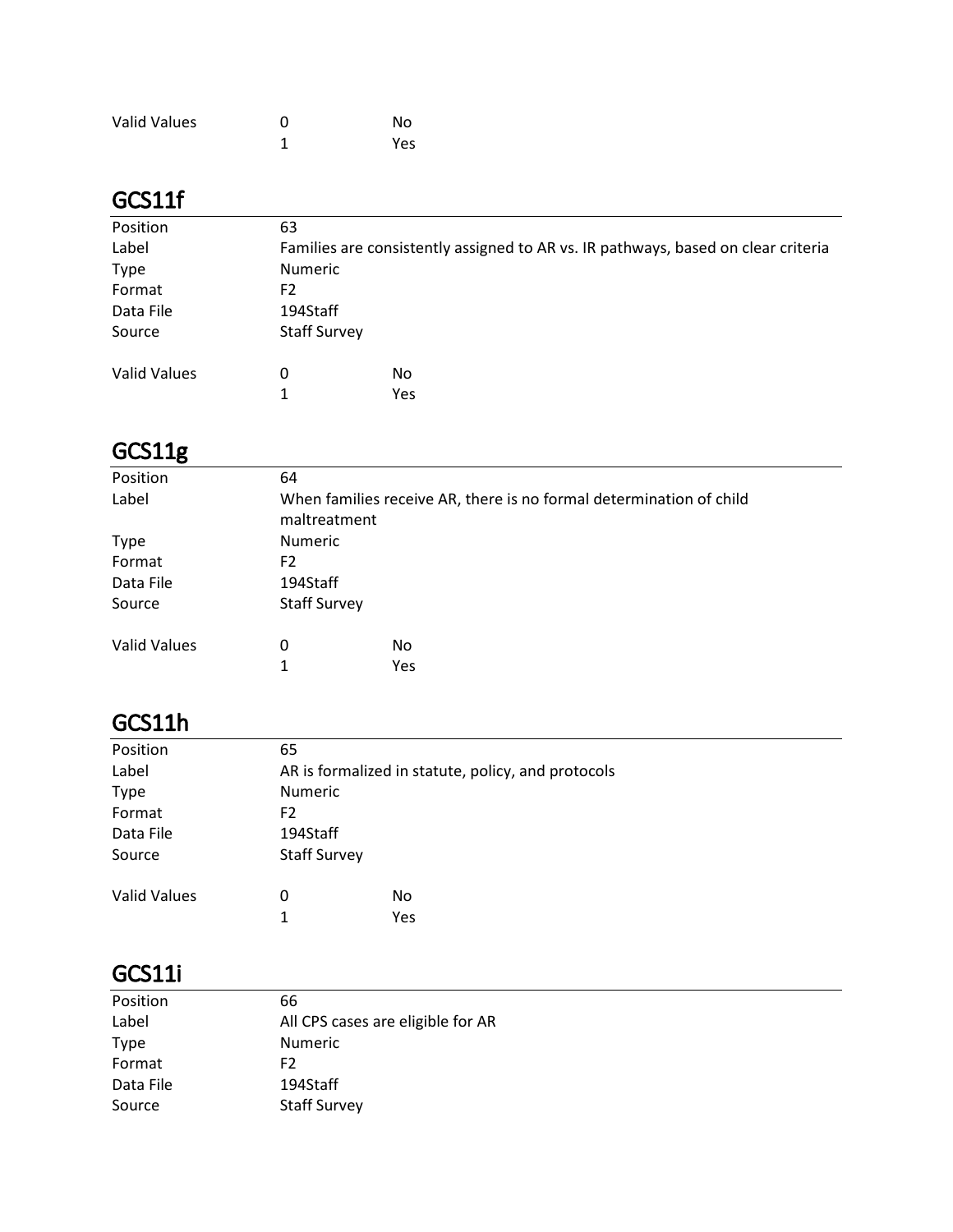| <b>Valid Values</b> | O | No  |
|---------------------|---|-----|
|                     |   | Yes |

### GCS12a

| Position            | 67                                                                                                                                       |                        |  |
|---------------------|------------------------------------------------------------------------------------------------------------------------------------------|------------------------|--|
| Label               | In your experience how effective is the current child protection system in<br>working with client families in which there is: drug abuse |                        |  |
| <b>Type</b>         | <b>Numeric</b>                                                                                                                           |                        |  |
| Format              | F <sub>2</sub>                                                                                                                           |                        |  |
| Data File           | 194Staff                                                                                                                                 |                        |  |
| Source              | <b>Staff Survey</b>                                                                                                                      |                        |  |
| <b>Valid Values</b> | 1                                                                                                                                        | 1 Not At All Effective |  |
|                     | 2                                                                                                                                        |                        |  |
|                     | 3                                                                                                                                        | 3                      |  |
|                     | 4                                                                                                                                        | 4                      |  |
|                     | 5                                                                                                                                        | 5 Very Effective       |  |

# GCS12b

| Position            | 68                                                                                                                                          |                        |  |
|---------------------|---------------------------------------------------------------------------------------------------------------------------------------------|------------------------|--|
| Label               | In your experience how effective is the current child protection system in<br>working with client families in which there is: alcohol abuse |                        |  |
| <b>Type</b>         | <b>Numeric</b>                                                                                                                              |                        |  |
| Format              | F2                                                                                                                                          |                        |  |
| Data File           | 194Staff                                                                                                                                    |                        |  |
| Source              | <b>Staff Survey</b>                                                                                                                         |                        |  |
| <b>Valid Values</b> |                                                                                                                                             | 1 Not At All Effective |  |
|                     | 2                                                                                                                                           |                        |  |
|                     | 3                                                                                                                                           | 3                      |  |
|                     | 4                                                                                                                                           | 4                      |  |
|                     | 5                                                                                                                                           | 5 Very Effective       |  |

#### GCS12c

| Position     | 69                                                                                                                                                                  |                        |  |
|--------------|---------------------------------------------------------------------------------------------------------------------------------------------------------------------|------------------------|--|
| Label        | In your experience how effective is the current child protection system in<br>working with client families in which there is: domestic violence/intimate<br>partner |                        |  |
| <b>Type</b>  | <b>Numeric</b>                                                                                                                                                      |                        |  |
| Format       | F <sub>2</sub>                                                                                                                                                      |                        |  |
| Data File    | 194Staff                                                                                                                                                            |                        |  |
| Source       | <b>Staff Survey</b>                                                                                                                                                 |                        |  |
| Valid Values | 1                                                                                                                                                                   | 1 Not At All Effective |  |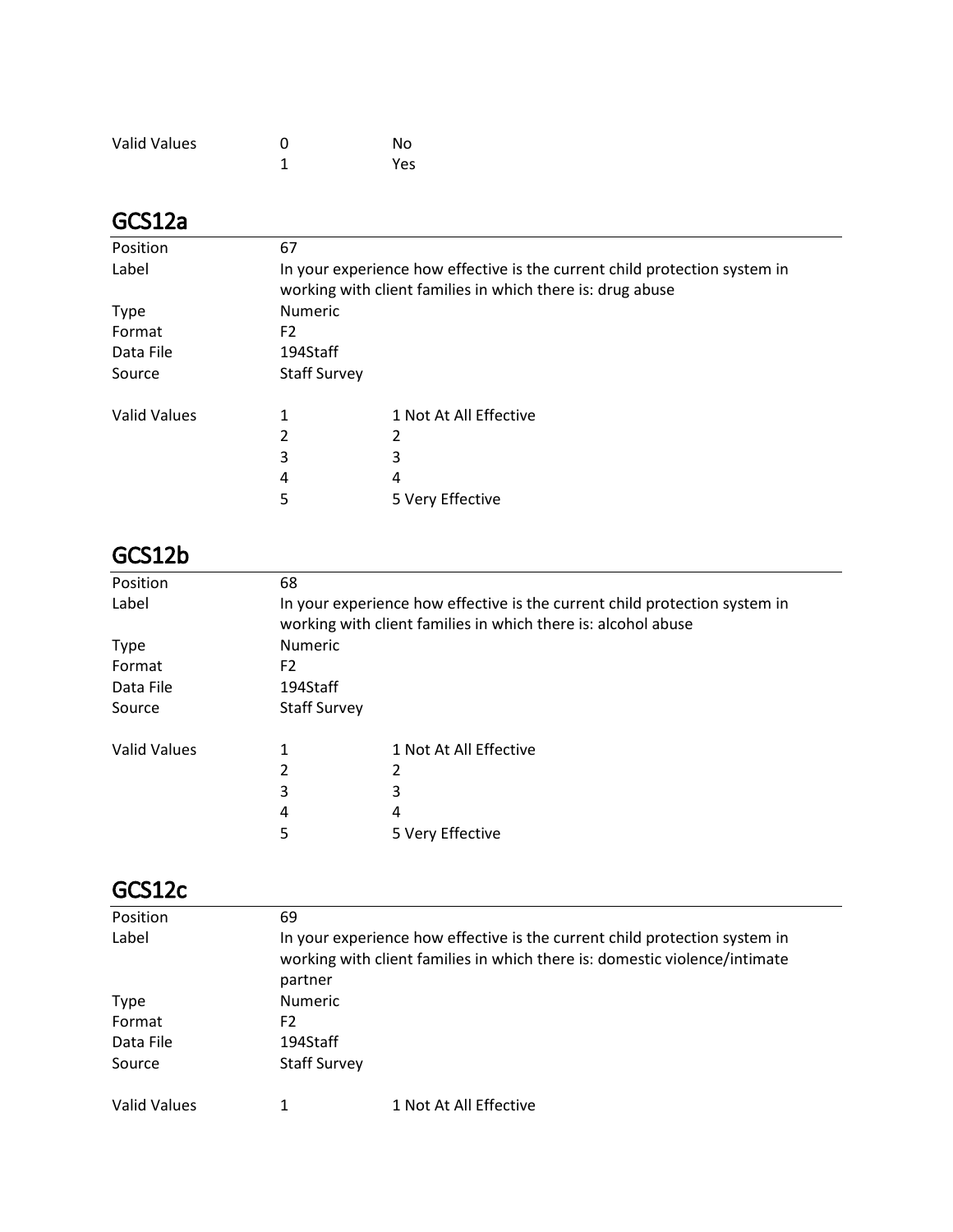| 2 |                  |
|---|------------------|
| 3 | З                |
| 4 | Δ                |
| 5 | 5 Very Effective |

# GCS12d

| Position     | 70                                                                                                                                            |                        |  |
|--------------|-----------------------------------------------------------------------------------------------------------------------------------------------|------------------------|--|
| Label        | In your experience how effective is the current child protection system in<br>working with client families in which there is: extreme poverty |                        |  |
| <b>Type</b>  | <b>Numeric</b>                                                                                                                                |                        |  |
| Format       | F <sub>2</sub>                                                                                                                                |                        |  |
| Data File    | 194Staff                                                                                                                                      |                        |  |
| Source       | <b>Staff Survey</b>                                                                                                                           |                        |  |
| Valid Values |                                                                                                                                               | 1 Not At All Effective |  |
|              | 2                                                                                                                                             |                        |  |
|              | 3                                                                                                                                             | 3                      |  |
|              | 4                                                                                                                                             | 4                      |  |
|              | 5                                                                                                                                             | 5 Very Effective       |  |

#### GCS12e

| Position            | 71                                                                                                                                                            |                        |  |
|---------------------|---------------------------------------------------------------------------------------------------------------------------------------------------------------|------------------------|--|
| Label               | In your experience how effective is the current child protection system in<br>working with client families in which there is: extreme child behavior problems |                        |  |
| <b>Type</b>         | <b>Numeric</b>                                                                                                                                                |                        |  |
| Format              | F2                                                                                                                                                            |                        |  |
| Data File           | 194Staff                                                                                                                                                      |                        |  |
| Source              | <b>Staff Survey</b>                                                                                                                                           |                        |  |
| <b>Valid Values</b> |                                                                                                                                                               | 1 Not At All Effective |  |
|                     | 2                                                                                                                                                             |                        |  |
|                     | 3                                                                                                                                                             | 3                      |  |
|                     | 4                                                                                                                                                             | 4                      |  |
|                     | 5                                                                                                                                                             | 5 Very Effective       |  |

#### GCS12f

| 72                                                                                                                                           |                        |  |
|----------------------------------------------------------------------------------------------------------------------------------------------|------------------------|--|
| In your experience how effective is the current child protection system in<br>working with client families in which there is: mental illness |                        |  |
|                                                                                                                                              |                        |  |
|                                                                                                                                              |                        |  |
| F2                                                                                                                                           |                        |  |
| 194Staff                                                                                                                                     |                        |  |
| <b>Staff Survey</b>                                                                                                                          |                        |  |
|                                                                                                                                              | 1 Not At All Effective |  |
|                                                                                                                                              | <b>Numeric</b>         |  |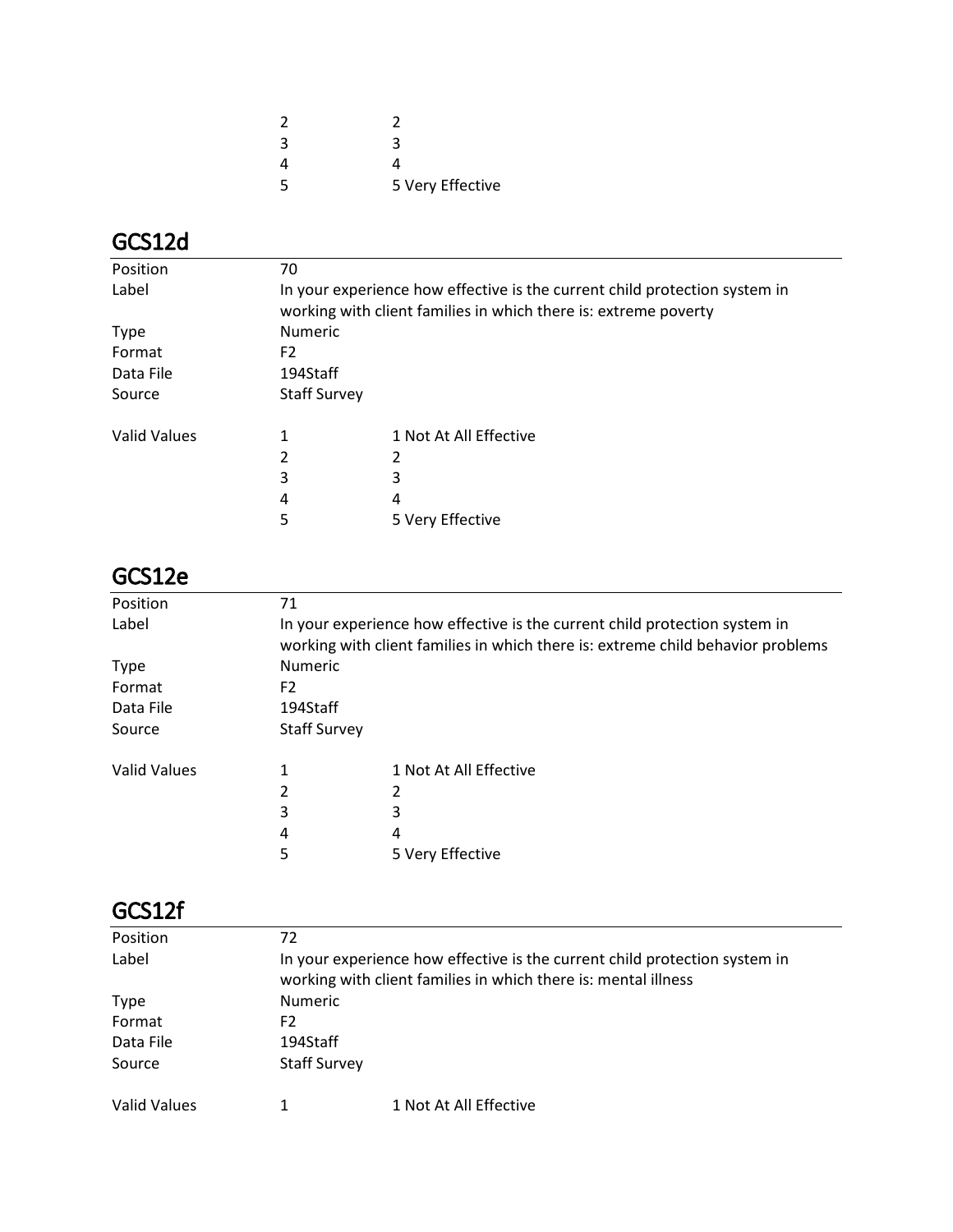| 2 |                  |
|---|------------------|
| 3 | З                |
| 4 | Δ                |
| 5 | 5 Very Effective |

# GCS12g

| Position            | 73                                                                                                                                                                           |                        |  |
|---------------------|------------------------------------------------------------------------------------------------------------------------------------------------------------------------------|------------------------|--|
| Label               | In your experience how effective is the current child protection system in<br>working with client families in which there is: mental<br>retardation/developmental disability |                        |  |
| <b>Type</b>         | Numeric                                                                                                                                                                      |                        |  |
| Format              | F <sub>2</sub>                                                                                                                                                               |                        |  |
| Data File           | 194Staff                                                                                                                                                                     |                        |  |
| Source              | <b>Staff Survey</b>                                                                                                                                                          |                        |  |
| <b>Valid Values</b> | 1                                                                                                                                                                            | 1 Not At All Effective |  |
|                     | 2                                                                                                                                                                            |                        |  |
|                     | 3                                                                                                                                                                            | 3                      |  |
|                     | 4                                                                                                                                                                            | 4                      |  |
|                     | 5                                                                                                                                                                            | 5 Very Effective       |  |

## GCS12h

| Position     | 74                                                                                                                                                            |                        |  |
|--------------|---------------------------------------------------------------------------------------------------------------------------------------------------------------|------------------------|--|
| Label        | In your experience how effective is the current child protection system in<br>working with client families in which there is: extremely poor parenting skills |                        |  |
| <b>Type</b>  | <b>Numeric</b>                                                                                                                                                |                        |  |
| Format       | F2                                                                                                                                                            |                        |  |
| Data File    | 194Staff                                                                                                                                                      |                        |  |
| Source       | <b>Staff Survey</b>                                                                                                                                           |                        |  |
| Valid Values |                                                                                                                                                               | 1 Not At All Effective |  |
|              |                                                                                                                                                               |                        |  |
|              | 3                                                                                                                                                             | 3                      |  |
|              | 4                                                                                                                                                             | 4                      |  |
|              | 5                                                                                                                                                             | 5 Very Effective       |  |

## GCS12i

| Position    | 75                                                                                                                                                |
|-------------|---------------------------------------------------------------------------------------------------------------------------------------------------|
| Label       | In your experience how effective is the current child protection system in<br>working with client families in which there is: educational neglect |
| <b>Type</b> | <b>Numeric</b>                                                                                                                                    |
| Format      | F2                                                                                                                                                |
| Data File   | 194Staff                                                                                                                                          |
| Source      | <b>Staff Survey</b>                                                                                                                               |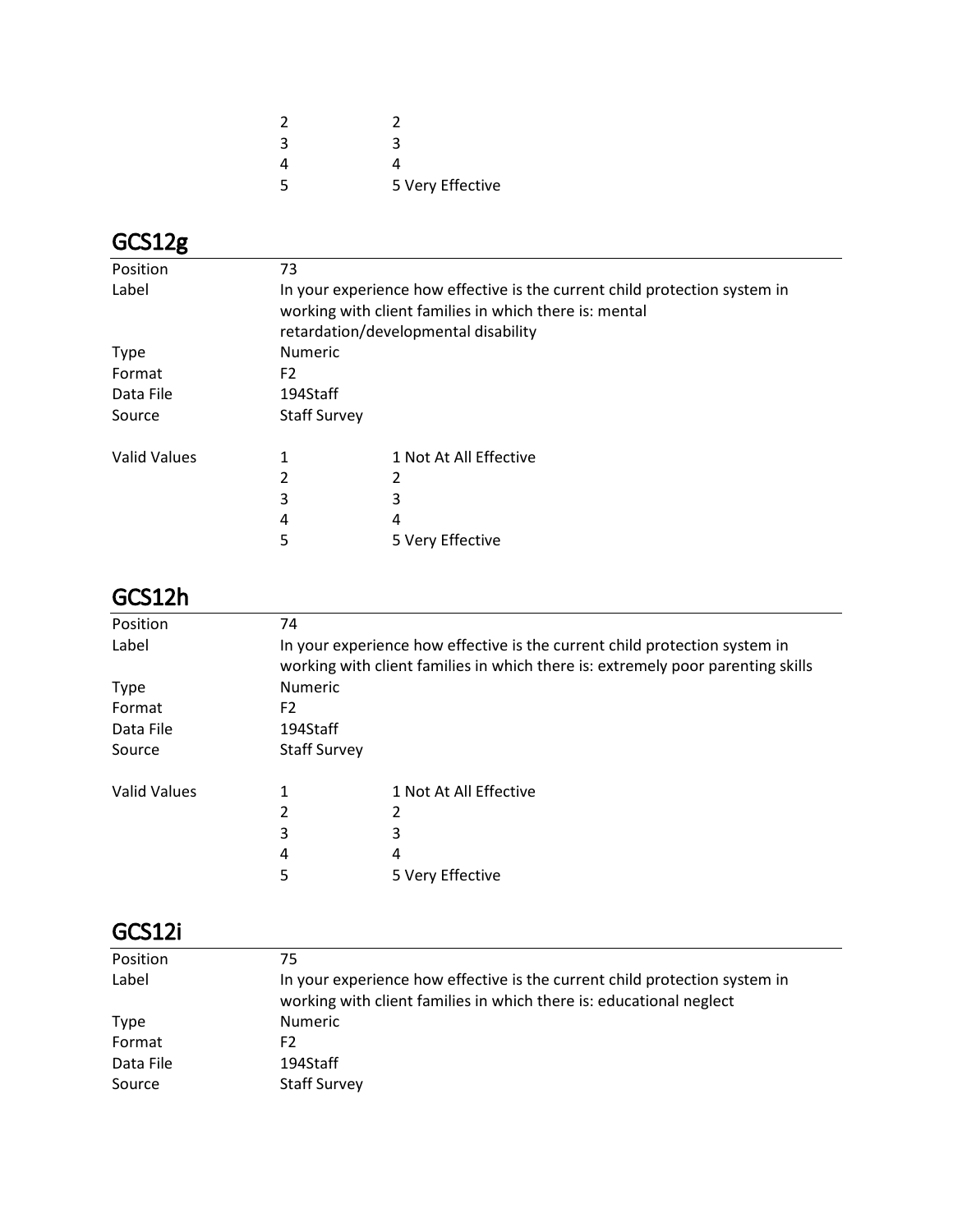| <b>Valid Values</b> |   | 1 Not At All Effective |
|---------------------|---|------------------------|
|                     |   |                        |
|                     | 3 | ર                      |
|                     |   |                        |
|                     |   | 5 Very Effective       |

# GCS12j

| Position            | 76                                                                                                                                                  |                        |  |
|---------------------|-----------------------------------------------------------------------------------------------------------------------------------------------------|------------------------|--|
| Label               | In your experience how effective is the current child protection system in<br>working with client families in which there is: parent-child conflict |                        |  |
| <b>Type</b>         | <b>Numeric</b>                                                                                                                                      |                        |  |
| Format              | F <sub>2</sub>                                                                                                                                      |                        |  |
| Data File           | 194Staff                                                                                                                                            |                        |  |
| Source              | <b>Staff Survey</b>                                                                                                                                 |                        |  |
| <b>Valid Values</b> | 1                                                                                                                                                   | 1 Not At All Effective |  |
|                     | 2                                                                                                                                                   |                        |  |
|                     | 3                                                                                                                                                   | 3                      |  |
|                     | 4                                                                                                                                                   | 4                      |  |
|                     | 5                                                                                                                                                   | 5 Very Effective       |  |
|                     |                                                                                                                                                     |                        |  |

# GCS13

| Position            | 77                  |                                                                    |  |  |
|---------------------|---------------------|--------------------------------------------------------------------|--|--|
| Label               |                     | Overall, how satisfied are you with the AR program in your county? |  |  |
| <b>Type</b>         | Numeric             |                                                                    |  |  |
| Format              | F <sub>2</sub>      |                                                                    |  |  |
| Data File           | 194Staff            |                                                                    |  |  |
| Source              | <b>Staff Survey</b> |                                                                    |  |  |
| <b>Valid Values</b> |                     | 1 Not At All Satisfied                                             |  |  |
|                     | 2                   | 2                                                                  |  |  |
|                     | 3                   | 3                                                                  |  |  |
|                     | 4                   | 4                                                                  |  |  |
|                     | 5                   | 5 Completely Satisfied                                             |  |  |
|                     |                     |                                                                    |  |  |

### GCS15a

| Position<br>78<br>Label<br>AR<br><b>Numeric</b><br><b>Type</b><br>Format<br>F2<br>194Staff<br>Data File<br><b>Staff Survey</b><br>Source |                                                                                                                                                                    |
|------------------------------------------------------------------------------------------------------------------------------------------|--------------------------------------------------------------------------------------------------------------------------------------------------------------------|
|                                                                                                                                          |                                                                                                                                                                    |
|                                                                                                                                          | Indicate what type of training opportunities you have received regarding AR and<br>training opportunities you could benefit from: General introduction/overview of |
|                                                                                                                                          |                                                                                                                                                                    |
|                                                                                                                                          |                                                                                                                                                                    |
|                                                                                                                                          |                                                                                                                                                                    |
|                                                                                                                                          |                                                                                                                                                                    |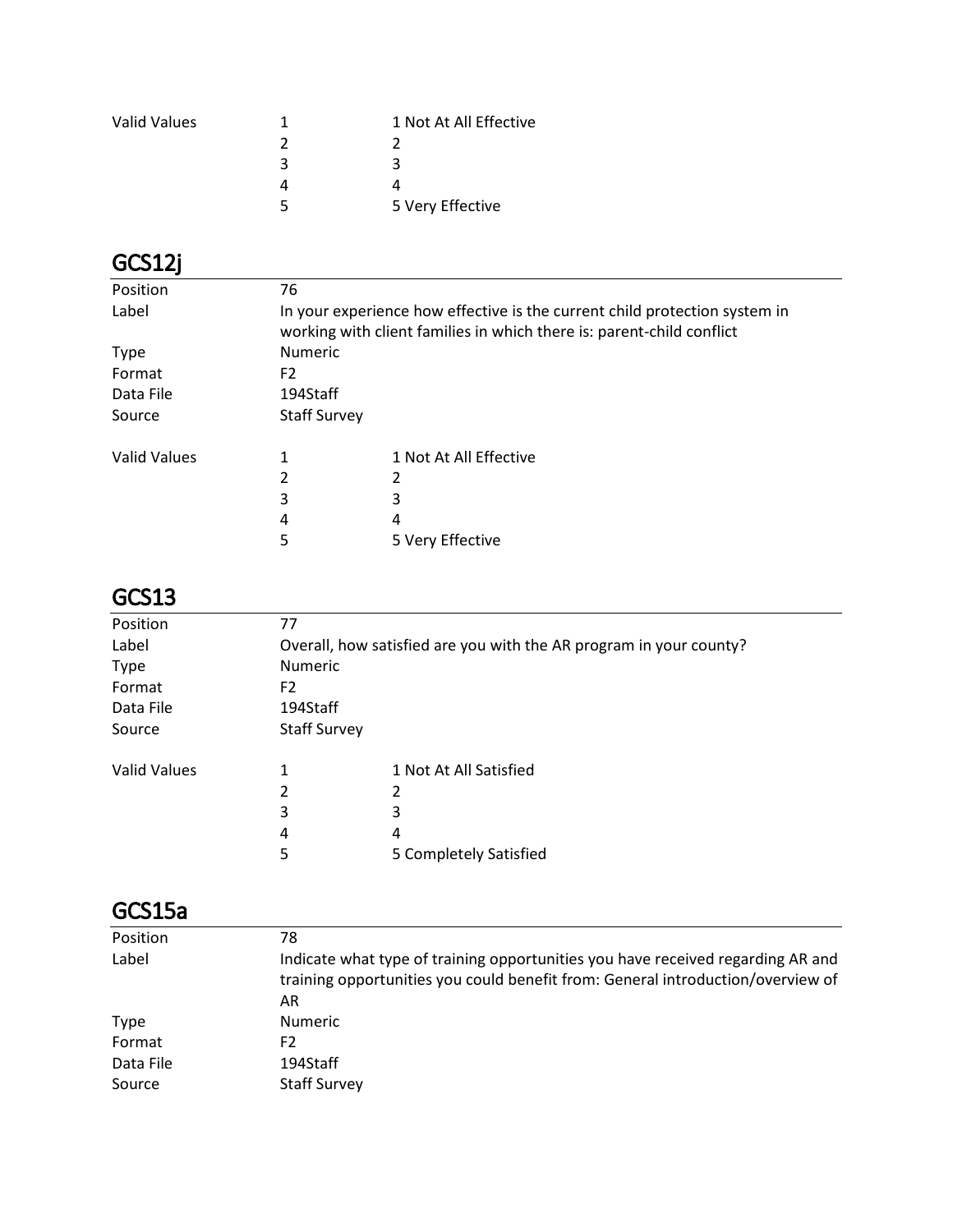| Valid Values | <b>Training Received</b>       |
|--------------|--------------------------------|
|              | <b>Training Needed</b>         |
|              | No Training Needed or Received |

#### GCS15b

| Position            | 79                  |                                                                                                                                                    |  |
|---------------------|---------------------|----------------------------------------------------------------------------------------------------------------------------------------------------|--|
| Label               |                     | Indicate what type of training opportunities you have received regarding AR and<br>training opportunities you could benefit from: Core AR Training |  |
| <b>Type</b>         | <b>Numeric</b>      |                                                                                                                                                    |  |
| Format              | F <sub>2</sub>      |                                                                                                                                                    |  |
| Data File           | 194Staff            |                                                                                                                                                    |  |
| Source              | <b>Staff Survey</b> |                                                                                                                                                    |  |
| <b>Valid Values</b> | 1                   | <b>Training Received</b>                                                                                                                           |  |
|                     | 2                   | <b>Training Needed</b>                                                                                                                             |  |
|                     | 3                   | No Training Needed or Received                                                                                                                     |  |

#### GCS15c

| Position     | 80                                                                              |                                |  |
|--------------|---------------------------------------------------------------------------------|--------------------------------|--|
|              |                                                                                 |                                |  |
| Label        | Indicate what type of training opportunities you have received regarding AR and |                                |  |
|              | training opportunities you could benefit from: Refresher of AR concepts         |                                |  |
| <b>Type</b>  | <b>Numeric</b>                                                                  |                                |  |
| Format       | F2                                                                              |                                |  |
| Data File    | 194Staff                                                                        |                                |  |
| Source       | <b>Staff Survey</b>                                                             |                                |  |
| Valid Values |                                                                                 | <b>Training Received</b>       |  |
|              | 2                                                                               | <b>Training Needed</b>         |  |
|              | 3                                                                               | No Training Needed or Received |  |

### GCS15d

| Position     | 81                                                                                                                                                                                                    |                                |  |
|--------------|-------------------------------------------------------------------------------------------------------------------------------------------------------------------------------------------------------|--------------------------------|--|
| Label        | Indicate what type of training opportunities you have received regarding AR and<br>training opportunities you could benefit from: Individual training (i.e. direct<br>coaching, mentoring, shadowing) |                                |  |
| <b>Type</b>  | <b>Numeric</b>                                                                                                                                                                                        |                                |  |
| Format       | F2                                                                                                                                                                                                    |                                |  |
| Data File    | 194Staff                                                                                                                                                                                              |                                |  |
| Source       | <b>Staff Survey</b>                                                                                                                                                                                   |                                |  |
| Valid Values |                                                                                                                                                                                                       | <b>Training Received</b>       |  |
|              | 2                                                                                                                                                                                                     | <b>Training Needed</b>         |  |
|              | 3                                                                                                                                                                                                     | No Training Needed or Received |  |
|              |                                                                                                                                                                                                       |                                |  |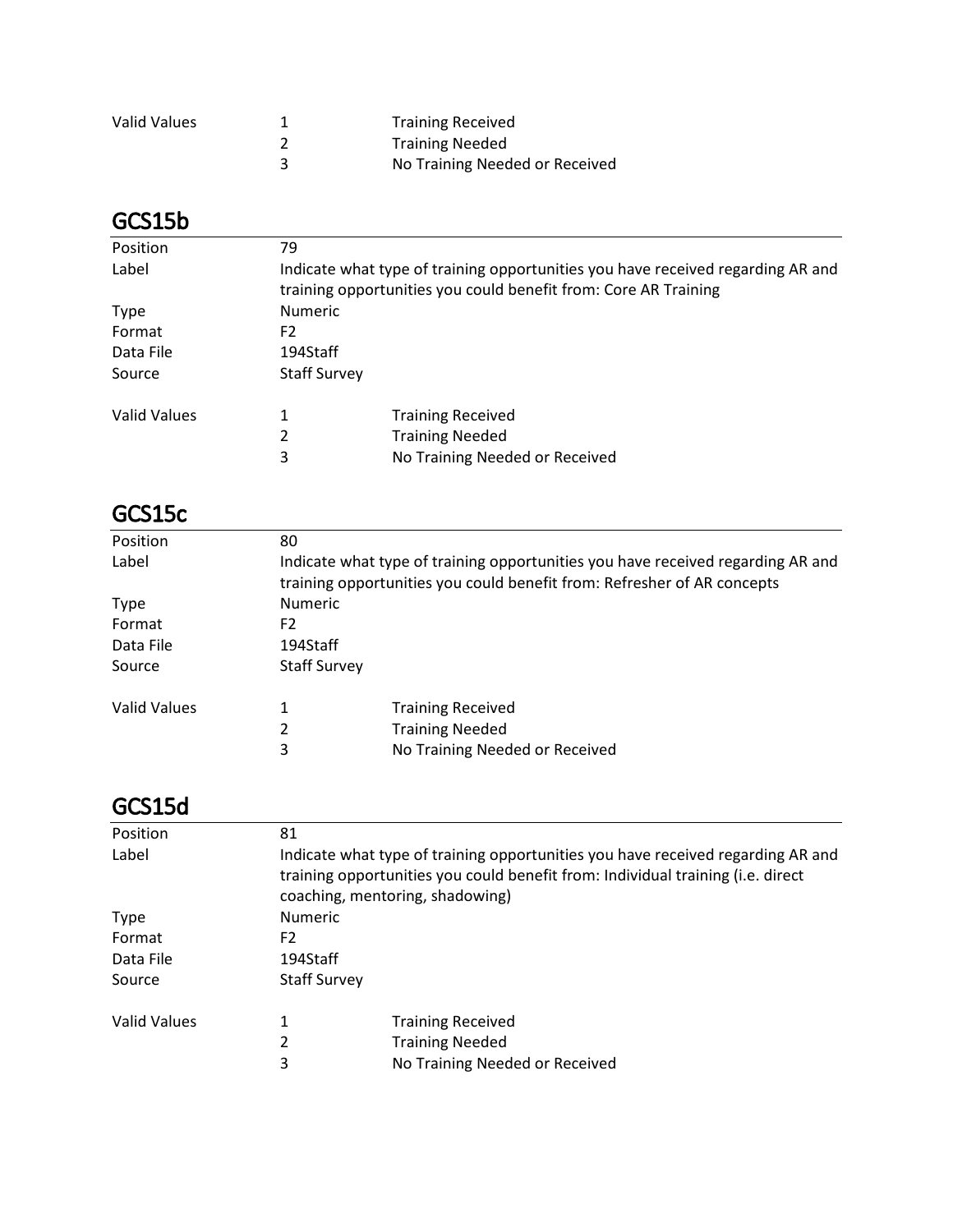### GCS15e

| 82                                                                              |                                |  |  |
|---------------------------------------------------------------------------------|--------------------------------|--|--|
| Indicate what type of training opportunities you have received regarding AR and |                                |  |  |
| training opportunities you could benefit from: Training on engagement and       |                                |  |  |
| interviewing                                                                    |                                |  |  |
| <b>Numeric</b>                                                                  |                                |  |  |
| F2                                                                              |                                |  |  |
| 194Staff                                                                        |                                |  |  |
| <b>Staff Survey</b>                                                             |                                |  |  |
|                                                                                 | <b>Training Received</b>       |  |  |
| 2                                                                               | <b>Training Needed</b>         |  |  |
| 3                                                                               | No Training Needed or Received |  |  |
|                                                                                 |                                |  |  |

#### GCS15f

| Position     | 83                                                                                                                                                                                                 |                                |  |  |
|--------------|----------------------------------------------------------------------------------------------------------------------------------------------------------------------------------------------------|--------------------------------|--|--|
| Label        | Indicate what type of training opportunities you have received regarding AR and<br>training opportunities you could benefit from: Specialized trainings (i.e.<br>domestic violence, mental health) |                                |  |  |
| <b>Type</b>  | <b>Numeric</b>                                                                                                                                                                                     |                                |  |  |
| Format       | F2                                                                                                                                                                                                 |                                |  |  |
| Data File    | 194Staff                                                                                                                                                                                           |                                |  |  |
| Source       | <b>Staff Survey</b>                                                                                                                                                                                |                                |  |  |
| Valid Values | 1                                                                                                                                                                                                  | <b>Training Received</b>       |  |  |
|              | 2                                                                                                                                                                                                  | <b>Training Needed</b>         |  |  |
|              | 3                                                                                                                                                                                                  | No Training Needed or Received |  |  |

### GCS16a

| Position     | 84                  |                                                                               |  |
|--------------|---------------------|-------------------------------------------------------------------------------|--|
| Label        |                     | Can usually find services in my community that can help keep children safe in |  |
|              | their home          |                                                                               |  |
| <b>Type</b>  | <b>Numeric</b>      |                                                                               |  |
| Format       | F <sub>2</sub>      |                                                                               |  |
| Data File    | 194Staff            |                                                                               |  |
| Source       | <b>Staff Survey</b> |                                                                               |  |
| Valid Values | 1                   | 1 Do Not Agree                                                                |  |
|              | 2                   | 2                                                                             |  |
|              | 3                   | 3                                                                             |  |
|              | 4                   | 4                                                                             |  |
|              | 50000000            | 5 Strongly Agree                                                              |  |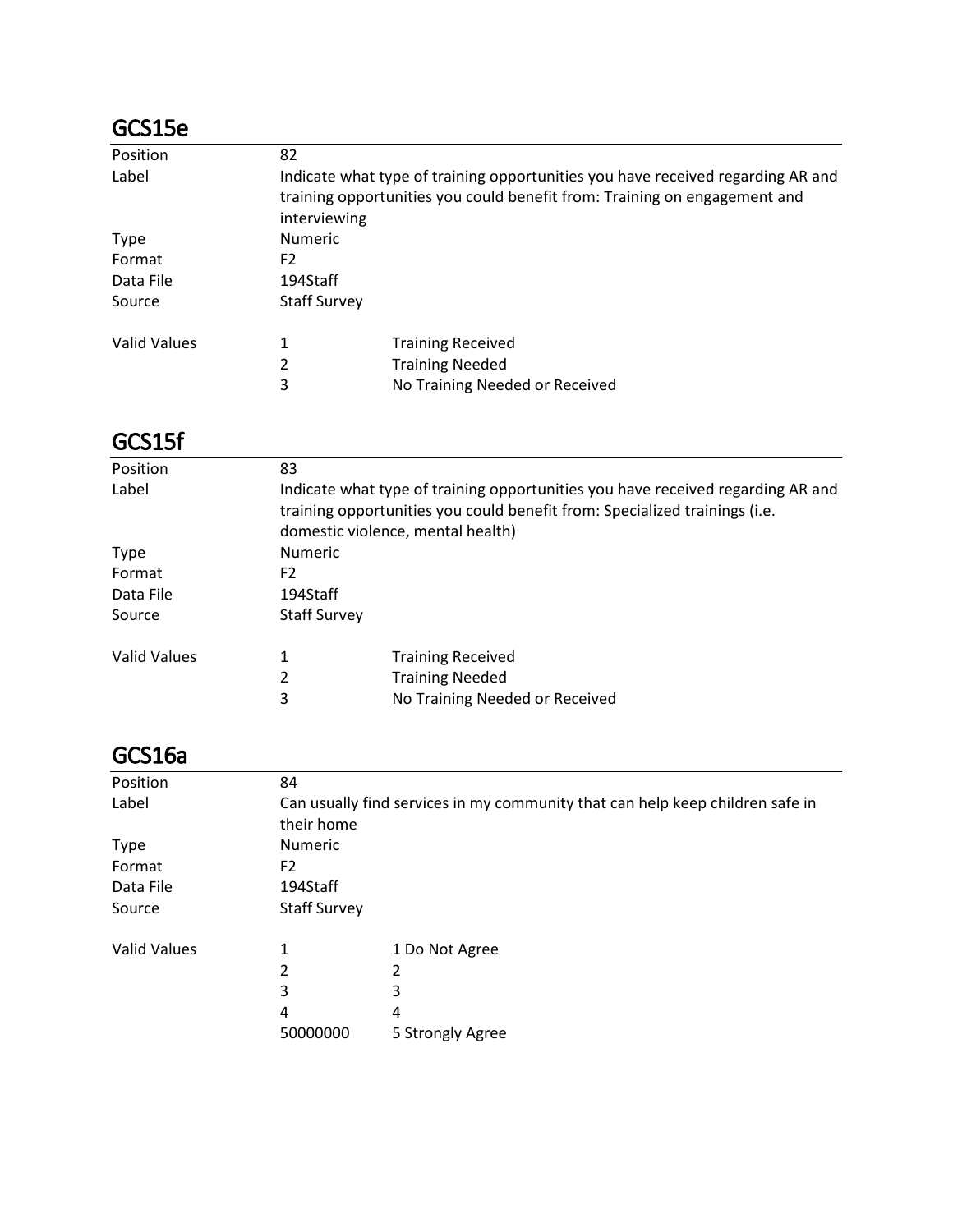# GCS16b

| Position            | 85                                                                     |                  |  |
|---------------------|------------------------------------------------------------------------|------------------|--|
| Label               | It is easy to work with most of the service providers in my community. |                  |  |
| <b>Type</b>         | <b>Numeric</b>                                                         |                  |  |
| Format              | F <sub>2</sub>                                                         |                  |  |
| Data File           | 194Staff                                                               |                  |  |
| Source              | <b>Staff Survey</b>                                                    |                  |  |
| <b>Valid Values</b> | 1                                                                      | 1 Do Not Agree   |  |
|                     | 2                                                                      | 2                |  |
|                     | 3                                                                      | 3                |  |
|                     | 4                                                                      | 4                |  |
|                     | 5                                                                      | 5 Strongly Agree |  |

#### GCS17a

| I have confidence that when a family has one of the following needs, these<br>needs are able to be met by a local community provider: child care/day care |  |  |
|-----------------------------------------------------------------------------------------------------------------------------------------------------------|--|--|
| <b>Numeric</b>                                                                                                                                            |  |  |
| F <sub>2</sub>                                                                                                                                            |  |  |
| 194Staff                                                                                                                                                  |  |  |
|                                                                                                                                                           |  |  |
|                                                                                                                                                           |  |  |
|                                                                                                                                                           |  |  |
|                                                                                                                                                           |  |  |
|                                                                                                                                                           |  |  |
|                                                                                                                                                           |  |  |
|                                                                                                                                                           |  |  |

### GCS17b

| Position            | 87                                                                         |                  |  |  |
|---------------------|----------------------------------------------------------------------------|------------------|--|--|
| Label               | I have confidence that when a family has one of the following needs, these |                  |  |  |
|                     | needs are able to be met by a local community provider: early childhood    |                  |  |  |
|                     | services                                                                   |                  |  |  |
| <b>Type</b>         |                                                                            | <b>Numeric</b>   |  |  |
| Format              | F2                                                                         |                  |  |  |
| Data File           | 194Staff                                                                   |                  |  |  |
| Source              | <b>Staff Survey</b>                                                        |                  |  |  |
| <b>Valid Values</b> | 1                                                                          | 1 Not Confident  |  |  |
|                     | 2                                                                          | 2                |  |  |
|                     | 3                                                                          | 3                |  |  |
|                     | 4                                                                          | 4                |  |  |
|                     | 5                                                                          | 5 Very Confident |  |  |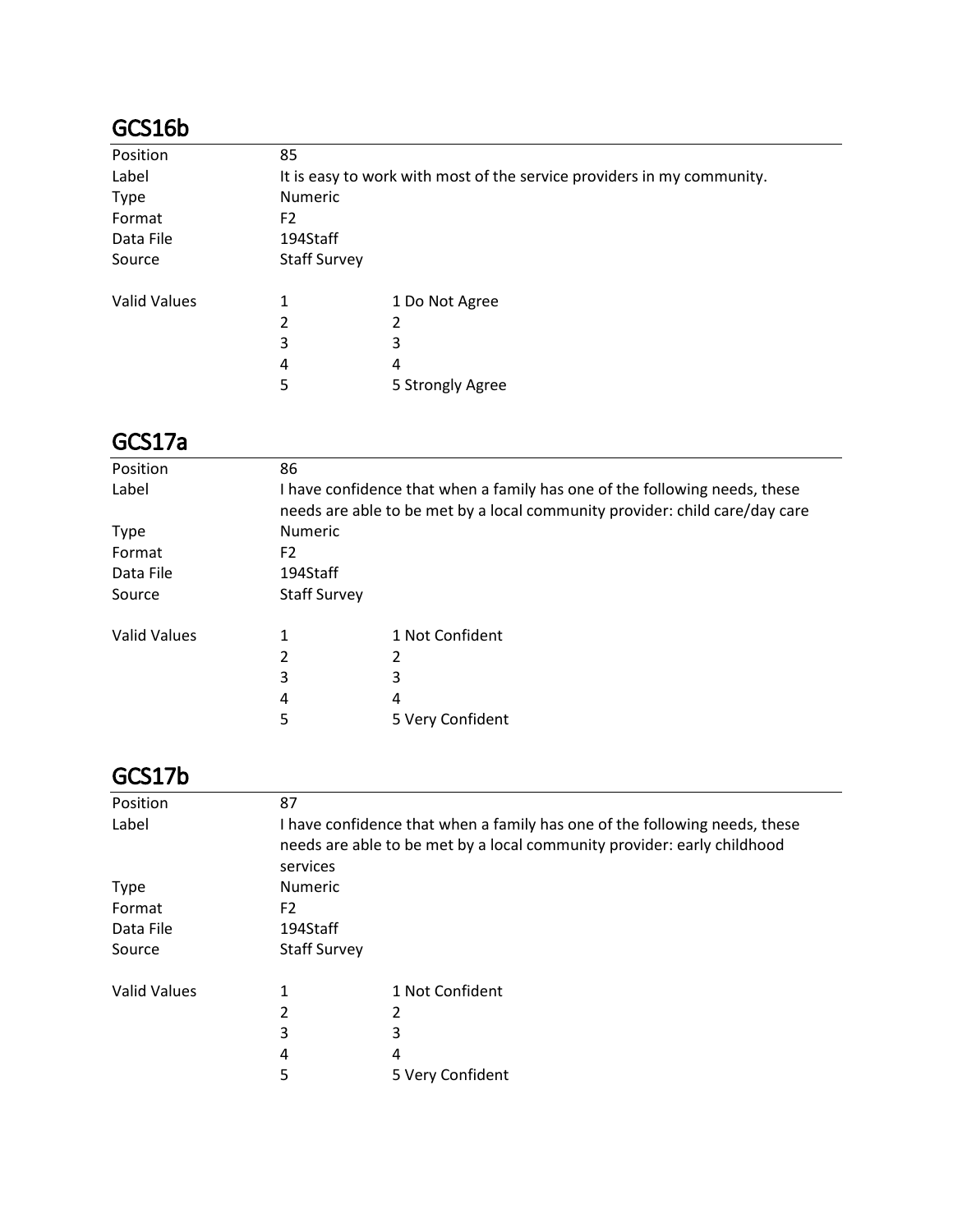### GCS17c

| Position            | 88                  |                                                                                                                                                           |  |
|---------------------|---------------------|-----------------------------------------------------------------------------------------------------------------------------------------------------------|--|
| Label               |                     | I have confidence that when a family has one of the following needs, these<br>needs are able to be met by a local community provider: respite care/crisis |  |
|                     | nursery             |                                                                                                                                                           |  |
| <b>Type</b>         | <b>Numeric</b>      |                                                                                                                                                           |  |
| Format              | F <sub>2</sub>      |                                                                                                                                                           |  |
| Data File           | 194Staff            |                                                                                                                                                           |  |
| Source              | <b>Staff Survey</b> |                                                                                                                                                           |  |
| <b>Valid Values</b> | 1                   | 1 Not Confident                                                                                                                                           |  |
|                     | 2                   | 2                                                                                                                                                         |  |
|                     | 3                   | 3                                                                                                                                                         |  |
|                     | 4                   | 4                                                                                                                                                         |  |
|                     | 5                   | 5 Very Confident                                                                                                                                          |  |

#### GCS17d

| Position            | 89                                                                                                                                                           |                  |  |  |
|---------------------|--------------------------------------------------------------------------------------------------------------------------------------------------------------|------------------|--|--|
| Label               | I have confidence that when a family has one of the following needs, these<br>needs are able to be met by a local community provider: mental health services |                  |  |  |
| <b>Type</b>         |                                                                                                                                                              | Numeric          |  |  |
| Format              | F <sub>2</sub>                                                                                                                                               |                  |  |  |
| Data File           | 194Staff                                                                                                                                                     |                  |  |  |
| Source              | <b>Staff Survey</b>                                                                                                                                          |                  |  |  |
| <b>Valid Values</b> |                                                                                                                                                              | 1 Not Confident  |  |  |
|                     | 2                                                                                                                                                            | 2                |  |  |
|                     | 3                                                                                                                                                            | 3                |  |  |
|                     | 4                                                                                                                                                            | 4                |  |  |
|                     | 5                                                                                                                                                            | 5 Very Confident |  |  |
|                     |                                                                                                                                                              |                  |  |  |

#### GCS17e

| Position            | 90                                                                                                                                                                 |                 |  |
|---------------------|--------------------------------------------------------------------------------------------------------------------------------------------------------------------|-----------------|--|
| Label               | I have confidence that when a family has one of the following needs, these<br>needs are able to be met by a local community provider: substance abuse<br>treatment |                 |  |
| <b>Type</b>         | <b>Numeric</b>                                                                                                                                                     |                 |  |
| Format              | F2                                                                                                                                                                 |                 |  |
| Data File           | 194Staff                                                                                                                                                           |                 |  |
| Source              | <b>Staff Survey</b>                                                                                                                                                |                 |  |
| <b>Valid Values</b> | 1                                                                                                                                                                  | 1 Not Confident |  |
|                     | 2                                                                                                                                                                  | 2               |  |
|                     | 3                                                                                                                                                                  | 3               |  |
|                     | 4                                                                                                                                                                  | 4               |  |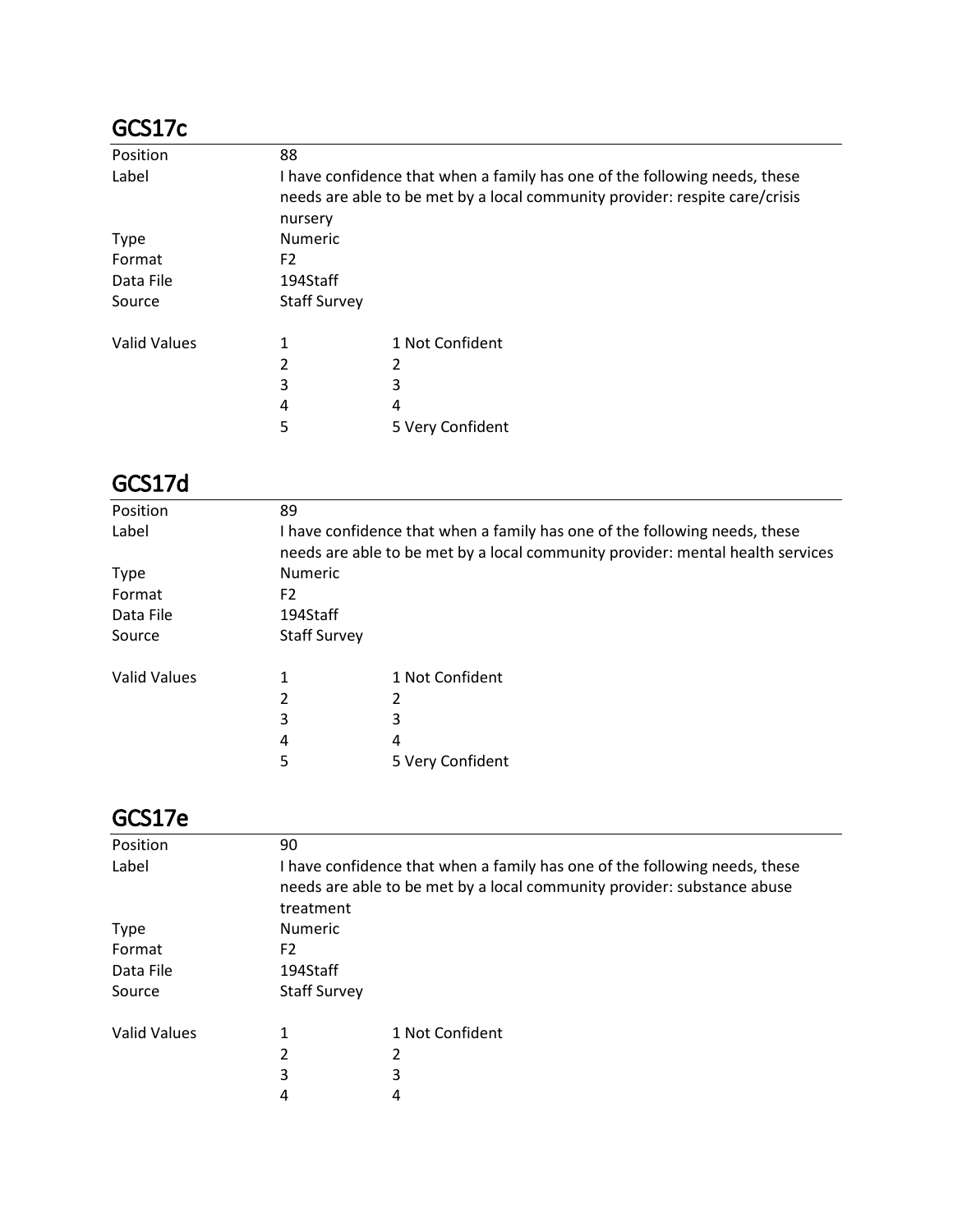| ו ונטט              |                                                                                                                                                                            |                  |  |
|---------------------|----------------------------------------------------------------------------------------------------------------------------------------------------------------------------|------------------|--|
| Position            | 91                                                                                                                                                                         |                  |  |
| Label               | I have confidence that when a family has one of the following needs, these<br>needs are able to be met by a local community provider: developmental<br>disability services |                  |  |
| <b>Type</b>         | <b>Numeric</b>                                                                                                                                                             |                  |  |
| Format              | F <sub>2</sub>                                                                                                                                                             |                  |  |
| Data File           | 194Staff                                                                                                                                                                   |                  |  |
| Source              | <b>Staff Survey</b>                                                                                                                                                        |                  |  |
| <b>Valid Values</b> | 1                                                                                                                                                                          | 1 Not Confident  |  |
|                     | 2                                                                                                                                                                          | 2                |  |
|                     | 3                                                                                                                                                                          | 3                |  |
|                     | 4                                                                                                                                                                          | 4                |  |
|                     | 5                                                                                                                                                                          | 5 Very Confident |  |

| GCS17g              |                     |                                                                                                                                                        |
|---------------------|---------------------|--------------------------------------------------------------------------------------------------------------------------------------------------------|
| Position            | 92                  |                                                                                                                                                        |
| Label               |                     | I have confidence that when a family has one of the following needs, these<br>needs are able to be met by a local community provider: medical services |
| <b>Type</b>         | <b>Numeric</b>      |                                                                                                                                                        |
| Format              | F <sub>2</sub>      |                                                                                                                                                        |
| Data File           | 194Staff            |                                                                                                                                                        |
| Source              | <b>Staff Survey</b> |                                                                                                                                                        |
| <b>Valid Values</b> | 1                   | 1 Not Confident                                                                                                                                        |
|                     | 2                   | 2                                                                                                                                                      |
|                     | 3                   | 3                                                                                                                                                      |
|                     | 4                   | 4                                                                                                                                                      |
|                     | 5                   | 5 Very Confident                                                                                                                                       |

| GCS17h       |                     |                                                                                                                                                       |
|--------------|---------------------|-------------------------------------------------------------------------------------------------------------------------------------------------------|
| Position     | 93                  |                                                                                                                                                       |
| Label        |                     | I have confidence that when a family has one of the following needs, these<br>needs are able to be met by a local community provider: dental services |
| <b>Type</b>  | Numeric             |                                                                                                                                                       |
| Format       | F <sub>2</sub>      |                                                                                                                                                       |
| Data File    | 194Staff            |                                                                                                                                                       |
| Source       | <b>Staff Survey</b> |                                                                                                                                                       |
| Valid Values |                     | 1 Not Confident                                                                                                                                       |
|              | 2                   | 2                                                                                                                                                     |
|              | 3                   | 3                                                                                                                                                     |

#### GCS17f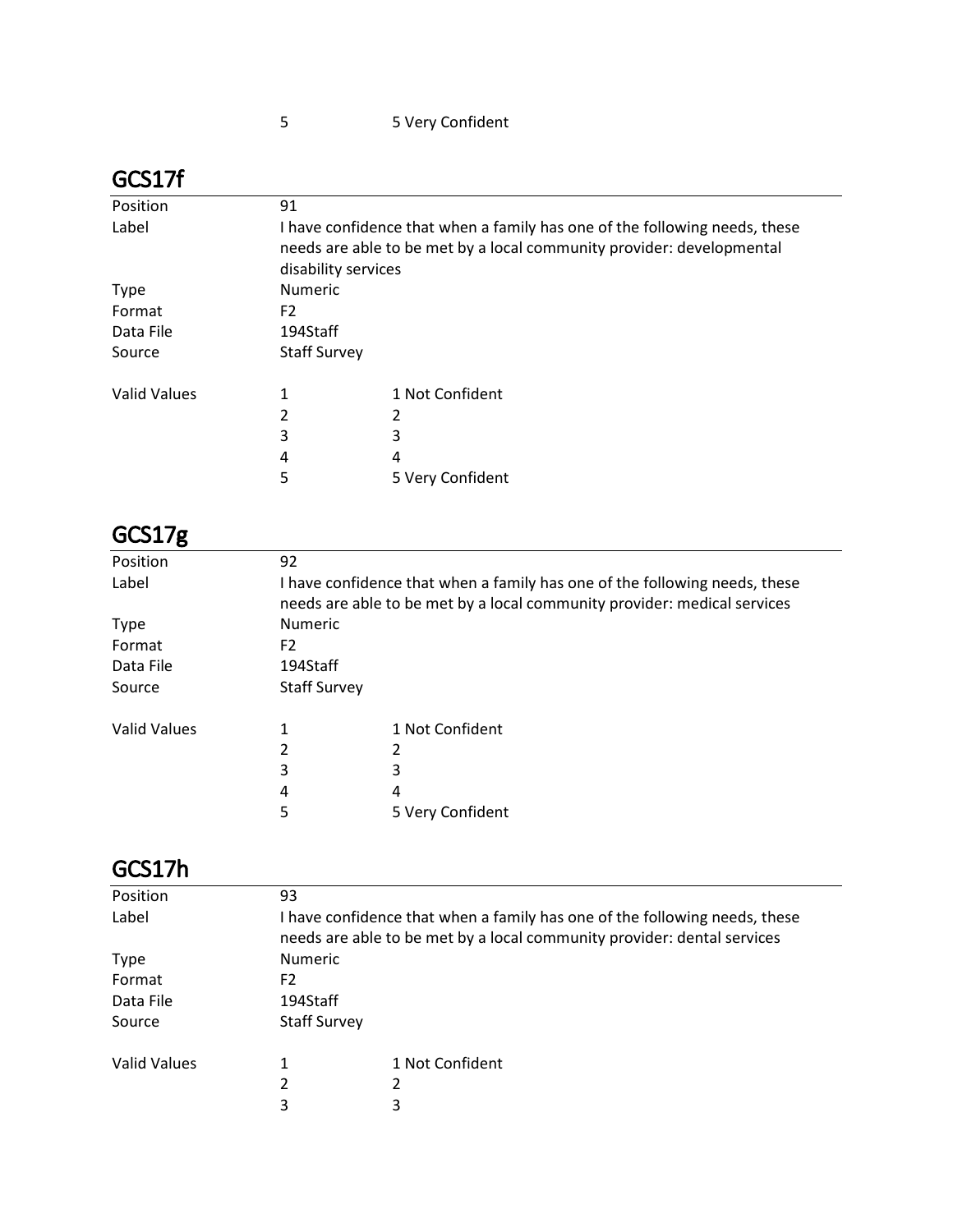| -5 | 5 Very Confident |
|----|------------------|

### GCS17i

| Position            | 94                                                                                                                                                            |                  |  |
|---------------------|---------------------------------------------------------------------------------------------------------------------------------------------------------------|------------------|--|
| Label               | I have confidence that when a family has one of the following needs, these<br>needs are able to be met by a local community provider: transportation services |                  |  |
| <b>Type</b>         | Numeric                                                                                                                                                       |                  |  |
| Format              | F <sub>2</sub>                                                                                                                                                |                  |  |
| Data File           | 194Staff                                                                                                                                                      |                  |  |
| Source              | <b>Staff Survey</b>                                                                                                                                           |                  |  |
| <b>Valid Values</b> |                                                                                                                                                               | 1 Not Confident  |  |
|                     | 2                                                                                                                                                             |                  |  |
|                     | 3                                                                                                                                                             | 3                |  |
|                     | 4                                                                                                                                                             | 4                |  |
|                     | 5                                                                                                                                                             | 5 Very Confident |  |

GCS17j

| Position            | 95                                                                                                                                                                          |                  |  |
|---------------------|-----------------------------------------------------------------------------------------------------------------------------------------------------------------------------|------------------|--|
| Label               | I have confidence that when a family has one of the following needs, these<br>needs are able to be met by a local community provider: domestic violence<br>services/shelter |                  |  |
| <b>Type</b>         | Numeric                                                                                                                                                                     |                  |  |
| Format              | F <sub>2</sub>                                                                                                                                                              |                  |  |
| Data File           | 194Staff                                                                                                                                                                    |                  |  |
| Source              | <b>Staff Survey</b>                                                                                                                                                         |                  |  |
| <b>Valid Values</b> | 1                                                                                                                                                                           | 1 Not Confident  |  |
|                     | 2                                                                                                                                                                           | 2                |  |
|                     | 3                                                                                                                                                                           | 3                |  |
|                     | 4                                                                                                                                                                           | 4                |  |
|                     | 5                                                                                                                                                                           | 5 Very Confident |  |

### GCS17k

| Position     | 96                                                                                                                                                                 |                 |  |
|--------------|--------------------------------------------------------------------------------------------------------------------------------------------------------------------|-----------------|--|
| Label        | I have confidence that when a family has one of the following needs, these<br>needs are able to be met by a local community provider: food services/food<br>pantry |                 |  |
| <b>Type</b>  | <b>Numeric</b>                                                                                                                                                     |                 |  |
| Format       | F2                                                                                                                                                                 |                 |  |
| Data File    | 194Staff                                                                                                                                                           |                 |  |
| Source       | <b>Staff Survey</b>                                                                                                                                                |                 |  |
| Valid Values |                                                                                                                                                                    | 1 Not Confident |  |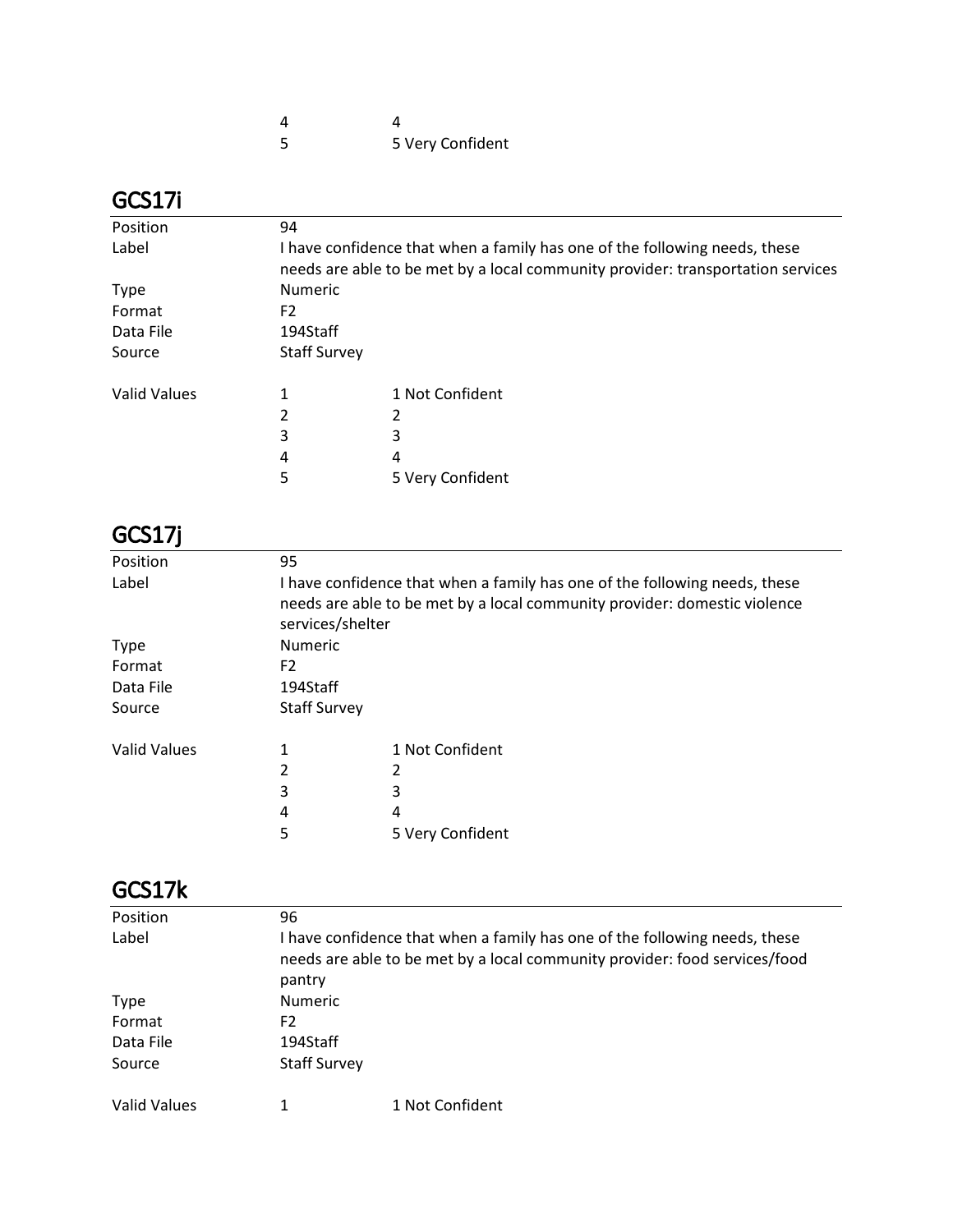| 2  |                  |
|----|------------------|
| 3  | З                |
| Δ  |                  |
| .5 | 5 Very Confident |

# GCS17l

| Position            | 97                                                                                                                                                       |                  |  |
|---------------------|----------------------------------------------------------------------------------------------------------------------------------------------------------|------------------|--|
| Label               | I have confidence that when a family has one of the following needs, these<br>needs are able to be met by a local community provider: housing assistance |                  |  |
| <b>Type</b>         | Numeric                                                                                                                                                  |                  |  |
| Format              | F2                                                                                                                                                       |                  |  |
| Data File           | 194Staff                                                                                                                                                 |                  |  |
| Source              | <b>Staff Survey</b>                                                                                                                                      |                  |  |
| <b>Valid Values</b> | 1                                                                                                                                                        | 1 Not Confident  |  |
|                     | 2                                                                                                                                                        |                  |  |
|                     | 3                                                                                                                                                        | 3                |  |
|                     | 4                                                                                                                                                        | 4                |  |
|                     | 5                                                                                                                                                        | 5 Very Confident |  |

### GCS17m

| Position            | 98                                                                         |                  |  |  |
|---------------------|----------------------------------------------------------------------------|------------------|--|--|
| Label               | I have confidence that when a family has one of the following needs, these |                  |  |  |
|                     | needs are able to be met by a local community provider: utilities & other  |                  |  |  |
|                     | household assistance                                                       |                  |  |  |
| <b>Type</b>         | <b>Numeric</b>                                                             |                  |  |  |
| Format              | F <sub>2</sub>                                                             |                  |  |  |
| Data File           | 194Staff                                                                   |                  |  |  |
| Source              | <b>Staff Survey</b>                                                        |                  |  |  |
| <b>Valid Values</b> | 1                                                                          | 1 Not Confident  |  |  |
|                     | 2                                                                          | 2                |  |  |
|                     | 3                                                                          | 3                |  |  |
|                     | 4                                                                          | 4                |  |  |
|                     | 5                                                                          | 5 Very Confident |  |  |

# GCS17n

| Position    | 99                                                                                                                                                        |
|-------------|-----------------------------------------------------------------------------------------------------------------------------------------------------------|
| Label       | I have confidence that when a family has one of the following needs, these<br>needs are able to be met by a local community provider: employment services |
| <b>Type</b> | <b>Numeric</b>                                                                                                                                            |
| Format      | F2                                                                                                                                                        |
| Data File   | 194Staff                                                                                                                                                  |
| Source      | <b>Staff Survey</b>                                                                                                                                       |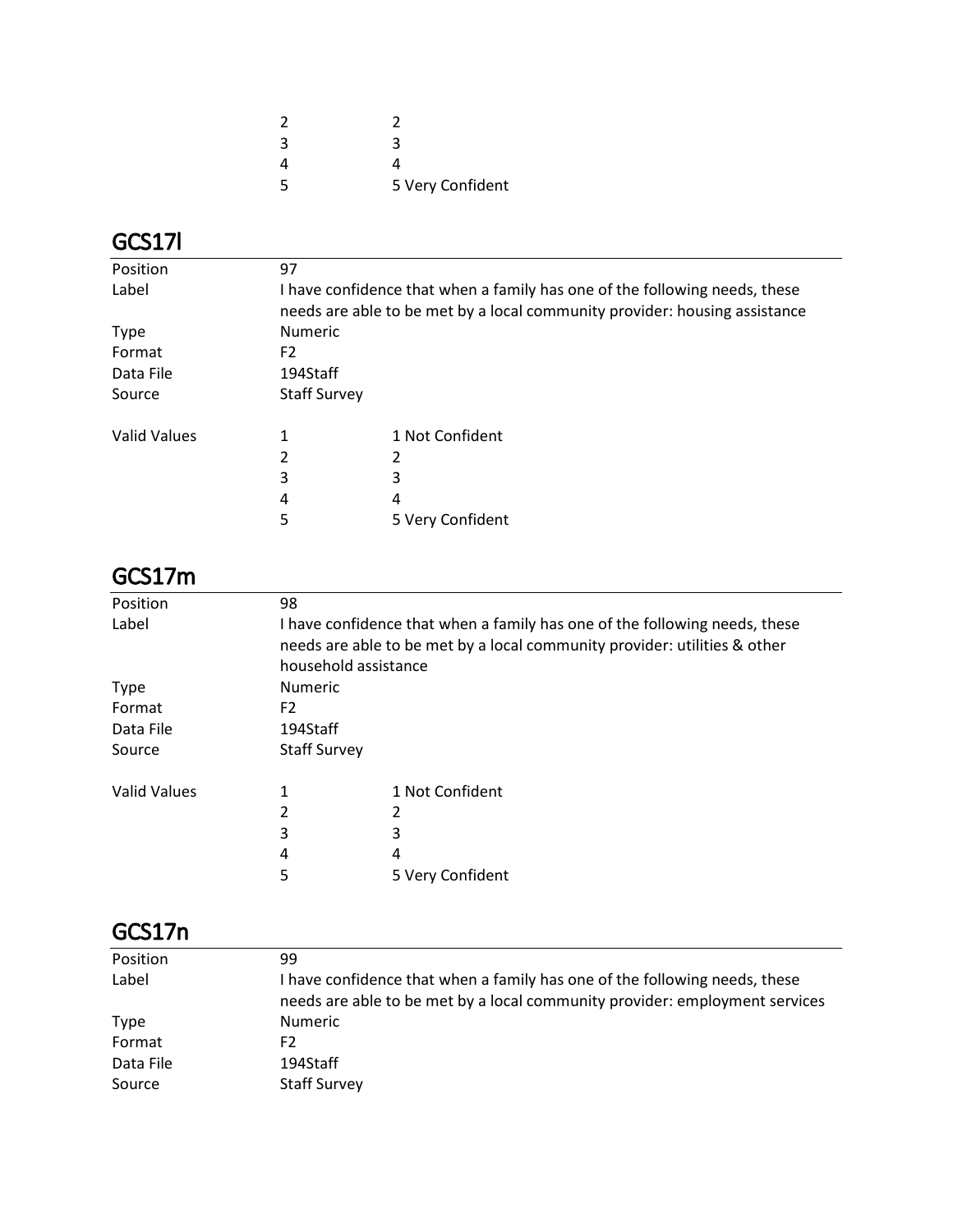| <b>Valid Values</b> |   | 1 Not Confident  |
|---------------------|---|------------------|
|                     |   |                  |
|                     | ર | ₹                |
|                     |   |                  |
|                     |   | 5 Very Confident |

## GCS17o

| Position            | 100                                                                                                                                                                          |                  |  |
|---------------------|------------------------------------------------------------------------------------------------------------------------------------------------------------------------------|------------------|--|
| Label               | I have confidence that when a family has one of the following needs, these<br>needs are able to be met by a local community provider: adult<br>education/vocational services |                  |  |
| <b>Type</b>         | <b>Numeric</b>                                                                                                                                                               |                  |  |
| Format              | F <sub>2</sub>                                                                                                                                                               |                  |  |
| Data File           | 194Staff                                                                                                                                                                     |                  |  |
| Source              | <b>Staff Survey</b>                                                                                                                                                          |                  |  |
| <b>Valid Values</b> | 1                                                                                                                                                                            | 1 Not Confident  |  |
|                     | 2                                                                                                                                                                            |                  |  |
|                     | 3                                                                                                                                                                            | 3                |  |
|                     | 4                                                                                                                                                                            | 4                |  |
|                     | 5                                                                                                                                                                            | 5 Very Confident |  |
|                     |                                                                                                                                                                              |                  |  |

### GCS17p

| Position            | 101                                                                                                                                                                              |                  |  |
|---------------------|----------------------------------------------------------------------------------------------------------------------------------------------------------------------------------|------------------|--|
| Label               | I have confidence that when a family has one of the following needs, these<br>needs are able to be met by a local community provider: parenting classes,<br>household management |                  |  |
| <b>Type</b>         | Numeric                                                                                                                                                                          |                  |  |
| Format              | F <sub>2</sub>                                                                                                                                                                   |                  |  |
| Data File           | 194Staff                                                                                                                                                                         |                  |  |
| Source              | <b>Staff Survey</b>                                                                                                                                                              |                  |  |
| <b>Valid Values</b> | 1                                                                                                                                                                                | 1 Not Confident  |  |
|                     | 2                                                                                                                                                                                |                  |  |
|                     | 3                                                                                                                                                                                | 3                |  |
|                     | 4                                                                                                                                                                                | 4                |  |
|                     | 5                                                                                                                                                                                | 5 Very Confident |  |
|                     |                                                                                                                                                                                  |                  |  |

# GCS17q

| Position | 102                                                                                                                                                                     |
|----------|-------------------------------------------------------------------------------------------------------------------------------------------------------------------------|
| Label    | I have confidence that when a family has one of the following needs, these<br>needs are able to be met by a local community provider: youth, recreational<br>activities |
| Type     | <b>Numeric</b>                                                                                                                                                          |
| Format   | F2                                                                                                                                                                      |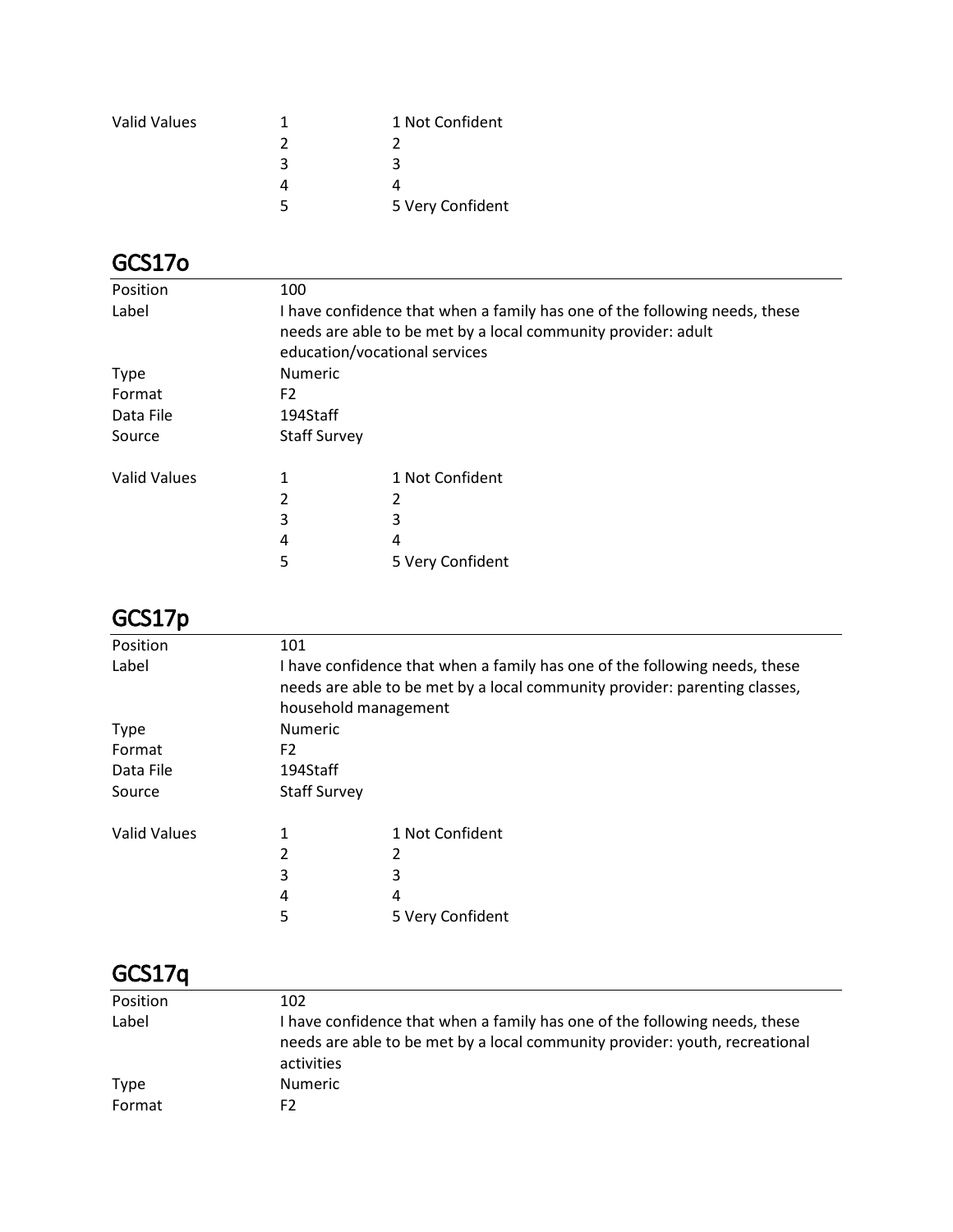| Data File<br>Source | 194Staff<br><b>Staff Survey</b> |                  |
|---------------------|---------------------------------|------------------|
| <b>Valid Values</b> | 1                               | 1 Not Confident  |
|                     | 2                               | 2                |
|                     | 3                               | 3                |
|                     | 4                               | 4                |
|                     | 5                               | 5 Very Confident |

# GCS17r

| Position     | 103                                                                                                                                                  |                  |  |
|--------------|------------------------------------------------------------------------------------------------------------------------------------------------------|------------------|--|
| Label        | I have confidence that when a family has one of the following needs, these<br>needs are able to be met by a local community provider: legal services |                  |  |
| <b>Type</b>  | Numeric                                                                                                                                              |                  |  |
| Format       | F <sub>2</sub>                                                                                                                                       |                  |  |
| Data File    | 194Staff                                                                                                                                             |                  |  |
| Source       | <b>Staff Survey</b>                                                                                                                                  |                  |  |
| Valid Values |                                                                                                                                                      | 1 Not Confident  |  |
|              | 2                                                                                                                                                    | 2                |  |
|              | 3                                                                                                                                                    | 3                |  |
|              | 4                                                                                                                                                    | 4                |  |
|              | 5                                                                                                                                                    | 5 Very Confident |  |

## GCS17s

| Position     | 104                                                                                                                                                                              |                  |  |
|--------------|----------------------------------------------------------------------------------------------------------------------------------------------------------------------------------|------------------|--|
| Label        | I have confidence that when a family has one of the following needs, these<br>needs are able to be met by a local community provider: support groups (e.g.<br>parents anonymous) |                  |  |
| <b>Type</b>  | <b>Numeric</b>                                                                                                                                                                   |                  |  |
| Format       | F <sub>2</sub>                                                                                                                                                                   |                  |  |
| Data File    | 194Staff                                                                                                                                                                         |                  |  |
| Source       | <b>Staff Survey</b>                                                                                                                                                              |                  |  |
| Valid Values | 1                                                                                                                                                                                | 1 Not Confident  |  |
|              | 2                                                                                                                                                                                |                  |  |
|              | 3                                                                                                                                                                                | 3                |  |
|              | 4                                                                                                                                                                                | 4                |  |
|              | 5                                                                                                                                                                                | 5 Very Confident |  |

## GCS17t

| Position | 105                                                                                                                                             |
|----------|-------------------------------------------------------------------------------------------------------------------------------------------------|
| Label    | I have confidence that when a family has one of the following needs, these<br>needs are able to be met by a local community provider: mentoring |
| Type     | <b>Numeric</b>                                                                                                                                  |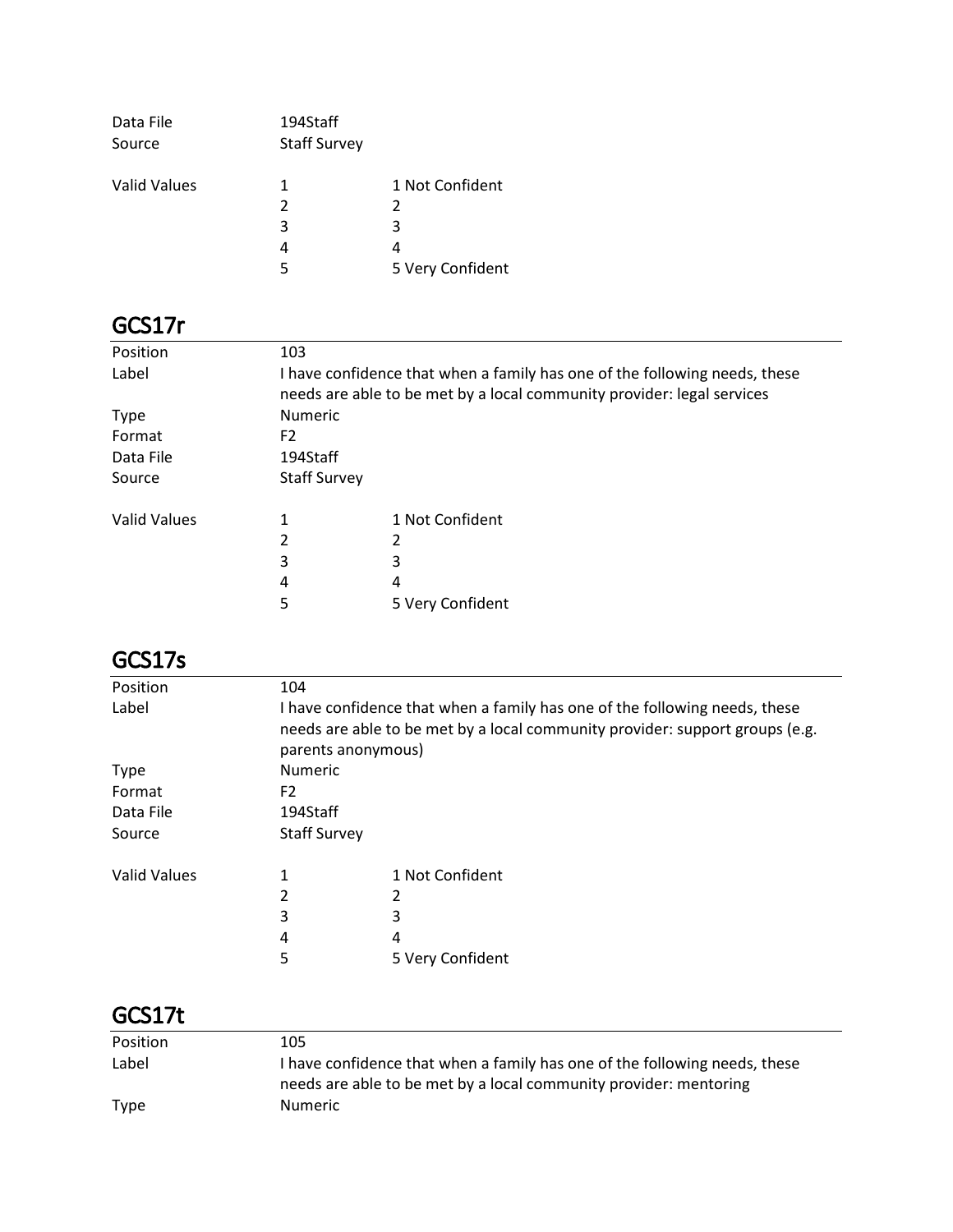| Format<br>Data File<br>Source | F <sub>2</sub><br>194Staff<br><b>Staff Survey</b> |                  |
|-------------------------------|---------------------------------------------------|------------------|
| <b>Valid Values</b>           | 1                                                 | 1 Not Confident  |
|                               | 2                                                 | 2                |
|                               | 3                                                 | 3                |
|                               | 4                                                 | 4                |
|                               | 5                                                 | 5 Very Confident |

### GCS18

| Position    | 106                          |
|-------------|------------------------------|
| Label       | What is your age (in years)? |
| <b>Type</b> | <b>Numeric</b>               |
| Format      | F2                           |
| Data File   | 194Staff                     |
| Source      | <b>Staff Survey</b>          |

# GCS19

| Position            | 107                  |        |  |
|---------------------|----------------------|--------|--|
| Label               | What is your gender? |        |  |
| Type                | Numeric              |        |  |
| Format              | F <sub>2</sub>       |        |  |
| Data File           | 194Staff             |        |  |
| Source              | <b>Staff Survey</b>  |        |  |
| <b>Valid Values</b> | 1                    | Male   |  |
|                     | $\overline{2}$       | Female |  |
|                     |                      |        |  |

### GCS20

| Position            | 108                  |                                                                          |
|---------------------|----------------------|--------------------------------------------------------------------------|
| Label               |                      | Are you of Hispanic, Latino, or Spanish Origin?                          |
| <b>Type</b>         | <b>Numeric</b>       |                                                                          |
| Format              | F <sub>2</sub>       |                                                                          |
| Data File           | 194Staff             |                                                                          |
| Source              | <b>Staff Survey</b>  |                                                                          |
| <b>Note</b>         | included in dataset. | Space on Instrument for open-ended written response "please specify" not |
| <b>Valid Values</b> | 0                    | No.                                                                      |
|                     | 1                    | Yes                                                                      |

### GCS21a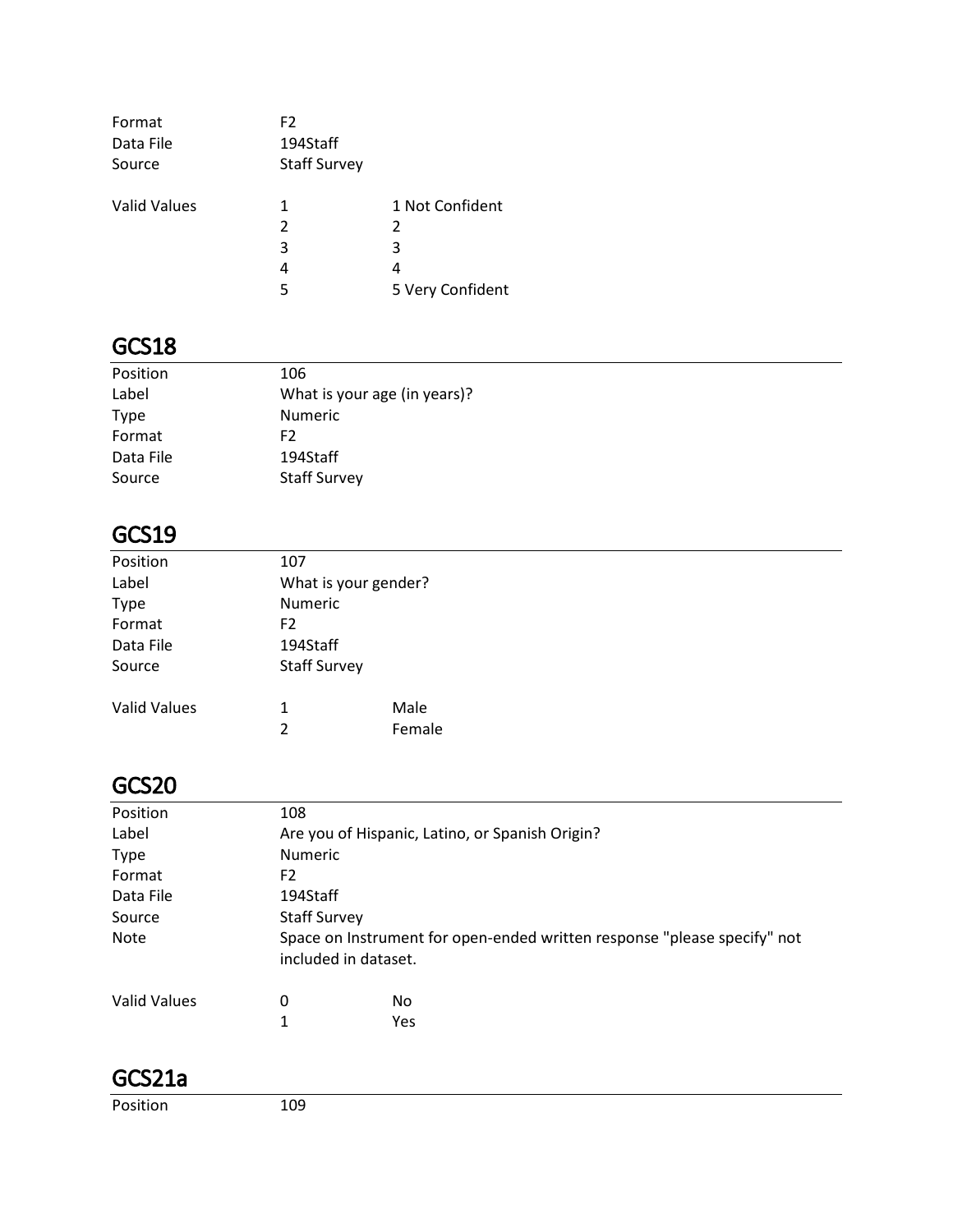| Label        | What is your race: Black or African American?                                              |     |  |
|--------------|--------------------------------------------------------------------------------------------|-----|--|
| <b>Type</b>  | <b>Numeric</b>                                                                             |     |  |
| Format       | F2                                                                                         |     |  |
| Data File    | 194Staff                                                                                   |     |  |
| Source       | <b>Staff Survey</b>                                                                        |     |  |
| <b>Note</b>  | For race variables GCS21a to GCS21g instrument instructions read "check all<br>that apply" |     |  |
| Valid Values | 0                                                                                          | No. |  |
|              | 1                                                                                          | Yes |  |

#### GCS21b

| Position            | 110                                                                                        |     |  |  |
|---------------------|--------------------------------------------------------------------------------------------|-----|--|--|
| Label               | What is your race: Asian?                                                                  |     |  |  |
| <b>Type</b>         | <b>Numeric</b>                                                                             |     |  |  |
| Format              | F <sub>2</sub>                                                                             |     |  |  |
| Data File           | 194Staff                                                                                   |     |  |  |
| Source              | <b>Staff Survey</b>                                                                        |     |  |  |
| Note                | For race variables GCS21a to GCS21g instrument instructions read "check all<br>that apply" |     |  |  |
| <b>Valid Values</b> | 0                                                                                          | No  |  |  |
|                     |                                                                                            | Yes |  |  |

### GCS21c

| Position            | 111                                                                                        |           |  |
|---------------------|--------------------------------------------------------------------------------------------|-----------|--|
| Label               | What is your race: Native Hawaiian or other Pacific Islander?                              |           |  |
| <b>Type</b>         | <b>Numeric</b>                                                                             |           |  |
| Format              | F <sub>2</sub>                                                                             |           |  |
| Data File           | 194Staff                                                                                   |           |  |
| Source              | <b>Staff Survey</b>                                                                        |           |  |
| <b>Note</b>         | For race variables GCS21a to GCS21g instrument instructions read "check all<br>that apply" |           |  |
| <b>Valid Values</b> | 0<br>1                                                                                     | No<br>Yes |  |

# GCS21d

| Position  | 112                               |
|-----------|-----------------------------------|
| Label     | What is your race: Alaska Native? |
| Type      | Numeric                           |
| Format    | F2                                |
| Data File | 194Staff                          |
| Source    | <b>Staff Survey</b>               |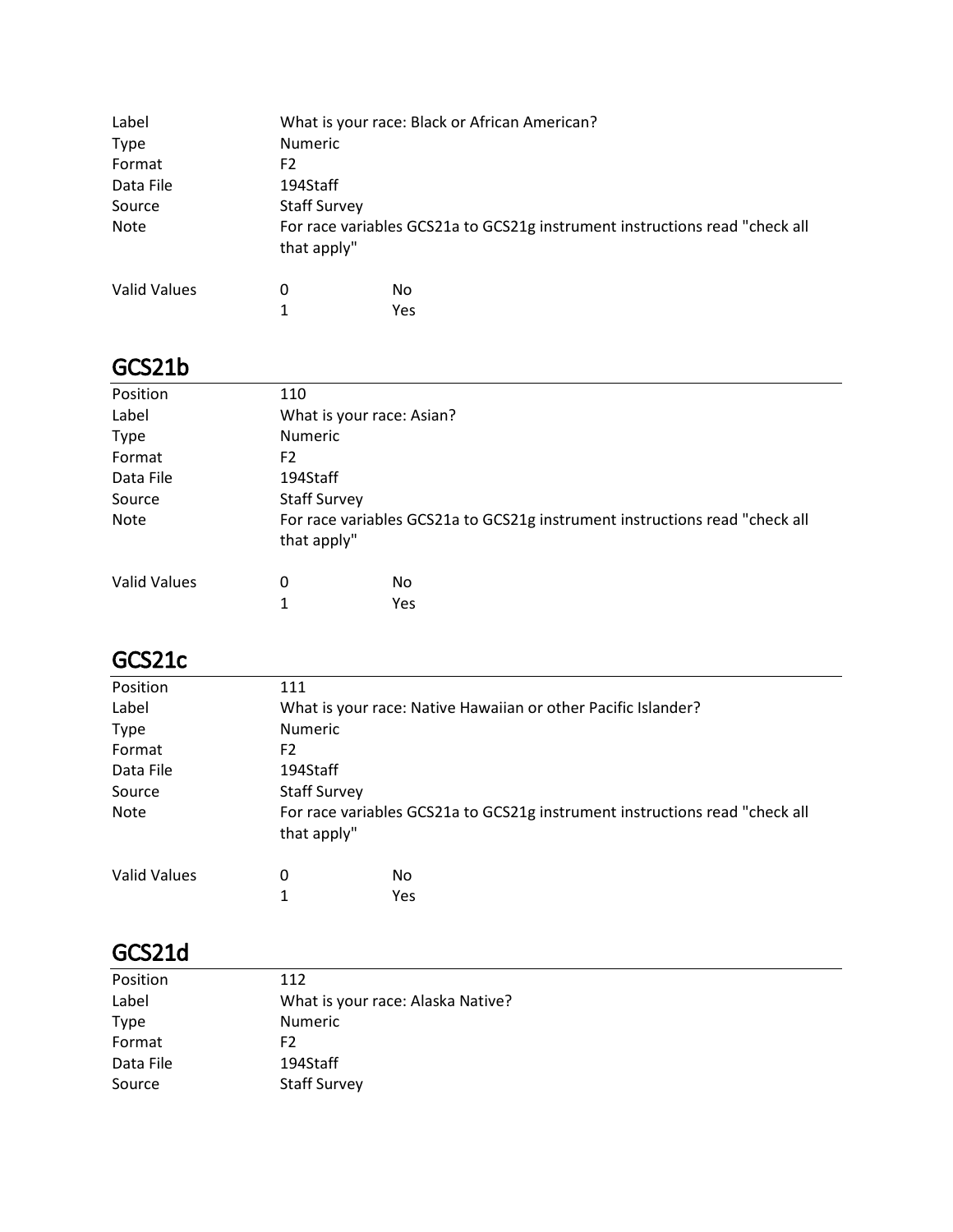| Note         | For race variables GCS21a to GCS21g instrument instructions read "check all<br>that apply" |     |
|--------------|--------------------------------------------------------------------------------------------|-----|
| Valid Values |                                                                                            | No. |
|              |                                                                                            | Yes |

| Υe |
|----|

# GCS21e

| Position            | 113                       |                                                                             |  |
|---------------------|---------------------------|-----------------------------------------------------------------------------|--|
| Label               | What is your race: White? |                                                                             |  |
| <b>Type</b>         | <b>Numeric</b>            |                                                                             |  |
| Format              | F2                        |                                                                             |  |
| Data File           | 194Staff                  |                                                                             |  |
| Source              | <b>Staff Survey</b>       |                                                                             |  |
| Note                | that apply"               | For race variables GCS21a to GCS21g instrument instructions read "check all |  |
| <b>Valid Values</b> | 0                         | No                                                                          |  |
|                     | 1                         | Yes                                                                         |  |

# GCS21f

| Position     | 114                                 |                                                                             |  |
|--------------|-------------------------------------|-----------------------------------------------------------------------------|--|
| Label        | What is your race: American Indian? |                                                                             |  |
| <b>Type</b>  | <b>Numeric</b>                      |                                                                             |  |
| Format       | F2                                  |                                                                             |  |
| Data File    | 194Staff                            |                                                                             |  |
| Source       | <b>Staff Survey</b>                 |                                                                             |  |
| Note         | that apply"                         | For race variables GCS21a to GCS21g instrument instructions read "check all |  |
| Valid Values | 0                                   | No                                                                          |  |
|              | 1                                   | Yes                                                                         |  |

# GCS21g

| Position            | 115                                                                         |     |  |
|---------------------|-----------------------------------------------------------------------------|-----|--|
| Label               | What is your race: Other?                                                   |     |  |
| <b>Type</b>         | <b>Numeric</b>                                                              |     |  |
| Format              | F2                                                                          |     |  |
| Data File           | 194Staff                                                                    |     |  |
| Source              | <b>Staff Survey</b>                                                         |     |  |
| Note                | For race variables GCS21a to GCS21g instrument instructions read "check all |     |  |
|                     | that apply"                                                                 |     |  |
| <b>Valid Values</b> | 0                                                                           | No  |  |
|                     | 1                                                                           | Yes |  |
|                     |                                                                             |     |  |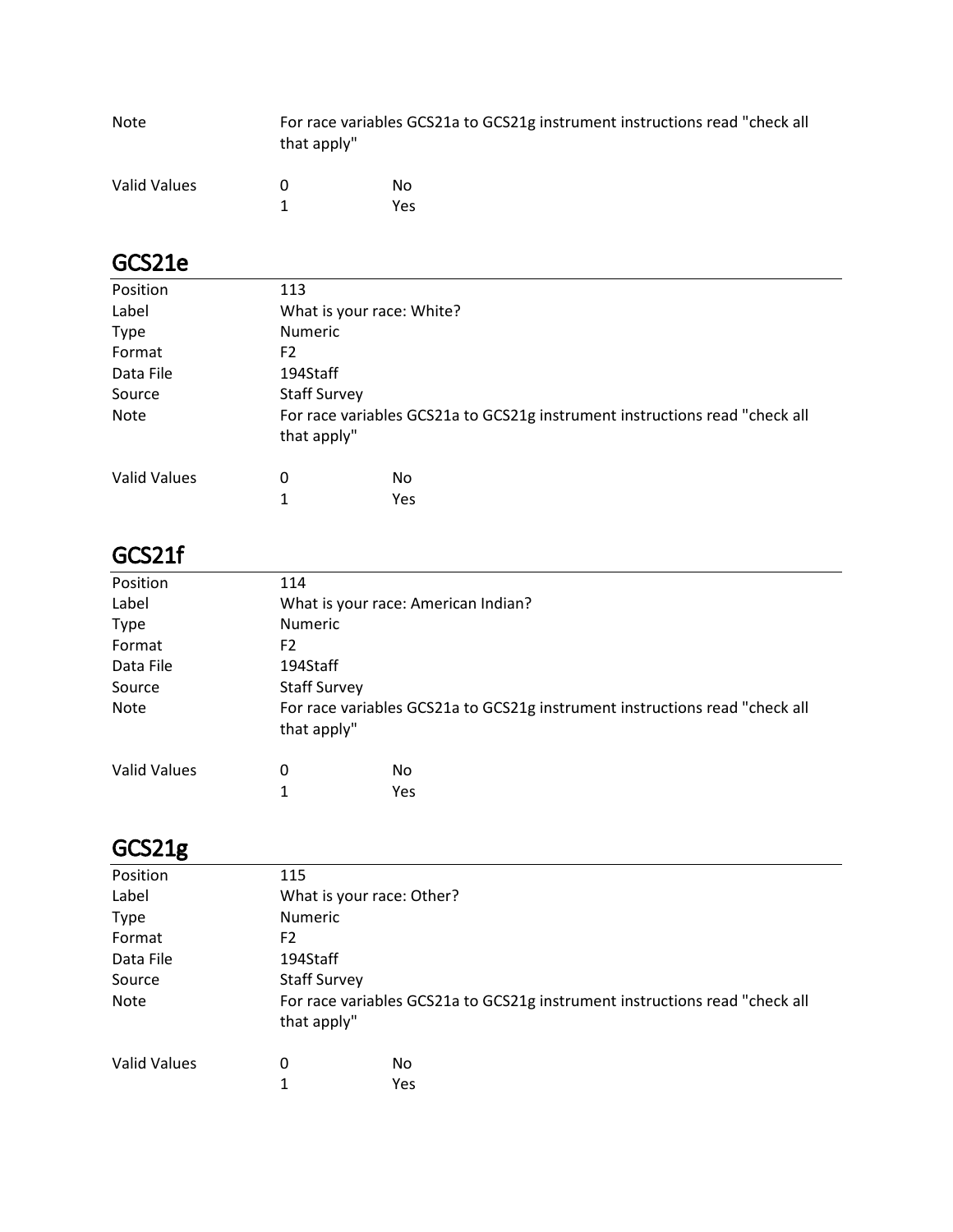### GCS22

| Position            | 116                                                      |                                         |  |
|---------------------|----------------------------------------------------------|-----------------------------------------|--|
| Label               | What is the highest educational level you have attained? |                                         |  |
| <b>Type</b>         | <b>Numeric</b>                                           |                                         |  |
| Format              | F <sub>2</sub>                                           |                                         |  |
| Data File           | 194Staff                                                 |                                         |  |
| Source              | <b>Staff Survey</b>                                      |                                         |  |
| <b>Valid Values</b> | 1                                                        | Less Than 8th Grade                     |  |
|                     | 2                                                        | 8th – 11th Grade                        |  |
|                     | 3                                                        | High School Diploma or GED              |  |
|                     | 4                                                        | Some College or Trade School            |  |
|                     | 5                                                        | Two-Year College Degree                 |  |
|                     | 6                                                        | Four-Year College Degree                |  |
|                     |                                                          | Some Graduate School or Graduate Degree |  |

### GCS23a1

| 117                  |                                                                                                                                                            |  |  |
|----------------------|------------------------------------------------------------------------------------------------------------------------------------------------------------|--|--|
| Which Statement: 23a |                                                                                                                                                            |  |  |
| <b>Numeric</b>       |                                                                                                                                                            |  |  |
| F2                   |                                                                                                                                                            |  |  |
| 194Staff             |                                                                                                                                                            |  |  |
| <b>Staff Survey</b>  |                                                                                                                                                            |  |  |
| text.                | Presented statement pairs, respondents choose which best reflects his/her<br>general work focus and beliefs. See Final Report Appendix for Instrument full |  |  |
| 1<br>2               | Work should be focused on keeping the family together.<br>Child protection workers should be willing to be an advocate for                                 |  |  |
|                      | the child.                                                                                                                                                 |  |  |

#### GCS23a2

| 118                                                                                                                                                                 |             |  |
|---------------------------------------------------------------------------------------------------------------------------------------------------------------------|-------------|--|
| Strength of preference: 23a                                                                                                                                         |             |  |
| <b>Numeric</b>                                                                                                                                                      |             |  |
| F <sub>2</sub>                                                                                                                                                      |             |  |
| 194Staff                                                                                                                                                            |             |  |
| <b>Staff Survey</b>                                                                                                                                                 |             |  |
| Presented statement pairs, respondents choose which best reflects his/her<br>general work focus and beliefs. See Final Report Appendix for Instrument full<br>text. |             |  |
| 1                                                                                                                                                                   | 1 Very Weak |  |
| 2                                                                                                                                                                   | 2           |  |
| 3                                                                                                                                                                   | 3           |  |
|                                                                                                                                                                     |             |  |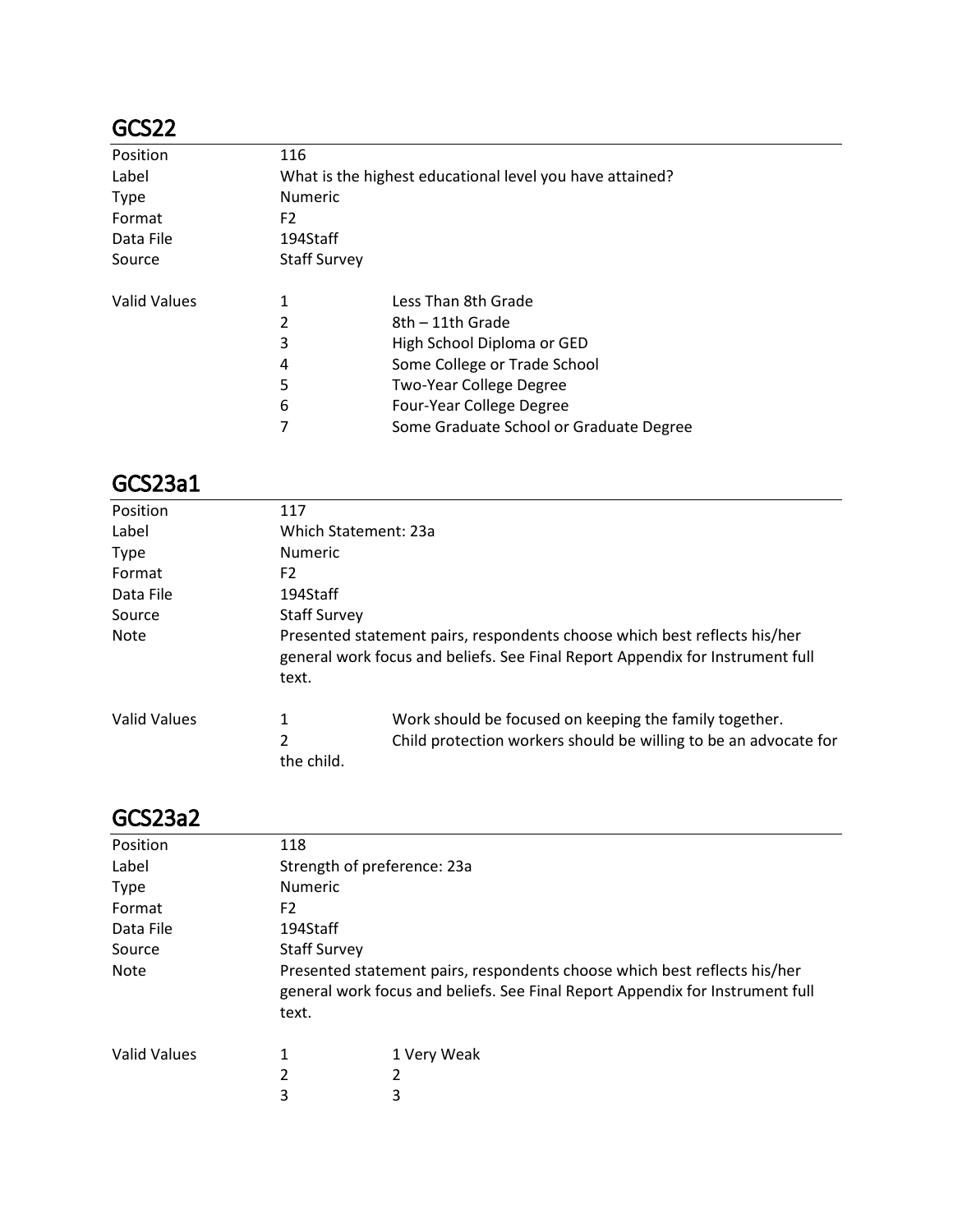| 5 | 5 Very Strong |
|---|---------------|

### GCS23b1

| Position            | 119                 |                                                                                                                                                            |  |  |
|---------------------|---------------------|------------------------------------------------------------------------------------------------------------------------------------------------------------|--|--|
| Label               |                     | Which Statement: 23b                                                                                                                                       |  |  |
| <b>Type</b>         | <b>Numeric</b>      |                                                                                                                                                            |  |  |
| Format              | F2                  |                                                                                                                                                            |  |  |
| Data File           | 194Staff            |                                                                                                                                                            |  |  |
| Source              | <b>Staff Survey</b> |                                                                                                                                                            |  |  |
| Note                | text.               | Presented statement pairs, respondents choose which best reflects his/her<br>general work focus and beliefs. See Final Report Appendix for Instrument full |  |  |
| <b>Valid Values</b> | 1                   | The client is the child and all other work is secondary.                                                                                                   |  |  |
|                     | 2                   | Work should be focused on keeping the family together.                                                                                                     |  |  |

### GCS23b2

| Position            | 120            |                                                                                                                                                            |  |  |
|---------------------|----------------|------------------------------------------------------------------------------------------------------------------------------------------------------------|--|--|
| Label               |                | Strength of preference: 23b                                                                                                                                |  |  |
| <b>Type</b>         | <b>Numeric</b> |                                                                                                                                                            |  |  |
| Format              | F <sub>2</sub> |                                                                                                                                                            |  |  |
| Data File           | 194Staff       |                                                                                                                                                            |  |  |
| Source              |                | <b>Staff Survey</b>                                                                                                                                        |  |  |
| <b>Note</b>         | text.          | Presented statement pairs, respondents choose which best reflects his/her<br>general work focus and beliefs. See Final Report Appendix for Instrument full |  |  |
| <b>Valid Values</b> | 1              | 1 Very Weak                                                                                                                                                |  |  |
|                     | 2              |                                                                                                                                                            |  |  |
|                     | 3              | 3                                                                                                                                                          |  |  |
|                     | 4              | 4                                                                                                                                                          |  |  |
|                     | 5              | 5 Very Strong                                                                                                                                              |  |  |

### GCS23c1

| Position    | 121                                                                                                                                                                 |
|-------------|---------------------------------------------------------------------------------------------------------------------------------------------------------------------|
| Label       | Which Statement: 23c                                                                                                                                                |
| <b>Type</b> | <b>Numeric</b>                                                                                                                                                      |
| Format      | F2                                                                                                                                                                  |
| Data File   | 194Staff                                                                                                                                                            |
| Source      | <b>Staff Survey</b>                                                                                                                                                 |
| <b>Note</b> | Presented statement pairs, respondents choose which best reflects his/her<br>general work focus and beliefs. See Final Report Appendix for Instrument full<br>text. |
|             |                                                                                                                                                                     |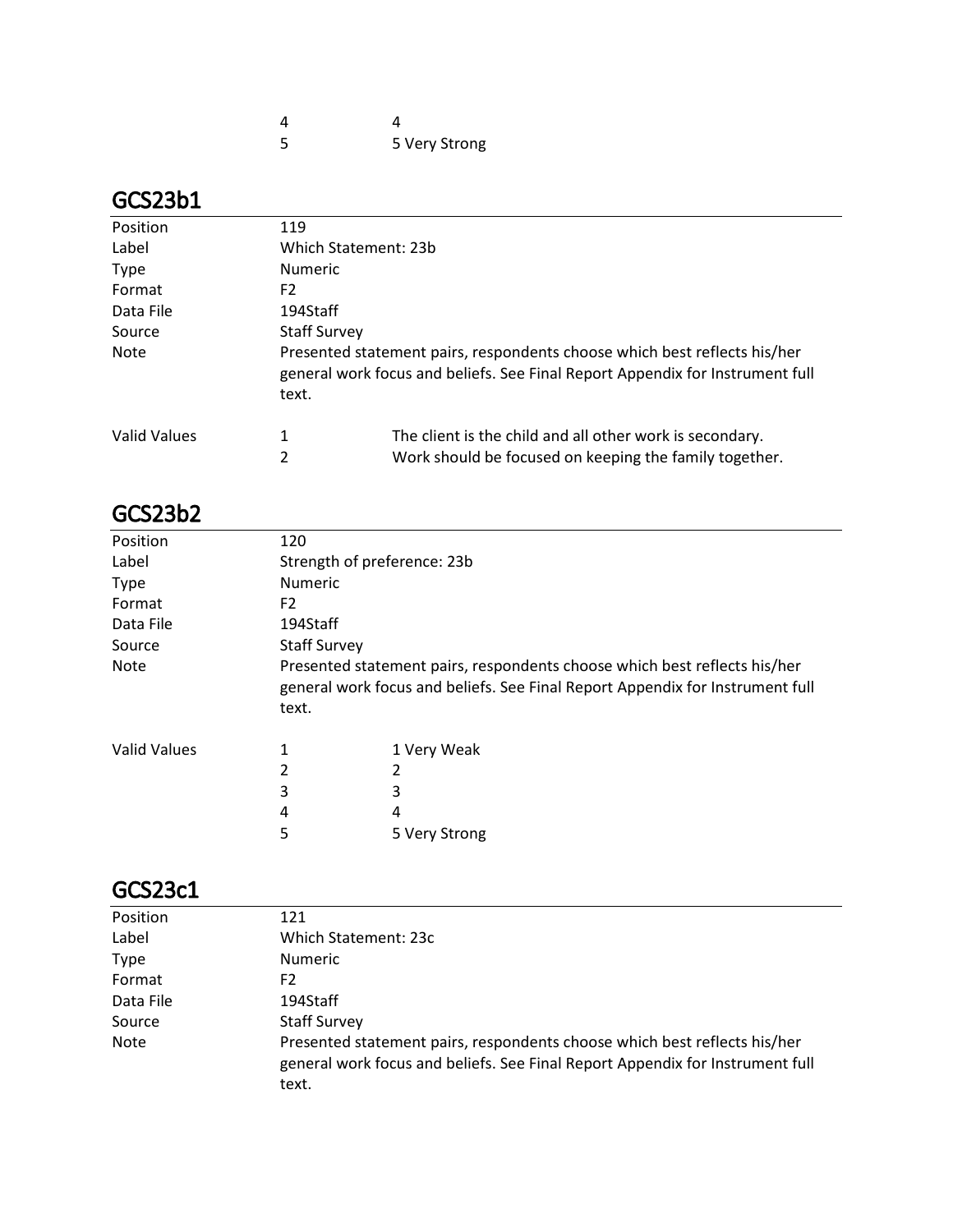| Valid Values | Work should be focused on protecting the child.        |
|--------------|--------------------------------------------------------|
|              | Work should be focused on keeping the family together. |

#### GCS23c2

| Position            | 122            |                                                                                                                                                            |  |  |
|---------------------|----------------|------------------------------------------------------------------------------------------------------------------------------------------------------------|--|--|
| Label               |                | Strength of preference: 23c                                                                                                                                |  |  |
| <b>Type</b>         | <b>Numeric</b> |                                                                                                                                                            |  |  |
| Format              | F <sub>2</sub> |                                                                                                                                                            |  |  |
| Data File           | 194Staff       |                                                                                                                                                            |  |  |
| Source              |                | <b>Staff Survey</b>                                                                                                                                        |  |  |
| <b>Note</b>         | text.          | Presented statement pairs, respondents choose which best reflects his/her<br>general work focus and beliefs. See Final Report Appendix for Instrument full |  |  |
| <b>Valid Values</b> | 1              | 1 Very Weak                                                                                                                                                |  |  |
|                     | 2              |                                                                                                                                                            |  |  |
|                     | 3              | 3                                                                                                                                                          |  |  |
|                     | 4              | 4                                                                                                                                                          |  |  |
|                     | 5              | 5 Very Strong                                                                                                                                              |  |  |

#### GCS23d1

| Position            | 123                   |                                                                                                                                                            |  |
|---------------------|-----------------------|------------------------------------------------------------------------------------------------------------------------------------------------------------|--|
| Label               | Which Statement: 23d  |                                                                                                                                                            |  |
| <b>Type</b>         | <b>Numeric</b>        |                                                                                                                                                            |  |
| Format              | F <sub>2</sub>        |                                                                                                                                                            |  |
| Data File           | 194Staff              |                                                                                                                                                            |  |
| Source              | <b>Staff Survey</b>   |                                                                                                                                                            |  |
| <b>Note</b>         | text.                 | Presented statement pairs, respondents choose which best reflects his/her<br>general work focus and beliefs. See Final Report Appendix for Instrument full |  |
| <b>Valid Values</b> | 1<br>potential.       | Families are the best place for children to achieve their full                                                                                             |  |
|                     | 2<br>of all children. | There is a need to ensure the physical and emotional well being                                                                                            |  |

### GCS23d2

| Position  | 124                         |
|-----------|-----------------------------|
| Label     | Strength of preference: 23d |
| Type      | Numeric                     |
| Format    | F <sub>2</sub>              |
| Data File | 194Staff                    |
| Source    | <b>Staff Survey</b>         |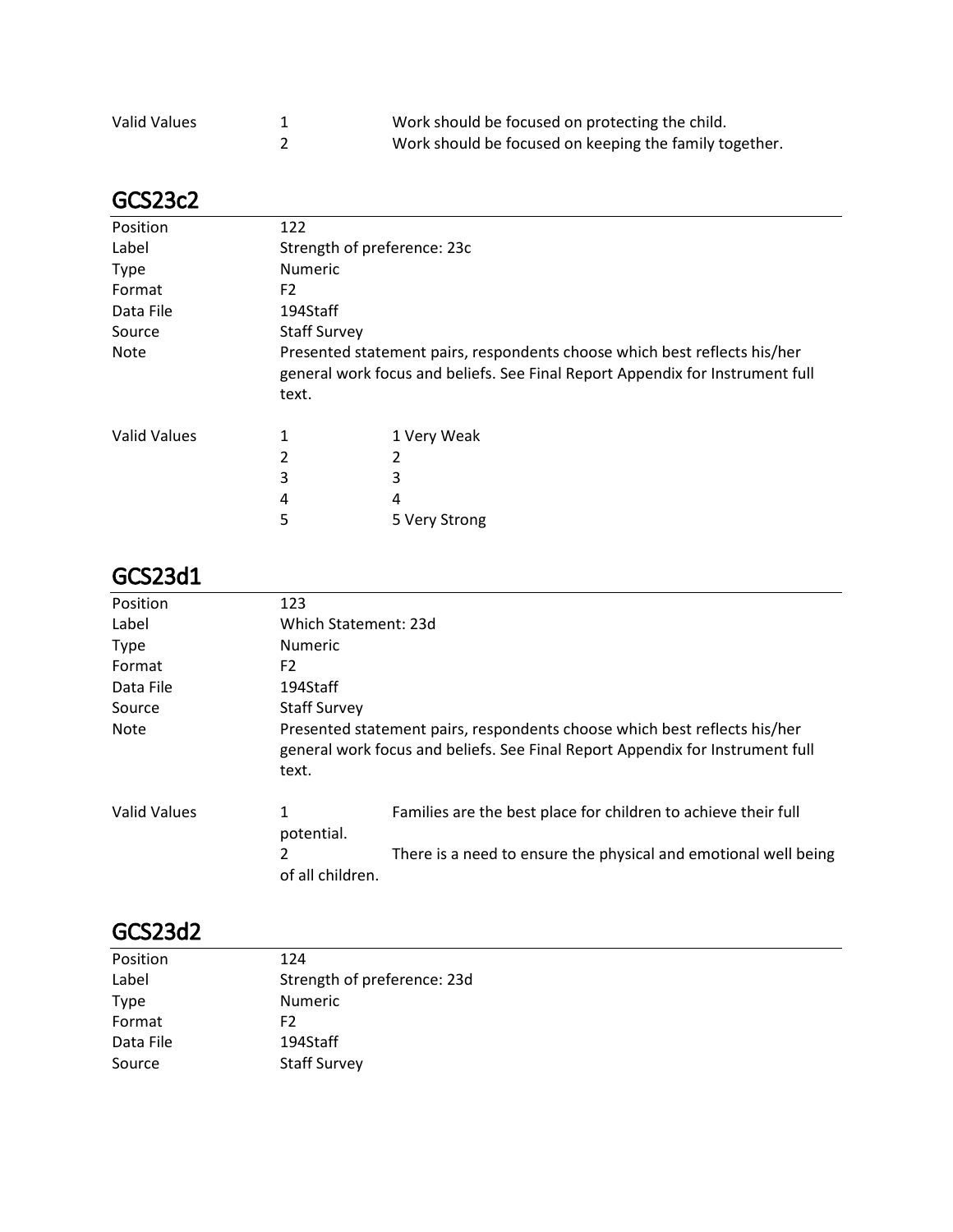| <b>Note</b>  | text. | Presented statement pairs, respondents choose which best reflects his/her<br>general work focus and beliefs. See Final Report Appendix for Instrument full |  |
|--------------|-------|------------------------------------------------------------------------------------------------------------------------------------------------------------|--|
| Valid Values |       | 1 Very Weak                                                                                                                                                |  |
|              |       |                                                                                                                                                            |  |
|              | 3     |                                                                                                                                                            |  |
|              | 4     | 4                                                                                                                                                          |  |
|              |       | 5 Very Strong                                                                                                                                              |  |

### GCS23e1

| Position     | 125                                                                                                                                                                 |  |  |
|--------------|---------------------------------------------------------------------------------------------------------------------------------------------------------------------|--|--|
| Label        | Which Statement: 23e                                                                                                                                                |  |  |
| <b>Type</b>  | <b>Numeric</b>                                                                                                                                                      |  |  |
| Format       | F2                                                                                                                                                                  |  |  |
| Data File    | 194Staff                                                                                                                                                            |  |  |
| Source       | <b>Staff Survey</b>                                                                                                                                                 |  |  |
| <b>Note</b>  | Presented statement pairs, respondents choose which best reflects his/her<br>general work focus and beliefs. See Final Report Appendix for Instrument full<br>text. |  |  |
| Valid Values | Children's rights should be safeguarded so they achieve their<br>1<br>full potential.                                                                               |  |  |
|              | The family's right to guide the development of their children<br>2<br>should be safeguarded.                                                                        |  |  |

### GCS23e2

| Position            | 126                         |                                                                                                                                                            |  |
|---------------------|-----------------------------|------------------------------------------------------------------------------------------------------------------------------------------------------------|--|
| Label               | Strength of preference: 23e |                                                                                                                                                            |  |
| <b>Type</b>         | Numeric                     |                                                                                                                                                            |  |
| Format              | F <sub>2</sub>              |                                                                                                                                                            |  |
| Data File           | 194Staff                    |                                                                                                                                                            |  |
| Source              | <b>Staff Survey</b>         |                                                                                                                                                            |  |
| <b>Note</b>         | text.                       | Presented statement pairs, respondents choose which best reflects his/her<br>general work focus and beliefs. See Final Report Appendix for Instrument full |  |
| <b>Valid Values</b> | 1                           | 1 Very Weak                                                                                                                                                |  |
|                     | 2                           | 2                                                                                                                                                          |  |
|                     | 3                           | 3                                                                                                                                                          |  |
|                     | 4                           | 4                                                                                                                                                          |  |
|                     | 5                           | 5 Very Strong                                                                                                                                              |  |

### GCS23f1

Position 127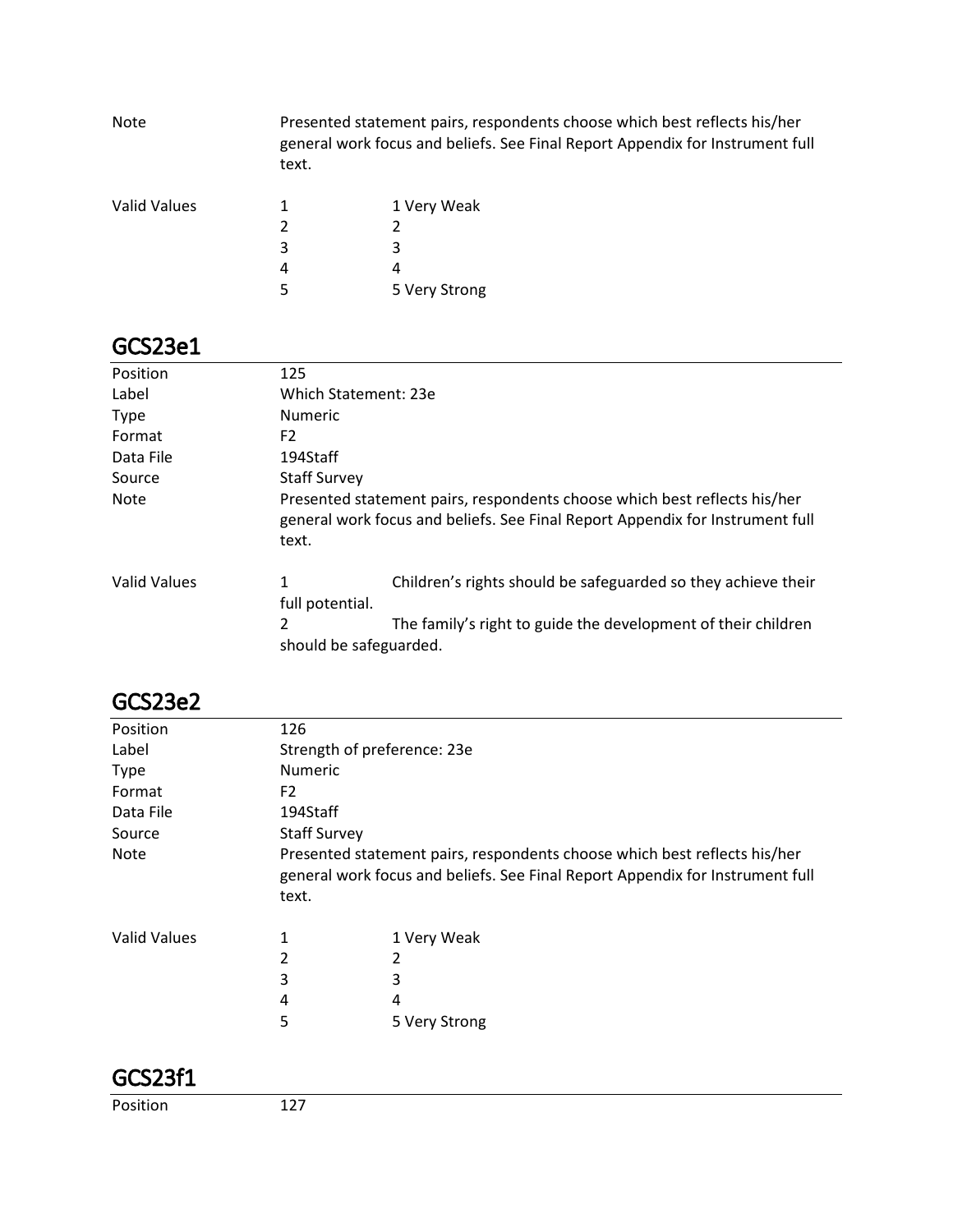| Label               | Which Statement: 23f |                                                                                                                                                            |  |
|---------------------|----------------------|------------------------------------------------------------------------------------------------------------------------------------------------------------|--|
| <b>Type</b>         | <b>Numeric</b>       |                                                                                                                                                            |  |
| Format              | F <sub>2</sub>       |                                                                                                                                                            |  |
| Data File           | 194Staff             |                                                                                                                                                            |  |
| Source              | <b>Staff Survey</b>  |                                                                                                                                                            |  |
| Note                | text.                | Presented statement pairs, respondents choose which best reflects his/her<br>general work focus and beliefs. See Final Report Appendix for Instrument full |  |
| <b>Valid Values</b> | 1<br>potential.      | Families are the best place for children to achieve their full                                                                                             |  |
|                     | 2                    | The state has a responsibility to protect children.                                                                                                        |  |

### GCS23f2

| Position            | 128                         |                                                                                                                                                            |  |  |
|---------------------|-----------------------------|------------------------------------------------------------------------------------------------------------------------------------------------------------|--|--|
| Label               | Strength of preference: 23f |                                                                                                                                                            |  |  |
| <b>Type</b>         | Numeric                     |                                                                                                                                                            |  |  |
| Format              | F <sub>2</sub>              |                                                                                                                                                            |  |  |
| Data File           | 194Staff                    |                                                                                                                                                            |  |  |
| Source              |                             | <b>Staff Survey</b>                                                                                                                                        |  |  |
| <b>Note</b>         | text.                       | Presented statement pairs, respondents choose which best reflects his/her<br>general work focus and beliefs. See Final Report Appendix for Instrument full |  |  |
| <b>Valid Values</b> | 1                           | 1 Very Weak                                                                                                                                                |  |  |
|                     | 2                           | 2                                                                                                                                                          |  |  |
|                     | 3                           | 3                                                                                                                                                          |  |  |
|                     | 4                           | 4                                                                                                                                                          |  |  |
|                     | 5                           | 5 Very Strong                                                                                                                                              |  |  |

# GCS23g1

| Position     | 129                   |                                                                                                                                                            |  |
|--------------|-----------------------|------------------------------------------------------------------------------------------------------------------------------------------------------------|--|
| Label        | Which Statement: 23g  |                                                                                                                                                            |  |
| <b>Type</b>  | <b>Numeric</b>        |                                                                                                                                                            |  |
| Format       | F <sub>2</sub>        |                                                                                                                                                            |  |
| Data File    | 194Staff              |                                                                                                                                                            |  |
| Source       | <b>Staff Survey</b>   |                                                                                                                                                            |  |
| <b>Note</b>  | text.                 | Presented statement pairs, respondents choose which best reflects his/her<br>general work focus and beliefs. See Final Report Appendix for Instrument full |  |
| Valid Values | 1<br>of all children. | There is a need to ensure the physical and emotional well being                                                                                            |  |
|              | 2<br>children.        | The state should not be responsible for families or their                                                                                                  |  |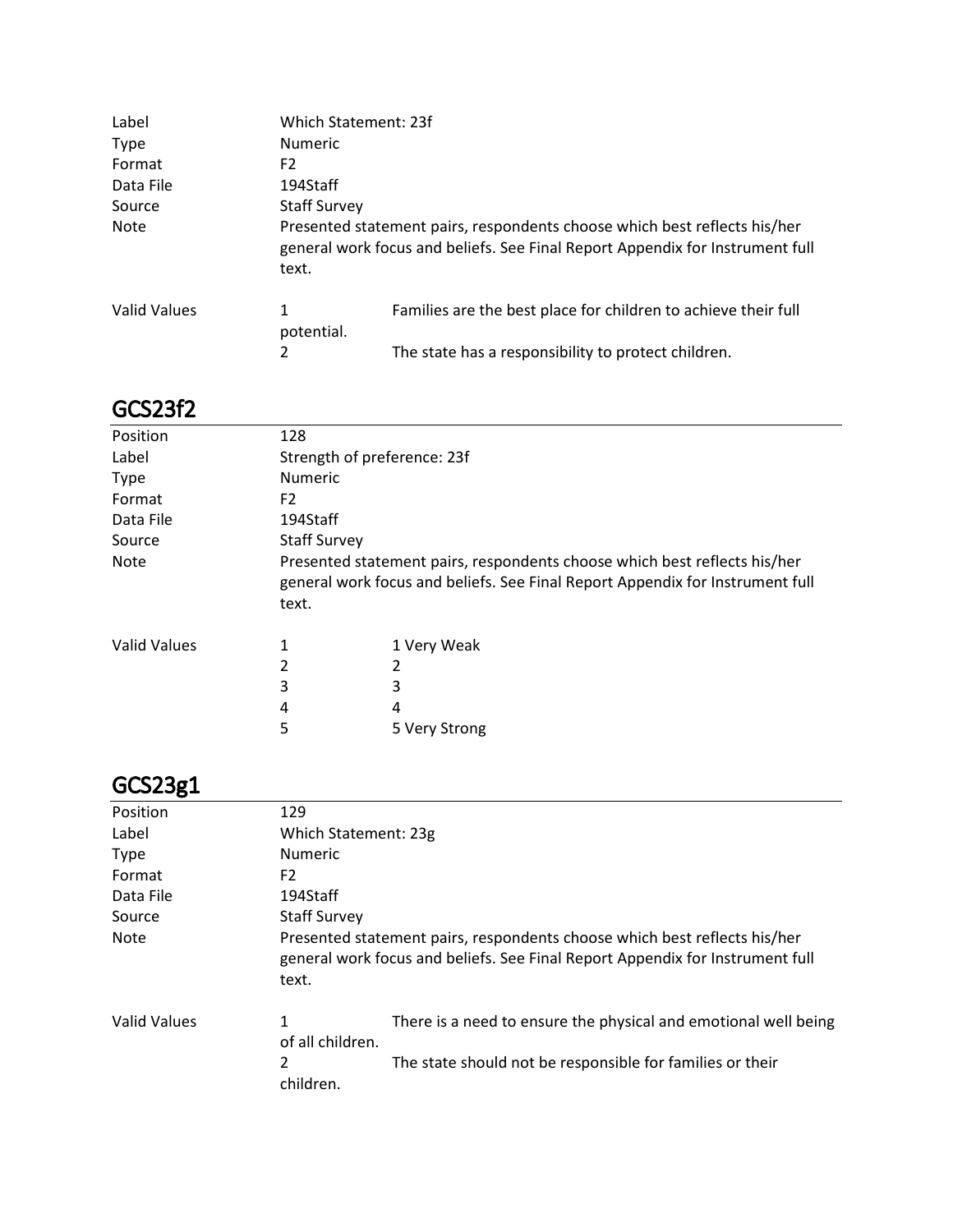## GCS23g2

| GCS23g2             |                |                                                                                                                                                            |  |  |
|---------------------|----------------|------------------------------------------------------------------------------------------------------------------------------------------------------------|--|--|
| Position            | 130            |                                                                                                                                                            |  |  |
| Label               |                | Strength of preference: 23g                                                                                                                                |  |  |
| <b>Type</b>         | <b>Numeric</b> |                                                                                                                                                            |  |  |
| Format              | F <sub>2</sub> |                                                                                                                                                            |  |  |
| Data File           | 194Staff       |                                                                                                                                                            |  |  |
| Source              |                | <b>Staff Survey</b>                                                                                                                                        |  |  |
| <b>Note</b>         | text.          | Presented statement pairs, respondents choose which best reflects his/her<br>general work focus and beliefs. See Final Report Appendix for Instrument full |  |  |
| <b>Valid Values</b> |                | 1 Very Weak                                                                                                                                                |  |  |
|                     | 2              |                                                                                                                                                            |  |  |
|                     | 3              | 3                                                                                                                                                          |  |  |
|                     | 4              | 4                                                                                                                                                          |  |  |
|                     | 5              | 5 Very Strong                                                                                                                                              |  |  |

### GCS23h1

| Position            | 131                  |                                                                                                                                                            |  |  |
|---------------------|----------------------|------------------------------------------------------------------------------------------------------------------------------------------------------------|--|--|
| Label               |                      | Which Statement: 23h                                                                                                                                       |  |  |
| <b>Type</b>         | <b>Numeric</b>       |                                                                                                                                                            |  |  |
| Format              | F <sub>2</sub>       |                                                                                                                                                            |  |  |
| Data File           | 194Staff             |                                                                                                                                                            |  |  |
| Source              | <b>Staff Survey</b>  |                                                                                                                                                            |  |  |
| Note                | text.                | Presented statement pairs, respondents choose which best reflects his/her<br>general work focus and beliefs. See Final Report Appendix for Instrument full |  |  |
| <b>Valid Values</b> | 1<br>potential.      | Families are the best place for children to achieve their full                                                                                             |  |  |
|                     | 2<br>full potential. | Children's rights should be safeguarded so they achieve their                                                                                              |  |  |

### GCS23h2

| Position     | 132                                                                                                                                                                 |             |  |
|--------------|---------------------------------------------------------------------------------------------------------------------------------------------------------------------|-------------|--|
| Label        | Strength of preference: 23h                                                                                                                                         |             |  |
| <b>Type</b>  | <b>Numeric</b>                                                                                                                                                      |             |  |
| Format       | F <sub>2</sub>                                                                                                                                                      |             |  |
| Data File    | 194Staff                                                                                                                                                            |             |  |
| Source       | <b>Staff Survey</b>                                                                                                                                                 |             |  |
| <b>Note</b>  | Presented statement pairs, respondents choose which best reflects his/her<br>general work focus and beliefs. See Final Report Appendix for Instrument full<br>text. |             |  |
| Valid Values |                                                                                                                                                                     | 1 Very Weak |  |